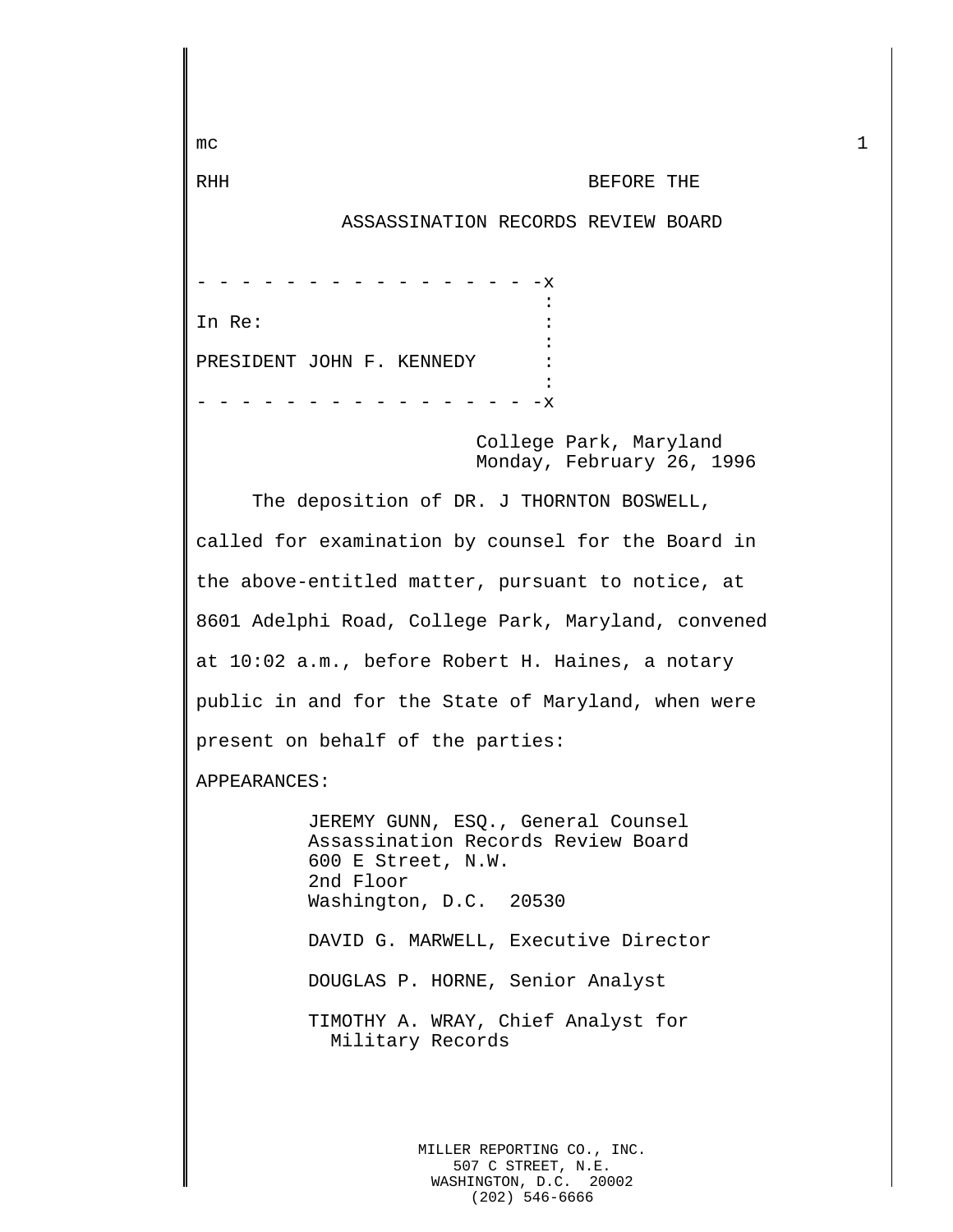mc  $\sim$  2

LAURA DENK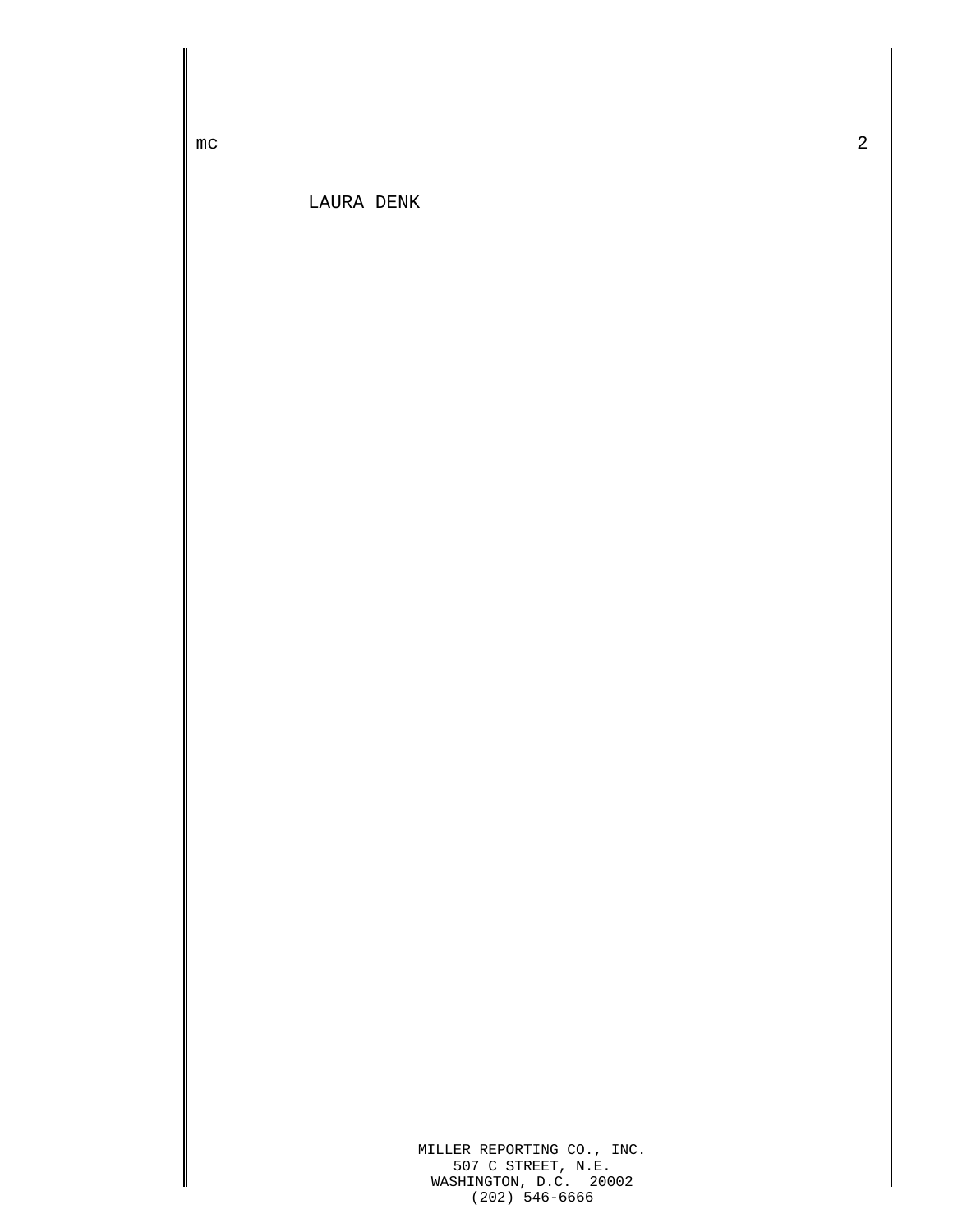$\mathsf{mc}$  3

WITNESS

## $\underline{C} \underline{O} \underline{N} \underline{T} \underline{E} \underline{N} \underline{T} \underline{S}$

EXAMINATION BY COUNSEL FOR:

Dr. Boswell 3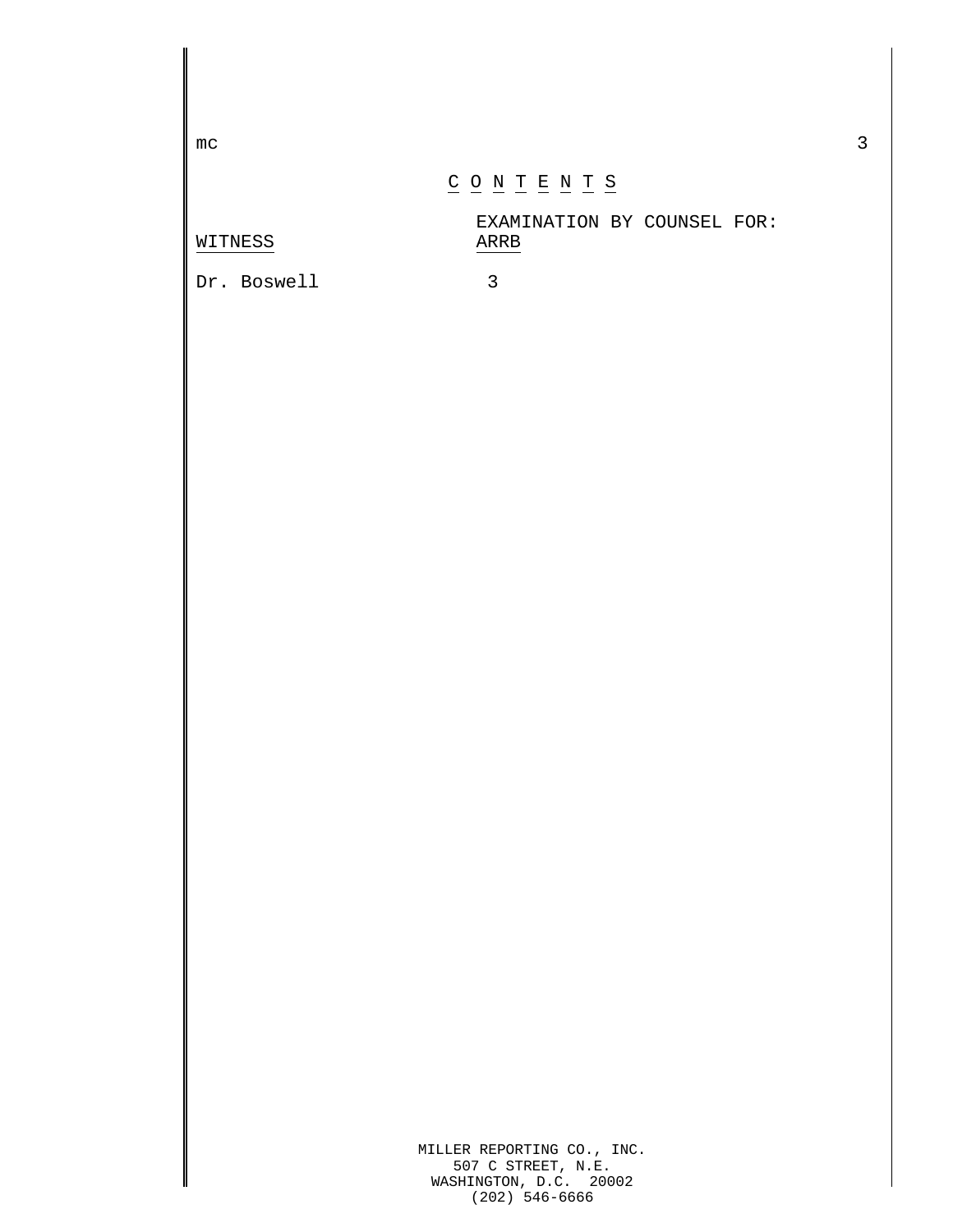## P R O C E E D I N G S

MR. GUNN: We are assembled in the National Archives Annex at College Park, Maryland, to take the deposition of Dr. J Thornton Boswell. Dr. Boswell was one of the doctors who performed the autopsy on President Kennedy.

My name is Jeremy Gunn. I'm the general counsel of the Assassination Records Review Board. Sitting next to me is Doug Horne, a member of the Review Board staff. Also in the room is David Marwell, the Executive Director of the Review Board. We are expecting at some point today we will be joined by some other people, and I will introduce them when they come in.

Whereupon,

## DR. J THORNTON BOSWELL

was called as a witness and, having been first duly sworn, was examined and testified as follows:

EXAMINATION BY COUNSEL FOR THE

ASSASSINATION RECORDS REVIEW BOARD

BY MR. GUNN:

Q I would like to show you a couple of documents, Dr.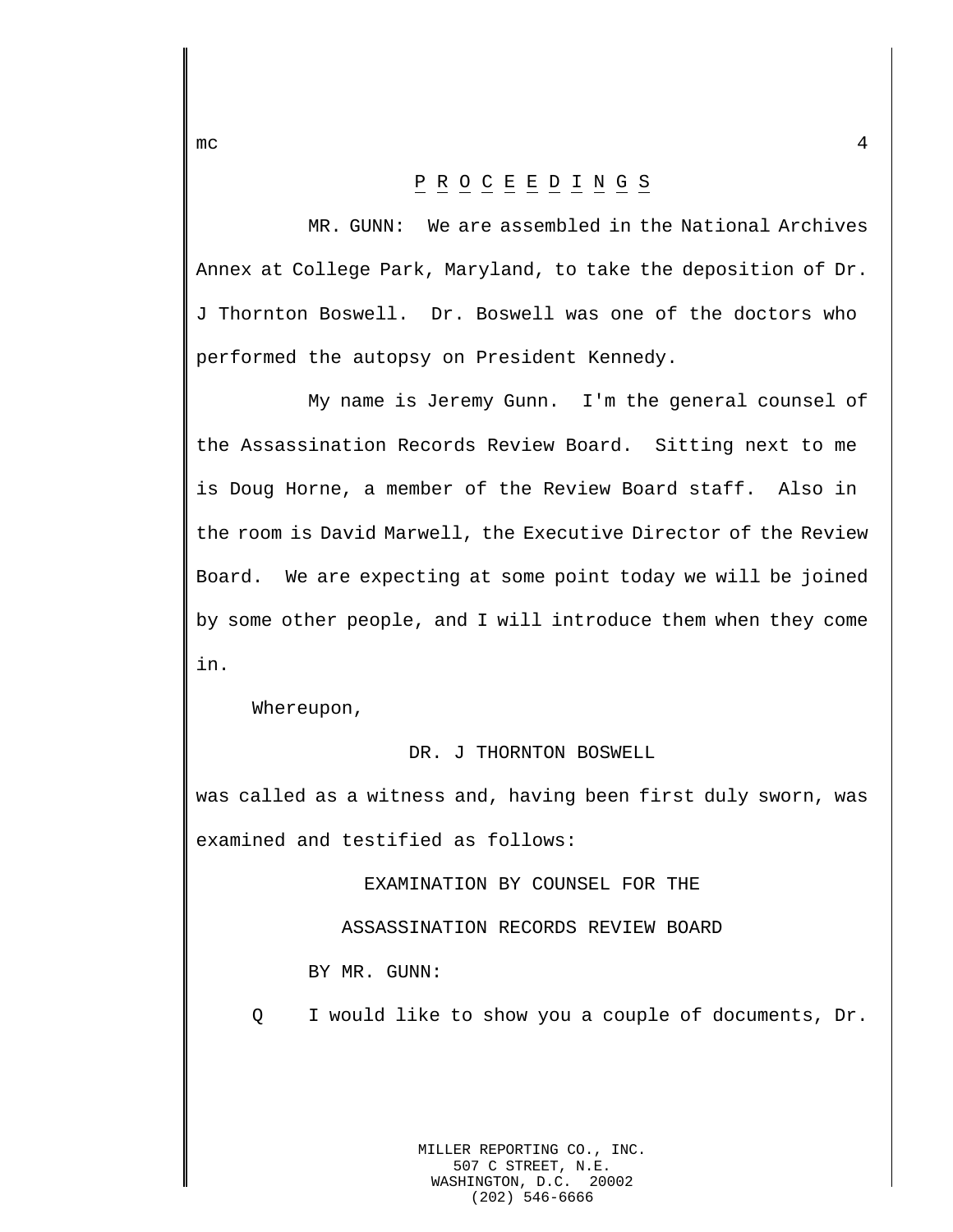Boswell, and ask you whether you have seen them previously. The first one on its face appears to be a letter dated December 7, 1995, to Dr. Boswell from David Marwell.

- A Yes.
- Q Attached to that letter is a subpoena.
- A Yes.

Q You have seen the document before?

- A I have.
- Q I'd like to show you a letter--

MR. GUNN: I will state for the record that the document I have just shown to Dr. Boswell is Exhibit No. MD 102. The second document that I am handing to Dr. Boswell is Exhibit MD 103, and that is a letter dated January 2, 1996, from myself to Dr. Boswell.

BY MR. GUNN:

Q Have you seen that letter before?

A Yes, I have.

Q And is it your understanding that you are appearing at this deposition pursuant to the subpoena that was issued and the letter clarifying and straightening out the date?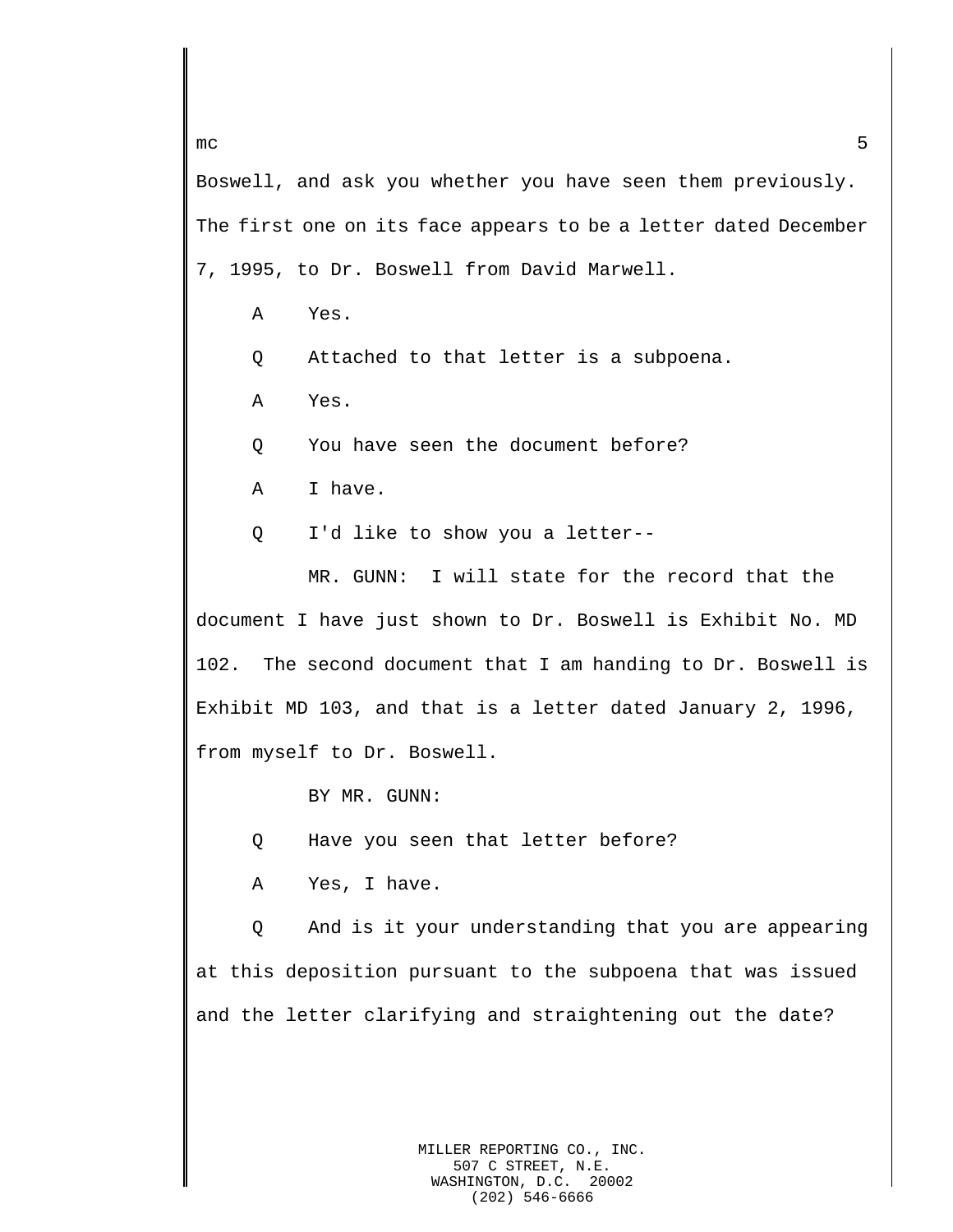A Yes.

Q Dr. Boswell, you were invited to bring an attorney with you today if you chose. Did you understand that you had that option if you so desired?

A Yes.

Q And did you just decide not to bring an attorney? A Correct.

Q Dr. Boswell, at the completion of the deposition, you will have an opportunity to read the transcript of the deposition and make any corrections in it that you believe straighten or clarify what you said in the deposition today. The deposition is being tape-recorded and is being taken by stenographic notes, and those records will be kept.

Dr. Boswell, I am going to try to ask you clear questions today. If there is any time that you don't understand or you'd like me to rephrase the question, don't hesitate to ask me, and I will try to rephrase it.

We are going to be working in the deposition today with a pre-numbered exhibit list, so the order of the documents that I will give to you will not necessarily reflect a sequential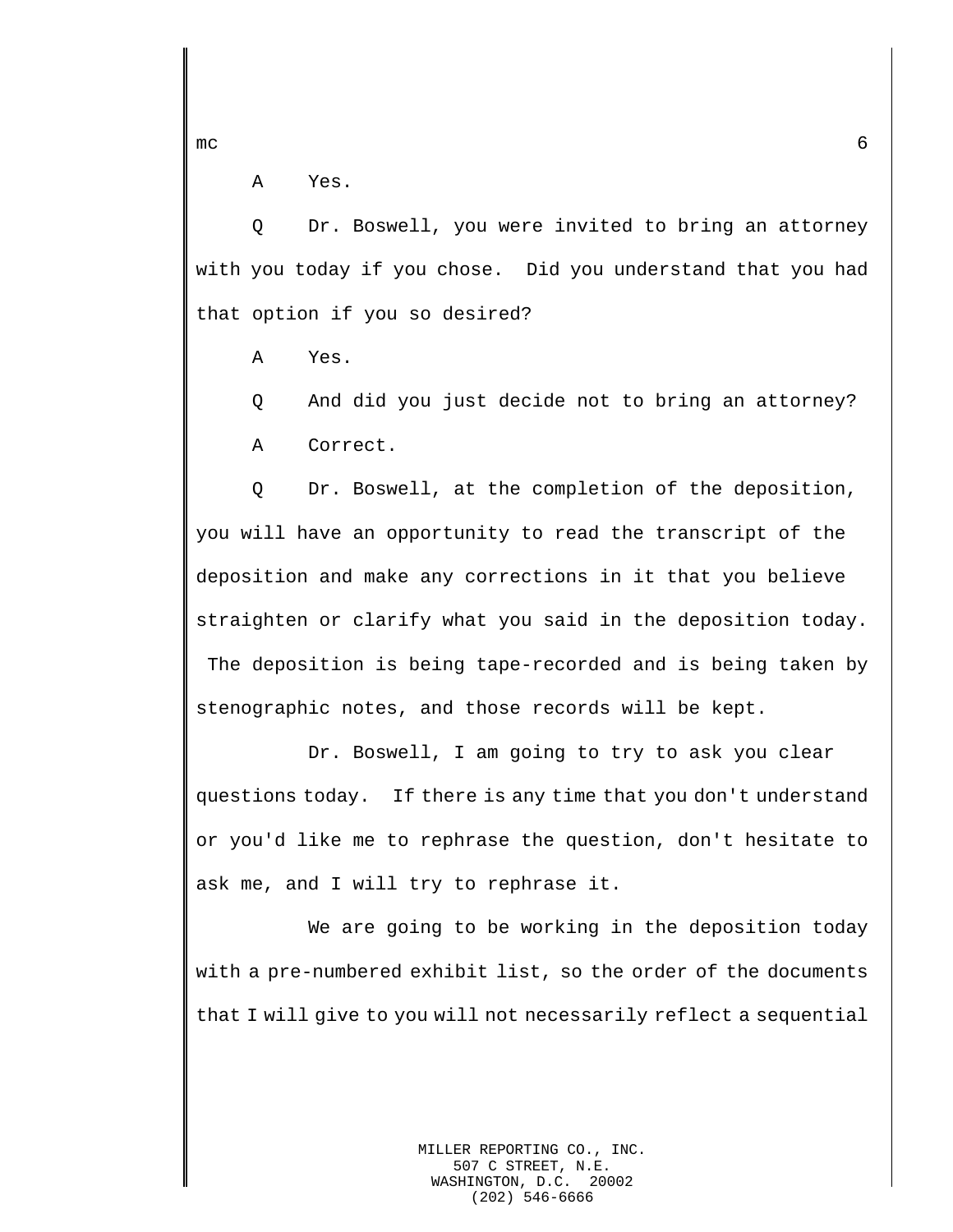order. So, for example, the first two documents you were shown were Exhibits 102 and 103. The exhibit numbers will be kept consistent throughout our work in the medical evidence in this matter.

Dr. Boswell, I'd like to ask you for your indulgence to not discuss the issues that we are talking about today until the Assassination Records Review Board completes its work on the medical evidence. You should, of course, feel free to discuss matters pertaining to the autopsy to any extent that you wish, but in terms of the questions that you are being asked here and your responses to those questions, we would appreciate your not discussing those issues. We expect that our work in this area will probably be completed by the end of this calendar year.

Is that acceptable to you?

A Yes.

Q Thank you. I appreciate that.

We are hoping that this deposition provides you with an opportunity to freely state and explain your understanding of the events that transpired at the time of the autopsy and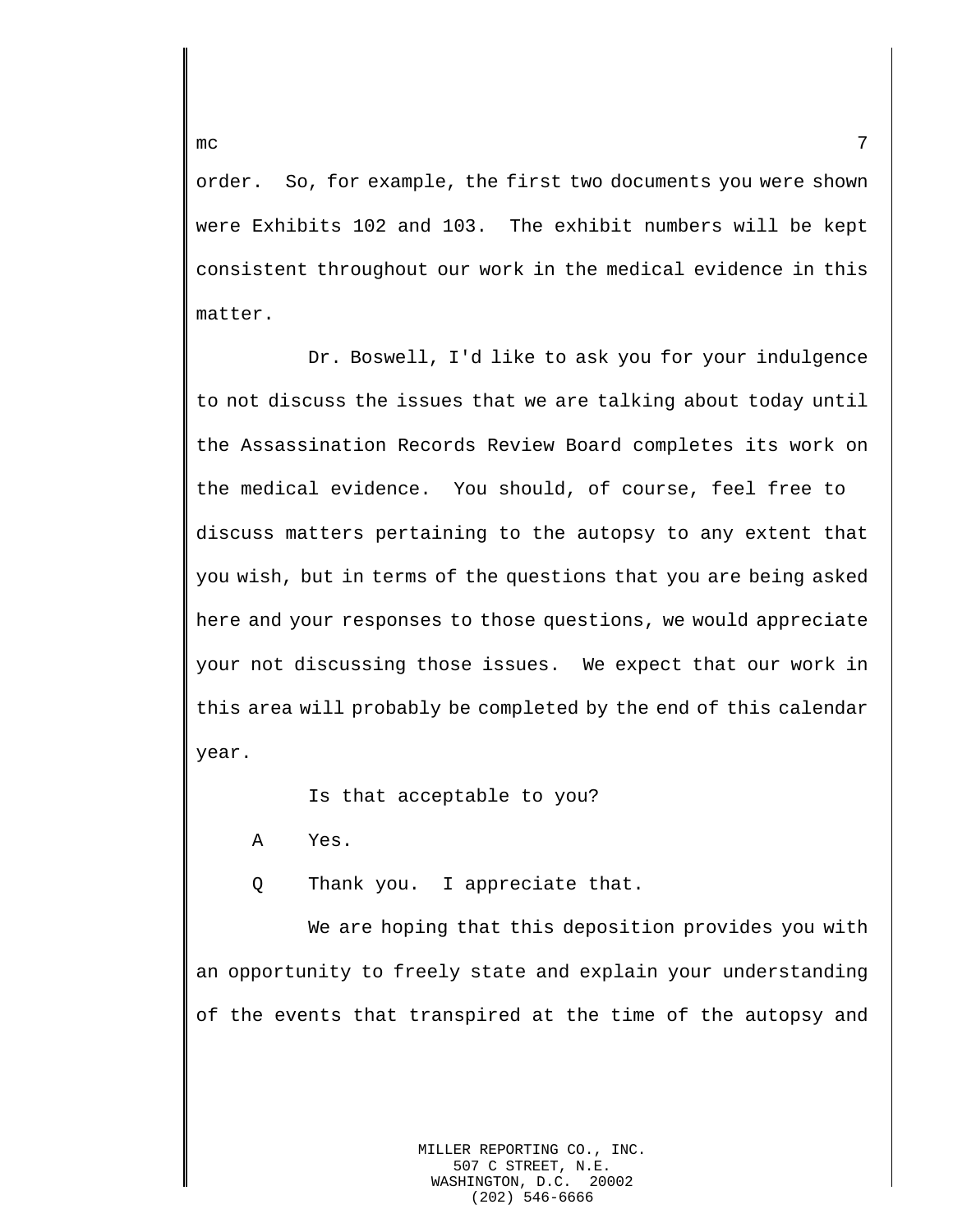some events that happened immediately thereafter. If at any time you wish to elaborate on a question, please don't hesitate to do so.

Dr. Boswell, did you bring any records with you today pursuant to the subpoena marked Exhibit 102?

A I did not. I have no records. I have a large file, but they're all crank material that I've gotten through the mail and so forth.

Q With the letters that you're referring to, have you written back to people in response to those letters?

A No.

Q Did you take any notes or prepare any diagrams during the course of the autopsy of President Kennedy?

A Yes.

Q Do you have any of those notes still in your possession?

A No.

Q Dr. Boswell, did you discuss any substantive matters relating to the deposition today with anyone? And by that, I mean did you discuss with someone answers that you might give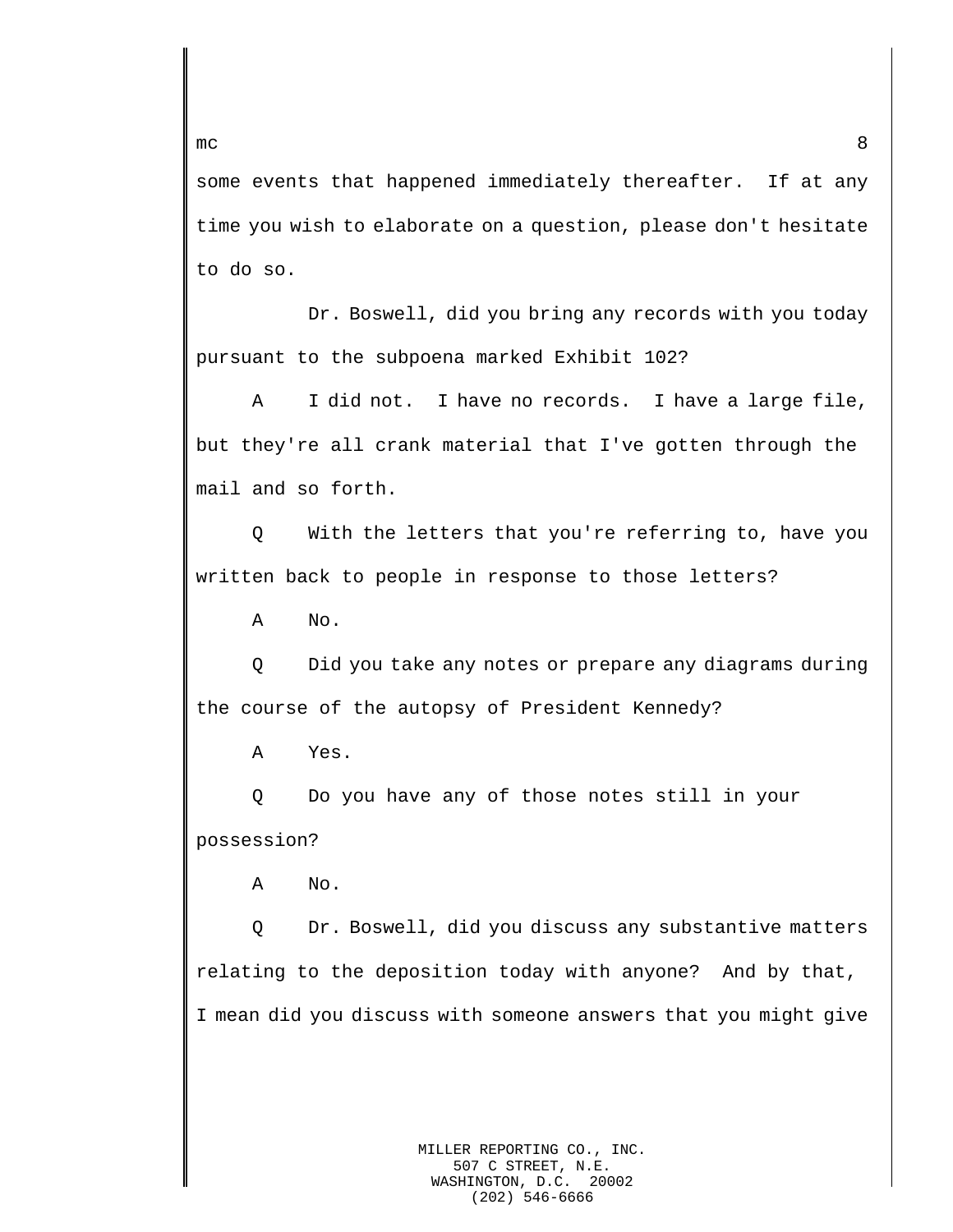$mc$  9

to questions or how you would formulate answers to questions?

A No.

Q You are aware that Dr. Humes had his deposition taken here approximately two weeks ago?

A Yes.

Q Did you discuss the deposition with him after he completed that testimony?

A No.

Q Have you discussed the fact that you are being deposed with Dr. Pierre Finck?

A No.

Q Do you know where Dr. Finck is now?

A He's in Europe, as far as I know.

Q Other than with anyone connected with the Assassination Records Review Board, did you discuss the fact that you would be having your deposition taken with any other official or representative of the United States Government?

A No.

MR. GUNN: I'd like to state that we have been joined by two other people since the deposition began: first by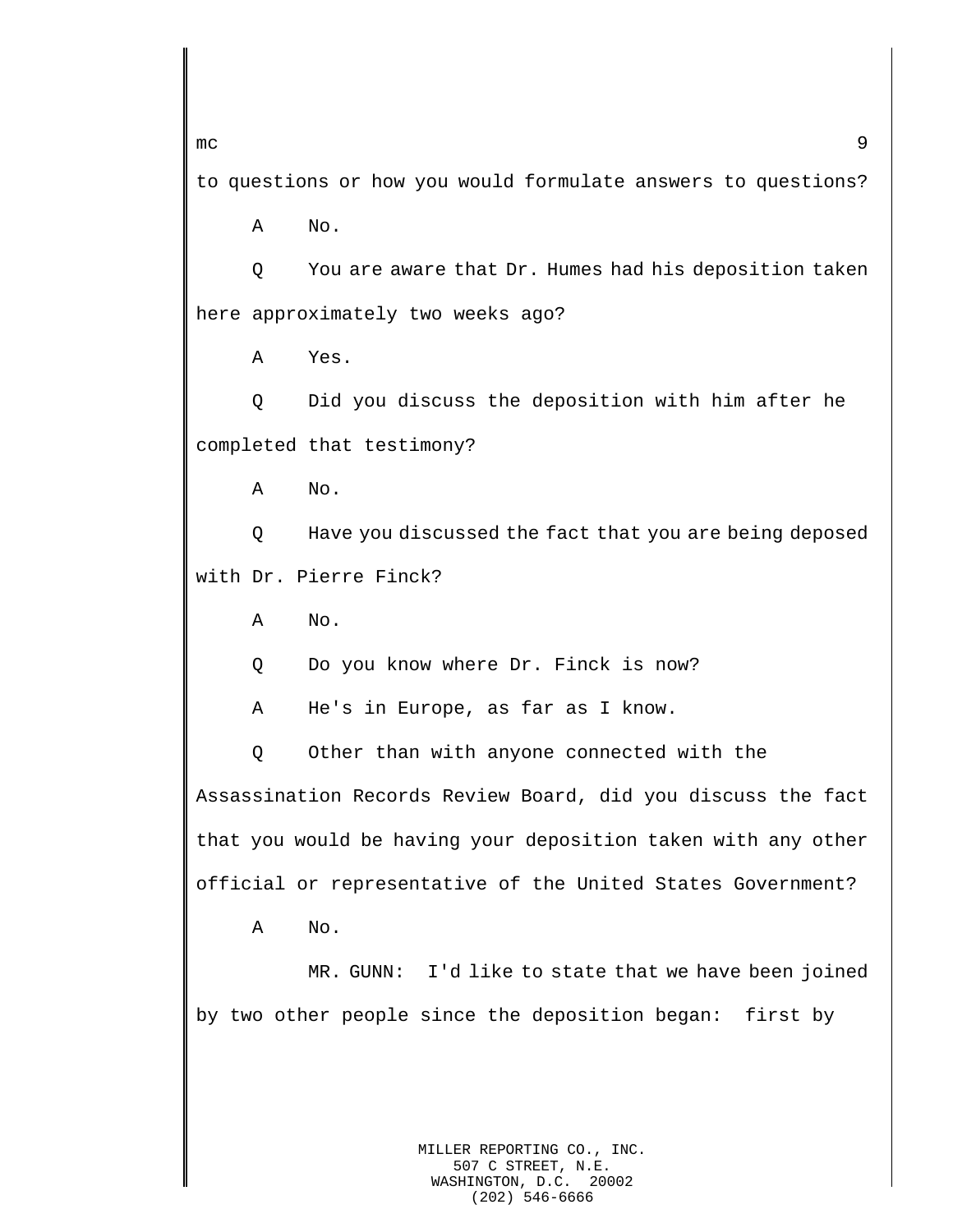Colonel Tim Wray, and second by Laura Denk. Both of them are members of the Review Board staff.

BY MR. GUNN:

Q Dr. Boswell, I'd like to take you back to the time of the autopsy in 1963 and ask you whether you received at any point, directly or indirectly, any orders or instructions telling you what you could or could not say about the autopsy?

A No.

Q Did you ever come to believe that there was anyone who had a preference that you talk or not talk about the autopsy?

A Well, it was just standard military procedure that it be a limited--I'd be limited to what I would do and to whom I would talk and so forth. I was involved in an awful lot of investigations, the Warren Commission and people like that, and they, I'm sure, at some point told us not to discuss some things that they were working on. I at one point requested--at some point I was sent down by the Justice Department to New Orleans in the Clay Shaw trial, and I had instructions from the attorneys down there.

At some point later on, I was asked by--names, I have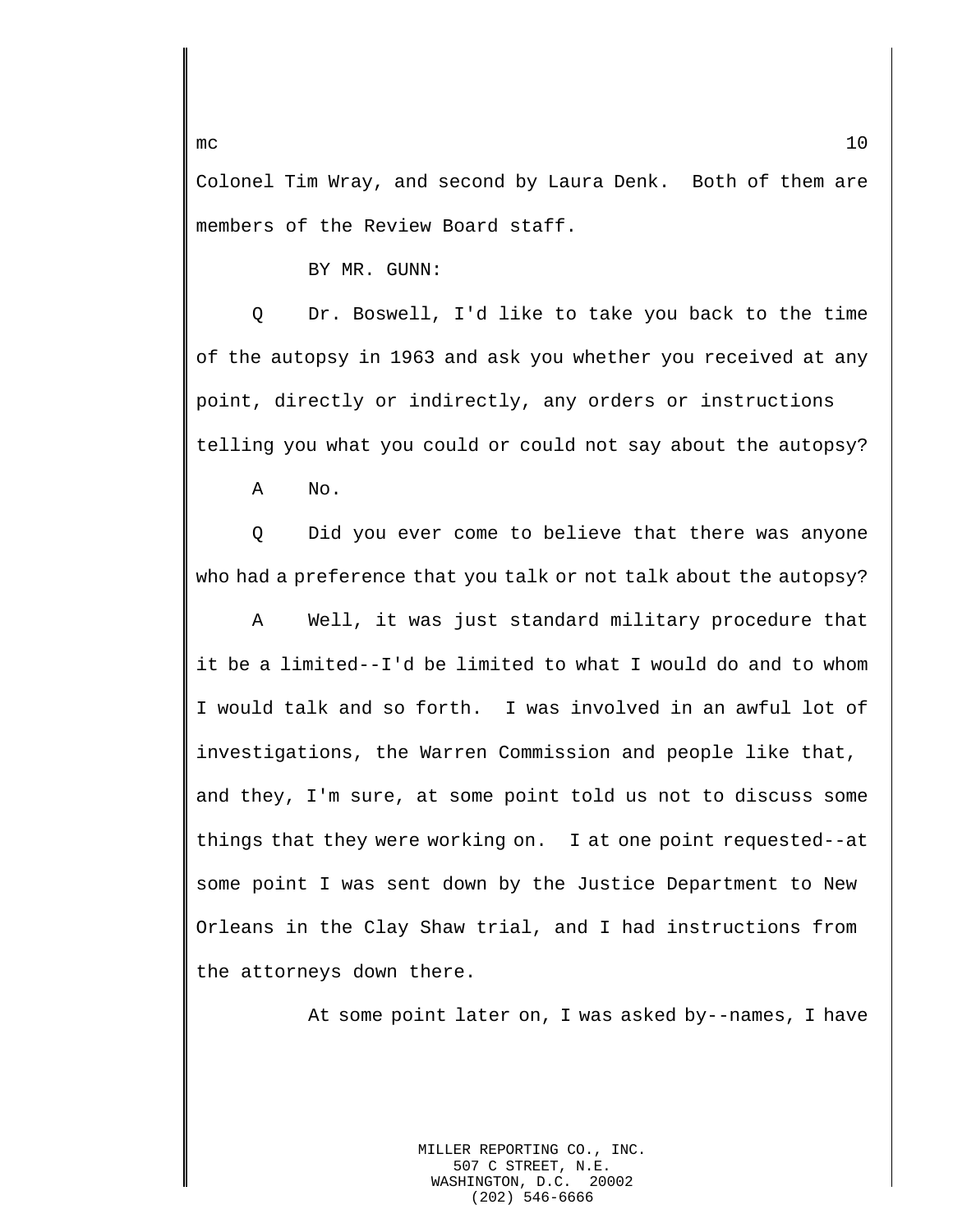to think hard now to remember names. One of the attorneys for the Justice Department asked that I write them a letter and request a civilian group be appointed by the Justice Department, I believe, or the President or somebody. And I did write a letter to him, Carl Eardley. You have a copy of that, I think, probably. And I'm trying to think. I did call the bureau at some point and request permission to discuss the autopsy. I guess it was the House Review Committee subpoenaed us or called us in or something, and I think I called the bureau and asked--I was out of the Navy by that time--and asked about, you know, what I could say and so forth.

The problem was I don't think Jim or Pierre or I had any question about being able to say anything we wanted to at any time, except that Jim had promised George Burkley, the President's physician, that we would not discuss the adrenals. And we had to always be very cautious about talking about that and with whom we spoke about it. I think he had promised George Burkley that we would not discuss the adrenals until all the then living members of the Kennedy family were dead, or something like that. I don't remember. He made that promise. I didn't,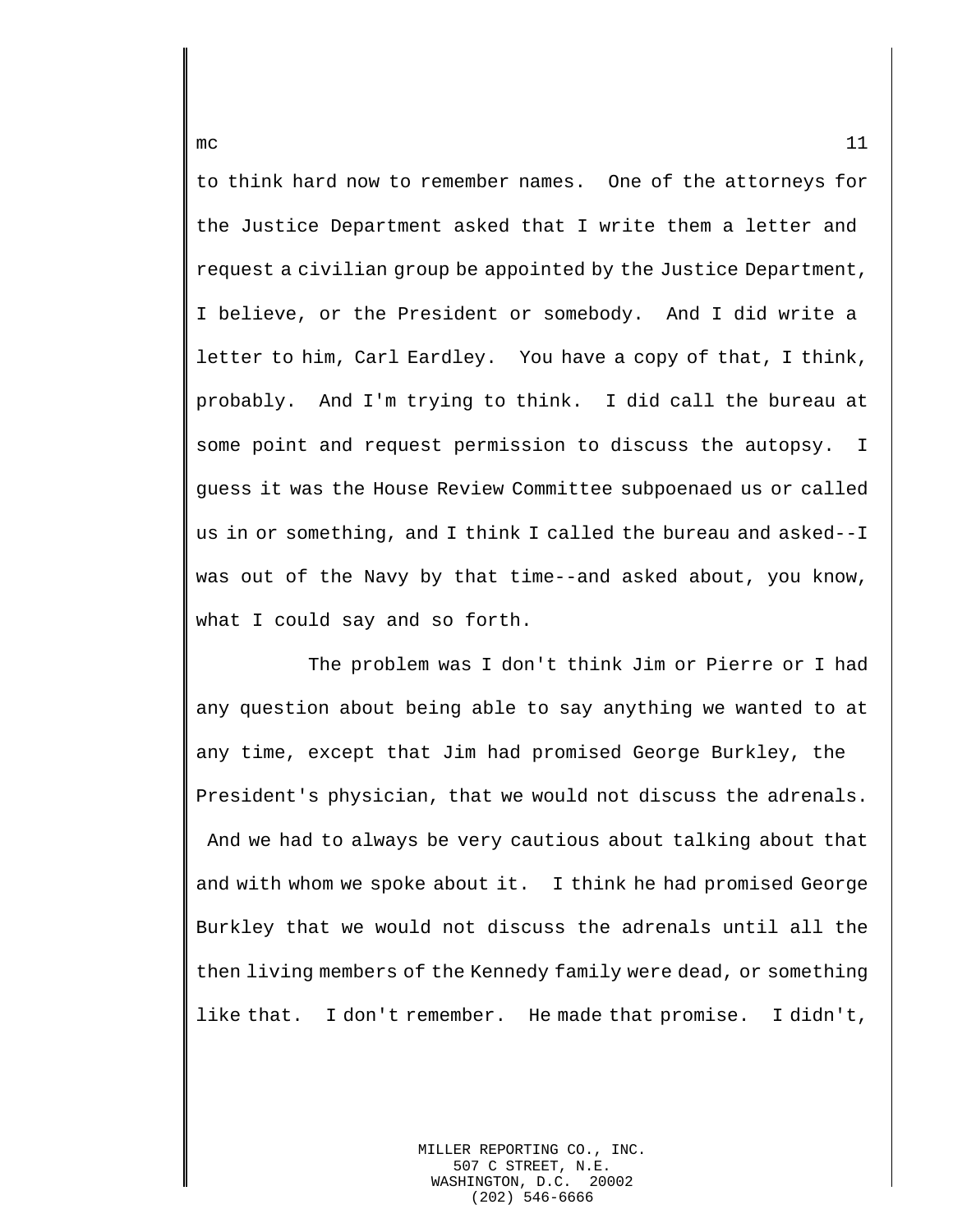because I never talked to George Burkley. And at a point about a year-and-a-half ago, we got together with the AMA, and at that time Jim agreed that I could--because other people had been talking about the adrenals, he agreed that since I had not made a promise to George Burkley, I could talk about it. And so since then we've been pretty straightforward with the few people we've talked with about that.

Q In your last answer, you referred to the House Committee. Were you referring to the House Select Committee on Assassinations?

A Yes.

Q Why did you call the bureau--and I assume by that--let me ask the question first. By the bureau, what were you referring to?

A The Bureau of Medicine and Surgery.

Q And why did you contact the Bureau of Medicine and Surgery to determine whether you could speak to the House Select Committee?

A You know, that was, what, 25 years ago, 20-plus years ago, and I don't have a firm memory of why. I suspect it was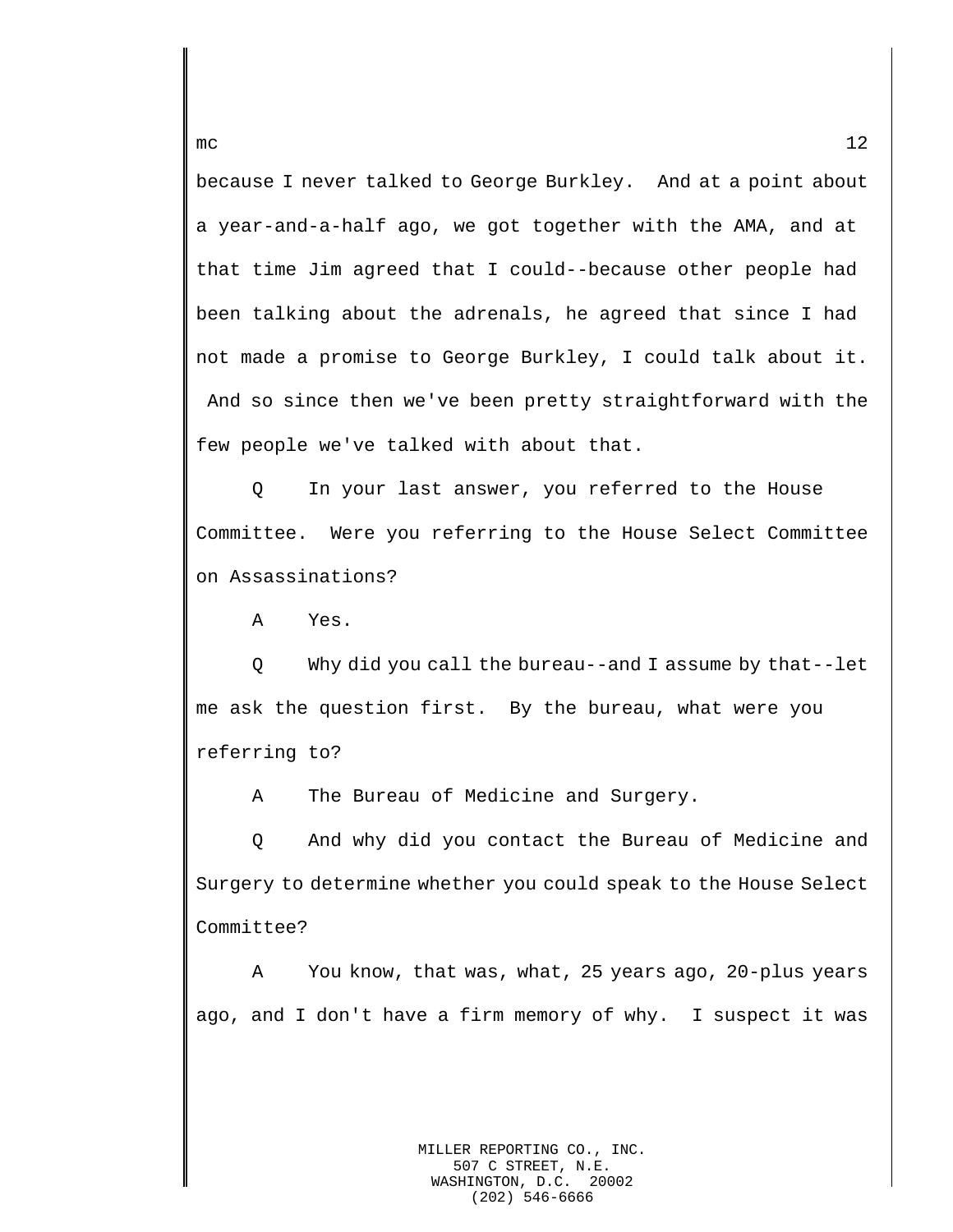because of the adrenal situation.

Q But other than with respect to the adrenals, you're aware of no orders or instructions or preferences that were ever stated by anyone in the U.S. Government on discussion of the autopsy; is that correct?

A I was an employee of the medical school there at Bethesda. That's a euphemism. The medical school at that time was not a true medical school. It was a training place for technologists, mainly. And we had a commanding officer by the name of Stover, and I'm sure that he instructed us immediately after the autopsy, just cautioned us about publicity and so forth. But we were never given any instructions about not being able to talk to anybody or anything.

Q Are you aware of any person connected with the autopsy who received any orders not to discuss any matters relating to the autopsy?

A No, because they blabbed from day one. Some of those corpsmen did. And they made some terrible mistakes and statements.

Q Are there any mistakes in the statements of the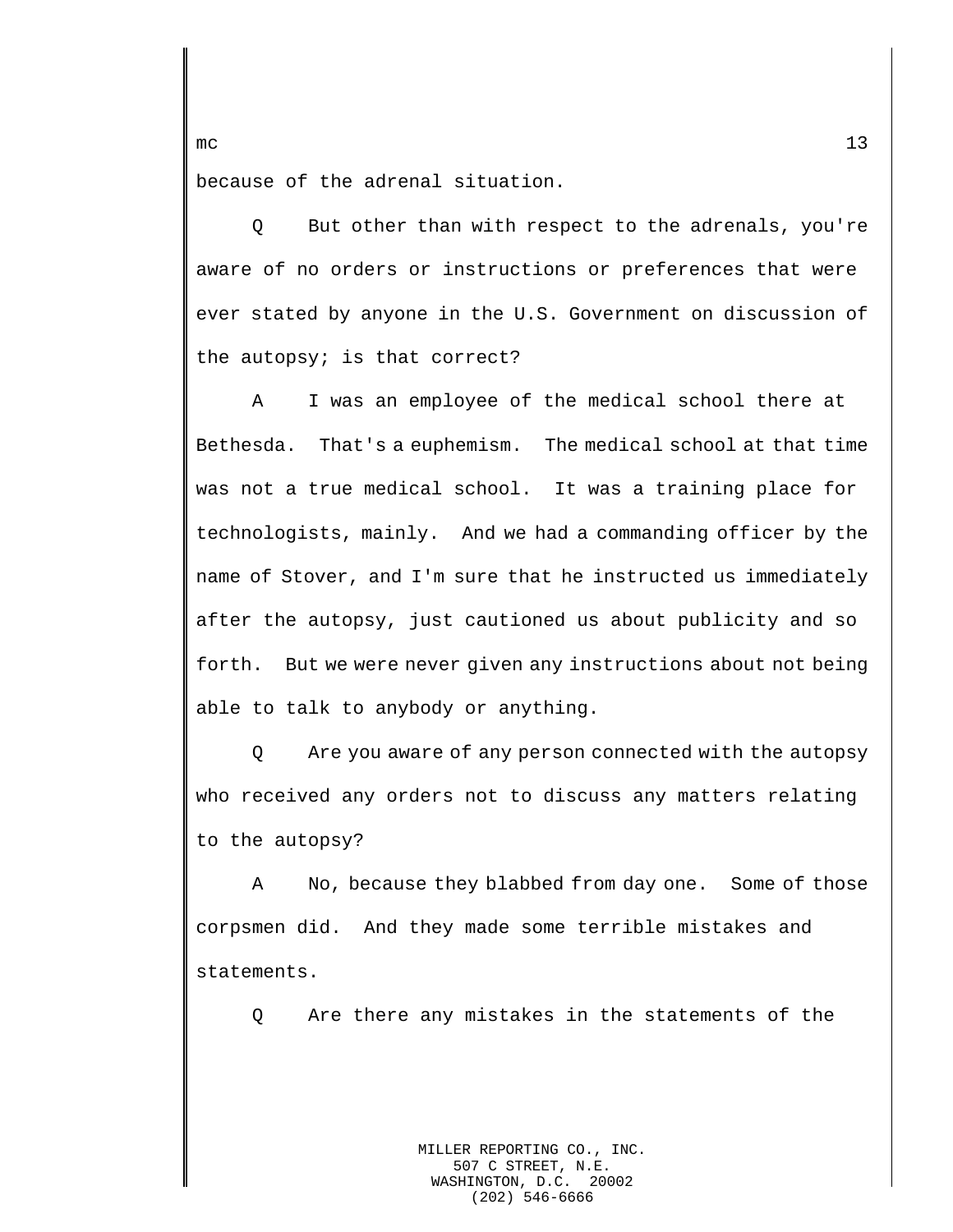corpsmen that come to mind now that you think should be corrected?

A Well, one was about the way the body arrived. There have been many stories about the casket that it came in, the wrappings around the body, and all those were distorted. The true fact was that the casket was a bronze casket that had a--when it arrived, it had a broken handle, and that had to be taken out of--he was brought in the morgue in that. And the casket was removed by the--by Gawlers, and then another one was brought in. And all kinds of stories were written about how first there was no body and no casket, and different kinds of caskets were described. Then the wrappings, the President arrived wrapped in sheets and a pillowcase around his head, and different stories were published about that.

Jim Humes, immediately when we removed the wrappings, stuck those--we had a washing machine in the morgue, and he stuck those in the washing machine, said he didn't want those appearing in a barn out in Kansas sometime, and they were all laundered.

Just offhand, I'm sorry, I can't think of other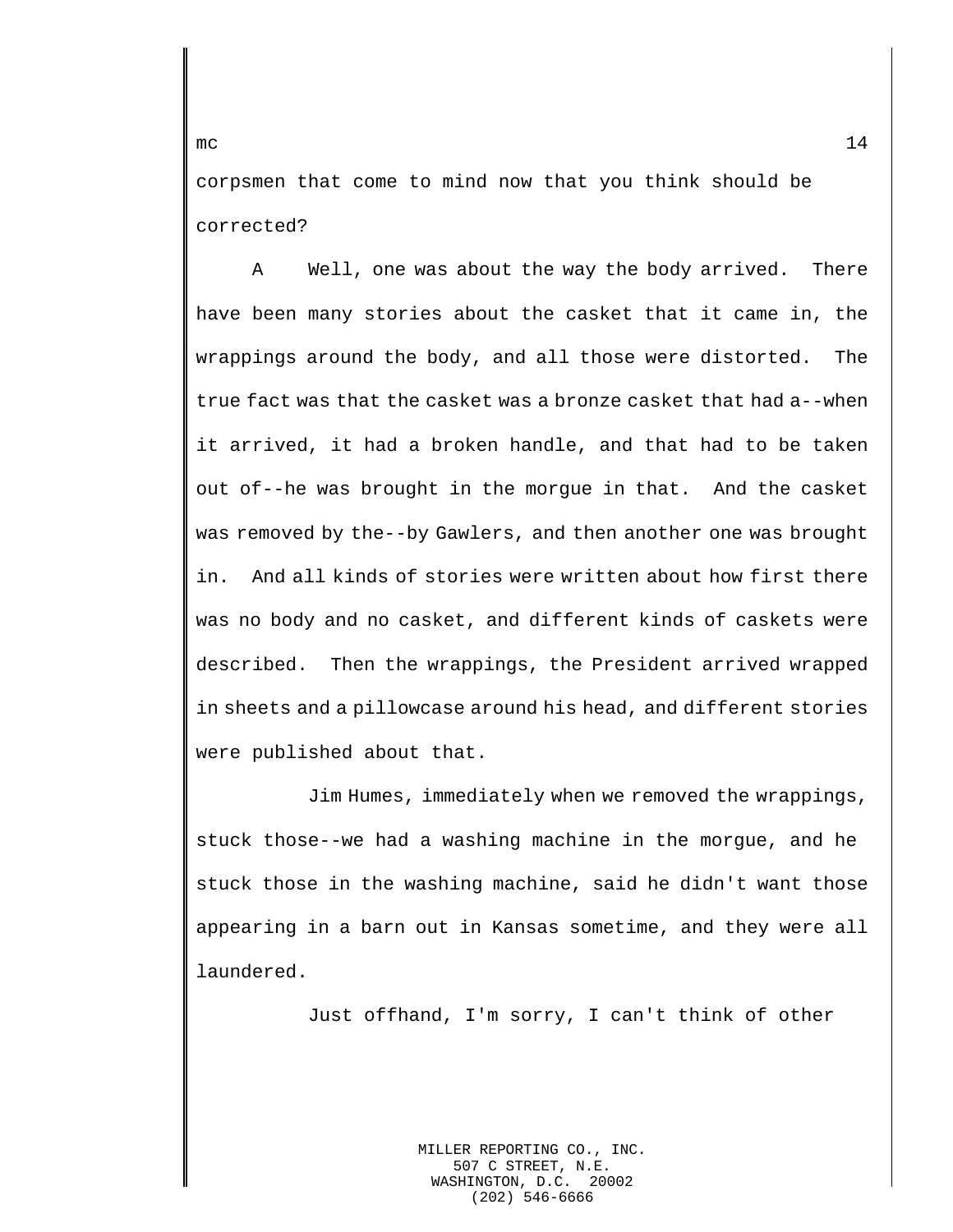stories, but there were a lot.

Bob Karnei, he was later--when he retired, he was the commanding officer at the AFIP. He spoke with Livingstone, who has written those three books, and he told several different stories about the adrenals, none of which were true.

Memories, you know, change, have changed over the years, and I'm sure a lot of the stuff that I've heard is incorporated in my memory now. But some of those guys, their memories changed fast.

Q Is there anything that you can think of that would keep you in any way from being able to tell the full truth, to the best of your recollection, today?

A No. Just my memory loss is the only thing.

Q What was your role in the autopsy of President Kennedy?

A Well, I got a call from Bruce Smith at the AFIP. I think--I'm not sure at all about the time, but I think it was around 4 o'clock in the afternoon, and he said that the President was being brought to Bethesda for an autopsy. And I told him that I thought that was foolish. I said, Why isn't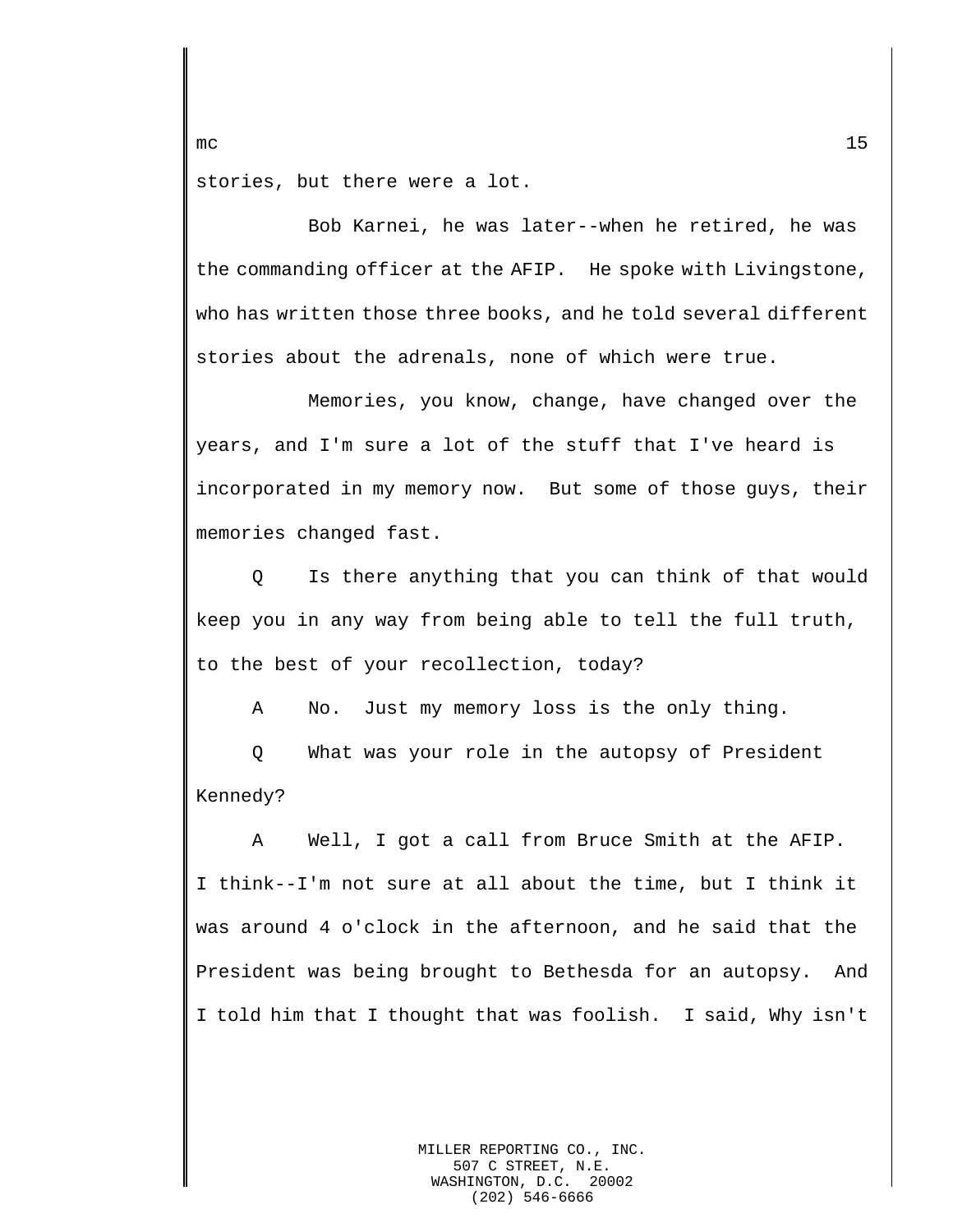he brought there at the AFIP where you have more facilities? And he says George Burkley or somebody--I think it was George Burkley that had requested it come to Bethesda. And we discussed this over the phone for a little while, and then after it was clear that we were going to do the autopsy, I decided that--well, first I tried to call Jim. Jim was on leave at the time. He was on a short vacation. And I knew that they were having a party that night, so I was reluctant. But I called him. I think I didn't get him.

I don't know how familiar you are with the Naval Medical Center, but there are a number of commands there, all under the central command. And I think the first place I went immediately was to the commanding officer of the hospital and told him what the situation was. And by this time, everybody knew that Kennedy had been killed and that they were on their way back. And the commanding officer of the hospital and I then began to arrange for various people to come in and security around the hospital and that sort of thing.

Then we went to the commanding officer of the center, I think the commanding officer of the hospital and I. First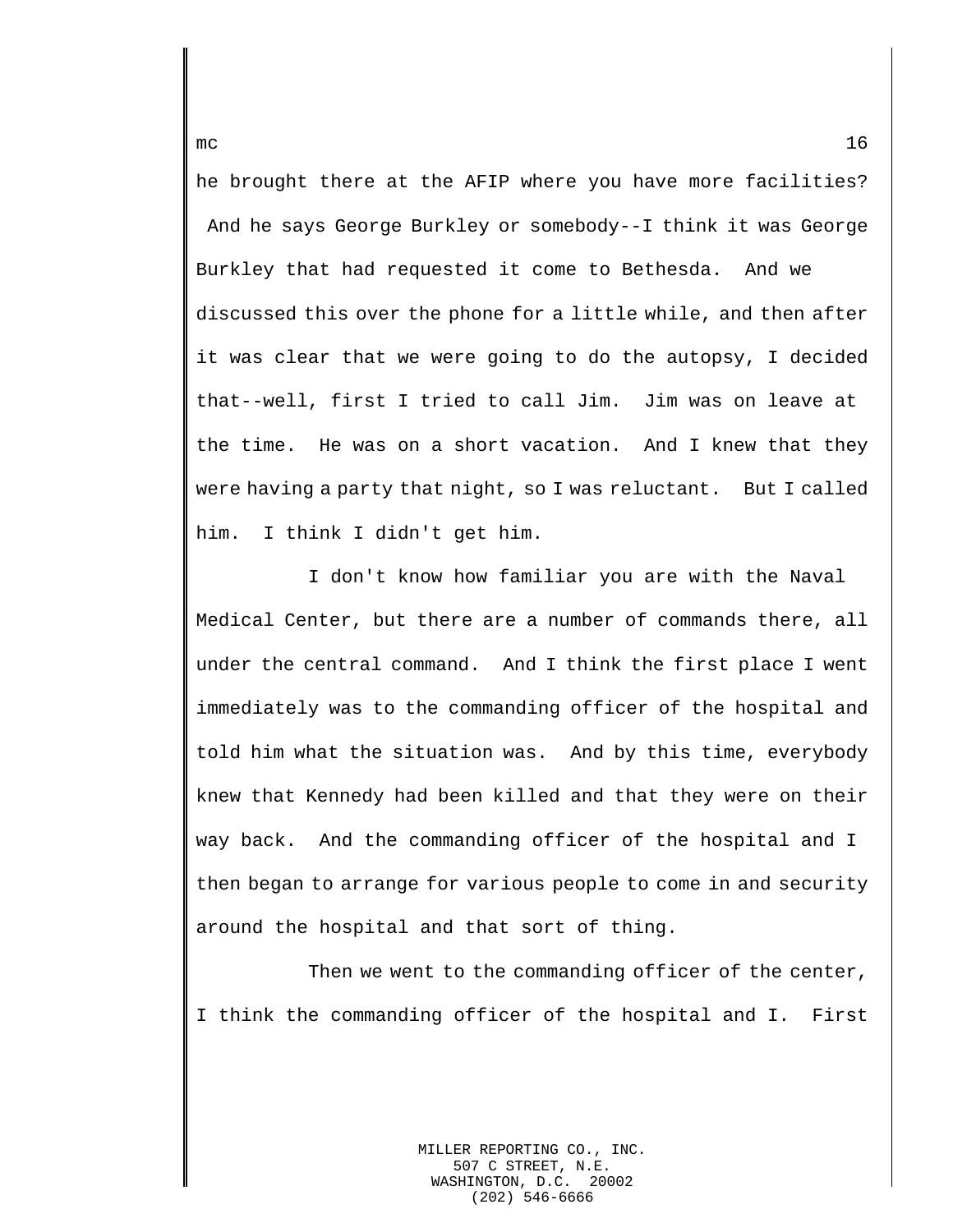he called in a lot of other heads of departments, medical photography and X-ray. I think that was it. And then he and I went up to the commanding officer of the center, and we discussed it, and he also discussed about security and our ability to do this and so forth. And at some point later that afternoon, I was able to get in touch with Jim Humes, and we discussed how we'd do it. And then I was moonlighting at the time, and so I went over to Suburban Hospital about 6 o'clock and did my work over there for a couple of hours, and I think I arrived back at the Navy 7:30 or so, at which point Jim arrived. And then I think the body arrived around 8:00.

And we had agreed that Jim would be the senior prosector. I was Chief of Pathology, but he was my superior because he was the Chief of Laboratory. And I just thought it was appropriate that such an important case as this, that he should be the senior prosector. And he did not agree early but then did agree to that. And we discussed having a forensic pathologist with us, and we decided it was wise to do that. We considered whether it should be a civilian or military, and we decided in view of everything that had happened to that point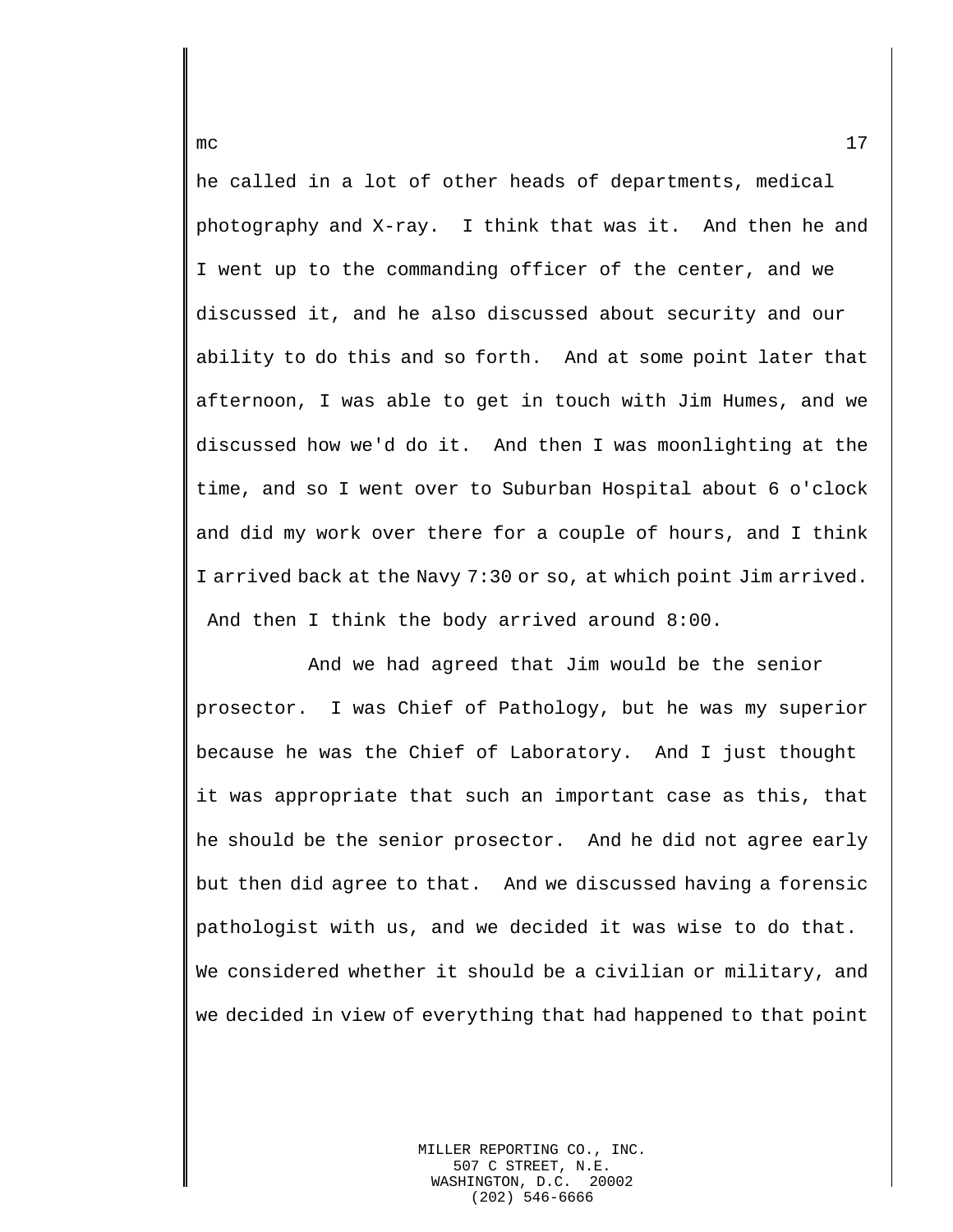that it would be military. And I knew Pierre Finck because I had worked with him at the AFIP. And so I called him.

I don't think he arrived at the time we started the autopsy. He arrived a little bit later than that, but before we had made any incisions. And then it was pretty much a team effort. Jim and I actually did the autopsy, and Pierre was just more or less observing and recommending and advising and so forth.

We did--I think we each did some of the dissection, and I did most of the recording, unfortunately. I drew the pictures. Jim made much of the decisions about the X-ray, X-rays, photographs, although we discussed back and forth what we should do and so forth.

That was about my role. If you have questions as far as what Jim described, maybe you could ask me, and I could elaborate or something.

Q One question I had on your answer where you said, if I recall correctly, that unfortunately you were in charge of recording things. Why did you say "unfortunately"?

A Because of all the people who've described my drawing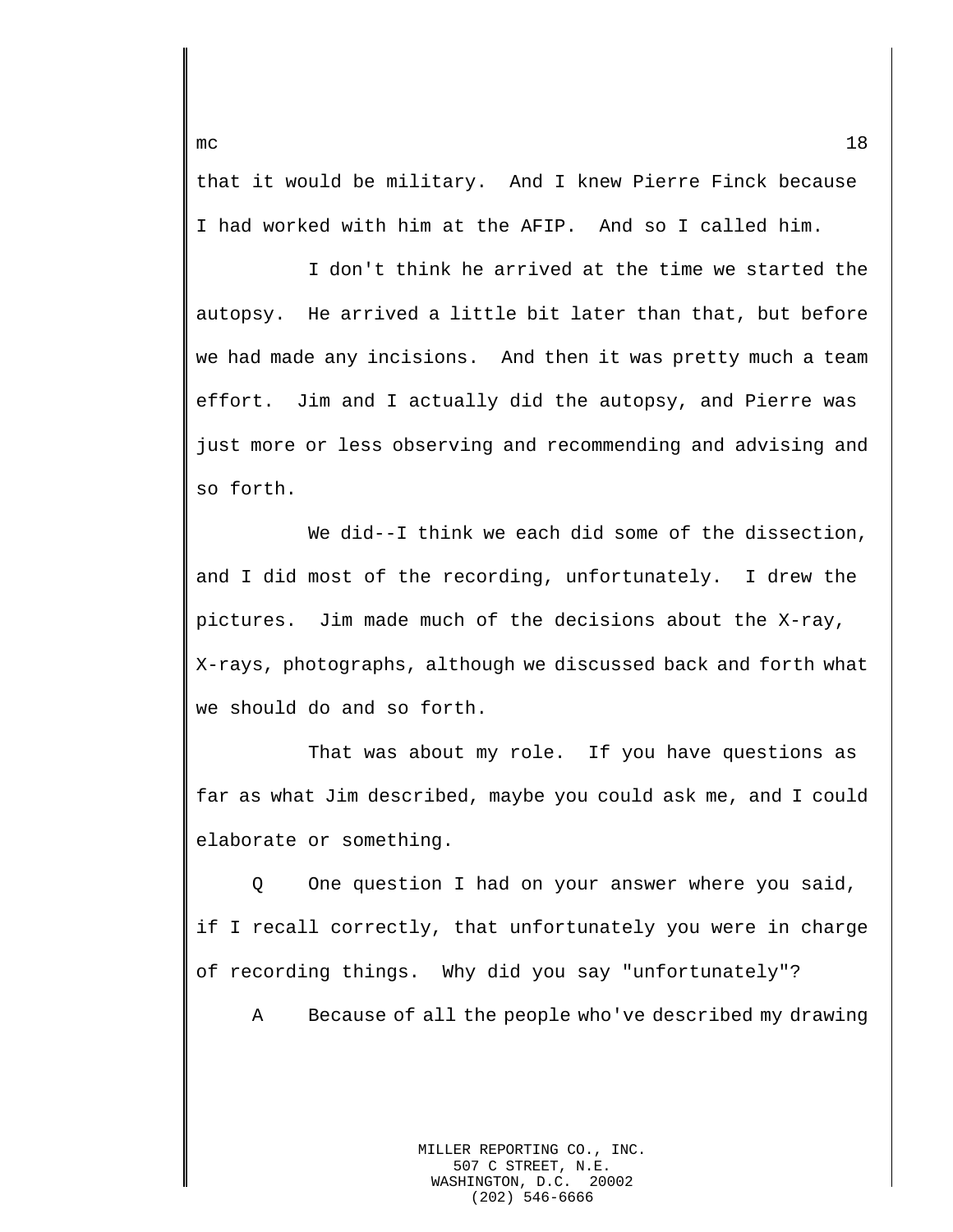there, most of our problems have resulted from that.

Q When you say drawing, are you referring to a document I'm now about to show you as being Exhibit 1?

A Yes.

Q While you're looking at Exhibit No. 1, were you the person who filled in the measurements that are provided on the first page?

A Most of this writing is mine.

Q You're referring to the bottom half of the page?

A The diagrams and the labeling of that. Some of these measurements are, but I see some writing here that's not mine. So I presume that one of the autopsy assistants must have written some of the numbers.

Q Now you're referring to the top half of the first page of Exhibit 1?

A Correct.

Q So where there are measurements for the heart, for example, and for the spleen; is that correct?

A Yes. I think that Jim was probably measuring and reading these numbers off, and somebody else was writing these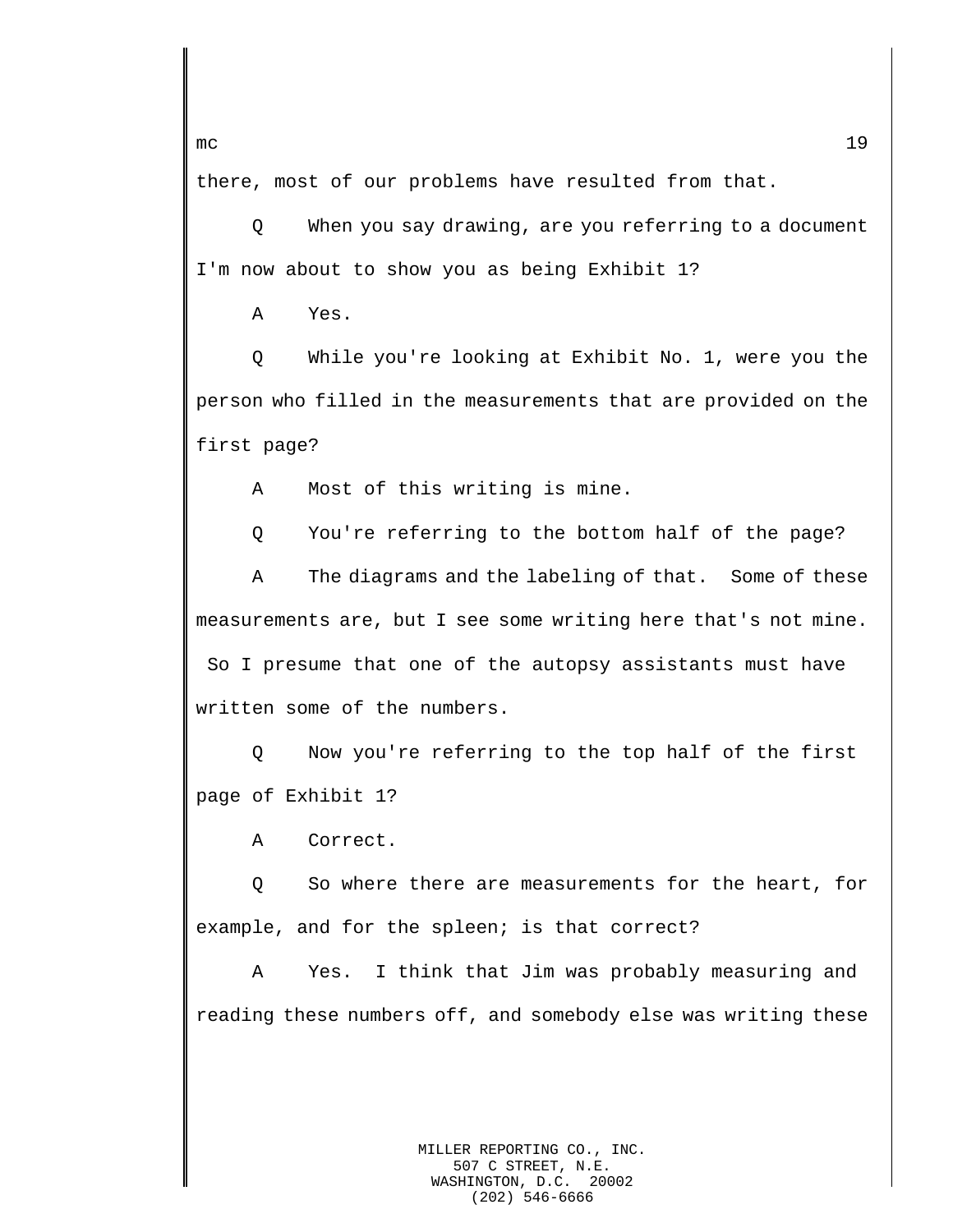down. Jim was making these measurements from the--where the gunshot wounds are from various bony prominences. He was reading those off, and I was writing all these in.

Q In your last answer, first you were speaking of the measurements or the weights of the organs as being measured by Dr. Humes and somebody else writing them down, and then for the measurements on the bottom half of the page near the diagrams, that Dr. Humes is the one who made the measurements and that you recorded them.

A Right.

Q Is that correct?

A Yes. In this second diagram, this whole thing is mine.

Q You're referring to the second page of Exhibit 1?

A Right, the skull injuries and the bone fragments.

Q Okay. We'll come back to those a little bit later.

I'd like to show you a document that is Exhibit 26, which I will state appears on its face to be a memorandum from Andy Purdy to Jim Kelly and Kenneth Klein, with the title "Notes of Interview with Dr. J Thornton Boswell, August 17, 1977,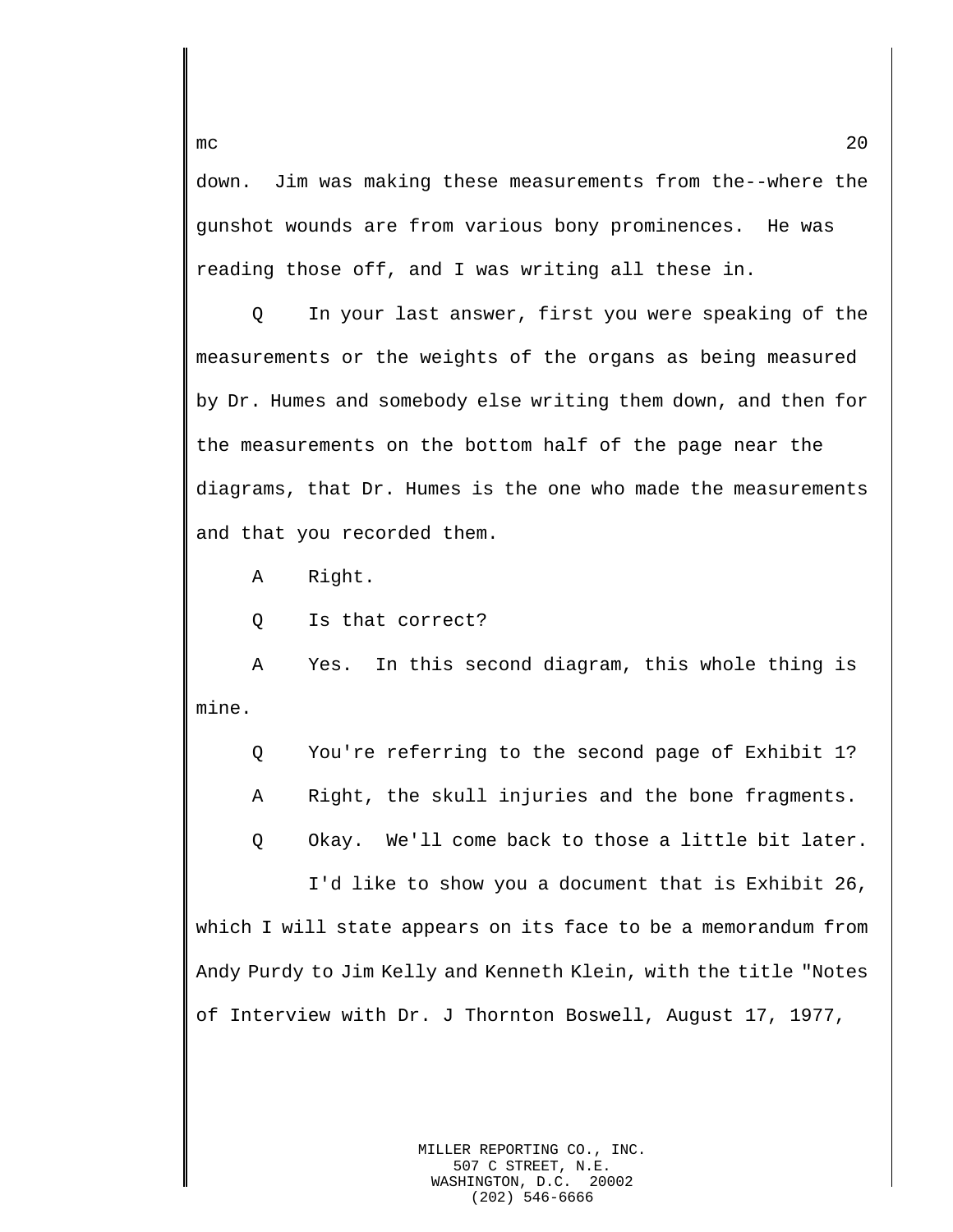National Orthopedic Hospital, Arlington, Virginia."

Dr. Boswell, have you seen the document previously that is now marked Exhibit 26?

A Many years ago. It must have been in that year, 1977.

Q Were you at one point interviewed by staff members from the House Select Committee on Assassinations?

A Yes.

Q And would it be fair to say that, to the best of your recollection, Exhibit 26 would appear to be notes taken from that interview with those staff members?

A True.

Q I'd like to draw your attention to page 2 of Exhibit 26, and I'd like just to ask you to read for a moment the full paragraph that's in the center of the page, beginning with the words "Dr. Boswell had been concerned" and going through the end of that paragraph.

[Pause.]

BY MR. GUNN:

Q You've had a chance to read that now, Dr. Boswell? A I have.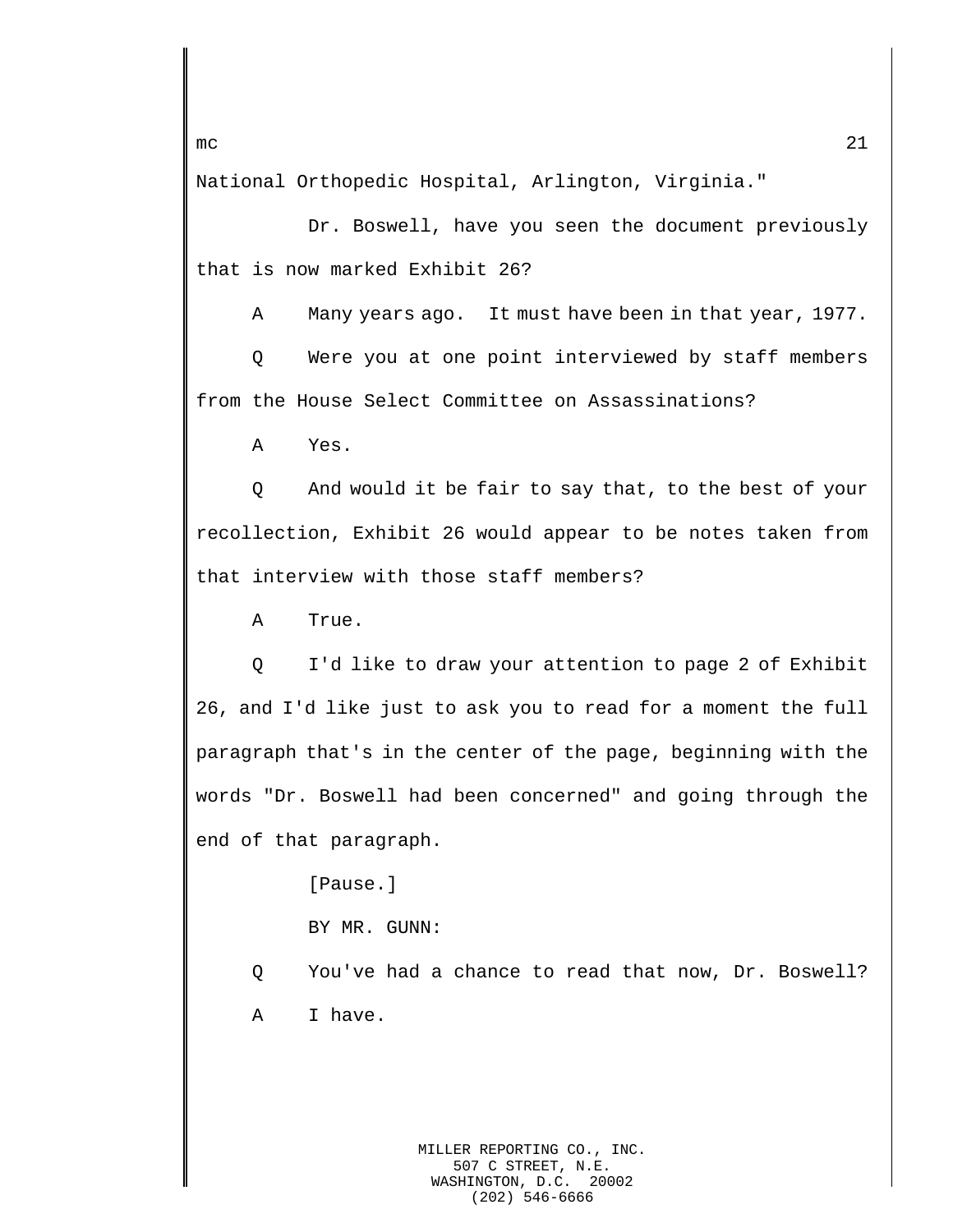Q Now, we all know that when people record what other people say, things are sometimes exactly correct and sometimes the nuance is off. I'd just like to ask you whether in reading that paragraph any portion of it seems to you to be inaccurate, to the best of your recollection?

A I'm not sure about Robert McNamara. I see this now, and whether I said that or whether that was true or not, I don't know. I know that Dr. Burkley and other people were running around up in the tower with Mrs. Kennedy, but whether it was McNamara or not, at this point I don't know.

Q "At this point," you mean in 1996?

A Right.

Q Was it your impression in 1963 that Dr. Burkley was supervising what was going on in the autopsy room?

A Well, he wasn't supervising very closely. We were acting on certain of his instructions. Initially, Jim--at this time, I can't remember how Jim got his instructions from Burkley. I don't know whether Jim actually went upstairs to see Burkley or whether he came down. I never saw Admiral Burkley in the morgue. But at some point, Jim understood that we were to do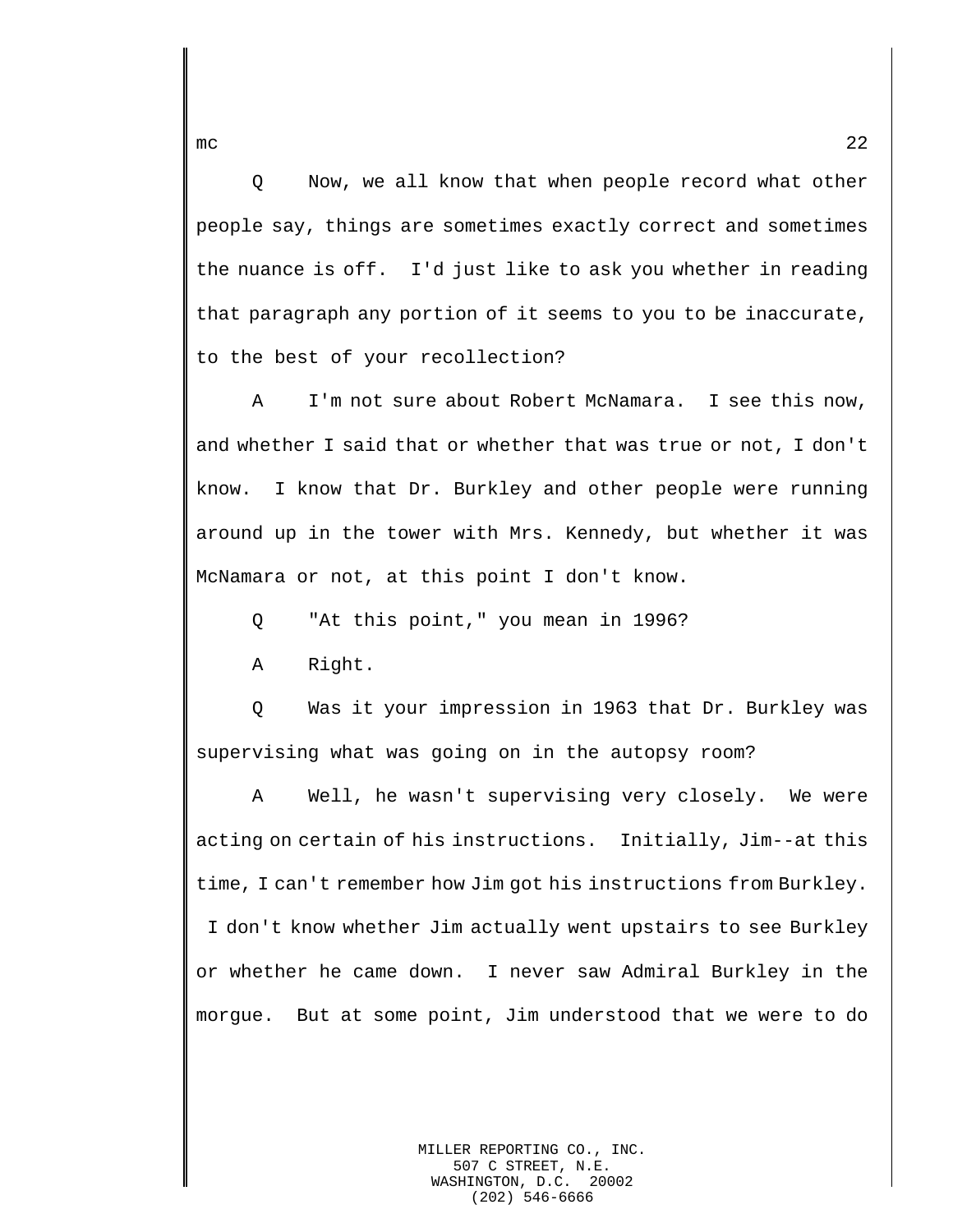a limited autopsy to find--I think the initial thing that they told us was that we were to find the bullets, that they had captured the assailant, and that that's all they needed. And Jim argued and said that that was--you know, we couldn't do that kind of an autopsy. But we started out just with the idea that we were going to do an external examination and then we were going to do a limited internal examination. But at a point shortly after we started, it was agreed that we would do a complete autopsy. But I don't know how Jim got those instructions, whether he left the morgue and went up to see Burkley or whether Burkley came down or whether he sent a messenger. There was just too many things going on, I guess, that I wasn't aware of how that all happened.

Q Was it your understanding that the instructions about the scope of the autopsy were, however, coming from Dr. Burkley?

A Oh, yes.

Q If I understood you correctly, you said that you have no recollection of Dr. Burkley being in the morgue. Is that correct?

A I don't remember him being in the morgue at all.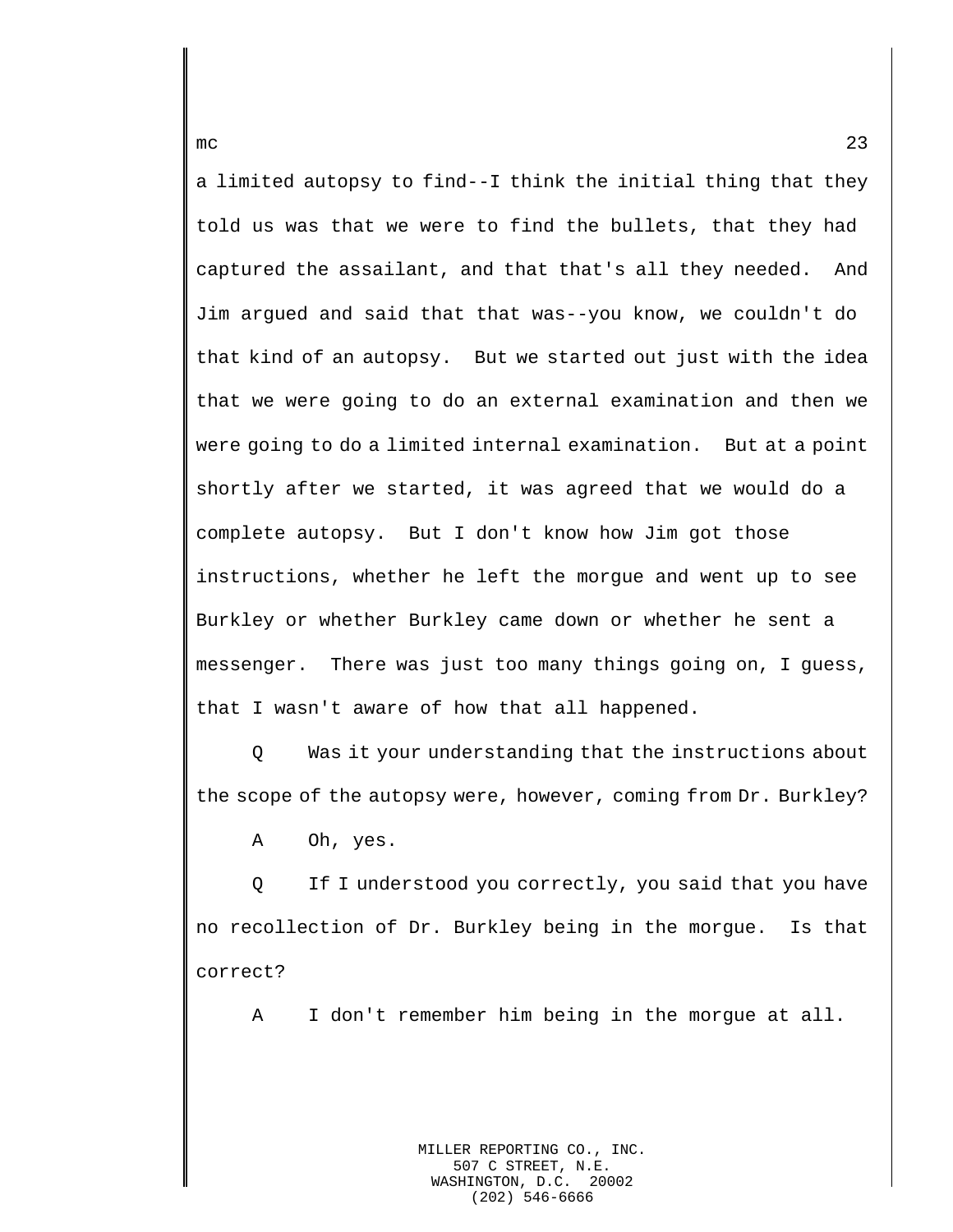Now, he could very well have been in there very briefly early in the autopsy, but I'm sure that he was upstairs with Mrs. Kennedy most of the evening.

Q Ultimately, did it seem to you as if a complete autopsy had been performed on President Kennedy?

A Well, a generally complete autopsy was done. We did not do some of the more radical things that you do in forensic autopsies, like remove limbs or large portions of spine and that sort of thing. But, otherwise, a complete autopsy was done.

Q Did you ever understand that there were any orders or instructions to limit the scope of the autopsy of the brain?

A No.

Q Did you ever understand that there were any orders or instructions to limit the autopsy of the organs of the neck?

A No.

Q Were the organs of the neck dissected?

A Yes.

Q Did you hear anyone at any point during the autopsy request to examine the clothing that President Kennedy was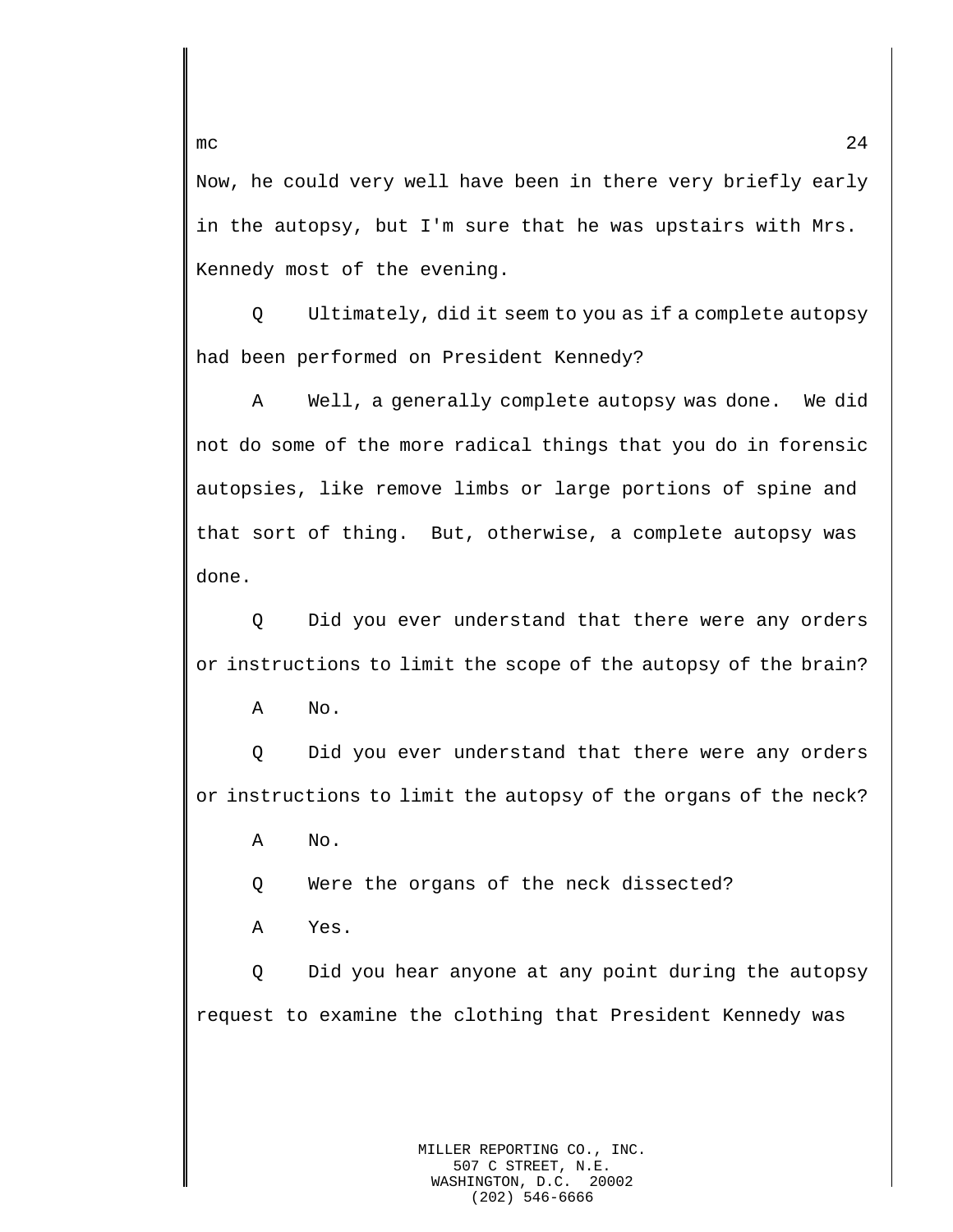wearing at the time he was shot?

A We all discussed the clothing. It was made--I guess we asked where the clothing was. I certainly remember Pierre asking about the clothing. But we didn't know where the--we knew that he had been in the hospital. He had arrived in our hospital in sheets, so we assumed that either the clothing was down there or was in transit, and we were not concerned about it at that point. But the clothing became available to us; it may have been several days or weeks later.

Q Wouldn't it be standard practice in a forensic autopsy to have the clothing available for inspection during the autopsy?

A Well, under normal circumstances, but these were not normal circumstances. I mean, the body was transferred from Dallas and everything, and we certainly understood that that was not feasible. But then Jim made the decision early in the evening that we had to talk with the doctors who had done the examination in Dallas and did subsequently in the morning talk with them and discuss the wounds and clothing and so forth.

Q When was the first conversation with doctors in

MILLER REPORTING CO., INC. 507 C STREET, N.E.<br>SHINGTON, D.C. 20002 WASHINGTON, D.C. (202) 546-6666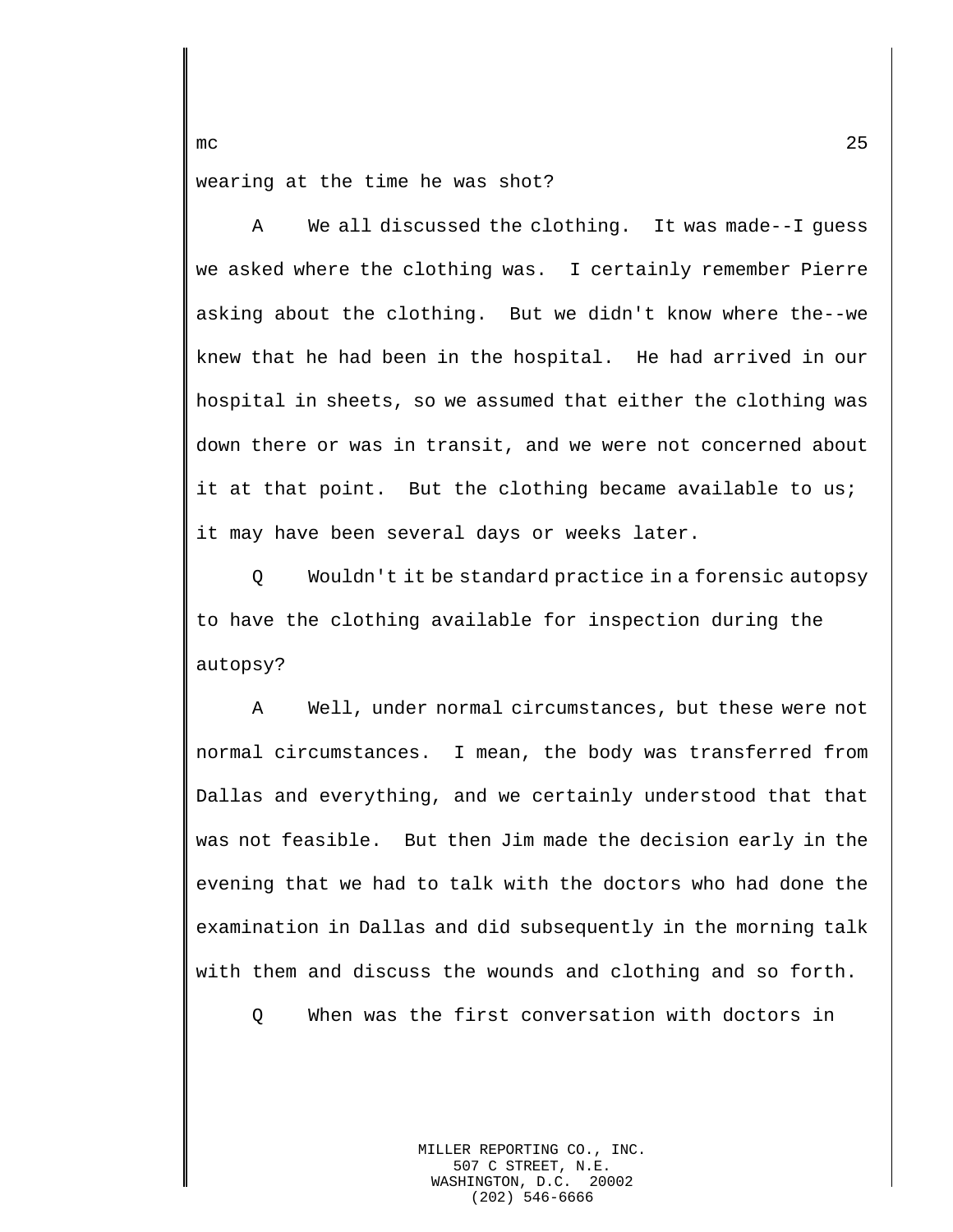Dallas, as best you recall?

A Saturday morning.

Q Do you know of any reason that they were not contacted on Friday night during the autopsy?

A I guess just the fact that we were pretty well tied up all night. It would have been--it was midnight after--when we finished, and Jim wrote up the autopsy. I followed him home, and then he took all of our notes to his house, and then he wrote up the autopsy before he went to bed. The three of us separated, and I don't think we discussed calling Dallas at that hour of the night.

Q Do you recall Dr. Finck asking to examine the clothing during the autopsy?

A Not specifically.

Q So as best you recall, there was a discussion of the clothing, but not a request to see the clothing. Would that be fair?

A Right.

Q Do you recall there being any requests being made by you or anyone else to other people who were there regarding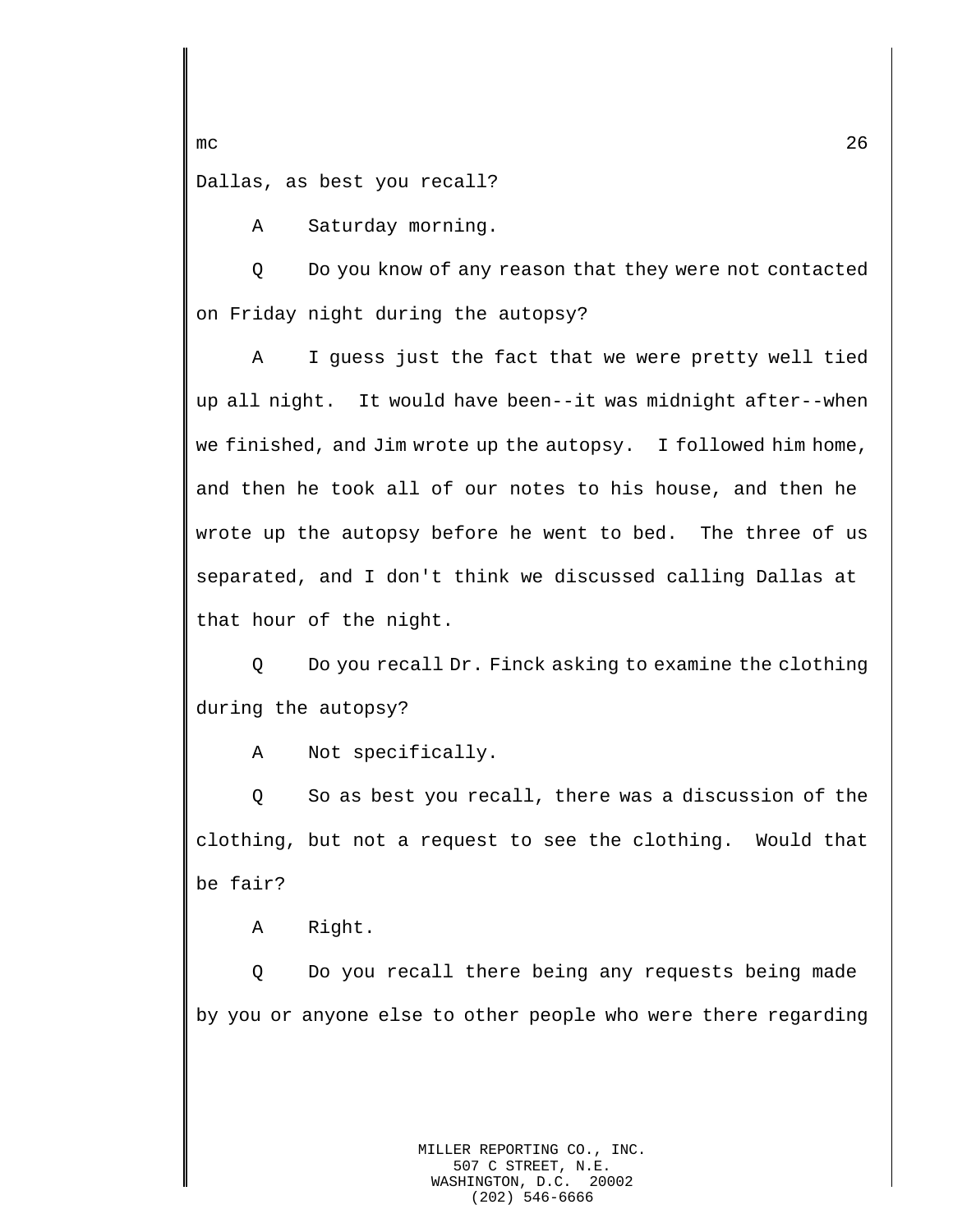shell fragments, bullets, anything else that would have been useful to see during the course of the autopsy?

A I know there was discussion because there were some security people in the morgue and on the telephone--the telephone was on the wall right at the head of the morgue table where we were working. And I remember them telling us that a bullet had been found, that bone fragments had been found, and I believe that they were being transported to Washington separately. And the bone fragments eventually came into the morgue that night. The bullet may. I'm not sure about that.

Q Do you remember seeing any bullets during the course of the autopsy?

A Fragments. In the autopsy we found very minute fragments, mostly on the X-rays.

Q So this would be something more like particles or slivers, not--

A Very small.

Q Okay.

A I'm not sure when I saw the bullet that was sent from Dallas. I remember seeing it at some point, but whether it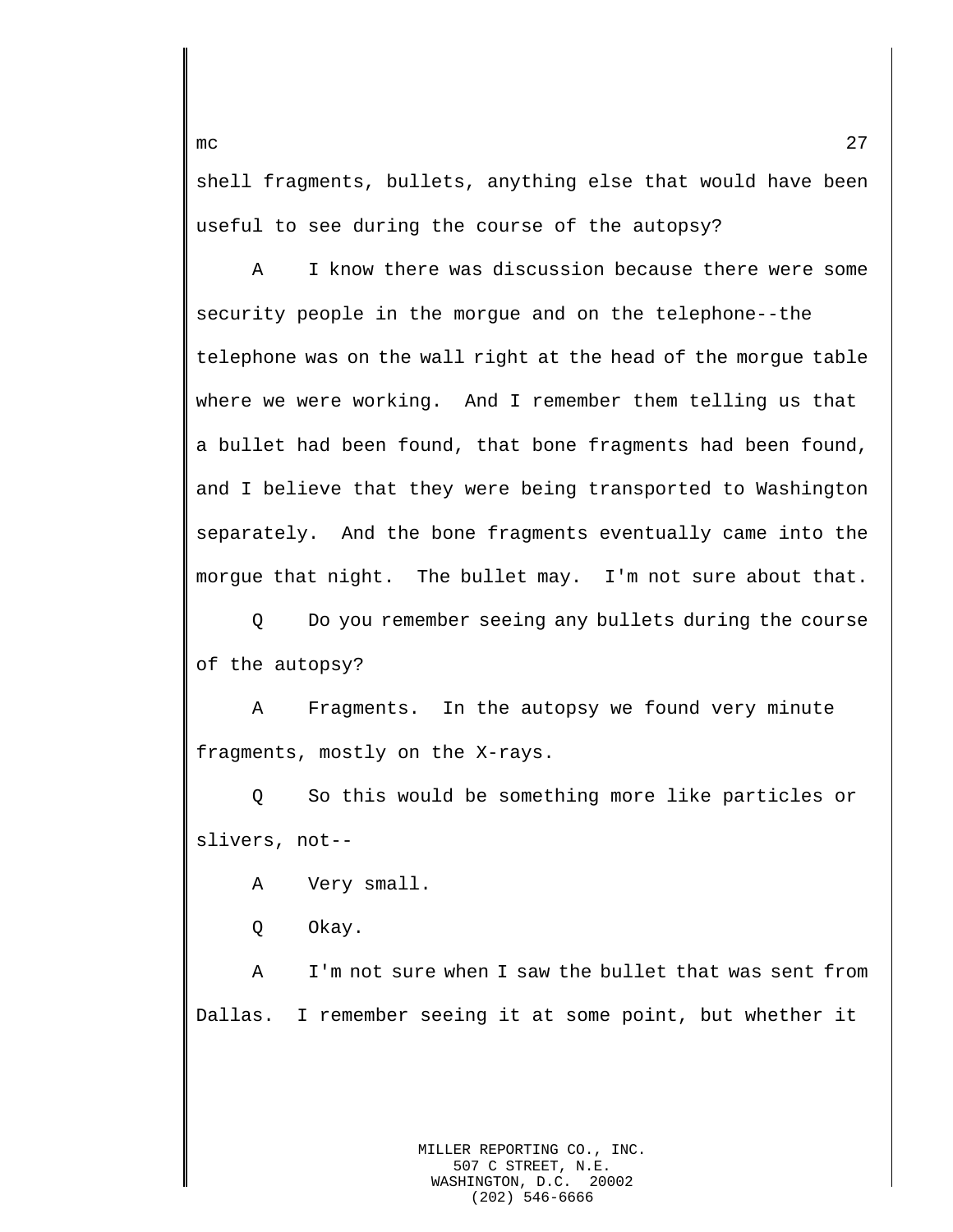was during the autopsy or during the Warren Commission investigation, I'm not sure.

Q Did you understand at any point during the course of the autopsy that anyone wanted the autopsy to be expedited?

A No.

Q So you didn't understand that you were in any rush or under any compulsion to hurry?

A Not at all.

Q Did you ever hear any instructions or communications regarding or restricting the scope of the autopsy other than what you've already said?

A No. It was always an extension of the autopsy rather than further restrictions.

Q Prior to the time you first saw President Kennedy's body, had you heard any communications about the nature of the wounds that he had suffered?

A I don't think specifically. I think just the fact that he had a head wound.

Q The doctors in Dallas who had treated President Kennedy had a news conference on the afternoon of November 22nd

mc  $28$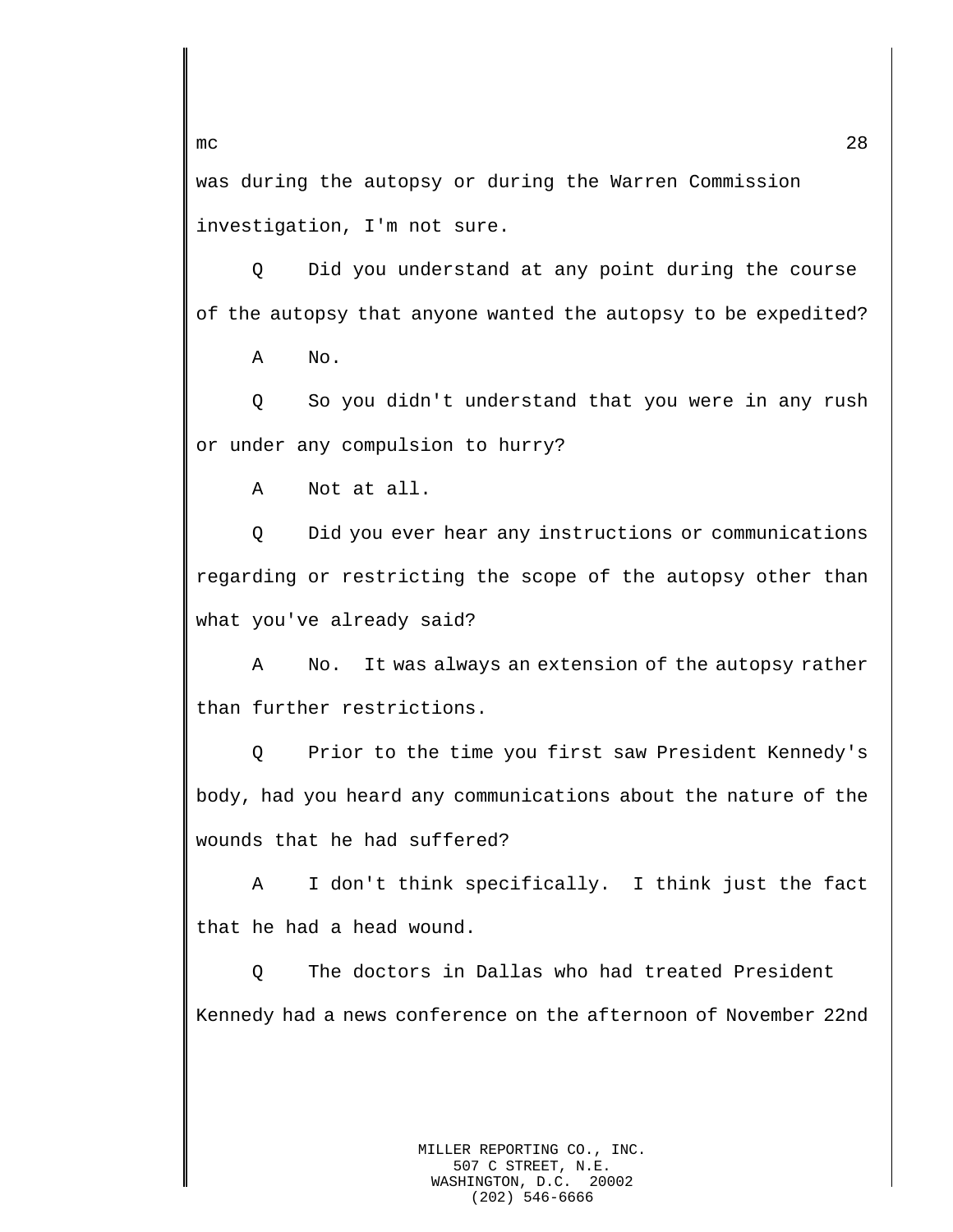that would have been at approximately 4:15 to 4:30 Washington time. Had you heard any communications about what those doctors had said during the press conference?

A No.

Q Do you know whether Dr. Humes had received any information prior to the beginning of the autopsy about the nature of the wounds on President Kennedy?

A I'm almost sure that he didn't.

Q Have you ever heard him say that he had any information prior to the beginning of the autopsy?

A No.

Q Are you familiar with the name of Dr. Robert Livingston?

A Yes. Livingstone, I believe it is.

Q I'm referring to a person formerly affiliated with the National Institute of Mental Health, not Harry Livingstone.

- A Oh. No.
- Q You don't know the name of Dr. Robert Livingston?
- A I don't believe so.

Q Did you or Dr. Humes ever use the telephone in the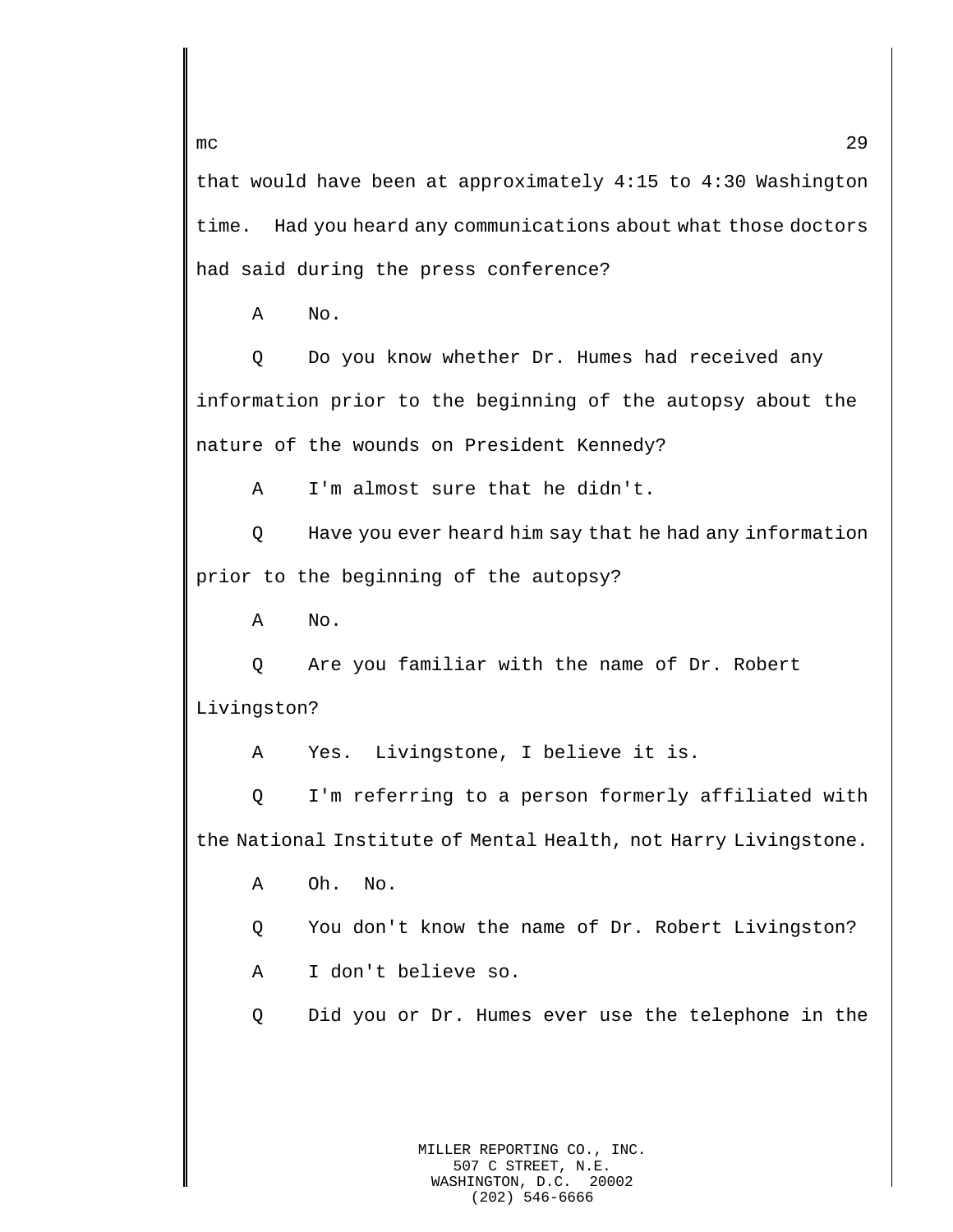autopsy room during the course of the autopsy?

A I didn't, and I--well, now, wait a minute.

I may have called Pierre or called the AFIP before or in the early part of the autopsy. That's the only time I might have used it. I'm not sure about that. And Jim, I don't think he used it either.

- Q Do you remember Dr. Finck using the telephone?
- A I don't believe so. It was pretty busy all evening.
- Q The telephone?
- A Yes.
- Q Who was using the telephone?
- A Security people mostly.
- Q And could you overhear their conversations?
- A A lot of it, yes.
- Q And do you know with whom they were speaking?
- A No idea.

Q Did they ever tell you anything at all during the course of the autopsy about what the doctors in Dallas had reported to the media?

A No.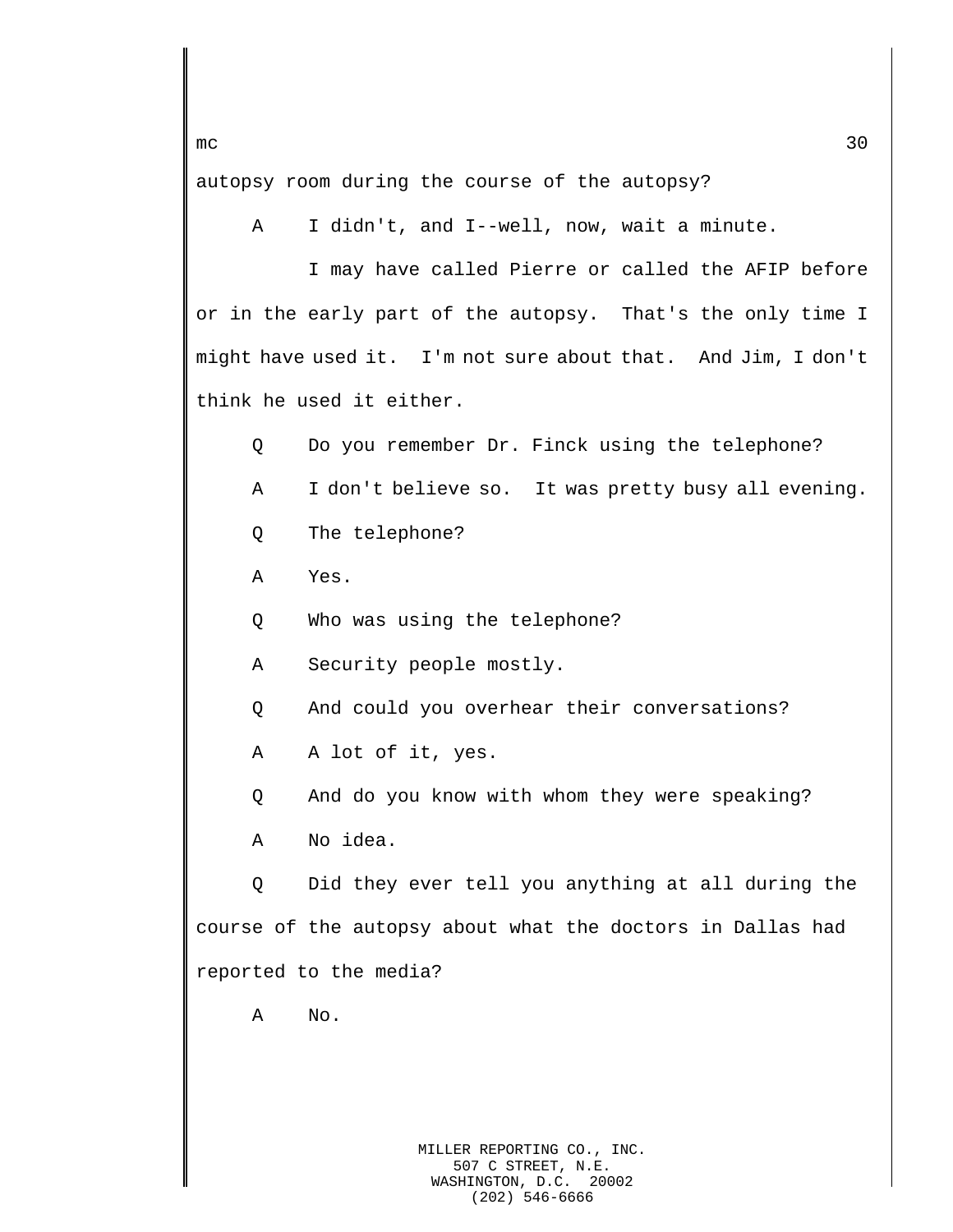Q In the ordinary course of an autopsy procedure, would a prosector want to know information in the possession of the treating physician of the deceased?

A Well, you'd try and get that beforehand, but if you didn't have it and you ran into something unusual or of a bit of a problem, then you might try and do that.

Q Do you have any impression as to whether the prosector should have been informed during the course of the autopsy or before, what the treating physicians in Dallas had learned during the time of the treatment of President Kennedy?

A Well, it would have been nice, and we discussed that, actually, because when we first started doing the autopsy, there were marks on the body that we had difficulty--they had started to do cutdowns, and they made little incisions around the nipples, and there was no tubes or anything there. And we didn't know whether they were actually trying to get into vessels or going to get into the chest, whether he had had a hemothorax or something. And then we had difficulty in interpreting the wound in his anterior neck. And at the point when we came to those, we discussed whether or not we might call the Dallas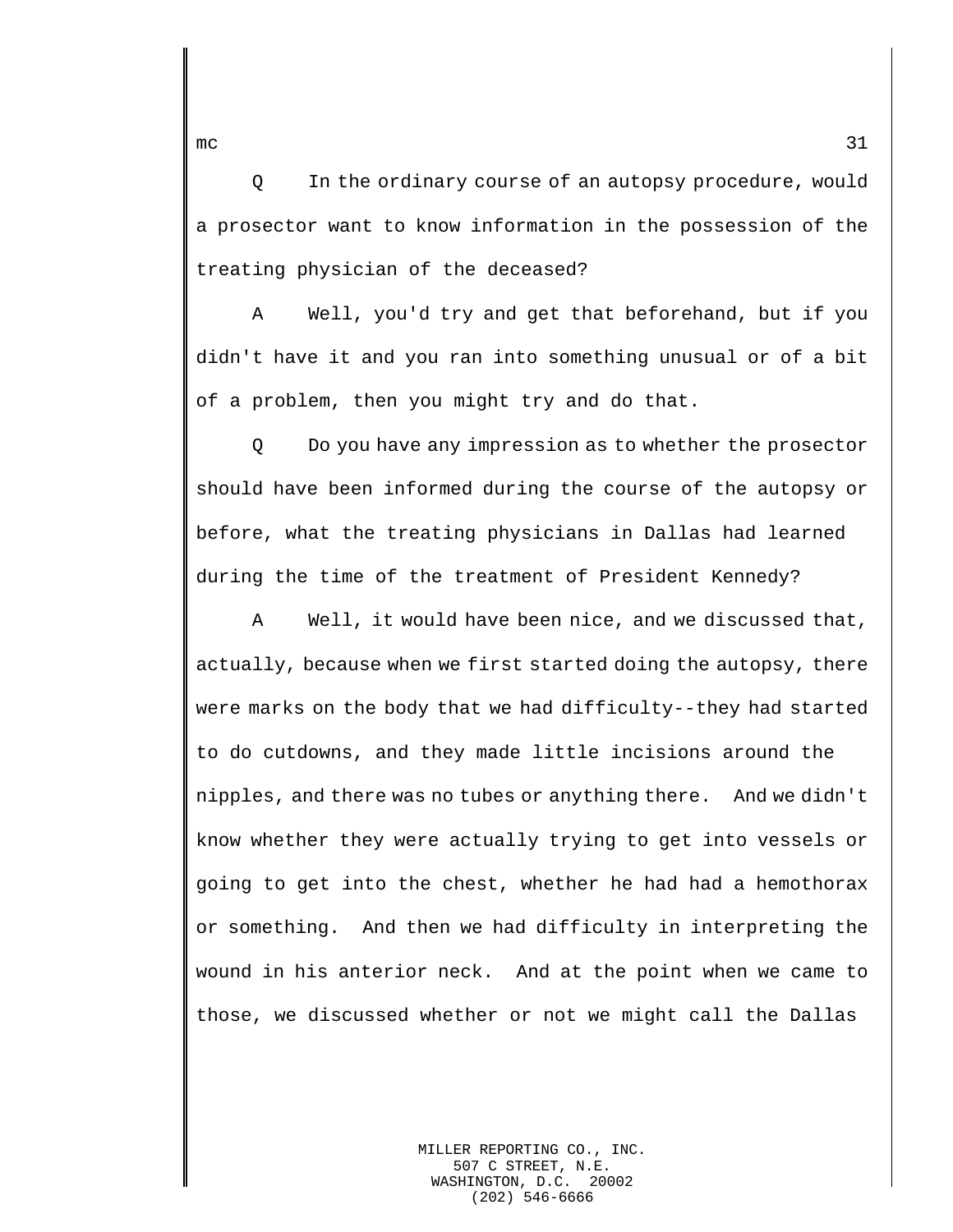hospital. But we elected not to, and I don't know why at this time.

Q When you referred to the wound in the anterior neck, what was your first impression as to what that wound was?

A I'm not sure what our first impression--oh, we thought that they had done a tracheostomy, and whether or not that was a bullet wound, we weren't sure, initially. It was after we found an entrance wound and then the blood external to the pleura that we had a track, and that proved to be the exit wound; but it was so distorted by the incision, initially we just assumed it to be a tracheostomy.

Q Did you reach the conclusion that there had been a transit wound through the neck during the course of the autopsy itself?

A Oh, yes.

Q Did you receive any kinds of written reports at all from Dallas about the nature of the wounds on President Kennedy's body prior to the completion of the autopsy?

A No.

Q Were you ever told that such written reports had been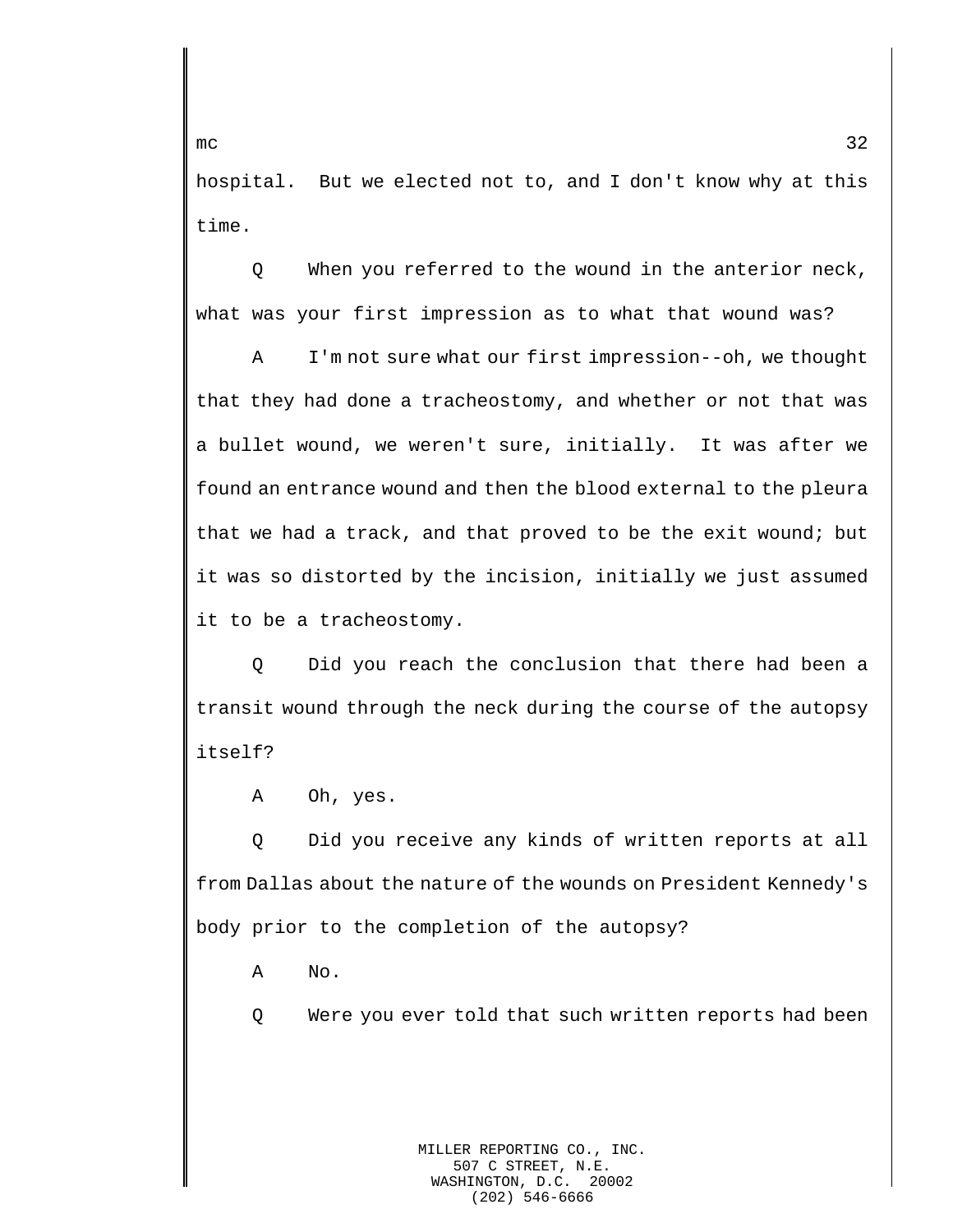prepared?

A No. And, in fact, we never saw any reports. We may have seen such a report during the Warren Commission's investigation, but we certainly didn't in the early days after the autopsy.

Q Dr. Burkley was present in the emergency room in Parkland Hospital during the time President Kennedy was treated. Did Dr. Burkley tell you anything about what he observed at Parkland Hospital?

A He didn't tell me anything, and I don't think that he told Jim.

Q Some of the other people present in the autopsy room also had been present with President Kennedy in Parkland Hospital during the treatment. Did any of them tell you what they had observed during the treatment of President Kennedy?

A No one did, and I'm trying to think who might have been. Just Secret Service men would have been the only ones there. They were the only ones that could have been in both places, because no members of the--oh, I'm sorry. His military aides were in the morgue, and they were probably also present

mc  $\sim$  33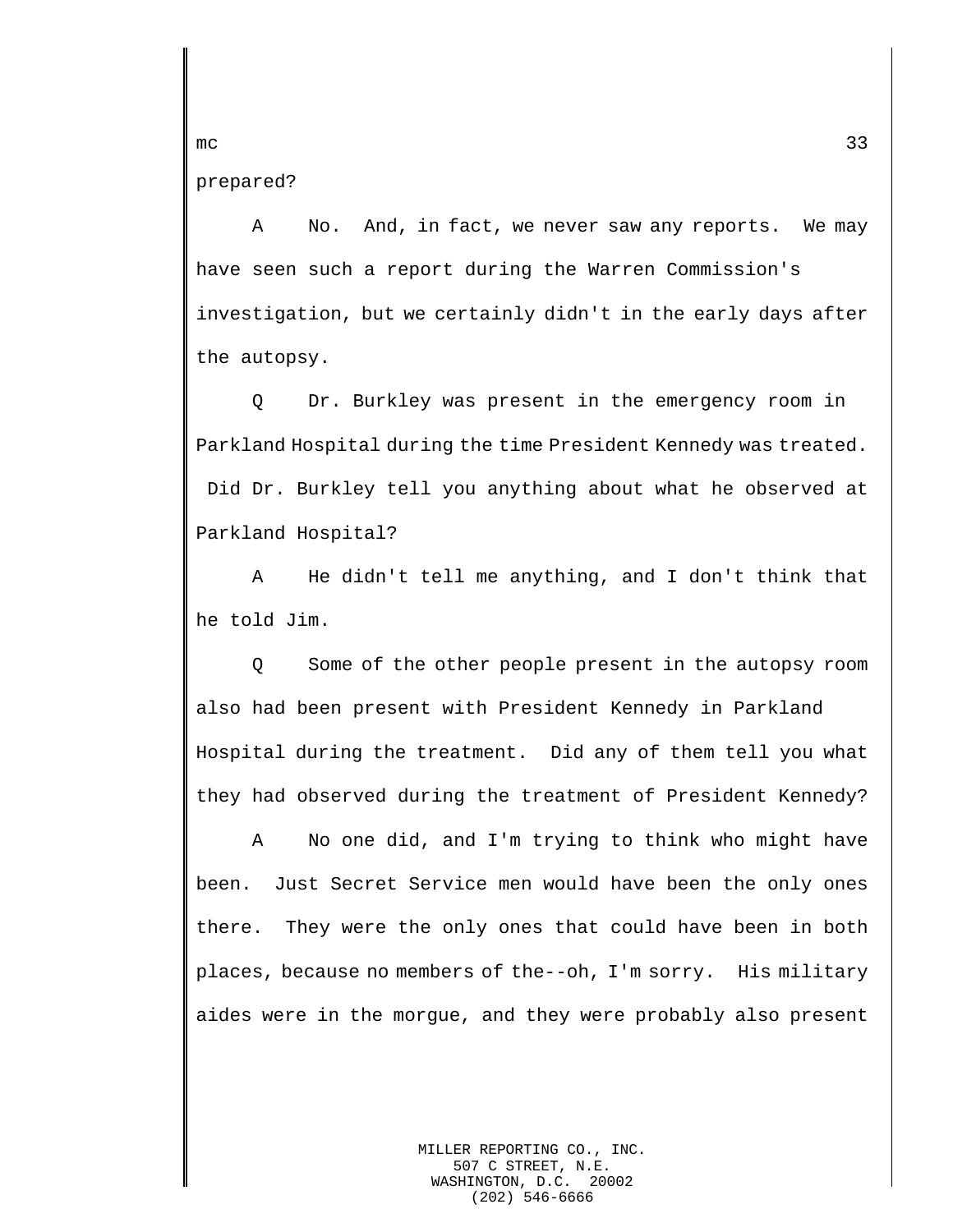in Dallas. But they didn't say anything.

Q You've referred to Secret Service agents as well as the President's military aides being present in the autopsy room. Who else do you recall was present in the autopsy room?

A Aside from those helping?

Q Yes.

A There were some staff people, on-duty staff people.

Q Staff of Bethesda Hospital?

A Of the Naval Hospital. I remember--I can't tell you now who they were, but I remember the chief of surgery and the chief of medicine, and then there was duty staff who were in and out. There were probably 30 or so people in the morgue. It's like an amphitheater. There were two rows of benches up elevated above the morgue table, and it was a rather spacious morgue, so it was not inconvenient or anything. And people always did that when we did autopsies.

Q Was Captain Stover present at any point during the autopsy?

A I think he was in the morgue; very limited. I'm not--I don't think he stayed, but I think he was there just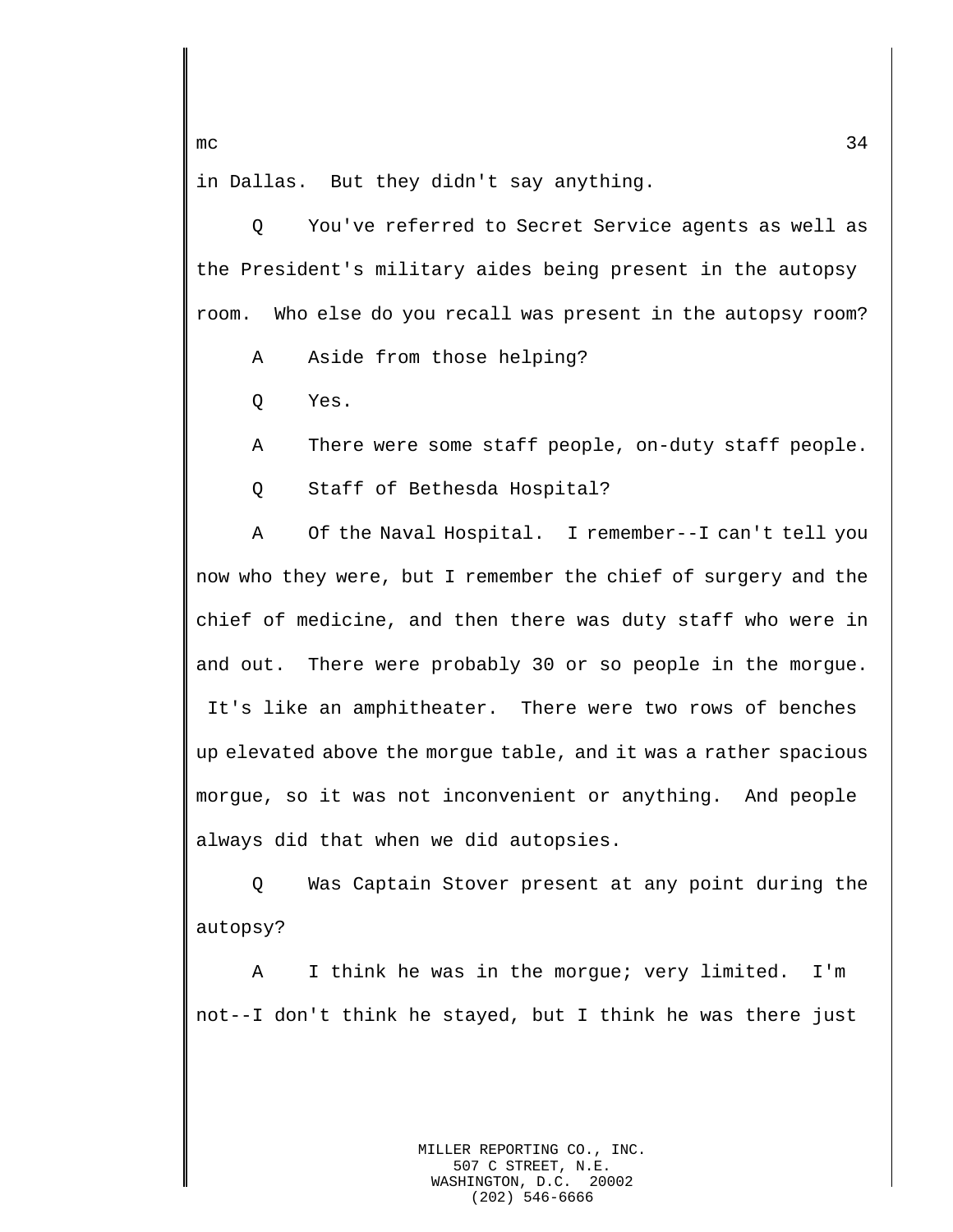to see that everything was--that people were helping as necessary and so forth.

Q Was Admiral Galloway present at all during the autopsy, do you recall?

A I rather think he was, but I would not swear to that.

Q Do you recall whether the Surgeon General of the Navy was present--Admiral Kenny?

A I can't say. I really was tied up in the autopsy, and I was paying no attention. The only attention I got of people moving around was the--I think it was the Navy military aide. One of his military aides was really fidgety and moving back--walking up and down the hallway and so forth, and he's about the only one that I remember very well.

Q Were any of the people present at the autopsy making suggestions or giving any kinds of instructions during the autopsy?

A No.

Q Were there any members of the Joint Chiefs of Staff present during the autopsy?

A I don't think so.

MILLER REPORTING CO., INC. 507 C STREET, N.E.<br>SHINGTON, D.C. 20002 WASHINGTON, D.C. (202) 546-6666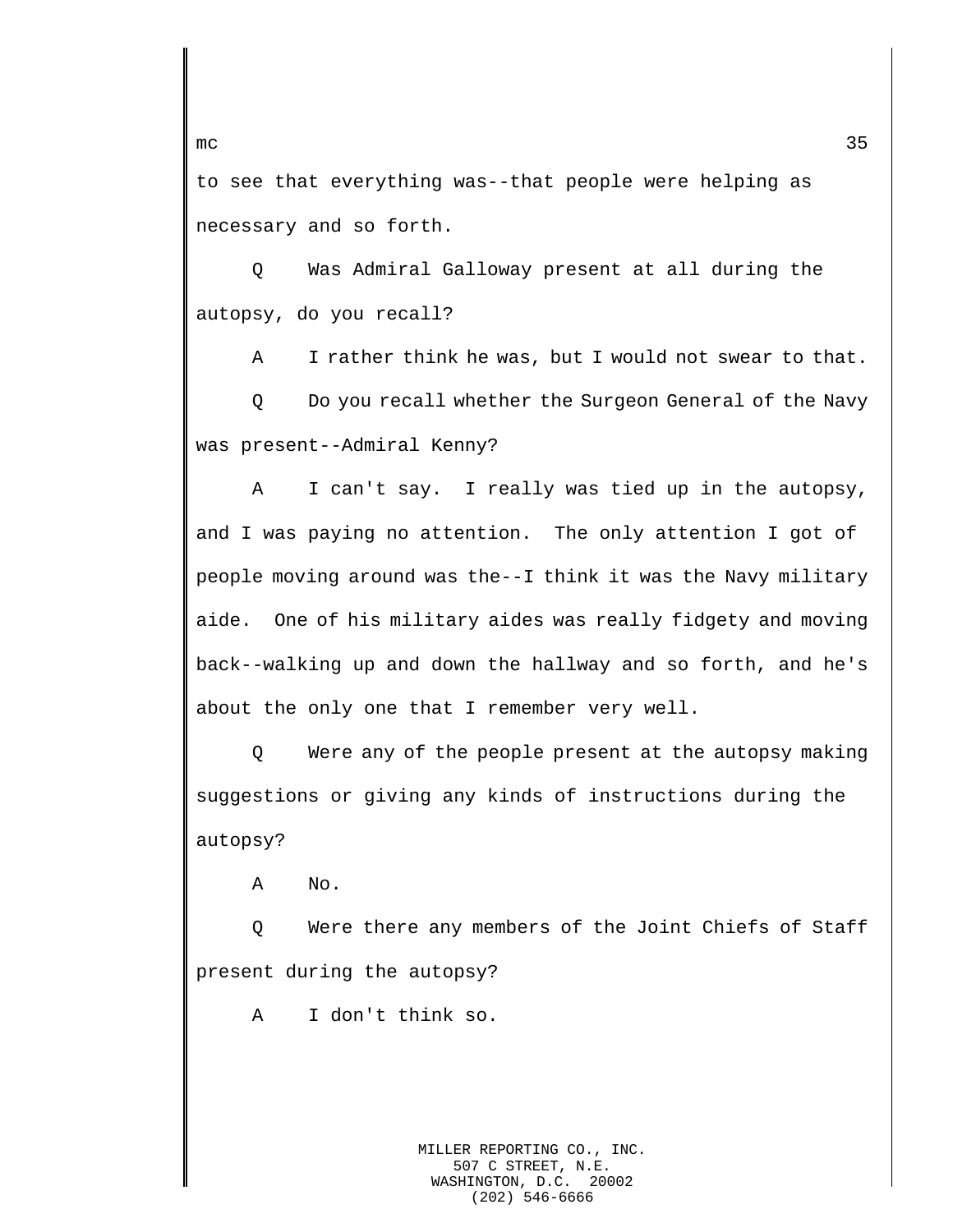Q Could you describe in a general way what the scene at the autopsy was like? By that, I mean was it noisy? Was it hushed silence? Were people talking? How would you describe it?

A Well, for all the people in there, it was very quiet, really. We were all--Jim and Pierre and I were talking. We did most of the talking. I could hear occasional telephone conversations or occasional conversations around the room, but for the most part, it was very quiet and subdued.

There was an awful lot of activity because we had the radiologist and his assistant, we had the photographers, and they were--the photographers were quite busy, because every time we turned around we had him take a picture.

Q I'd like to show you a document that's been marked as Exhibit 22, which appears to be from the May 27, 1992, issue of the Journal of the American Medical Association. Have you had an opportunity to see the document previously that I am now showing you that's been marked as Exhibit 22?

A Yes.

Q Could you turn to page 2798 of that article? I'd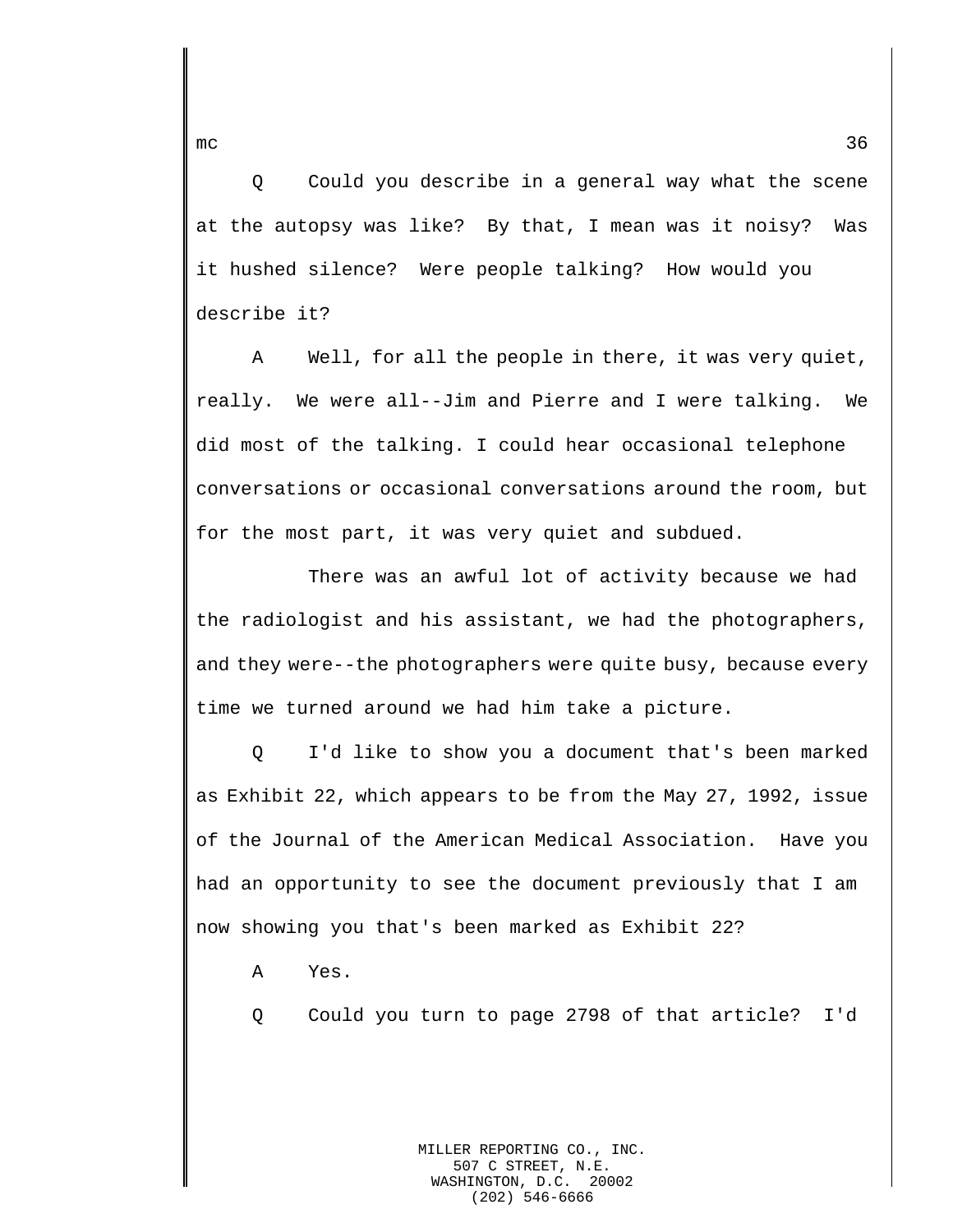like to draw your attention to the center column, the first complete sentence of that column. I'll read for the record what it says. It appears that these are the words of Dr. Humes, and it says, "Still," he says, "the scene in the autopsy room was somewhat like trying to do delicate neurosurgery in a three-ring circus."

Do you recall Dr. Humes saying something like that to the Journal of the American Medical Association?

A Vaguely.

Q First, does that sort of description seem to you to be accurate, to the best of your own recollection, about the events at the autopsy?

A Well, I didn't think it was as confusing as Jim apparently did. It may have been because my attention was on the work, but the whole evening was like a three-ring circus. But I didn't think the crowd was a problem.

Q In what respect would you say that the whole evening was like a three-ring circus?

A Well, so many very interesting things happened. We had a pretty good size crowd in the morgue. We were waiting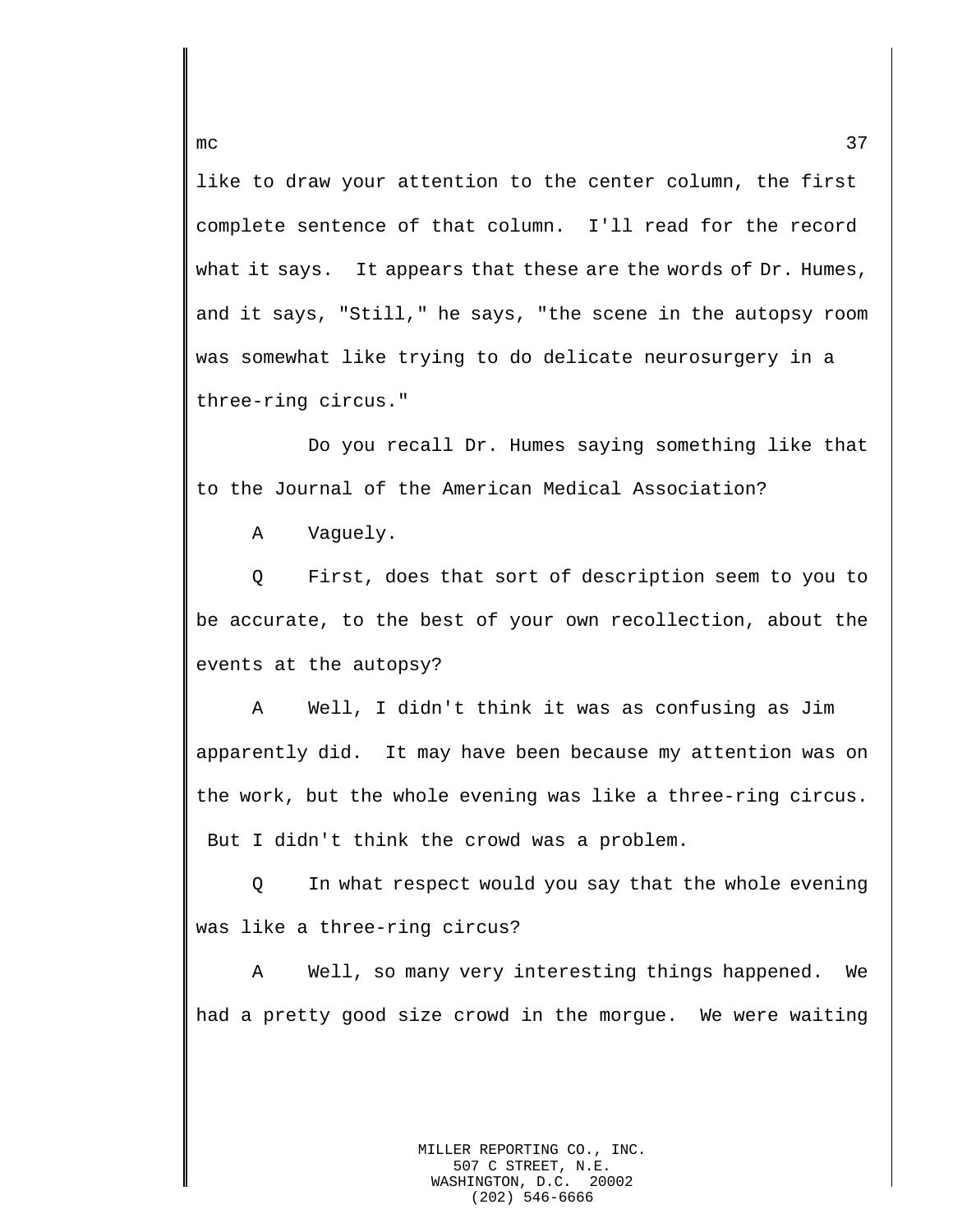for the body, and Jim--somebody asked Jim to step outside, and he did. And they were unloading the body from an ambulance, a Navy ambulance, and I think Jim--he's rather boisterous, you know, and he said, "Who's in charge here?" And some Army general said, "I am." And Jim directed them to bring the body into the morgue then.

Well, a lot of people heard that, "I am," and that was in the papers almost immediately. And in the trial in New Orleans, that was in the paper. But that just--little things like that kept happening. The body was brought in, and we opened the casket on a gurney and removed the body to the autopsy table, and Jim had the sheets laundered.

Then we had to take external photographs, and we had to take X-rays, and that was--we couldn't do anything at that point except make decisions and wait for the X-rays to come back and see where the bullets were, which we were primarily interested in at that point. But at that point, we then got pretty involved in the dissection, and everything sort of dissolved around me and I think Jim at that point, because we were devoting all of our attention to the remains. But I guess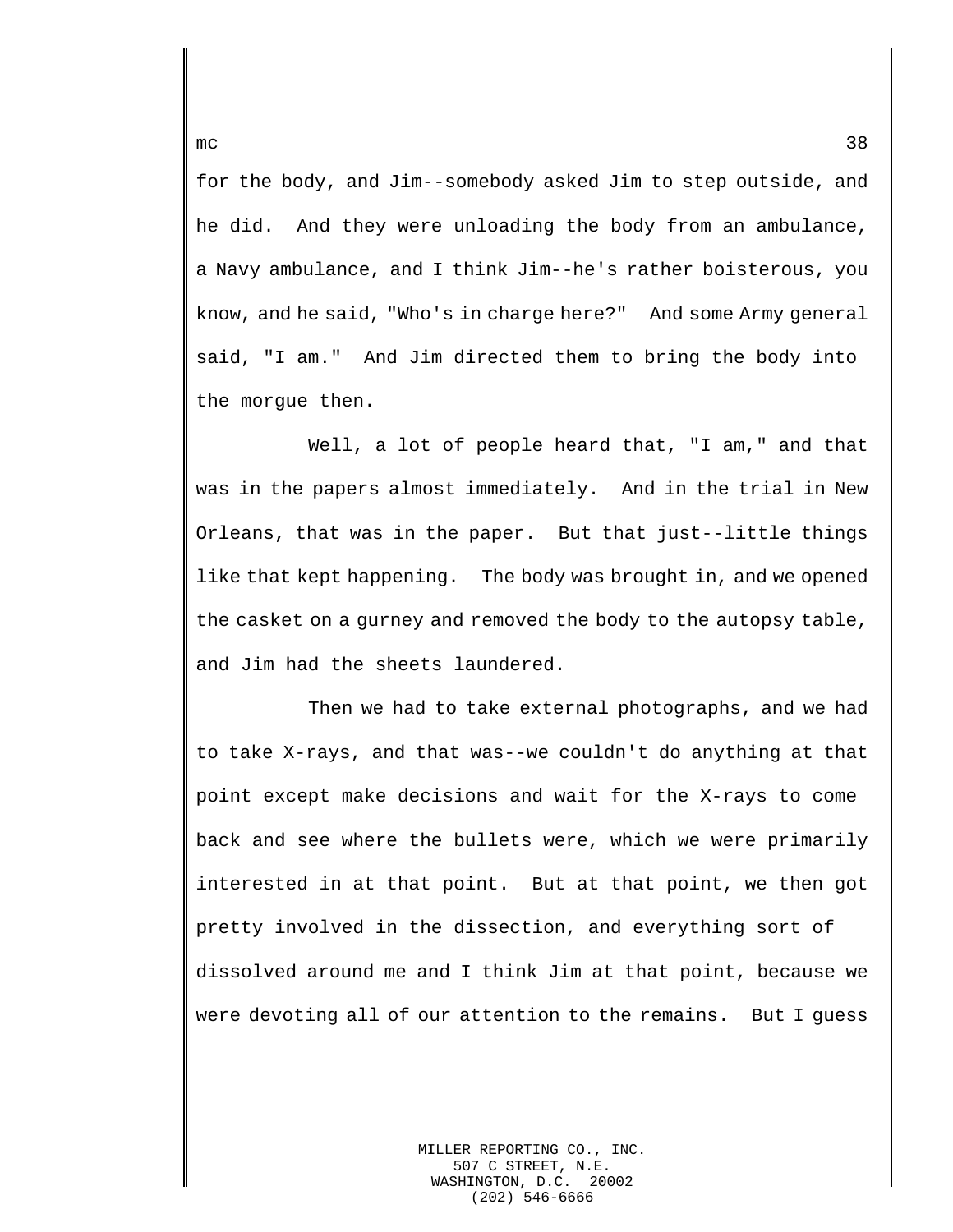subsequently so many things have happened about the general's comments and so forth that it just seems like it was chaotic at that point. And I think it may have built up over 33 years to Jim also that it was like a three-ring circus. I don't think it really was.

There was a lot of activity and a lot of people, but everything was running very smooth.

Q Did you see yourself the casket with President Kennedy in it being opened?

A Yes.

Q Did you help open the casket yourself?

A I doubt it. I mean, I would not normally, because we had people that did things like that. I don't think I actually helped or was too near it.

Q When the casket was opened, did you help at all in lifting the body out of the casket?

A I don't think so.

Q Do you recall who did?

A I think a couple of our morgue attendants did that, probably.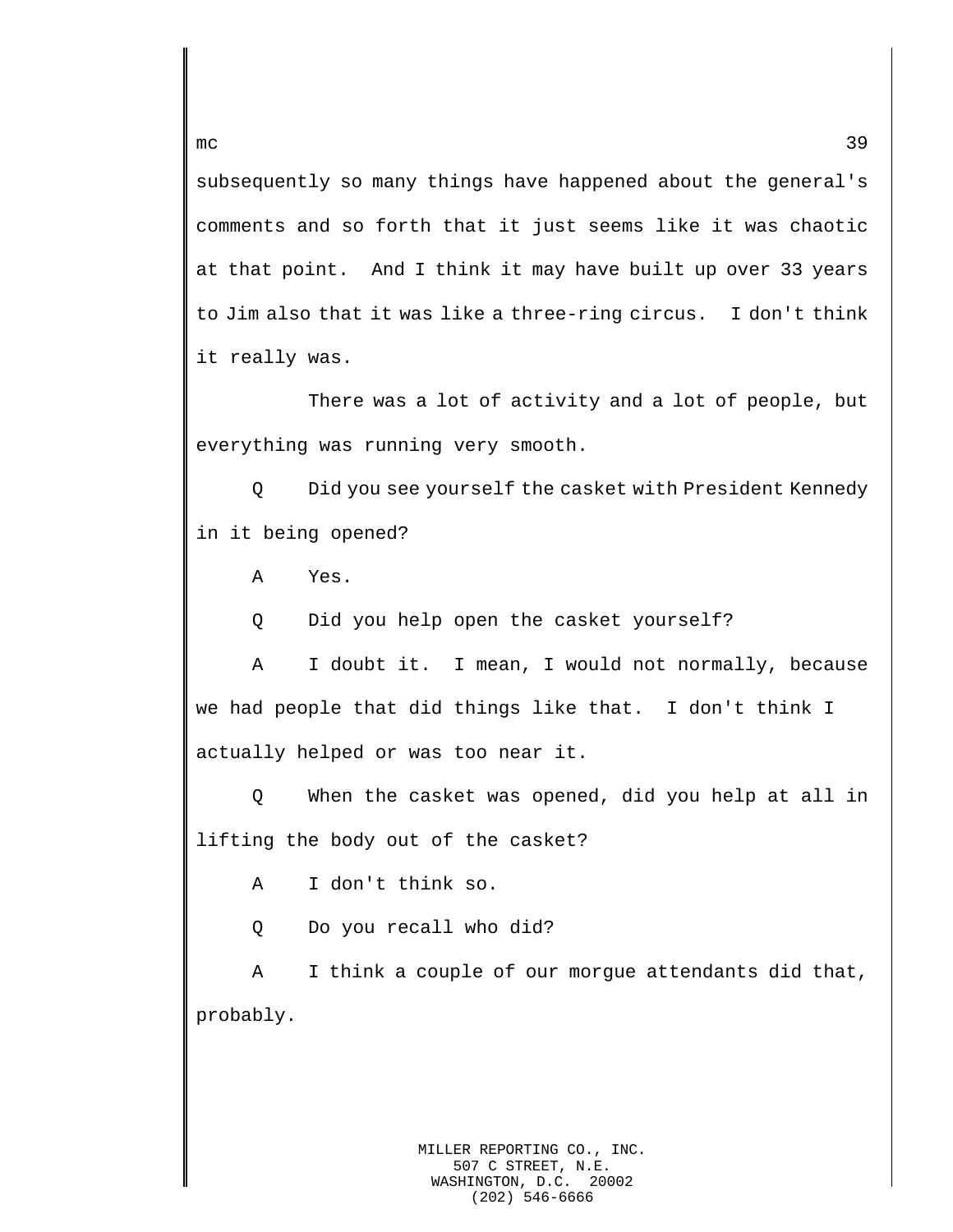Q Were you personally with the body of President Kennedy from the time he was unloaded from the casket until the body left Bethesda later that morning?

A Yes.

Q When the body was first unwrapped, particularly the head, was the brain still present in the cranium?

A Most of it.

Q When you say most of it, approximately how much was there--

A Well, probably half of one hemisphere was absent. The bullet came in here, went through and exploded, and bone was eviscerated, and the upper surface of that side of the brain was missing.

Q During your answer you were pointing to parts of your head, which, of course, wouldn't be reflected on the record. Could you just describe in a general way--and we'll be more specific with this later, but when you say that it entered here, you were pointing to--

A The back right side of his skull.

Q Near the hairline, would that be fair, or-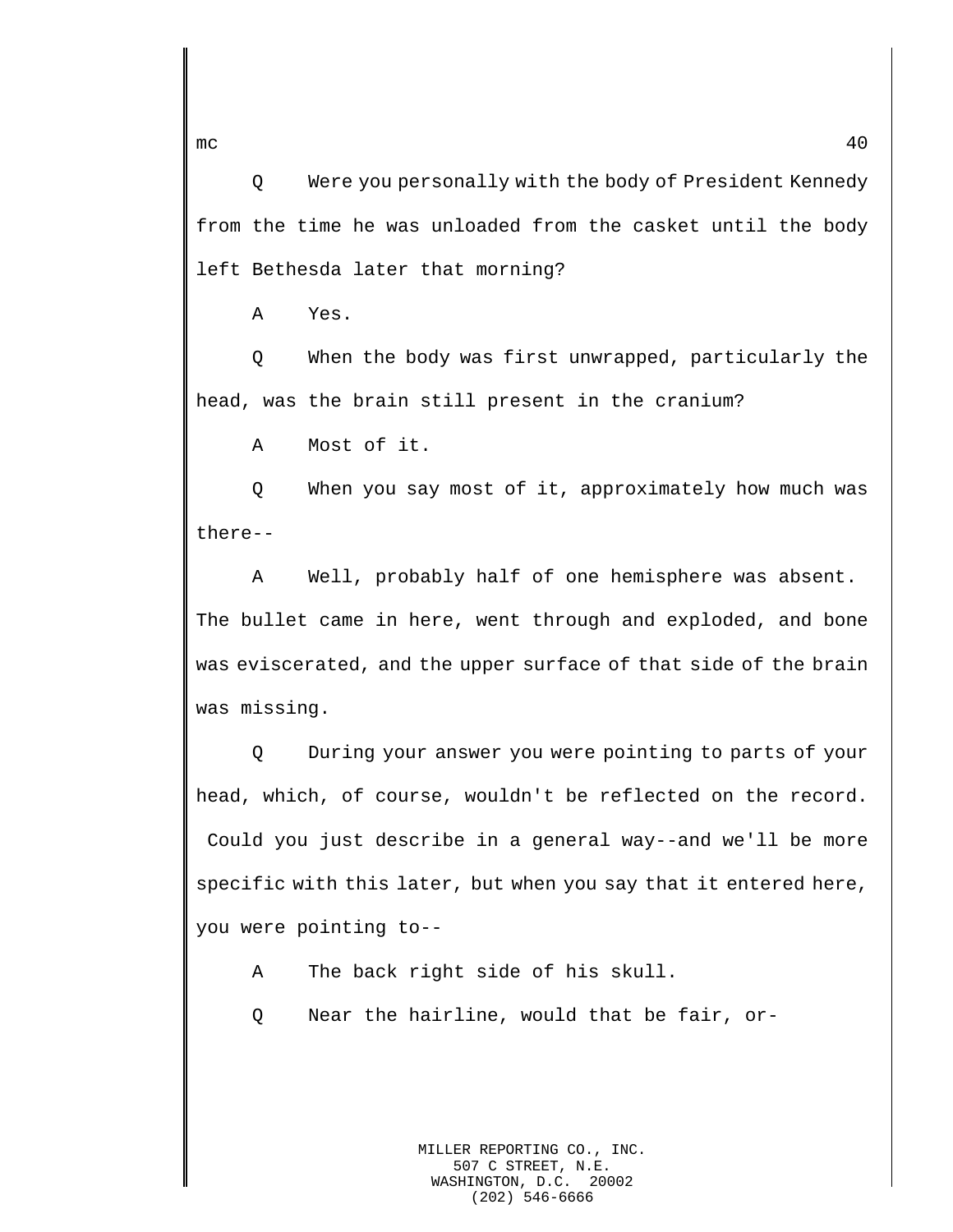A No. It's up above that. Well, whose hairline? Q President Kennedy's.

A He had hair cut about like mine, and it was right up here: above his ear and toward the midline. And then the top of his head was blown off. A 14-centimeter segment of it was blown off. And it was on the right side of his brain that the brain was missing.

Q While the body was being unwrapped, did you see any bullet fragments or pieces of skull fall out with the wrapping?

A No.

Q Dr. Boswell, I'd like to show you a document that appears as Exhibit 26. I'm drawing your attention to page 3. Could you look at the paragraph on page 3 of Exhibit 26 that begins with "The radiologist began his work very early on"?

A Just that paragraph?

Q Yes, just that one paragraph. You can read as much of the document as you want, but I just have a question for you on that paragraph.

The document quotes you as saying, quote, that you "thought it was a wound," referring to the tracheostomy. The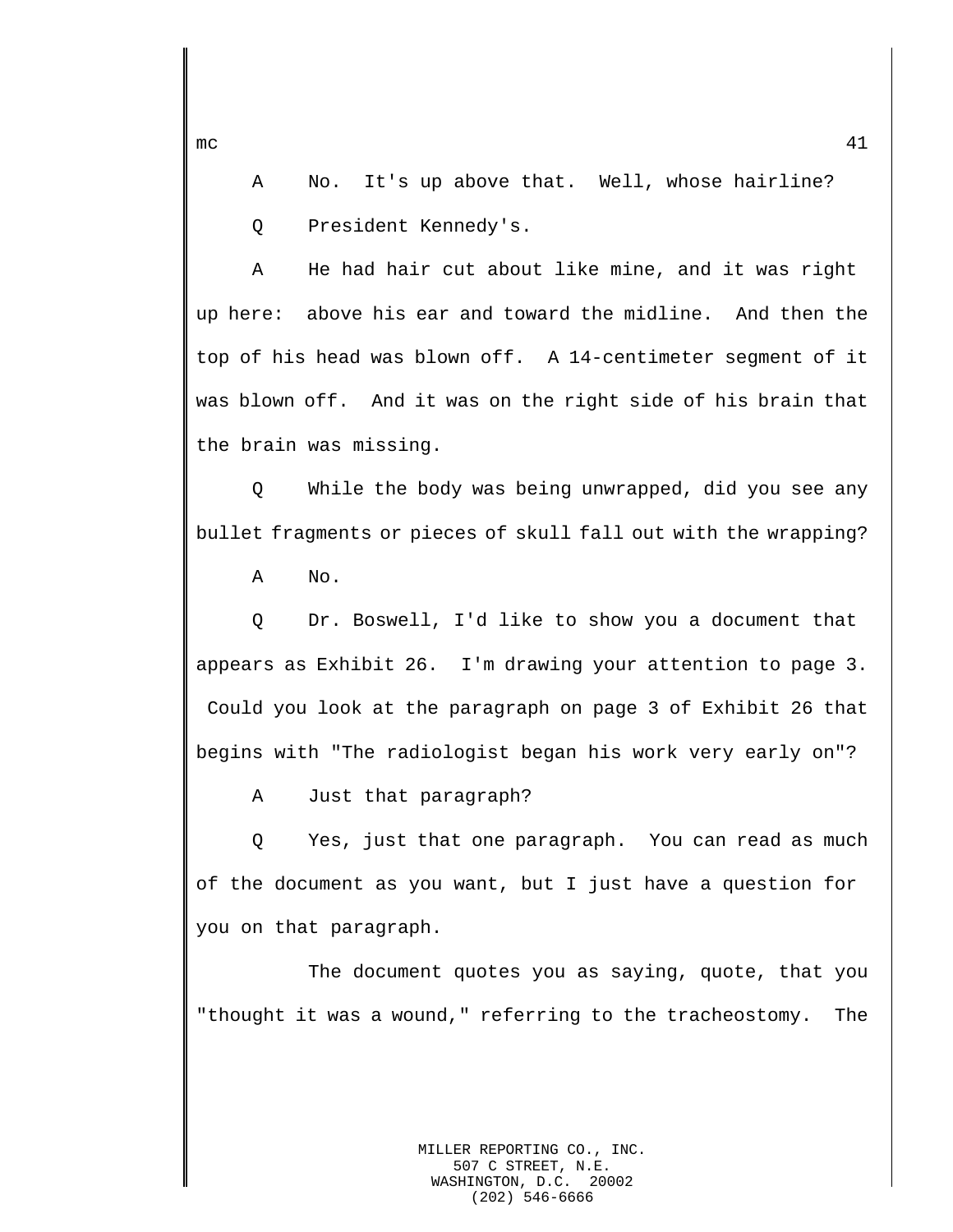statement that's here in this paragraph isn't entirely clear. My question to you would be: Do you recall at any point thinking before the time that you learned that the wound on the anterior neck was the tracheostomy incision that it may have been a wound of some sort?

A I think it was pretty obvious from the beginning that it was a tracheostomy wound. Then as the evening progressed, the question became whether it was both an exit wound and a tracheostomy wound, because right in the middle there was what appeared to be the exit wound through which they had cut. I don't understand this.

Q When you say "this," you're pointing to the paragraph in document 26?

A Yeah, in the deposition here. "Dr. Boswell indicated that regarding the tracheostomy the doctors thought it was a wound." Well, I don't know what I might have said to make them say that, because a tracheostomy wound is a wound, and our conclusions had been that night and then reinforced the next day that it was a tracheostomy through a bullet wound.

Q At the time that you first saw the body of President

MILLER REPORTING CO., INC. 507 C STREET, N.E.<br>SHINGTON, D.C. 20002 WASHINGTON, D.C. (202) 546-6666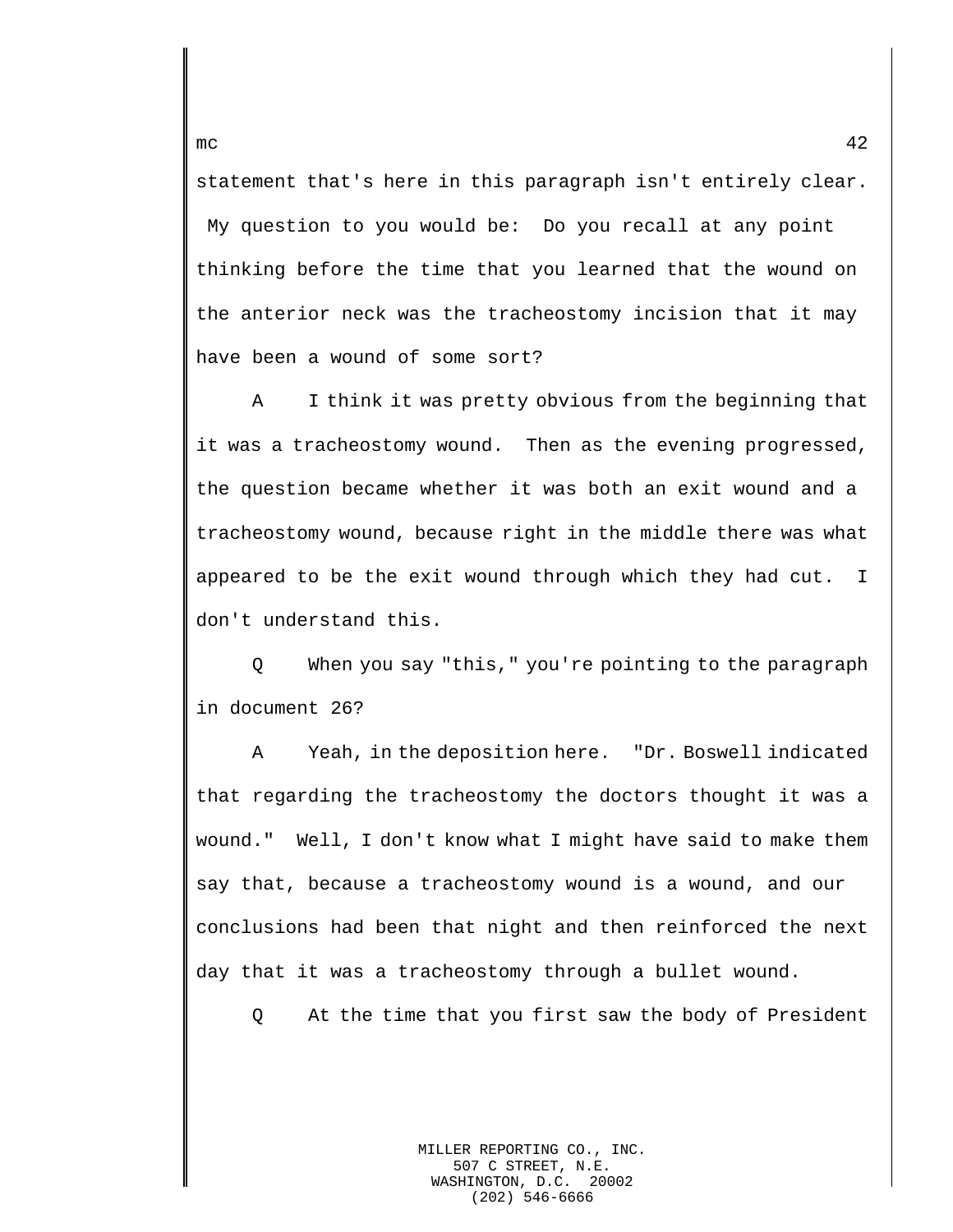Kennedy, did you see any other wounds or incisions on the body that you thought or came to believe were surgical wounds?

A Well, on his chest there were--there was an attempt or the beginning of a surgery wound. I don't know to this day what--I think we did learn that they had been preparing to intubate him, and at some point they--I don't know whether it's marked on there or not. Oh, yeah, here we are.

Q When you're referring to the wounds on the chest, I'm now showing to you Exhibit No. 1. Are the wounds that you're referring to those that are marked on the diagram with the body facing forward on the chest?

A Yes.

Q In addition to those wounds and any other cutdowns that you might see on the document and the tracheostomy wound, was there any other surgical incision that you saw at the time that you first saw the body of President Kennedy?

A No.

Q More specifically, did you see any incisions that appeared to be any form of surgery in the head area prior to the time that you conducted any procedures at Bethesda?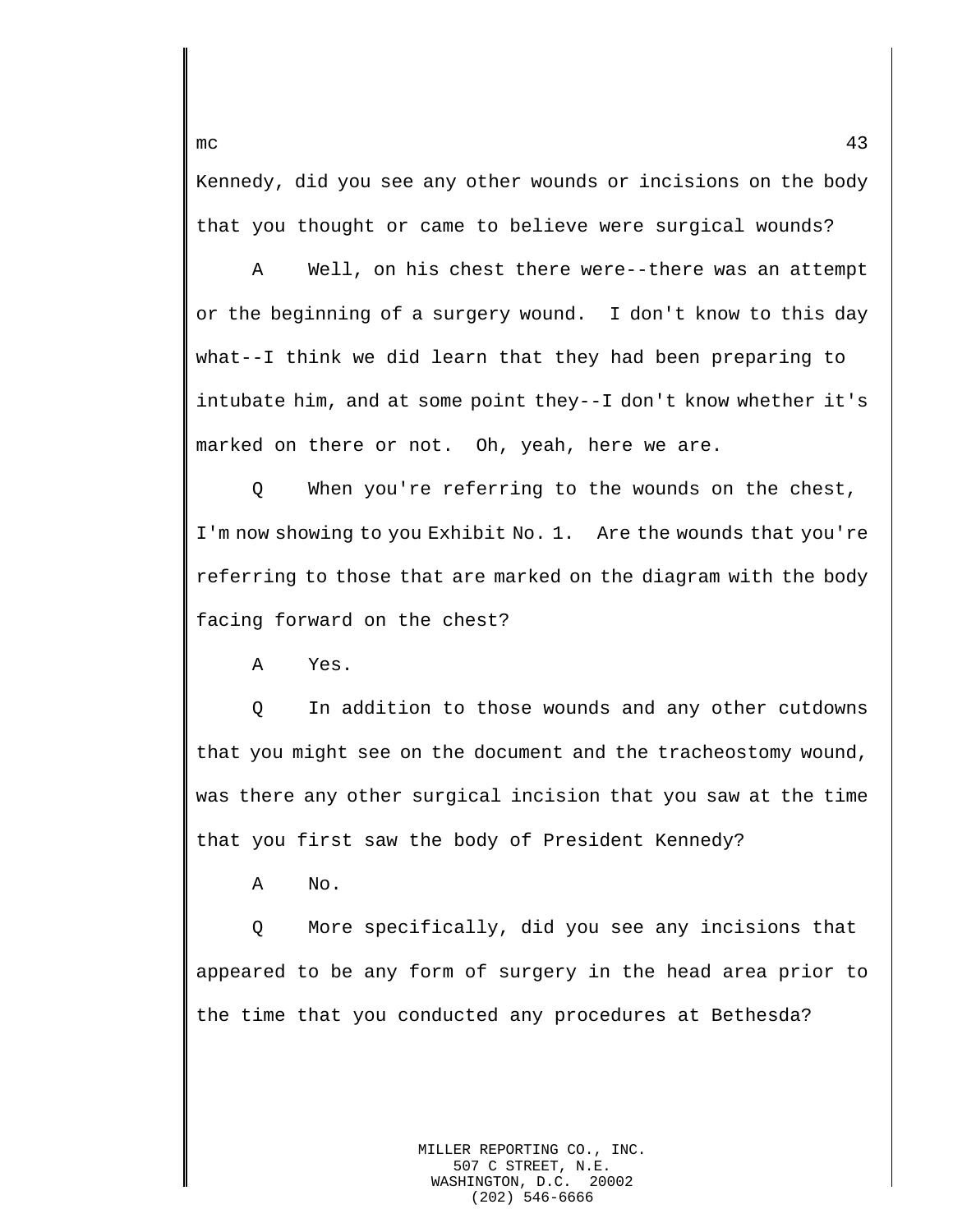mc  $44$ 

A No.

Q Dr. Boswell, I'd like to show you a document that's been marked as Exhibit 7 and ask you whether you have ever seen that document previously. I'll state for the record that it is designated Autopsy Manual by the Departments of the Army, the Navy, and the Air Force, dated July 1960.

A I'm sure I have, but it's been a long time.

Q Dr. Boswell, could you turn to page 72 of the Autopsy Manual? Could you look at the portion that is marked Appendix 3--this is on page 72--and tell me what you understand that page to be, if you do have an understanding of it?

A Where? I'm sorry.

What was your question?

Q Could you tell me what you understand Appendix 3 to be in Exhibit No. 7?

A Well, it's the weight of most of the organs and average--lists the average weight, variation, measurements.

Q I'd like you to look at the average weights of bodies as listed in Exhibit No. 7 as compared with the face sheet of President Kennedy and ask you whether you notice any particular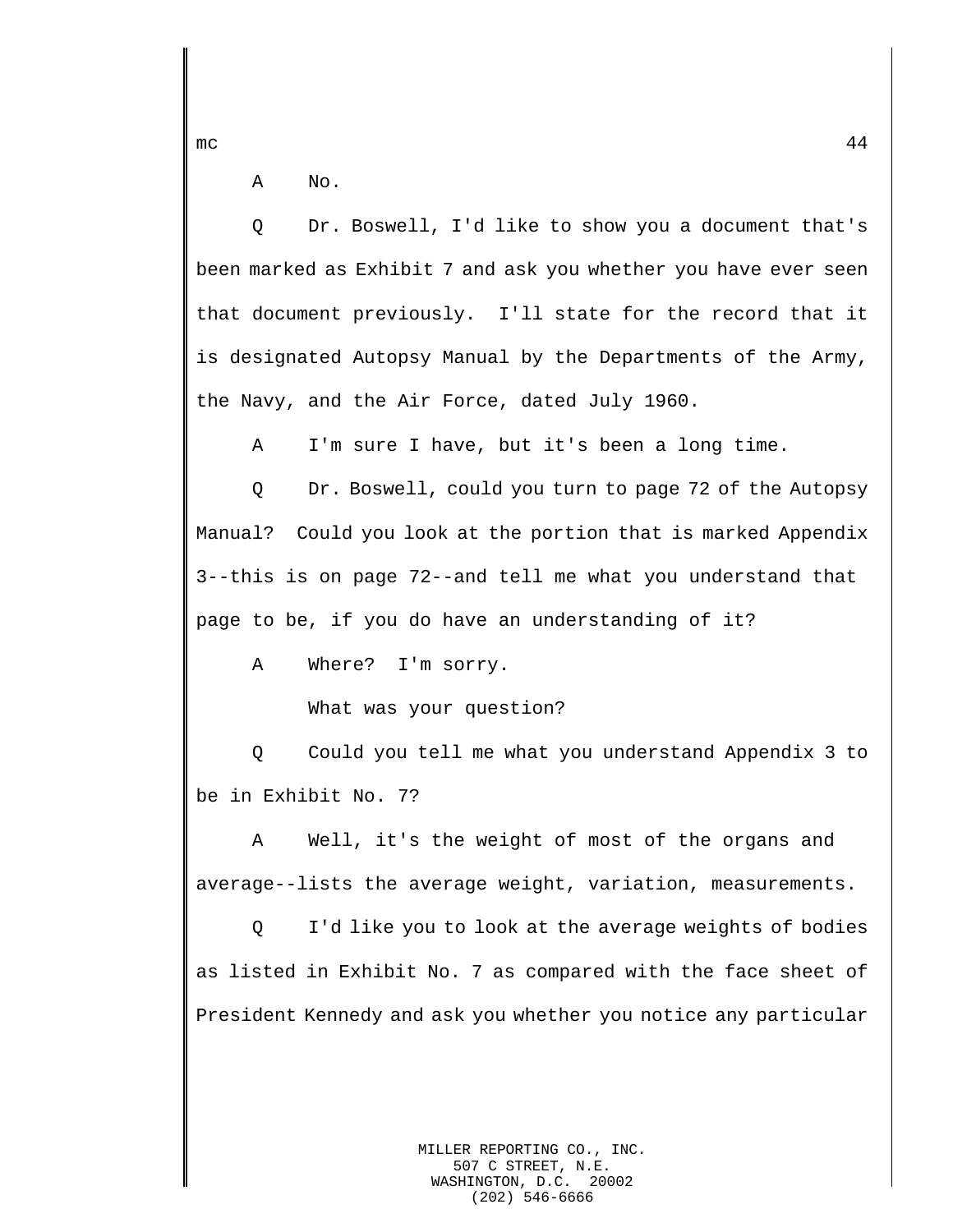differences. And maybe we can start out with the right lung.

A The right lung goes from 360 to 570, average 450. The right lung of President Kennedy was slightly under that weight. The left lung is 325 to 480, average 375. His was 290. And it's considerably less than that.

Q Okay. For the spleen?

A The spleen, President Kennedy's weight, 90 grams. In a 20- to 65-year-old person, average is 155.

Q So President Kennedy's was--

A Small.

Q Small?

A Mm-hmm. Kidney, his is slightly under, his right kidney is slightly under average. The left kidney is just about average.

Q How do you--

A I'm sorry. Average is a hundred--I'm sorry, 313. So his was considerably under average.

Liver--I don't know how that got down to 650. Average is 1,650, and his was 650. Heart, 350; his is just about average, the heart.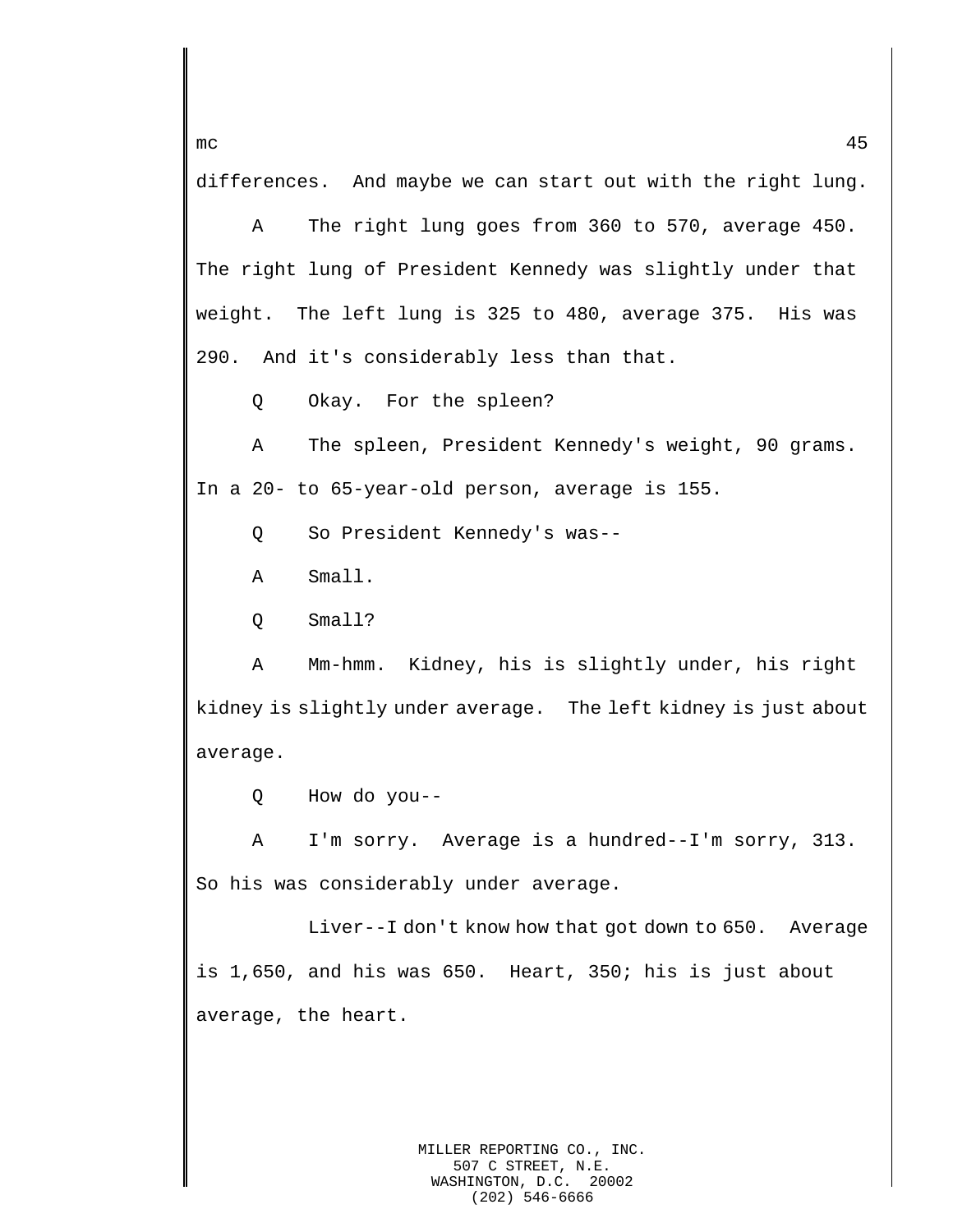Q So several of the organs would be under or substantially under what the average weight would be?

A That's right.

Q Did you notice that at the time of the autopsy? Did anyone remark upon that?

A I don't know. As I say, I don't know whether I ever appreciated that or not, because I did not write those and I didn't measure them--well, I probably did measure some of these because I think I took the lungs out and maybe the heart.

Q I note that there's no weight there for the brain. Do you remember whether the fresh brain was weighed?

A I doubt that it was weighed.

Q Why not--

A Well, I shouldn't say that. It was formalin-fixed. We floated them in formalin and a piece of cloth, and it was taken out, and it probably was weighed. Why the weight is not down here, I don't know.

Q Wouldn't that be a fairly important thing to weigh if there were a gunshot wound to the head?

A Especially with some of it missing, that's true.

 $m$ c 46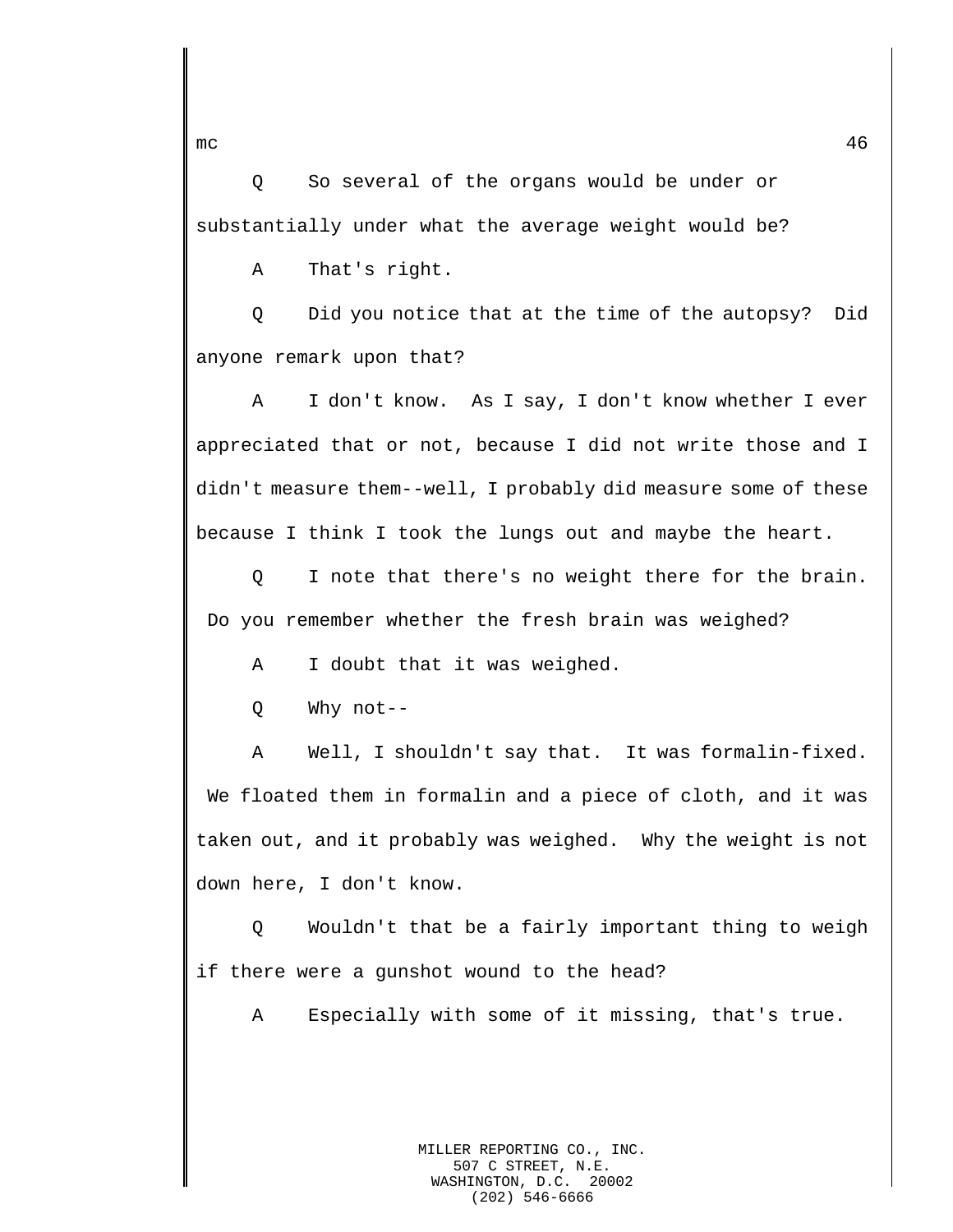I don't know why the weight's not down here. I remember taking it out. We had a neuropathologist from the AFIP that came over, and we took it out of the formalin after it was fixed a couple of days--in fact, on Monday. And I suspect that that weight would be on a separate piece of paper, because I know it was weighed at that time. But we elected not to cut the brain because the trauma was evidenced on the surface without having to cut it, and we thought that it may be important to preserve. And then we never saw it again. And we put it back in the formalin, and it was delivered to Admiral Burkley in a bucket, in the formalin, and then we never saw it again.

Q When was it delivered to Admiral Burkley?

A I believe it was on Monday, but I'm not sure, because we wrote up an addendum to the autopsy, I think on Monday, after we had examined the brain. And I had read the slides on Sunday, so that part of the report--there was an addendum, though, that Jim took with the brain, and I think he took the paraffin blocks and the tissue slides with the brain and the addendum down to Admiral Burkley on Monday. But that I'm not absolutely sure. I'll rely on Jim's memory for that.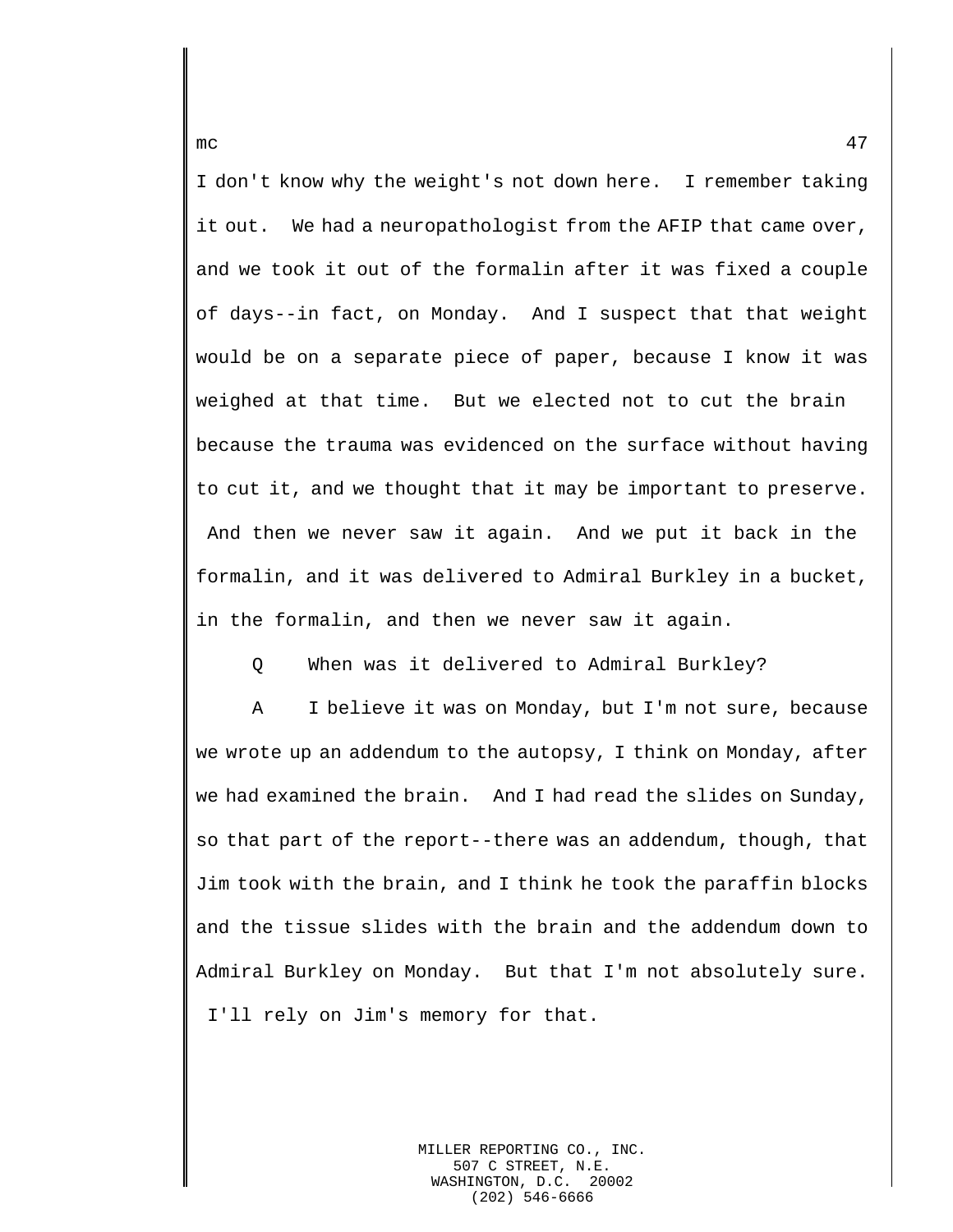Q There are a few questions I wanted to ask you about some of your last statements. First, you made the statement, as I have it down, that you know that it was weighed at that time. It wasn't clear to me at what time you were saying that it was weighed. At the time of the autopsy or--

A No.

Q --the supplemental examination?

A The supplementary examination. I'm sure it must have been weighed at the autopsy. I know of no reason why it wouldn't--the scale is right there at the head of the table, and every organ, as it's removed, is weighed. I'm sure it was weighed. Do we not have the weight of the brain in the final autopsy report?

Q There is no weight--in the supplementary report, when it was weighed at that time, there is a weight. But I am aware of no weight prior to the supplementary report.

A Okay.

Q Are you aware of any time it was recorded prior to that?

A No, not--unless it was put on a separate sheet of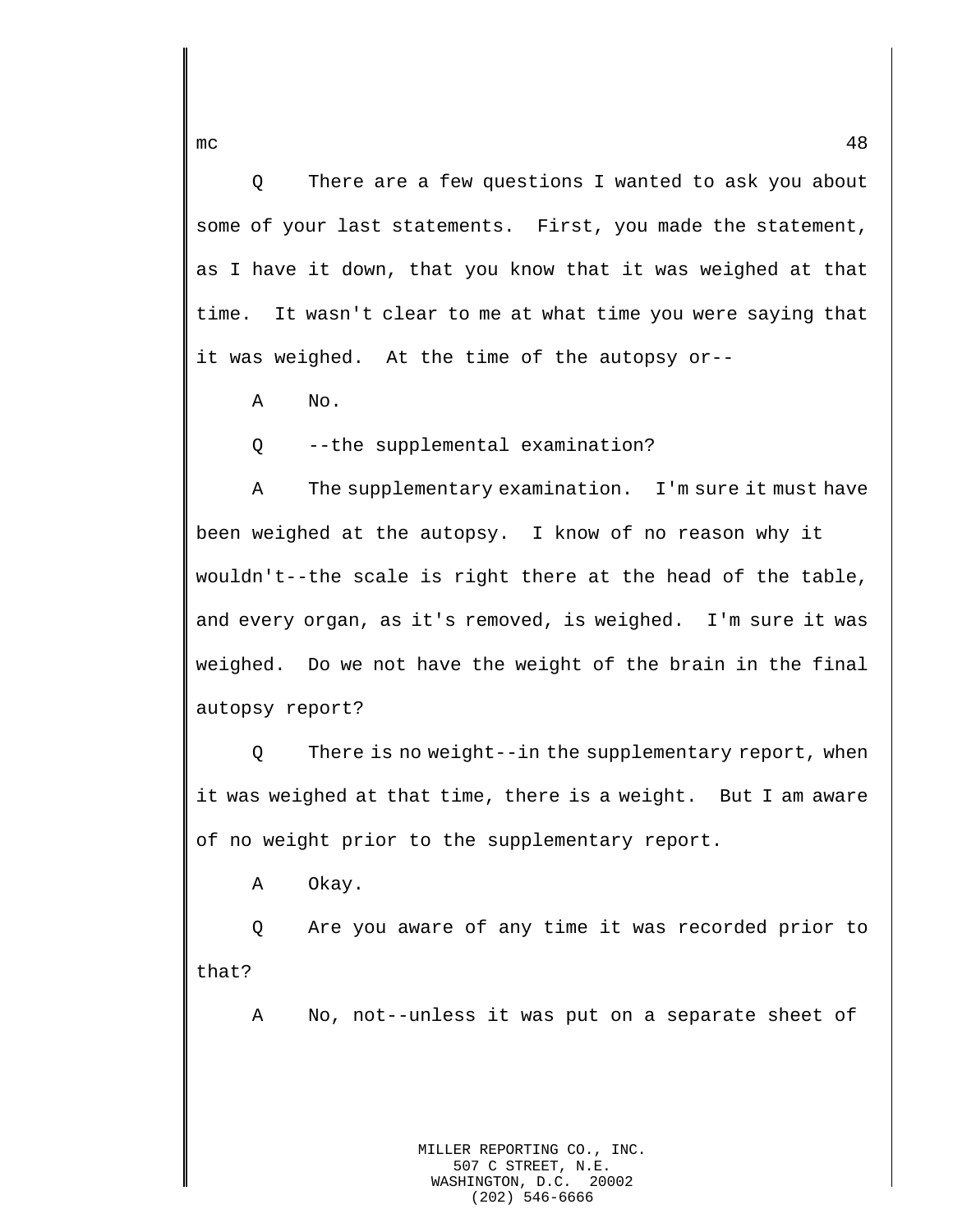$\mathsf{mc}$  and  $\mathsf{49}$ 

paper. Obviously it isn't on this one.

Q When you say "this one," you're referring to Exhibit  $1 - -$ 

A Now, as far as the difference in the weights from average and these, I don't know why these are so far--these are really far off, the liver, for instance. The rest of these I wouldn't be too concerned about. They could be very accurate or they could be inaccurate.

Q Do you see any of the organs of the neck being weighed on Exhibit 1 on the first page?

A No, and the only organ in the neck would be the thyroid.

Q Do you know whether the thyroid was removed from President Kennedy?

A I don't remember that it was. It need not have been necessarily removed. I mean, it could have been examined in situ and not removed. But I do not remember.

Q With there being a bullet wound transiting the neck, would it not be standard autopsy procedure to remove all of the organs of the neck?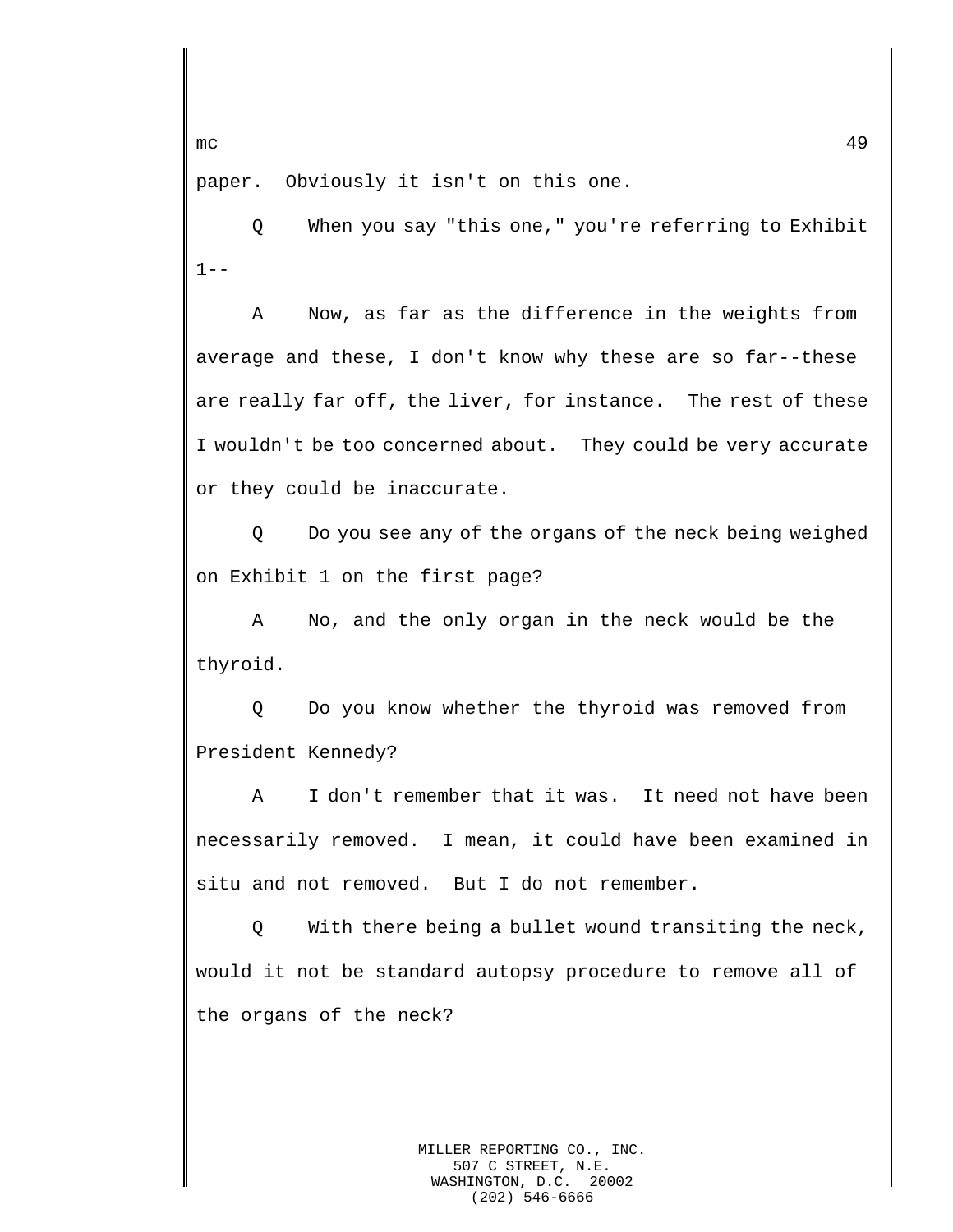A Normally it would. The trachea, larynx, and everything.

Q Do you know whether the trachea, larynx, and thyroid were removed?

A I'm almost sure that we did not remove the trachea and larynx. I believe the lungs were removed separately. Normally you would take all the neck organs out with the thoracic organs.

Q Did anyone request that the organs of the neck not be removed?

A No.

Q You had said in response to an earlier question, if I understood you correctly, that it was important to preserve the brain in its state without sectioning. Did I understand that correctly?

A Well, we decided that that's what we would do. We would--that it wasn't necessary in order to describe and determine the injuries to the brain to do a regular sectioning of it at that time, and we thought it might be more important to save for later investigation.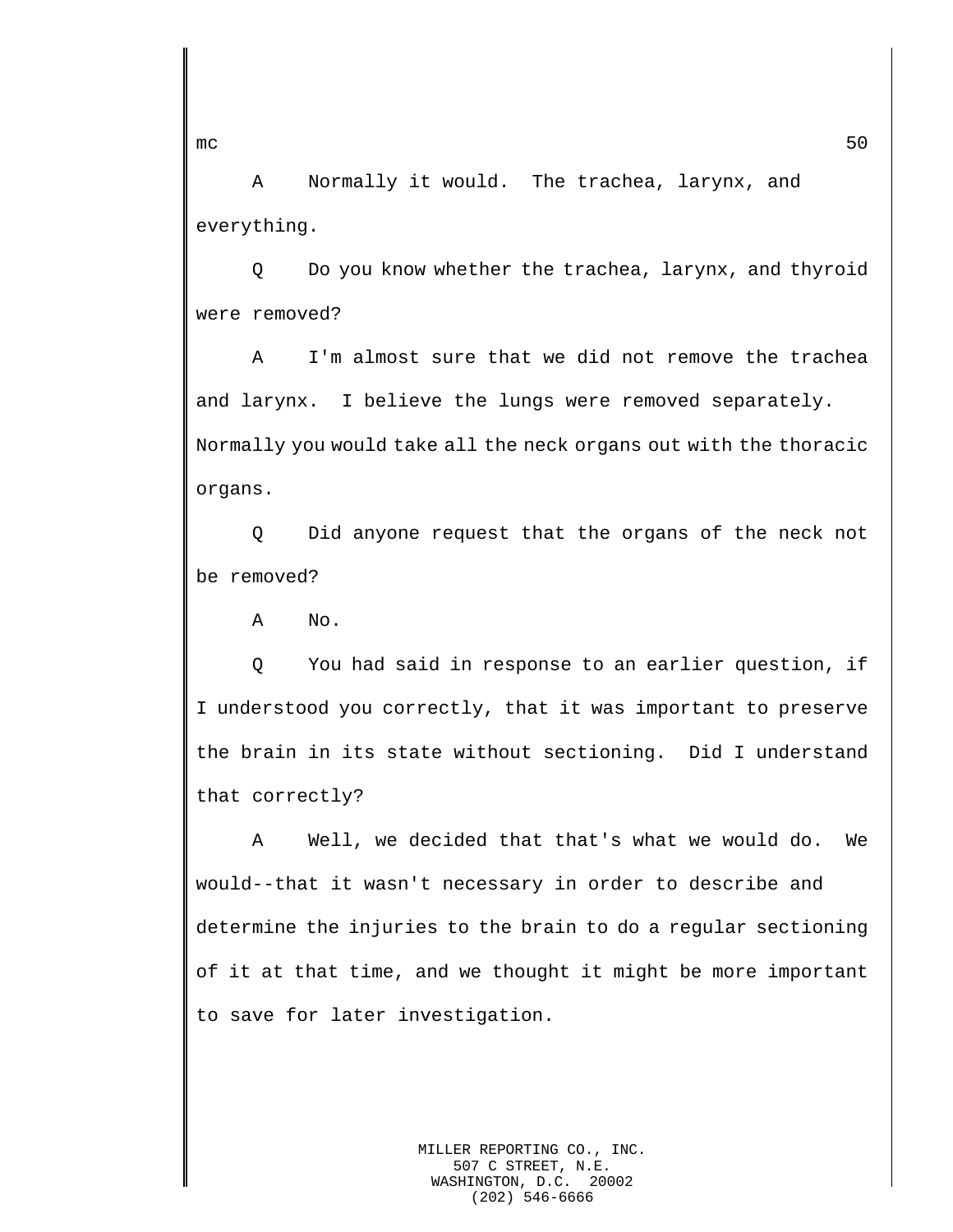Q You stated previously that it was your understanding that the brain had been delivered to Admiral Burkley on Monday. The assassination was on Friday, the 22nd, and that would make Monday the 25th. Is that correct?

A Yes. It probably was not delivered that early because ordinarily we kept a brain and fixed it for five days. Now, regular brain cutting was on Wednesday, and--but on the other hand, Jim was anxious to get all the material down to the Admiral, and I'm not sure about those times.

Q What was it that made you think that it was on Monday? Or how--

A Because we were expediting things so rapidly and getting everything down there, and I just had thought that Jim took the supplementary report, the slides--I know I had the slides on Sunday, and the paraffin blocks, and all that was to go to the White House. And I just thought that probably we got it ready and got it down there on Monday. But you're right about the fixation of the brain. It may have been a couple of days later. But it was within that first week after the autopsy.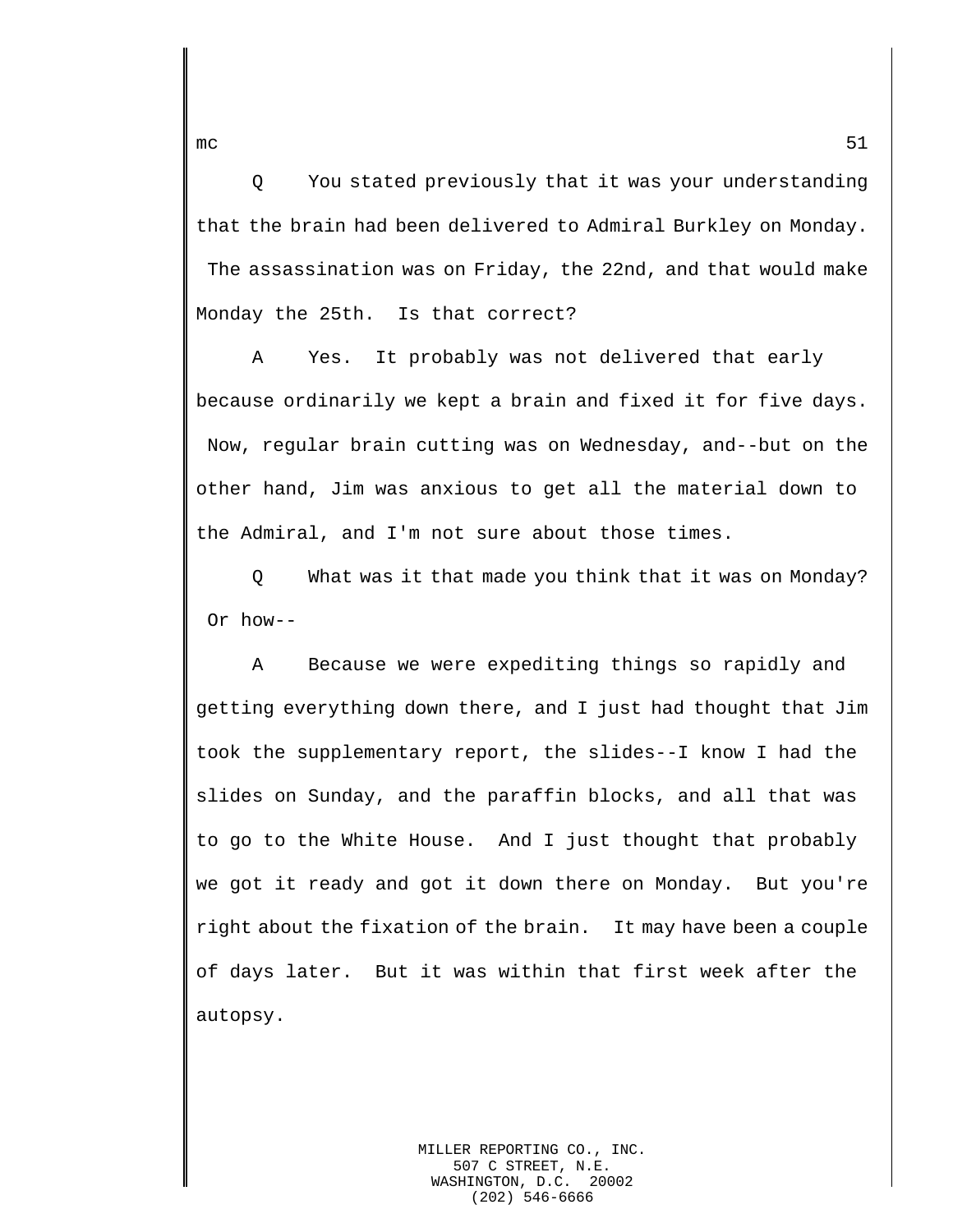Q Let me go back to Exhibit No. 1. I'd like to show you the bottom left-hand corner of that where it appears to state in handwriting, "Verified, G. G. Burkley." Have you ever seen that or noticed that before?

A No.

Q Do you have any idea what that is?

A No.

Q I'd like to point out to you the two lines on the diagrams, both on the left diagram and the right diagram, the two lines that seem, at least from a lay perspective, to be demarking the neck. That's not a very precise term, obviously. Could you tell me what those two lines are that you see? Do you know what those signify?

A I'm sorry. I can't. I cannot tell you why those are...

Q I'd like you to note on the right diagram; on the head there appears to be a circle with an arrow pointing up and to the left. Do you see that?

A Yes.

Q Are you the person who made that mark?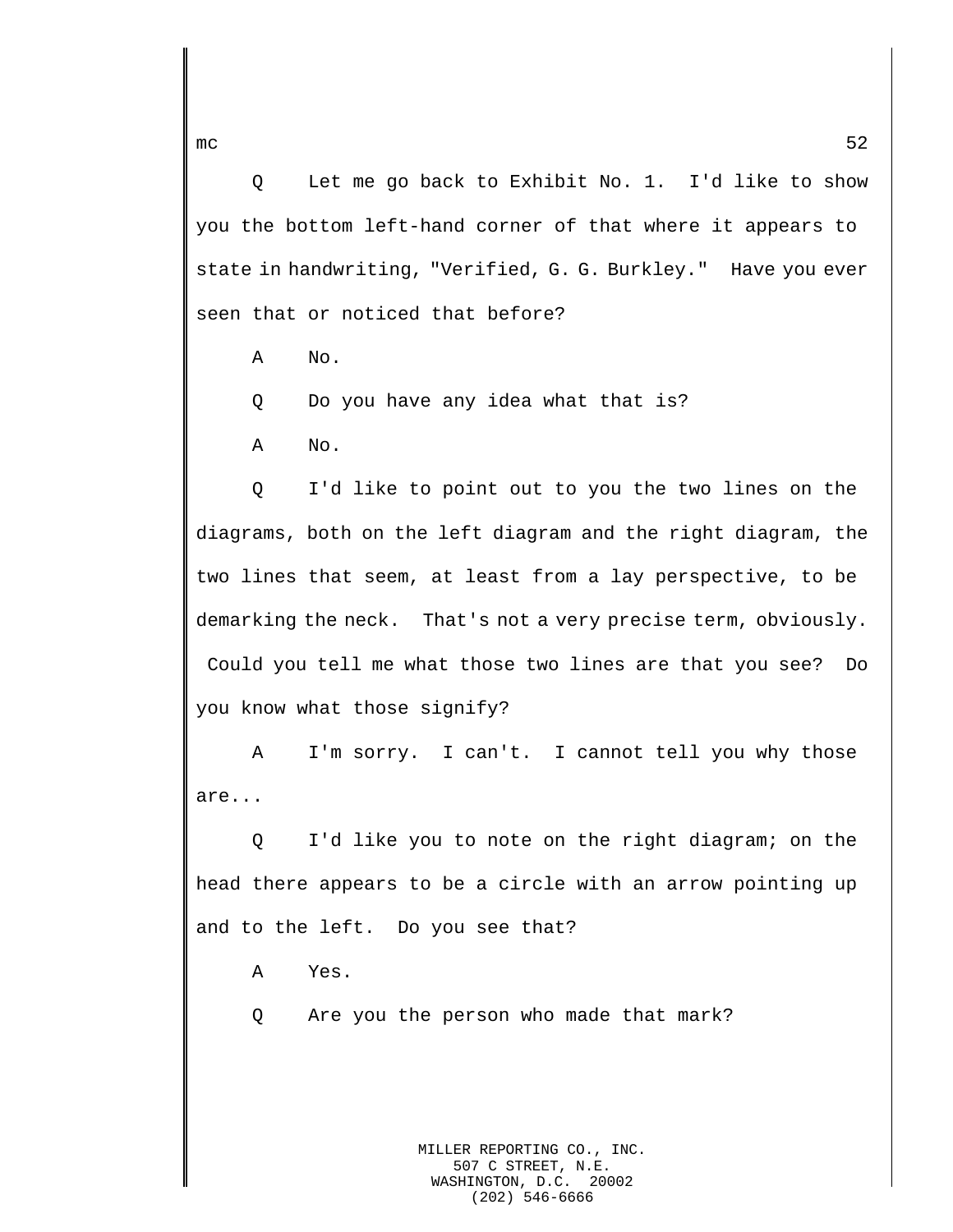mc  $53$ 

A Yes.

Q Could you tell me what that mark signifies?

A Well, at this late date, I have to assume. I remember that there is a--in the scalp there was a tunneling of the wound through the skin and subcutaneous tissue, and I think that is the direction that the tunnel went.

Q Does that mean that there was a tunnel between the entrance point and the point where the bullet entered into the skull?

A Yes.

Q About what was the distance of the tunnel from the entrance point in the scalp to where the bullet entered the skull?

A I would assume that that's 15 by 6 millimeters, 6 millimeters across, and that the tunnel itself was a centimeter-and-a-half.

Q So the tunnel would be definitely shorter than an inch, less than an inch?

A Less than an inch. About three-quarters.

Q Could you turn to the second page of Exhibit 1? I'd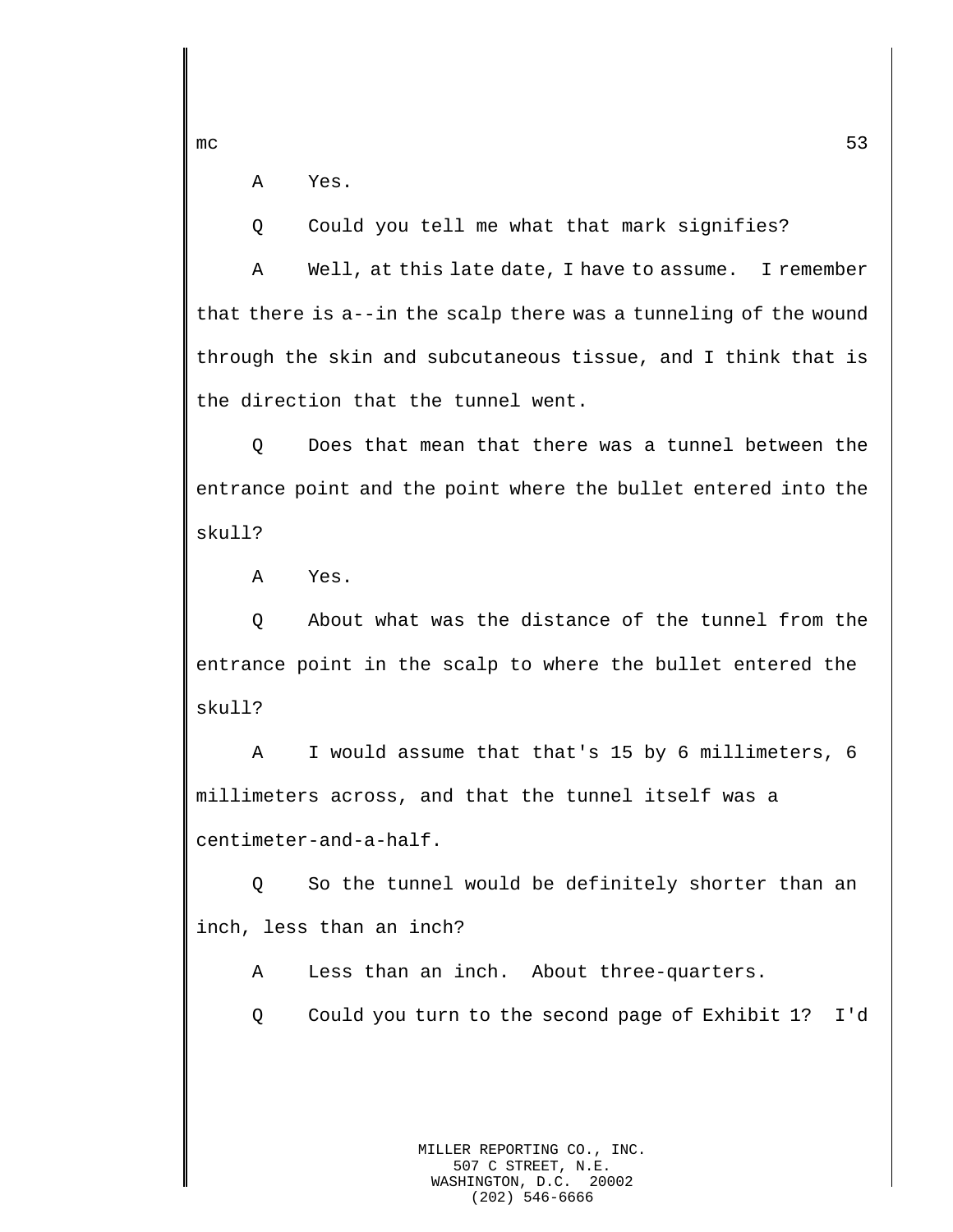like to ask you some questions about the diagram. First, just to make sure the record is clear on this point, you were the person who drew the diagram and made the markings on the second page?

A Yes, right.

Q I note in the center of the--well, maybe if you can just describe in your own terms what the drawing signifies, just in a general way.

A Well, right in the center is--or just above the anterior portion here is the word "missing," and all the bone for a distance of 17 centimeters in this direction was missing.

Q I'm sorry. If I can back you up for just a moment, if you could just describe in a general way what the diagram signifies before any of the measurements are described.

A Can I go back just a little bit and--

Q Sure.

A There was a big wound sort of transverse up like this from left posterior to right anterior. The scalp was separated, but it was folded over, and you could fold the scalp over and almost hide the wound. When you lifted the scalp up, you could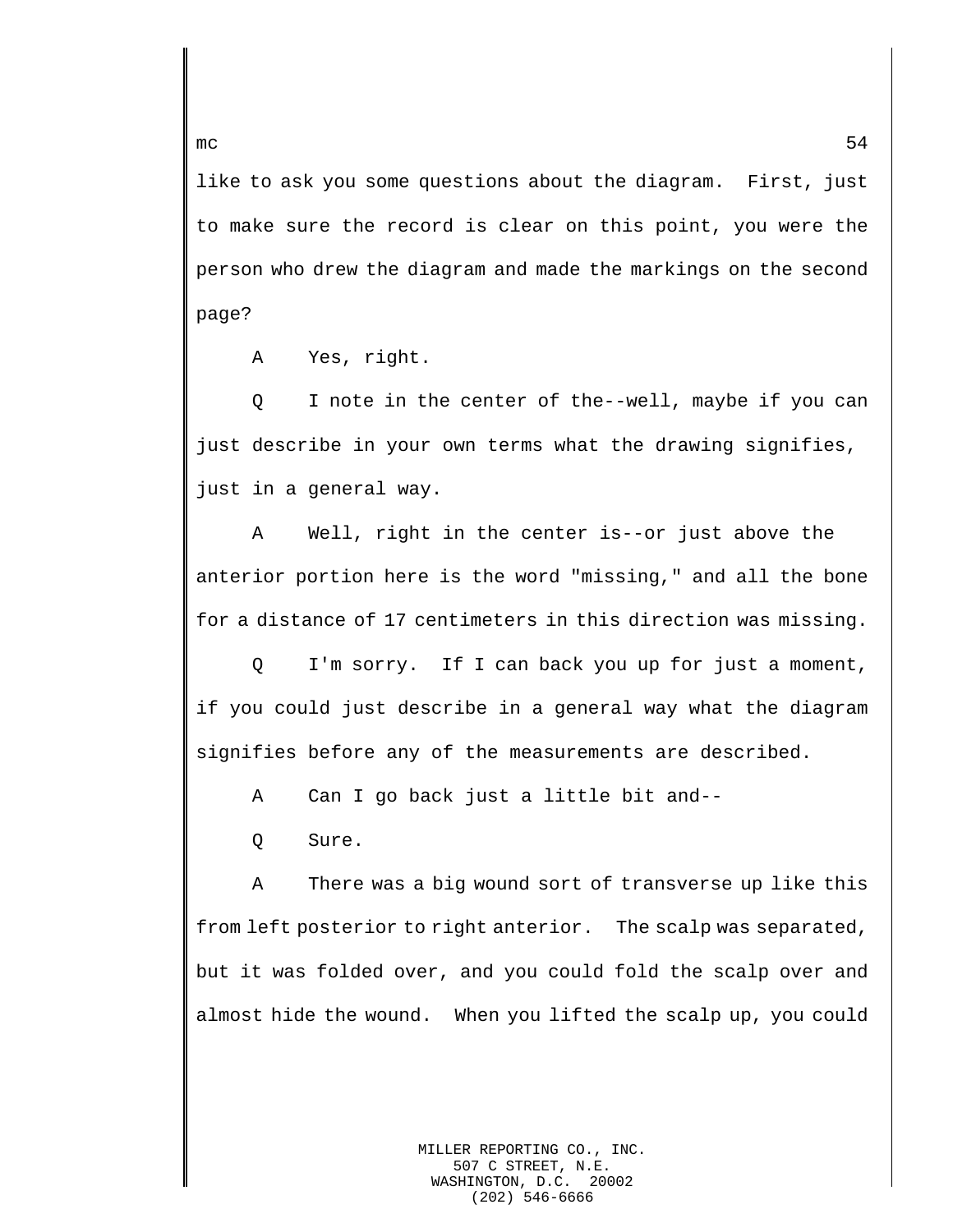really lay it back posteriorally, and there was a lot of bone still attached to the scalp but detached from the remainder of the skull. And I think these parts back here probably reflect that.

Q Dr. Boswell, I'm sorry to jump in here, but I just want to make sure that the record is going to be clear here. And we can come back to this, and I want you to explain it the best you can. But would it be fair to say first that the diagram that we're talking about is a drawing of the skull of President Kennedy as seen from the top? Would that be fair? A Yes.

MR. GUNN: I'd like to ask the reporter if he could read back Dr. Boswell's last answer with regard to the transiting and the direction. When you hear this, I would like you to think if this is what you meant to say. I may have heard it differently from what you said, and I just want to make sure we're all on the same page.

[The pertinent portion of the record, as recorded, was read by the reporter.]

BY MR. GUNN: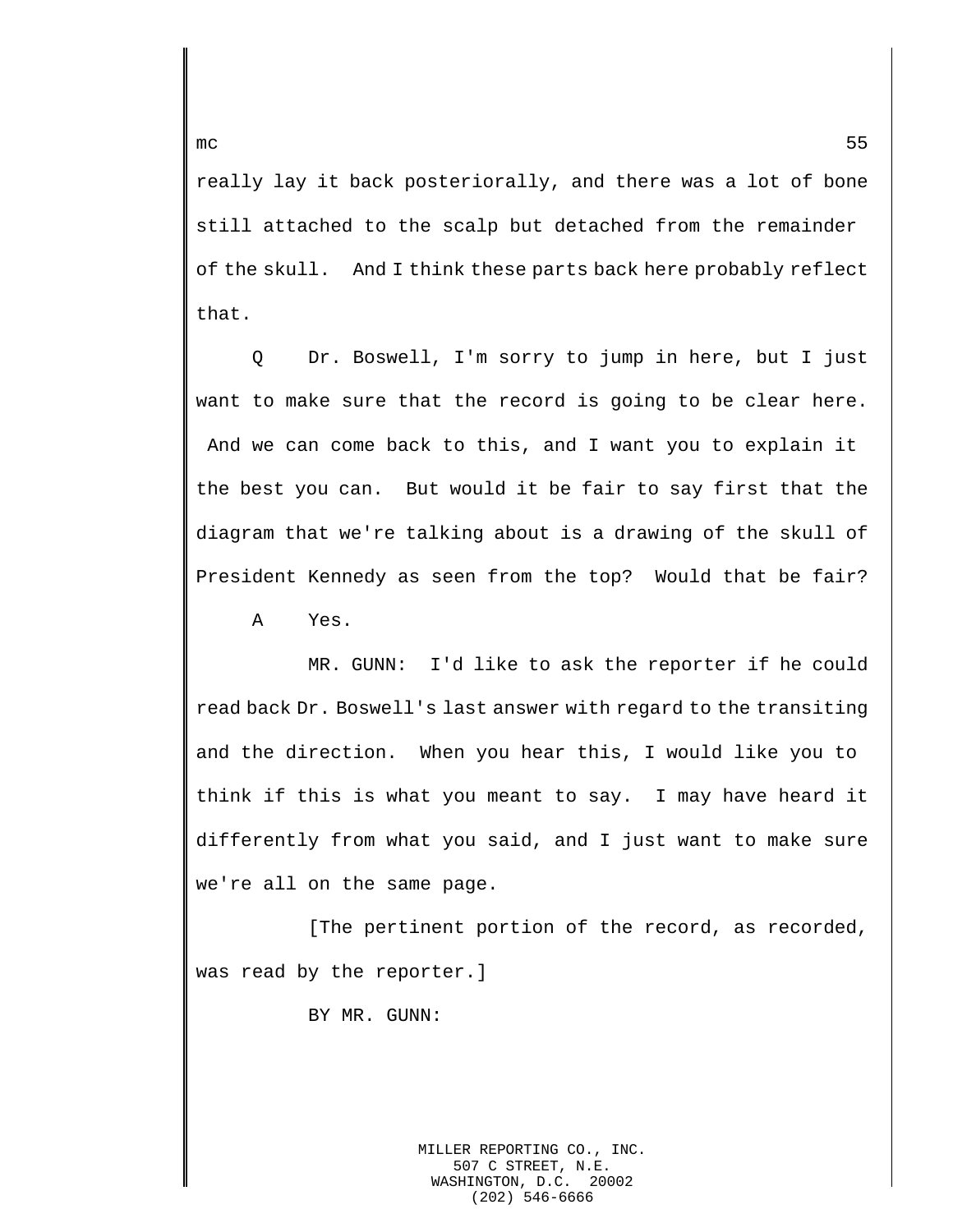Q Dr. Boswell, you've just had an opportunity to hear your prior answer read back. Was it correct that there was a wound that went from the left posterior to the right anterior? Is that correct?

A Yes.

Q When you say the left posterior, what do you mean? A The left occipital area, and that wound extends to the right frontal area. And what I meant was that the wound in the scalp could be closed from side to side so that it didn't appear that there was any scalp actually--scalp missing.

Q Okay. If you could--when you say the entrance wound, if you could give approximately the point of where that entrance wound is with reference to the diagram in Exhibit 2, and maybe just take as some sort of a reference point the 4 that is down at the bottom of that diagram. Was the entrance wound to the left or to the right of below where that 4 is? Do you see what I'm referring to?

A Yes. It would have to be a little bit to the right of where the 4 is and farther back than the 4.

Q In the autopsy protocol--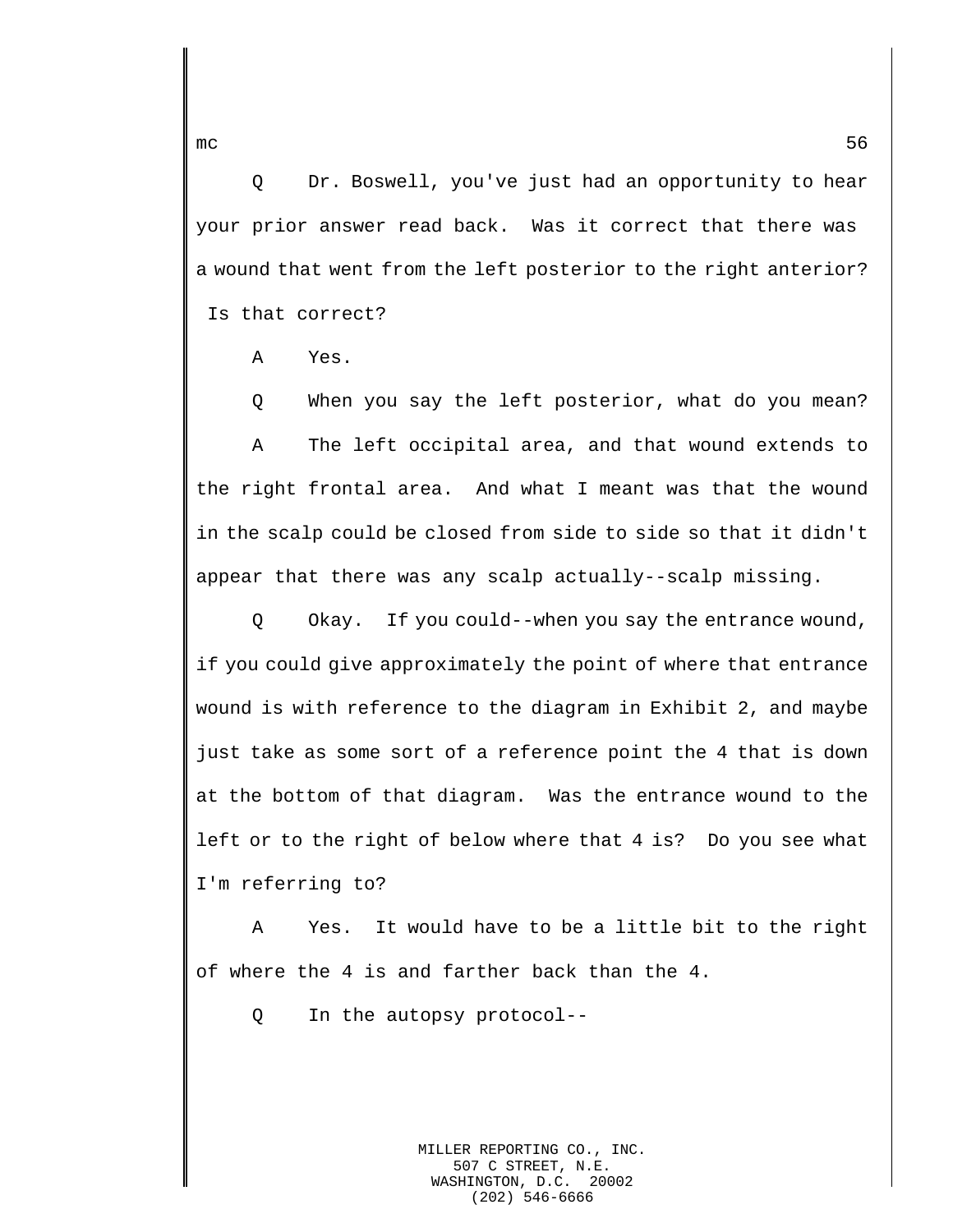MR. GUNN: Let's go off the record.

[Discussion off the record.]

T2A BY MR. GUNN:

Q Dr. Boswell, could you look at the top of page 4 of Exhibit 3 that I have just handed to you where it says, "Situated in the posterior scalp approximately 2.5 centimeters laterally to the right and slightly above the external occipital protuberance is a lacerated wound measuring 15 by 6 millimeters." Is that an accurate description of where you understood the entrance wound to be at the time of the autopsy, 2.5 centimeters to the right and slightly above the external occipital protuberance?

A Yes.

Q Let me ask you a question about Exhibit 3 as a whole. Have you seen the document previously that is now marked Exhibit 3?

A A long time ago.

Q What do you understand, just in a very general way, it to be?

A The autopsy report. I guess this was the initial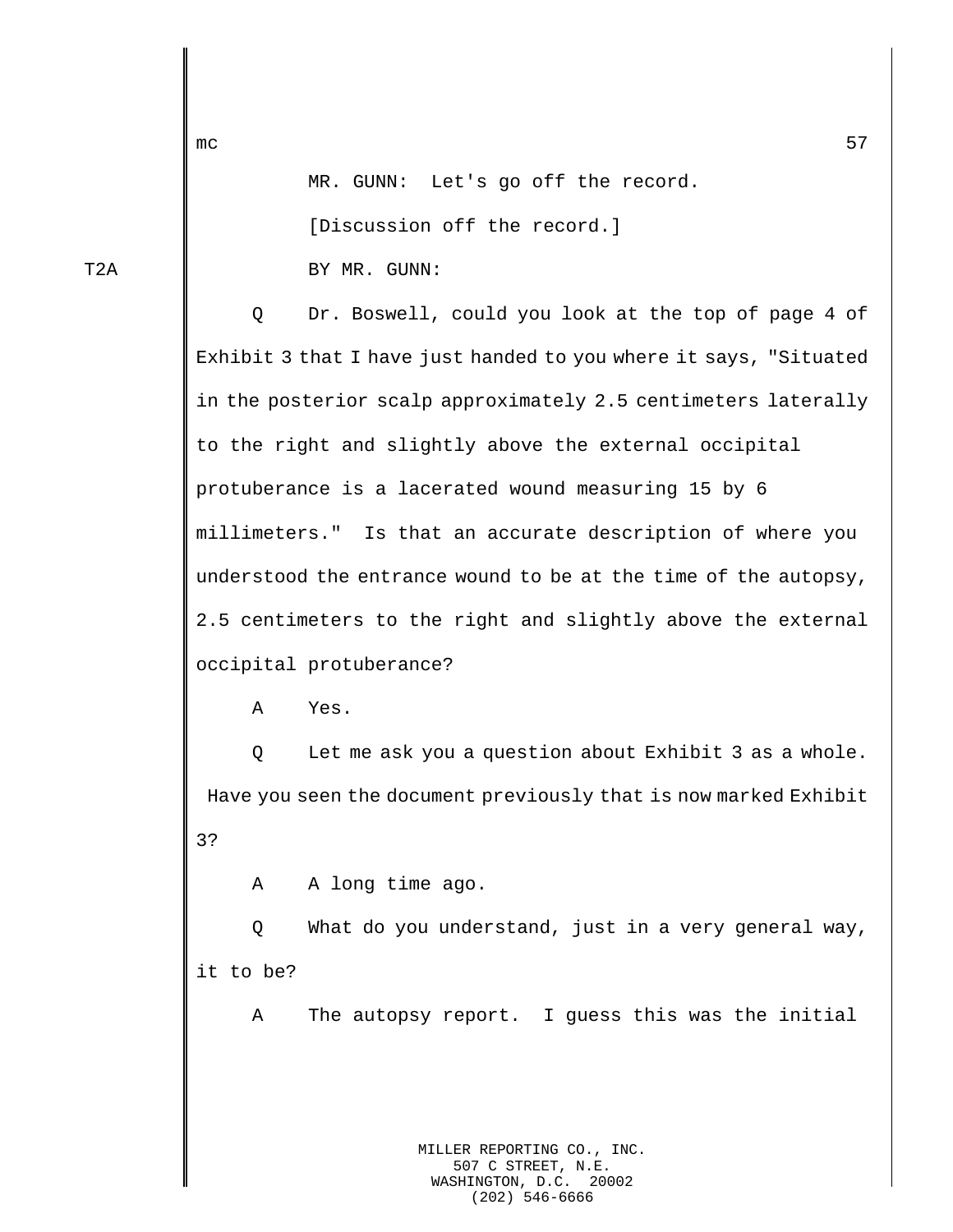report.

Q Is that your signature that appears on page 6 of Exhibit No. 3?

A Yes.

Q Did you at any point ever change your mind about the location of the entrance wound in the skull?

A No.

Q Do you know whether Dr. Humes ever changed his position with respect to the location of the entry wound in the skull?

A I've had a lot of people tell me that he did, before the House Committee that he agreed to lower this wound.

Q You're referring to the skull wound in the back of the head?

A Yeah. But since I've talked with him since then, he denies that, and I think he now relies on this written report right here.

Q You're referring now to Exhibit 1?

A Yes.

Q On the top of page 4, the portion that I showed you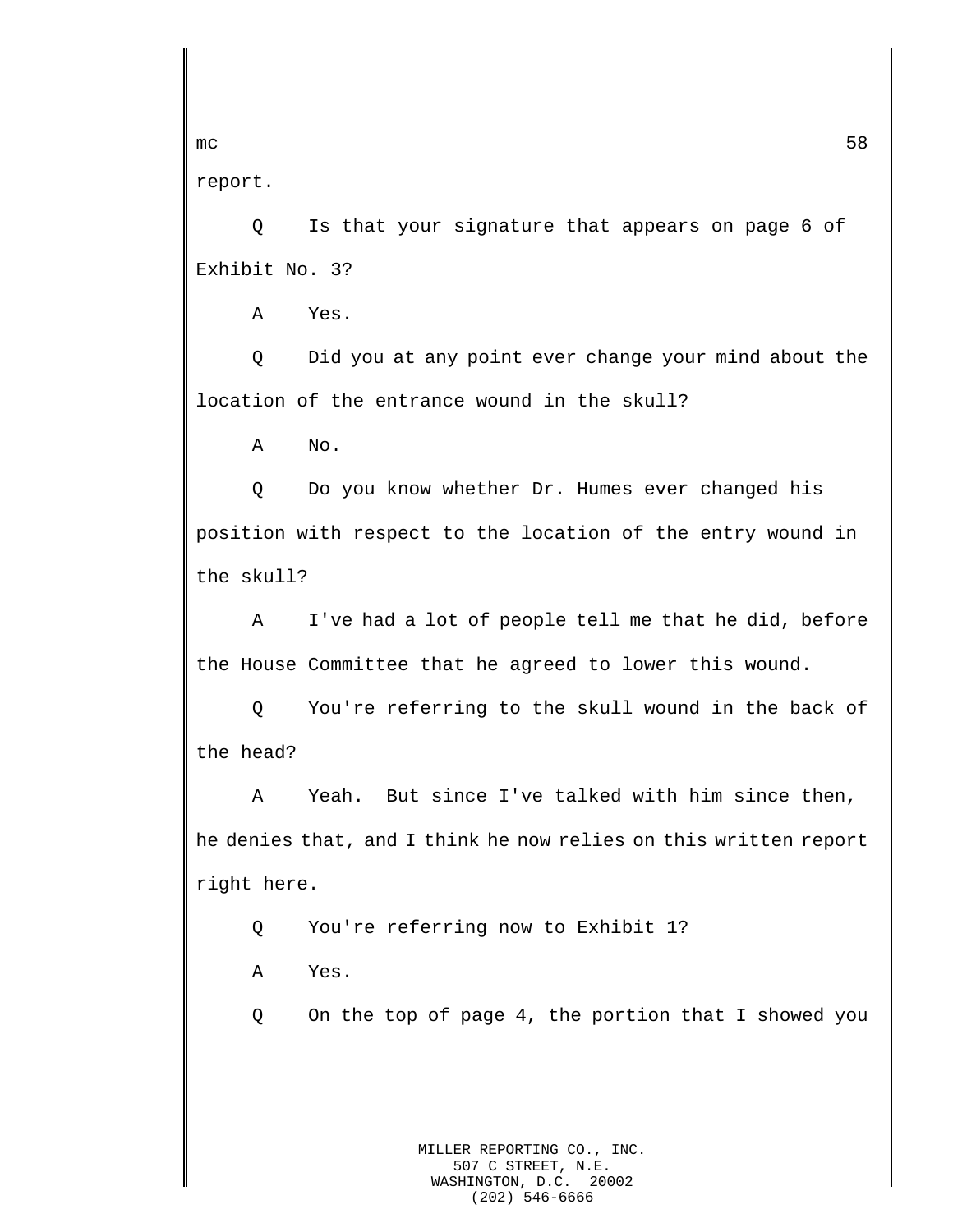just a minute ago, it refers to a lacerated wound measuring 15 by 6 millimeters. What is the portion that is lacerated that is being referred to there? Do you know?

A I'm sure that is the tunnel-like wound of entrance on the scalp.

Q Now, going back to the diagram on page 2 of Exhibit 1, in the center of the diagram there are markings that appear to me to say right in the center 10 with arrows on either side, and 17 with arrows pointing up and down. Is that correct?

A Yes.

Q And below that 17 and the arrow, it says "missing." Am I reading that correctly?

A Yes.

Q Can you tell, was something that was 10 by 17 missing?

A No. The space measured 10 by 17, and there was missing bone there. But the missing parts were all fragmented, and there were irregular margins all around the space.

Q I guess the question would be: Were skull fragments missing from this 10-by-17 area space, or does this just mean that there were fractures in the skull from the 10-by-17 space?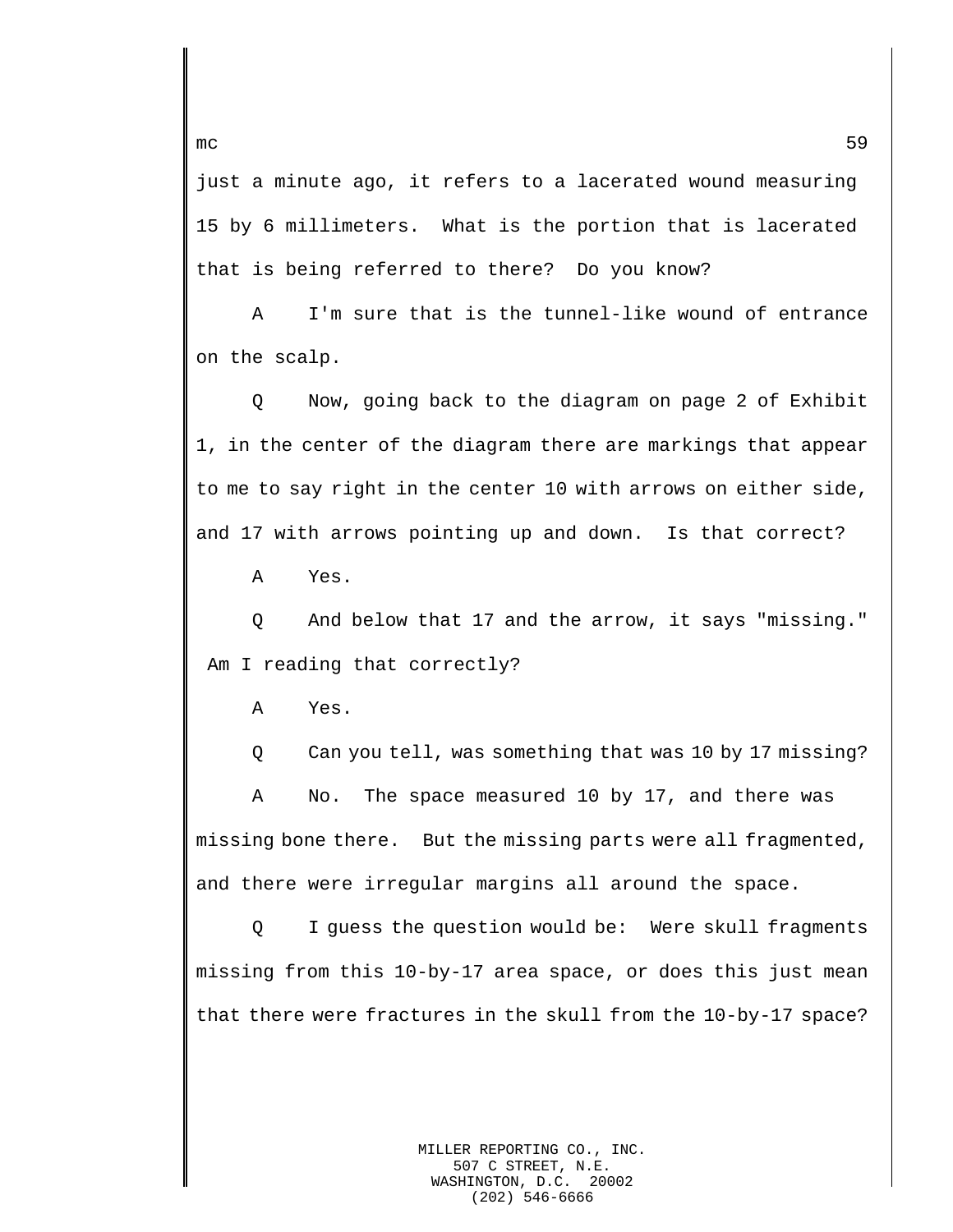A Most of that space, the bone was missing. There were a lot of small fragments attached to the scalp as it was reflected, but most of that space, the bone was missing, some of which--I think two of which we subsequently retrieved.

Q When you said that you subsequently retrieved, you were pointing at the figure at the bottom of the page?

A Yes. That was one of them.

Q So this is the portion at the bottom of the page that looks roughly half-circular with a notch on one of the sides of it?

A Yes.

Q Would that be correct?

A Right.

Q Where it says 10 by 17 missing, would that be referring to 10 centimeters by 17 centimeters?

A Right.

Q Right above the 10, there's a space where there's a marking that appears to say 19 centimeters or 19 cm. Is that correct?

A Yes.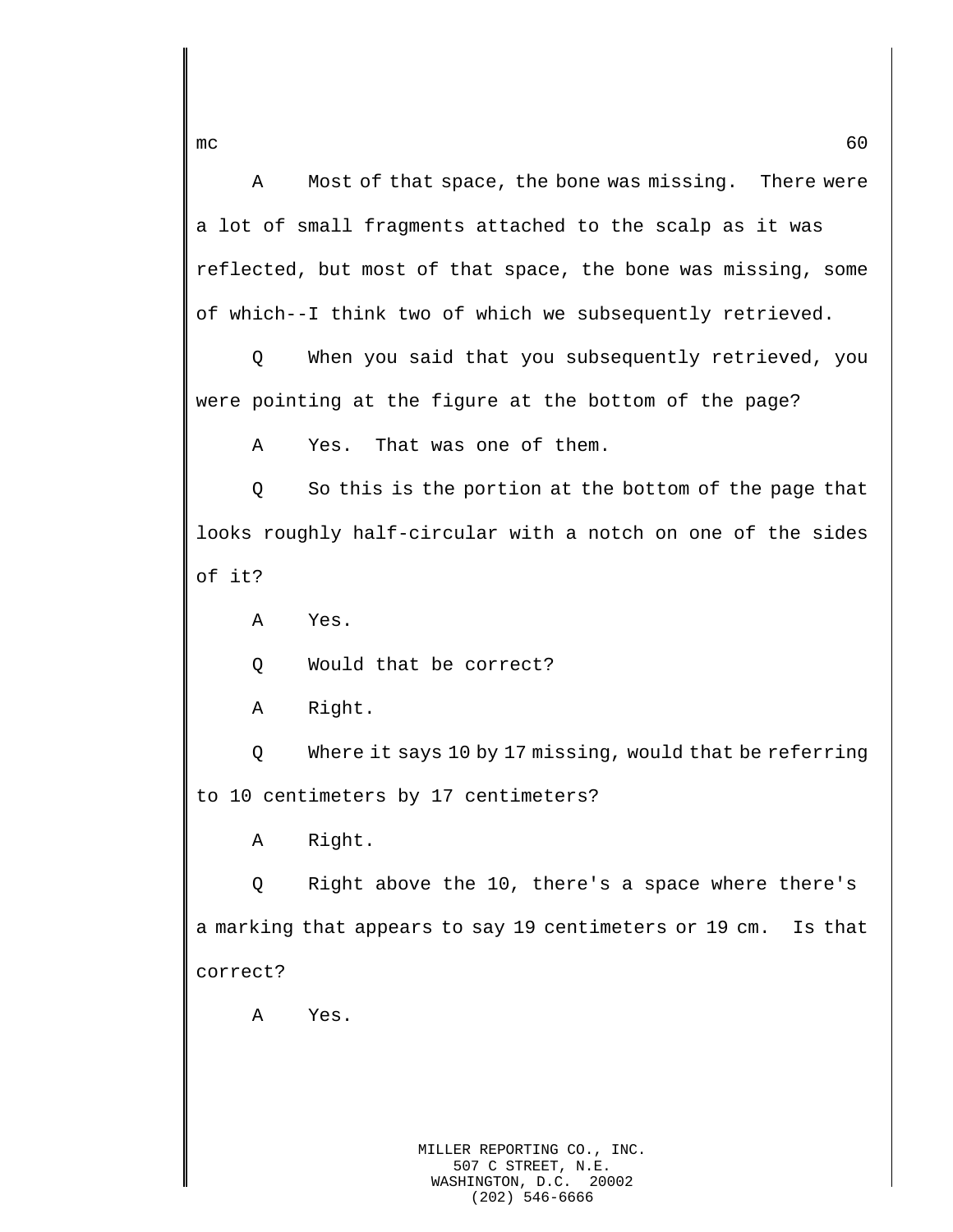mc  $61$ 

Q What does that refer to?

A That's the--when the scalp is reflected, the space measured 19 centimeters at that level up there, just back behind the frontal bone.

Q Was there any laceration in the scalp that extended approximately 19 centimeters?

A No. The scalp had to be reflected for part of that area, but there was an incised wound up there that extended into the right eye socket and then back across his temporal and frontal bone.

Q So the 19 centimeters does not refer then to the length of the laceration--

A No.

Q --in the scalp?

A That was just the area of the space up there at that level.

Q Now, was that--I'm sorry I'm not understanding, but was that some kind of a fissure or a break in the bone that was 19 centimeters?

A The bone was all fragmented for that distance, 19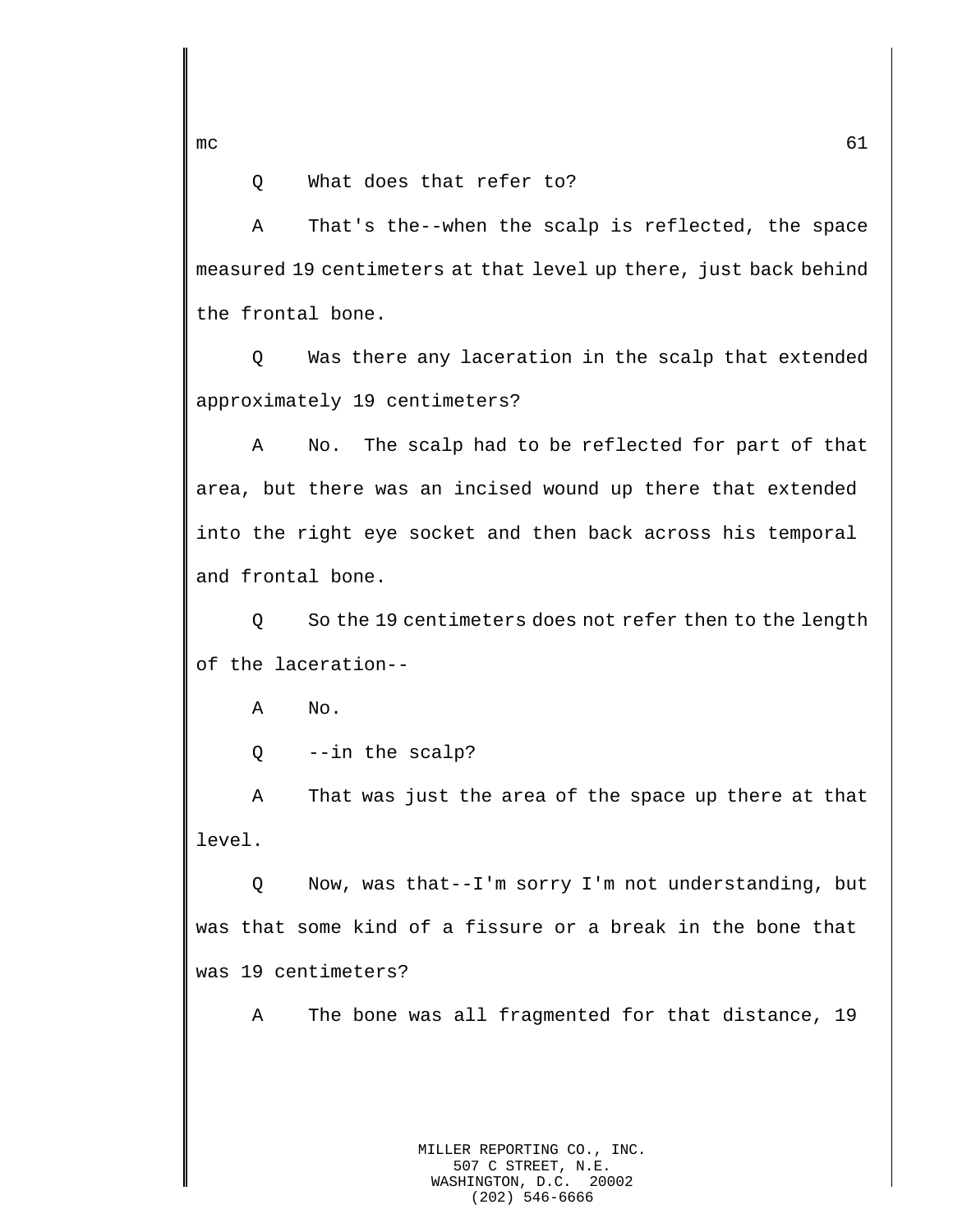centimeters across the frontal bone.

Q Going up further on the diagram, there appears to be a "3 cm" right over what appears to me to be the left eye. Is that correct? First, does that say "3 cm"?

A Yes. And that's not my writing. Either Jim or--and that doesn't look like his writing, so that may be Pierre. That apparently is the vomer bone, which is crushed and drawn up there. I don't believe that this is in the frontal bone.

Q When you say "this," you're pointing to the rectangular shape?

A To the little oblong 3-centimeter specimen there.

Q Do you know what the 3 centimeters is referring to there?

A I'm sure it must be--now, that is mine, that 3 centimeters is my writing, and that must be the length of the piece of bone there.

Q Does that signify a cracked bone or--

- A Crushed, yeah.
- Q Crushed?
- A Mm-hmm.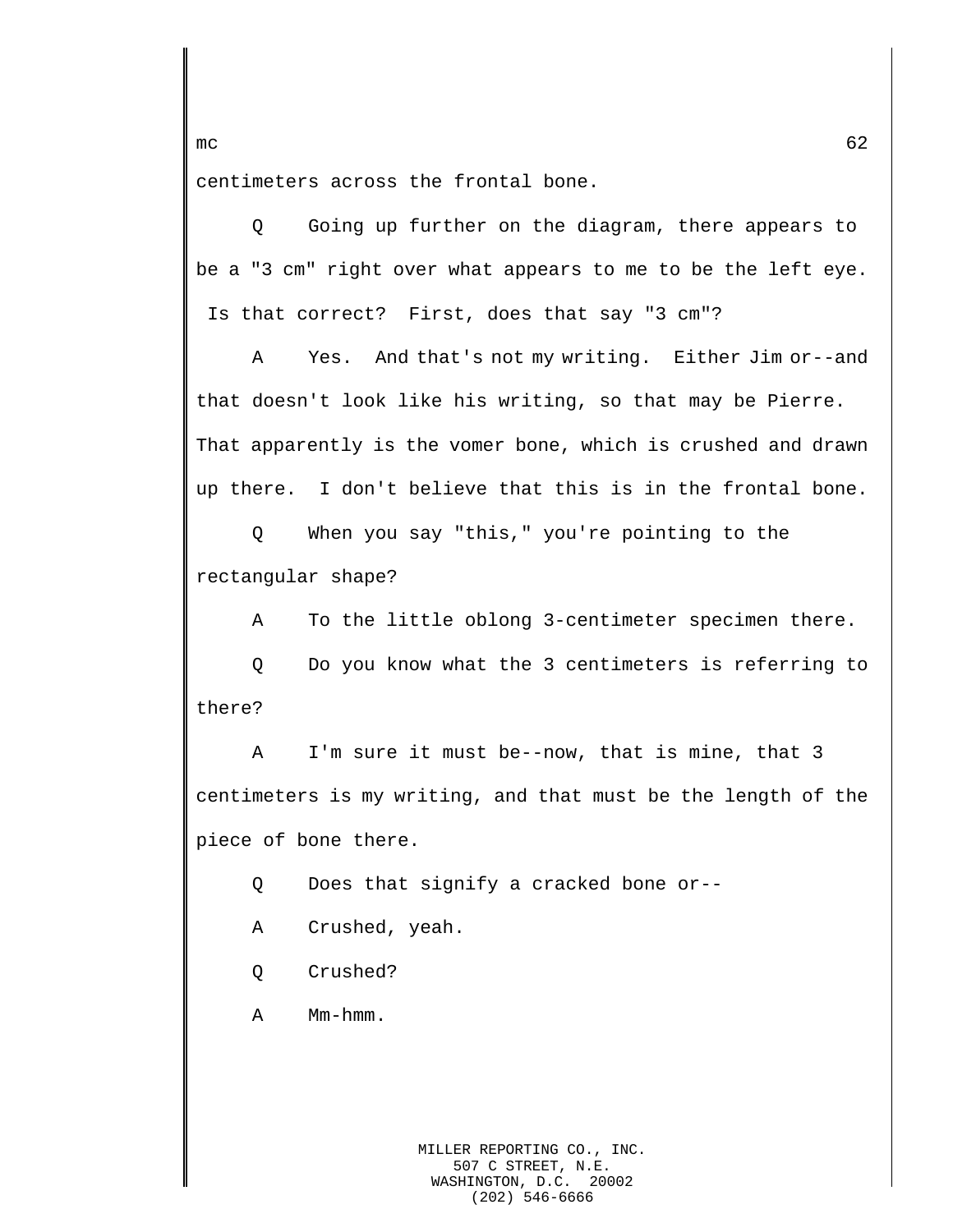Q Could you explain why, at least to me as a lay person, it appears that there is a rectangular drawing near what I would presume to be the area of the right--or the left orbit and it seems to be circular in the right orbit? Is there some explanation for that that you know of?

A Well, I remember that the fracture through the bone extended from the frontal bone and through the floor of the orbit. Why that is round and this one is square over here, I don't know.

Q In the center of the circle on the right orbit, it appears that there is a hook-shaped line that crosses through the center of the circle and then goes on to the front of that. Do you see that circle?

A Yes.

Q Does that signify a crack in the floor of the orbit? Is that the purpose of that line?

A Yes.

Q Do you see the writing that is over on the right side? A Yes.

Q Can you read that?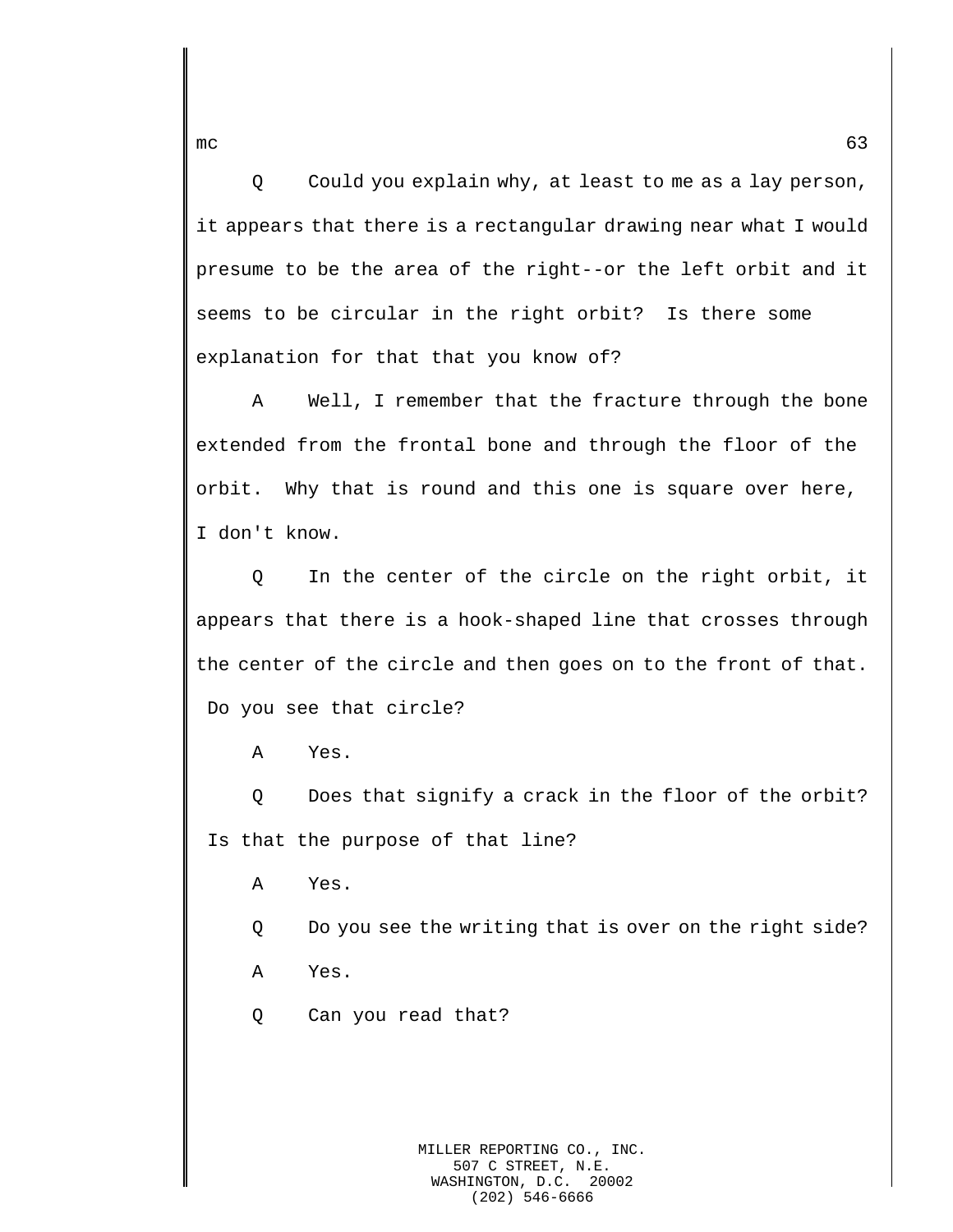A "Falx loose from sagittal suture"--"sagittal sinus from the coronal suture back."

Q What does that mean?

A Okay. The covering of the brain attaches in the center of the skull from front to back or back to front, but all along the top. And that's where the dura comes together on both sides and comes down around the brain. And that was loose all the way from front to back.

The two lobes of the brain are encased in a fibrous connective tissue membrane, and there's an external and internal one, and they come together and are attached all along the surface in the center, midline.

Q And so down that sinus that goes down from the frontal bone to the back, all of that was loose?

A Yes.

Q What was it in your understanding that caused that to become loose?

A Well, there was actually an explosion in his cranial cavity, and half of the right lobe of his brain disappeared through that cavity and loosened the surface of the membrane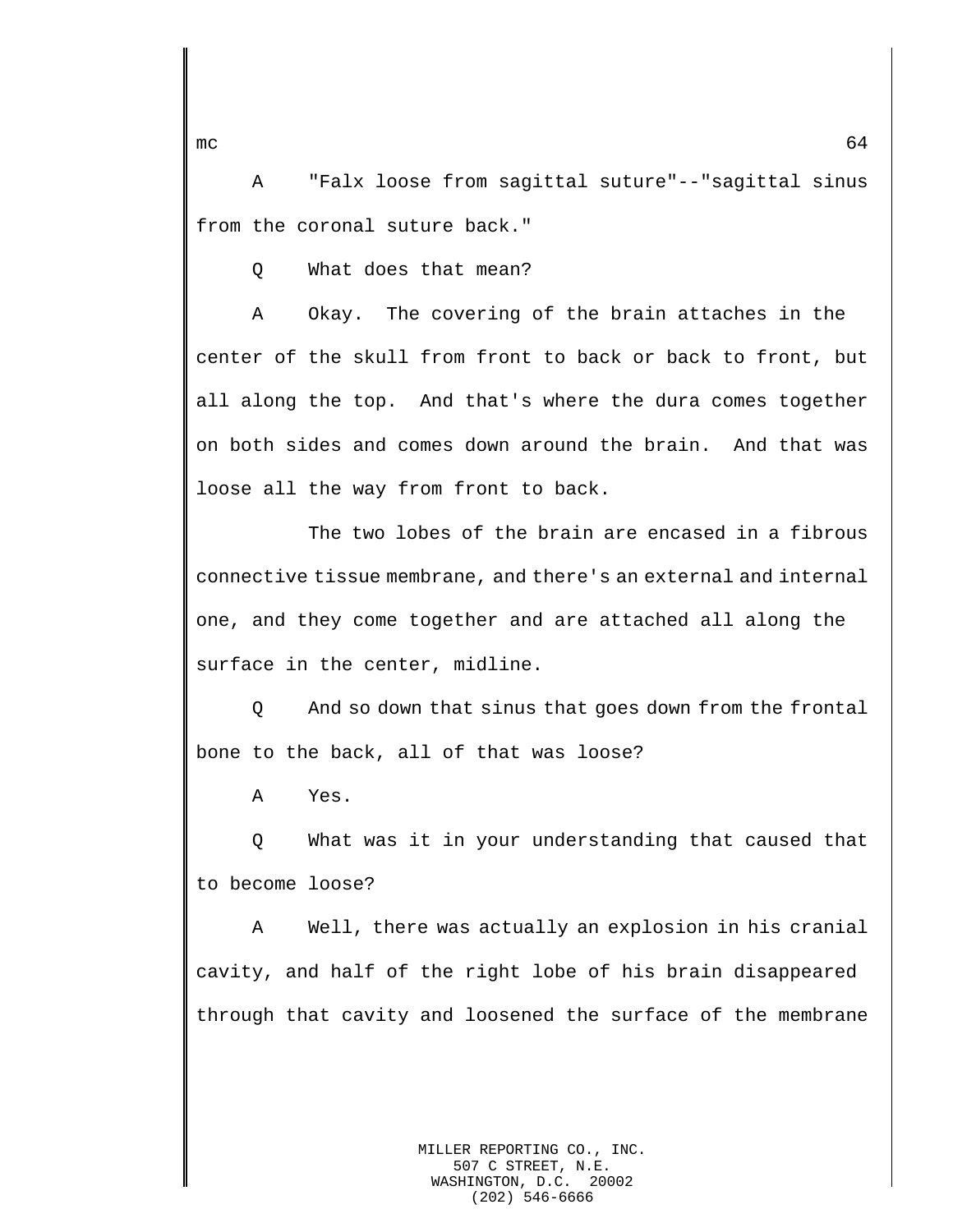there.

Q If we were to draw a line down the center of the skull right down the midline, how much of the skull to the left of that midline was missing, approximately? Or how could you describe how much was missing?

A Well, unless--I'm sorry. Your question was on the right side?

Q On the left side.

A The left side. Less than half of the space was denuded bone, because I think this was a loose piece over here that was still attached to the scalp.

Q You're referring to the--

A The one that's marked 10.

Q Over on the left side of the drawing.

A Right. So I would say that 60 or 70 percent of the space is on the right side, 30 to 40 percent is on the left side, where that bone has been removed.

Q One of my questions was going to be what the significance of that marking is on the left side with the 10 in the center, and from what I'm understanding you to be saying,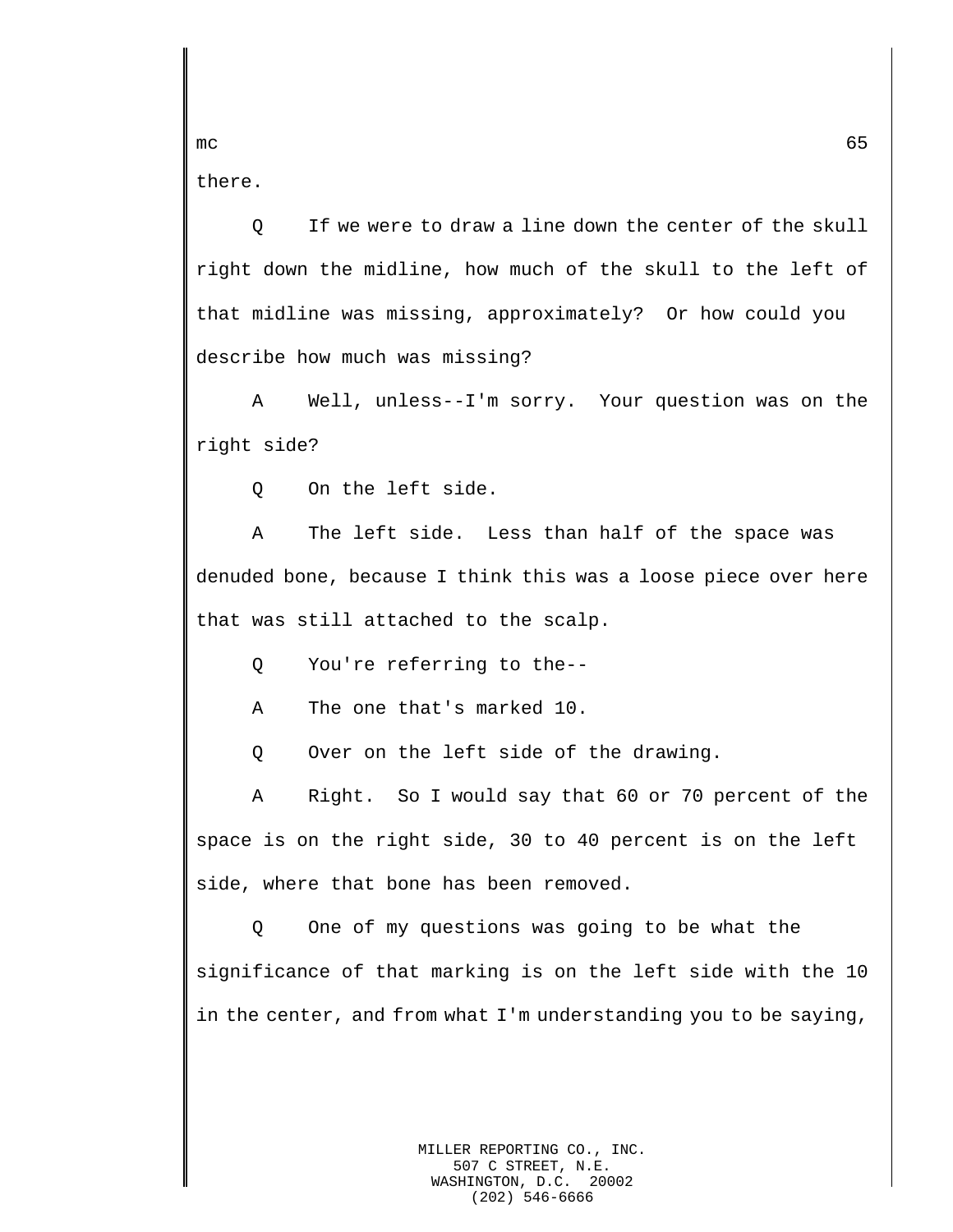that was a piece of the skull that was loose. Is that correct?

A Fragmented from the rest of the skull but still attached to the scalp on its under surface.

Q Was that measurement made before or after the brain was removed?

A Probably before.

Q How did you make that measurement?

A I suspect that--well, I don't know. We had reflected the scalp, and whether or not this was measured attached to the scalp as it was reflected down or whether I measured it up here, I can't tell you that.

Q When you say reflected the scalp, you mean that you pulled the scalp completely off the skull so you could examine the skull from the outside? Would that be fair?

A Well, we actually folded it back below, because there--you don't have the photographs here, do you?

Q We'll be looking at them later.

A I think there's a photograph with this reflected down that I can demonstrate.

Q Okay. Down at the bottom of the drawing, there are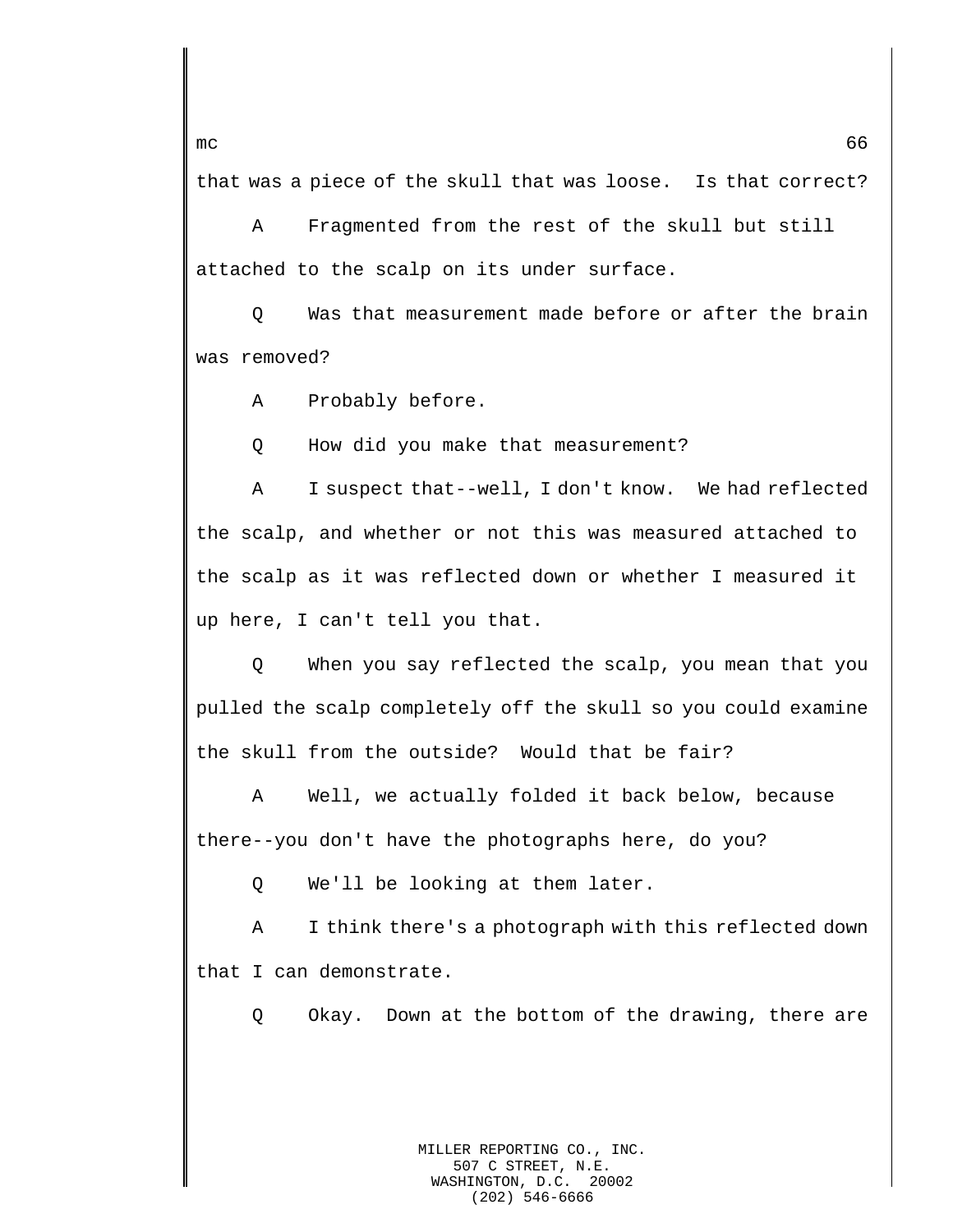the numbers 4, 3, and 6. Do you see those?

A Yes.

Q What do those signify?

A Well, I think probably centimeters, since that 10, that looks like about a 10-centimeter piece of bone relative to the rest of these. And I think this is 4 centimeters by 3 by 6 centimeters.

Q Why were the dimensions taken of that piece?

A I don't think that those were parts of the fragments that came back. I'm sorry. I hesitate to speculate on that. I don't know.

Q Just one last point that I would like to just clarify in my one mind is: On the piece for the markings for the 10 by 17 centimeters that were missing, would it be fair to say that when you first examined the body prior to any arrival of fragments from Dallas, the skull was missing from approximately those dimensions of 10 by 17?

A Yes.

Q I'd like to ask you a question now about the thoracic wound that is on the right diagram, still in Exhibit 1. Do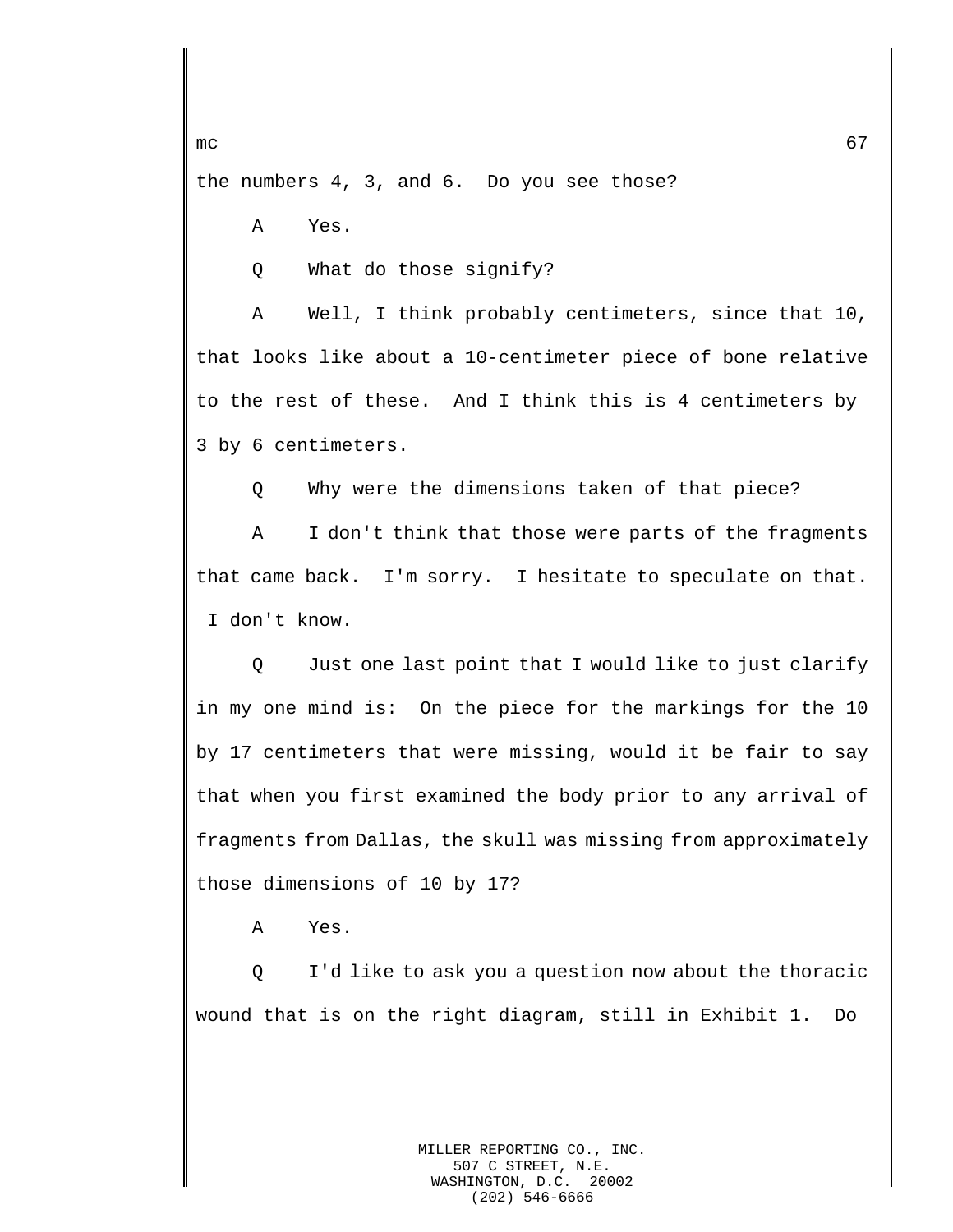```
you see that?
```
A It's not thoracic, though.

Q How would you describe it?

A It's neck.

Q Okay.

A Despite the position on the chart.

Q I'd like you to turn to page 3 of Exhibit No. 3, which was the autopsy protocol. I'd like you to look at the second paragraph down where it says, "Situated on the upper right posterior thorax just above the upper border of the scapula there is a 7-by-4-millimeter oval wound." Do you see that?

A Yes.

Q Could you explain to me what it means that the wound was situated on the upper right posterior thorax?

A Well, that's what the diagram is meant to depict. Posterior thorax--upper right posterior thorax would be there in that general area. But then the numbers indicate its position much better, and Jim wrote "just above the upper border of the scapula." Well, the scapula is this whole shoulder girdle here, and so it has to be up above here. And then it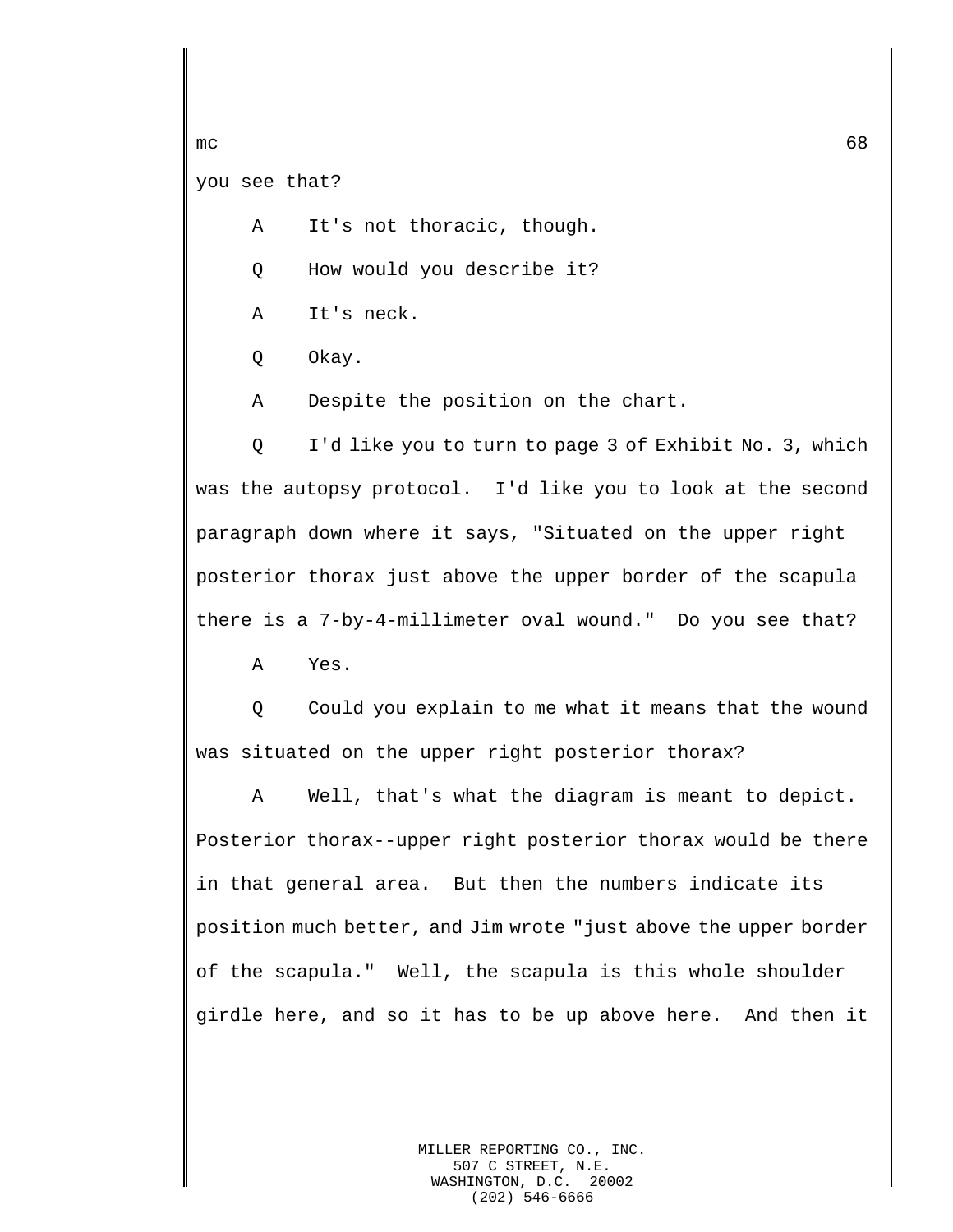says "14 centimeters below the tip of the right mastoid process." Well, the mastoid process is not delineated on here, but it's just at the ear. So 14 centimeters really would be down here at the base of the neck.

Q I'd like to show you, continuing with this thing, Exhibit No. 6, which appears to be death certificate for President Kennedy signed by Admiral Burkley. The first question is: Have you ever seen this document before?

A No.

Q I'd like you to note on the second page where it says that--just read the first sentence to yourself, and I'll read it for the record. It says that "President Kennedy was struck in the head by an assassin's bullet, and a second wound occurred in the posterior back at about the level of the third thoracic vertebra." Do you see that?

A Yes.

Q Is that correct?

A No.

Q What vertebra was the wound closest to, if you know? Again, we're talking about the wound other than the skull.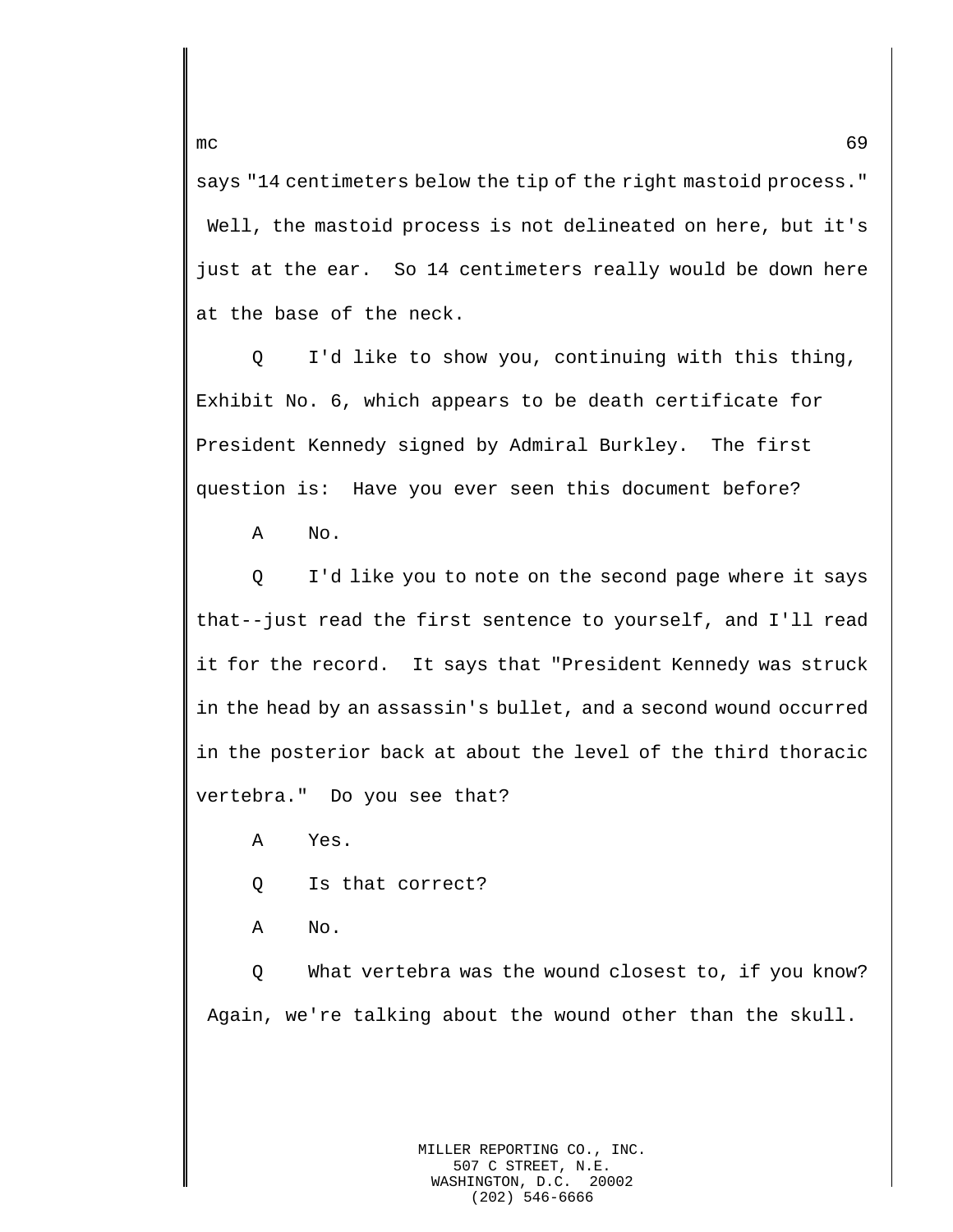A It would not be a thoracic vertebra. It would have to be a cervical vertebra.

Q Dr. Boswell, I'd like to show you Exhibit No. 22, page 2800, and draw your attention to one portion of that article that relates to what we're talking about now. If you look over in the third column on the right, the first full paragraph, if you could read that to yourself, please.

As I examine the photographs, the President's clothing, and other records, it appears to me as a lay person that the marking that you have made on the diagram on the right seems roughly to correspond to the other records; but it also seems as if you're suggesting that the diagram is incorrect.

A Right.

Q Is that right?

A Yes. When we saw the clothing, we realized that where I had drawn this was--if you looked at the back of the coat, it was in the exact same place. But the coat had been--was up like this. He was waving, and this was all scrunched up like this. And the bullet went through the coat way below where this would be on his body, because it was really at the base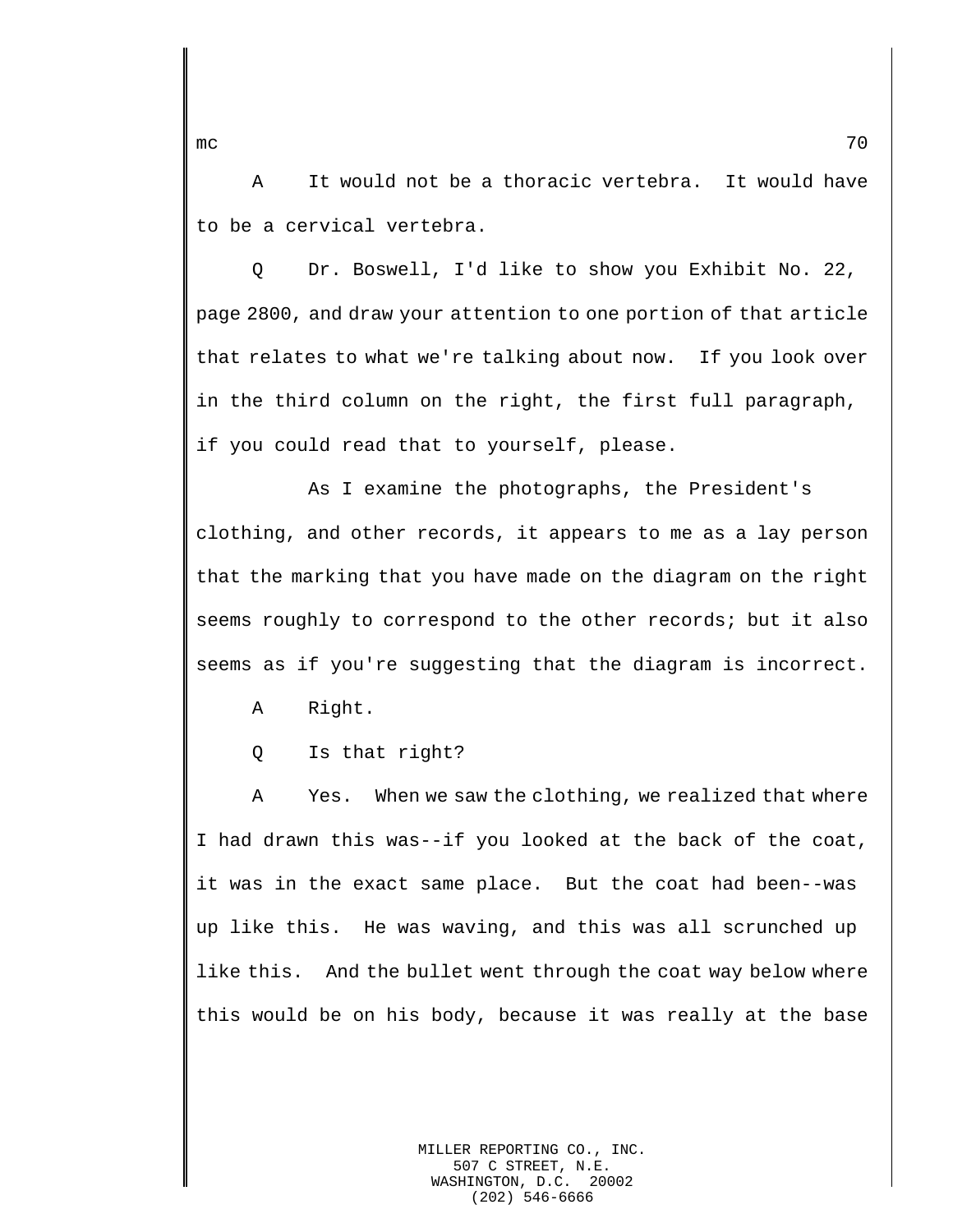of his neck. And the way I know this best is my memory of the fact that--see, we probed this hole which was in his neck with all sorts of probes and everything, and it was such a small hole, basically, and the muscles were so big and strong and had closed the hole and you couldn't get a finger or a probe through it.

But when we opened the chest and we got at--the lung extends up under the clavicle and high just beneath the neck here, and the bullet had not pierced through into the lung cavity but had caused hemorrhage just outside the pleura. And so if I can move this up to here--it's shown better on the front, actually. The wound came through and downward just above the thoracic cavity and out at about the thyroid cartilage. So if you put a probe in this and got it back through like this, that would come out right at the base of the neck.

Q When you say "a problem through this," you're referring to the entrance wound--

- A I'm sorry.
- Q --in the posterior part coming out the front?
- A The exit wound in the front.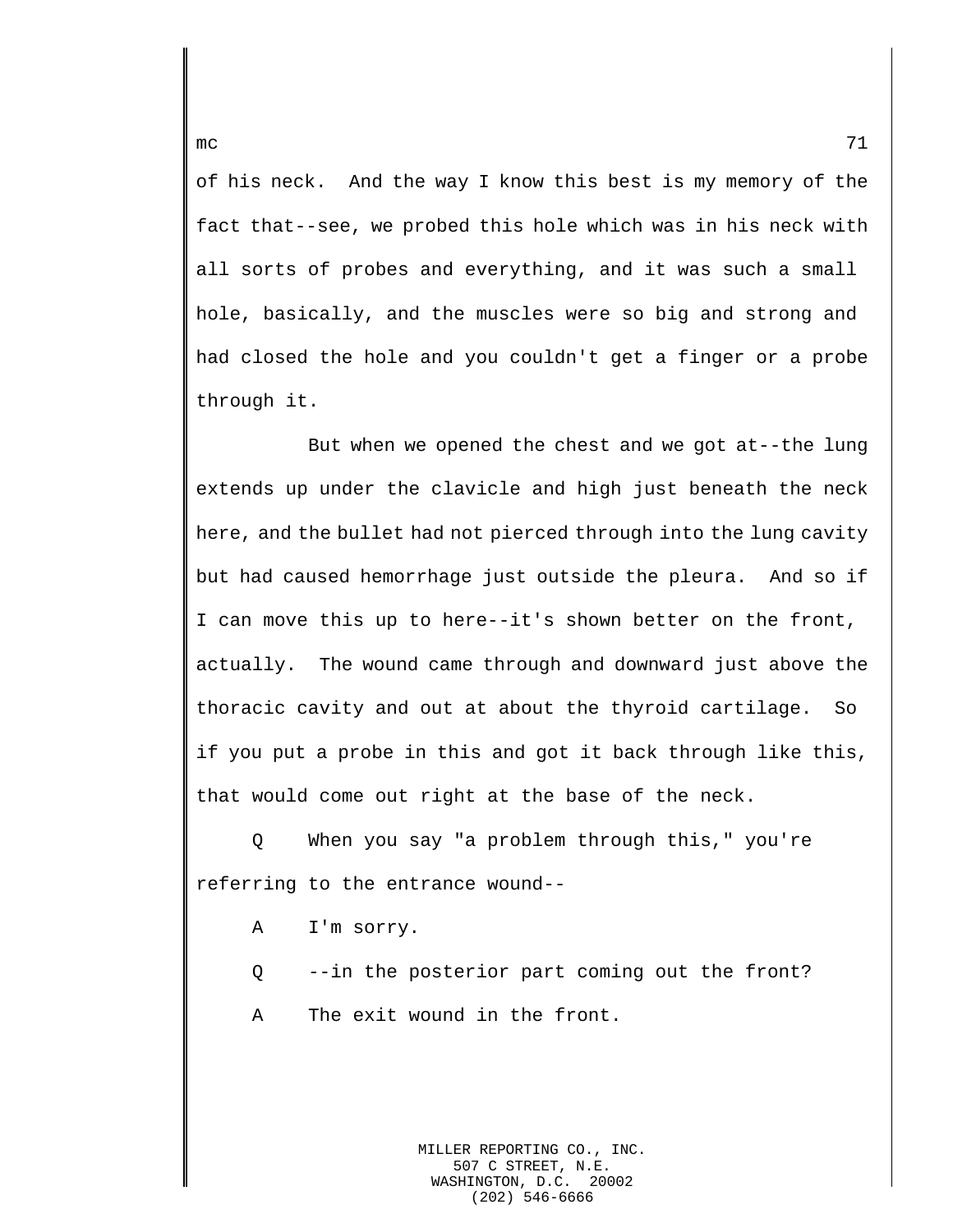Q I'd like to show you a diagram that's marked Exhibit MI 13 and ask you if you've seen that diagram before.

A I don't remember it, but I--

Q I'll state for the record this is Warren Commission Exhibit 386 that was prepared by H.I. Rydberg to show the entrance wound in the back. Does that help refresh your recollection on the diagram?

A Yes.

Q If I understand you correctly, you have been suggesting that although the wound as depicted on the diagram in Exhibit 1 may look more as if it's thoracic, you are arguing now or your statement of clarification now would be that it's more in the neck wound. Does the drawing in Exhibit No. MI 13 better demonstrate to your mind where the actual entrance wound was?

A Exactly. Yes.

Q Is it your sense that Exhibit MI 13 is reasonably accurate for showing the location of the wound entrance to the neck?

A Yes.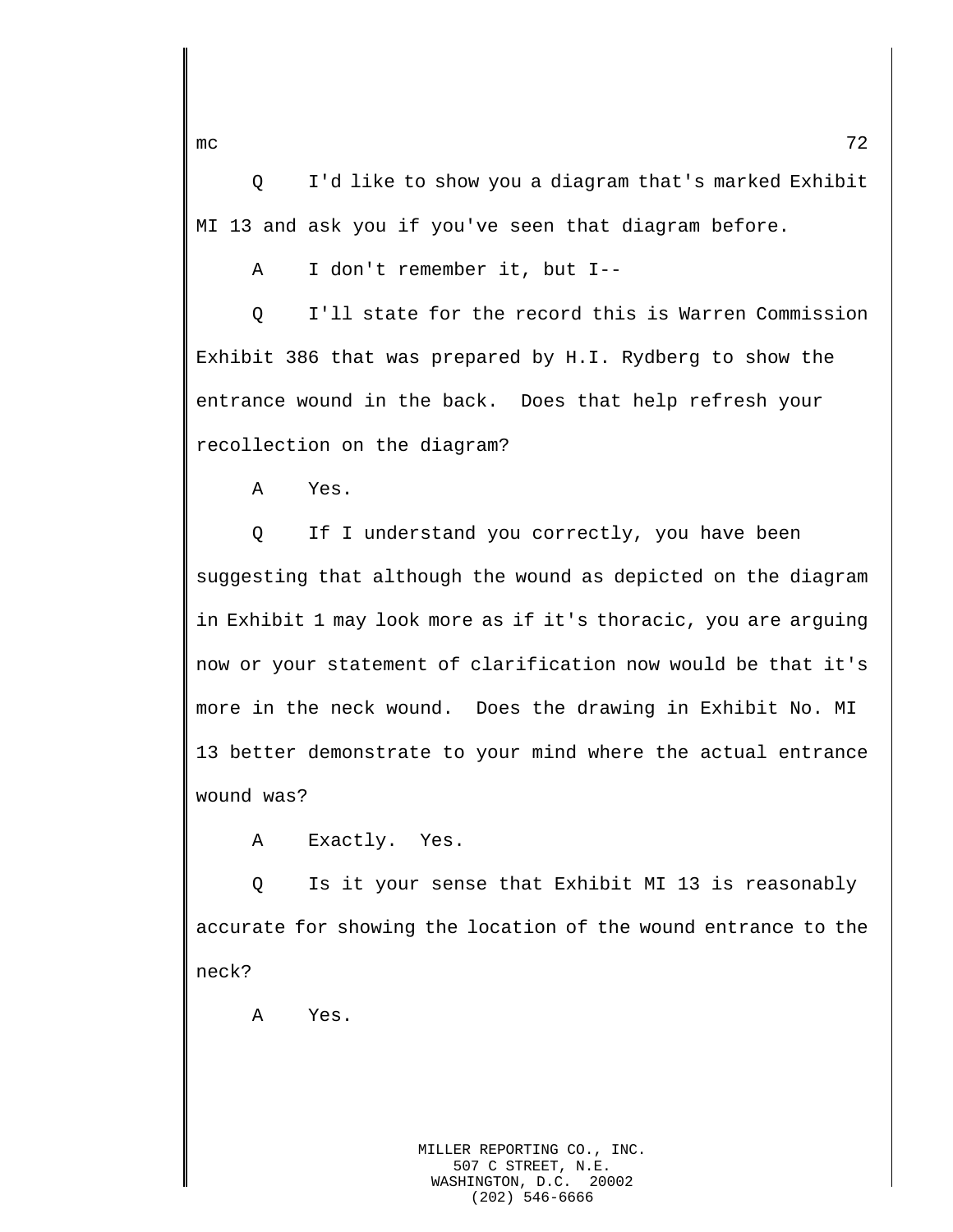Q Dr. Boswell, I'd like to show you a document that's been marked Exhibit 44, which, for the record, is a report prepared by FBI Special Agents O'Neill and Sibert, dated November 27, 1963. Agents O'Neill and Sibert were at Bethesda on the night of the autopsy.

Dr. Boswell, I'd like to show you page 5, the paragraph beginning "On the basis of the latter two developments." Could you read that paragraph to yourself, please?

[Pause.]

BY MR. GUNN:

Q Dr. Boswell, have you had an opportunity to read that? A Yes.

Q Do you know who Agents O'Neill and Sibert were?

A Yes.

Q Did you ever talk to them?

A No.

Q Do you see anything in the paragraph that you just read that you now understand to be incorrect?

A Yes.

Q What is it that you understand to be incorrect in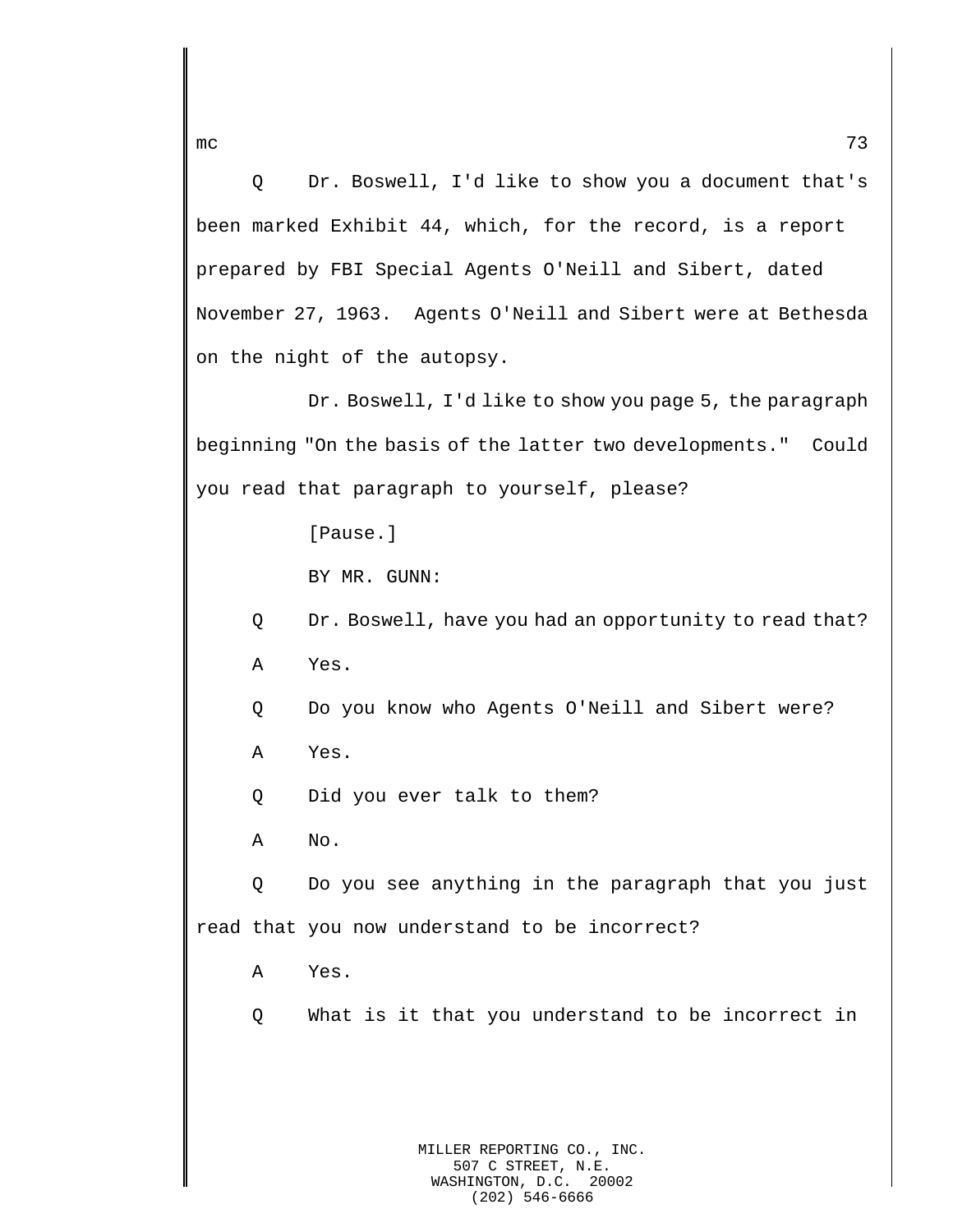that paragraph?

A Well, it's not totally incorrect. I'm sure he overheard us, while we were dissecting, making comments and discussion and so forth, and there was a time at which point we had seen the X-rays and were looking at the wounds and saw that there were no whole bullets left in the body. And one of the possibilities early in the investigation was that that bullet had gone in there and worked its way out or was still there or something. By X-ray it wasn't there, so it had to have gone someplace. And we had the bullet wound of entrance. We didn't yet have the bullet wound of exit. We had the tracheostomy wound in the front, but no other place. And so we were just contemplating whether that had gone in and had not come out until they had done some manipulation on him and that it might be on his stretcher or something.

Well, they did find a bullet on the stretcher, but not that one.

Q So would it be fair to say that although Sibert and O'Neill's statement that the doctors believed that there may have been an entrance wound in the back and the bullet worked

> MILLER REPORTING CO., INC. 507 C STREET, N.E.<br>SHINGTON, D.C. 20002 WASHINGTON, D.C. (202) 546-6666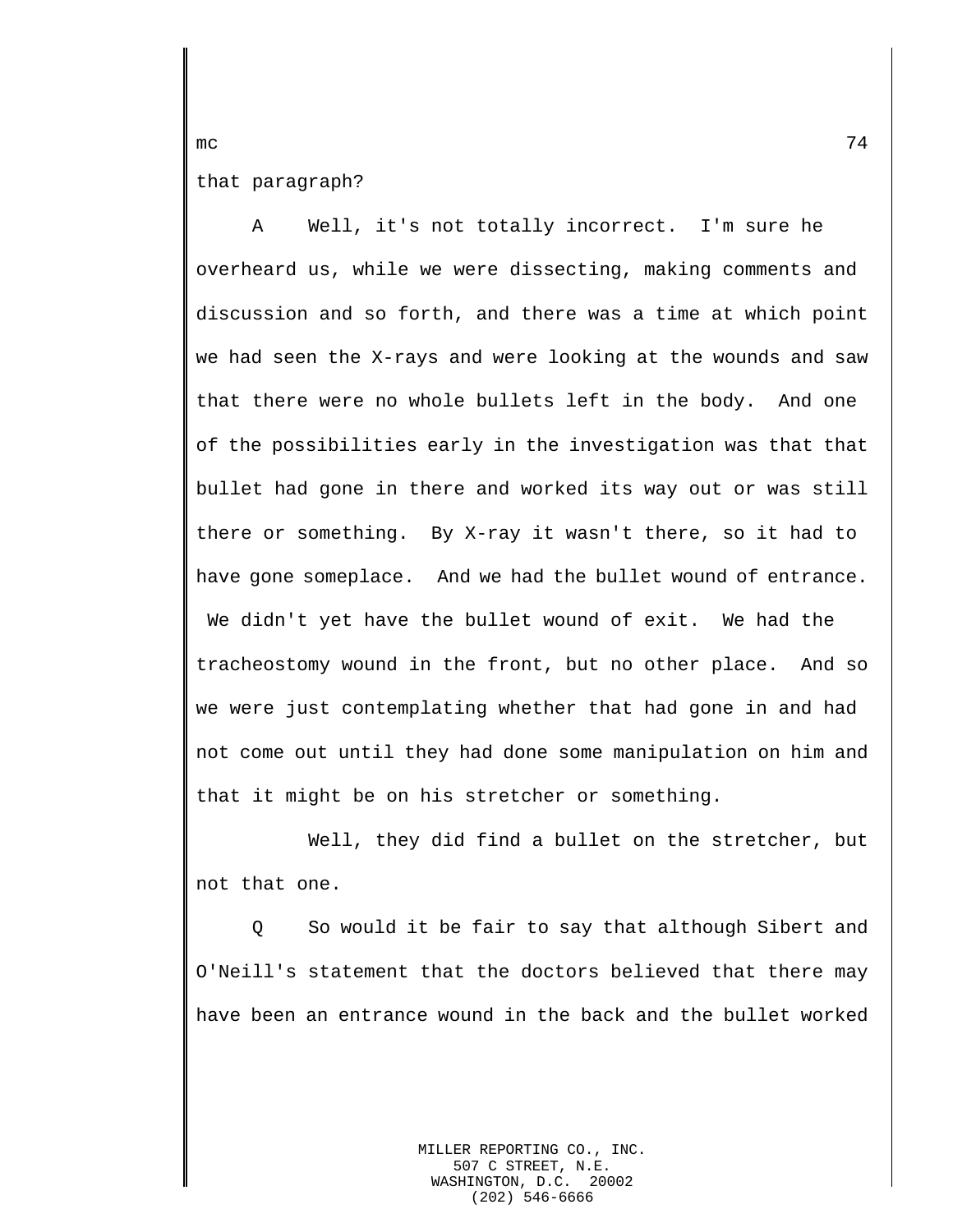itself out during the course of treatment, that although that may have been speculation at one point during the autopsy, that was abandoned by the conclusion of the autopsy?

A True. That's true.

Q So this would be almost as if the agents were present at one point, they left the room, and that that was their conclusion based upon something that had occurred partway through the autopsy?

A Yes. They were reporting this stuff by telephone at the time we were talking.

Q Do you know to whom they were reporting it?

A I have no idea.

Q Did you ever, in terms of probing the wound either in the skull or in the neck, did you ever calculate the angle at which the bullet had entered the body?

A No. We couldn't.

Q Let's go back, if we could, to the location of the entrance wound in the skull. Could you tell me whether the entrance wound that you identified in the skull was something that appeared like a puncture in a bone with the remainder of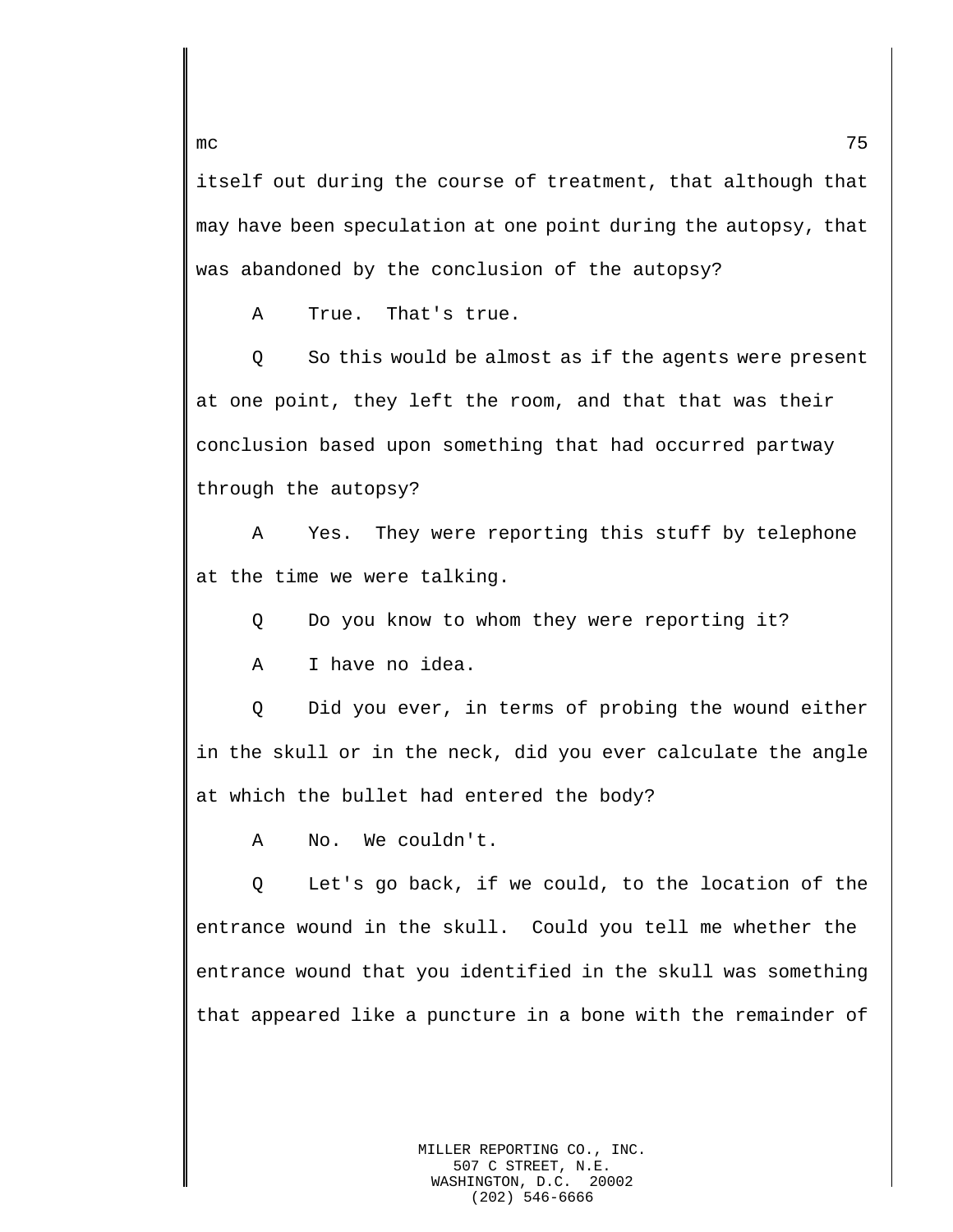the bone surrounding the hole? Or did the hole break off such that you would need other pieces of bone to be brought into place to show the entire periphery of the wound? I'm not sure that question made--

A Yes, I understand it, and I think--I think maybe photographs that we have explain it. I believe that there was an area of bone intact down here that we could attach this to.

Q Let me just state for the record you're referring now to the second page of Exhibit 1, and when you say "this," you're referring to the small fragment at the bottom of the page. Is that correct?

A Yes.

Q Okay.

A And the beveling is such on both the wound here--or the remaining bone that is someplace in this area, but not shown in this diagram, and in this piece which, when put there, shows the approximate dimensions of the wound, and the beveling on the bone shows entrance and exit.

Q So when you say "this wound which was placed there," just because that won't necessarily be clear on the record,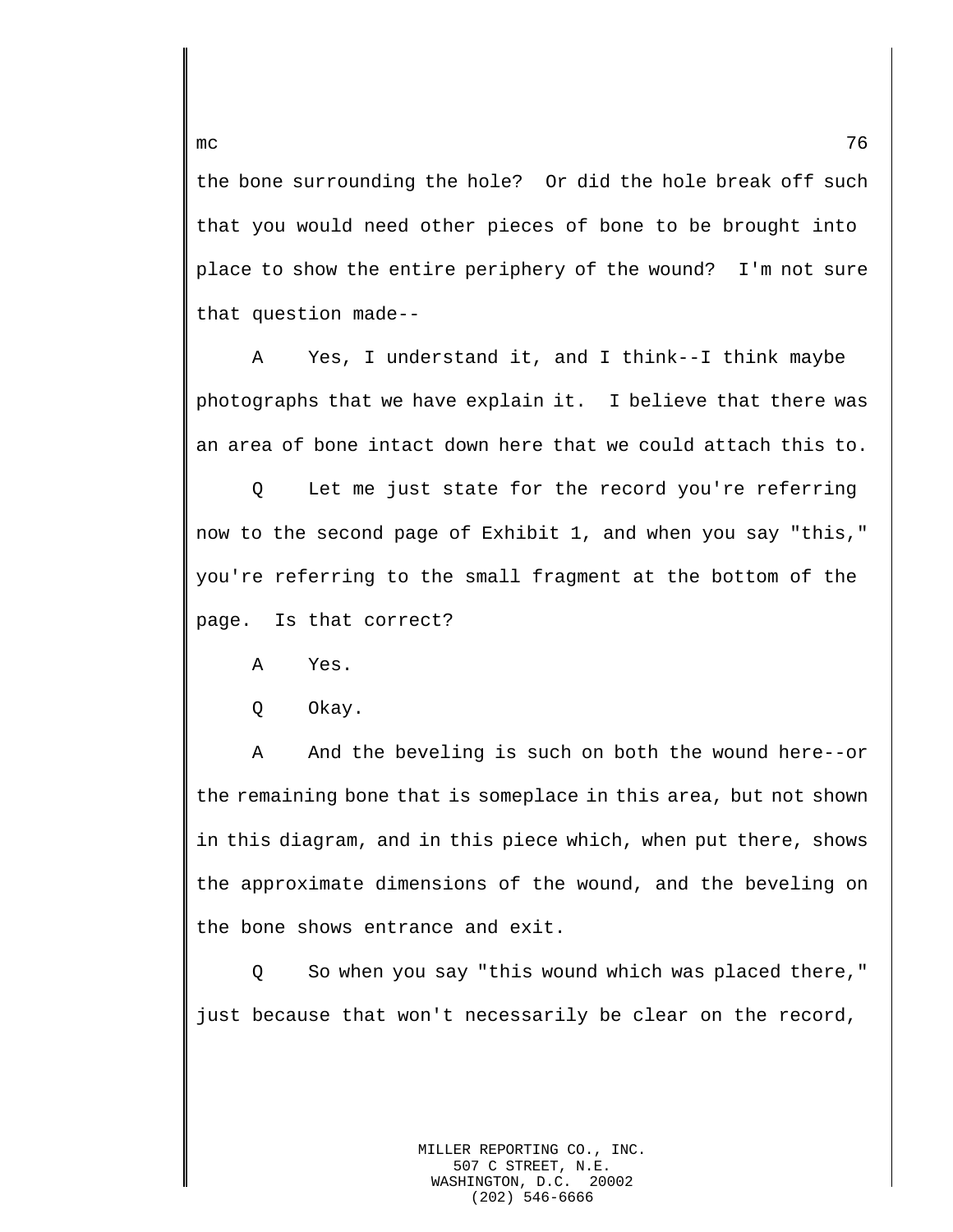when you say "this wound," you're referring to the diagram at the bottom of the page and suggesting that that would be placed into the larger diagram towards the bottom?

A Approximating a piece of bone which is not demonstrated or diagrammed here.

Q Okay. So do that mean that it was your understanding that the piece of bone that is drawn at the bottom of page 2 is showing part of the entrance wound in the back of the skull?

A Yes. Actually, that Rydberg drawing that you showed me earlier may--

Q Exhibit 13?

A Yes.

Q MI 13?

A Now, this is not--this is contrary to my arrow here, and I don't know why, because it shows the tunneling going to the right rather than to the left.

Q When you say "this," you're pointing at Exhibit MI 13 and to the ovular wound in the skull; is that correct?

A Yes.

Q Okay. And you're saying that the wound that is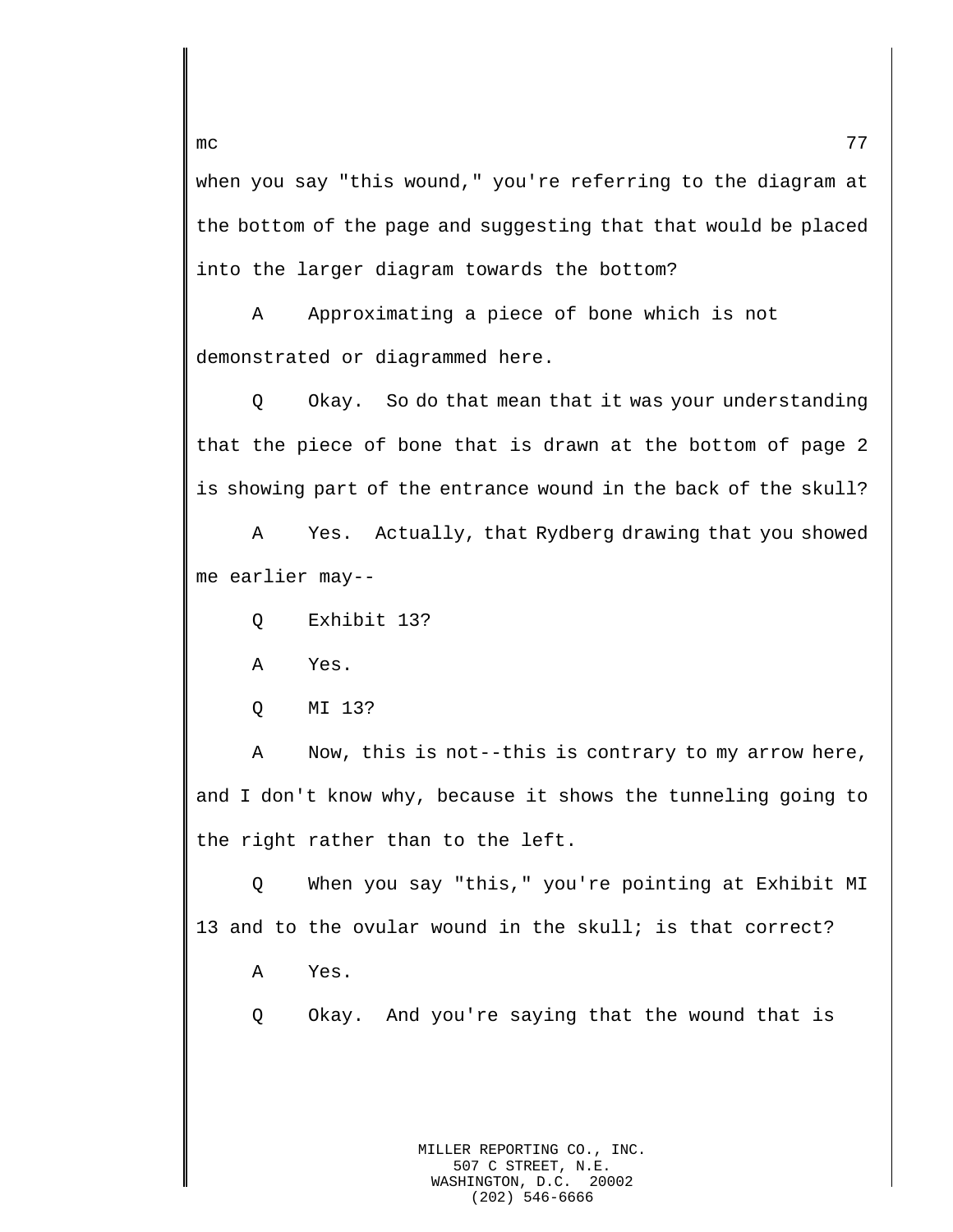depicted on MI 13 is proceeding in a different angle and direction from the one that you have marked on Exhibit 1--

A Right.

Q --in the diagram on the right. Is that correct?

A Yes. And I don't know why that is depicted in that manner, unless they decided that--the artist decided that that went that way. But, anyway, this piece of bone right here--

Q You're referring to the bottom of page 2 on Exhibit 1?

A Yes, should fit right here.

Q Now, you're saying that it should fit right over the top of the ovular wound that is on MI 13?

A Right.

Q So would it be fair to say, then, with the drawing on MI 13 that there is a piece of bone that has been replaced into the skull before the drawing is made? Would that be fair?

A Well--

Q The drawing as it's depicted in MI 13 is not how the skull appeared when the autopsy began?

A Well, this is really the--really the scalp. This

 $mc$  78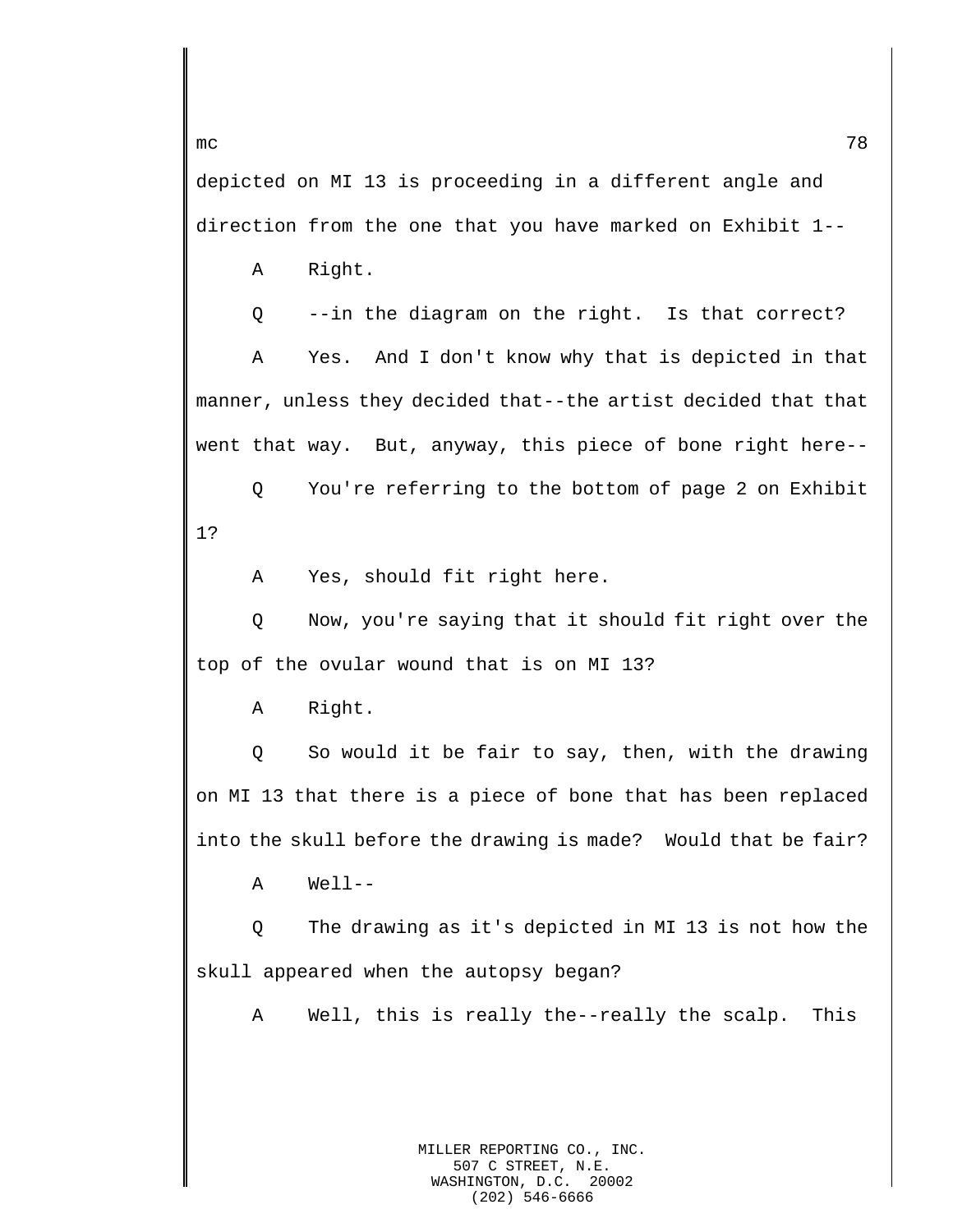is as though the scalp were intact and everything. This is not meant to depict the bone and bone fragments, except for this defect here.

Q So MI 13, with the exception of the black portion up at the top right, does not depict any of the skull wounds. Would that be fair?

A Right, except the wound of entrance here.

Q Except the single wound of entrance.

We have been referring to page 2 of Exhibit 1 in the small diagram at the bottom. Is the bone that you have drawn there the sole fragment that separates the entrance wound in the back of the President's head from the large fragment that is missing at the top right of the head?

A I seem to remember two pieces, two fragments, and I seem to remember a photograph or a drawing depicting two fragments. And I don't know--I think the other one is even larger than this, and I don't know where it came from.

Q When you say the other fragment is larger than this, the "this" is the small diagram on page 2 of Exhibit 1?

A Right. I think that this came in like halfway through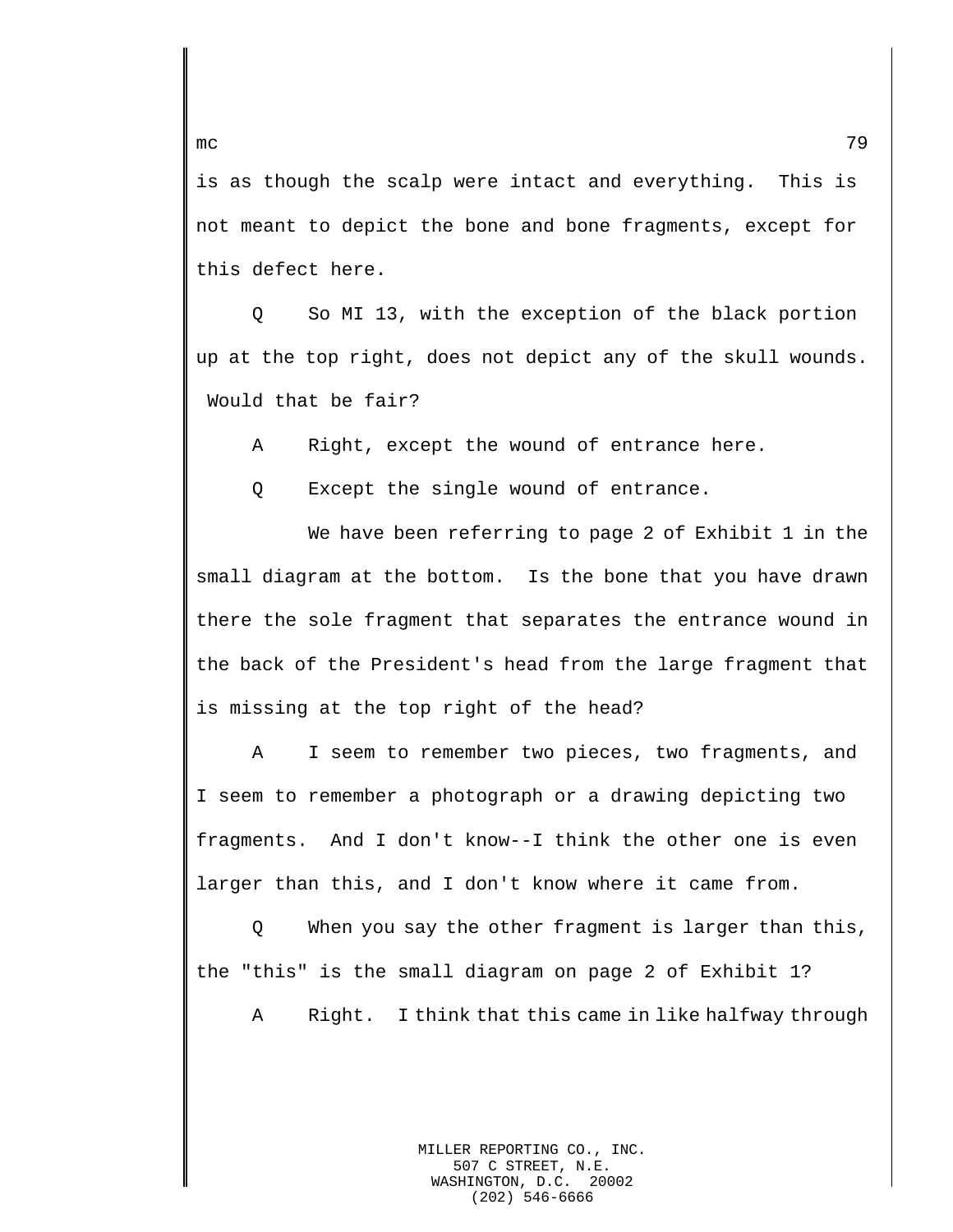the autopsy, and then sometime during the night the other piece came in, and we still have--there it is, I believe. These are X-rays.

Q Dr. Boswell is now being shown Exhibit MI 15, which are X-rays taken of fragments arriving from Dallas during the course of the autopsy.

A And I think this is an X-ray of this piece showing the wound of entrance there, part of it.

Q You're now making a connection between the medium-sized fragment on MI 15 and comparing that to the drawing at the bottom of page 2 on Exhibit  $1$ ; is that correct?

A Yes.

Q Dr. Boswell, I'd like to show you Exhibit No. 74, which is a three-dimensional plastic model of a human skull. Do you see that?

A Yes.

Q I would like you, if you would first for me, just to point to where on the skull, to the best of your recollection, was the entry wound in the skull.

A Someplace here. It had a measurement--okay.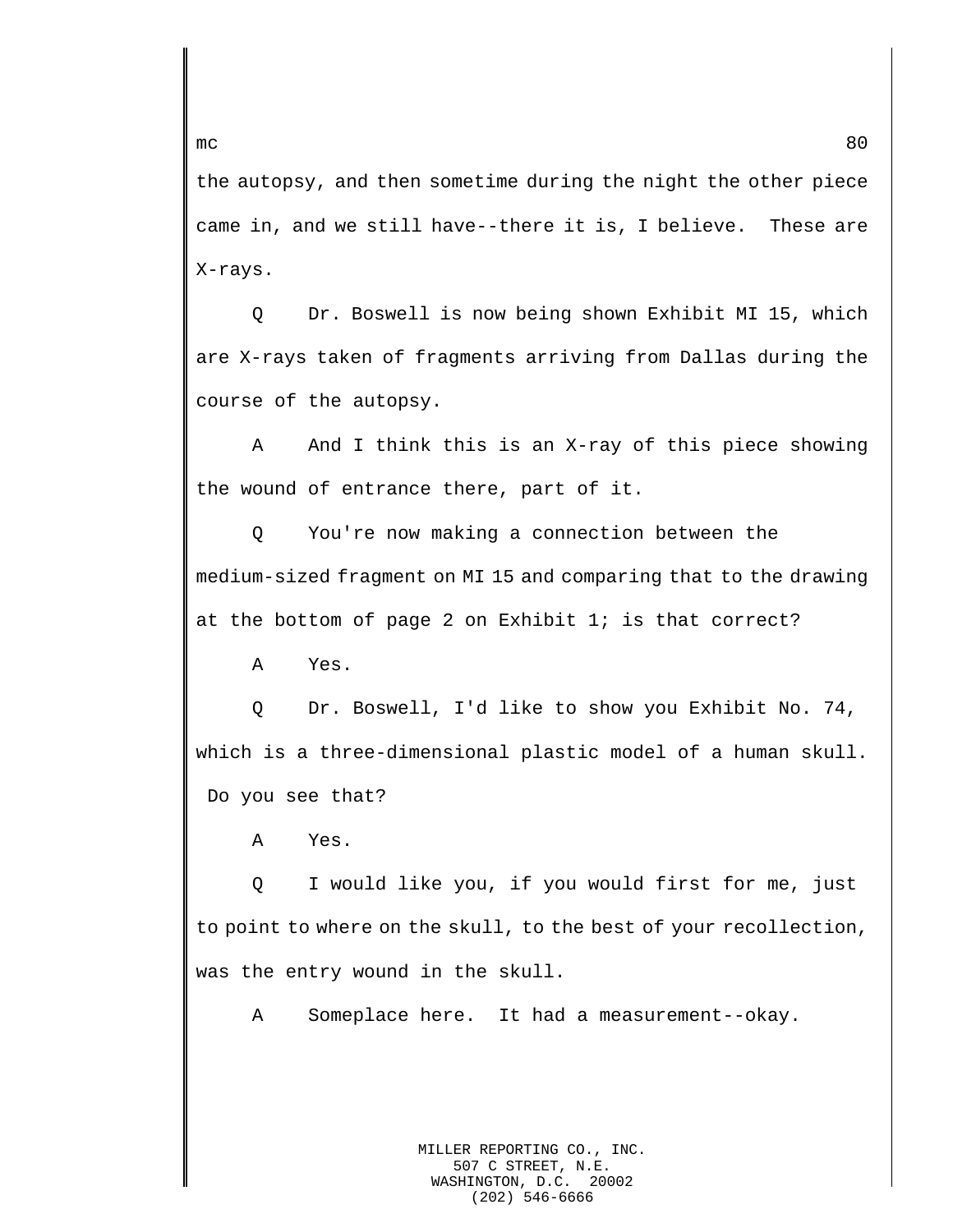Q You're referring to page 4 of Exhibit No. 3, which is the autopsy protocol.

A I don't know where...I don't know where our measurements are for the skull wound, but it says 2.5 centimeters laterally to the right, slightly above the external occipital protuberance.

That's about as good as I can--

Q Okay. Could you make a mark? I understand that this is going to be somewhat approximate, but your best marking of where that occasion is for the entrance wound.

Okay. Now, I'd like to go back to Exhibit 1 on the second page and have you mark the approximate dimensions of the 10-by-17 portion of the skull that is missing. Let me ask maybe just one question first. The 10 by 17 was the measurement taken as if the full direction of the skull were in place, or would it be, that is, going in a curvular--or in a curve, or would it be a straight line through the wound?

A I think the 10 by 17 was a straight line, and then the 19 was a curved line at the--

Q Does it make sense to remove the top portion of Exhibit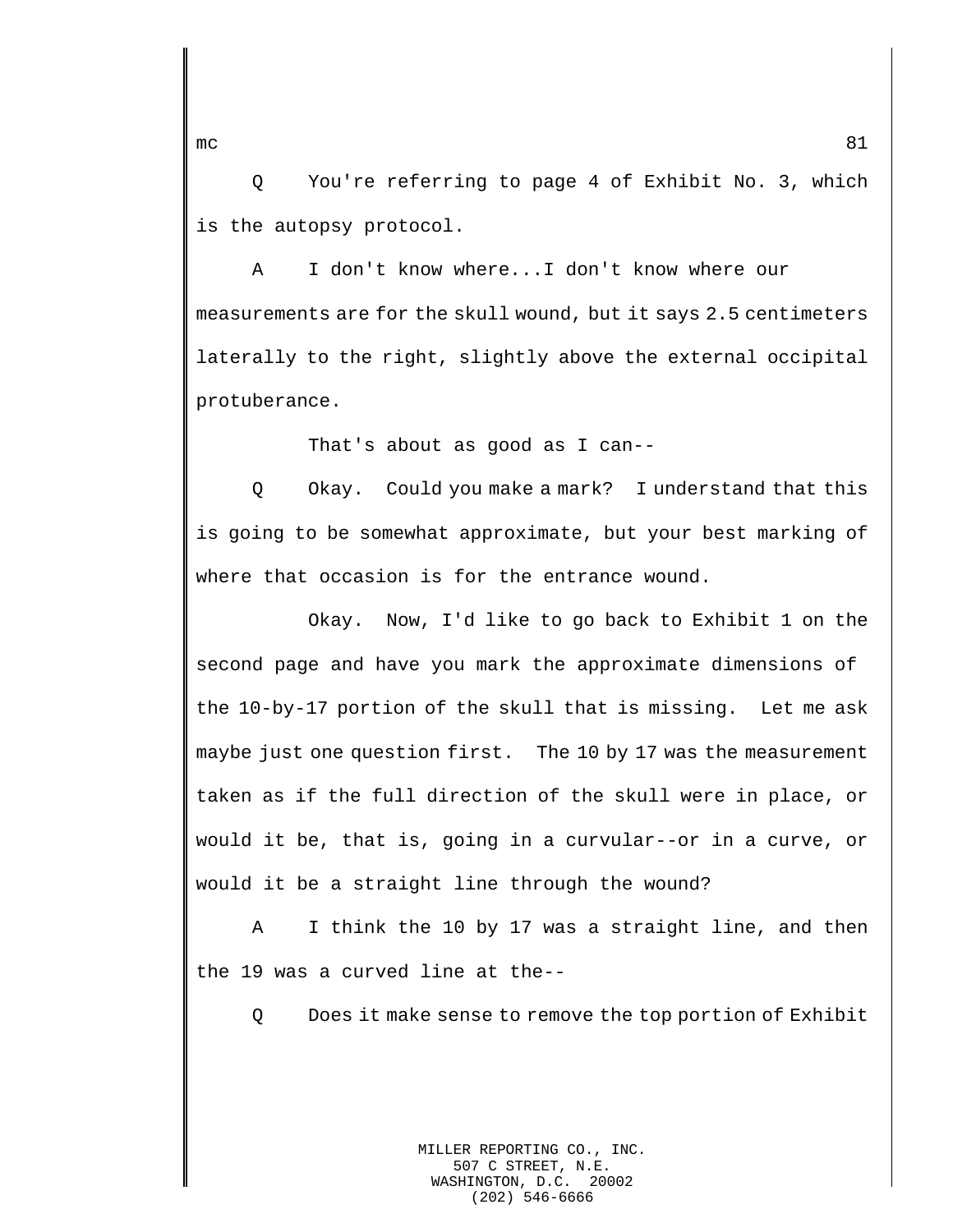74 to take the measurement, to give an approximate--

A I think that will be all right. Work on this a while. See, most of this was gone, and so the distance is going to be actually across here, and that's almost all the skull. This is almost an impossible task.

It's an adult skull?

T2B Q Yes. While you're doing that, let me try a question. Would the measurement for the 17 centimeters begin at the entrance wound and go forward?

> A I think it goes--it's right here, yes. And that's why this is almost impossible to do.

> Q I understand it's a difficult--I mean, and we'll just treat this as being, to some extent, approximate. But just the best that you can do.

> Let me try one question while you're doing that. When you made the measurement on the night of the autopsy, what kind of measuring device did you use? Would it have been a straightedge?

A Straightedge.

Q So not a tape or a cloth tape?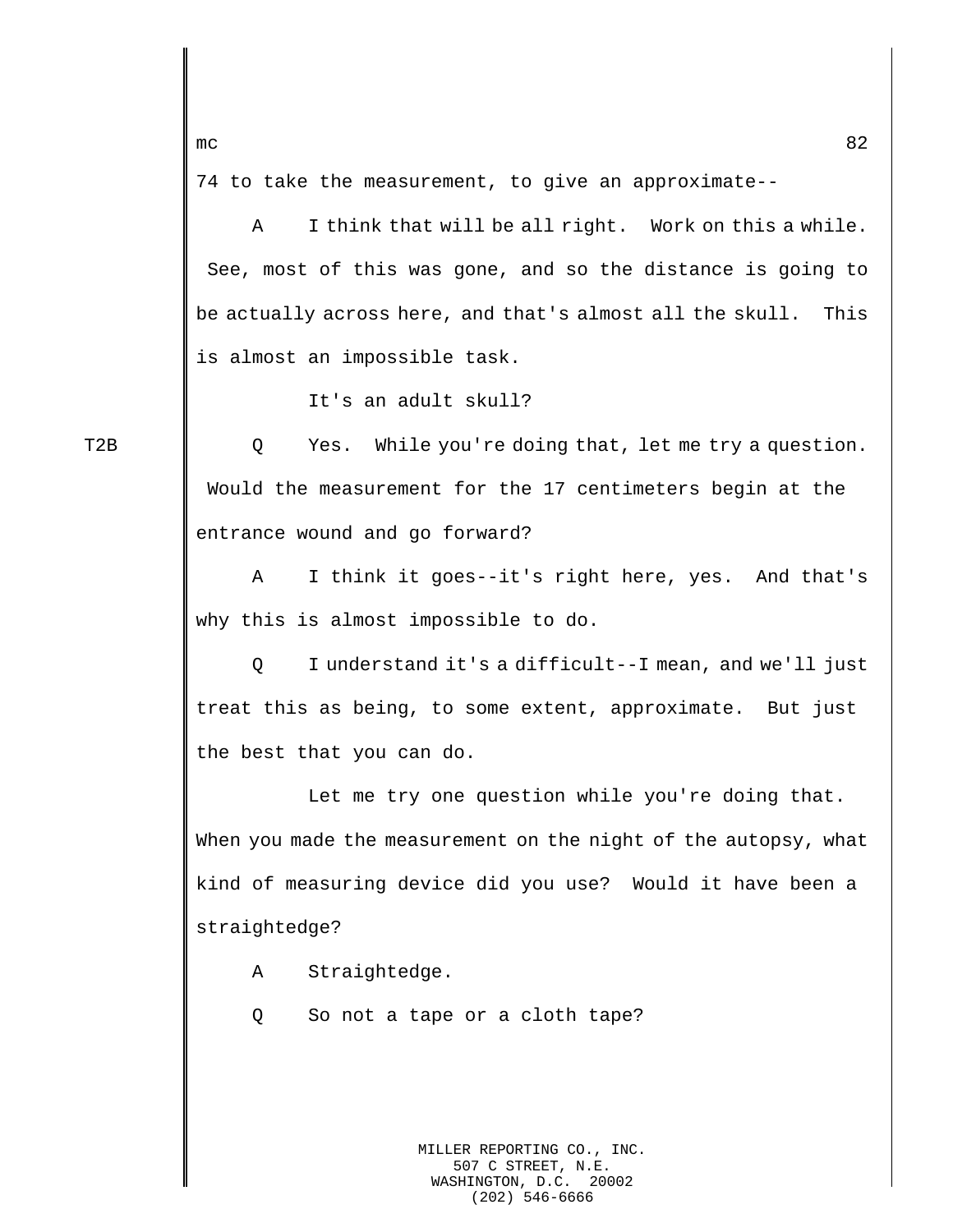A No, no. Straightedge.

I'm having an awful hard time. This is almost the dimensions of this, although this--

Q Just so it will be clear on the tape, you're saying the two dimensions are--the points that you have made on the plastic skull are approximately the same as the dimensions on the drawing in Exhibit 1?

A Yes, and I can't--I can't fit a 19-centimeter margin into this.

Q Into the cranium of the plastic skull.

A Into the base of the cranium. This really should be right above. It should be all the way down here.

Q When you say this should be down here, you mean--

A This last, the most posterior mark, because this comes across like this.

Q But that's fine. You should just go ahead and draw that one. And, again, I understand that this is approximate and it's a difficult task.

A And then this comes around like so. And that is very crude. That's about the space that we're talking about, though,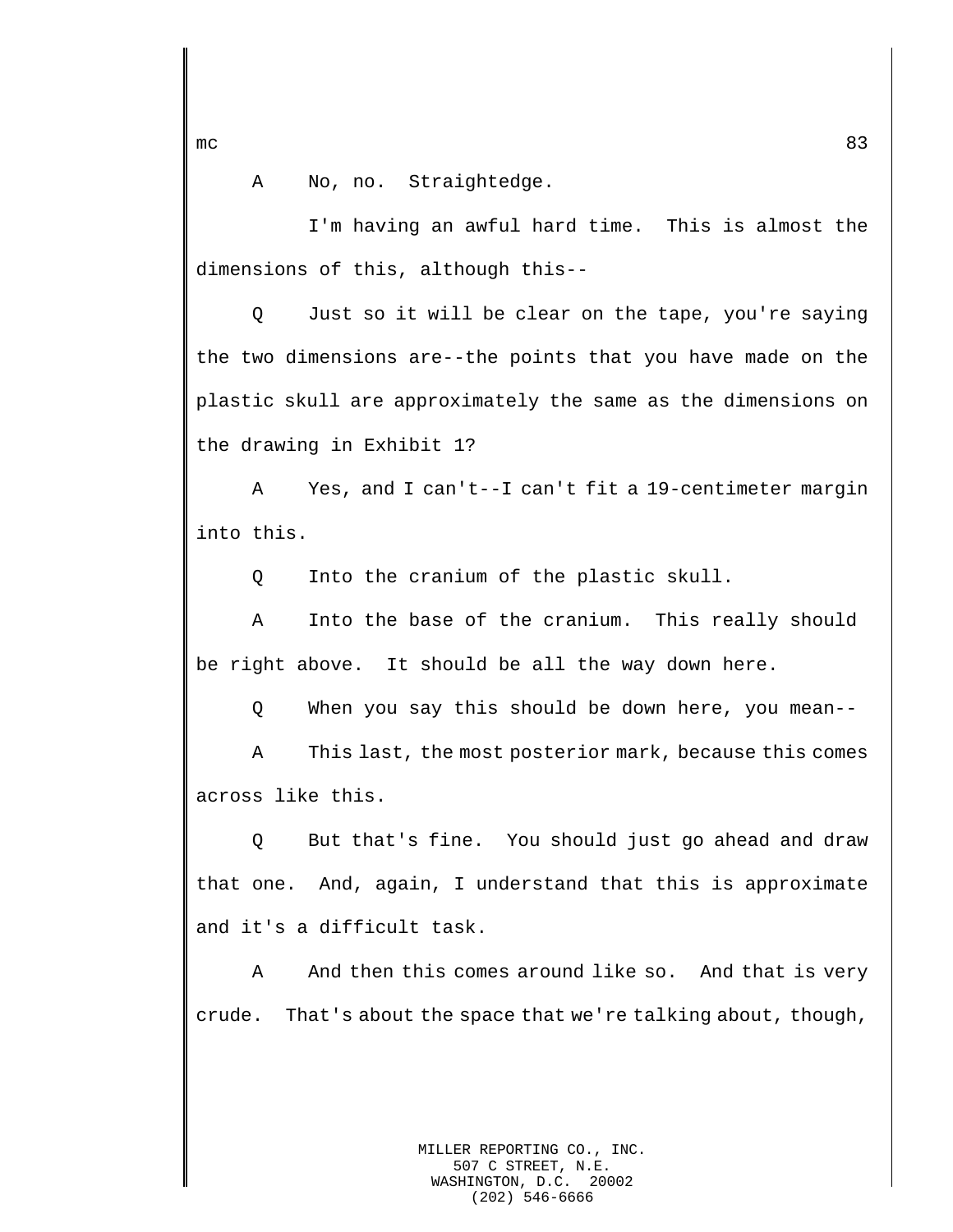with approximate measurements.

Q Okay. What I'm going to do, if this is all right, is to call this Line 1 on Exhibit No. 74. I'll draw a 1 in a circle to signify that the line going across the top of the skull is the portion, if I understand correctly, of the skull that was missing when you first began the autopsy. Is that correct?

A Right.

Q Now, I'd like to ask you to describe for me just in words as best you can what portions of the scalp were missing when you first began the autopsy?

A Actually, very little. This drawing is somewhat deceptive, but there was--

Q When you say "this drawing," you're referring to MI 13?

A MI 13, in that we were able to--the morticians were able to cover this defect completely by using some sort of plastic to cover the brain cavity, because there wasn't much bone to replace the brain cavity. But they were able to use his scalp to almost completely close the wound.

mc  $84$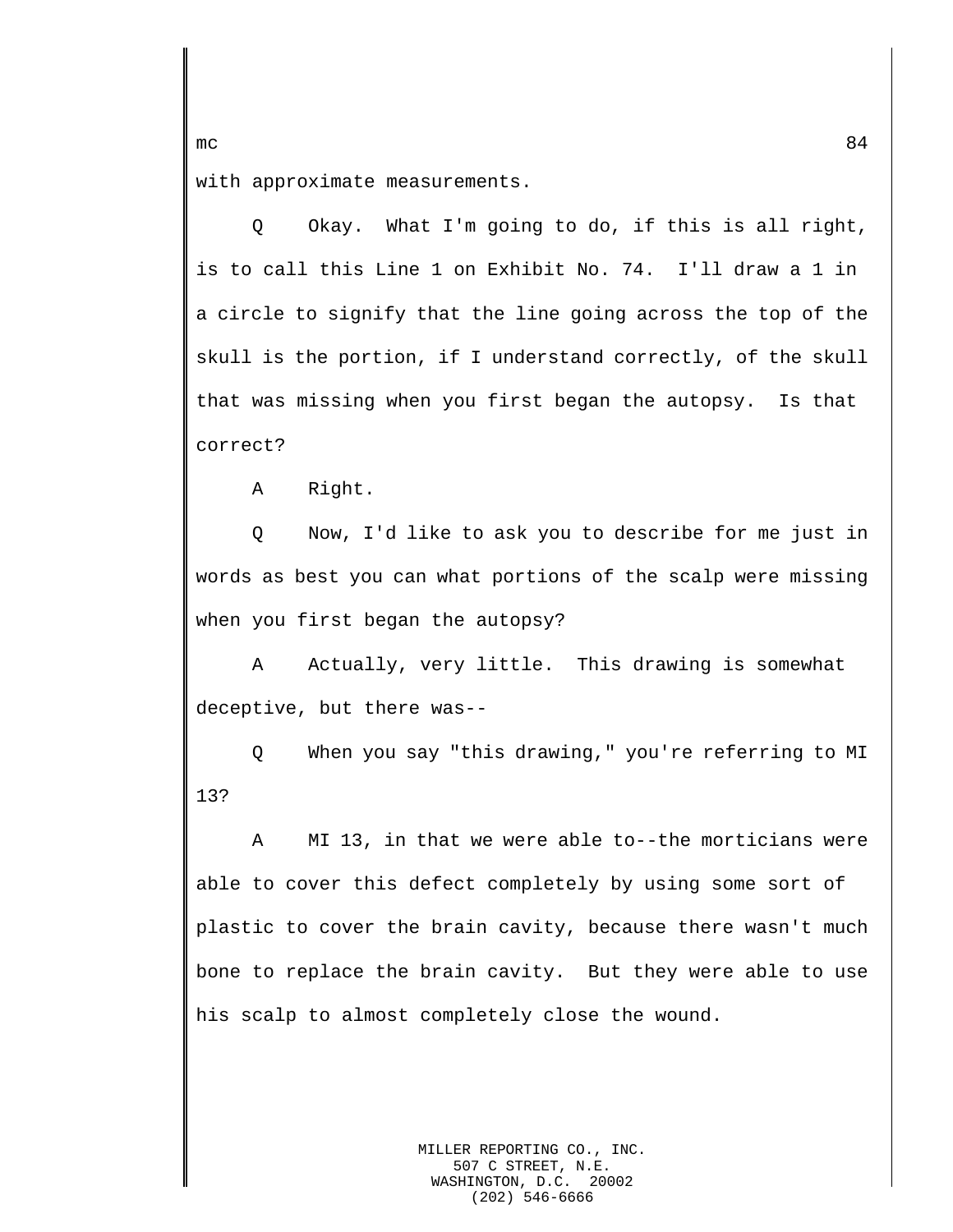Q So it would be fair to say that although there was a very large piece of skull missing, there was very little scalp missing?

A Right.

Q Do you recall whether there were tears or lacerations in the scalp?

A Right across here and--

Q Approximately across the midline?

A What I previously described, post-occipital, and on the left, across the top, and then down to the right frontal area, and then the laceration extended into the right eye.

Q Okay. Could you make another drawing--and we'll put Line No. 2 on this--to show the approximate direction of the large laceration that you just referred to?

A Well, it's not a--I can't say what direction, but--and then this came on down like so, and--actually, I think it came right into here.

Q Okay. I'm going to put a 2 in a circle right next to that line, and the 2 will signify the approximate direction and shape of the large laceration. Would that be fair?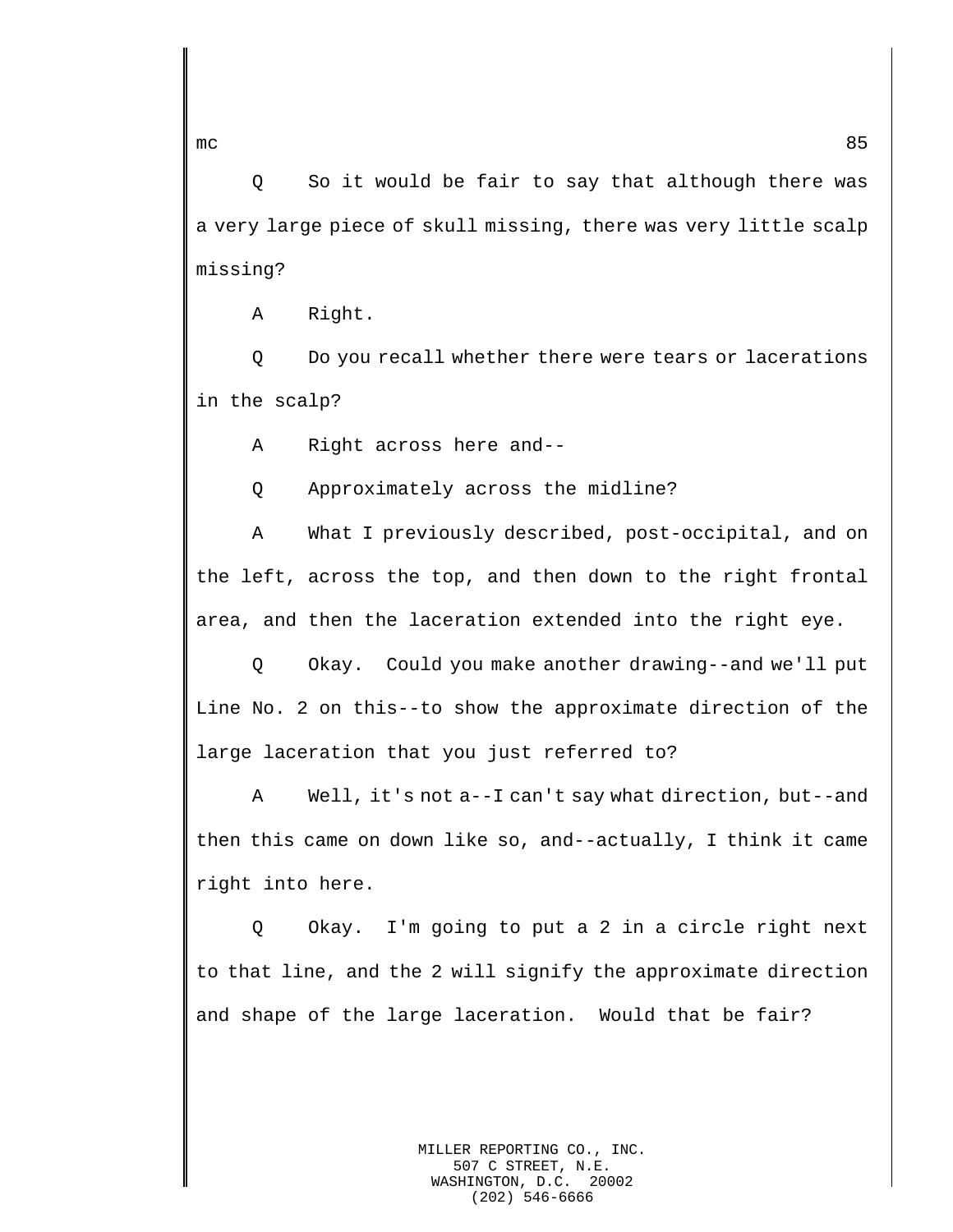A Mm-hmm.

Q During the course of the autopsy, did any skull fragments, in addition to the three that you've already shown on the X-ray drawing, come to the autopsy room?

A No.

Q Just those three?

A Well, I'm not sure all of them came in that night. Probably just this one. And then the other two I think came later. I know we had them by the time we examined the brain.

Q When you say "just this one," you're referring to the drawing on the bottom of Exhibit 1; is that correct?

A Yes.

Q Did you have skull fragments with you at the time of the supplementary examination of the brain?

A Yes.

Q How many fragments did you have, as best you recall?

A I think there were three.

Q Do you know whether those fragments were X-rayed at about the time of the supplementary examination?

A I'm sure they were.

MILLER REPORTING CO., INC. 507 C STREET, N.E. WASHINGTON, D.C. 20002 (202) 546-6666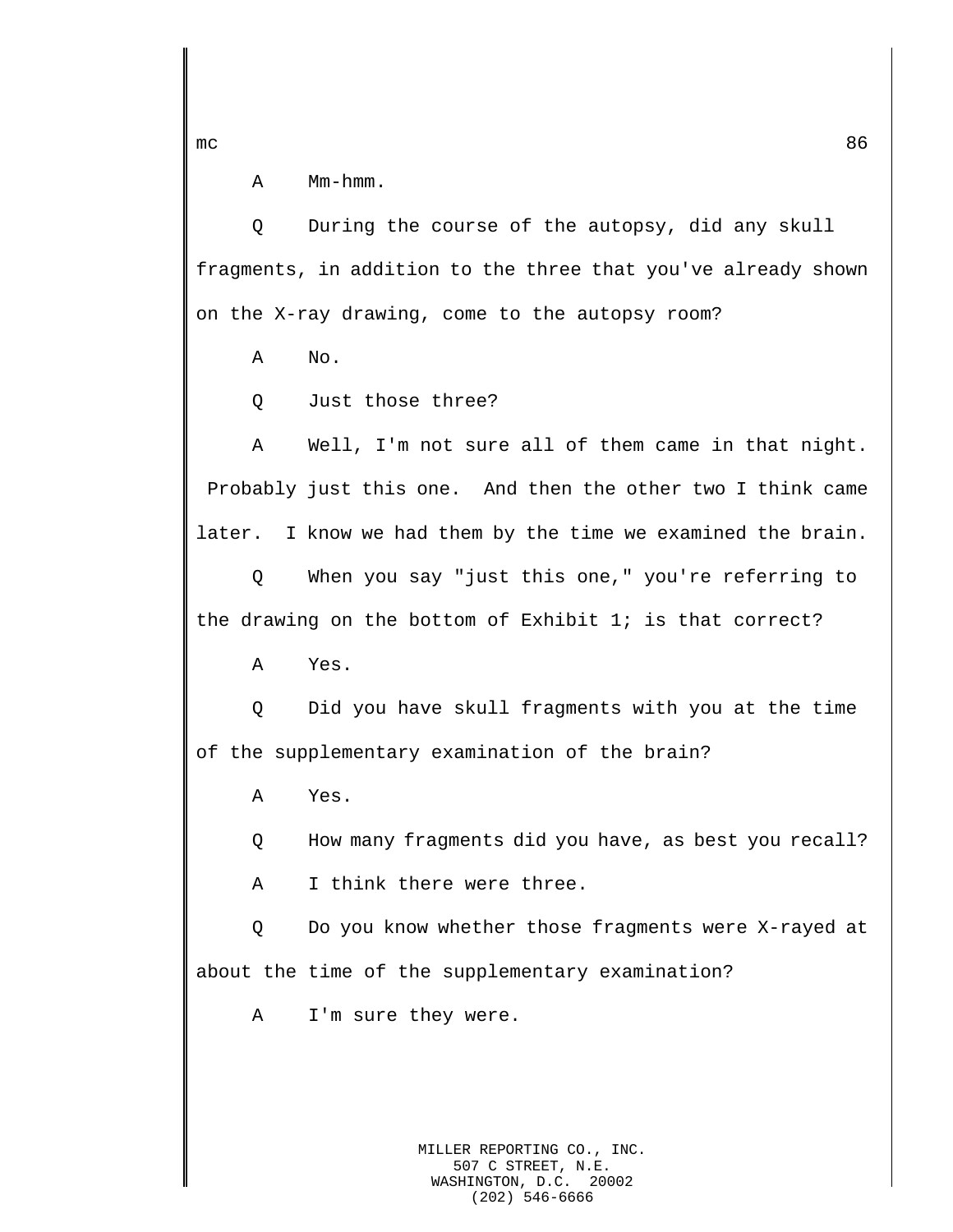Q Did you see them being X-rayed during the supplementary examination?

A I don't know.

Q Did you see any X-rays of the three fragments during the time of the autopsy?

A One.

Q Just one?

A The one piece that's on that diagram here.

Q When you first saw President Kennedy's head, was there any brain tissue that was extruding from the hole in the top of the head, or was it all roughly within the cranium?

A I'm sorry. I can't--I don't remember that.

MR. GUNN: Let me go off the record for a minute.

[Discussion off the record.]

[Recess.]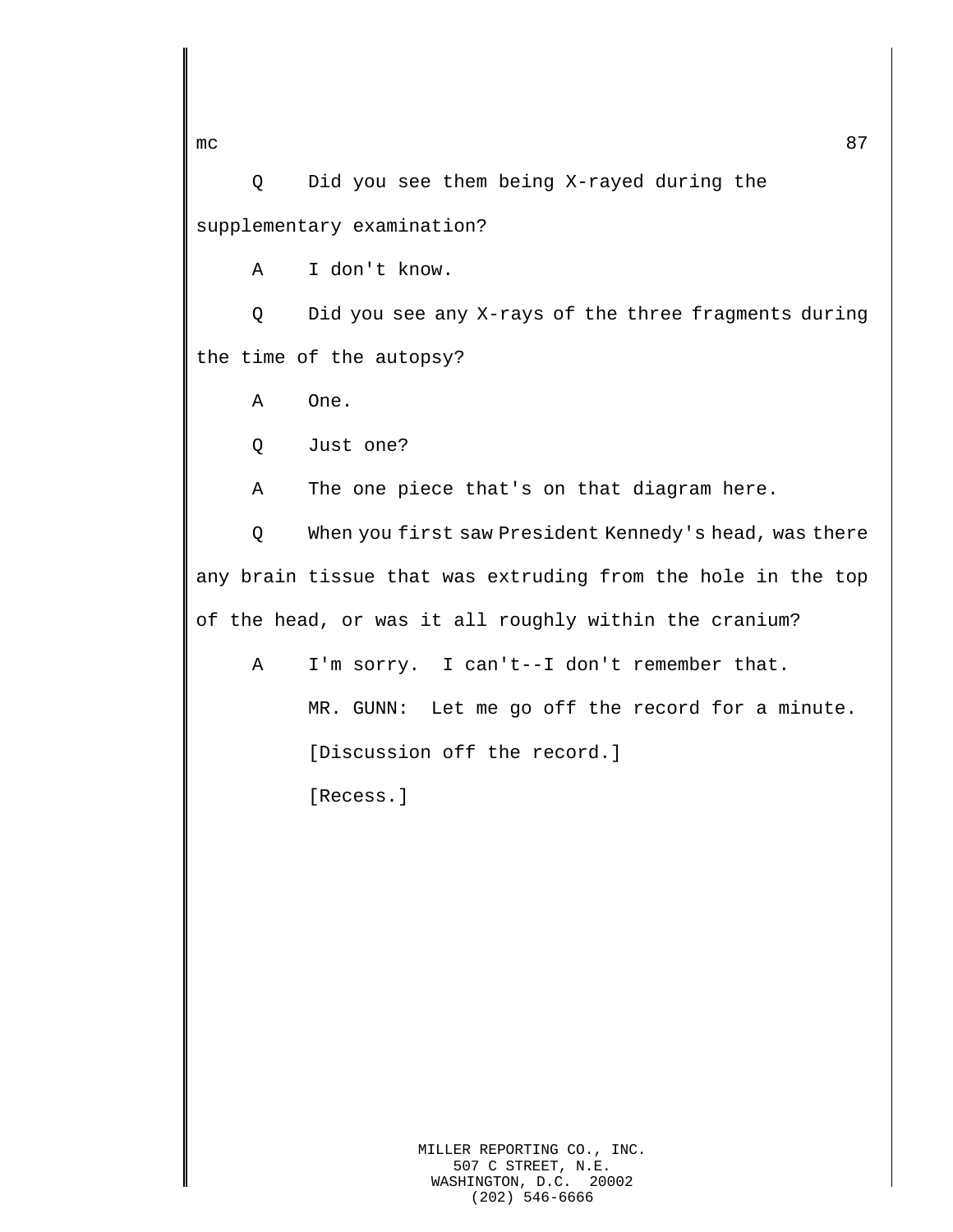## AFTERNOON SESSION

Whereupon,

## DR. J THORNTON BOSWELL

resumed the stand and, having been previously duly sworn, was examined and testified as follows:

BY MR. GUNN:

Q We have now taken a lunch break, and I would like to go back to the exhibit, the skull that is marked as Exhibit 74. I'd like to ask you, Dr. Boswell, if you could give me just your own assessment of how the dimensions of the skull that we have here compare, again, in just a very general way, to the skull for President Kennedy.

A The marks that I've made are really very approximate to the dimensions that are in our written report. And the skull is probably smaller than President Kennedy's, and the marks that we've made on the skull are very approximate.

Q Would it be your impression that, first, the markings that are contained in the face sheet, Exhibit 1, and in the autopsy protocol are accurate?

A Yes.

MILLER REPORTING CO., INC. 507 C STREET, N.E. WASHINGTON, D.C. 20002 (202) 546-6666

mc  $88$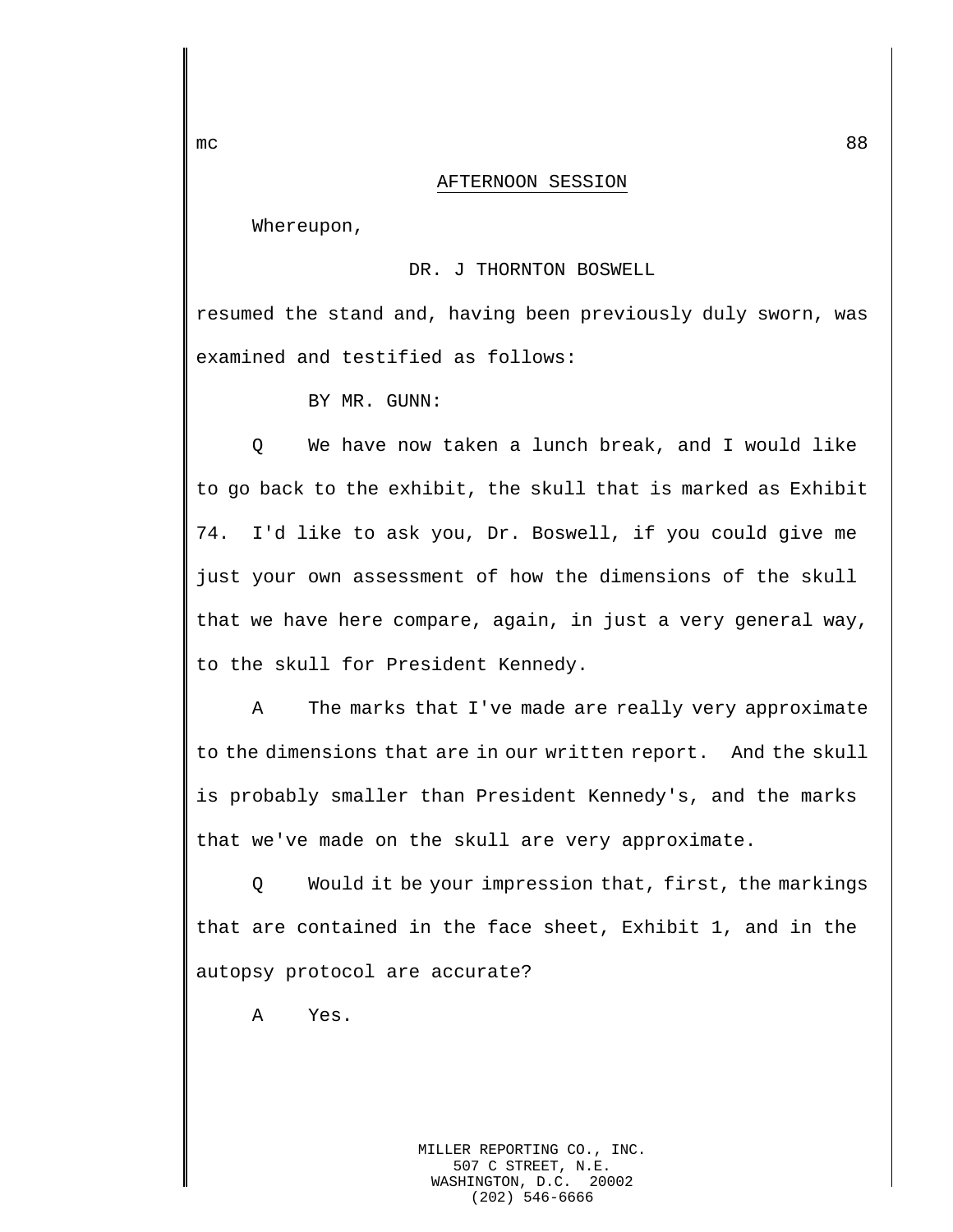Q So those are accurate. And would it be fair to say that the markings that you have put on the skull are approximate dimensions based upon what you considered to be the accurate markings that are in the autopsy protocol and the face sheet?

A That's true, and these really only indicate sort of the magnitude of the wound and the approximate position of it.

Q And would you say that the drawings that you have made on the skull are roughly proportional to the size of the skull rather than the actual centimeter marking?

A True, true. That's good.

Q Dr. Boswell, I'd like to talk to you about the order of procedures as they took place on the night of the autopsy. We have discussed already the arrival of the casket and the removal of the body. I'd like you now to tell me what the first procedure was that was performed in terms of the examination of President Kennedy.

A The external examination was done first, and as soon as the body had been examined, the photographer was brought in and various photographs, external photographs, were taken, at which point we then backed away and permitted the radiologist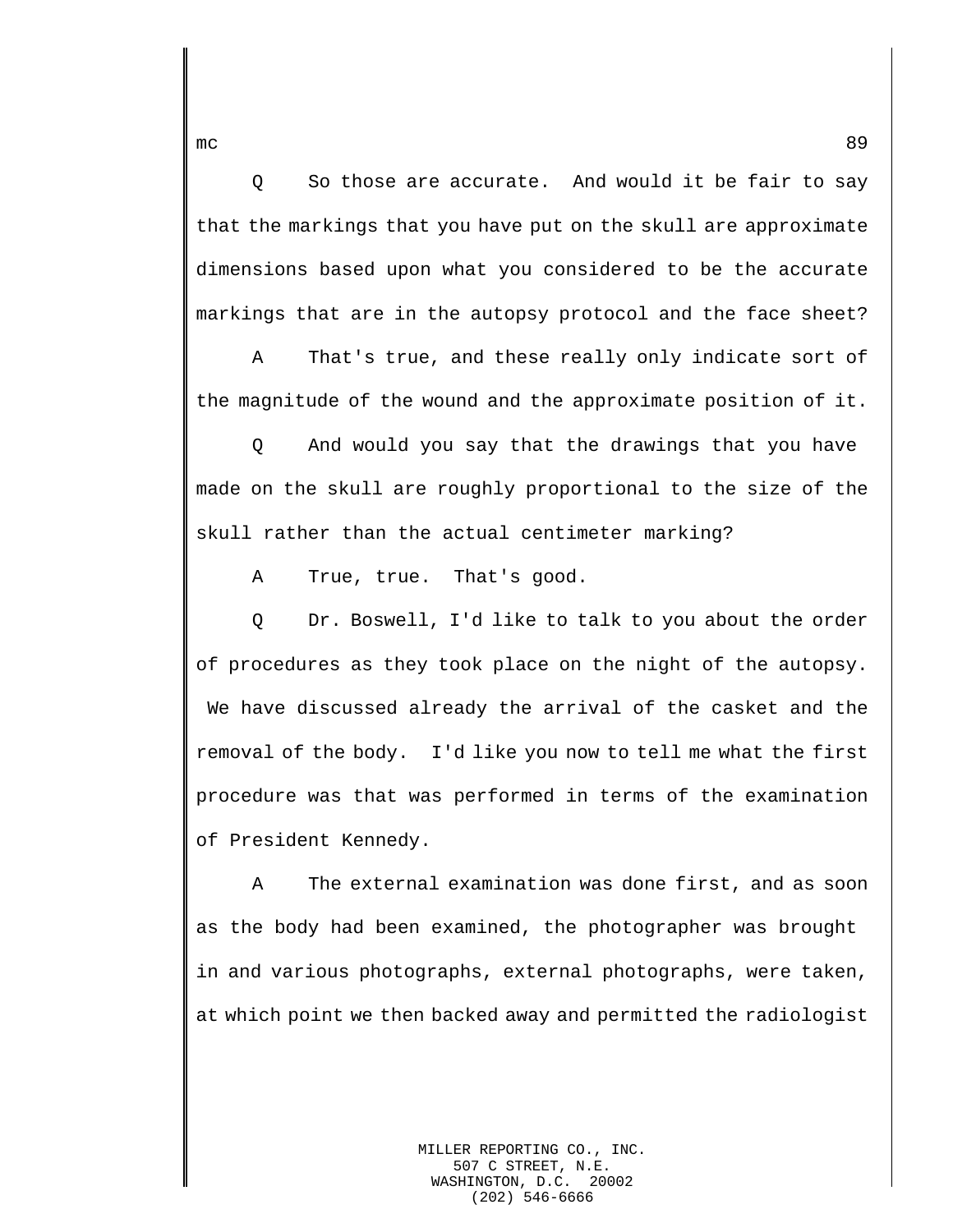to X-ray the entire body, and then we began further external examination and dissection while awaiting the development of the X-ray film. Then the wounds of entry and exit were studied preliminary to an examination of the abdominal and thoracic cavity. The neck wound was determined--its direction and dimension was determined after we had opened the thorax and been able to review the right thoracic cavity, which was the midpoint of the wound.

Q When was the wound on the back of the body first located? Was that right at the beginning of the autopsy, or did that come later in the autopsy, the wound that you've described as the neck wound?

A That was recognized fairly early in the autopsy because that--we began studying that first trying to determine if a bullet was present.

Q With respect to the photographs, was anything done to the skull or to the hair to prepare it for the photographs? For example, was the hair cleaned at all? Was the hair parted in any way or any skull fragments put in before the photographs were taken?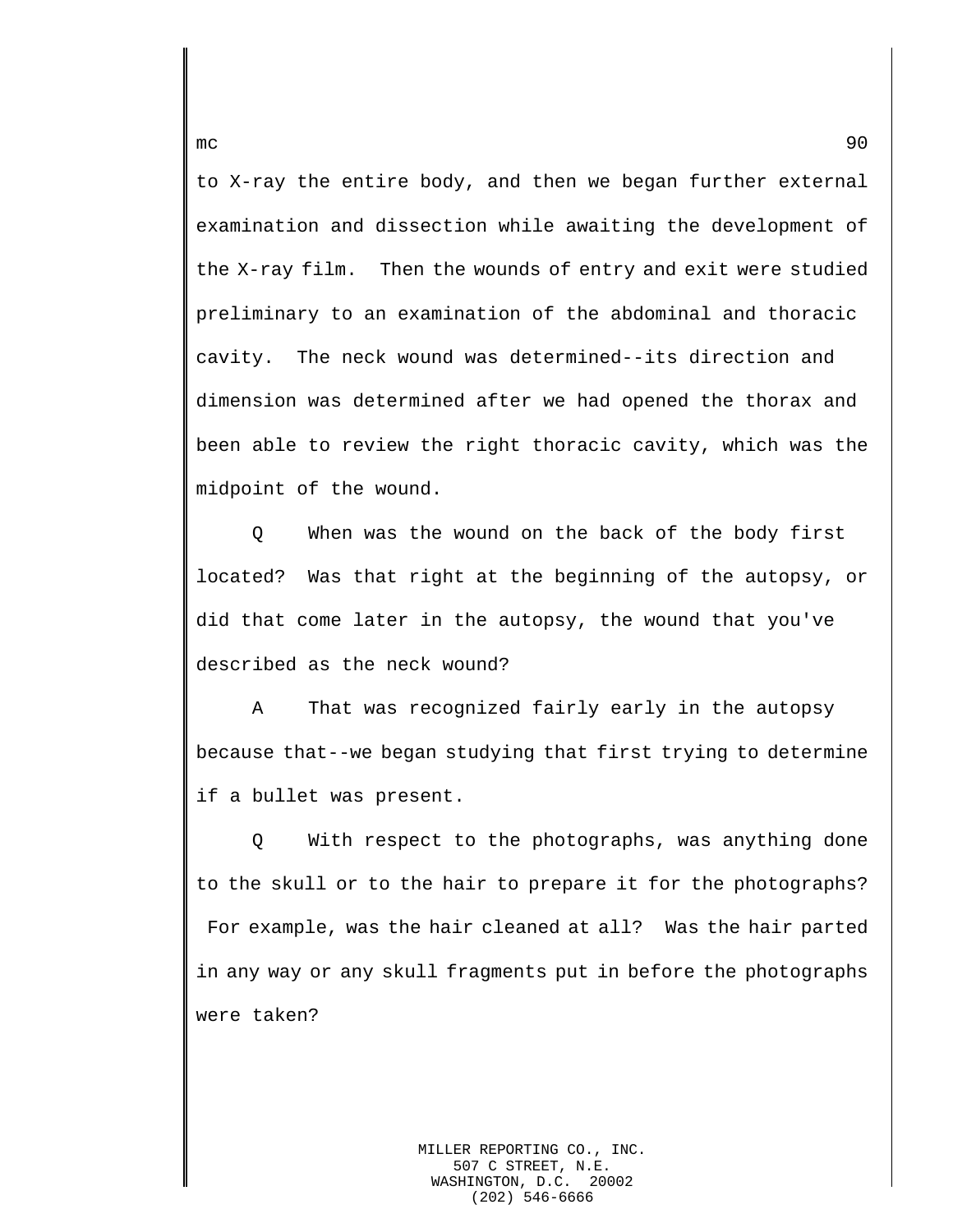A Well, photographs were taken at various stages. The scalp was pulled forward in order to demonstrate the wound of entrance. And then the scalp was reflected to show the magnitude of the wound and more or less the direction of the bullet, and then to remove the brain.

Q Just so I'm clear--and we'll be looking at the photographs in a few minutes, and you can maybe clarify it there. But at least with some of the photographs, is it your testimony that the scalp was pulled in a way different from how it was when you first saw it in order to better illustrate either wound of entry or exit?

A Yes. The scalp was essentially loose. In the usual autopsy, you have to cut underneath the scalp in order to reflect it. In this case, the scalp was mobile so that you could pull it forward to obscure the wound or pull it back to make the wound completely lucid.

Q Okay. Was the hair cleaned in any way for purposes of the photographs?

A No, I don't think so. There was not a lot of blood, as I remember, and I think he had been pretty well cleaned up

mc  $\sim$  91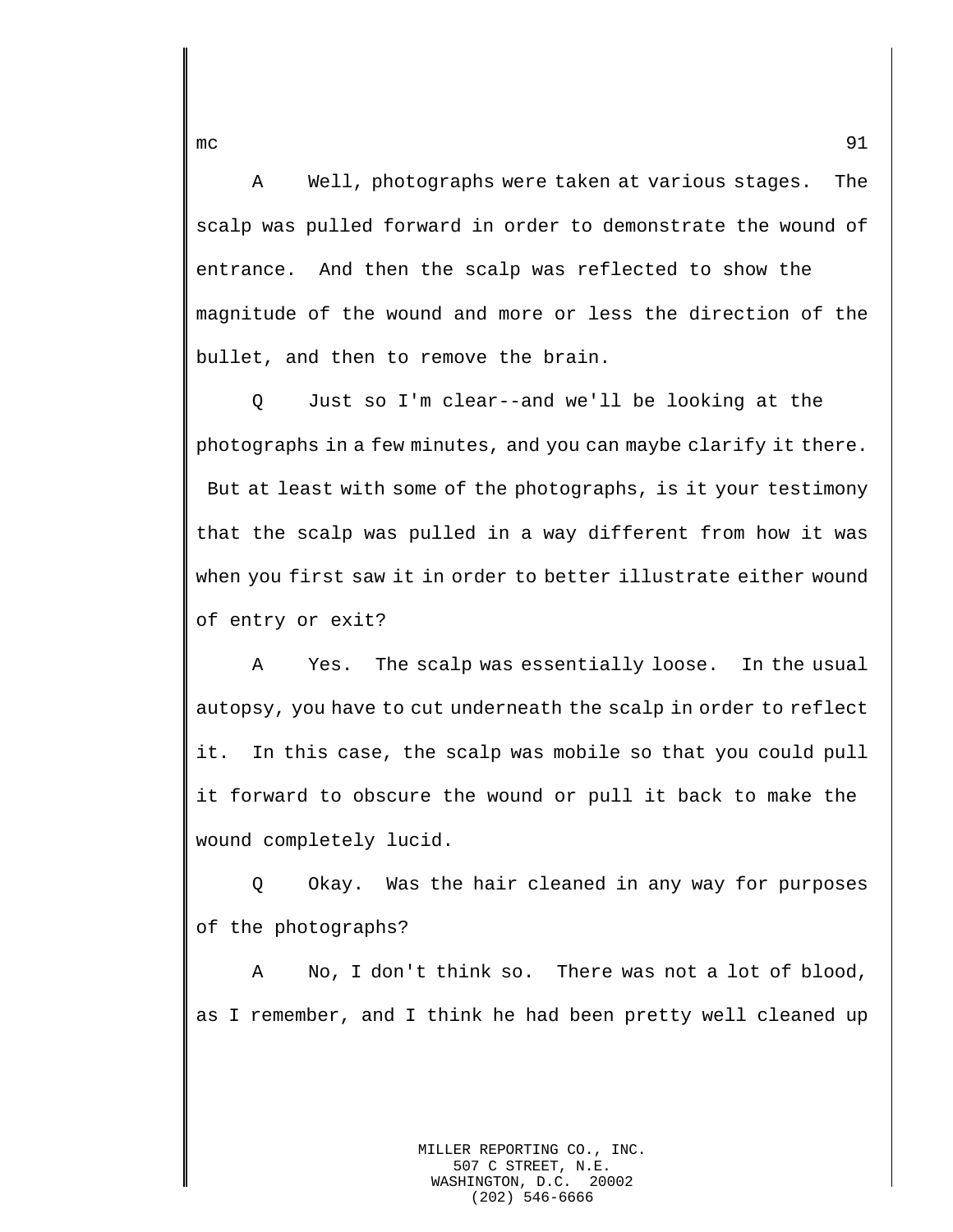in the operating--in the emergency room. And I don't think we had to do much in the way of cleansing before we took photographs.

Q Were any skull fragments put back into place before photographs or before X-rays?

A I think before we took the--the ones that came from Dallas were never put back in except to try and approximate them to the ones that were present. But I think all the others were left intact.

Q So, for example, was there a fragment that had fallen out at any point that you then put back into its place before a photograph or X-ray was taken?

A Yes.

Q What size fragments and where did you place them at the--

A Well, the one that's in the diagram on Exhibit 1, that 10-centimeter piece I'm sure was out at one time or another. And I think maybe some of these smaller fragments down at the base of that diagram also were out at one time or another. But those were all put back.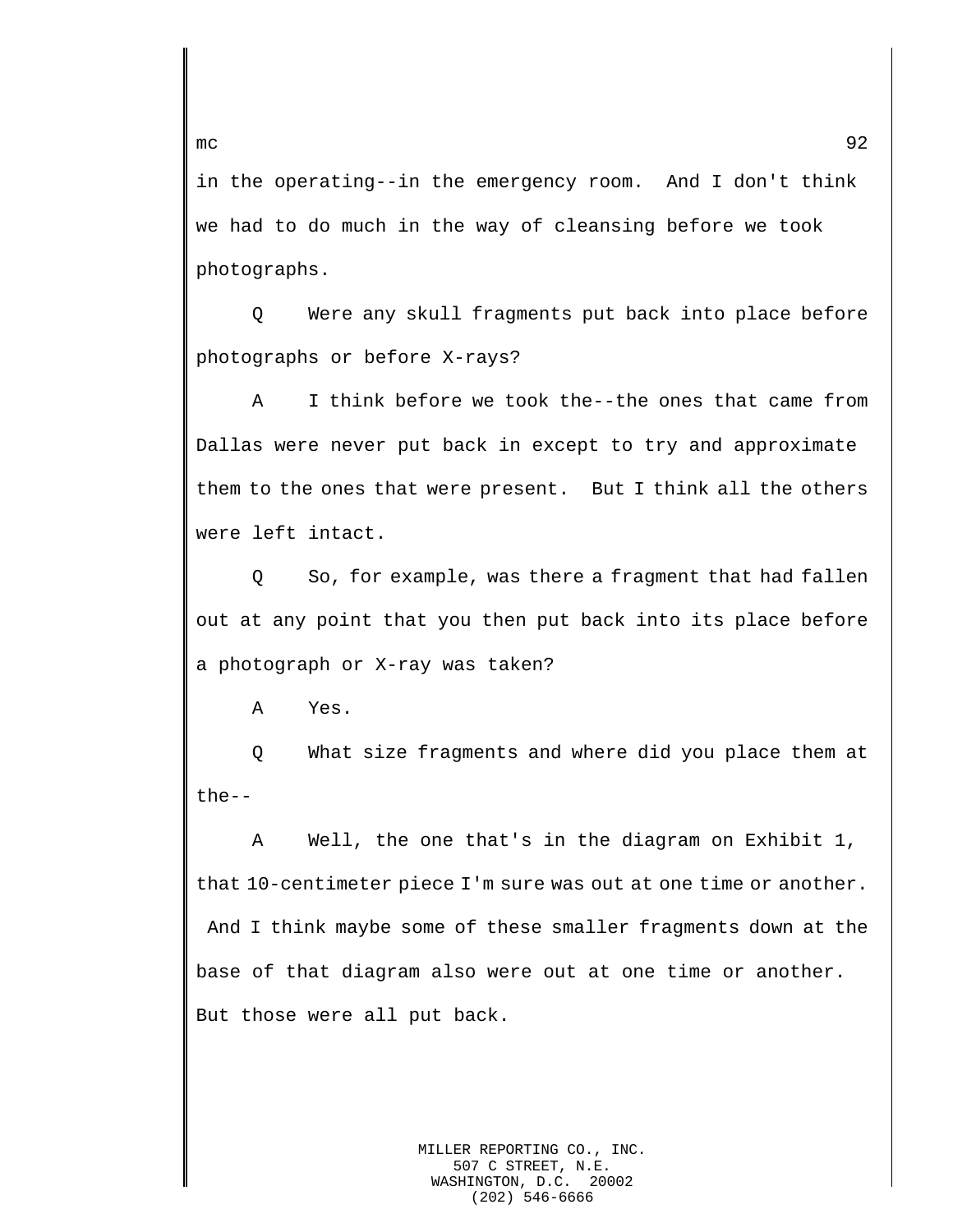Q Okay. And you're referring to page 2 of Exhibit 1? A I'm sorry. Yes.

Q Was a Y incision ever made on President Kennedy? A Yes.

Q Would you look at page 4 of Exhibit 26, which, again, were the notes taken of your interview with HSCA members?

A The second paragraph?

Q The first full paragraph, down at the last few sentences.

It appears to me that this is reporting you to have said that a Y incision was not made. Was that recorded correctly, or do you recall now whether there was a Y incision?

A Well, there would have to be a Y. This was misunderstood. We went into the chest first, and then the Y incision was extended.

Q So when you say "this was misunderstood," you're referring to the phrase in the document Exhibit 26 that says there was no Y incision?

A Said they didn't do a Y, but we examined the chest first and then we ultimately extended the incision to a Y and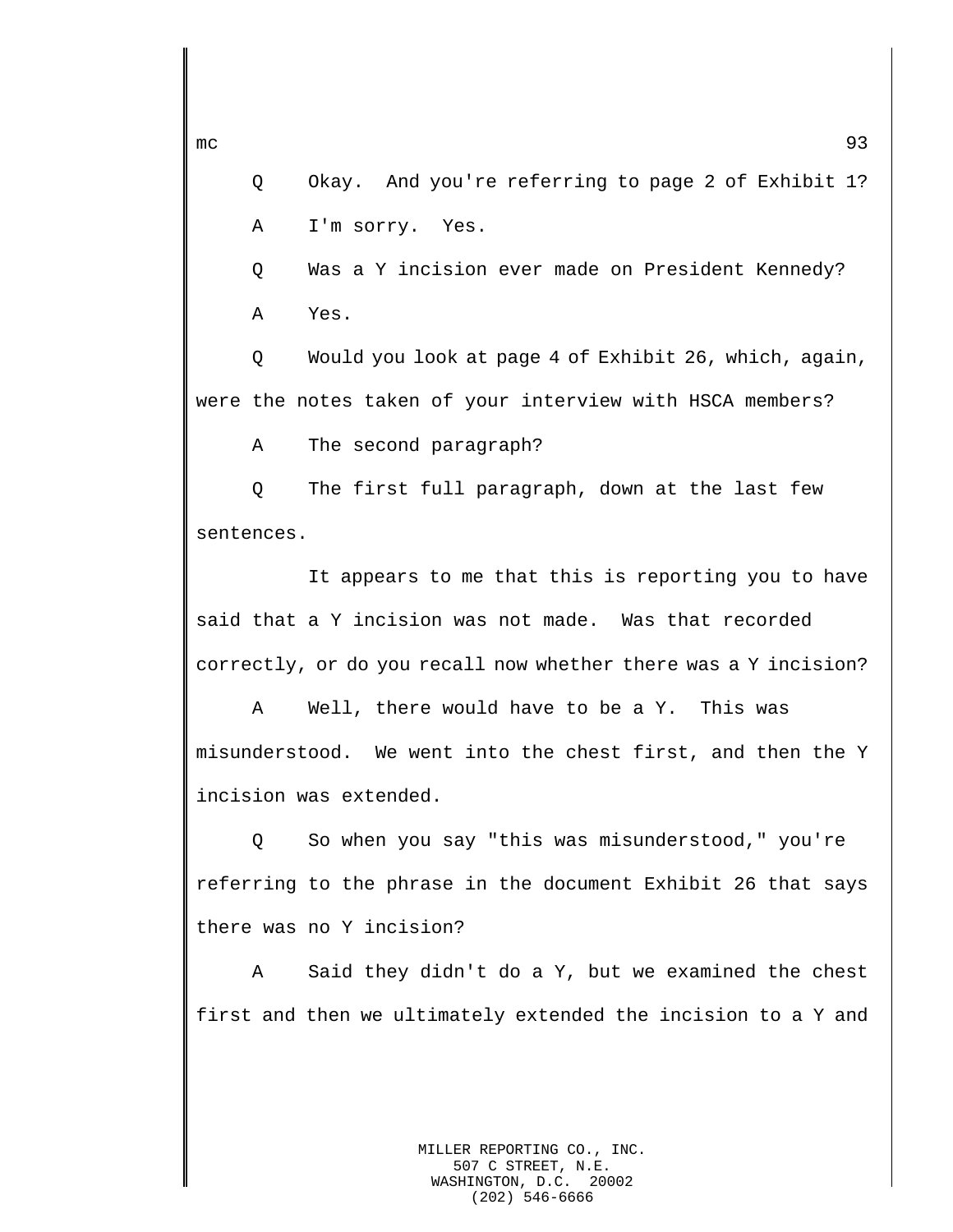went into the abdomen.

Q Could you look at the first sentence of the following paragraph that begins, "Dr. Boswell indicated that we had gotten ourselves in Dutch with the neck and throat wounds with regard to the Secret Service"? Do you see that?

A Yes.

Q Does that seem accurate to you in terms of recounting what you said?

A Yes.

Q What did you mean by gotten yourself into Dutch with the Secret Service?

A Well, that they were reporting things and some of the things that they told people became public and they just hadn't gotten the entire information.

Q So how was it misreported or--

A There was some question you asked me earlier that they had--oh, it was about the probing of the wound, and they said that we probed and couldn't find it and thought that the bullet must have been knocked out while--during the resuscitation. That was the sort of thing that was happening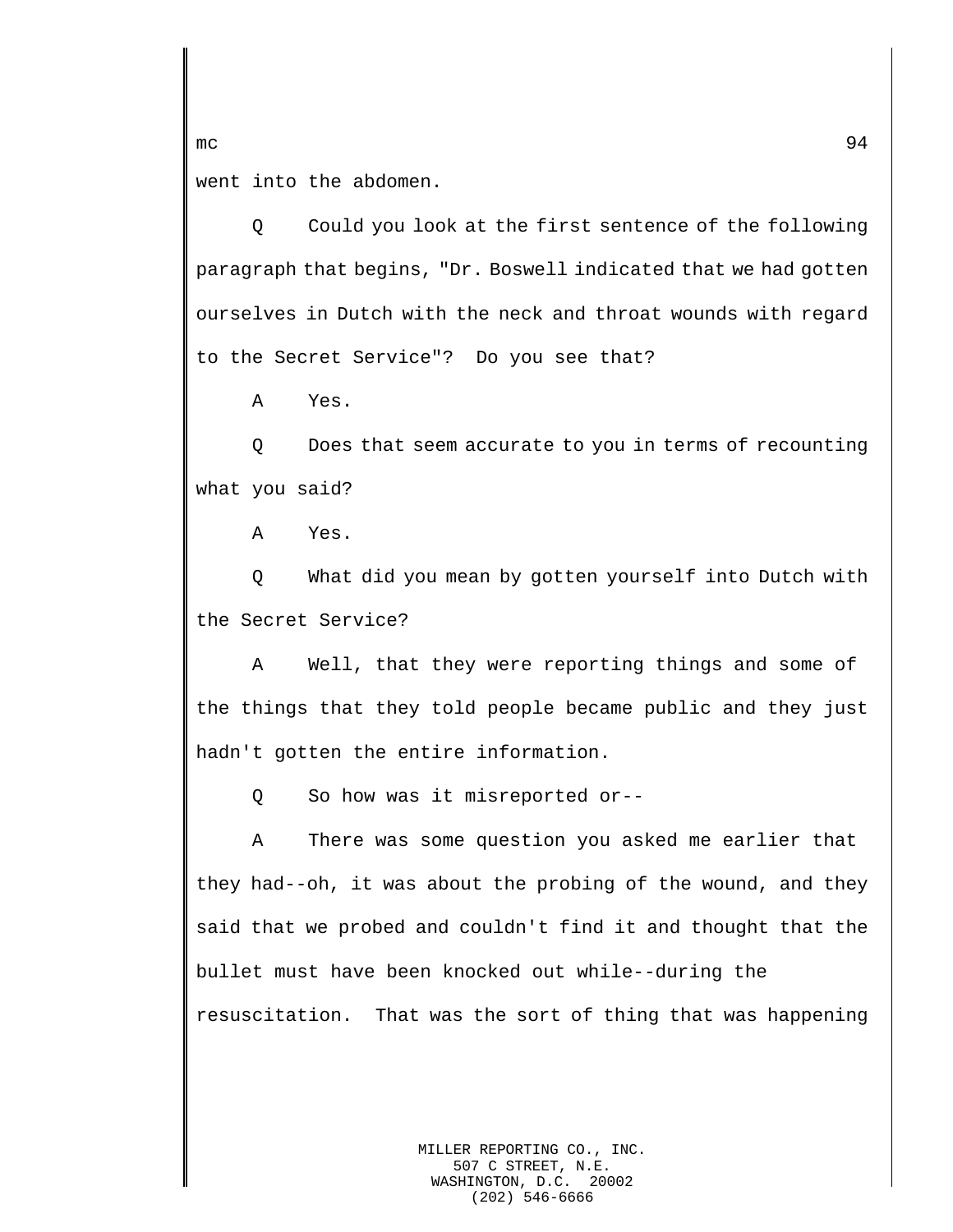while they were on the phone.

Q Did the Secret Service ever come and talk to you about that during the course of the autopsy or subsequently about that issue?

A No.

Q Did you understand that the Secret Service was displeased in some way with anything to do with neck or throat wounds in the autopsy?

A No. Those people were in such an emotional state that they were running around like chickens with their heads off, and we understood their problem. But we never talked with them directly. They misquoted an awful lot of things that we said or did.

Q Let me ask you a question from the autopsy manual. This goes to the Y incision. I'd like to have you look at the diagram on page 5 which shows the incisions. Could you describe whether the Y incision on President Kennedy followed that marked on Exhibit 5 or whether it differed in some way?

A Well, initially, we did this because we were only going to do a thorax.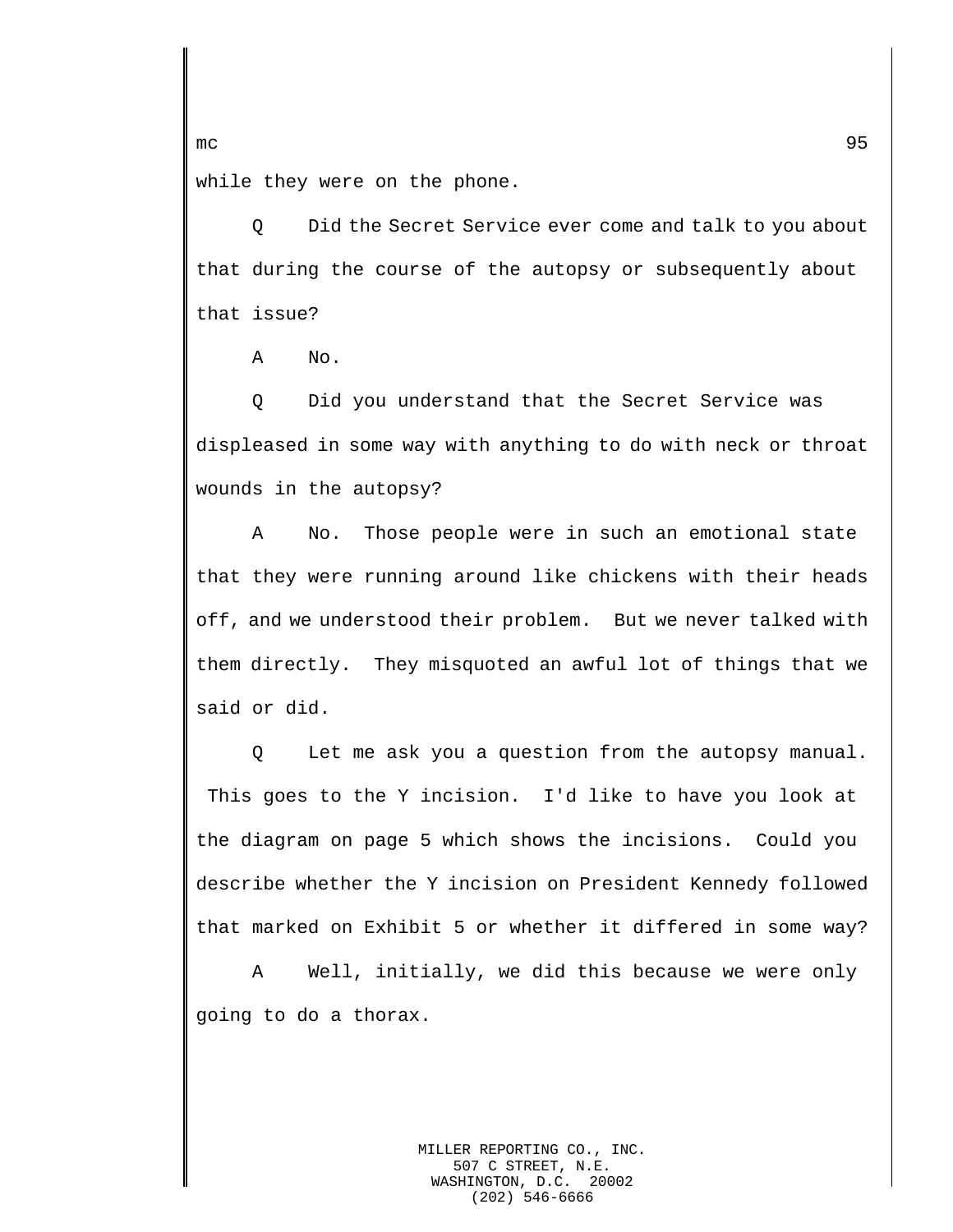Q You mean the incision that would go right below the nipples?

A Right.

Q From the armpits underneath--

A Actually down just above the diaphragm. Beneath the nipples and just above the diaphragm. But then when we were permitted--see, I was trying to find the adrenal glands through the diaphragm from above.

Q So it's just the top part, the semicircular part, without opening anything down to the--

A Right.

Q --middle of--

A With it open like this, you can get down--you can get the lungs and the heart, get the neck organs and so forth out. But you can't get down into the liver and stomach and so forth. So I was trying to palpate through the diaphragm the adrenals, and I couldn't find them because he didn't have any. And so we talked to Burkley at some point, and we were able to go in and get the kidneys out where the adrenals sit on top of.

mc  $\sim$  96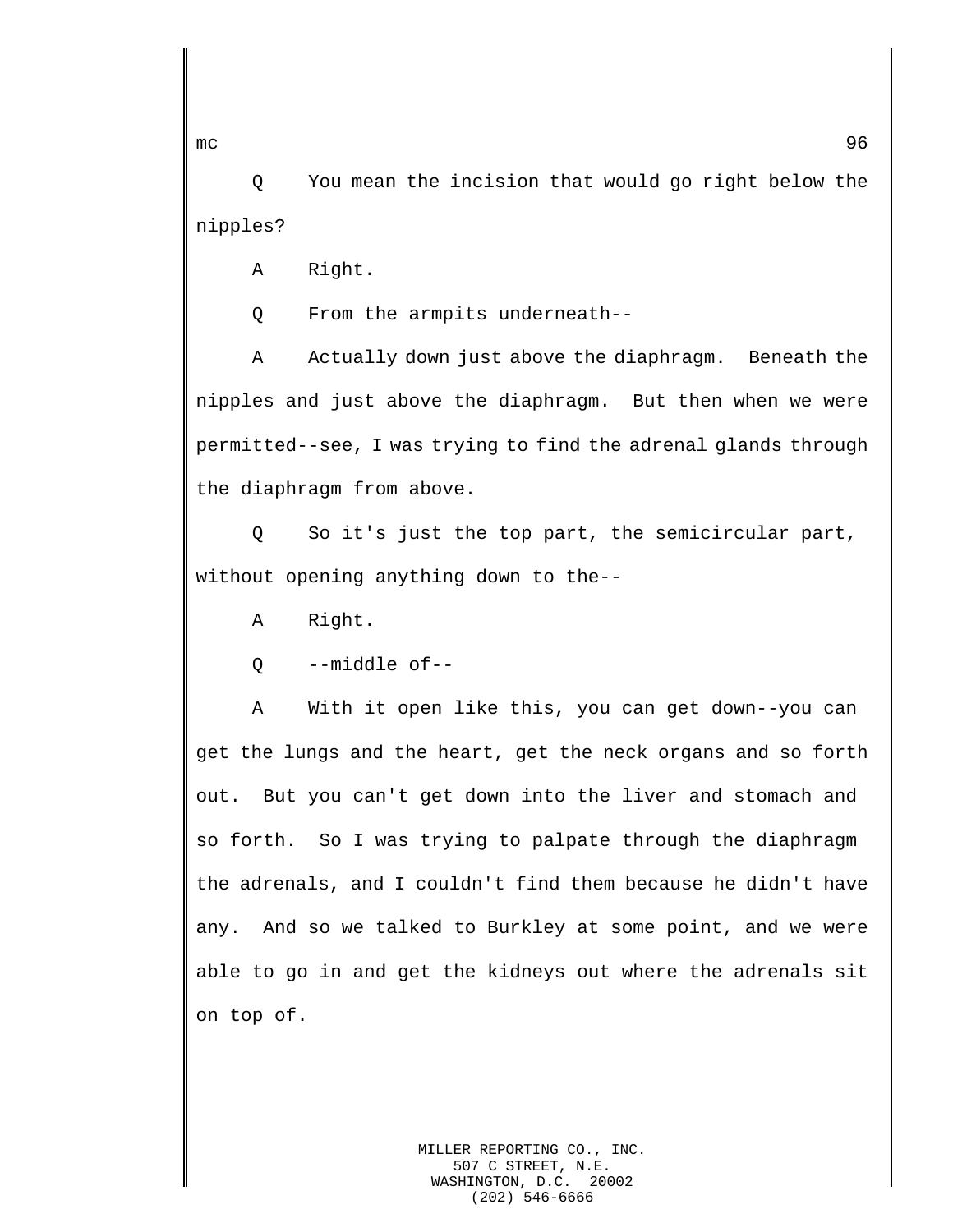Q So you made a vertical incision that would come down from the sternum--

A Right.

Q --down--

A Exactly.

Q At what point during the autopsy was the brain removed?

A I can't be sure, but I think that we did the brain first before we did the dissection of the thorax and abdomen. But I can't be sure about that. I mean, normally, it would be the last thing to be done. But since it was the prime thing in the autopsy, I sort of have a feeling that we did that first. But I won't say for sure.

Q Was it necessary to make any incisions in the scalp in order to remove the brain?

A No.

Q Was it necessary to saw any of the bones in the cranium?

A No.

Q Who was it who removed the brain?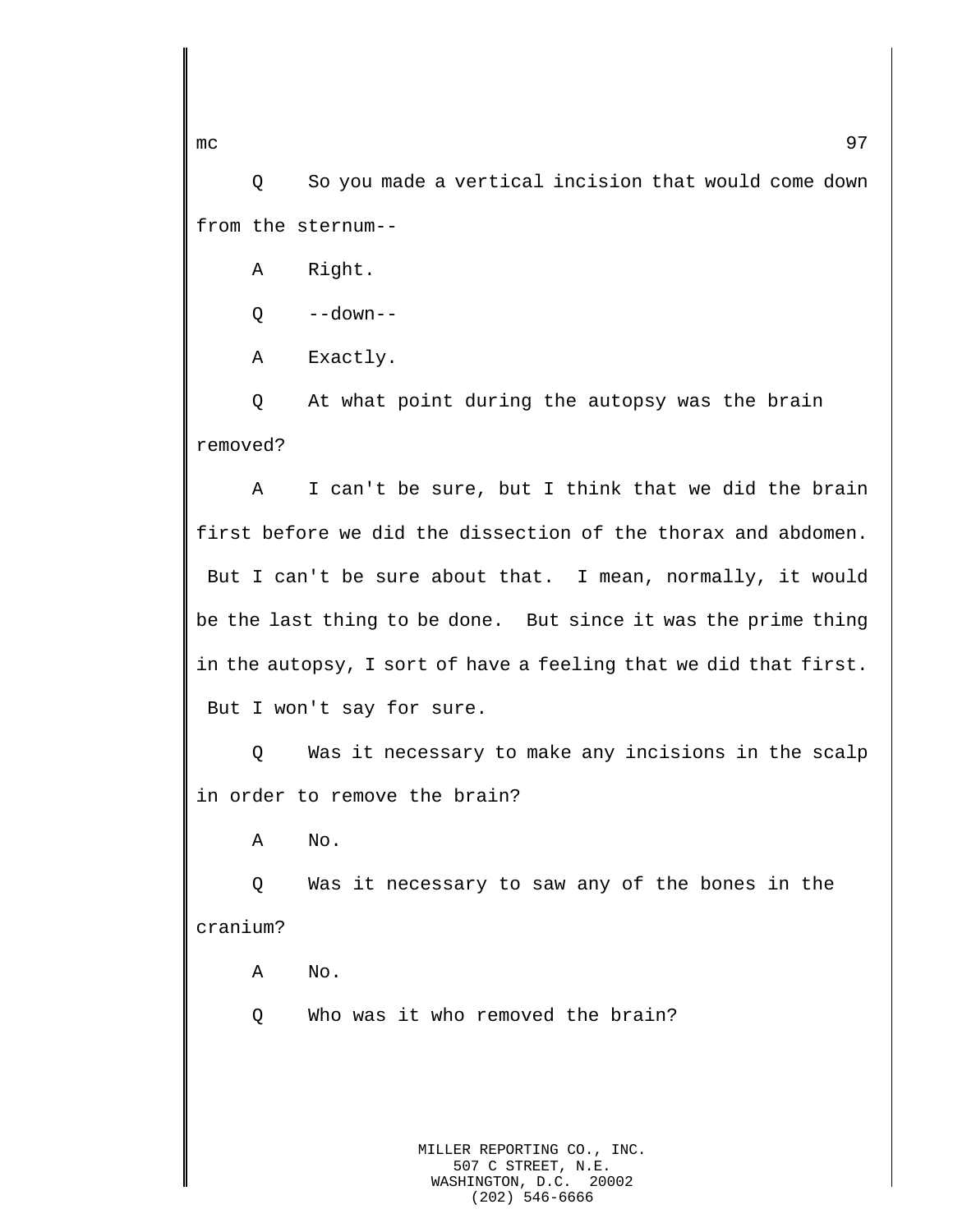A I think Jim Humes did, but I can't be sure of that. Q Do you recall whether there were any difficulties in conjunction with removal of the brain?

A No.

Q Do you recall whether it was particularly easy to remove the brain?

A I think it was a routine procedure. In Dallas, they had said that the cerebellum was the part of the brain that was injured and exuding. But they were wrong because the cerebellum is enclosed in a dural sort of compartment, and in order to get the cerebellum out, you have to cut the dura around, and then you--that's the only hard part about getting the brain out. And the manner in which we were doing it, both the cerebral hemispheres were already exposed without dura, and it was really very simple to take out.

Q During the course of the autopsy, did you have an opportunity to examine the cerebellum?

A Yes.

Q And was there any damage to the cerebellum that you noticed during the time of the autopsy?

> MILLER REPORTING CO., INC. 507 C STREET, N.E. WASHINGTON, D.C. 20002 (202) 546-6666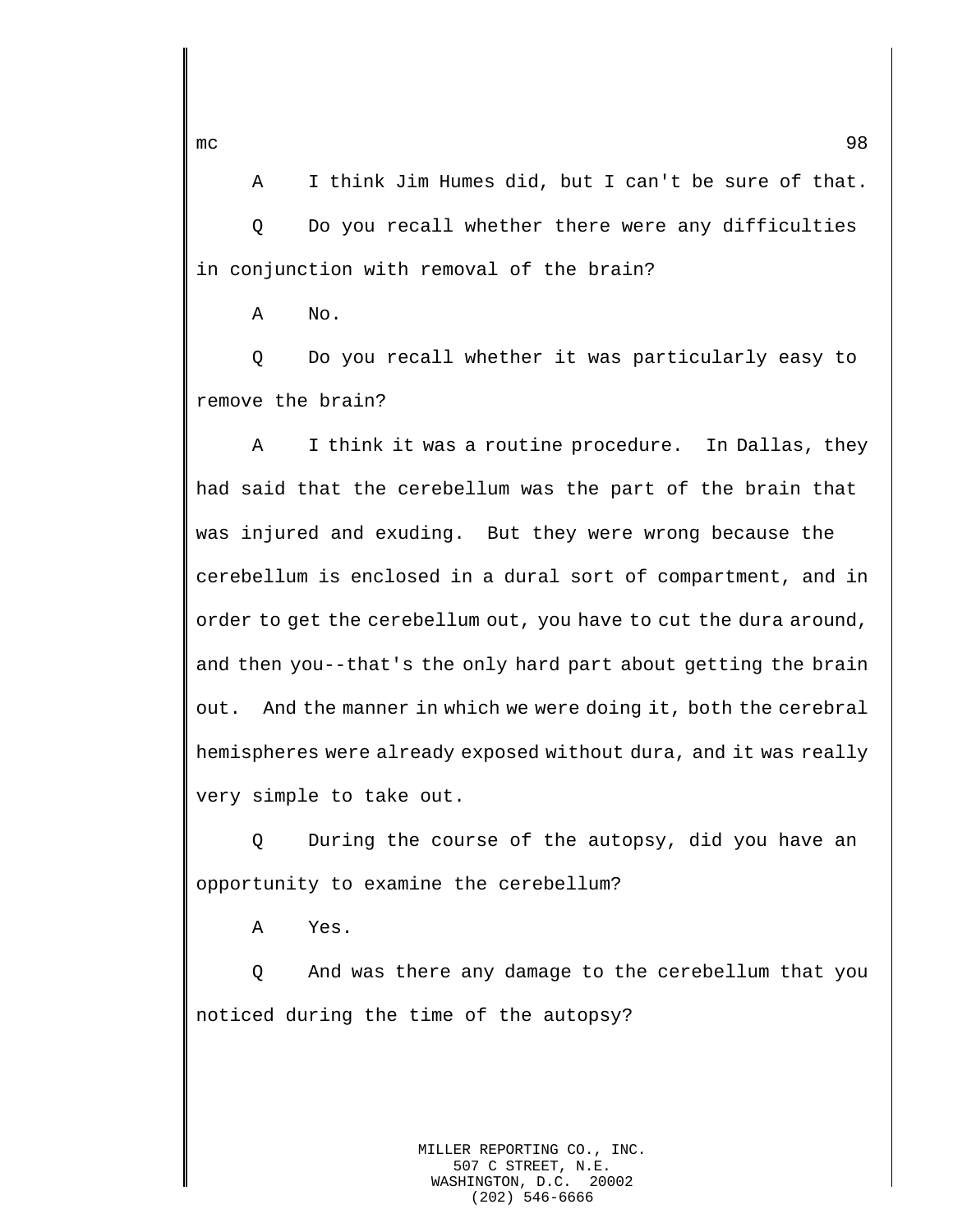A No.

Q So both the right and left hemisphere of the cerebellum were intact?

A Yes.

Q Was the tentorium damaged at all?

A No.

Q Do you recall whether Colonel Finck arrived before or after the brain was removed?

A Oh, before.

Q Do you remember in terms of the general chronology of events when the skull fragment or fragments arrived? Was that very late in the autopsy? Do you recall?

A I think like midway. The one. I think the others came after we had finished.

Q Okay.

A Or maybe toward the end.

Q Drs. Finck and Humes have both referred to the arrival. Dr. Finck said close to midnight, and Dr. Humes said, "I wouldn't wish to guess, but I would have guessed it was midnight or 1 o'clock in the morning." Does that seem to you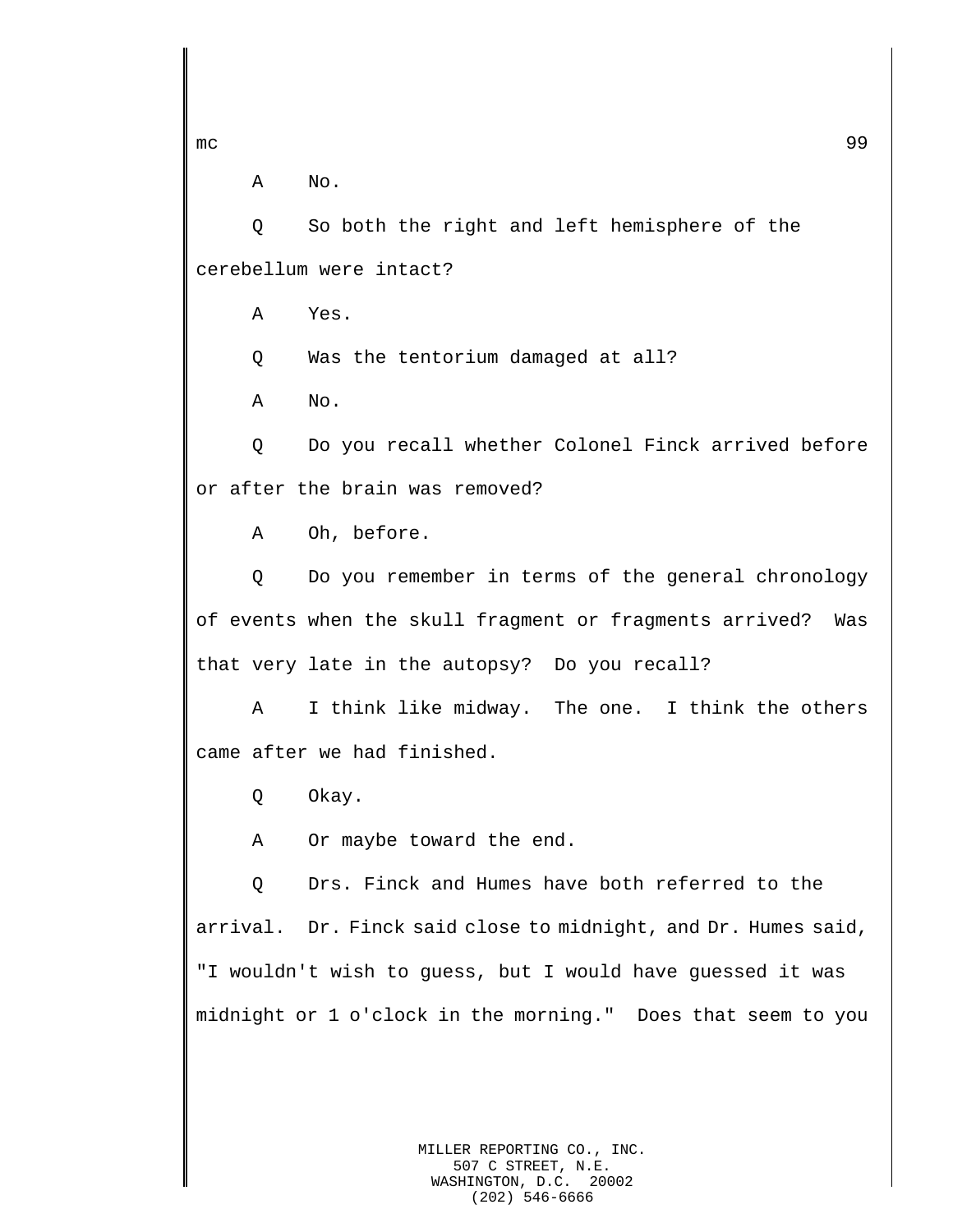to be approximately correct? Or would your memory be that it was earlier?

A Oh, I think it was midnight.

Q Dr. Boswell, were you present during the time President Kennedy was embalmed?

A Yes.

Q Did you participate in that at all, or did you just observe?

A We just observed.

Q Did the skull fragment arrive prior to or after the beginning of the embalming?

A Prior to.

Q Was the fragment placed into the cranium in the course of the embalming?

A No.

Q Was it kept separate from the body?

A Yes.

Q Who took possession of that fragment, if you recall?

A I think it was retained with the brain in Smoky Stover's office. It was put in his closet, in the closet of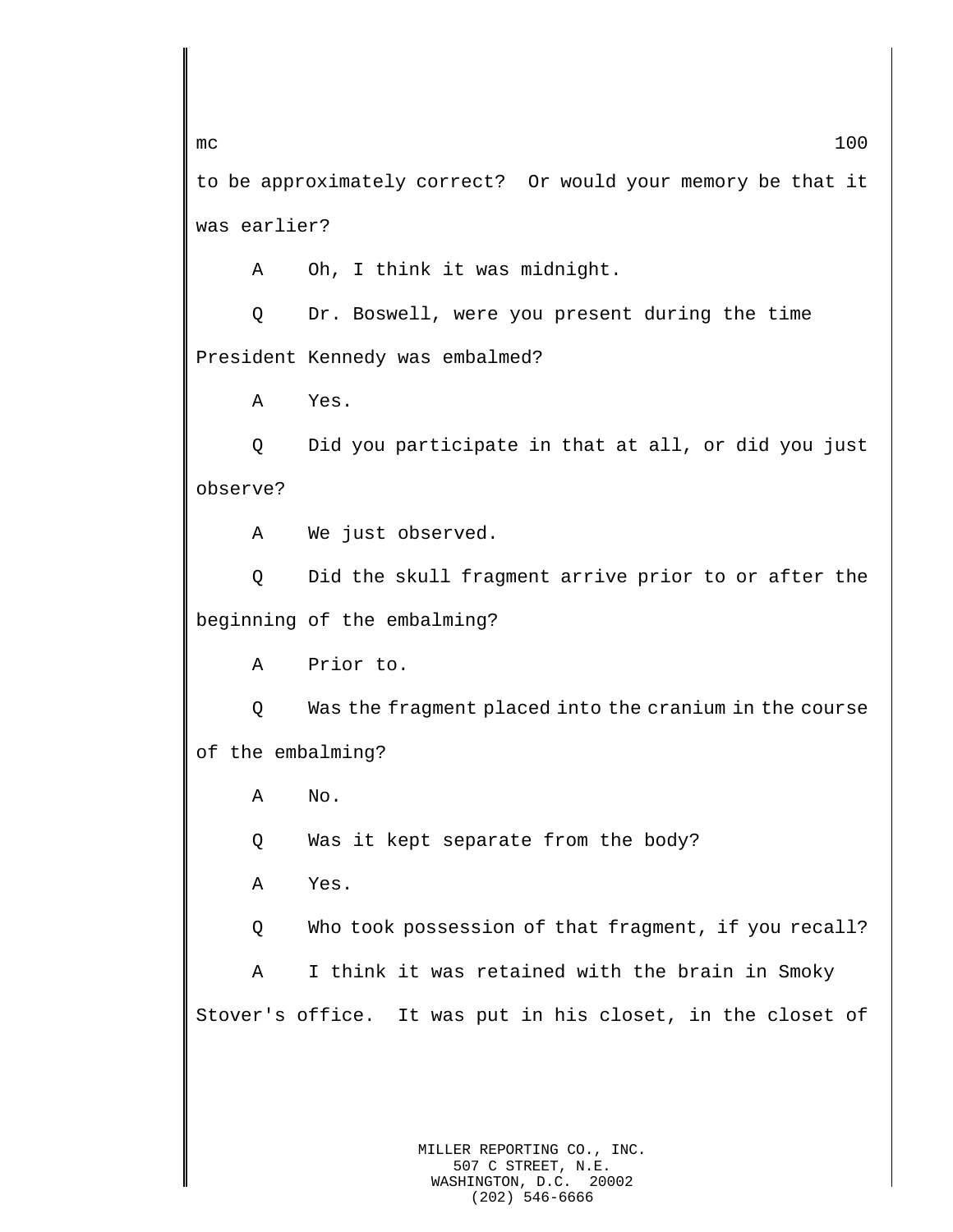his office, and locked up that night. And then I would assume--but I don't know--that the bone fragments went with all the rest of the material down to the White House, although it may have been kept by the Secret--or by the Warren Commission. I'm not sure.

Q Is there a standard procedure, the best you know, for keeping fragments of bones or skull with the body or not with the body when there is a--when it is a forensic case?

A Usually that's part of the forensic material that's retained for courts and trials and so forth.

Q So it would be your understanding it would be a normal autopsy procedure, normal forensic autopsy procedure, to keep certain parts of the body as evidence for potential trial?

A True.

Q I'd like to shift the direction a little bit now and talk to you about records. The first question would be: Who during the course of the autopsy took any records or notes that you recall?

A I think Jim Humes and Bob Karnei, who was our senior resident working with us that night, and myself did all the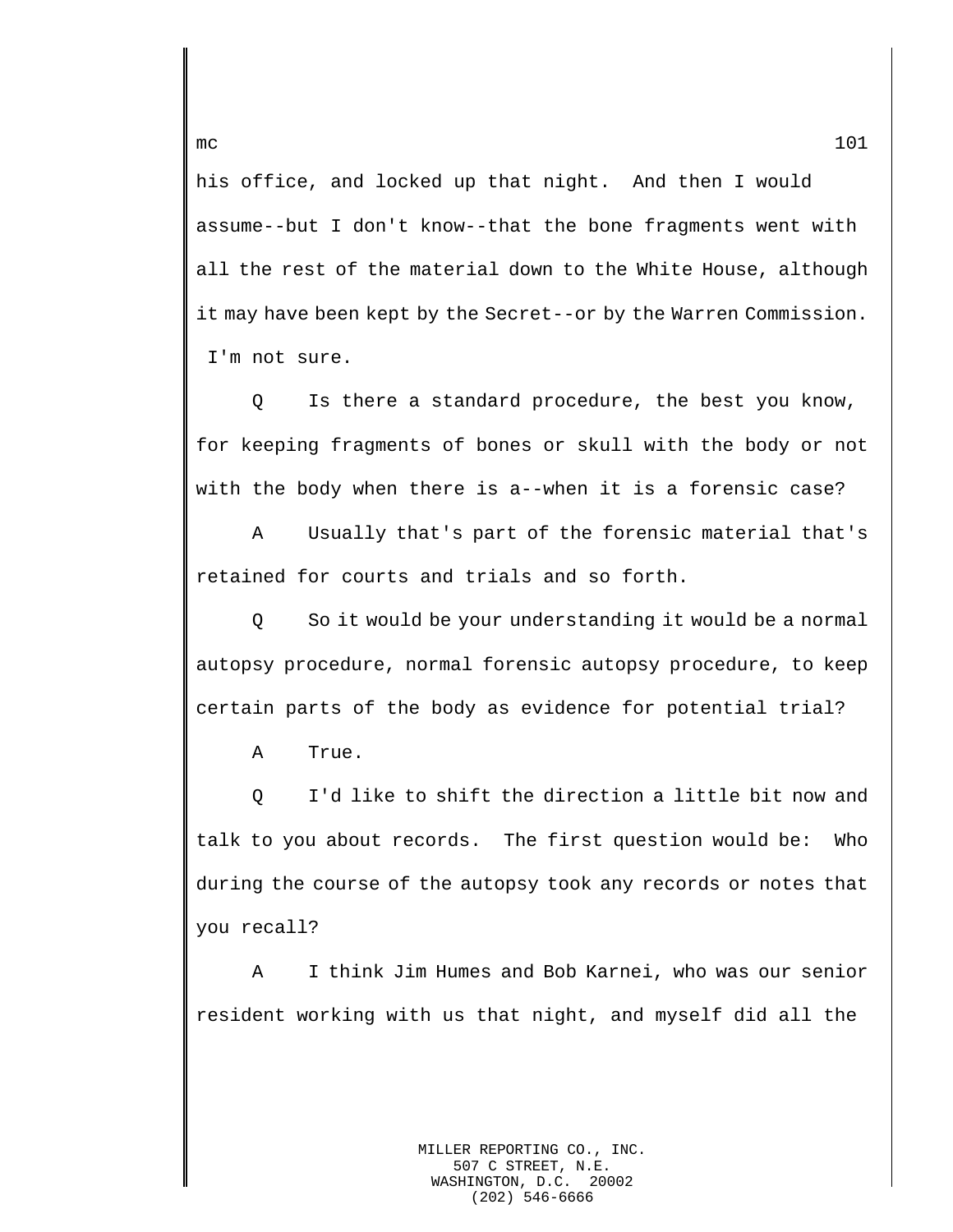note-taking. And then Jim took all our collected notes with him to write up the autopsy.

Q Did he take them on the--I guess very early on the morning of the 23rd, or did he take them later?

A He took them with him home at midnight. Smoky called us--Jim took the bucket with the brain and whatever else--we had the tissue samples for microscopy. We took all that up to our offices and into Smoky's office, and at that time, it was thought that there was some sort of a cabal and that some--you know, anybody was likely to be killed, Johnson or anybody else. And Smoky says, J, you take Jim home. So I got in my car behind Jim Humes, and I followed him home. And then I went home, and he stayed up the rest of the night writing up the autopsy.

- Q When did you first see a draft of the autopsy?
- A The next morning.
- Q Approximately what time?
- A Ten o'clock.

Q What were the circumstances when you saw it? Did you go to his home, or was it at the hospital?

A I went to the hospital.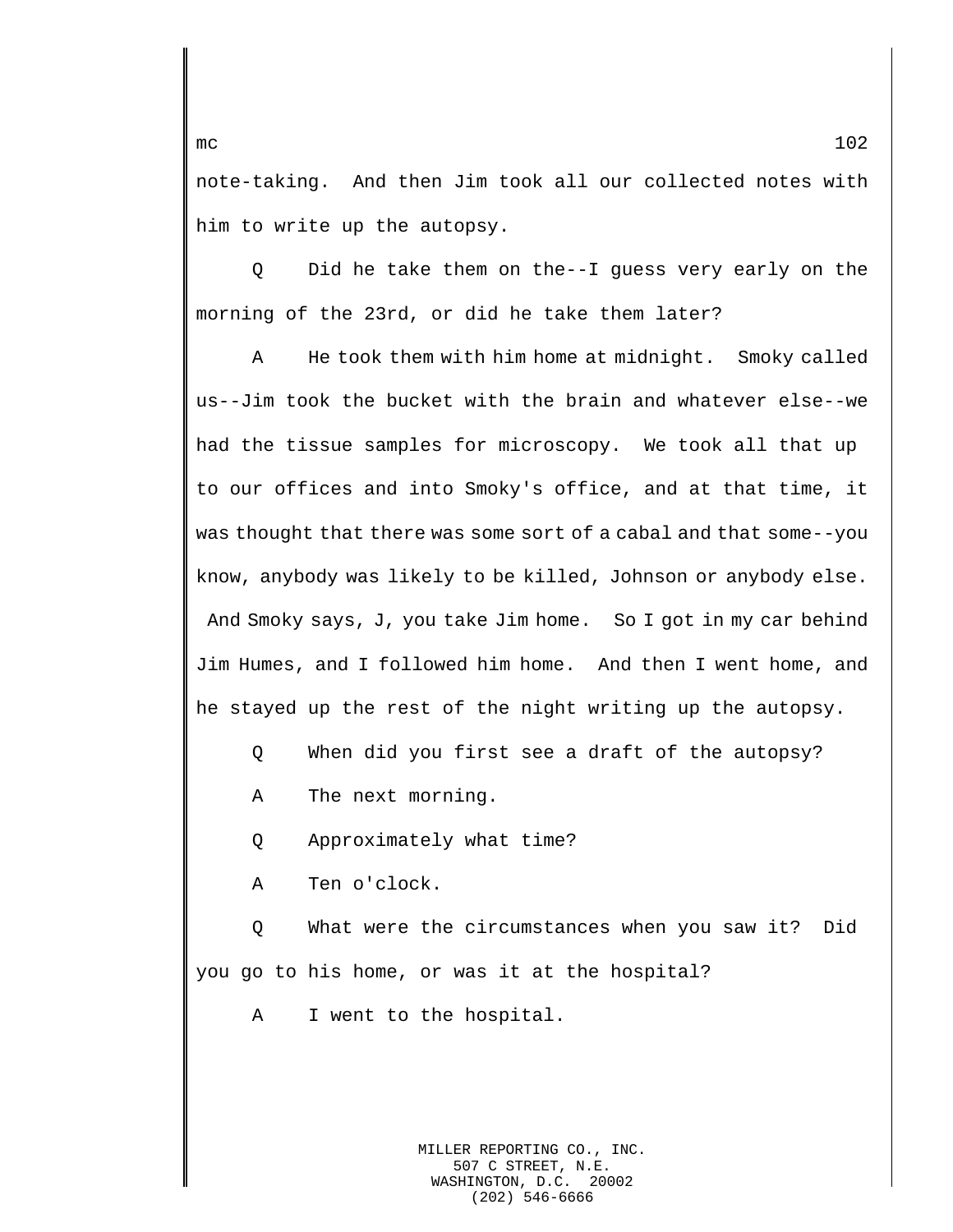Q Was the first draft, do you recall, handwritten or typed?

A Well, he had written--he had handwritten one, and then he rewrote it. And I don't know whether I saw that or--I think maybe it was typed before I saw it. I don't think I ever saw a handwritten copy.

Q Now, is it--well, did you see a version of the autopsy at about 10 o'clock at the hospital--

A Yes.

Q --on Saturday? And that one was handwritten?

A No. That--

Q That was typed?

A I'm almost sure that was already typed.

Q Now, was it your understanding that Dr. Humes wrote a handwritten version immediately after the autopsy and that he then wrote a subsequent draft, handwritten again, and that one was subsequently typed?

A Yes.

Q That's the chronology that you understand?

A Right.

MILLER REPORTING CO., INC. 507 C STREET, N.E. WASHINGTON, D.C. 20002 (202) 546-6666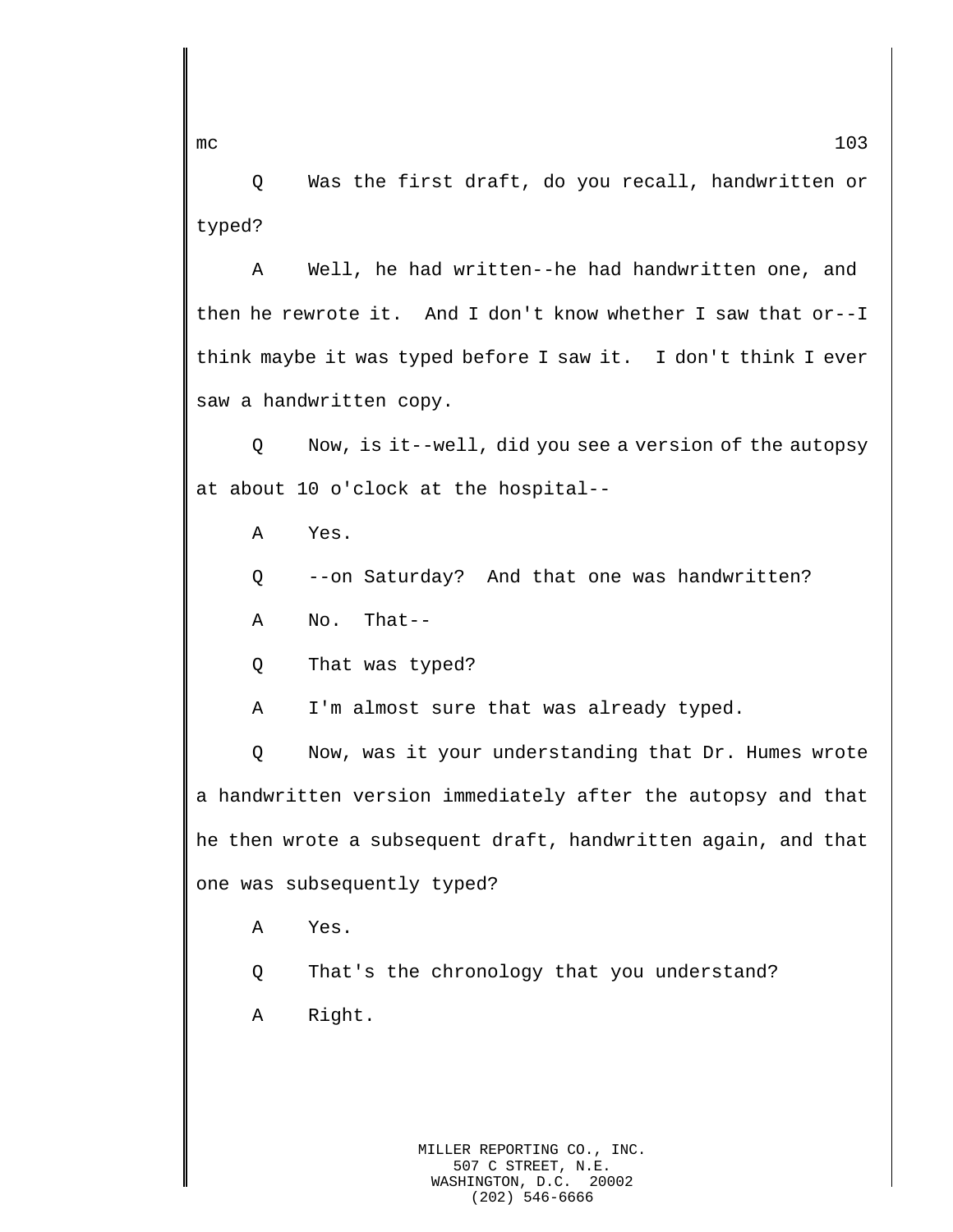Q Did you ever talk to him, that is, Dr. Humes, about the contents of the first draft of the autopsy?

A No.

Q Do you know whether he spoke to anyone about the contents of the first draft of the autopsy, such as Captain Stover?

A He's talked to an awful lot of people about that.

Q I don't mean after the fact, but I mean--

A I mean investigating committees and all sorts of people, because he burned--I don't know why that wasn't burned, but he--

Q You're referring to Exhibit 1?

A Yeah. He--anything with blood on it--and that obviously had blood on it. It's watermarked. He was working on a card table in front of his fireplace, and he was throwing drafts and redrafts and so forth into the fireplace. And he's described that to many people.

Q Do you know whether he talked--my question does not go to subsequent investigations, but contemporaneously at the time he was writing it, do you know whether he spoke to anyone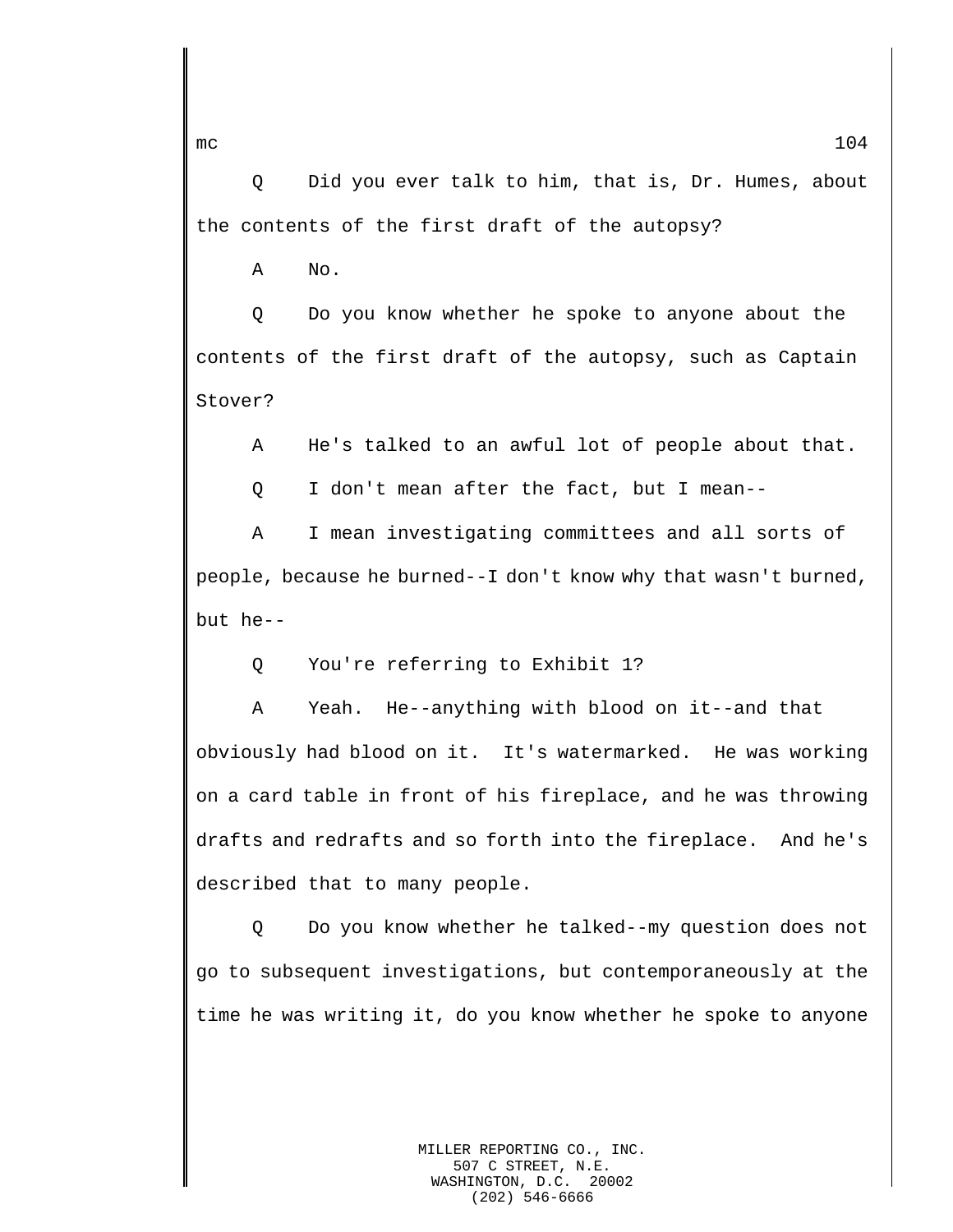about the contents of the first draft prior to the second draft?

A I'm not aware of anybody.

Q Did you ever see the notes that Dr. Humes took during the course of the autopsy?

A No. I'm trying to think what notes he might have taken. I don't see his handwriting on that.

Q You mean Exhibit 1?

A Right. I don't think I saw any of his notes.

Q Do you have any recollection of seeing Dr. Karnei's notes you previously mentioned?

A I think that maybe Karnei may be the one who wrote those measurements on Exhibit 1. What else he may have written on it, I don't remember.

Q Did Dr. Humes ever return to you personally Exhibit 1 or any other notes that you took?

A No.

Q Did you take any notes yourself other than what is contained in Exhibit 1?

A No.

T3A Q Did you see anyone else at Bethesda taking notes other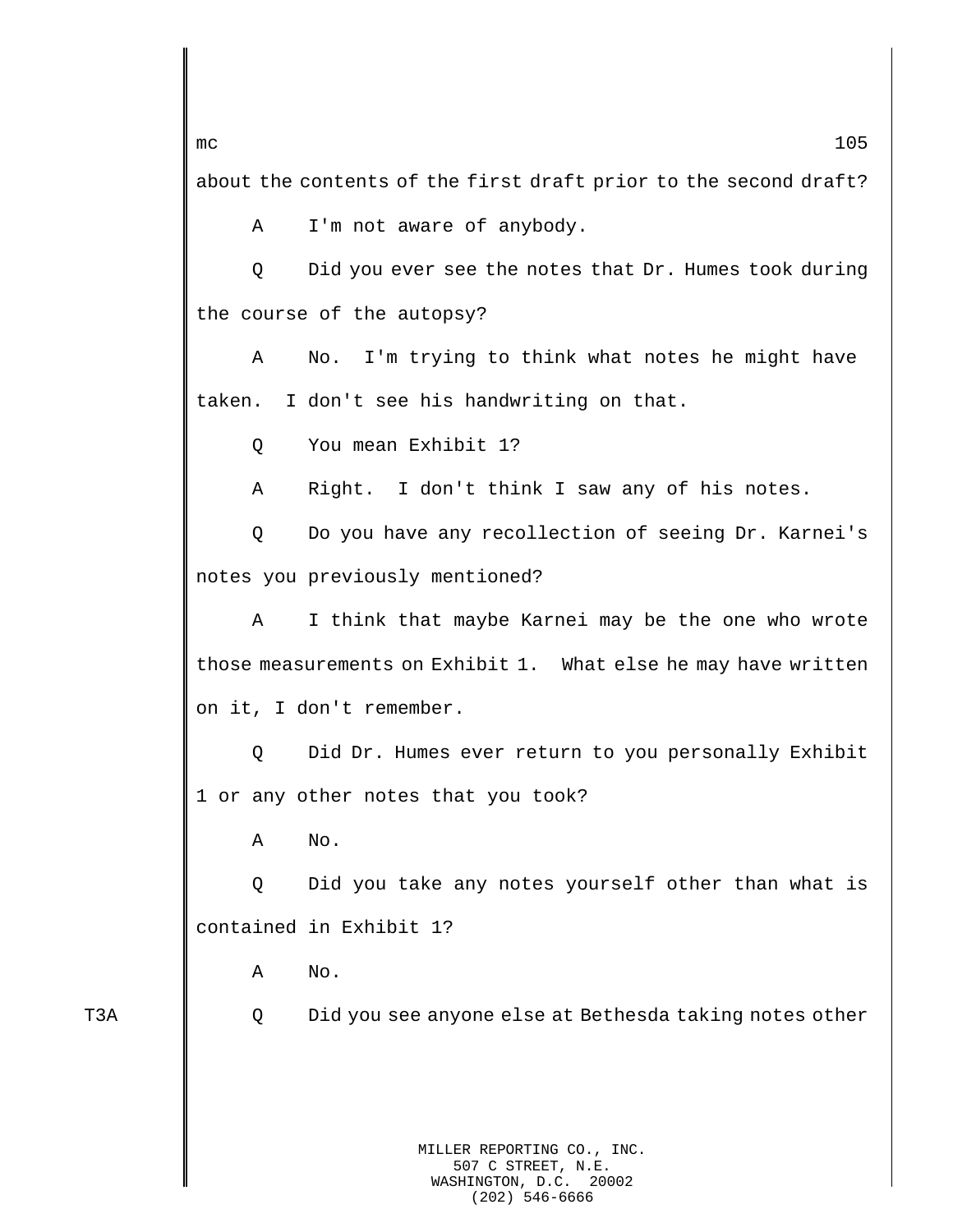than yourself, Dr. Karnei, and Dr. Humes?

A No.

Q For example, FBI agents or Secret Service?

A I didn't see anybody writing.

Q I'd like to ask you about the kinds of records that would typically be generated in the course of an autopsy at Bethesda in the 1960s. So in addition to notes that may have been taken by doctors or prosectors during an autopsy, were there, for example, audiotape recordings of autopsies?

A No.

Q Have you ever heard of any audiotapes ever being made of autopsies?

A Oh, yes.

Q Do you know when those started in relationship to 1963?

A Oh, at least when I started my residency in the '50s--'52, '53. We were using audiotapes in those days.

Q But you don't know of audiotapes having been used at Bethesda?

A We did occasionally. We were training residents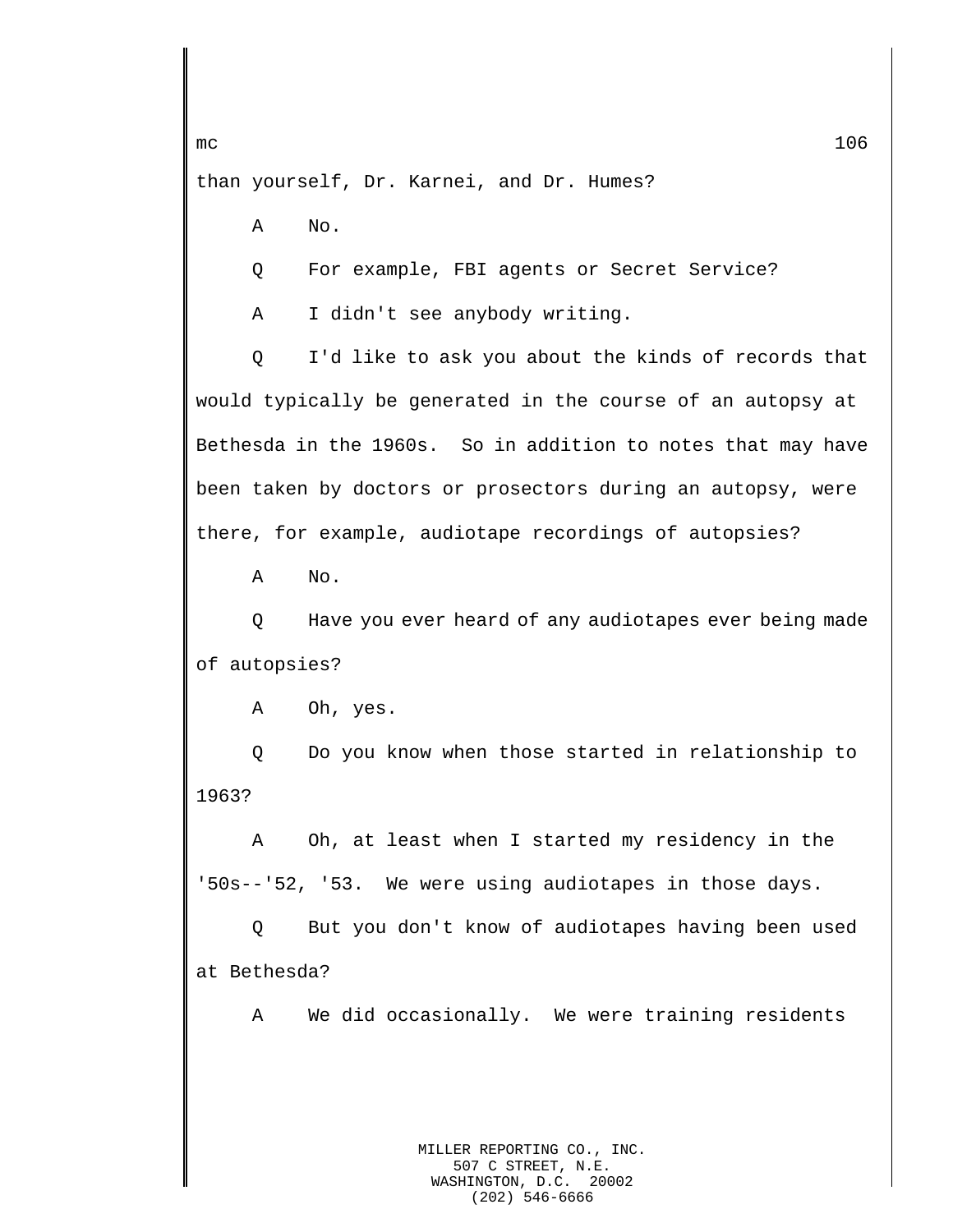there, and we usually would take the long road. But recording with audio was done.

Q Was there any reason that there was not an audio recording of President Kennedy's autopsy that you know of?

A Well, probably a number of reasons. Certainly with the number of people and the noise in there, it probably wouldn't have been a good idea. But when you have three prosectors plus so many other people working, it would not have worked.

Q Did you ever hear any discussion about whether there should or shouldn't be an audiotape made of the autopsy?

A That's one thing I've never heard anybody complain about.

Q Was it ever the custom or practice to have somebody take minutes or notes of proceedings of an autopsy?

A Always.

Q Was there somebody who did that?

A Well, basically I was taking the notes, for the most part.

Q And by those notes, you're referring to Exhibit 1? A Right.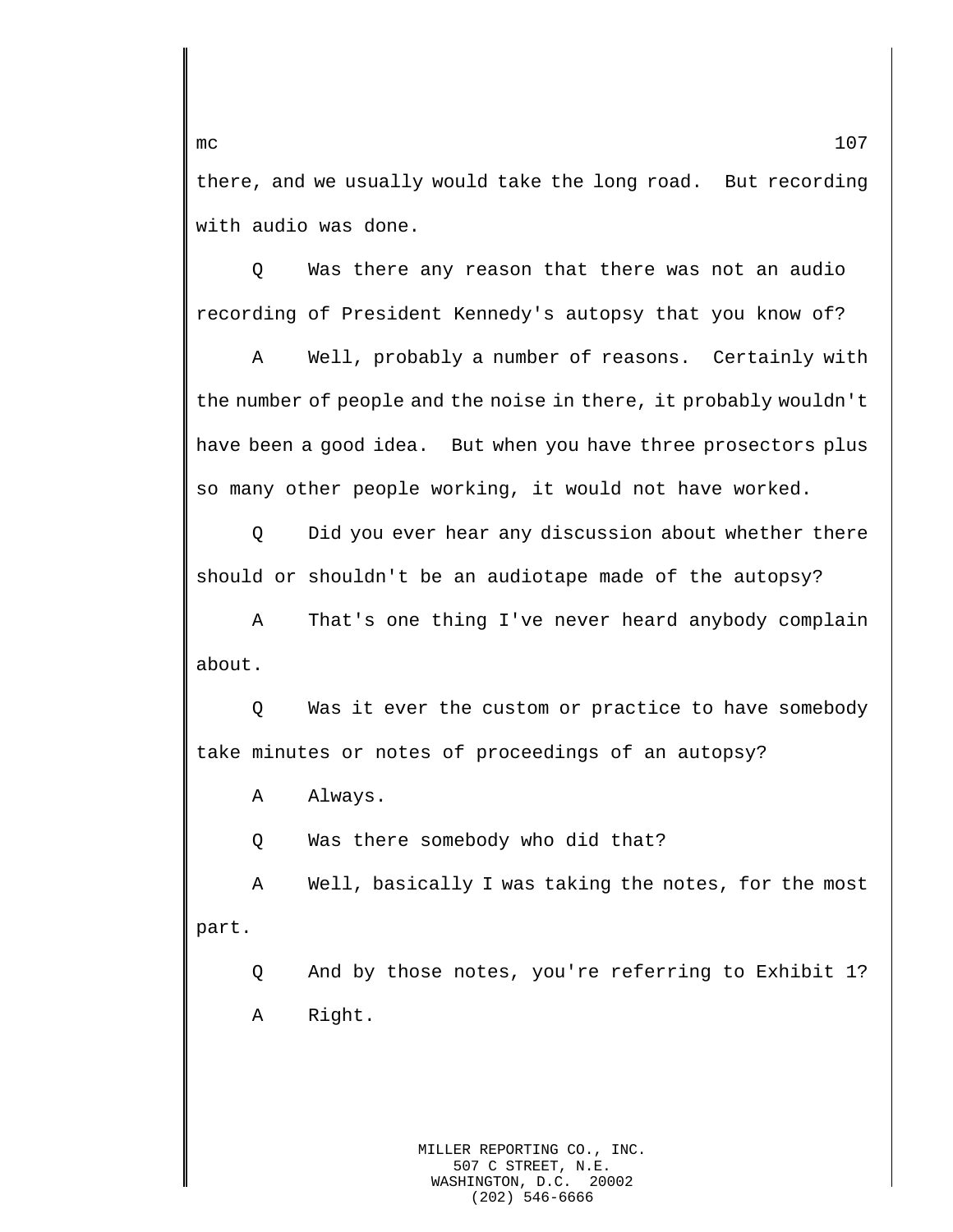Q Was it ever the practice, as far as you're aware, to have someone like, we'll say, a full-time stenographer or something of that sort taking more comprehensive notes than Exhibit 1?

A We didn't do that at Bethesda. There are pathology departments that have done that for years.

Q And as far as you recall, there was no person who did that for President Kennedy's autopsy?

A True. That's right.

Q Were there any kind of records that were created to, for example, log the receipt of the body or the departure of the body?

A Yes.

Q How would those be recorded?

A There was a morgue log book that I'm sure would have recorded the receipt and disposition of the body.

Q Does that have any other name other than morgue log book that you're aware of?

A That's all.

Q That would be the correct term for it.

MILLER REPORTING CO., INC. 507 C STREET, N.E. WASHINGTON, D.C. 20002 (202) 546-6666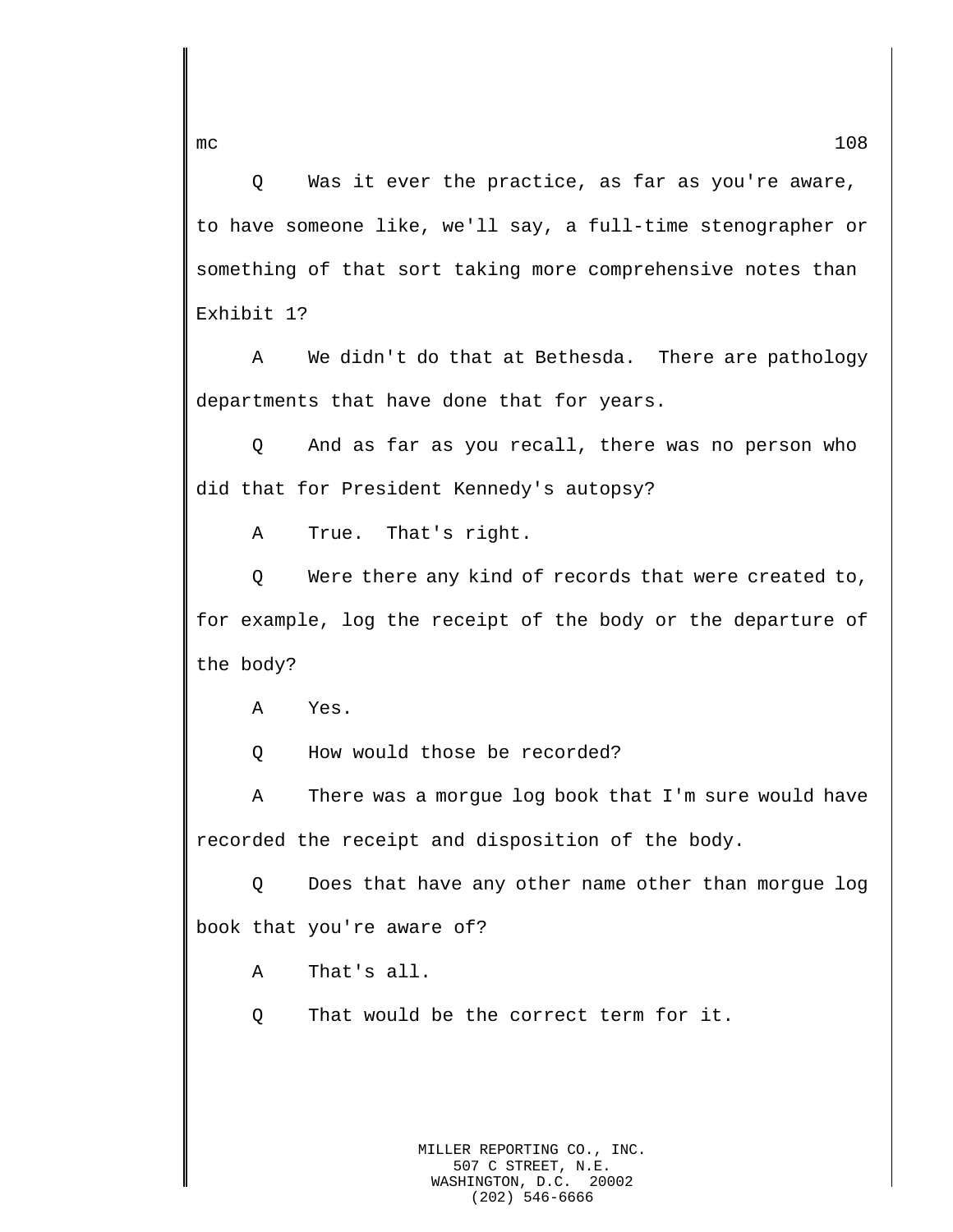Were there any similar logs for receipt of organs or tissues or sections? How would those be recorded or tracked?

A If they're brought into the morgue at a time other than when the autopsy was going on, they would be put in the log book.

Q Would that be the same as the morgue log book?

A Yes.

Q So let's suppose that several sections were made from the brain and they were taken out for examination.

A Oh, in that--no. We had regular sessions with people either coming to the morgue for organ reviews or brain examinations and stuff like that. And they occasionally would take parts back with them to the AFIP or wherever they came from. But I don't think usually those are logged in or out.

Now, those people taking those away probably would render a report. So a report would have been sent back to us that that sample had been removed a certain day, certain examinations were done, and the results are reported herewith, that sort of thing.

Q Did you ever see any documents like that for President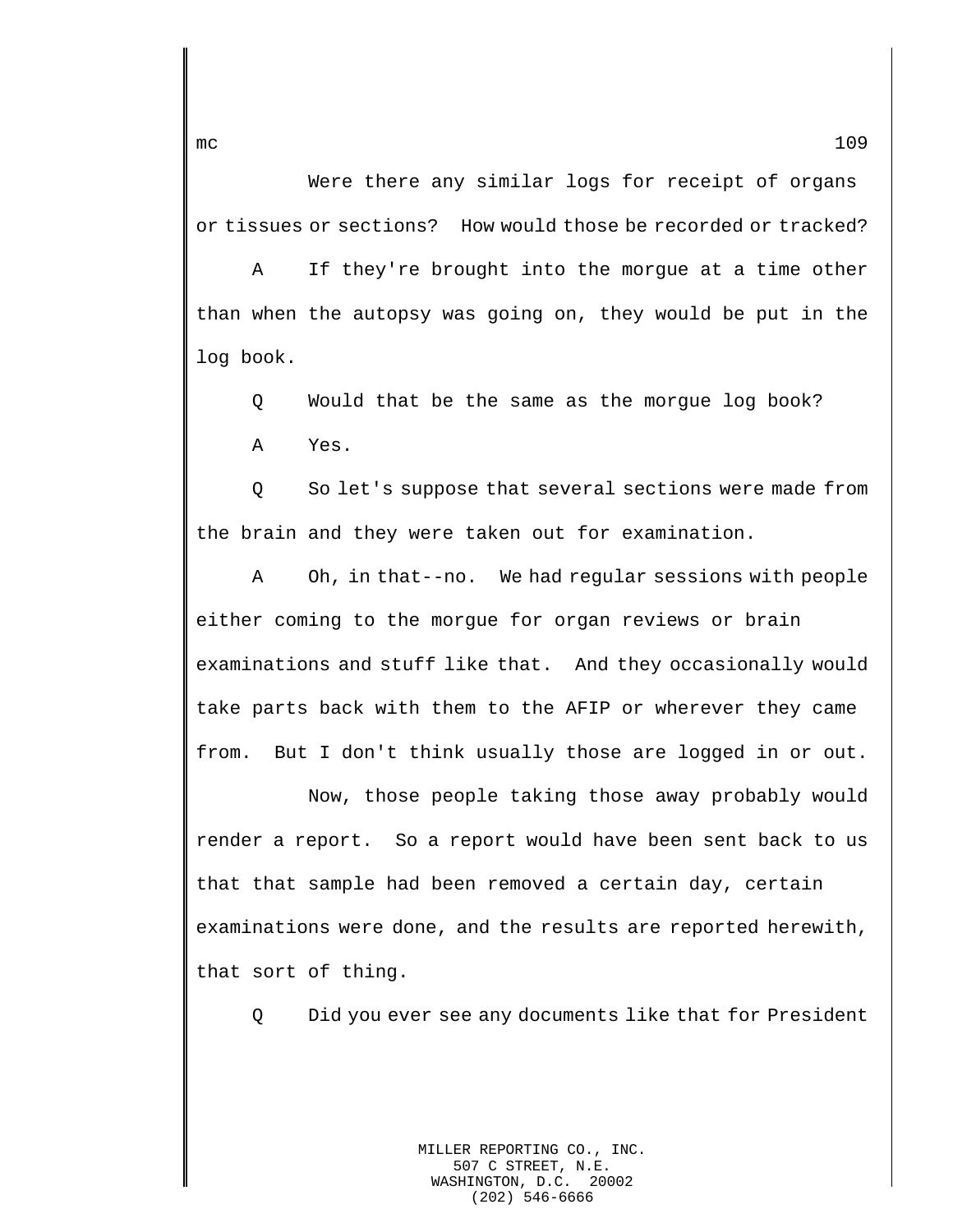Kennedy?

A No.

Q Do you know whether there were ever any such documents created?

A No, because all the materials that we took out of the body were processed and returned to the White House, and our supplementary report reflected all the work that was done.

Q Did anyone other than Dr. Humes have any responsibility for conducting microscopic examination of the tissues?

A I think I did that.

Q Okay. I'd like to show you a document, Exhibit 4, and see if that helps with your recollection. I'll state for the record that's the supplementary report of autopsy of President Kennedy.

A These are Jim's description. Now, what was your question?

Q Just who performed the microscopic examination or any other of the examinations on the tissues?

A Well, Jim Humes and I did the brain. I see he has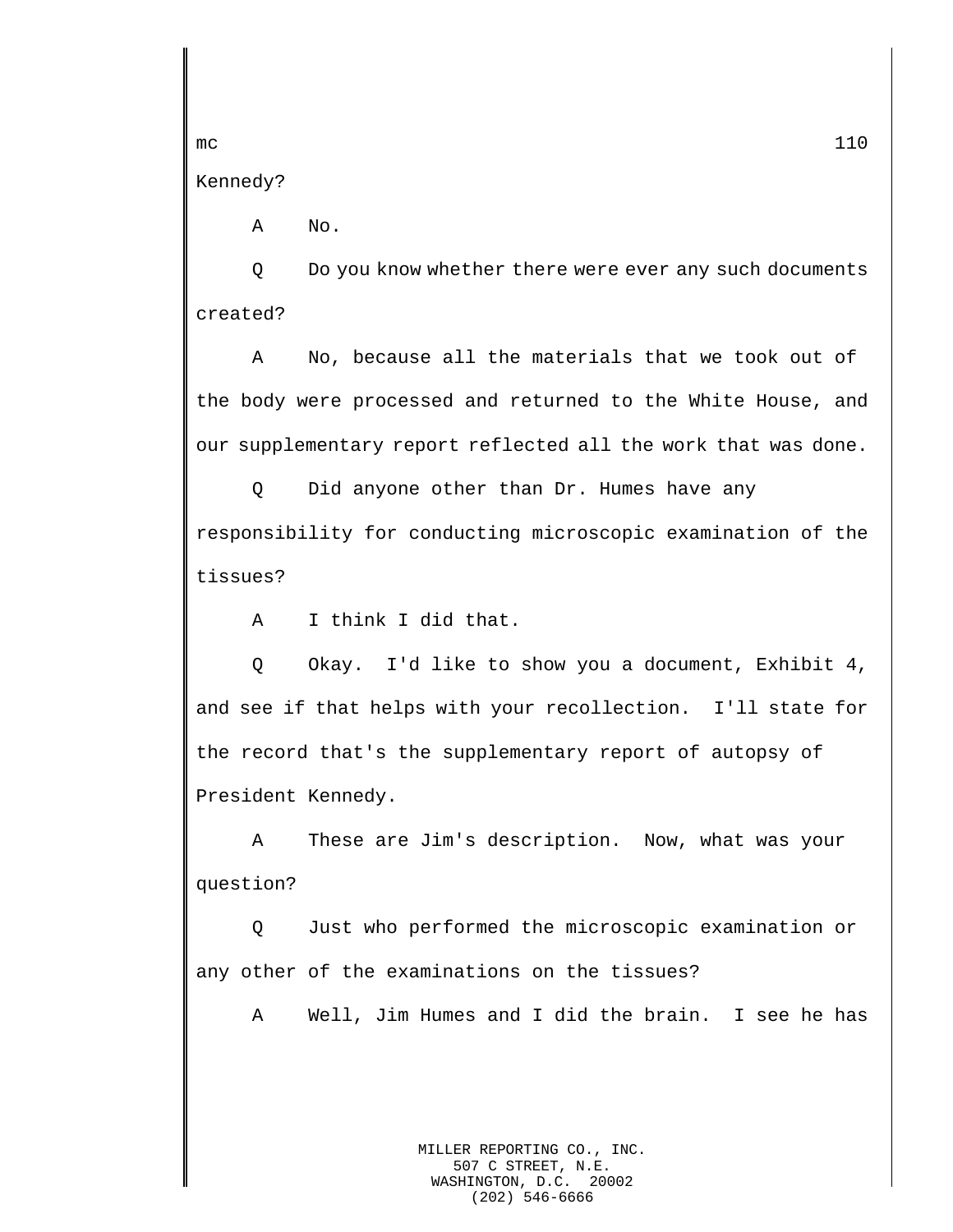described the microscopic. I also went over those slides. But these are his description.

Q You're referring now to Exhibit 4?

A Yes.

Q I'd like you to look at Exhibit No. 26 on page 8. This, once again, are staff notes from the interview of HSCA. I'd like you to read the paragraph beginning with "Dr. Boswell said the tissue people." If you could read that through the end of the paragraph, please?

[Pause.]

THE WITNESS: Okay.

BY MR. GUNN:

Q Is that paragraph a reasonably accurate--

A Yes.

Q --recording of your recollection?

A Mm-hmm.

Q So when you say tissue people were given the tissue, whom were you referring to?

A The people that prepare the slides. At autopsy, you cut out small samples of all the organs, and the margins of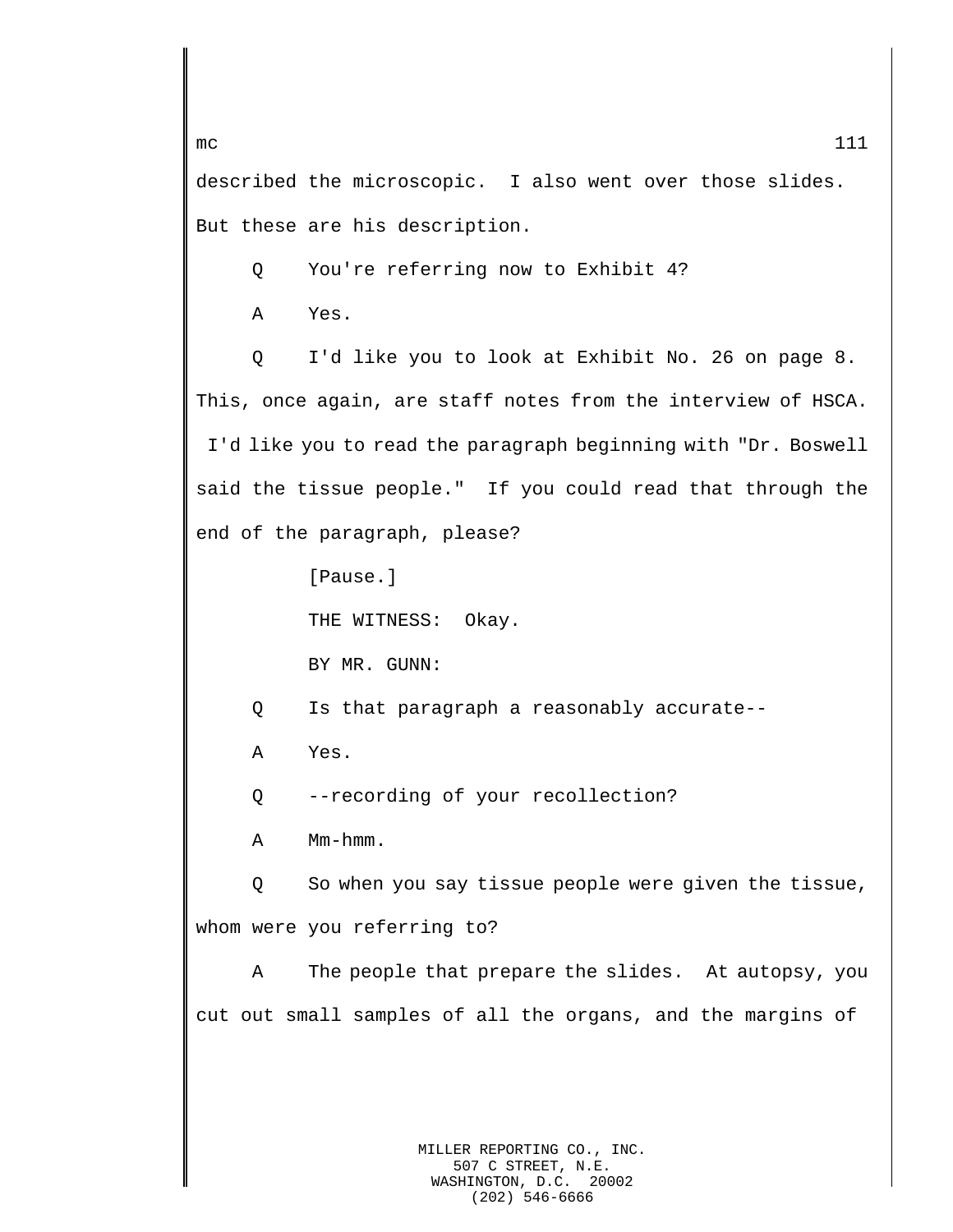things like the bullet wounds of entry and that sort of thing, and then after that's fixed for a while in formalin, you take smaller pieces of those, and then that is processed for dehydration and infiltration with paraffin. Those are put in paraffin blocks, and then sections are made to be examined under the microscope, stained and examined under the microscope.

So, actually, I gave those to the people at midnight, or earlier, probably 10:30, 11 o'clock at night, and they processed those that night. And when I came in the next day, they were ready for me to examine.

Q Was there any record created of the transfer of the tissue from you to the testing personnel and then back? Or was that done without records?

A Well, that's done without records. An autopsy is given a number, and then this--I don't see the number here, but, anyway, they--here it is. And then all the tissue is processed with that number, and there are so many tiny pieces, and they require a little tag that's put through with them. And that's in an autopsy log in the laboratory separate from the morgue log, and that number and the patient is logged in.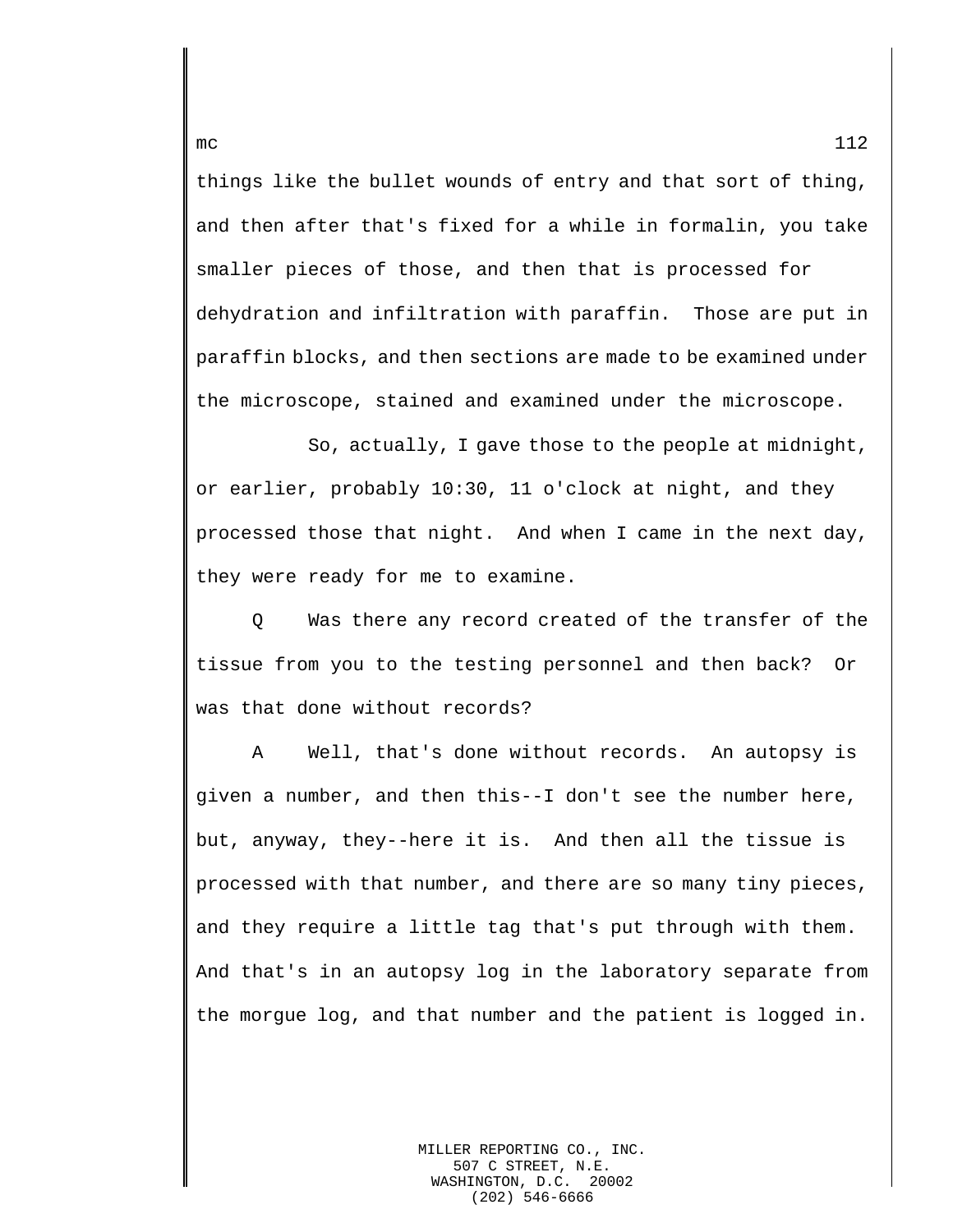And then there are logs probably in the secretary's part of the laboratory where they type this up and that's--this number and name is put in their records.

Q So that you would expect there to be some kind of log book that would show the receipt of the sections, the testing, the results of the test, and then sending the--

A Yes.

Q --sections back? Now, in the paragraph that I showed you a moment ago from page 8 of Exhibit No. 26, it refers to this, the sections being available from around noon on the 23rd; is that correct?

A Right.

Q So that would have been Saturday at approximately noon?

A Yes.

Q Now, previously you mentioned that it was your understanding that Dr. Humes had a draft of the autopsy protocol that was available about 10 o'clock that morning; is that right?

A Yes.

Q And do you remember that the draft was available prior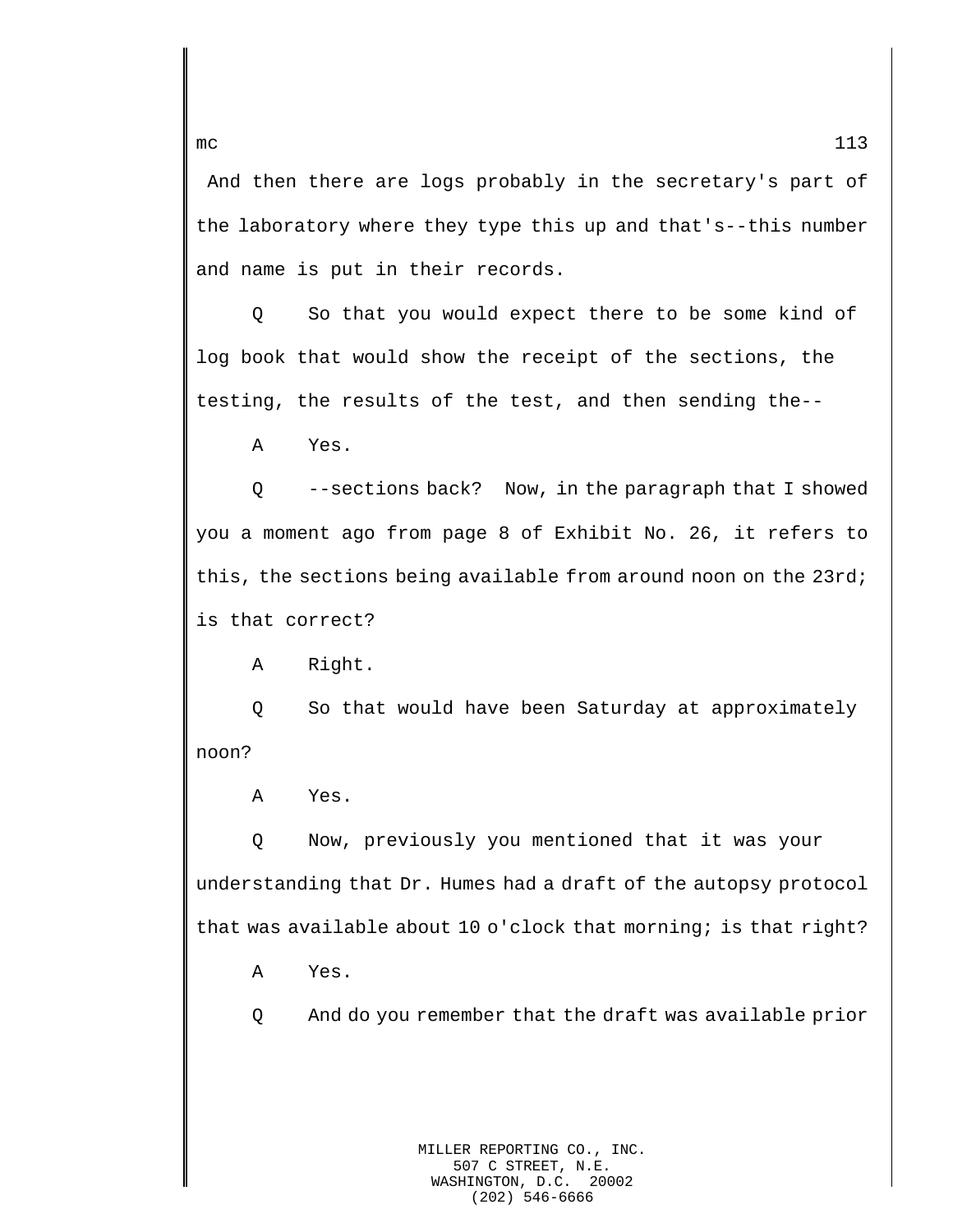to the time that the sections had been returned from tests?

A Yes. But the microscopic wasn't part of the draft. Q Exactly. Sure.

Were you present when the results of the testing were dictated?

A No.

Q Do you know when the dictating took place on the microscopic sections?

A No.

Q Do you know, for example, whether that was on the 23rd at approximately the time they were received, or later?

A We looked at the slides together Saturday around noon. But he had not dictated the autopsy at that time.

Q I mean the supplementary report for--

A Well, I'm not sure he had dictated any of it at that time. He had handwritten out the gross autopsy. And maybe I--I might have reviewed with him his handwritten draft at that time. I can't remember that. But at some time we went over it together, because I'm sure we discussed points and made changes and so forth. But that was done Saturday early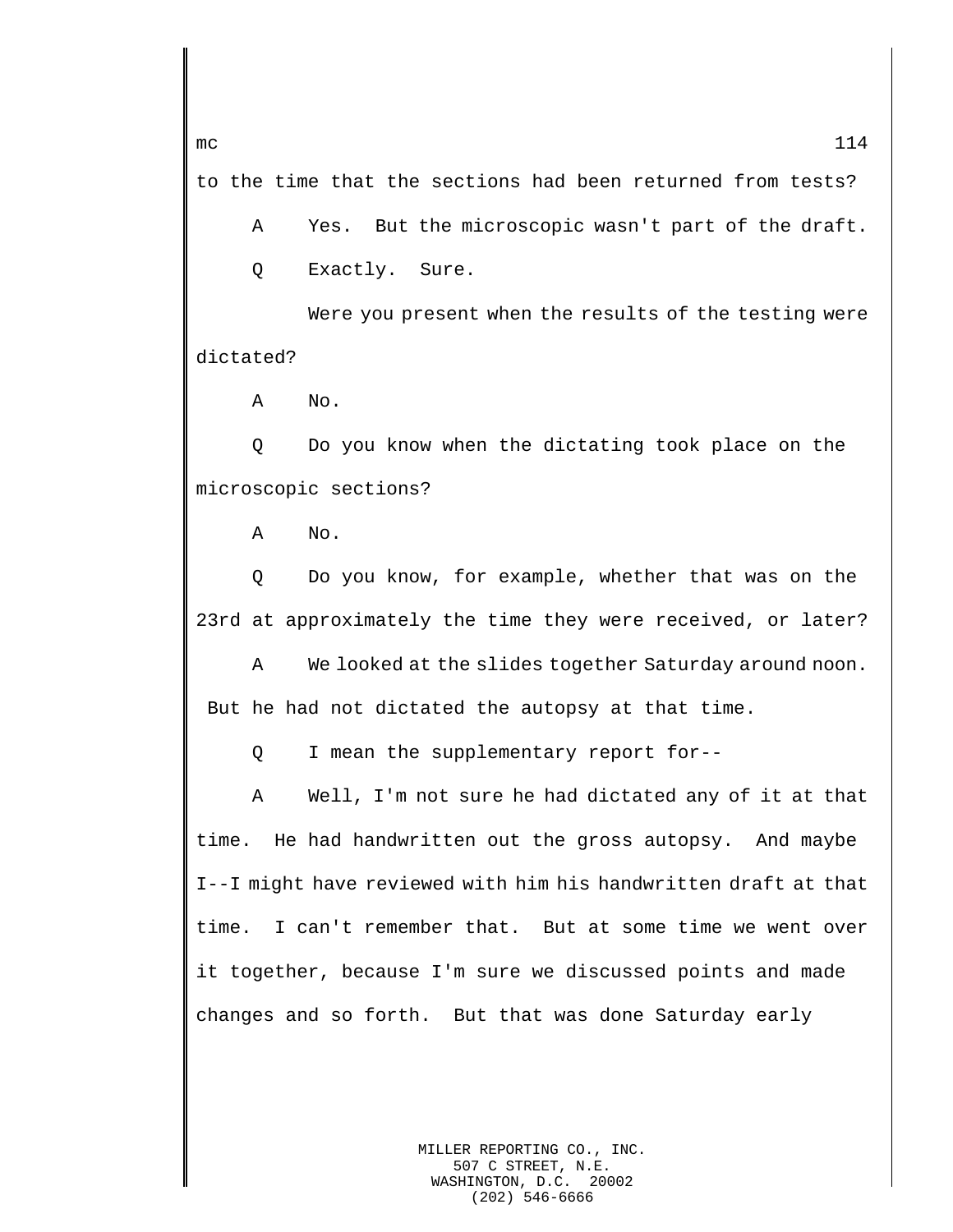afternoon.

Q Okay. Was anyone else present when you examined the sections around noon on the 23rd? For example, was Dr. Finck there?

A He was not there.

Q Was Dr. Karnei there?

A He was probably there, and probably others of our staff.

Q Did you conduct any examination of the brain at that time?

A No.

Q Was a section made of the wound of entrance on the neck or back?

A Both.

Q Do you recall what the results of that--was there a subsequent testing of the back/neck wound?

A Other than the microscopic?

Q Yes.

A No.

Q Do you recall whether the results of that test were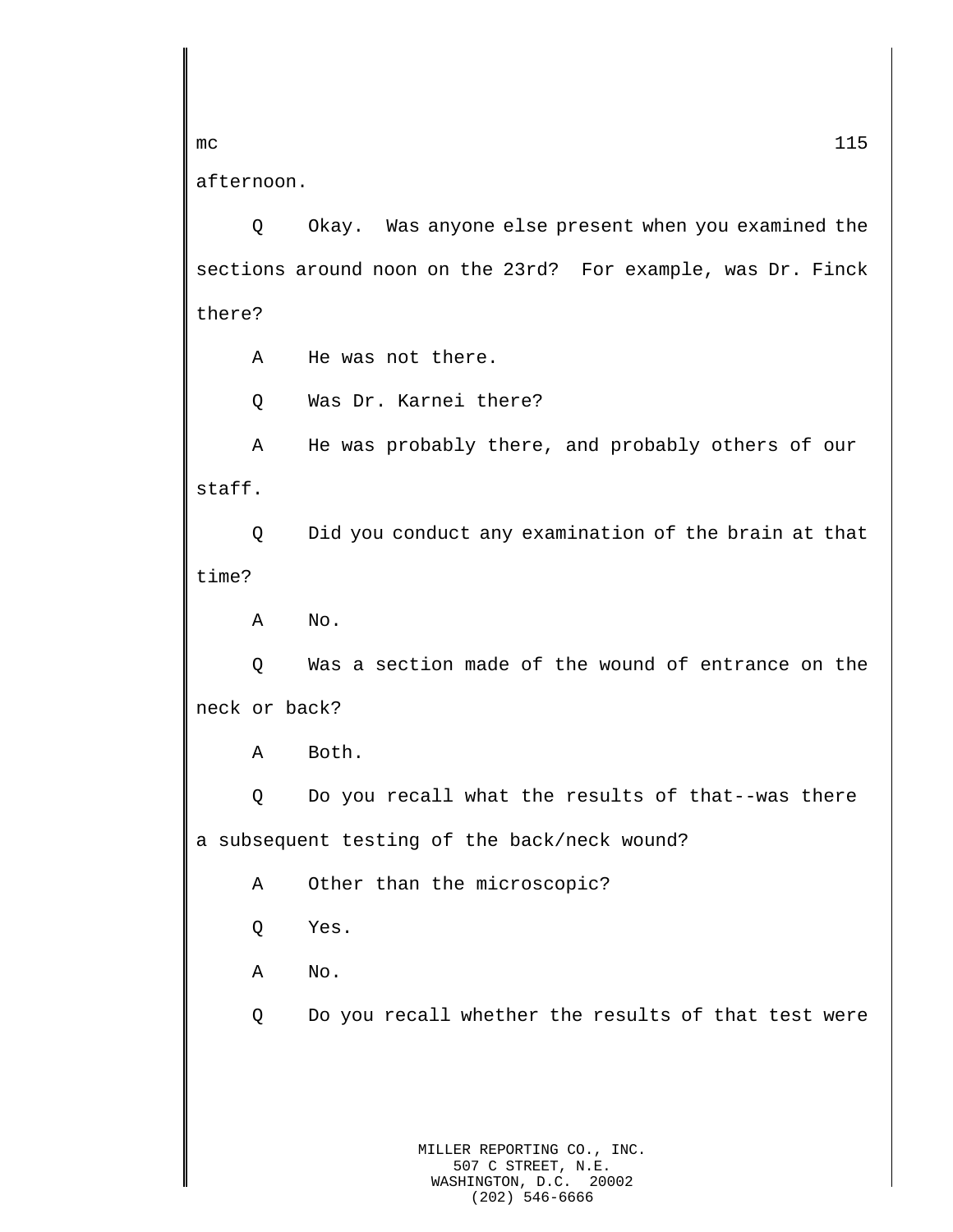recorded anywhere?

A Yes. I think they're here.

Q Could you show me where that is located, the microscopic examination of the--

A On page 2 of Exhibit 4, at the bottom of the page, skin wounds. It describes the sections taken through the margins of both the skin wounds.

Q And do you see the reference there to the coagulation necrosis?

A Yes.

Q Can you tell me what that signifies?

A Like burning.

Q And did that have any bearing on determination of whether that was an entrance wound?

A No. The size and configuration of the entrance wound are the two most important things.

Q Did you see any written results of tests on any of the tissues of President Kennedy, other than the document that's in your hand now, Exhibit 4?

A I'm sorry?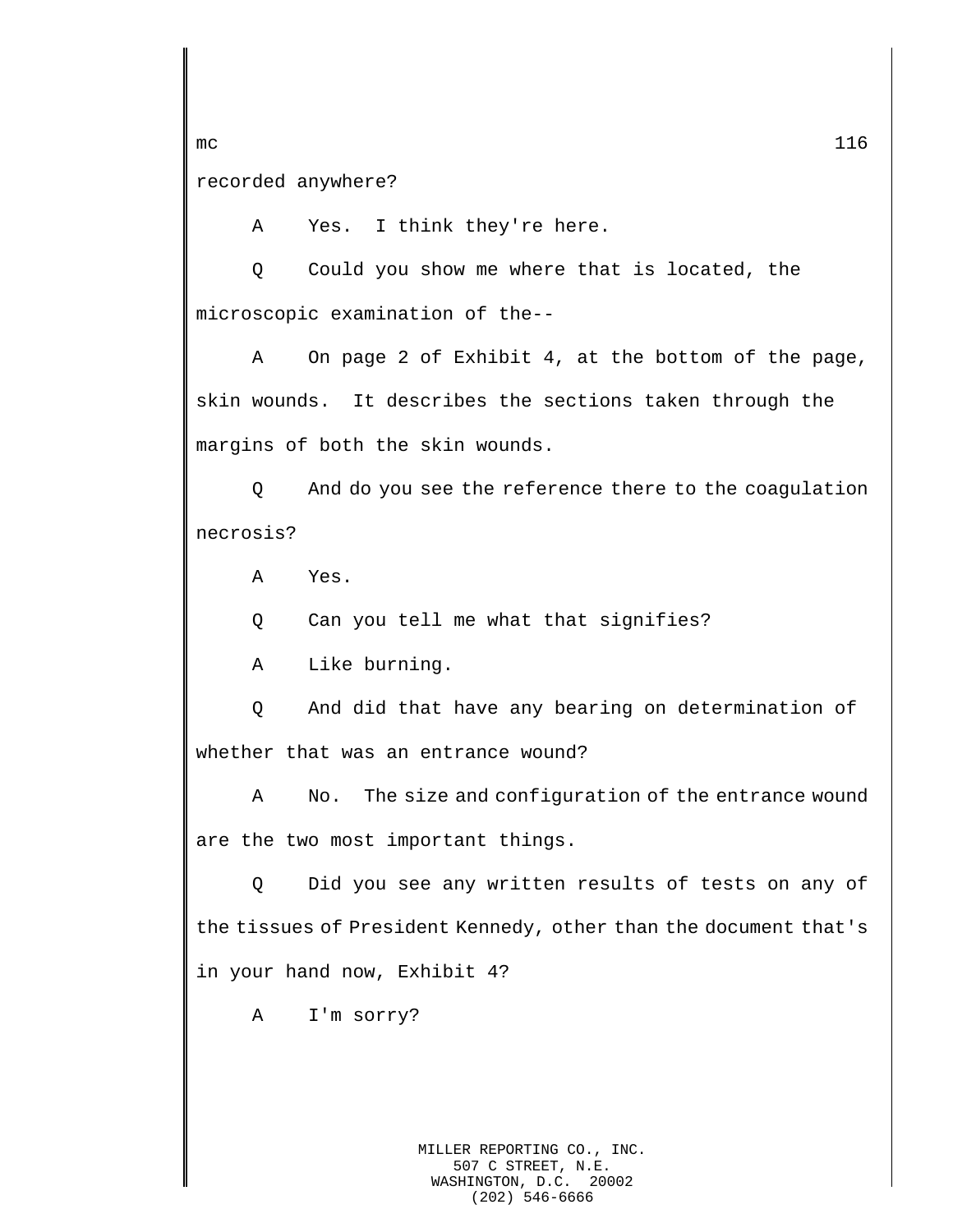Q Did you see any written reports of any tests performed on any of the tissues from President Kennedy's body, other than Exhibit 4, which is in your hand now?

A No.

Q Prior to the time that you signed the autopsy protocol, which is Exhibit 3, did you discuss the substance of the autopsy with anyone other than Drs. Humes and Finck?

A Well, I'm sure my wife. She had been staying up all night waiting for me to get home. There was a--the neuropathologist at the AFIP was home when I got there, and I think I probably discussed some of it with him, some of the evening's events and so forth.

Q Do you remember the circumstances when you signed the autopsy protocol, Exhibit 3? Do you remember what day of the week it was or time of day?

A This was done on Sunday, wasn't it?

Q It's not dated. You're referring to Exhibit 3?

A Yes. I'm almost sure that this was executed on Saturday or Sunday, because Jim took it down to Admiral Burkley. I can't be positive at this moment.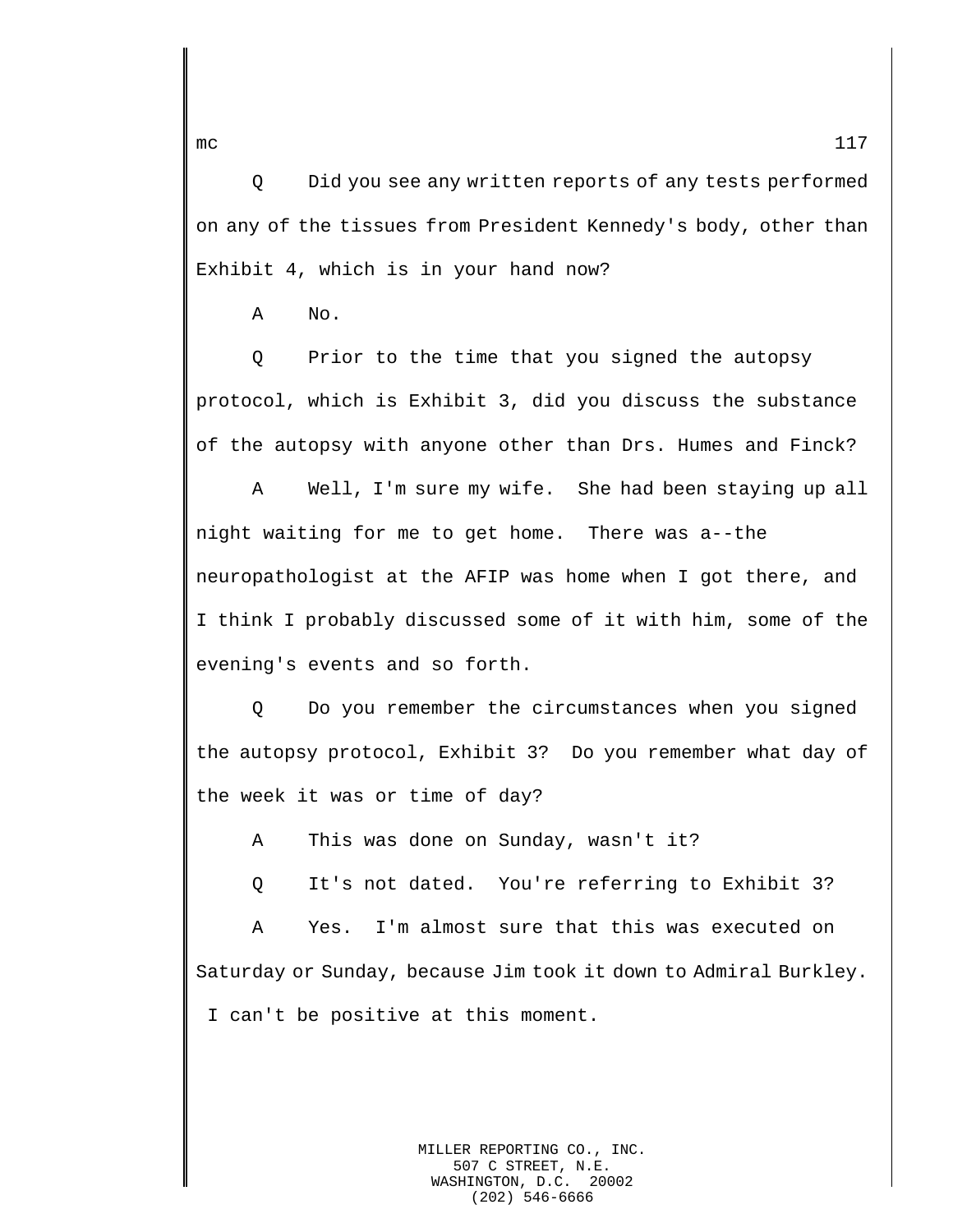Q At the time that you signed this, was anyone else in the room with you? Do you recall? "This" being Exhibit 3.

A Yes. I think that Pierre Finck, Jim Humes, and Smoky Stover and I were in the room. Yeah, I think we were the only ones there at the time we signed it.

Q Was there any discussion that you recall about anyone wanting the autopsy protocol to read one way rather than another or any changes that were being asked to be made to it by anyone?

A No one from outside, and Jim and Pierre and I went over it quite carefully item by item and discussed everything in it, as to contents and accuracy and so forth. I do remember that we spent quite a bit of time just preliminary to signing it.

Q Was there any discussion at all about someone from outside of that group wishing to make any changes or alterations to the autopsy protocol?

A None.

Q Did you ever sign more than one version of the autopsy protocol? For example, was there one draft that was written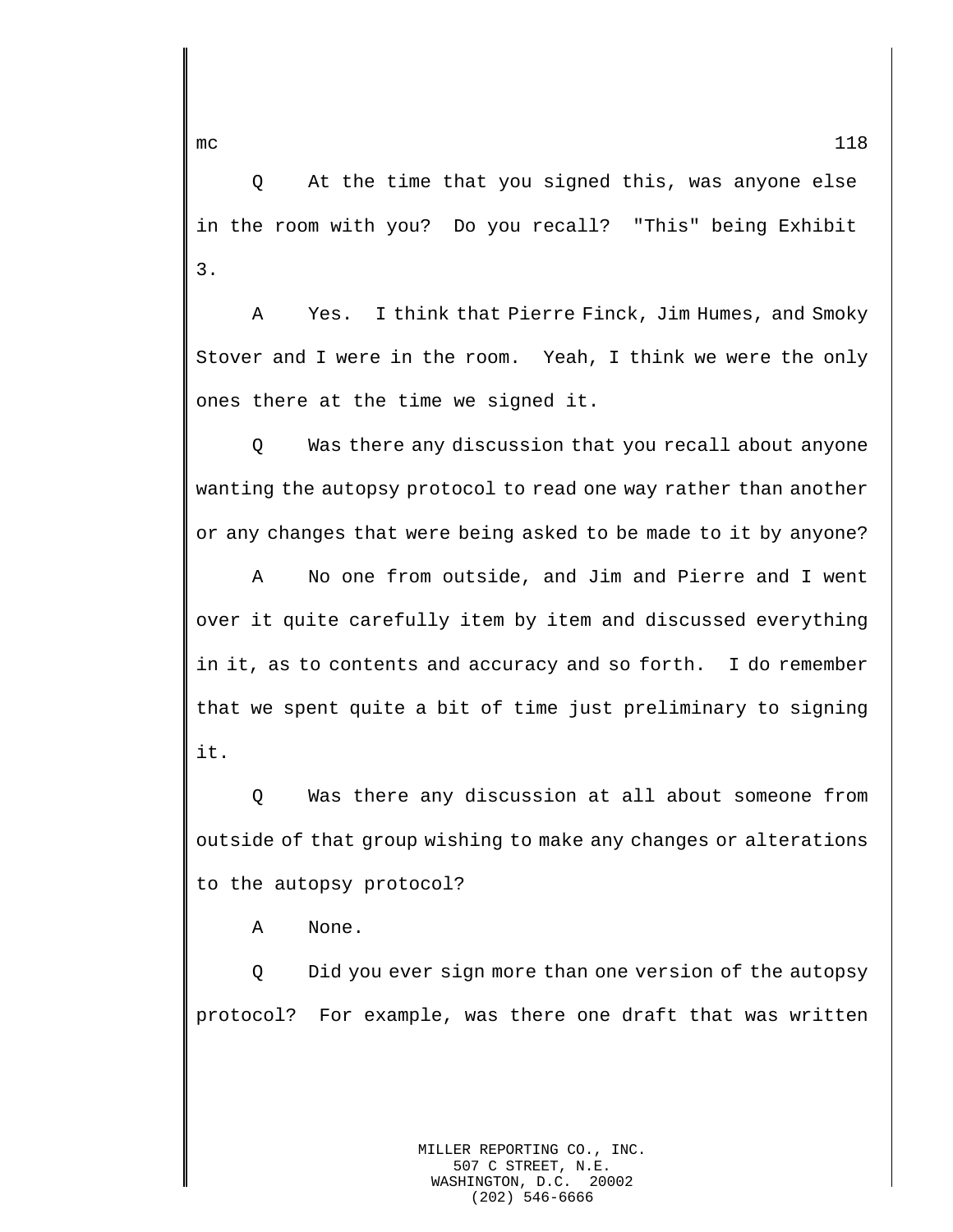that you signed and then subsequently made a decision to make changes?

A No.

Q There was just one version.

Previously in the deposition, you've made reference to there being a probe to help track the direction of the neck wound. Do you recall that?

A Mm-hmm.

Q Could you tell me about how long the probe was or describe the dimensions of the probe?

A It's a little soft metal instrument that looks like a needle with a blunt end on one end and a flattened end on the other, like a needle that you would knit with or something. And it's, I would say, eight inches long, blunt on one end and sort of has a sharp point on the other end.

Q Were there any X-rays taken with the probe inside the body that you recall?

A No.

Q How far in did the probe go?

A Very short distance. Three inches, about.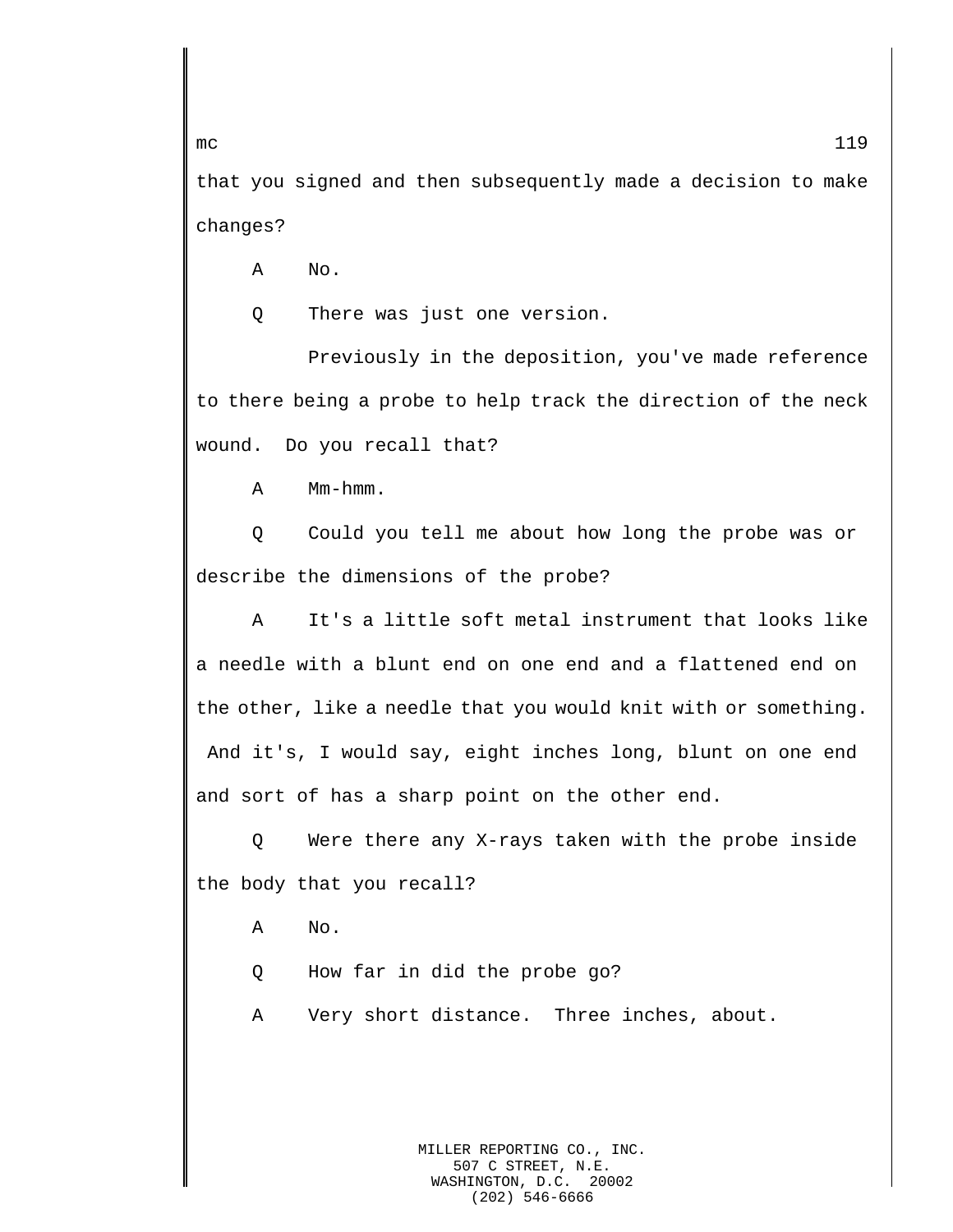Q Were there any photographs taken with the probe inserted?

A I doubt it.

Q I believe from your earlier testimony you said that you were present for the subsequent supplementary examination of the brain. Is that correct?

A Yes.

Q Who else was present for that examination?

A I can't be sure about this. I am sure that Jim and I were there. I think probably Pierre was not, but I think the neuropathologist from AFIP, Richard Davis, was there. And then I'm sure much of our medical staff from the laboratory, I think they probably all would have been there.

Q So there were quite a number of people there?

A Yes.

Q Just in a rough way, is this between 6 and 12 or approximately how many?

A I would say probably 15, maybe. It was President Kennedy's brain.

Q Do you remember whether anyone named Stringer was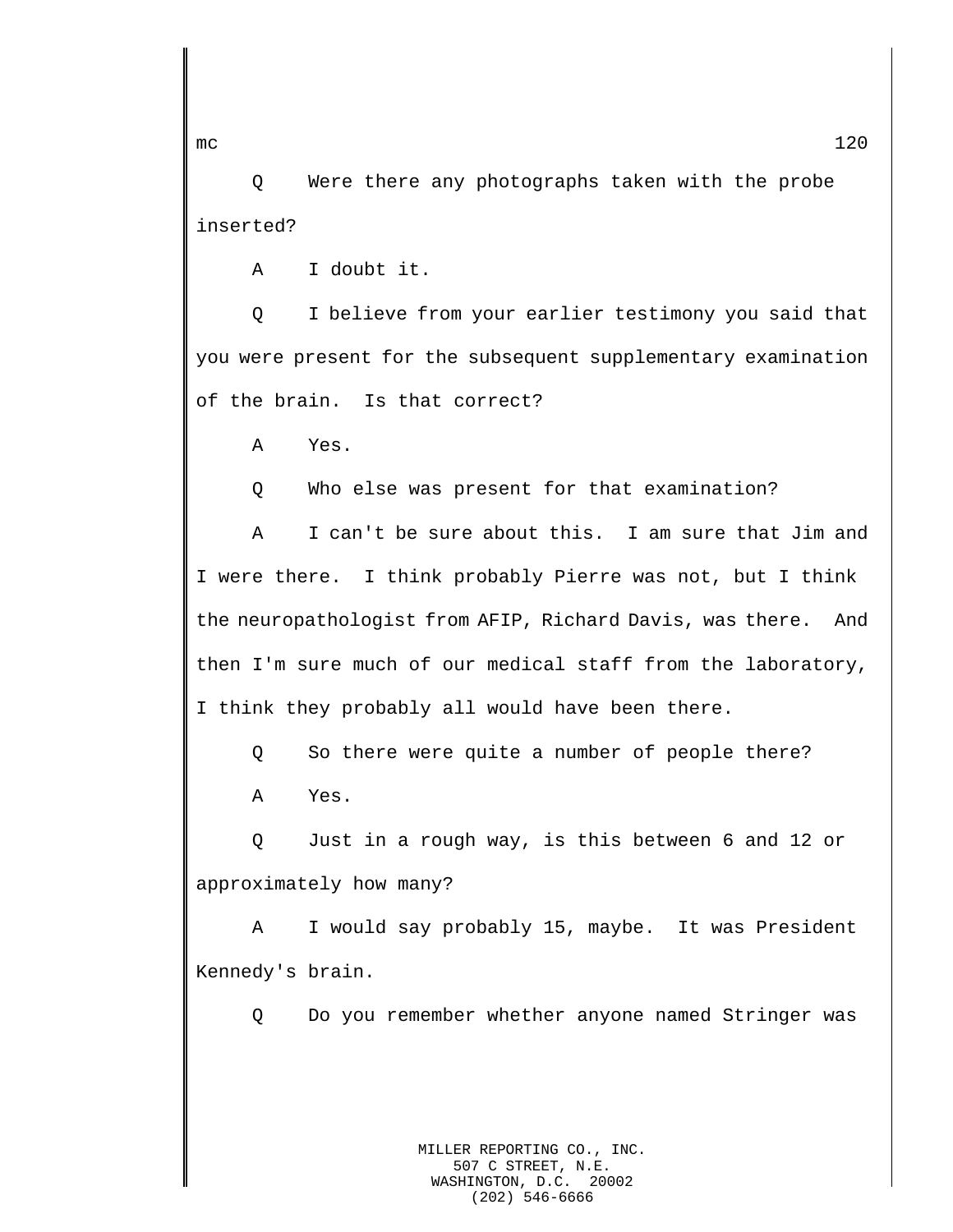present?

A Yes. He was the photographer.

Q Did he take photographs at that time, as best you recall?

A Throughout the autopsy and the subsequent brain examination. I was thinking about that last night, and he had an assistant or two. They train people in medical photography. And I'm not sure if he was present throughout all this or one of his assistants. I'm almost positive he was there throughout the autopsy. The same is true of the radiologist. He had residents and assistants also, and I know there were at least a couple of radiology technicians moving film about and so forth.

Q Were any of the radiologists present during the supplementary examination of the brain?

A I doubt it.

Q Do you recall Dr. Humes ever having made reference to Admiral Burkley's desire that the brain be interred with the body?

A No.

Q Do you recall ever having heard anyone discuss the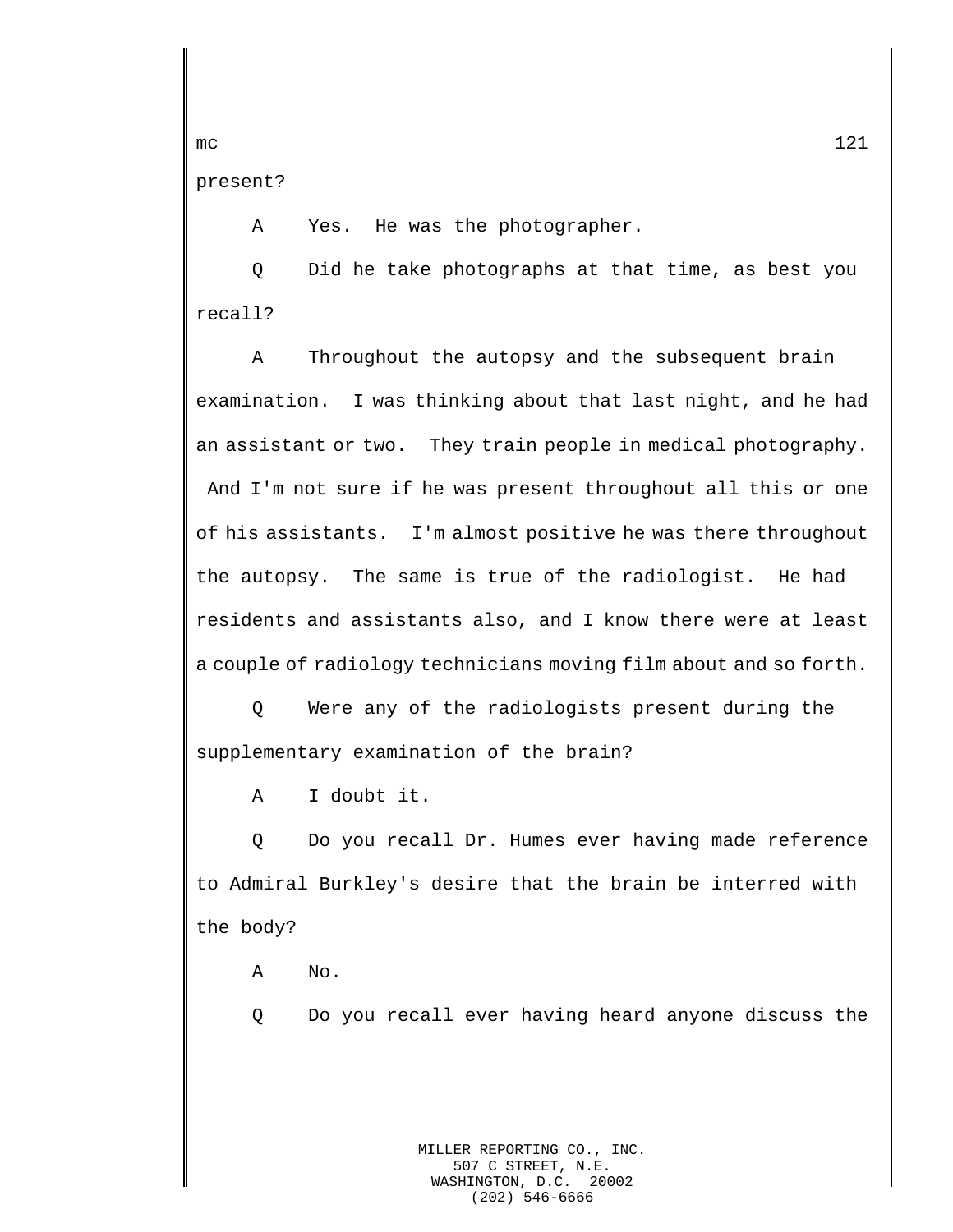issue of whether the brain should be interred with the body?

A I'm sure that in years past that discussion has come up, but I can't remember who and where.

Q In addition to the supplementary examination of the brain that we've been discussing and the examination of the tissues from around noon on the 23rd, did you participate in any other supplementary examinations of tissues related to President Kennedy?

A Not at that time.

Q When did you at some other time?

A When the material was returned to the Archives.

Q Okay. When you say "when the material was returned to the Archives," you're meaning two or three years--

A Slides--yes.

Q During the time that the material was returned to the Archives, what do you remember there being in the way of, I will call it, biological material, anything related to President Kennedy's body or tissues?

A Slides, microscopic slides. And I can't remember if there were paraffin blocks. I believe there were paraffin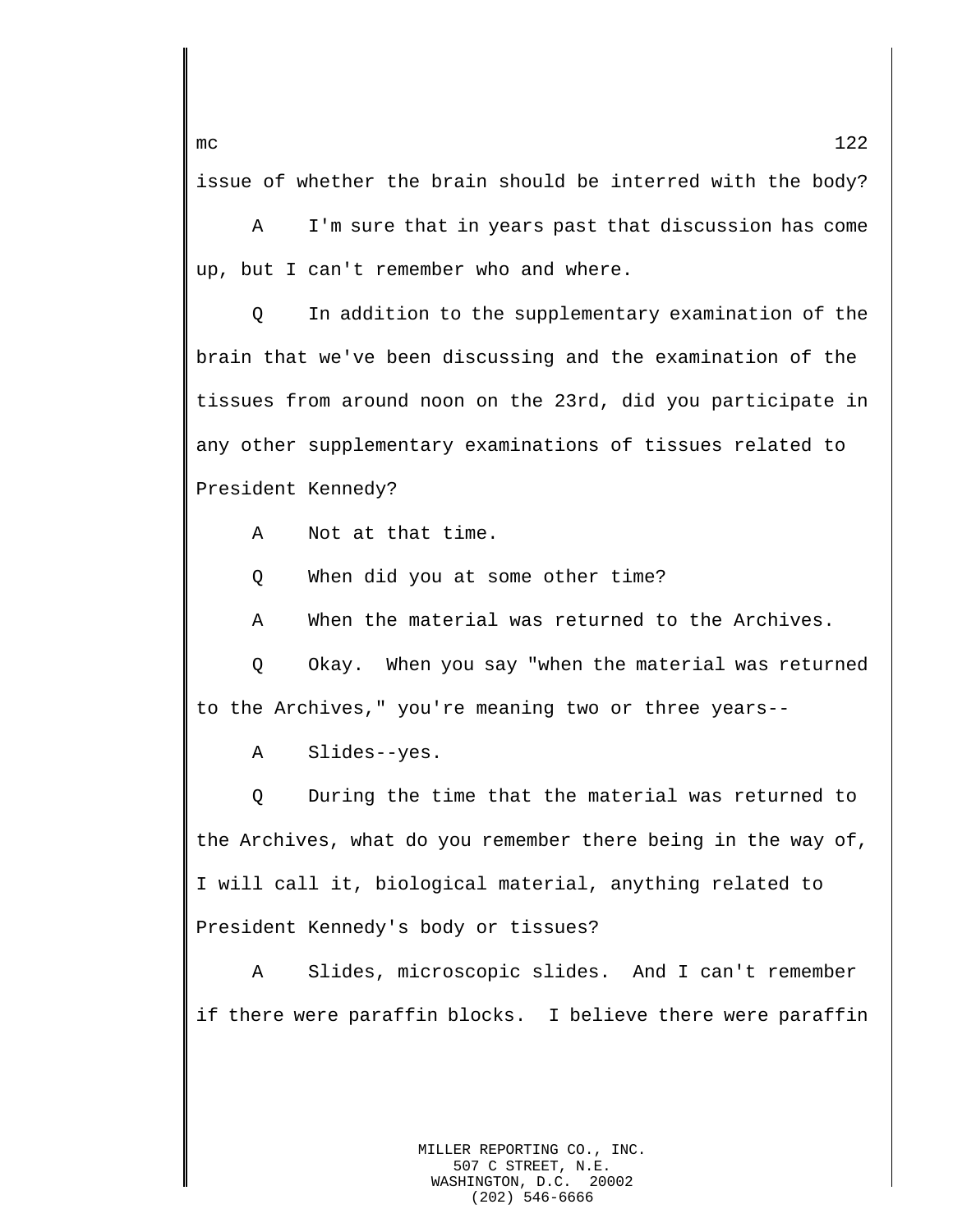blocks, but I'm not sure. Then, of course, photographs and X-rays. And I can't remember whether--those bone fragments may have been within the--are they still in the archival material? They're not? At some point they were. I think I saw them at the Archives at some point.

Q Okay. Other than the subsequent examination at the Archives, is it your testimony that you only participated in examinations of the tissues at two times after the initial autopsy? Is that fair?

A We went down and--when the material first came back, we went down--Jim Humes, Stringer, and the radiologist, Dick somebody or other, and I--and we went through all the material and numbered it and signed it and logged it back in. And then that group of physicians, we asked for pathologists and radiologists, and I guess there were all kinds of people in that group. We went through it again with them that time. Then I think that was the end.

Q Okay. So just in terms of the time around the autopsy, there were no other opportunities that you had to examine tissues other than the two we've discussed?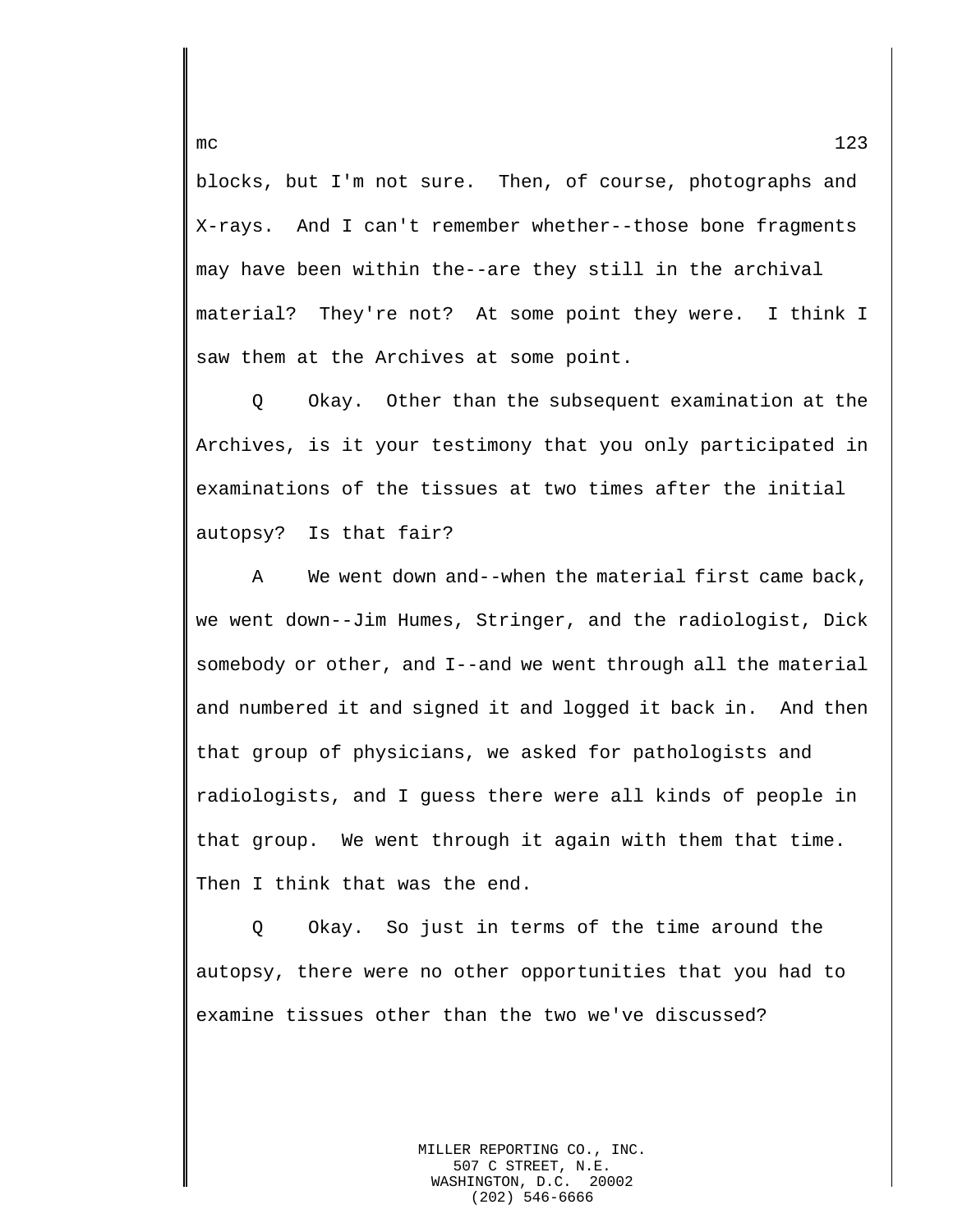A All the material went to the White House right after the autopsy, within a week.

Q Do you remember during your supplementary--or during your subsequent review at the National Archives ever seeing something like a stainless steel container?

A I don't remember that. Can you tell me what was in it?

Q That's sort of the question that we are interested in. There are some records about there having been a stainless steel container at the Archives. I don't know whether you would have seen that or not. I just want to see if--

A I'm trying to think how the paraffin blocks--it seems to me the slides and paraffin blocks were in a wooden microscopic slide box. I don't think that was in a metal container. And that's all there was.

Q Previously, you have mentioned that you were aware that--or you had heard that Dr. Humes had destroyed or burned some of the notes or records related to the autopsy. Have you ever discussed that issue in any depth with Dr. Humes?

A Yes, we've--I've been present when he's told the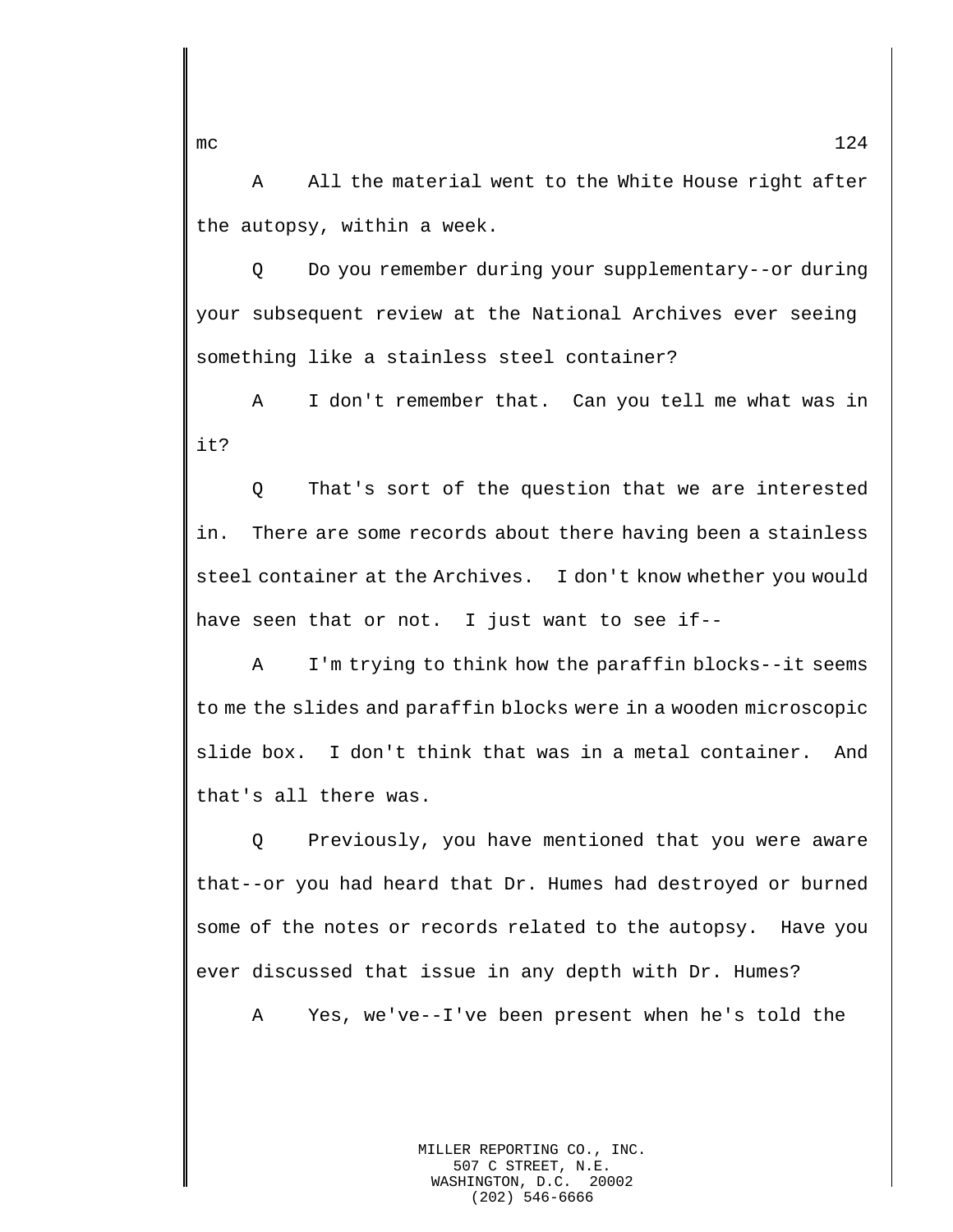story.

Q He has told the story related to the assassination of President Lincoln--

A No. No, the story of writing up the report and putting the paper in the fireplace.

Q What is your understanding of the reason that he burned the papers from President Kennedy's autopsy?

A Same reason he washed the sheets. He didn't want this material in a museum barn out on 66.

Q Did you yourself ever destroy any records created at or about the time of the autopsy as they related to the autopsy of President Kennedy?

A No. Actually, the only records that I was involved in were the ones on the table here.

MR. GUNN: I'd like to take a short break while I have some of the photos and X-rays brought in.

[Recess.]

MR. GUNN: We now have in the room with us the autopsy photos in the possession of the National Archives as well as the X-rays, and I'd like to ask Dr. Boswell some questions about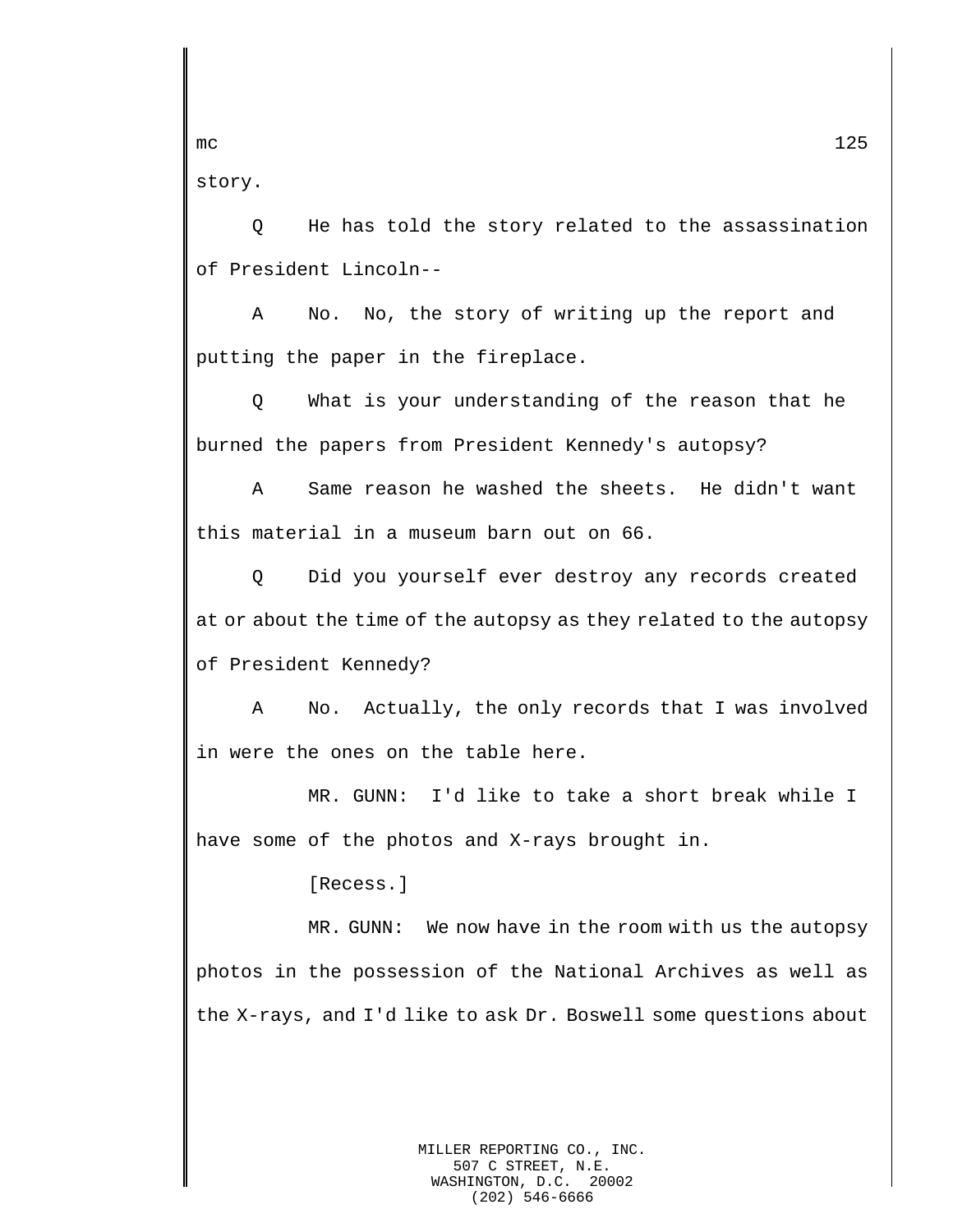them. I have just handed to Dr. Boswell a document marked Exhibit 13, which on its face is the report of inspection by naval medical staff on November 1, 1966, at National Archives of X-rays and photographs of the autopsy of President John F. Kennedy.

BY MR. GUNN:

Q Dr. Boswell, have you previously seen the document that's marked Exhibit 13?

A Yes, I have.

Q Is that your signature on the last page, the second signature down?

A Yes.

Q And could you tell me just in very brief form how you came to sign the document that's now marked Exhibit 13?

A We were notified that the material had been returned to the Archives, and those of us who signed went down to the Archives and met Mr. Rhoads, or Dr. Rhoads, and all the material was brought out to us, and we reviewed it all, re-identified it and labeled it and authenticated it.

Q Okay. So it was your understanding that this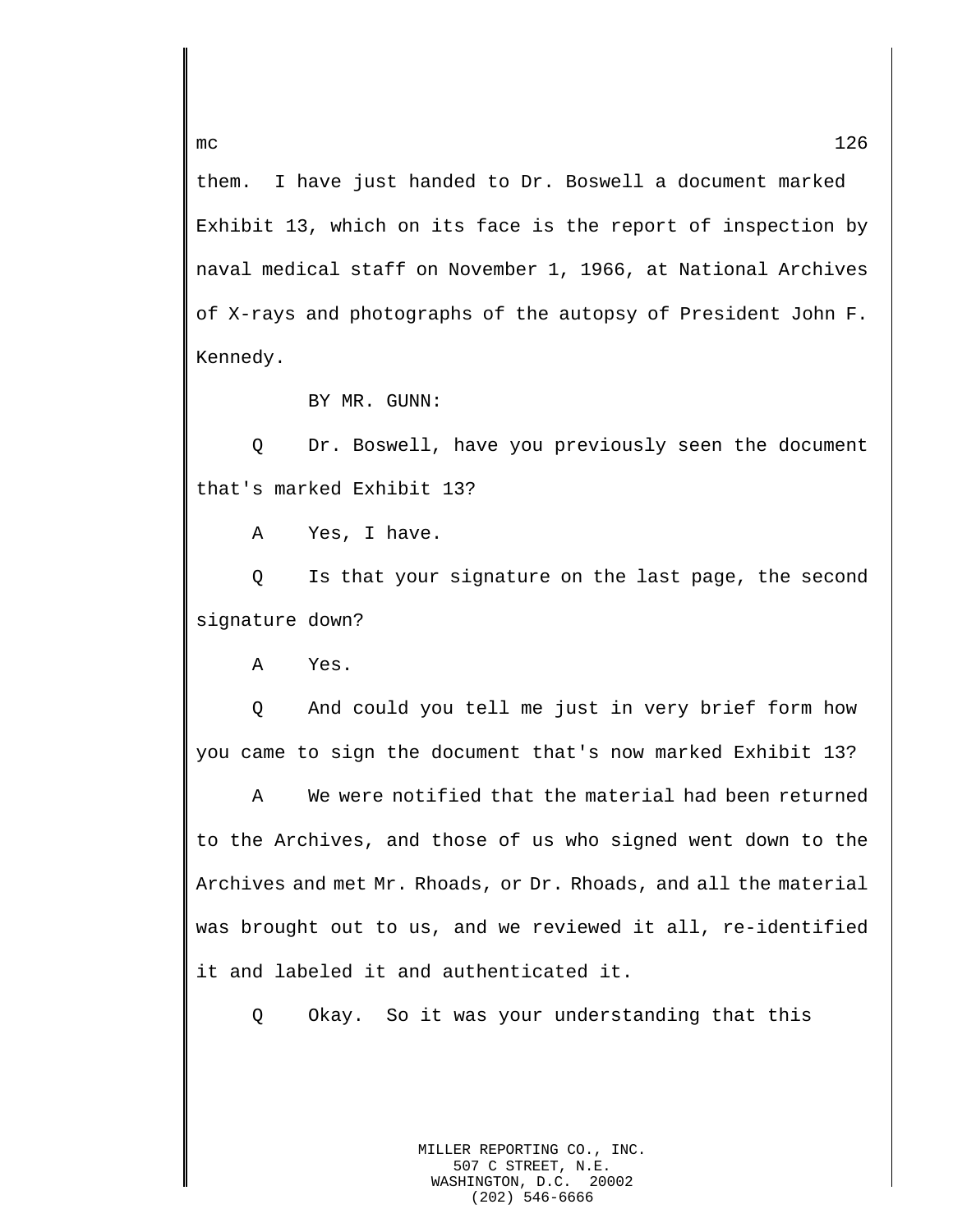procedure that you were involved in was, at least in part, to assist the Archives in properly cataloguing and labeling the autopsy photographs and X-rays--

A Yes.

Q --would that be fair? Now, you notice, for example, on page 4 where it is referring to 4-by-5 black and white negatives, you can see right next to No. 1 where there is the statement that the negative depicts the "left side of head and shoulders." Do you see that?

A Yes.

Q I'm going to be making reference to the language in this 1966 report as we discuss the photographs today, so I'll be referring to the language there, and you should feel free at any time to refer back to Exhibit 13. I will also be making reference to the photograph numbers that were attached to those photographs at the time of the 1966 inventory. And if you have any questions during the course of or subsequent discussion, don't hesitate to ask.

MR. GUNN: I now have in the room Steve Tilley from the National Archives and Ramona Branch, who will be assisting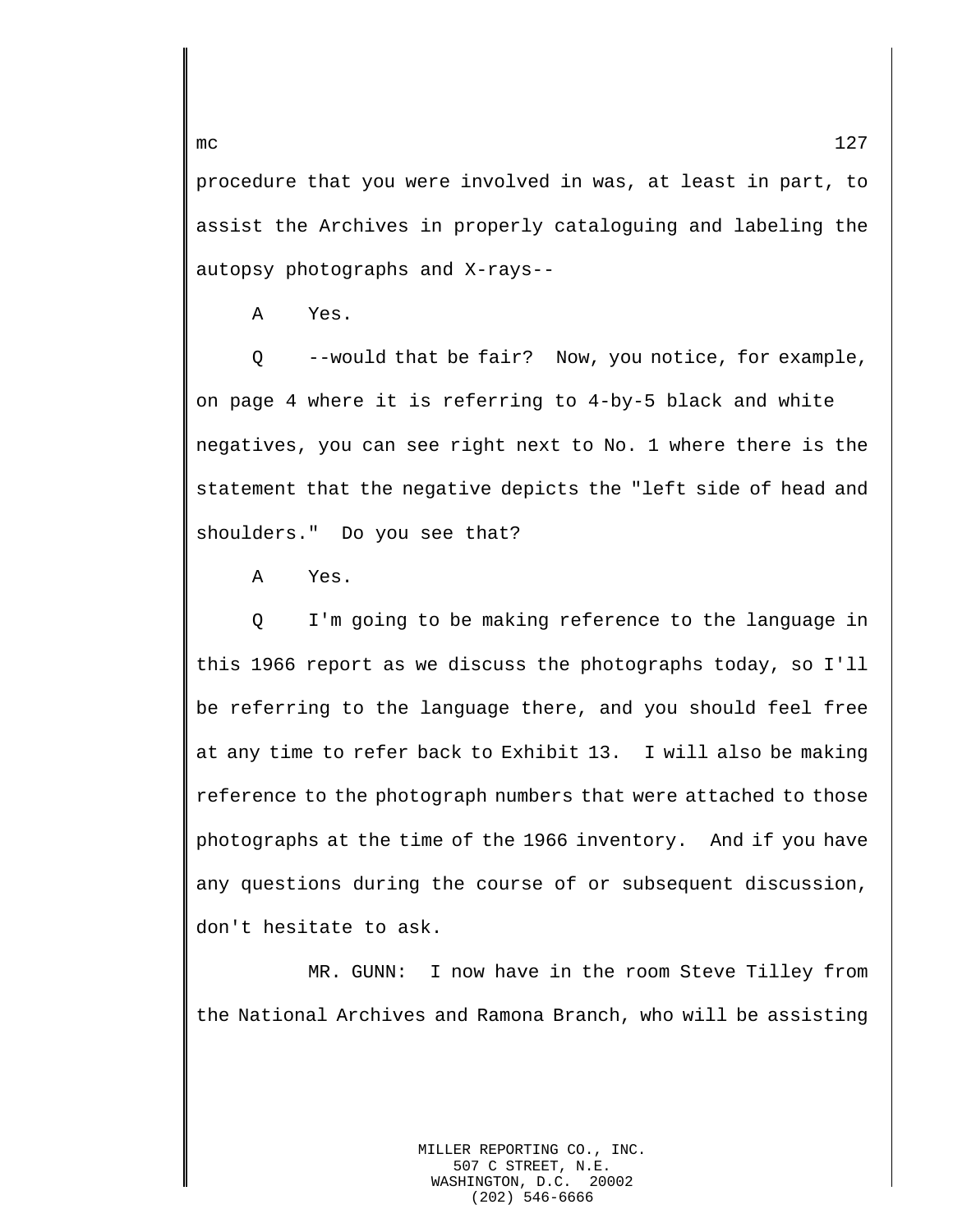us with this process.

Could you please first show to Dr. Boswell the left side of head and shoulders, which corresponds to black and white photo Nos. 1, 2, 3, and 4, and color Nos. 29, 30, and 31?

BY MR. GUNN:

Q My first question to you, Dr. Boswell, is whether you have previously seen the photographs that are in this first view of the left side of head and shoulders.

A Yes, I have.

Q Do those appear to you to be true and authentic photographs taken at the autopsy of President Kennedy?

A Yes.

Q Do you notice any differences between the photographs as they appear now and your recollection of the appearance of President Kennedy from the left profile?

A No.

Q Could you tell me whether you can see on the pictures of the left profile of President Kennedy any lacerations in the scalp?

A No.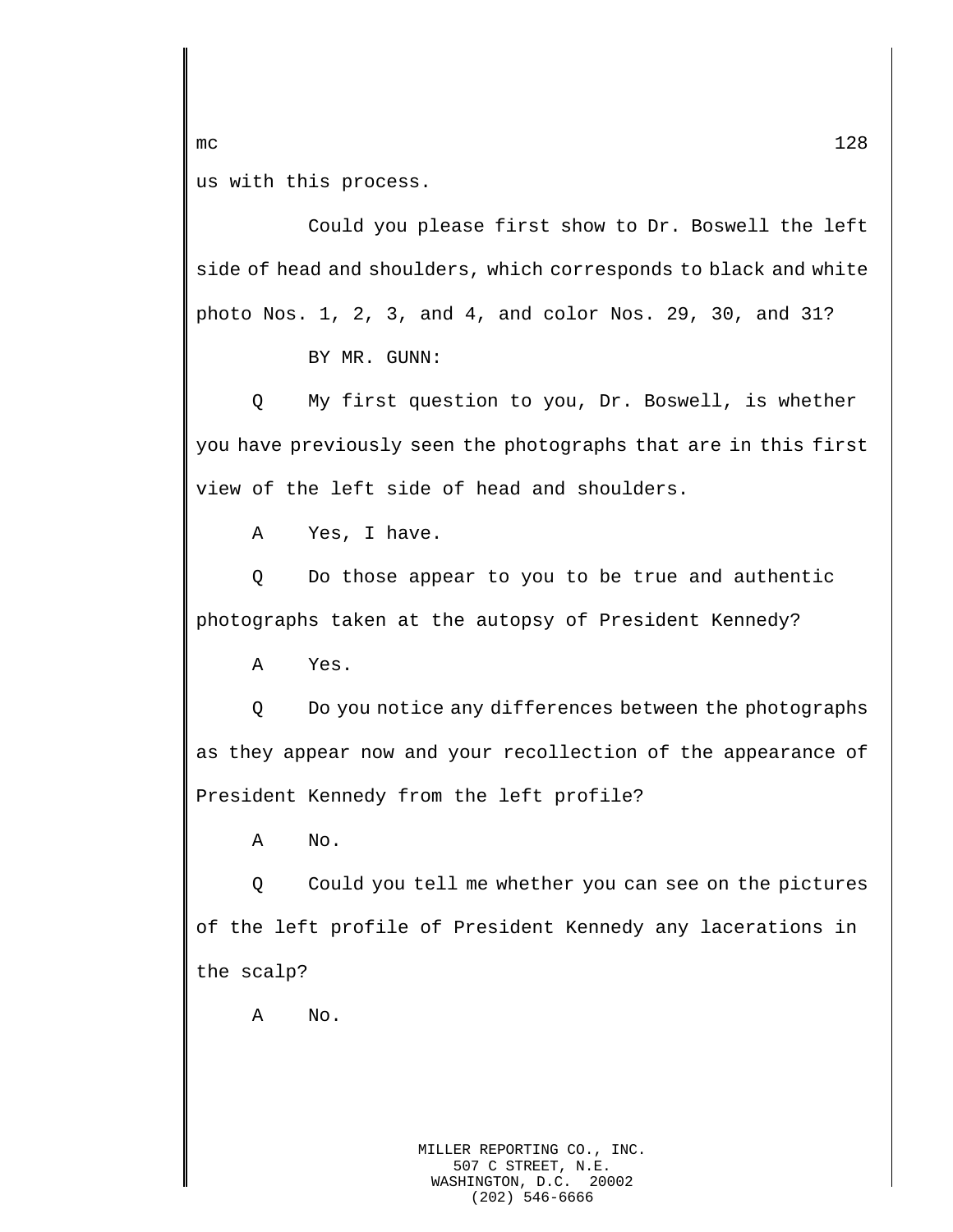Q Did you or Dr. Humes at any time make any lacerations on the left profile of President Kennedy?

A No.

Q Approximately when during the course of the autopsy were these photographs taken? And by that I mean beginning, middle, end.

A This is the beginning, very beginning. These were initial photographs.

Q I asked you a variation of this question before, but as you look at these photographs now, can you tell whether there were any changes made to the appearance of President Kennedy such as the washing of the hair or combing of the hair?

A These are exactly as the body arrived to us. There's blood clotted in here, around the neck wound, some in the hair, not much. We didn't do anything to this.

MR. GUNN: Okay. Could Dr. Boswell now be shown the second view, which from the 1966 inventory is described as the "right side of head and right shoulder," corresponding to black and white Nos. 5 and 6, and color Nos. 26, 27, and 28?

BY MR. GUNN:

MILLER REPORTING CO., INC. 507 C STREET, N.E.<br>SHINGTON, D.C. 20002 WASHINGTON, D.C. (202) 546-6666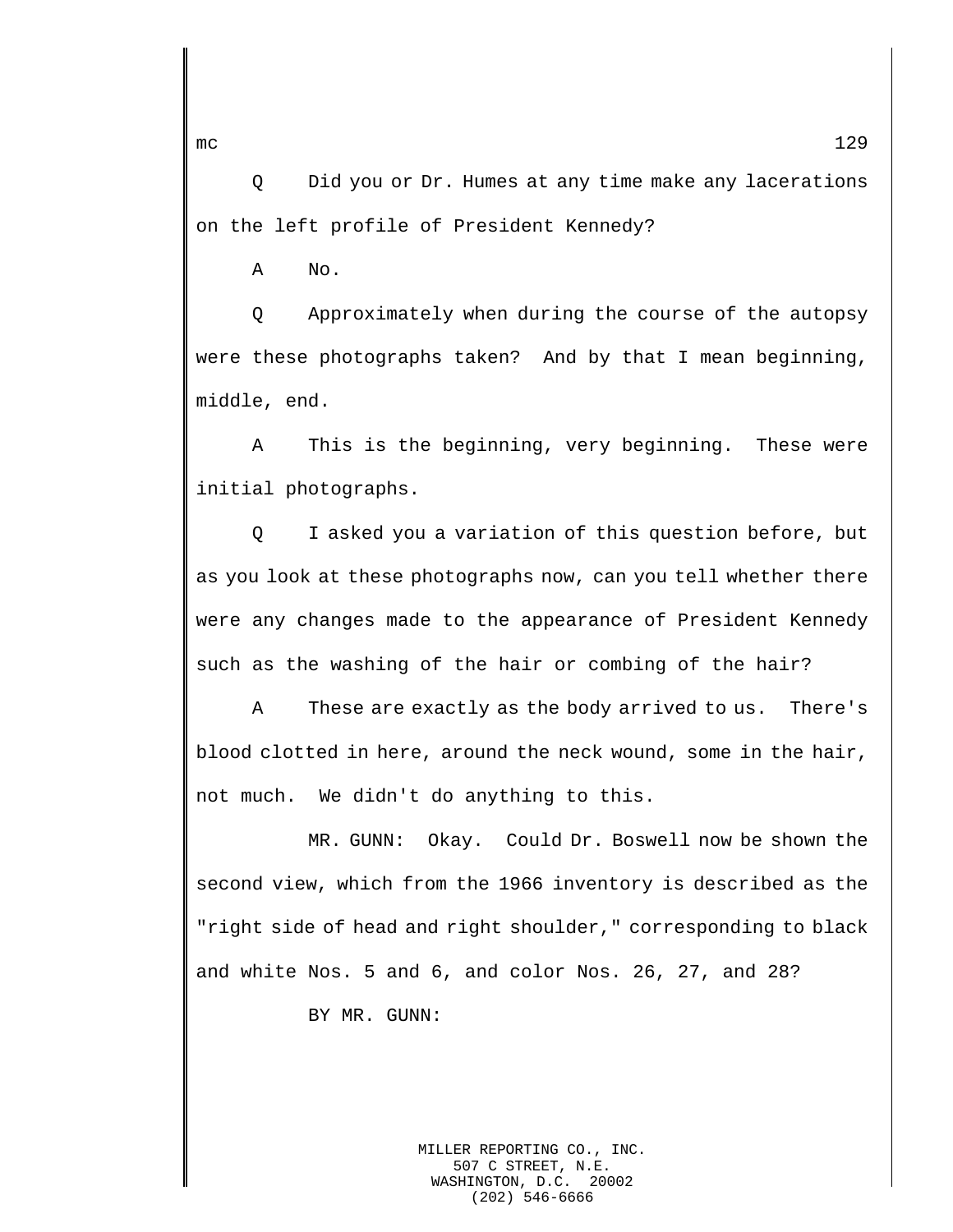Q Dr. Boswell, do you recognize photographs that I have just described as the "right side of head and right shoulder"?

A Yes.

Q To the best of your recollection, are those true and accurate representations of photographs taken at the autopsy of President Kennedy?

A Yes.

Q Could you please describe in general terms what you observe in terms of wounds in the scalp first of President Kennedy?

A Well, the scalp is actually avulsed, and this is a huge laceration. The one that I was talking about in earlier questions.

Q If I could just state for the record, it appears that you're talking about a laceration that is roughly slightly above the ear, that is, towards the vertex, and that the laceration appears to go slightly into the forehead above the right eye? Would that be fair?

- A Yes.
- Q Okay.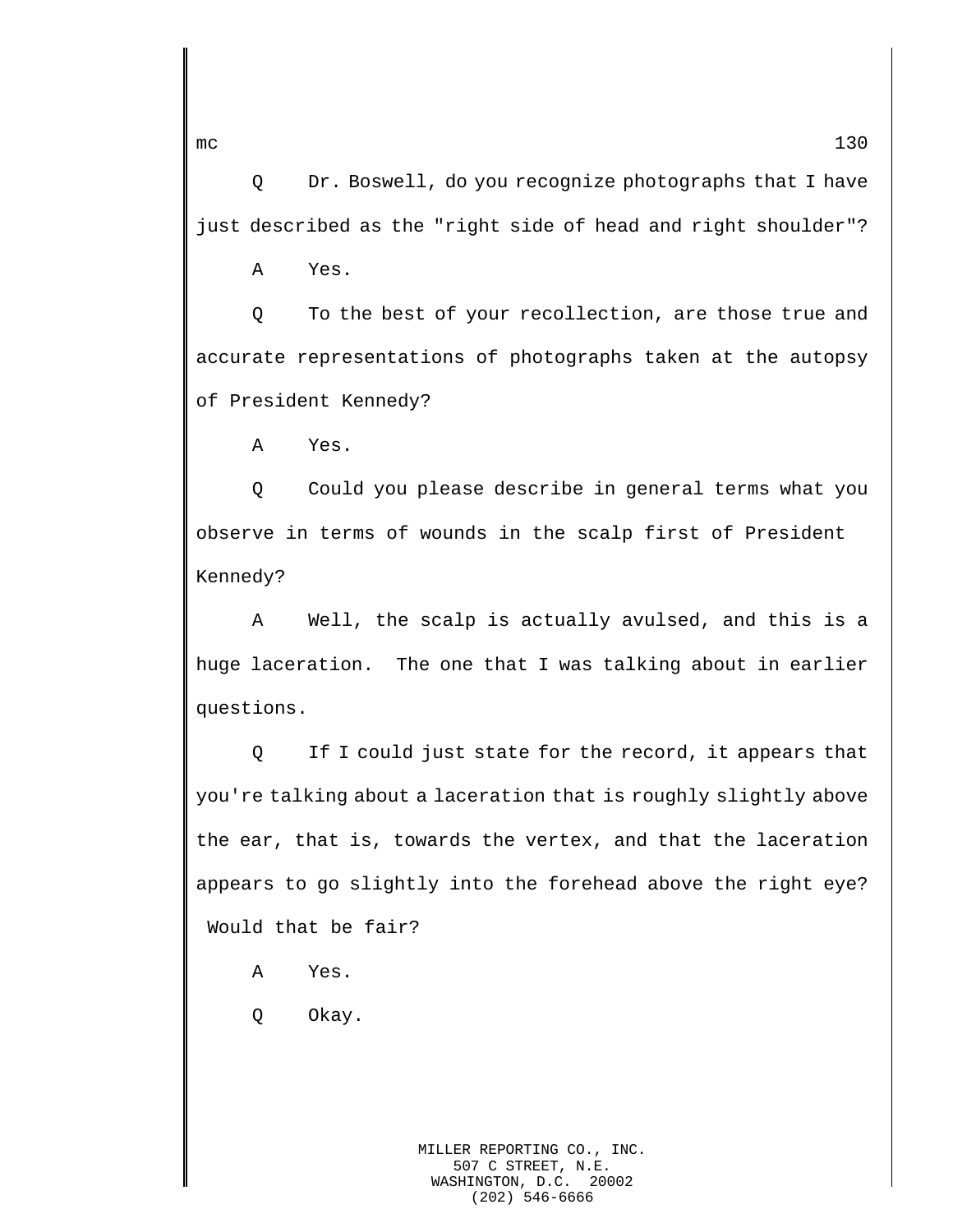A This actually shows almost the magnitude of my drawing on the skull the defect here.

Q You're pointing to the uppermost portion of President Kennedy's head; is that correct?

A Yes. Now, what you see at the very top left of the photograph is scalp. This can be folded back down and actually--well, almost completely hide the defect.

Q Would it be fair to say that the portion of the head that we're seeing that looks disrupted in the portion of the photograph is largely the inside of the scalp--

A Exactly.

Q --all pulled back--

A Yes.

Q --and if that were pulled forward, that it would cover the defect?

A Yes.

Q And are you able to view in that photograph any brain tissue?

A Probably a little bit right here on the right side, just above the fragmented bone, between that and the scalp.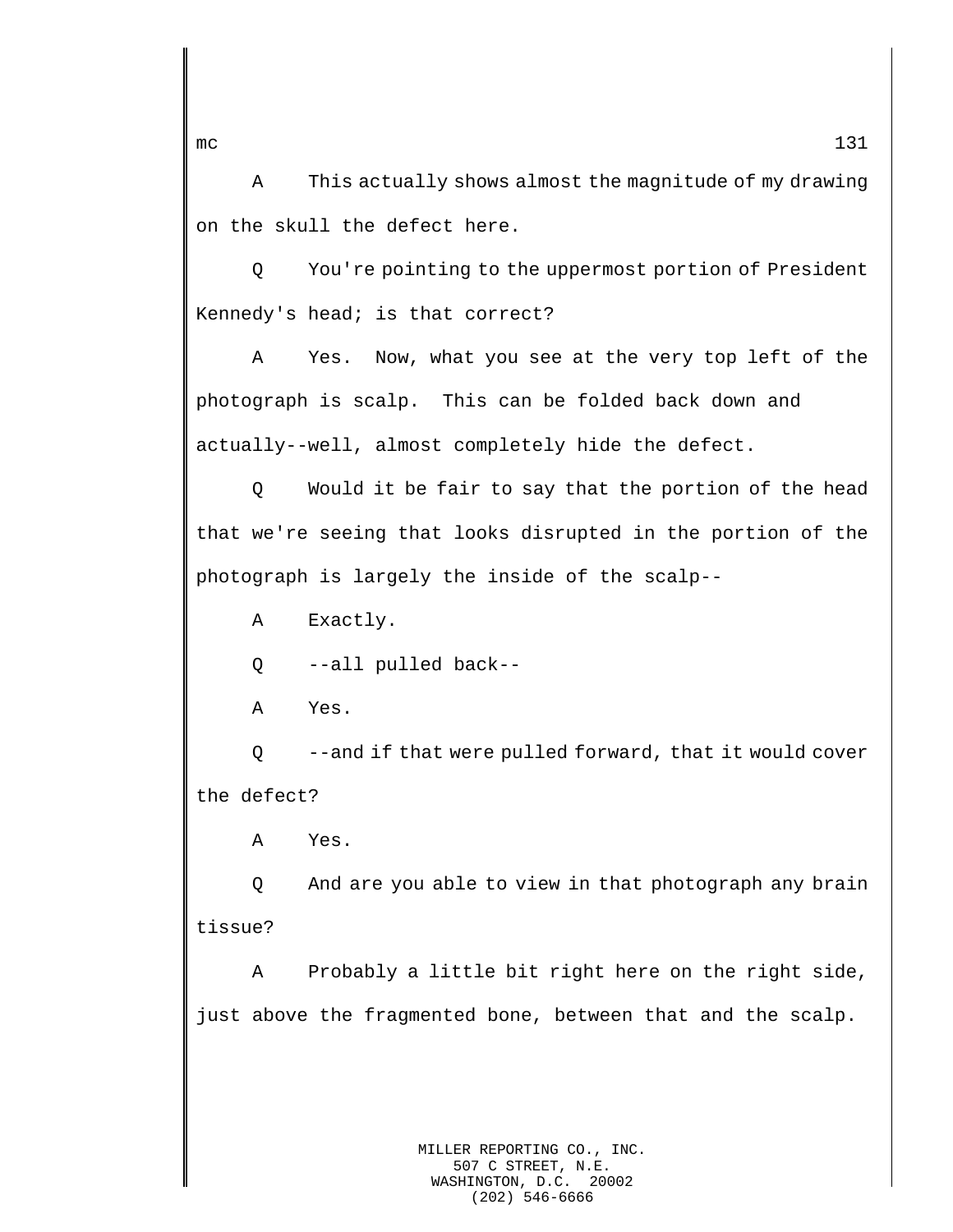There's probably a little bit of brain there.

Q But you would say just a very small amount within the photograph, that principally we are looking at the inside of the scalp?

A Right. And this is a bone fragment that's adhered to the underside of the scalp but belongs up here.

Q When you say the bone fragment, you're referring to the triangular-shaped object right immediately above the ear?

A Yes.

Q Above the right ear. And did I understand you correctly that that is a fragment that has come from another portion of the head?

A Right.

Q And so how would it be that that skull fragment is in that location?

A Well, I think it's probably attached to the scalp that's reflected.

Q So almost as if the scalp is hinged and a piece of the skull is attached to the scalp?

A Yes. I think the color photograph shows it better.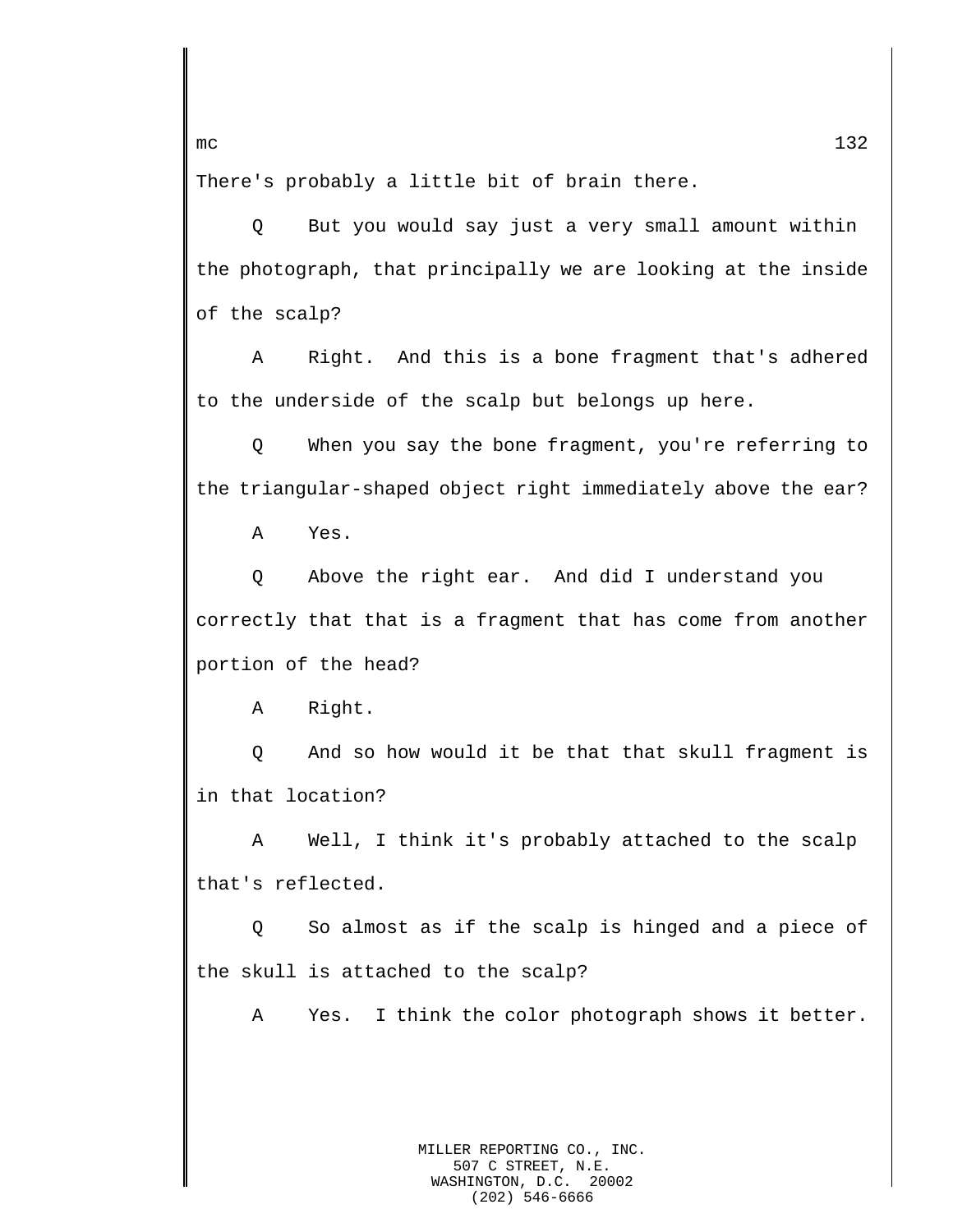I don't think the black and white shows anything that the color photograph doesn't show.

Q This is going to be a little bit difficult to describe, but you have identified a laceration that goes onto the forehead. I'd like you to go back from there about an inch-and-a-half and notice a portion of it where the top three parts of it seem to be almost rectangular in shape. Do you see that?

A Yes.

Q Can you tell me what that object is there?

A Okay. This is skull, the white area is skull, and then the skull is fractured, and the bone beyond and above that, behind the hair here, is missing.

Q Okay. And right to the right of the portion that I have described as being rectangular--and when I say to the right, we should say that the head from the direction that we're looking at is at the top of the document--there is something like a V-shaped indentation there. Do you see that?

A Yes.

Q That is coming closer towards the frontal bone. What do you perceive that V-shaped mark to be?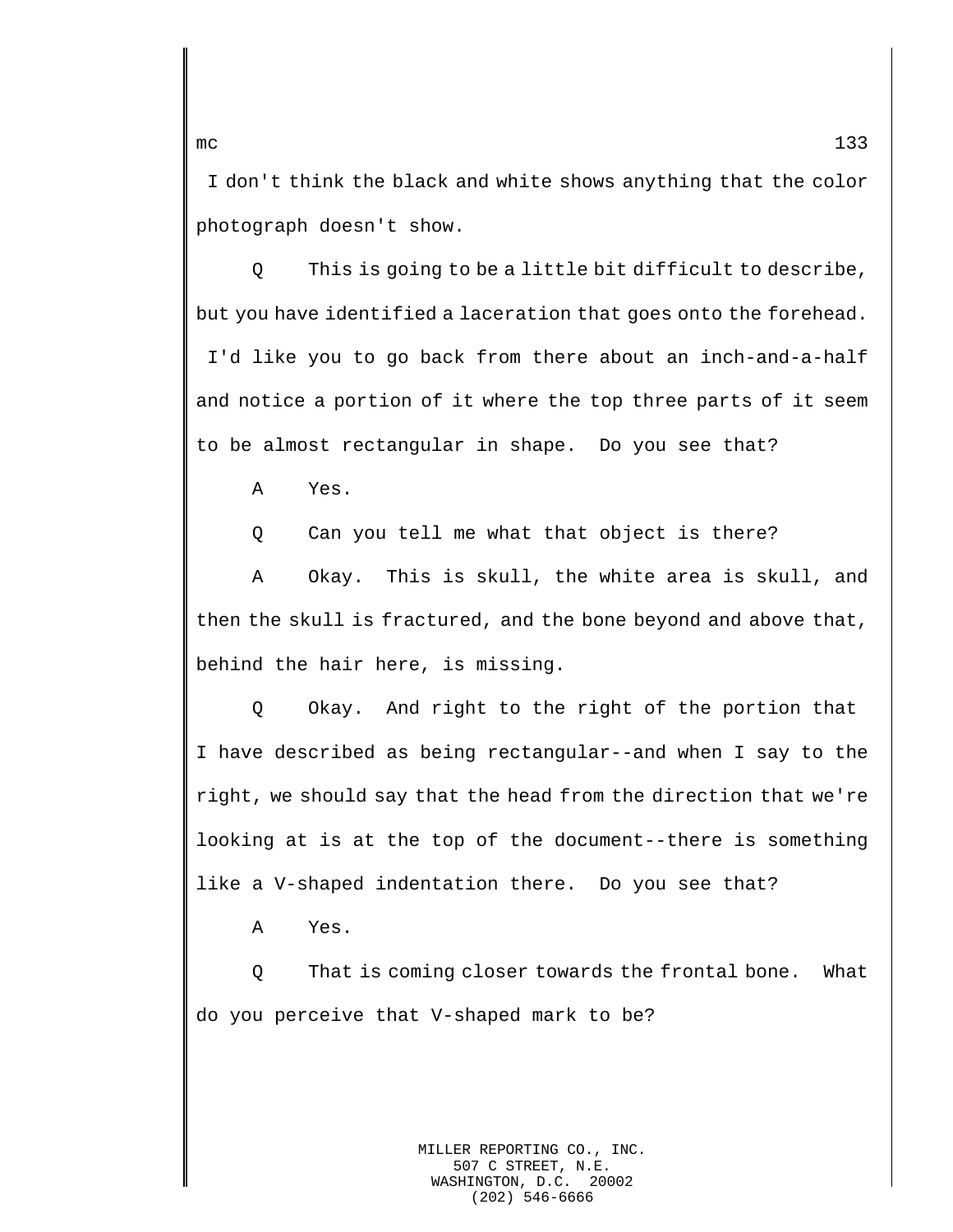mc  $134$ A Well, the bone is fractured in a straight line here, and then this is another fracture margin. And this may come all the way across here, probably does. Q All the way across almost the coronal suture? A Yes. This is probably frontal bone, and then this is parietal bone extending up to here. Q Can you identify any difference between this photograph and how President Kennedy's body appeared from the right profile when you first saw him at Bethesda? A No. It looks the same. T3B Q Was this photograph or were these photographs, which we're describing as View 2 or the second view, taken reasonably near the beginning of the autopsy? A Yes. Q Could we turn to the third view, please, which is described in the 1966 inventory as the "superior view of the head"? They correspond to black and white photo Nos. 7, 8, 9, and 10, and color photos Nos. 32, 33, 34, 35, 36, and 37. Dr. Boswell, do you recognize those as being

> MILLER REPORTING CO., INC. 507 C STREET, N.E.<br>SHINGTON, D.C. 20002 WASHINGTON, D.C. (202) 546-6666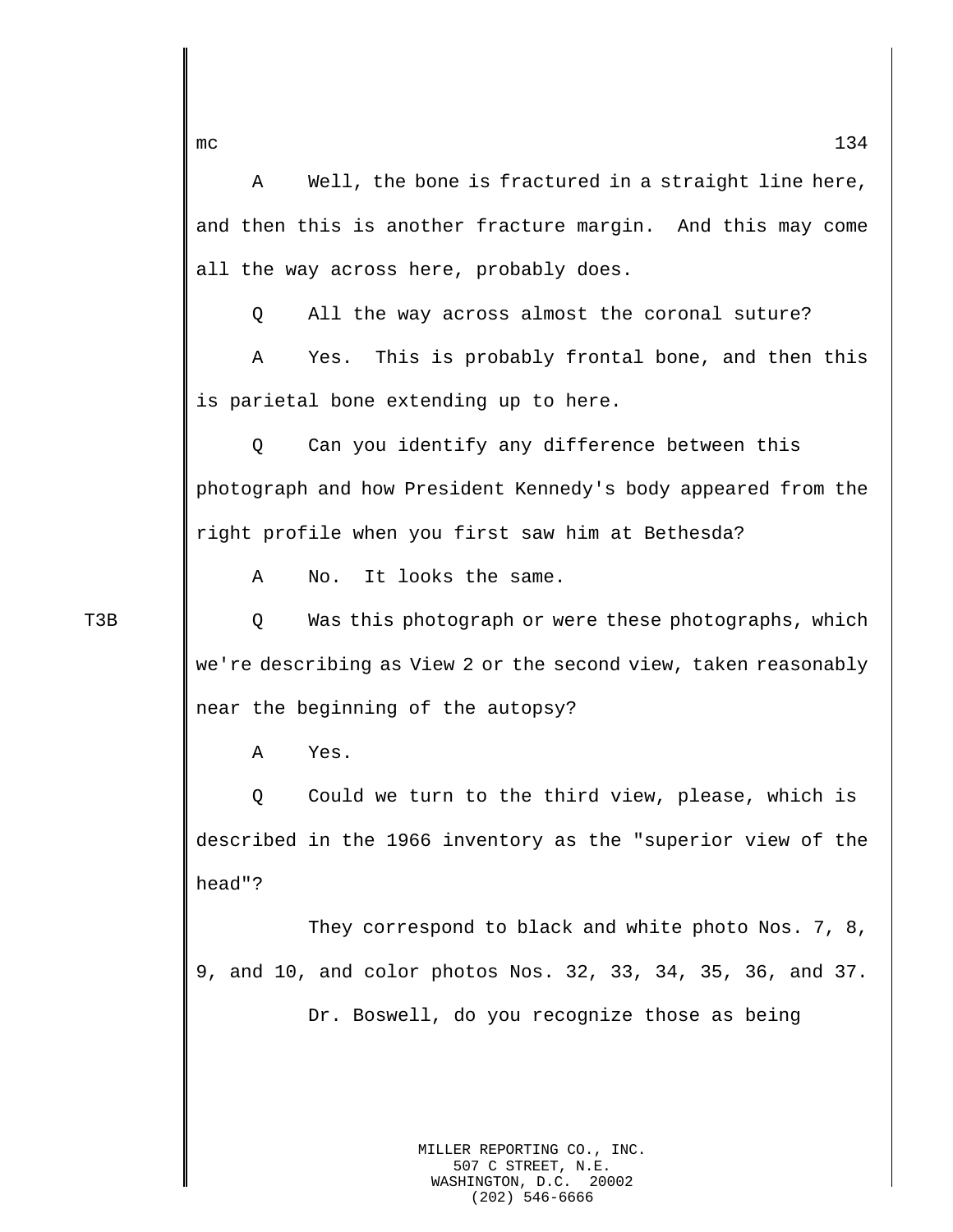photographs that you previously designated as "superior view of the head"?

A Yes.

Q I'd like to ask you first whether they appear to you to be true and accurate photographs of the autopsy of President Kennedy.

A Yes.

Q Do you see any material difference between the photographs as they appear now and President Kennedy as he was photographed on November 22nd?

A No.

Q I'm going to ask you to look at approximately the midline of the brain. There appears to be a straight line or a straight-ish line that goes--it appears to me to be slightly left of the midline of the brain that goes through the scalp. Do you see that line that I'm referring to?

A Yes.

Q Could you tell me what that line is, as best you understand?

A Well, that's a laceration margin of--you can see hair,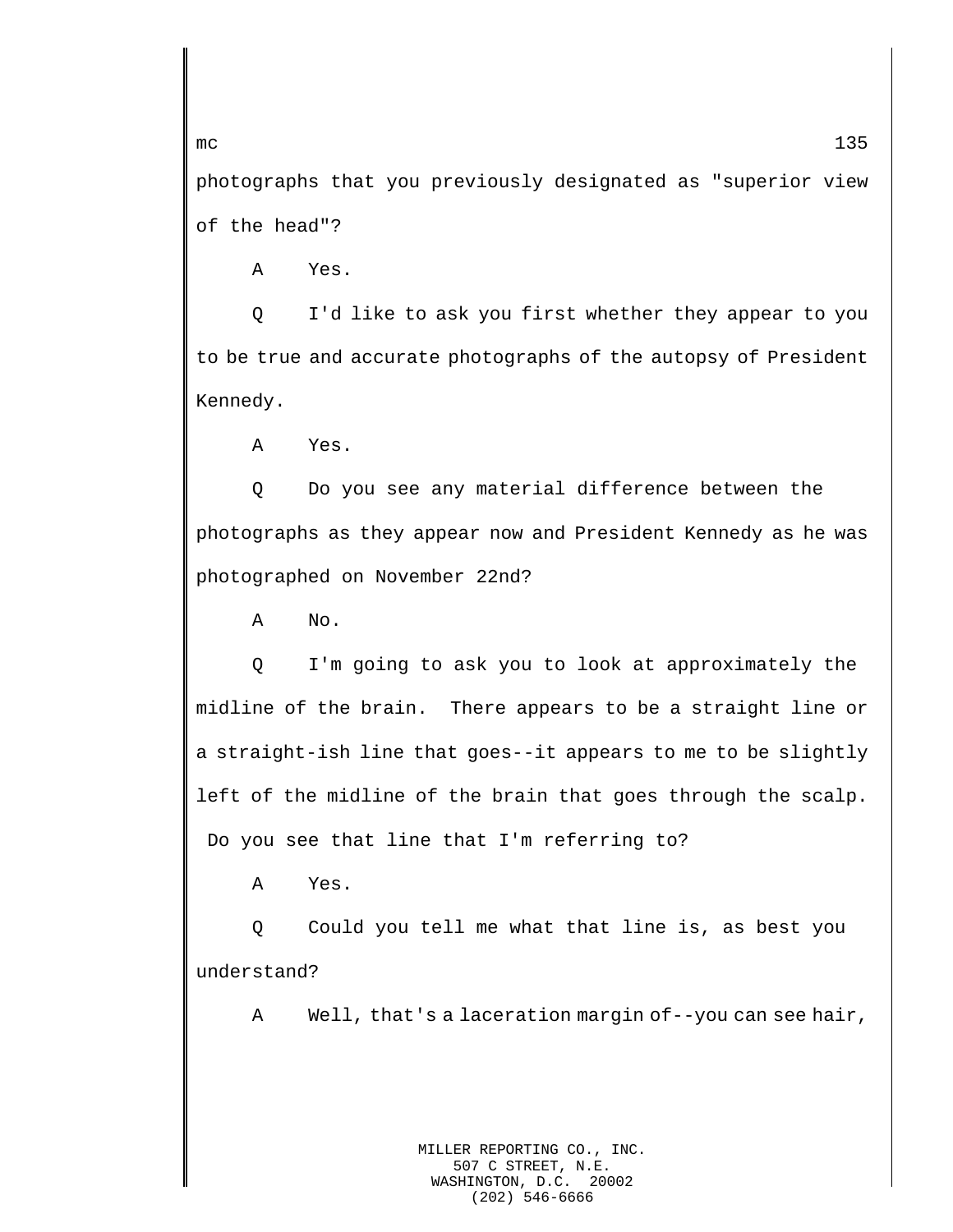skin, and subcutaneous tissue, and then a little soft membranous tissue attached with some blood coagulation on the under surface of the scalp.

Q In the photograph, as I mentioned, it appears as if that laceration is somewhat to the left of the midline. If the scalp were put back in place, where would you estimate that that scalp would come on the head?

A I think it would fall over here.

Q You're pointing over to the right side?

A To the right side of the body.

Q So that the laceration that we see there would not have, in fact, been near the midline but would have come much farther over onto the right hemisphere?

A Yes.

Q In that photograph that you're looking at now--again, we're talking about the third view--do you see any material that is readily identifiable as brain tissue?

A I don't think so.

Q Would it be fair to say that what we are seeing there in terms of the open wound is principally the interior of the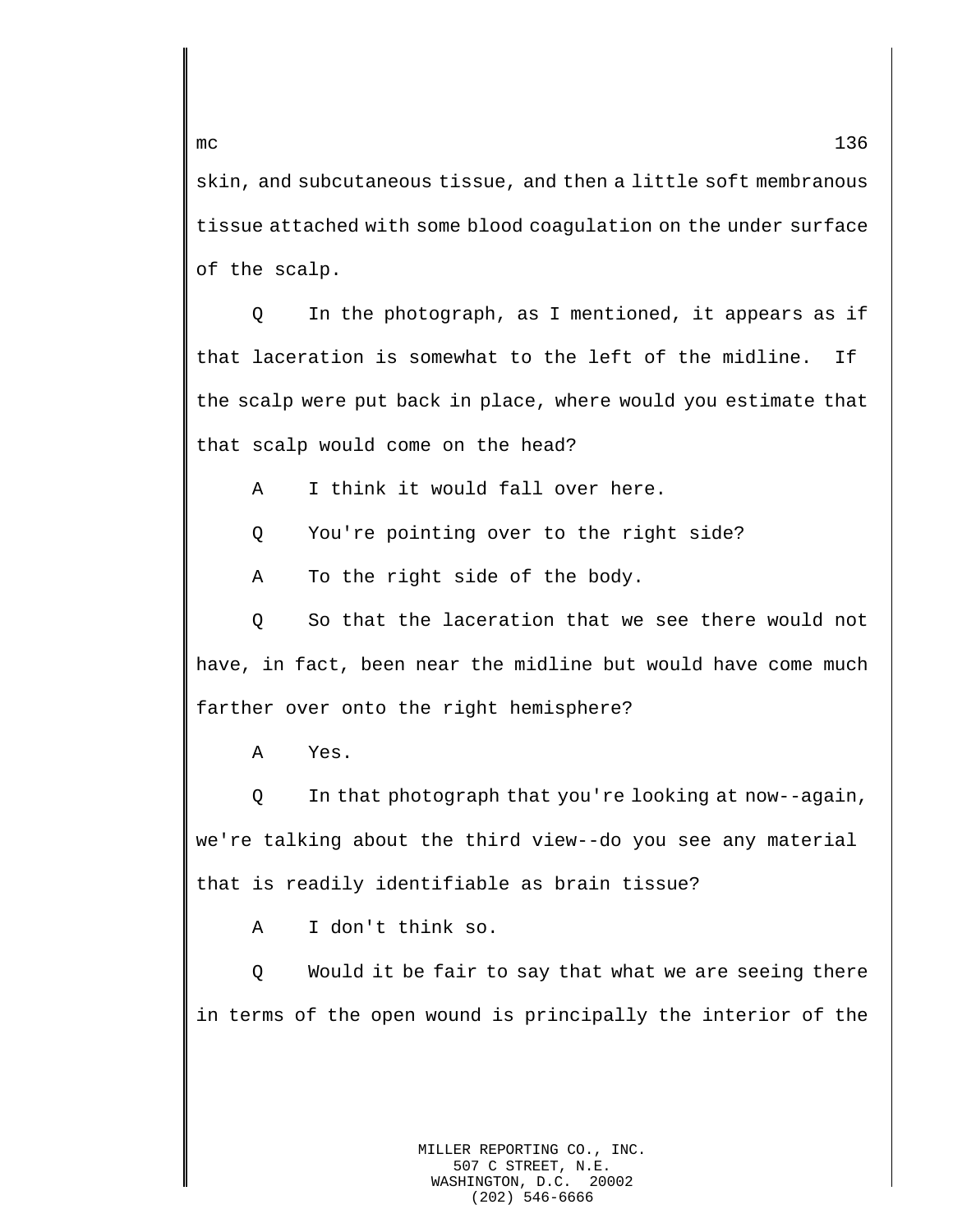scalp?

A Yes.

Q Previously in the deposition, I asked you whether you recalled having seen any brain tissue extruding from the wound at the time that President Kennedy first arrived. Does this photograph help you answer the question about whether there was any brain tissue extruding from the wound?

A Yes. I see none. I can't be sure that some of this material isn't cerebral cortex fragmented, but I think most of it is just blood within the fascia of the scalp.

Q I'd like to point out another straight line. Maybe if we can put the nose going up, there is the line that I mentioned before that appears to be left of the midline, the laceration in the scalp. There appears to be another line of some sort right in the center of the midline. It's not as clear as the other line. Can you see the portion I'm referring to?

A I see it, yes.

Q Can you tell me what that is, as best you understand?

A I think that's just the way the tissue is torn. The way that the bullet came in through here and exploded against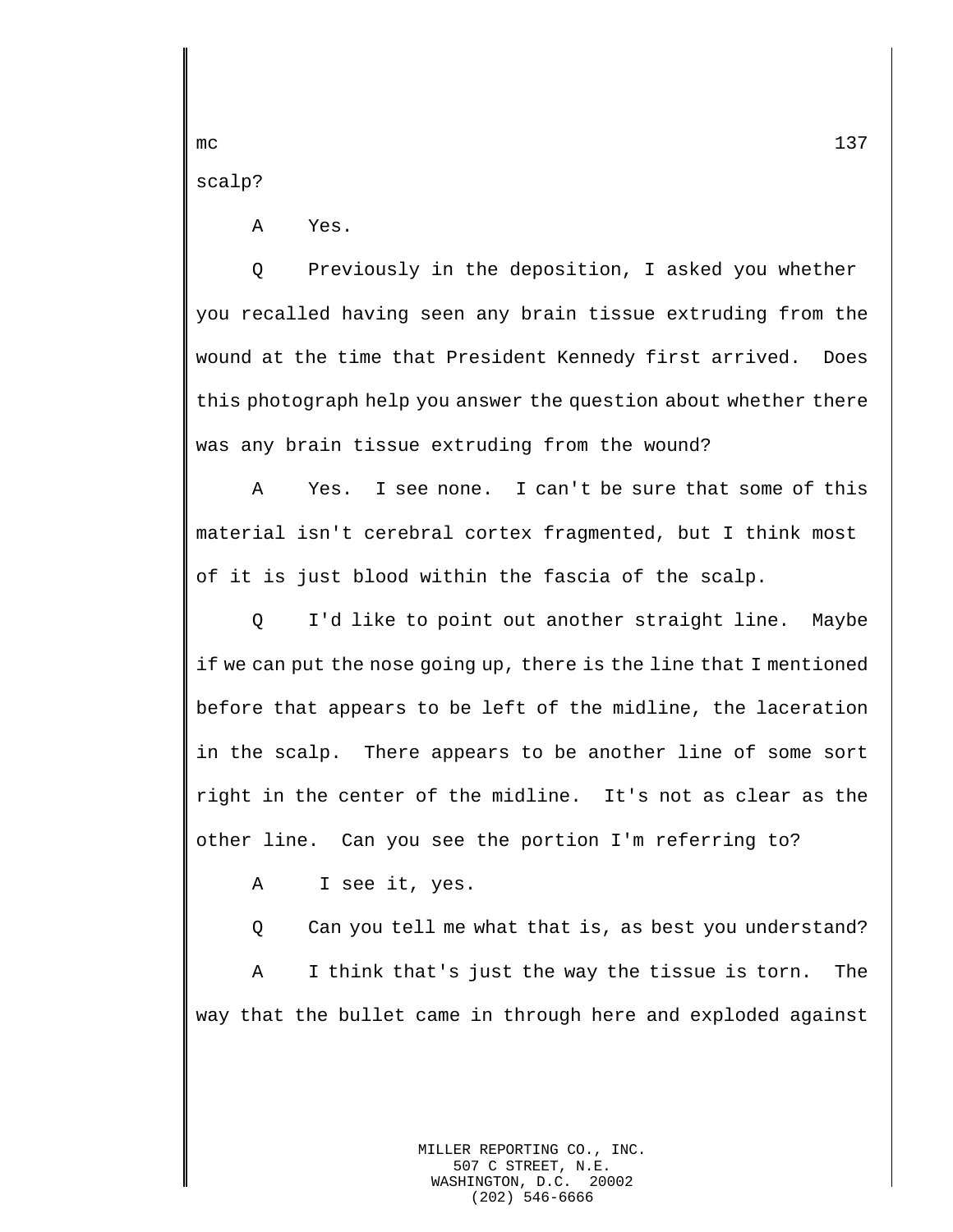the top of the skull just shattered everything, and I think these are stretched tear marks, like this was, and this was strong enough to completely separate the tissue. This is a similar one that just didn't completely separate it. There are others over here, too.

Q Could that be the superior parasagittal sinus?

A No. That is attached to the under surface of the skull.

Q So it couldn't be that? Could that be any sort of line or space between the right and left cerebral hemispheres?

A I don't think so, because from all the other documentation, I know that that fracture line was like this, and this is going to fold over also toward the right side of the body. And I don't think that these are really midline objects. I think that they're going in this direction, toward the right.

Q Could we turn next to the fourth view, which is described in the 1966 inventory as the "posterior view of wound of entrance of missile high in shoulder"? That corresponds to black and white Nos. 11 and 12, and color Nos. 38 and 39.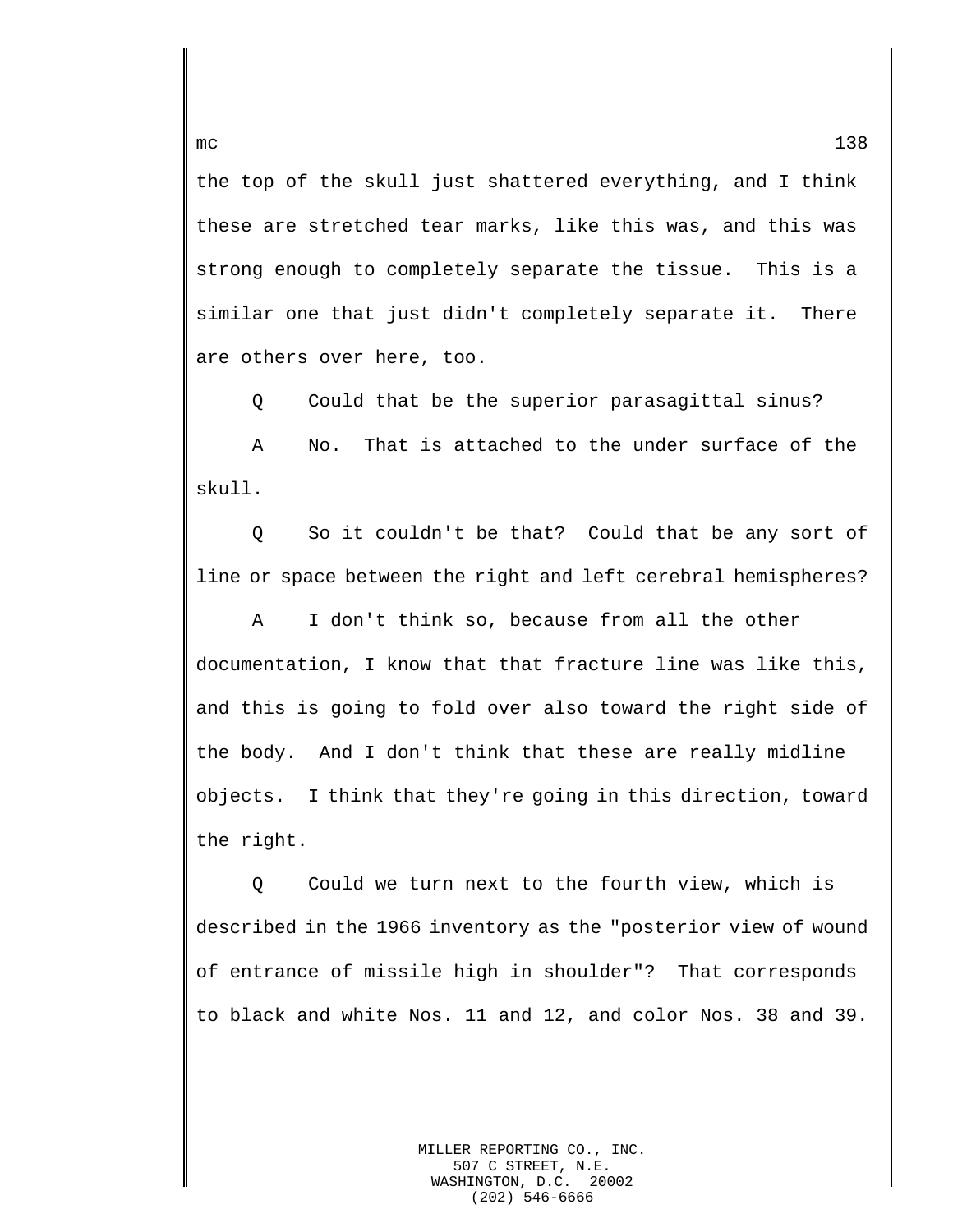Dr. Boswell, do those photographs appear to you to be original and authentic photographs taken at the autopsy of President Kennedy?

A Yes.

Q Do you notice in those photographs any variation that differs in any material way from what you observed on the night of the autopsy?

A No.

Q Can you tell me approximately when during the course of the autopsy that those photographs were taken?

A Very early.

Q I'd like to ask you a question first about the scalp, although that's not the center of the photograph, and ask you whether the scalp had been pulled up in any way in order to keep any flaps from hanging down over the back. I don't know if that question was--

A Yes, I understand.

Q Maybe if we could look at that photograph in conjunction with one from the third view.

A Where the flap is coming down?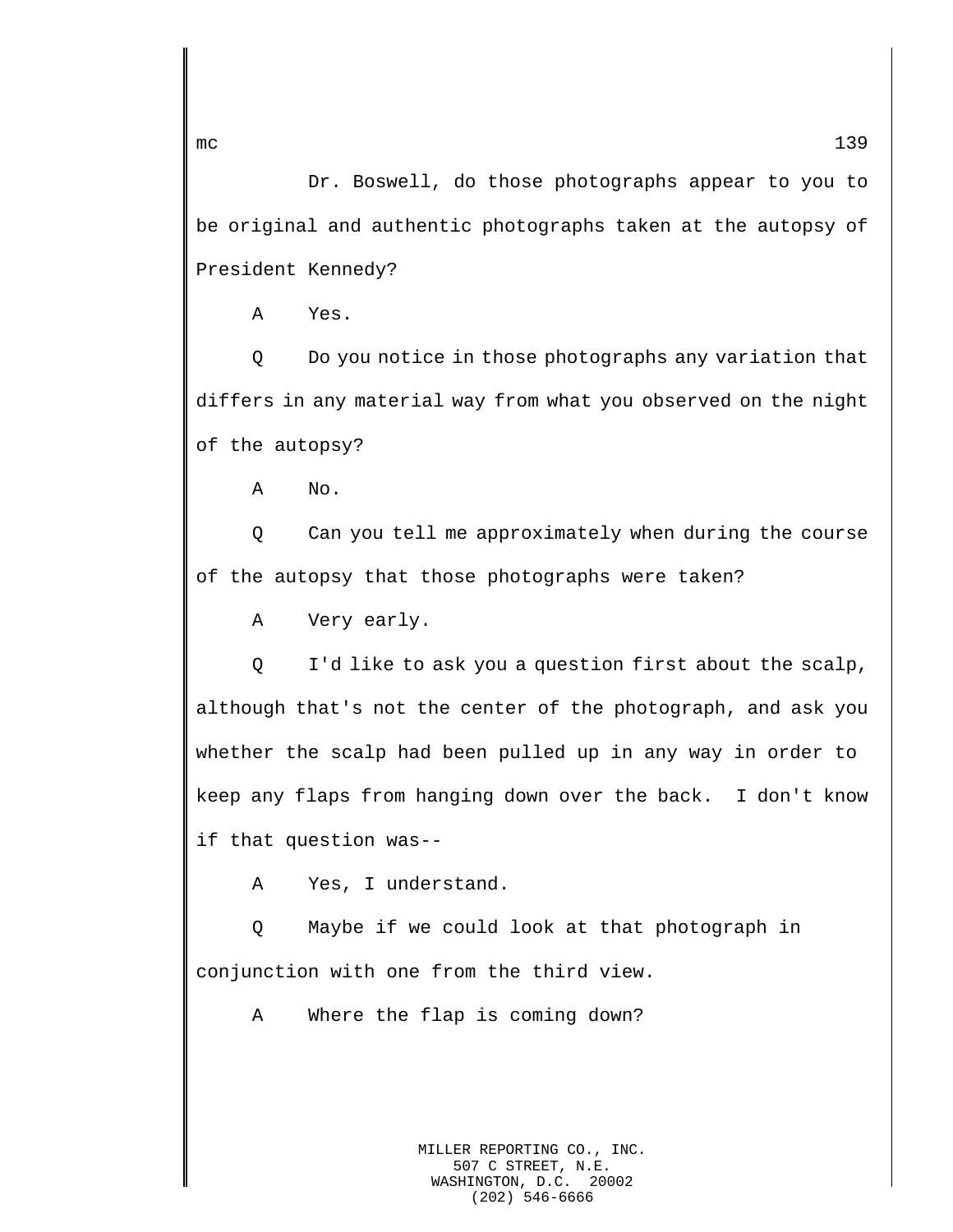Q Yes.

A I know this--the flap is stretched forward here, because if this fell back down--with him in this sort of recumbent position, yes, this scalp would fold down and cover this wound.

Q So you're saying that on the fourth view, which are the photographs that are in your hand right now, the scalp has been pulled back and folded back over the top of the head in a way different from the way that they appeared in the third view, the superior view of the head?

A Yes.

Q Is that fair?

A In the previous one, it was permitted just to drop. In this one, it's pulled forward up over the forehead, toward the forehead.

Q Who, if you recall, pulled up the scalp for the photograph to be taken?

A There are about three of us involved here, because there are two right hands on that centimeter scale. I think that I probably was pulling the scalp up.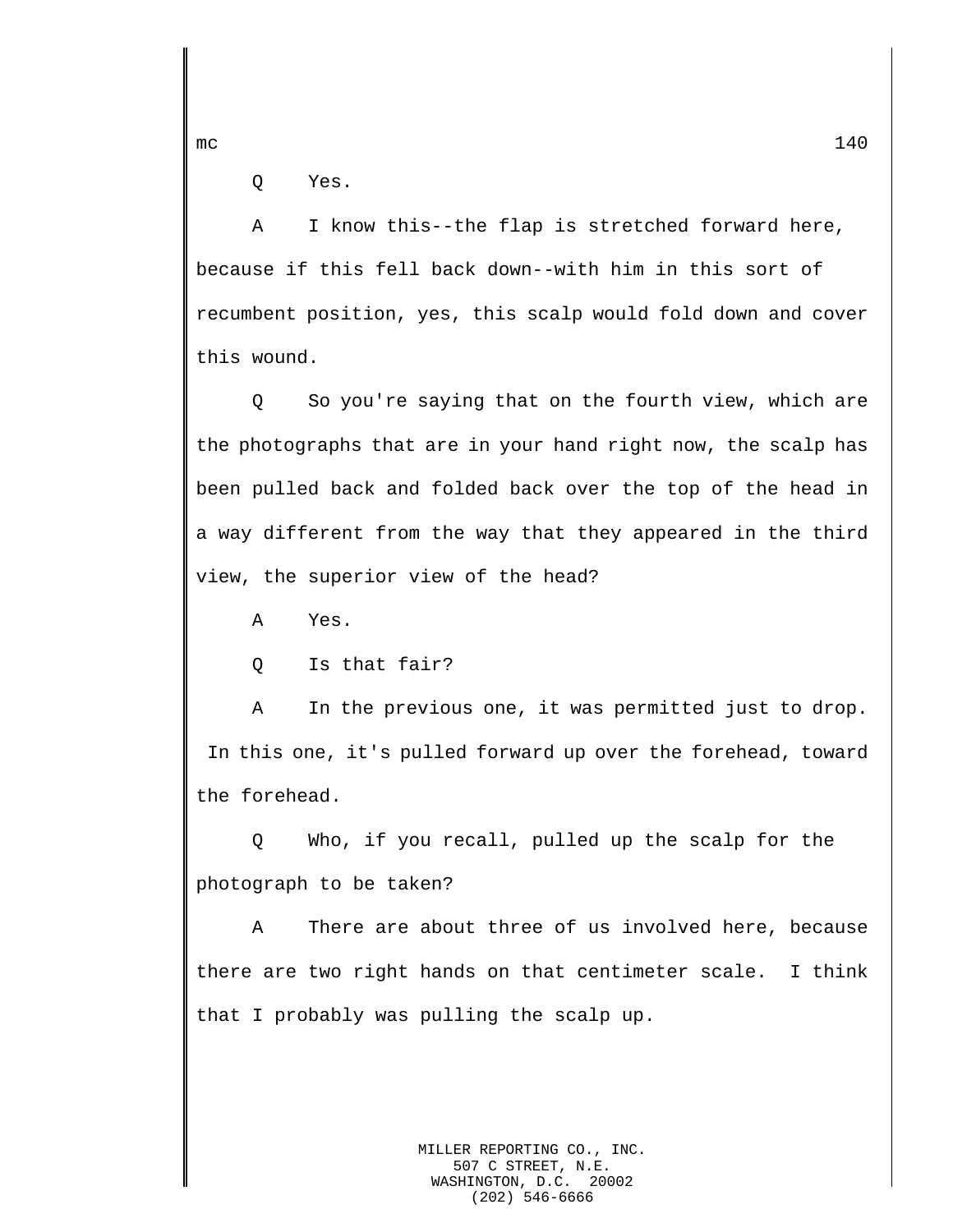Q I'd like you to notice in that photograph--and, again, we're still talking about the fourth view--that there is a little white marking--I don't know what it is--that is very near the hairline.

A Here?

Q Yes. Do you see that either matter of tissue or something--

A I have seen that and worried and wondered about it for all these many years. Some people--many people have alleged that to be the wound. I don't think it is.

Q In relationship to that white marking, whatever it is, could you say or describe approximately where the entrance wound was, where the entrance wound would be in relationship to that?

A Well, I think that the entrance wound is up in here someplace. I'm talking like a couple of centimeters above the hairline and 4 centimeters to the left of the ear. But I can't argue with that. I don't know what that is. I've seen this in other photographs. In some areas, it's a little translucent bubble. I think that the wound of entrance is up in here.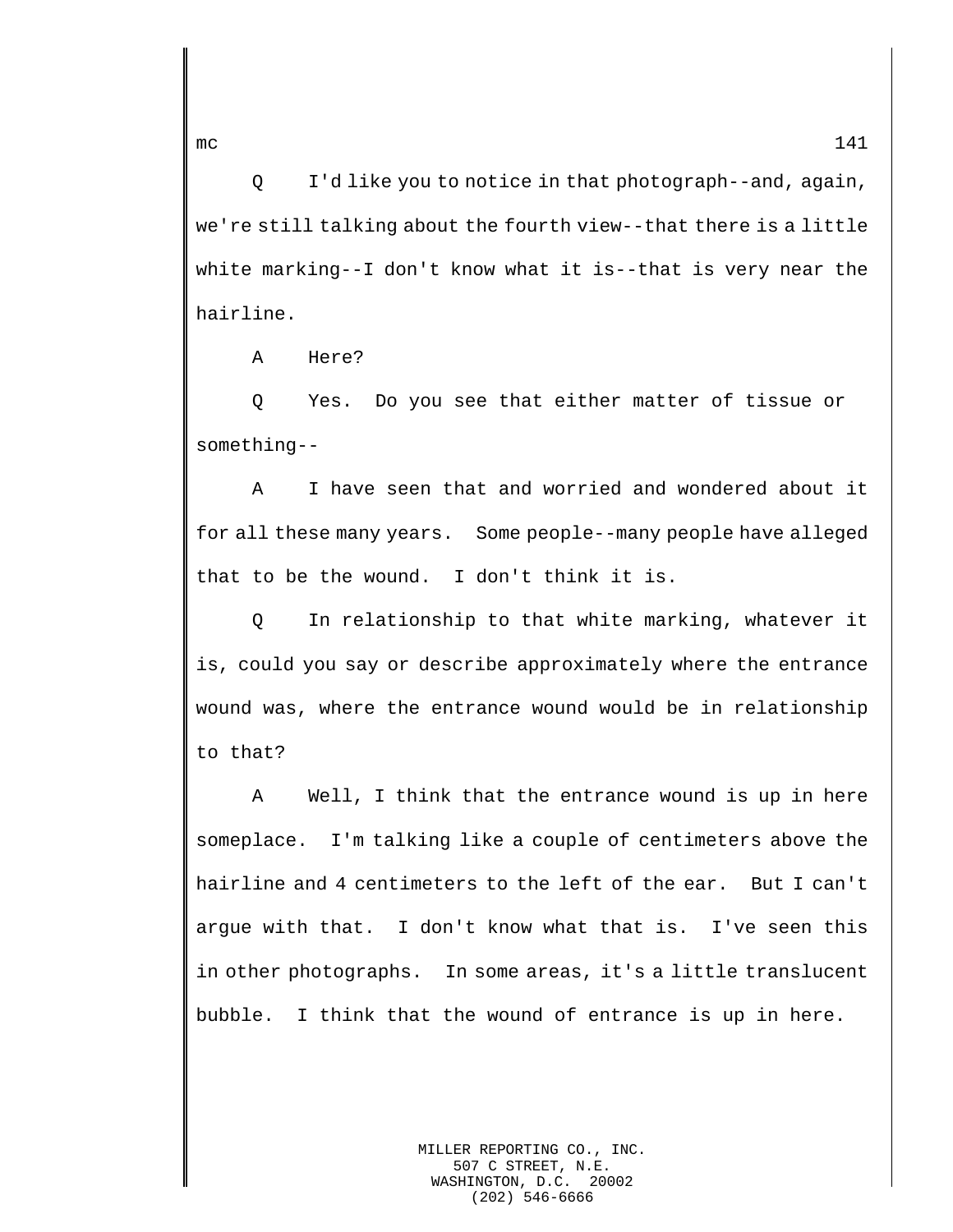Q Okay. What I'd like to ask you to do is measure with the centimeter measure here. Maybe if we can--

A You can't--well, okay. Let's see. This is--

Q You don't need to try and get it to correspond to the ruler in the photograph.

A Well, this is about two to one, so--

Q Just if you can do it on the actual measurement.

A You want me to measure this?

Q Measure it from--approximately the distance from that white spot that is on the--

A Where I think the wound of entrance is?

Q Yes, that's right, what the distance is.

A Okay. I think this is...about 3.5 centimeters with this scale.

Q Okay. So if President Kennedy were standing erect, then--and we're talking about the measurements corresponding to the photograph and not to real life. But from what I was understanding, you were saying that the measurement would be approximately 3.5 centimeters at approximately a 45-degree angle from that white spot, that is, if President Kennedy were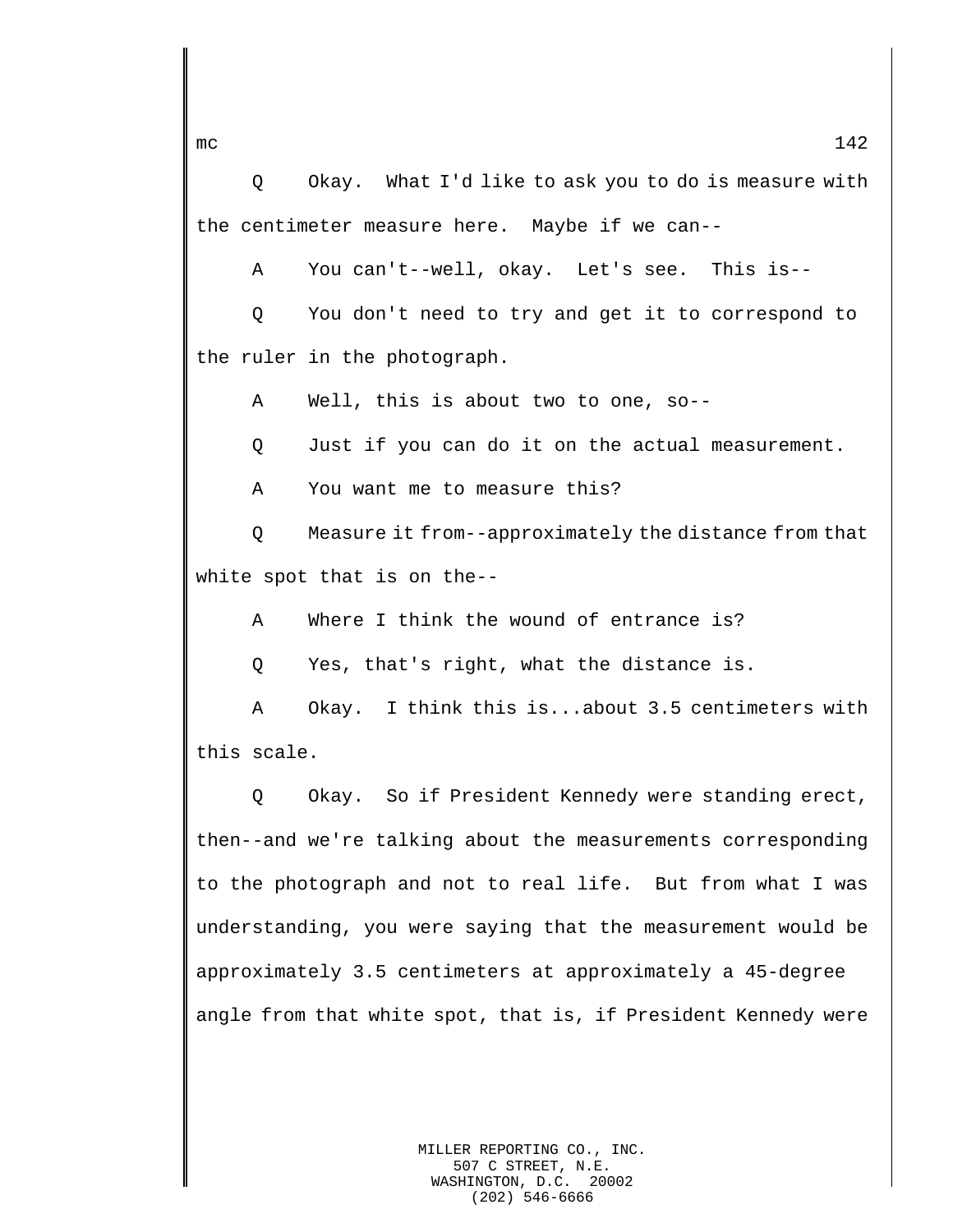standing erect? Is that fair?

A Yes.

Q And it's in the direction towards the right ear?

A Toward the ear. That's maybe like 30 degrees.

Q And the point that you are estimating that the entrance wound was located, is that the location that was previously recorded as approximately 2.5 centimeters to the right and slightly above the external occipital--

A Right.

Q Okay. Now, if we could go to the other wounds there, could you identify where the entrance wound was in the body of President Kennedy, outside of the scalp now? Does that wound that you're pointing to correspond to the larger wound that is to the right of the ruler in the photograph? Again, assuming President Kennedy were standing erect.

A Yes.

Q So it's the wound that comes closer to being towards the tip of the ruler towards the neck?

A No, this is blood clot down here. This is not wound.

Q You're referring to a second marking that is somewhat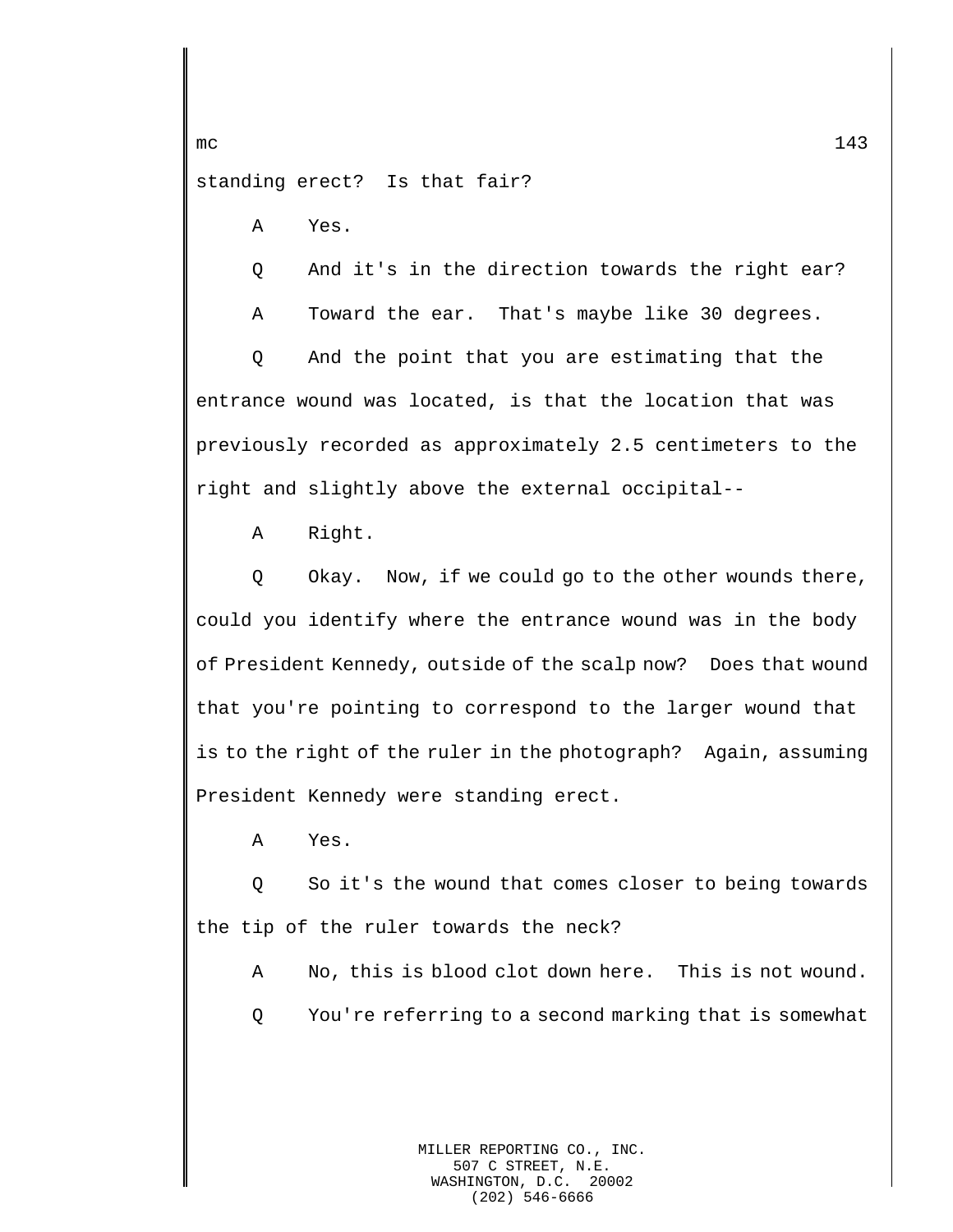below--

A Right.

Q --the larger marking. Was the ruler covering, the ruler in the photograph covering any other wound on the back--

A No.

Q --that you're aware of?

A It's just about over the vertebral bodies, the midline. There's nothing underneath it.

Q I'd like to go back to one of the Rydberg drawings that we had looked at earlier--and this is from Exhibit MI 13--and ask you whether in looking at the photograph you think that the wound, that is, the entry wound in the body of President Kennedy, corresponds more closely to the Rydberg photograph or to the drawing that appears in Exhibit 1, the drawing that you made at the time of the autopsy.

A It's sort of in between. There's a lot of skin here above the wound of entry on the back up to where you can see the folds of the base of his neck. But his acromial process is out here and I--

Q Out under the hand in the photograph?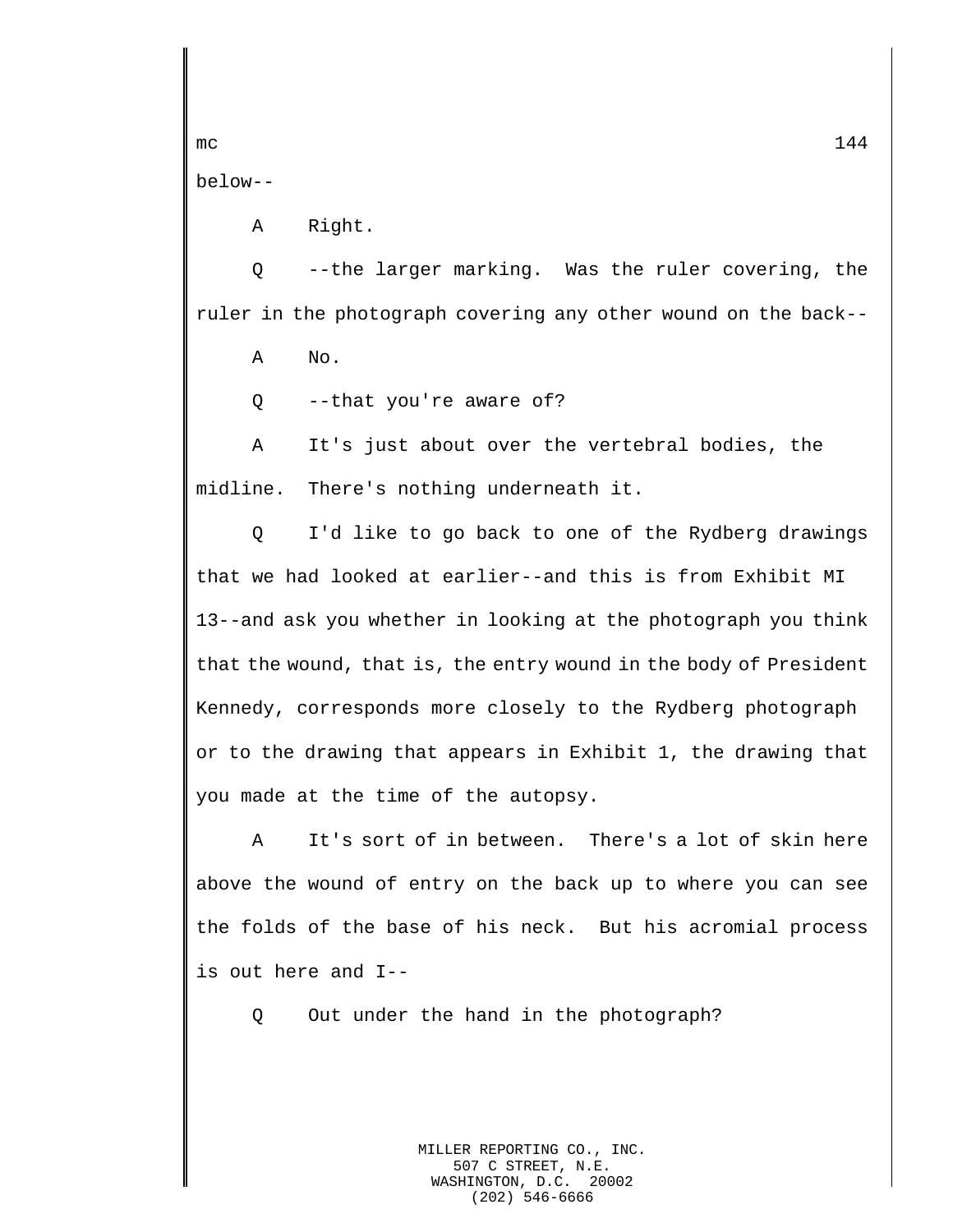A Yes. And here's his clavicle. This is sort of in between these two.

Q So it's in between the one marked Exhibit 1 and Exhibit MI 13?

A And the Rydberg drawing.

Q If you had to match the entrance wound that you can see on the photograph in View 4 to one of the vertebra, would you be able to give an approximate location, either C7 or C4 or T3, whatever?

A Well, it's certainly not as low as T4. I would say at the lowest it might be T2. I would say around T2.

Q Can you identify an abrasion collar on the wound depicted in the fourth view?

A I'm sorry. Now repeat that?

Q Can you identify an abrasion collar on the wound in the photographs you're looking at now, View 4?

A Are you talking about the one in the posterior?

Q Yes.

A Well, this looks like it's coagulated around here, and that, I guess, is what you would call an abrasion collar.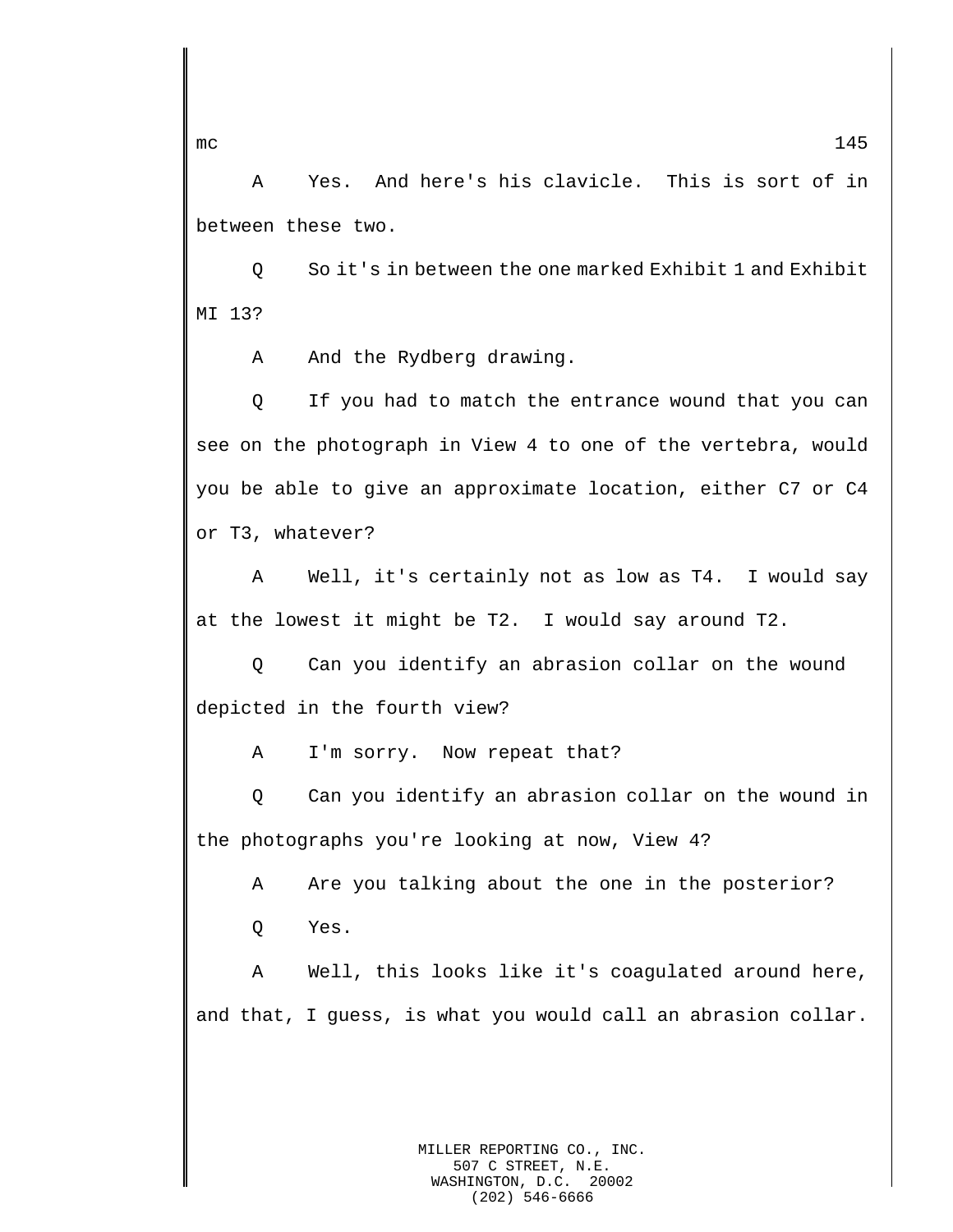Q Did you notice an abrasion collar on that posterior wound during the course of the autopsy?

A Oh, yes.

Q So is the question now whether it can be identified by the photograph?

A This is a good wound of entrance. It's indented, almost round. I think that the photograph is very good for identifying that as a wound of entrance.

Q Okay. But in terms of identifying an abrasion collar, does it--

A Oh, I think that's very good. I can't imagine a true forensic pathologist disagreeing with that.

Q I'd like to go to the fifth view, if we could, which is described in the 1966 inventory as the "right anterior view of head and upper torso, including tracheotomy wound." That corresponds to black and white Nos. 13 and 14 and color Nos. 40 and 41. The first question for you, Dr. Boswell, will be whether these photographs appear to be accurate photos of the autopsy of President Kennedy.

A Yes.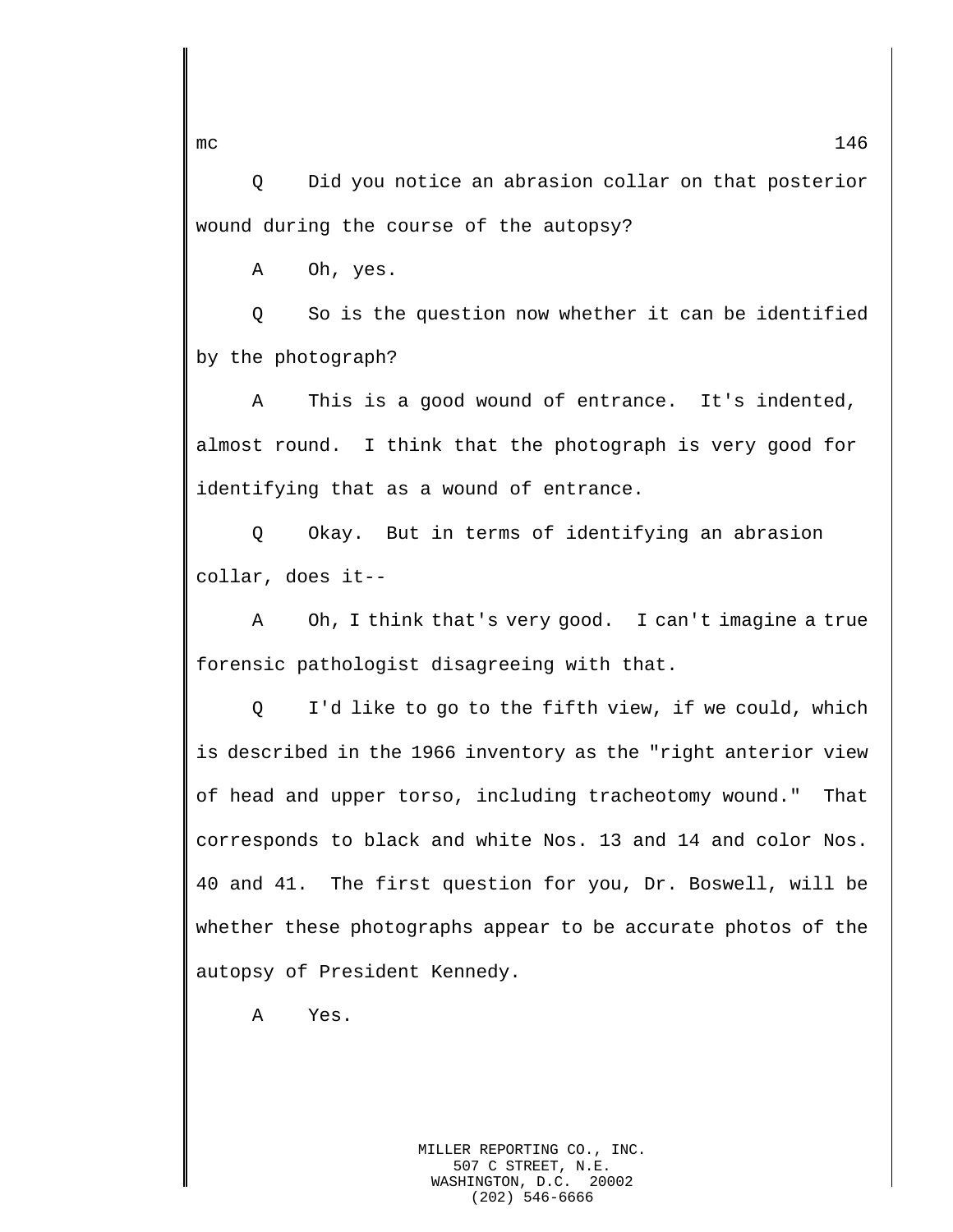Q Let me ask you first whether the wound in the neck that you see from the front is as the neck wound appeared when you first saw it at the autopsy.

A Yes.

Q In your experience, is that wound a typical tracheotomy incision?

A It's pretty big. I'm not sure what "typical" would be, but it's a big tracheos--but I've seen many tracheostomy wounds that big. So it's not too unusual, especially when you're doing it in a terminal, why, you don't worry about the size of the wound.

Q I'm sorry. When you're doing--

A When you're doing it in a terminal patient, why, the last thing you're going to worry about is the size of the tracheostomy wound.

Q I notice that this photo is different from the first view that we took a look at. The eye, at least on the right side, appears to be open. Actually, both eyes appear to be open. Do you recall whether the eyes were open during the course of the autopsy?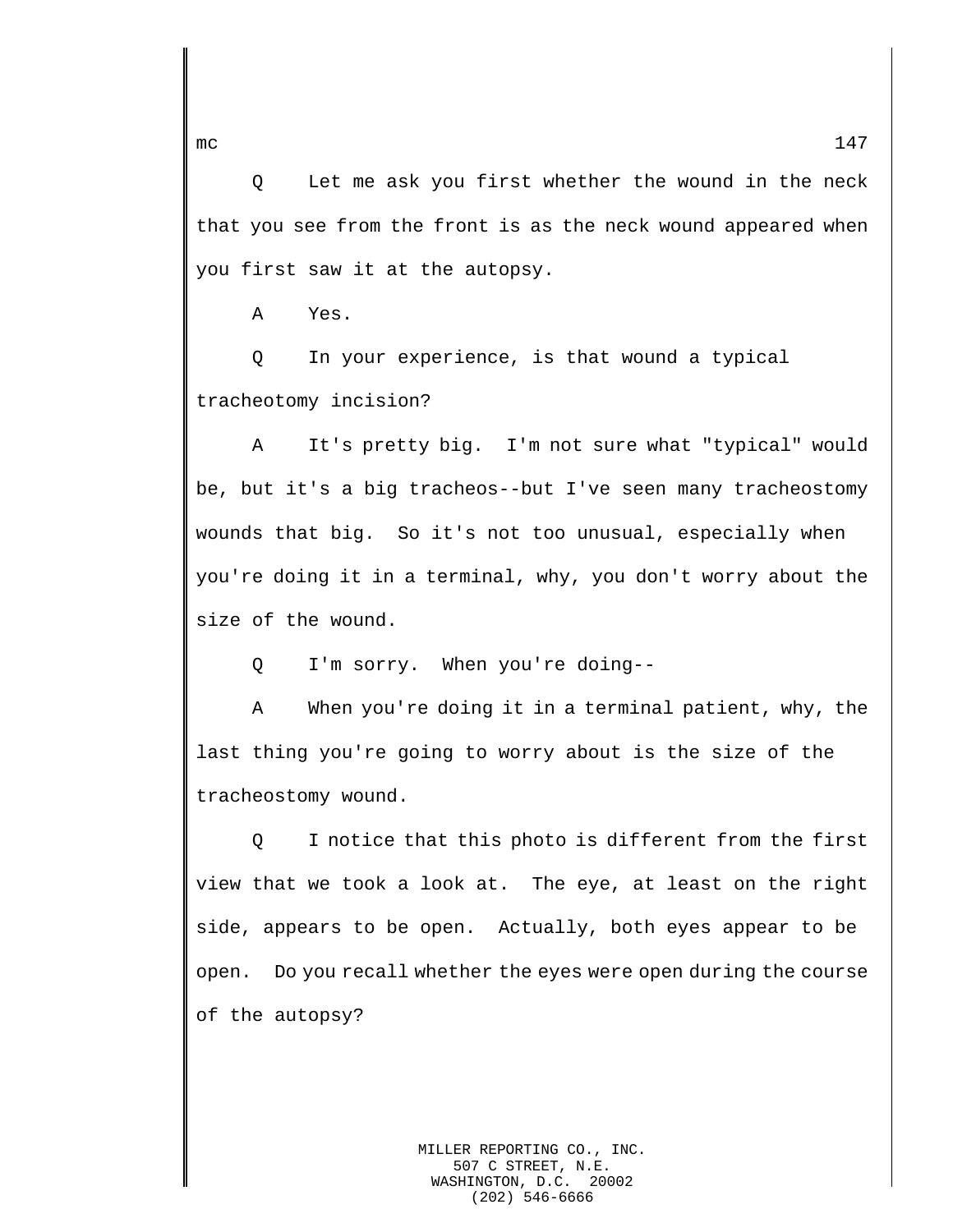A I don't recall that that was a point of interest. I think we just moved back and let the photographer take the picture, and I think maybe positioning the body may have had something to do with stretching the eyelids. But I don't think we made any attempt to take the pictures with the eyes open or closed.

Q So the difference on whether the eyes were open or closed would not be of any material significance in terms of the timing of the photographs?

A No.

Q I'd like you to note the semi-triangular-shaped marking that goes into the forehead. Does that correspond to the laceration that we previously noted in the second view?

A Yes.

Q I'd like to show you Exhibit No. 74, the plastic skull, and the line that is marked 2, that comes towards the front. Is it your understanding that the laceration that is there corresponds roughly to the line that is marked No. 2 on the skull?

A Yes, and I seem to remember this extending down into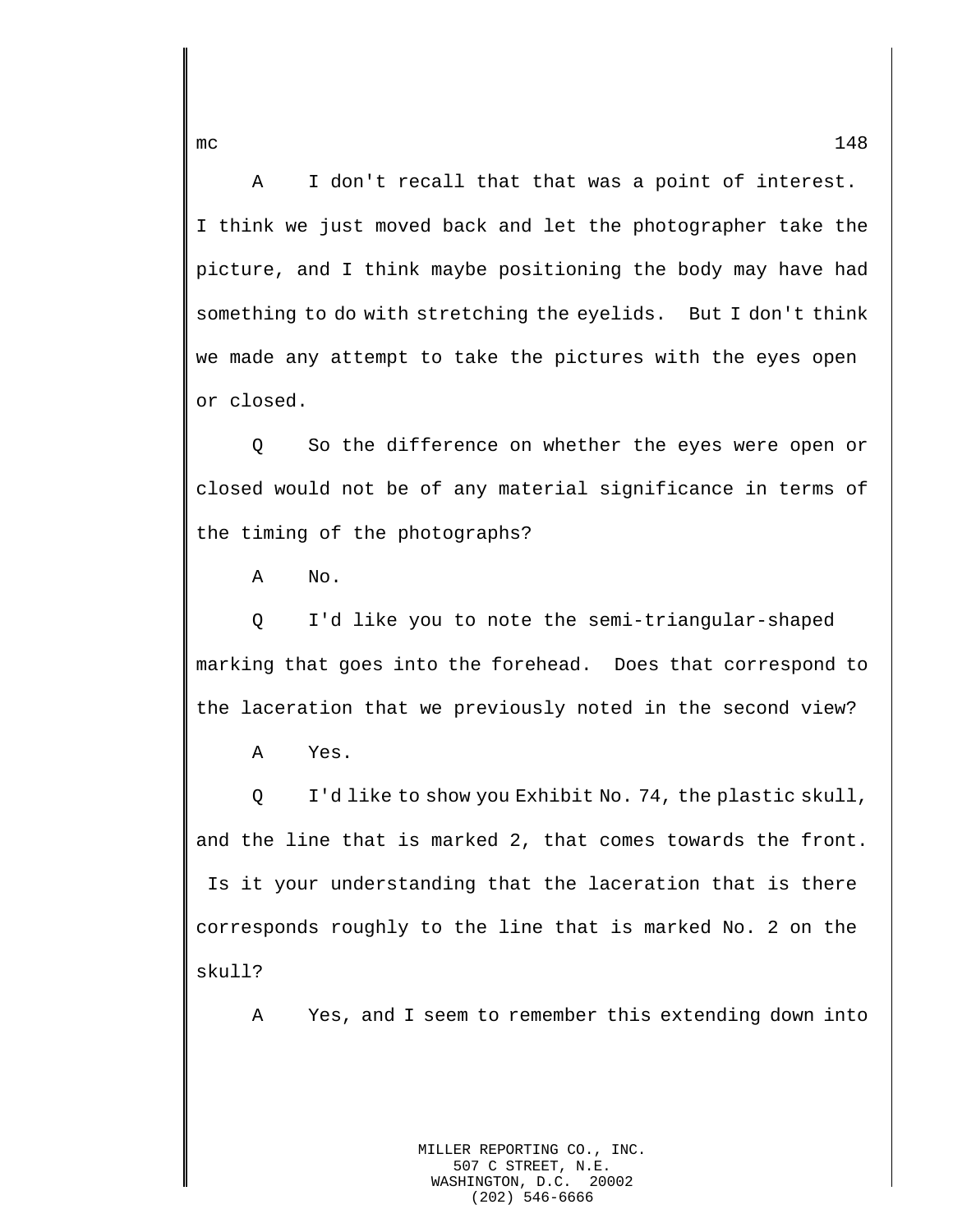the rim of the eye more, which it obviously doesn't from these photographs. And that's why I had drawn this down here.

Q Okay. So the marking that's on the skull on Line 2 probably extends further down towards the eye than would be reflected in the photographs; is that correct?

A Well, I don't know whether later in the autopsy we stretched this so that this laceration extended down there. At some point, it seemed to me that it did. But this obviously is the way that it was when he came in.

Q Okay. Could we turn to the sixth view, which is described as "wound of entrance in right posterior occipital region"? That corresponds to black and white photos Nos. 15 and 16, and color photos Nos. 42 and 43. Do these photographs appear to you, Dr. Boswell, to be accurate representations of photographs taken during the autopsy of President Kennedy?

A Yes.

Q In that photograph, is the scalp of President Kennedy being pulled forward?

A Yes.

Q For what purpose was it being pulled forward?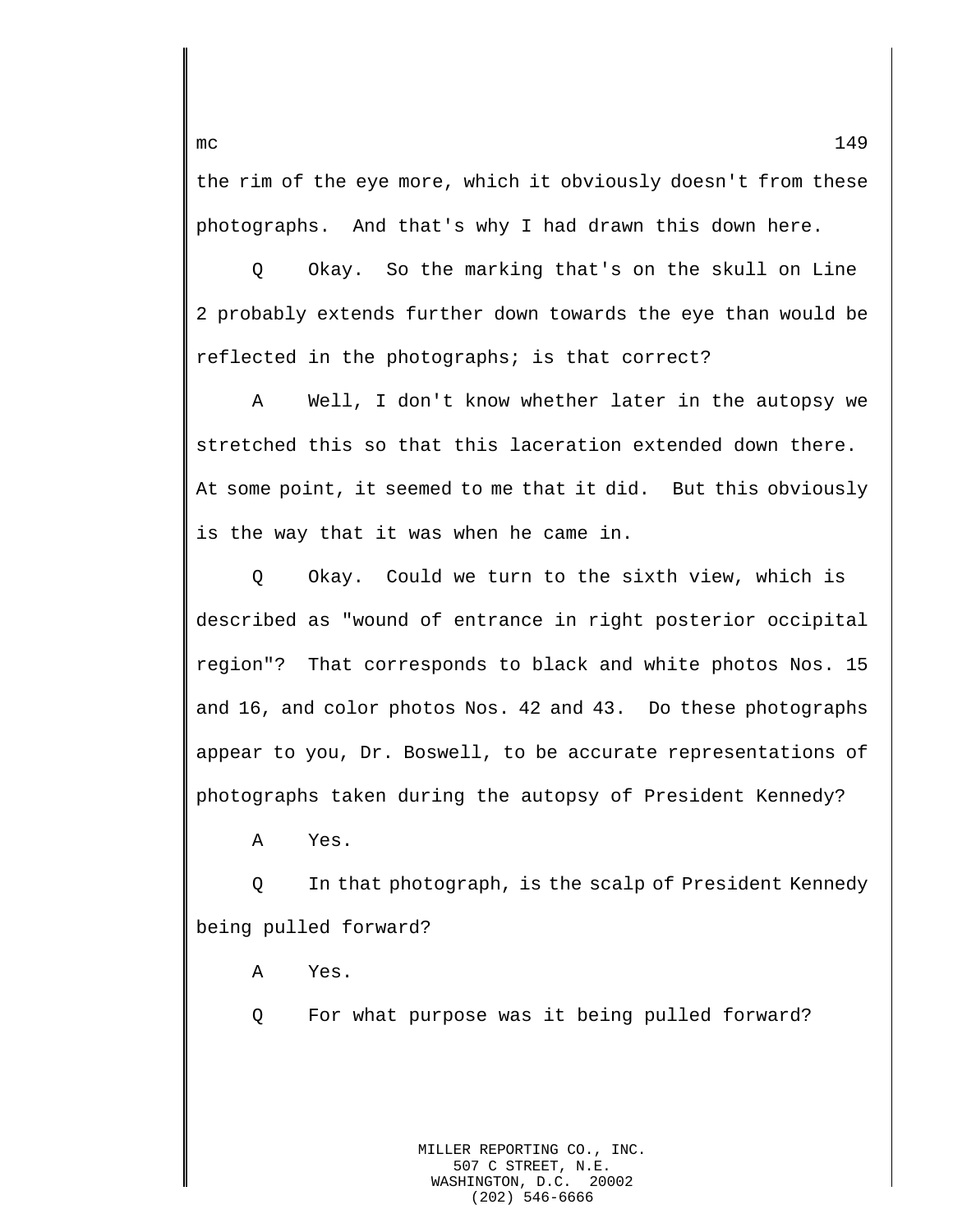A In order to take the photograph, because if it wasn't pulled forward, this would just--the scalp would come down and cover the wound of entrance here. And this was necessary to demonstrate the wound here.

Q Okay. Now, as you're looking at the photograph of President Kennedy, if you're looking at it as if President Kennedy were standing erect--of course, he's lying on his side, but we'll look at it from the perspective of the ruler being vertical, pointing upwards, and the head pointing upwards. Could you identify where on the photograph the wound of entrance was located, please--the wound of entrance in the skull?

A This is the one that I have--photograph that I have had a dilemma about for so many years. This is the white spot that you showed me in the other photograph.

Q Yes, down near the hairline.

A Yeah. And that is not where I thought that the wound of entrance was.

This must be the wound of entrance.

Q You're pointing down to the white marking near the hairline?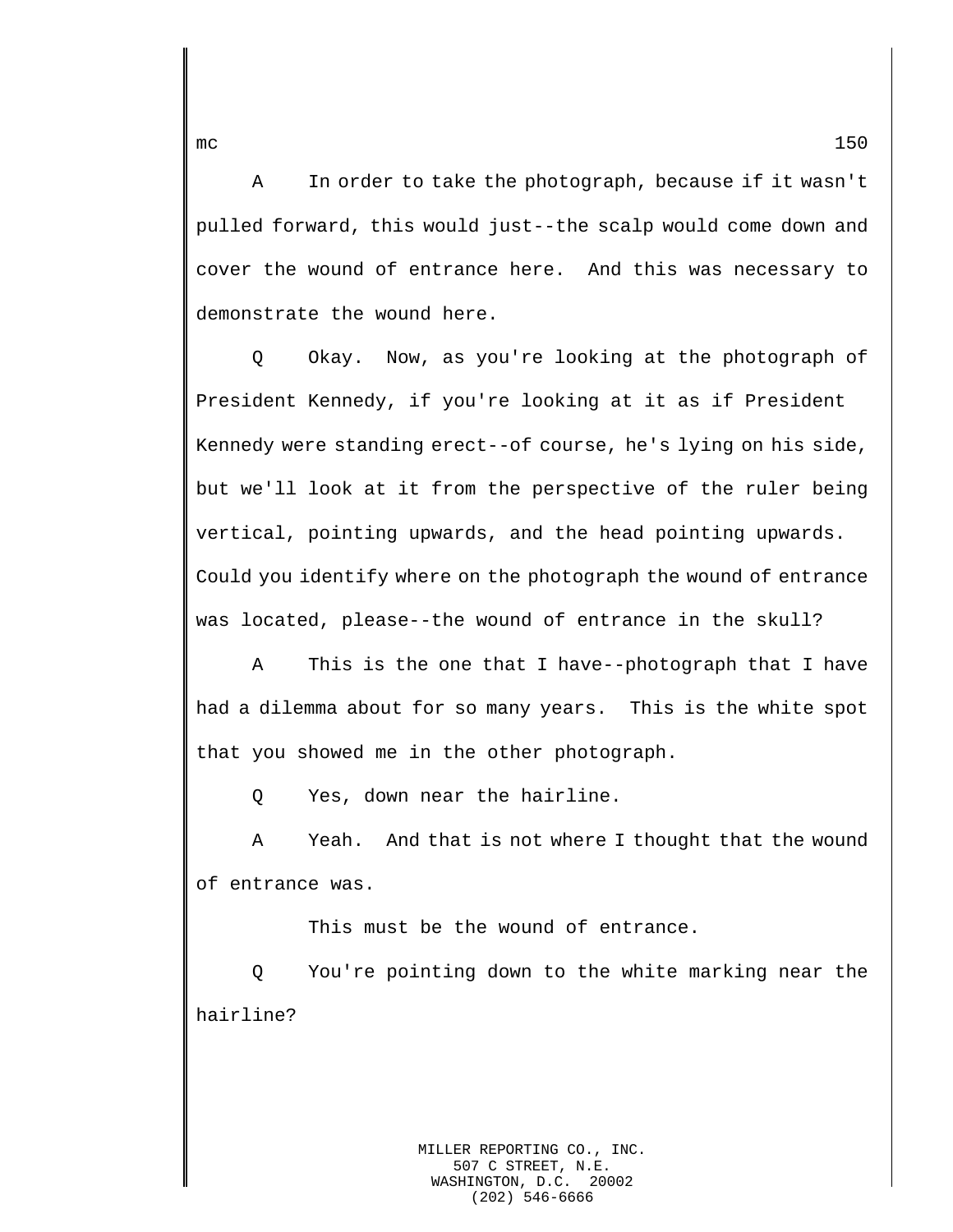A Yeah. I'm trying to find anything up in here, and obviously the photographer was taking this in such a manner to show that. I can't find anything else. This is in disagreement with this, obviously.

Q When you say it's in disagreement, you're referring to Exhibit MI 13--

A Yes.

Q --the Rydberg drawing?

A Right. Because this is more in the midline and lower.

Q I'd like to draw your attention to in the color photograph the round, reddish marking just to the right of the ruler, very near the top of the ruler.

A Yes.

Q Could that round or ovular-shaped marking be the entrance wound?

A No.

Q What is that, if anything, that round or ovular-shaped marking?

A I think it's the--this is awfully near the front of the scalp fragment here, and here is a laceration up here with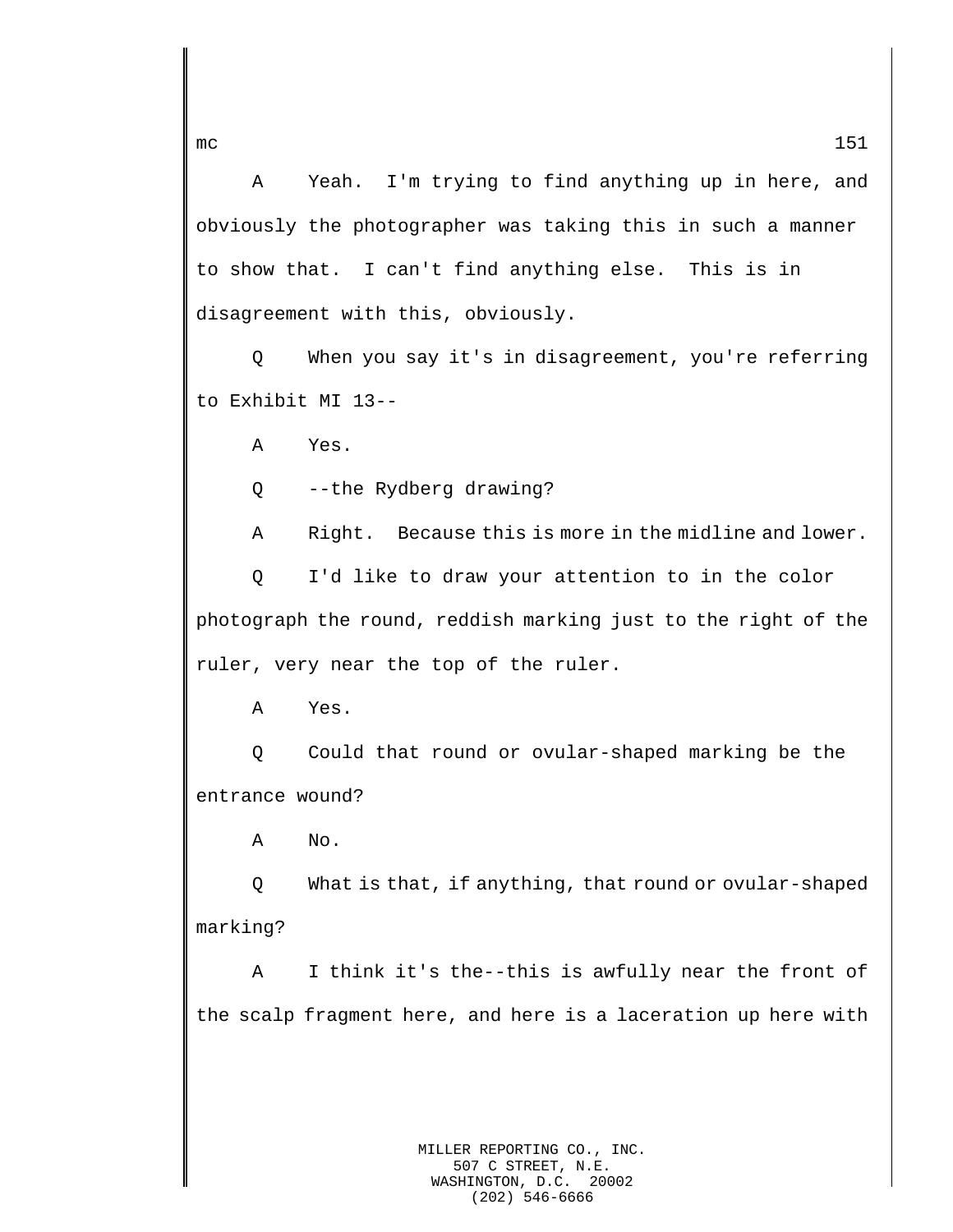complete separation. And when--

Q You're referring there to the very top of the scalp--

A Just under the fingers that's holding the scalp up. And if you let--when you let this fall down, in one of the previous photographs--

Q I'm sorry. Just for the record, you're letting the scalp fall down towards the back and cover where the ruler would be?

A Yes. If you let that fall down, then this would be right in the midline and that line that you asked me about where the tissue was separated but not completely separated. And I think this is probably the other side of that traumatic disfigurement of the scalp.

Q If I understood you correctly, were you saying that that marking that we've been pointing to that is near the top of the ruler and somewhat to the right might be the beginning or at least part of the laceration in the scalp?

A Yes. That's occurring from beneath with the explosion of the bullet.

Q I'd like you to note the parting of the hair that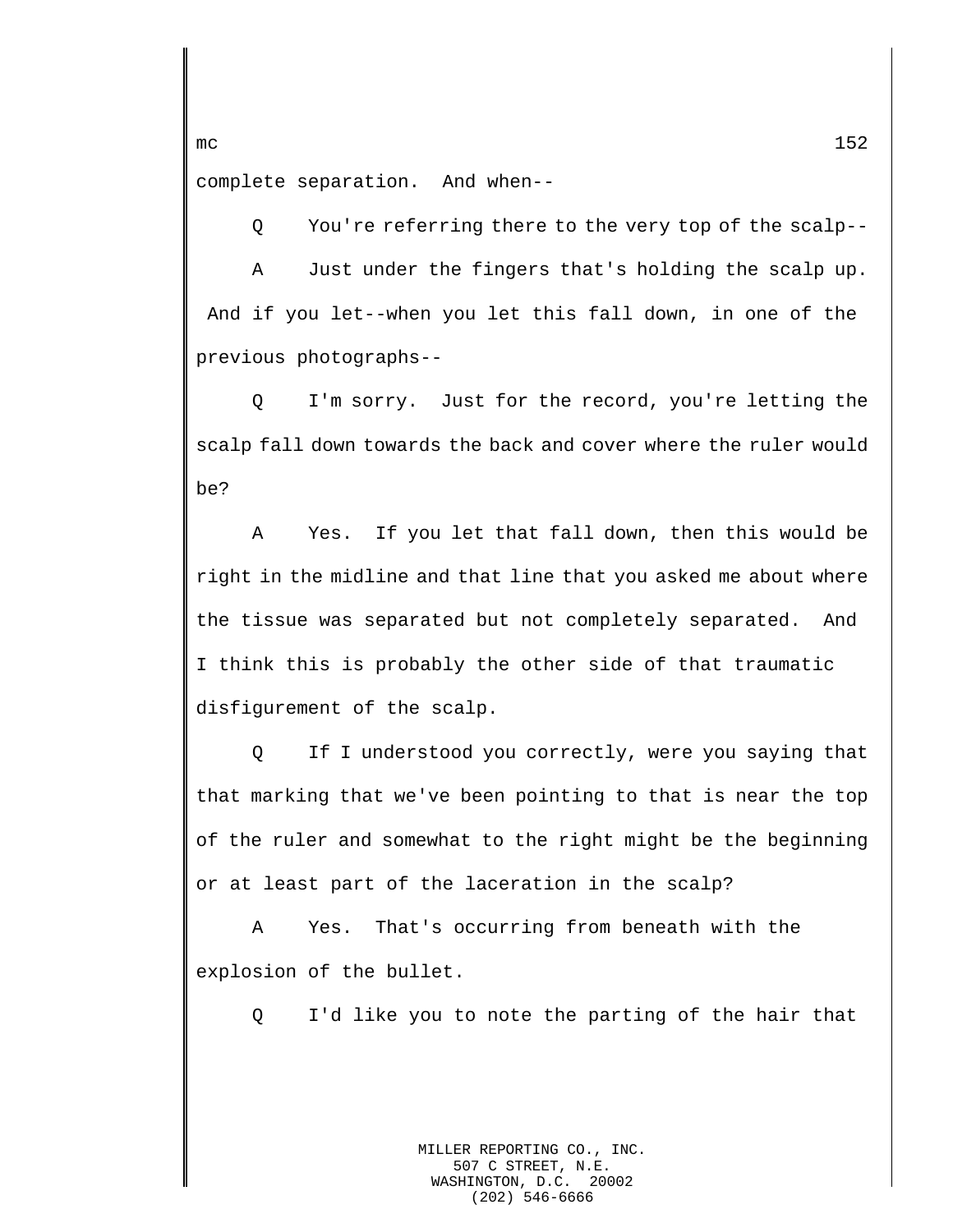goes at approximately a 45-degree angle irregularly out to the right. Is that hair that is being pulled to the left covering part of the laceration?

A Probably. I can see it; probably up in here, at least.

Q Is there any question in your mind about whether that photograph may have been changed or altered in any way?

A Oh, I don't know how they would--how anybody could have done that. I mean, all the other things I see here, my hairy arm, everything else looks normal.

Q Holding aside the question of how someone might have done that, is there anything in that photograph that appears to be different from how you remember seeing it on the night of the autopsy?

A No, and I've seen it many times since. I've seen this photograph many times since then, and it's--I think this was the photograph that was taken there. It's just that my memory of this apparent lesion--

- Q Down at the bottom towards the hairline?
- A --was in a different location. But everything else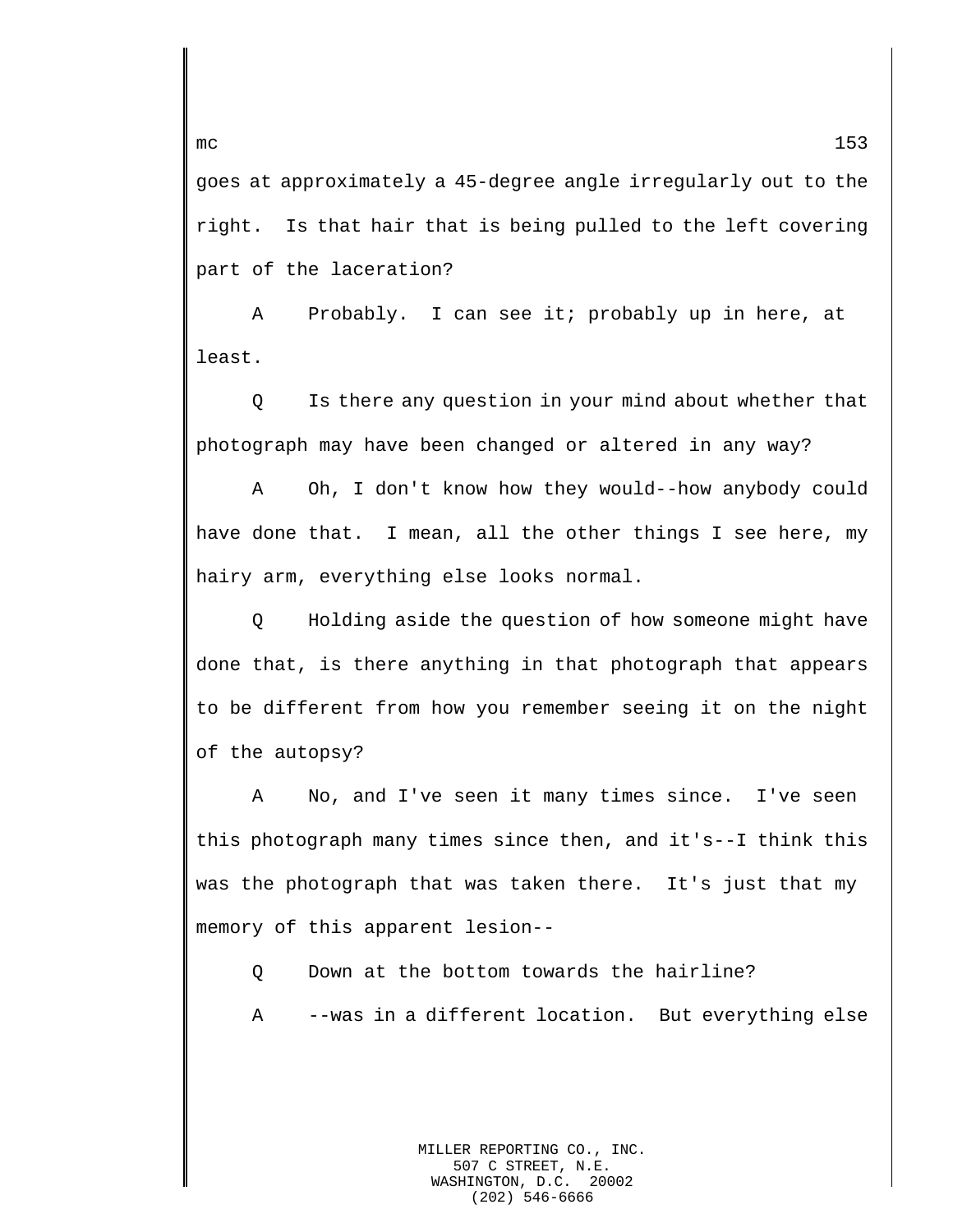fits.

Q In looking at that photograph, do you have any reason to re-evaluate the location of the wound of entrance in the skull from being 2.5 centimeters to the right and slightly above the right occipital protuberance?

A Well, these figures are more important to me than this, because I--this I'm not sure of. These I am sure of.

Q When you say "these figures," you're referring to the autopsy face sheet, Exhibit 1?

A The measurements on the face sheet.

Is there another photograph showing the head wound of entry?

Q The next photograph, we'll look at it in just a minute. Now I'd like to ask you a question about what is underneath the scalp of what we are looking at now. Let's take the marking that appears towards the hairline right at the base of the neck, or where the hairline meets the neck. If we take the point above that, where would you say that the scalp is or that the skull will be missing underneath the scalp that we can view there?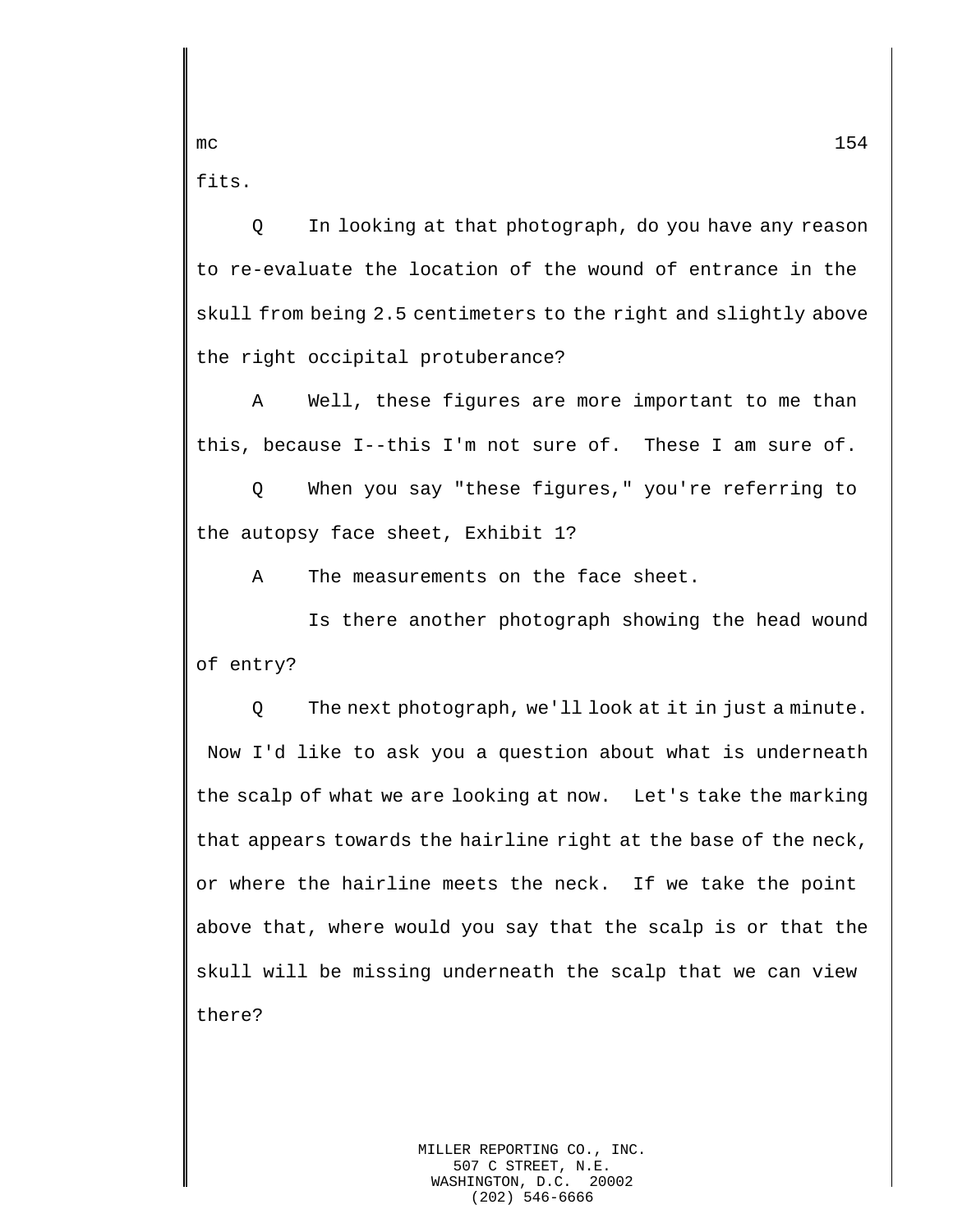A Probably right about here.

Q So you're--

A Just about the base of the ear.

Q So you're pointing to approximately halfway up the ruler that we can observe and to the right of that small fragment, so the skull is missing--

A Right.

Q --underneath there.

A Yes. The reason I asked about another picture, because it seems to me I remember one picture that shows the tunneling very well. And I'm not sure whether that one shows the position of the entry wound any better, but it does show the one-and-a-half centimeter tunnel.

Q Just to try a different description, because we're trying to put this into words where we're looking at photographs, would it be fair to say--again, we are imagining President Kennedy is standing erect, although he's lying down in this photograph. So with the ruler pointing up, would the portion as it would appear on this photograph to the left of his right ear all be the portion of the skull that was missing?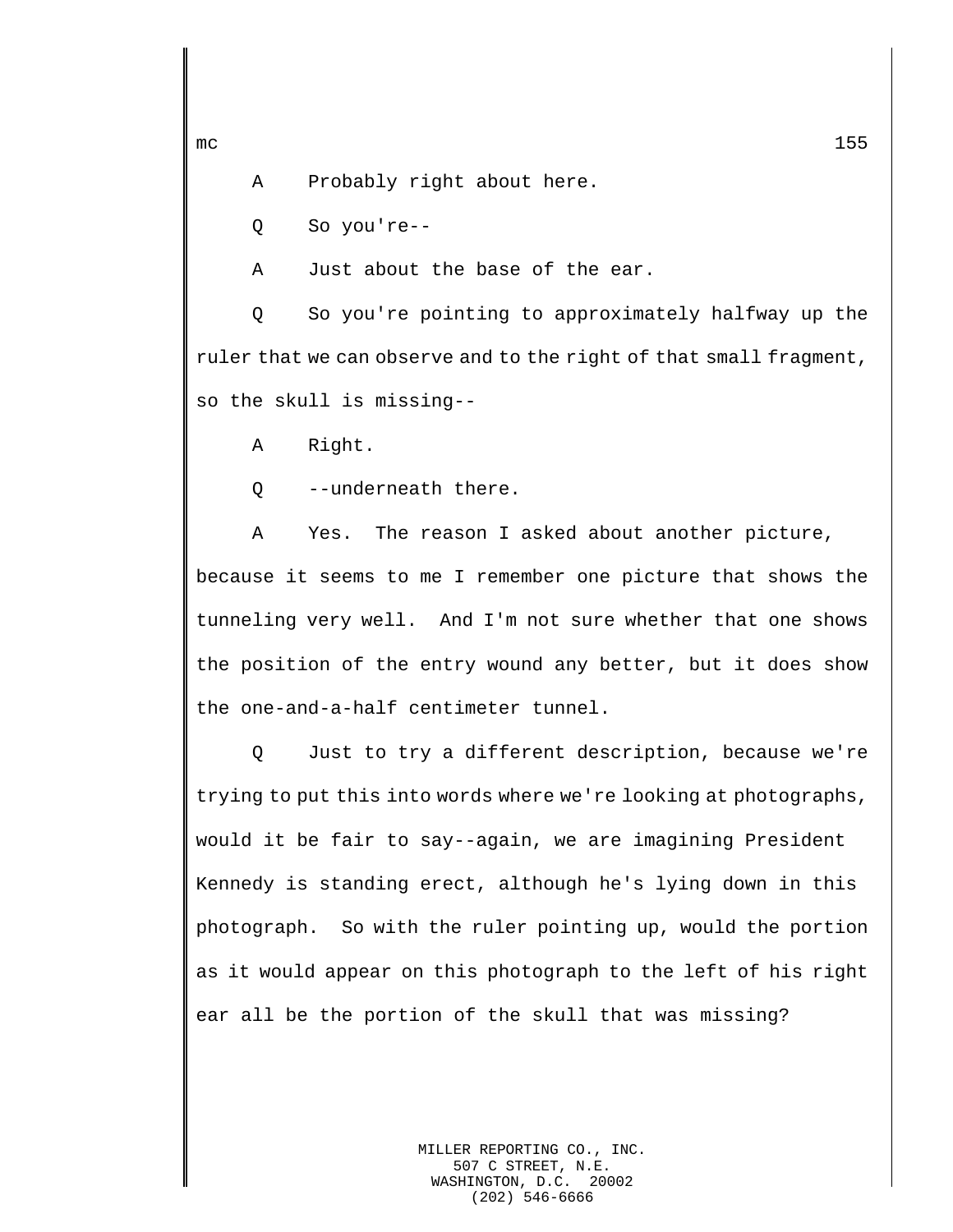A Yes.

Q Okay. Could we look at View No. 7, please, which was described in the 1966 inventory as a "missile wound of entrance in posterior skull, following reflection of scalp," corresponding to black and white photos Nos. 17 and 18, and color photographs 44 and 45?

I'd just say, too, Dr. Boswell, this concludes the end of the views that we have of the skull.

[Pause.]

THE WITNESS: I'm sorry. I cannot orient this at all.

BY MR. GUNN:

Q Everyone who looks at these photographs has a hard time orienting it. Can you tell whether that is the posterior portion of the cranium or frontal or parietal? Any idea at all?

A I'm afraid I can't.

May I see the last one that we did?

Q That would be the sixth view, corresponding to photos black and white 15 and 16, and color Nos.--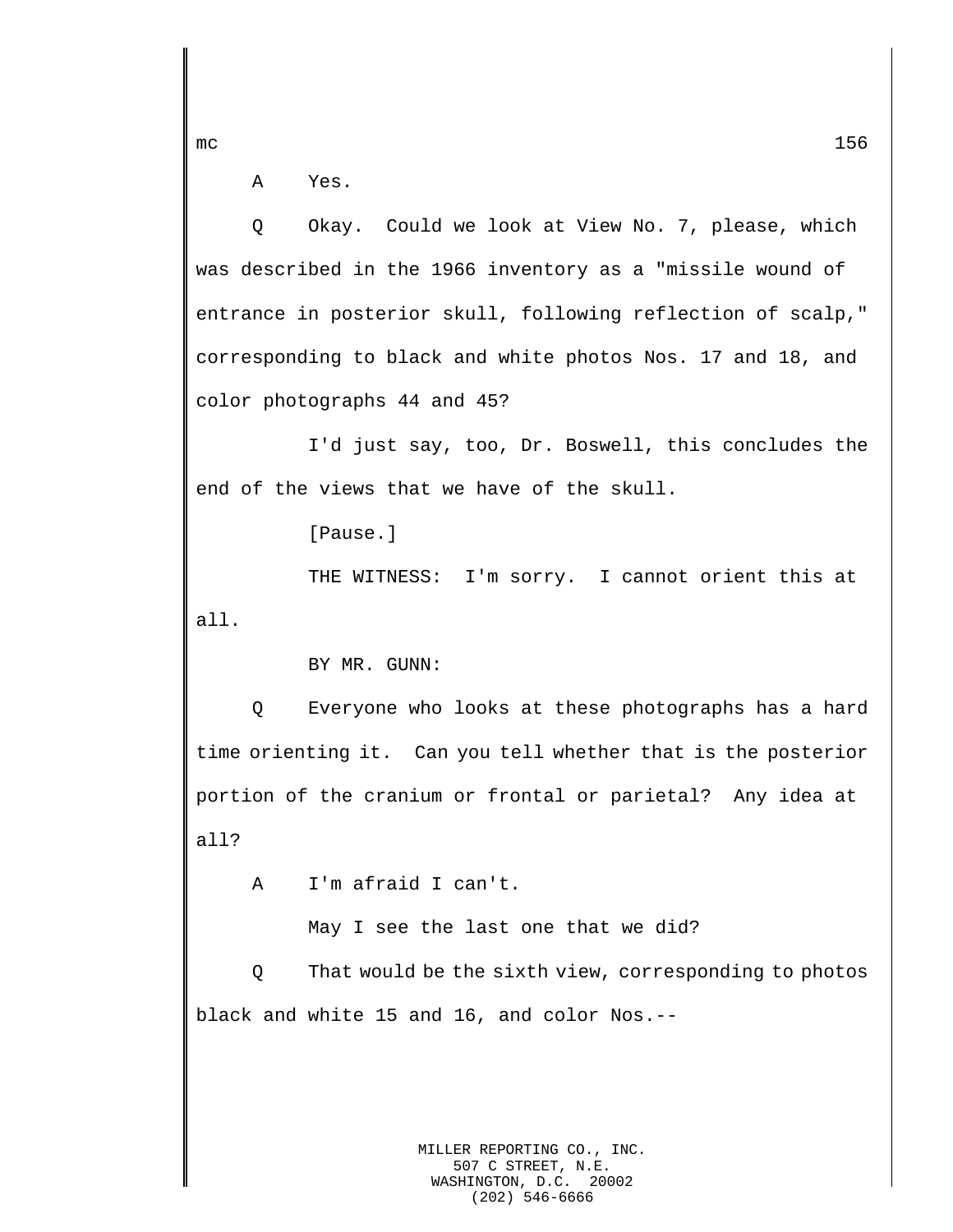A Just the color.

 $0 - -42$  and  $43$ .

A No. The one before this.

Q Photographs 13 and 14 black and white, and color 40 and 41. Oh, the next one? 11 and 12, 38 and 39.

[Pause.]

MR. GUNN: Okay. Dr. Boswell is now looking at the third view in conjunction with the seventh view, the third view being the superior view of head.

[Pause.]

THE WITNESS: I think it would be foolish to do anything with this.

I think that this is anterior, because this is not the under surface of the scalp that we saw before. I think the scalp is probably back down here. But what we were attempting to show in here, I don't know.

BY MR. GUNN:

Q Would it be fair to say that what you are suggesting now is that the hole that appears in the cranium is towards the frontal part of the cranium?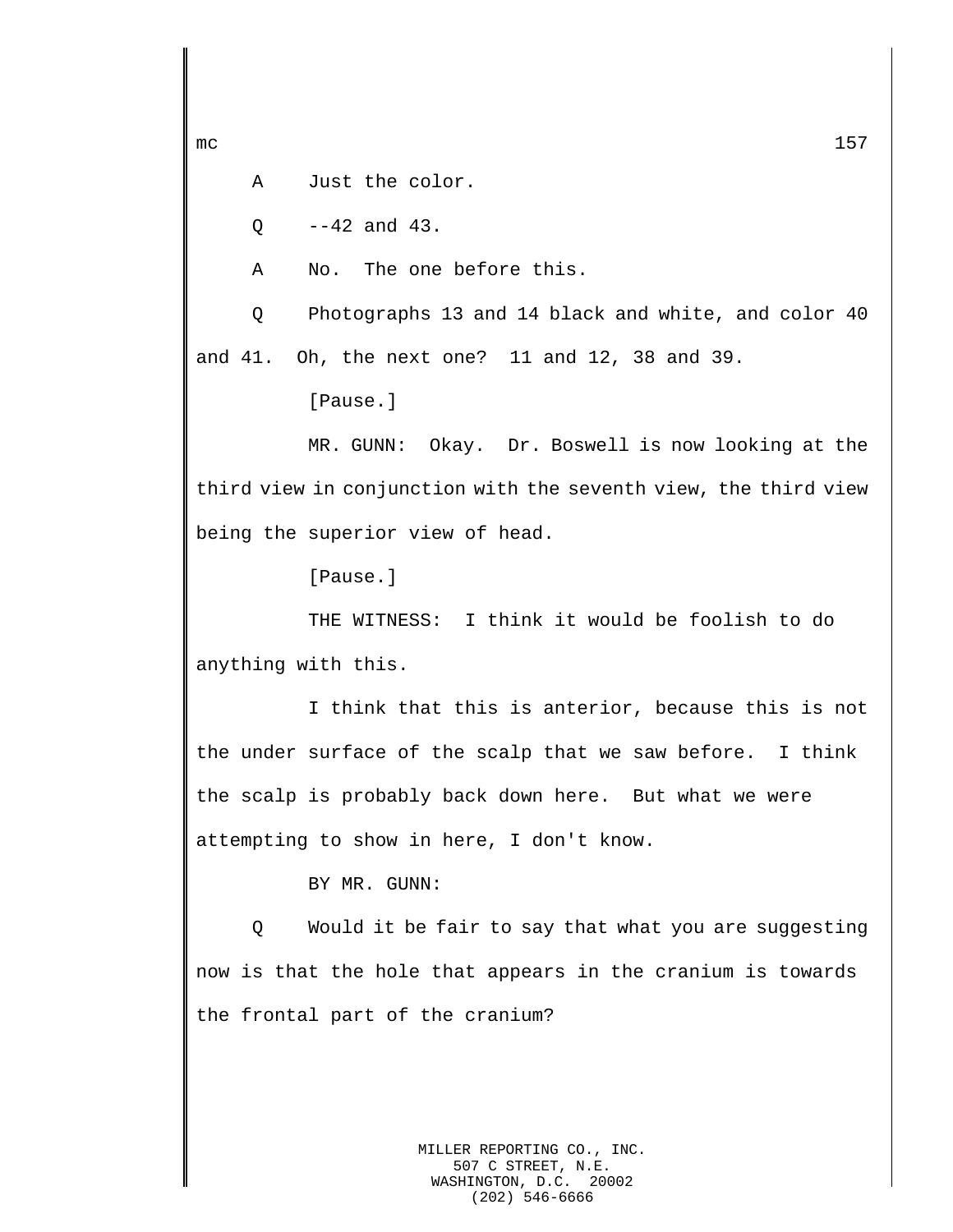A I can't be sure.

Q Let me show you two different descriptions that have been made in two documents. The first one that we've been referring to is Exhibit 13, which is the 1966 inventory. That refers to the photograph as being "missile wound of entrance in posterior skull, following reflection of scalp." So that is how that is described in November of 1966.

But then in another document dated in handwriting--and I don't know whether that date is accurate--January 26, 1967, but also signed apparently on January 26, 1967, by yourself and Dr. Humes, that photograph is described not as a posterior wound but as the exit--not as the posterior entrance wound but as an exit wound. Photograph Nos. 17, 18, 44, and 45 show the other half of the margin of the exit wound and also show the beveling of the bone characteristic of a wound of exit.

A Well, I see that, but I...I can't identify anything else in here to tell where we are. This is a different appearance of scalp, but there are other things in here that I can't identify. This looks like part of the chest flap that's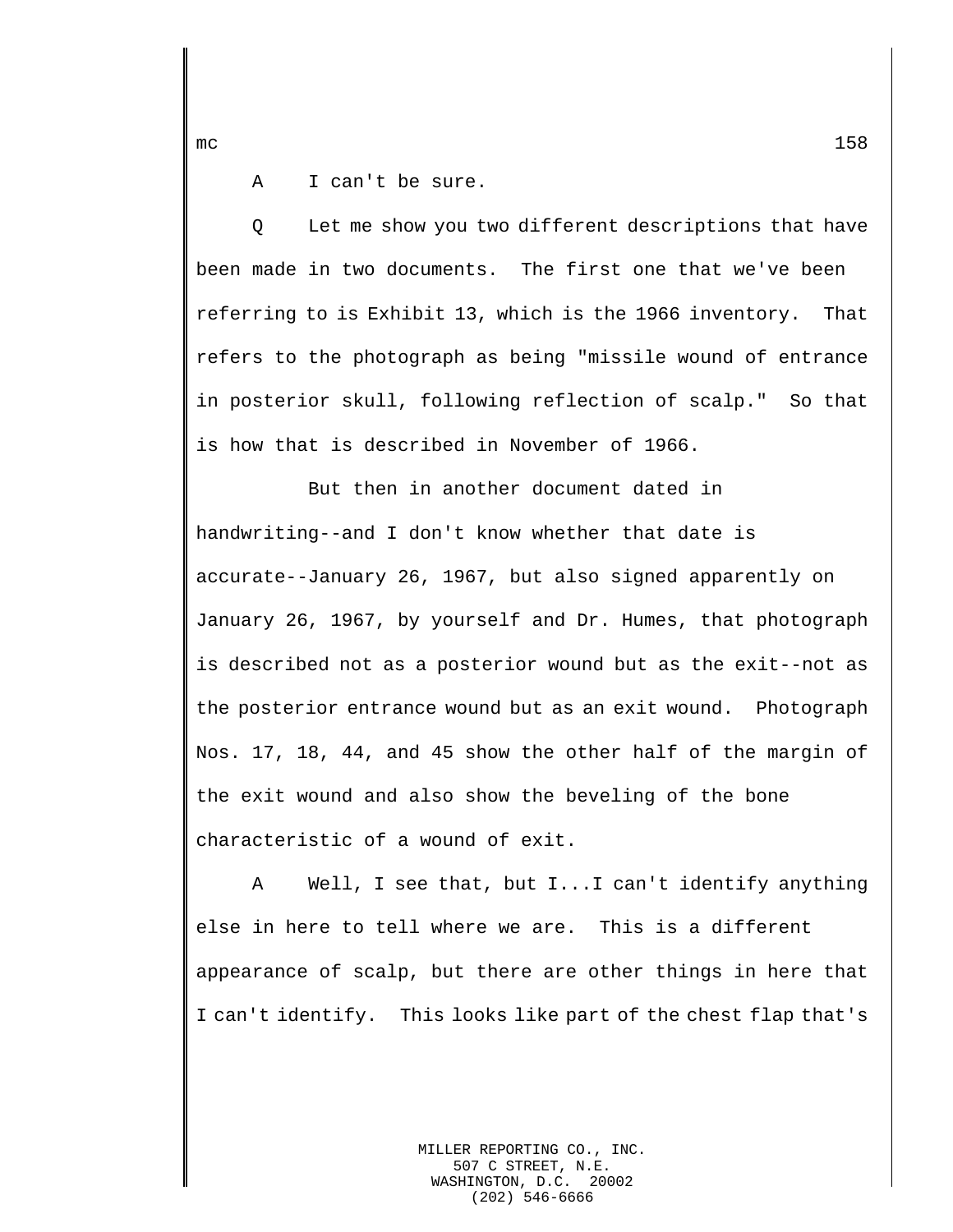down here. The hair and the bone--this is skull, I'm sure of that.

Q You're pointing to the jagged piece very near the center of the photograph.

A Right here.

Q I'll ask that you draw an X to the side, so the corners of the photograph will be in the center. That is skull, you say; is that correct?

A Yes. And this looks like a beveled round area here of skull bone.

Q That's the notch right near the center of the photograph.

A Right in the center. And the hair helps identify it, but, otherwise, I cannot tell. There's too many bone fragments around, and I see no brain at all.

Q Dr. Boswell, could you tell me who drafted the language that was used in Exhibit No. 13, the 1966 inventory?

A I think we all worked on this, and obviously a long time. Let's see. Who was there?

Well, it must have been Jim and I. John Stringer

MILLER REPORTING CO., INC. 507 C STREET, N.E. WASHINGTON, D.C. 20002 (202) 546-6666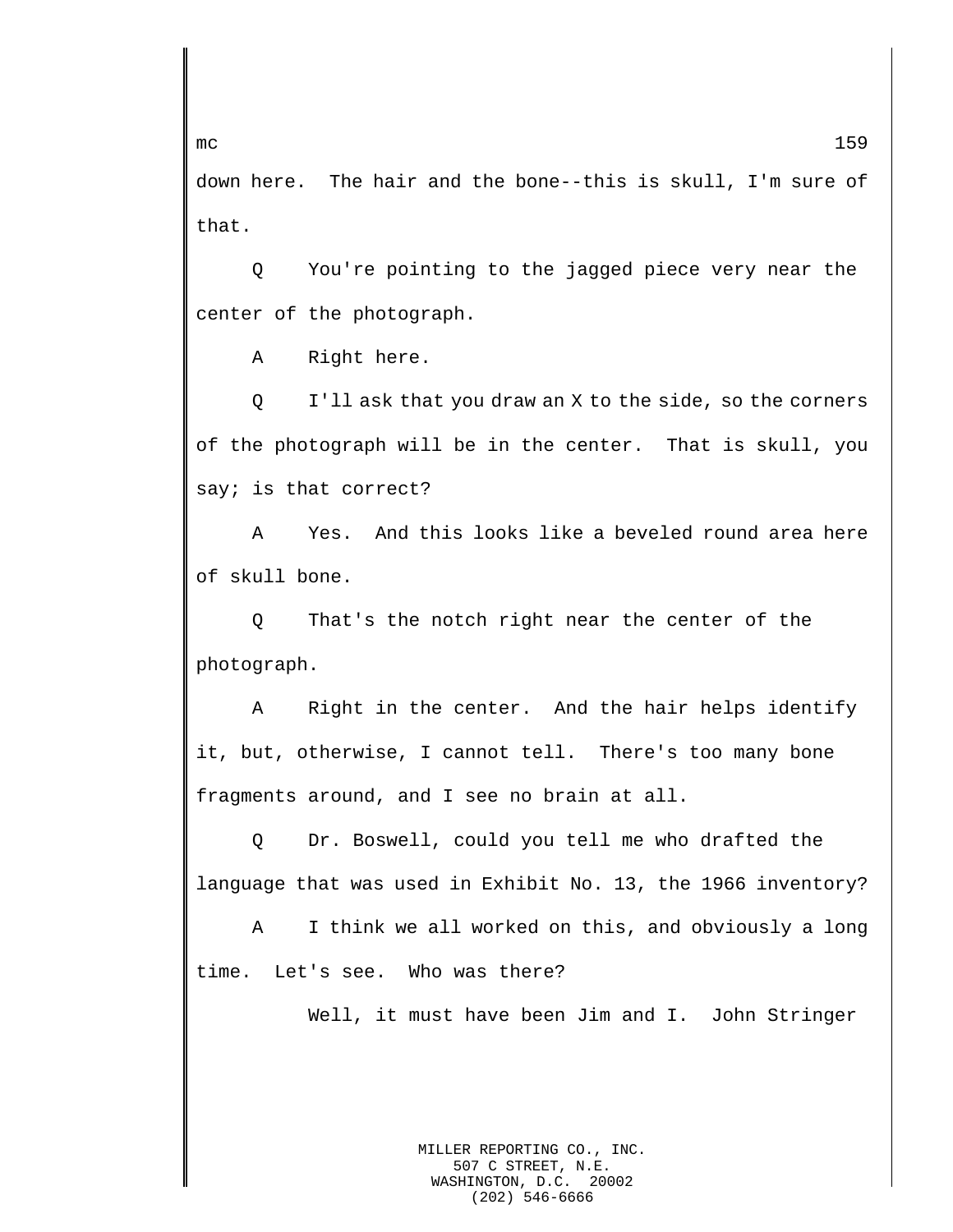wouldn't have anything to do with this, and I doubt if John Ebersole would. So we had to be responsible for this.

Q Was there anyone from the Justice Department who participated in this inventory in 1966?

A Well, the only person I can think of would be Carl Eardley.

Q Now, there was a subsequent inventory which the Justice Department likely participated in, which I'll show you. But do you remember whether there was anyone involved in the earlier--

A Yeah. Carl Eardley, I think he went with us on almost all the occasions.

Q Do you know why Mr. Eardley went with you, what his role was?

A No. I don't have any idea. But everything we did, he was with us. He was an awfully nice man.

T4A **But he would not have had anything to do with the** descriptions, obviously, nor Dr. Rhoads. He spent a lot of time with us when we were doing this also, but he--I think Jim and I probably were responsible. And even then, we had trouble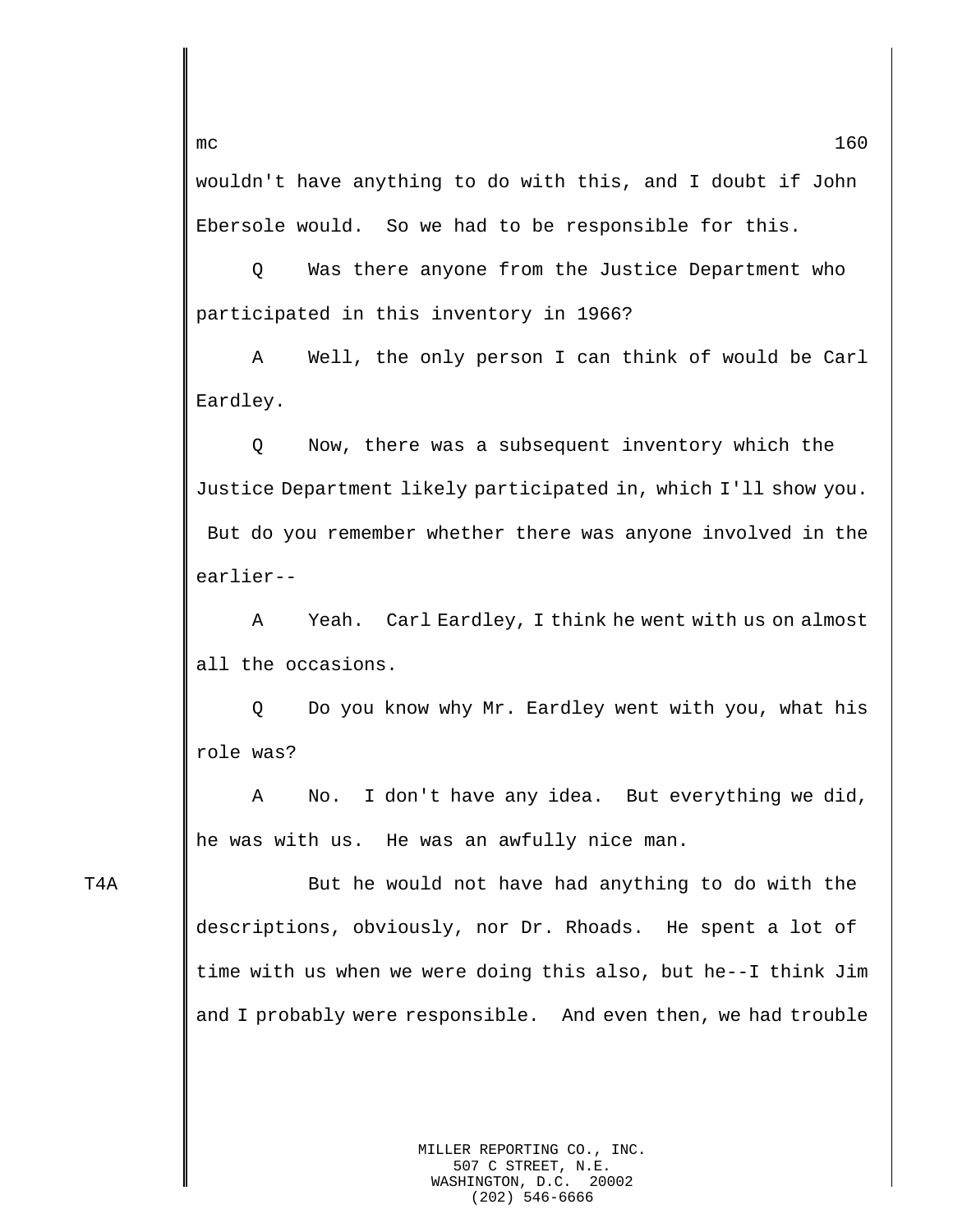with this, and the one with the little teardrop on it we had trouble with.

Q That's view--

A And everybody else who saw those did.

Q When you refer to the teardrop, you're referring to the fifth view described as the "wound of entrance in right posterior occipital region."

A Right, yes.

Q View 6, yes.

On page 5 of Exhibit No. 13 for photograph No. 17, which is what we are looking at here, it says that there is a missile--or that it's depicting a missile wound of entrance. Do you see where that wound of entrance would be or what you were referring to, at least--

- A It couldn't be.
- Q --as of 1966?
- A Couldn't be.
- Q Couldn't be?
- A No.
- Q In View 7.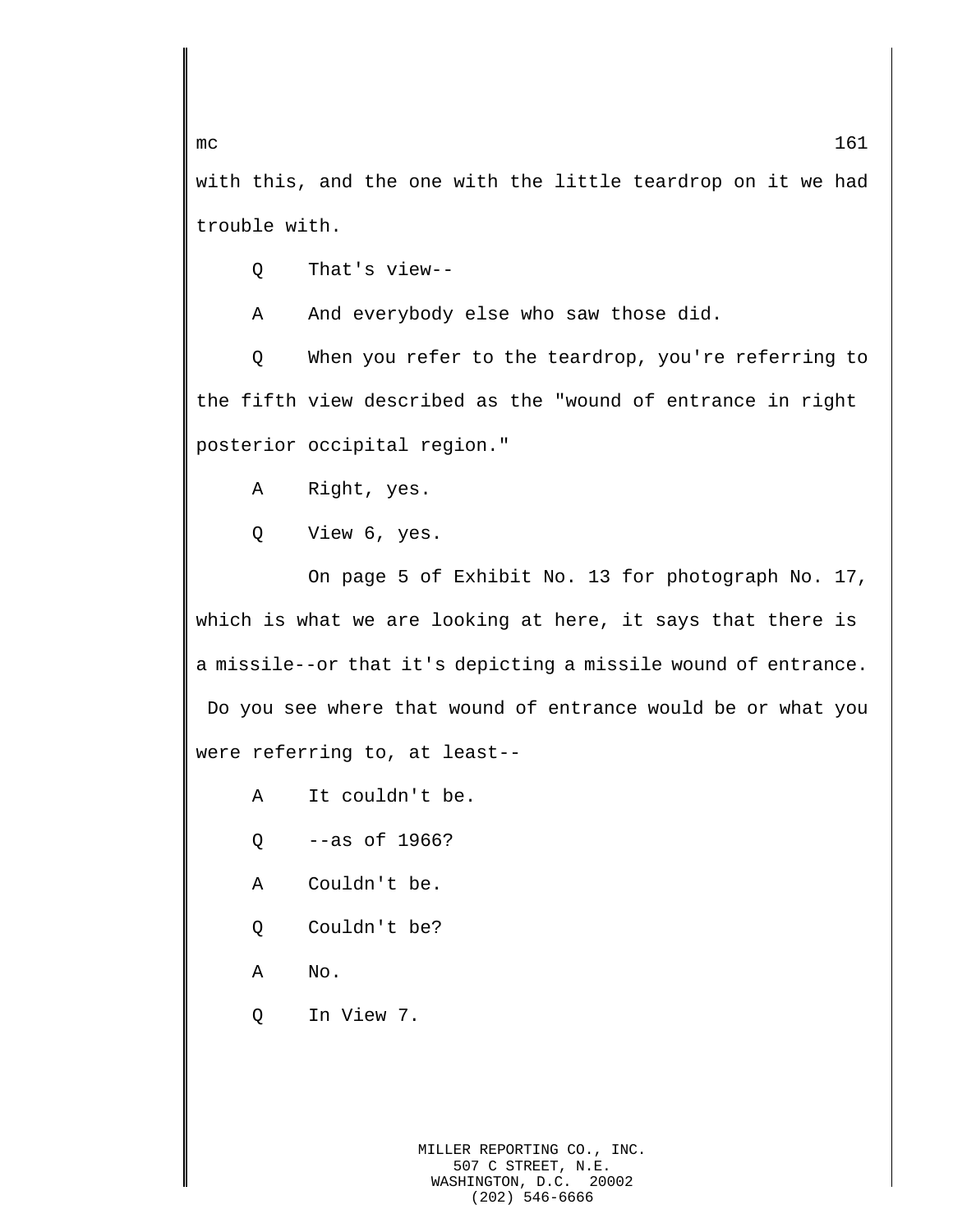A No. The only--well, I know the dilemma we were in. This is what appears to be calvarium, a piece of bone plate, skull plate.

Q And you're referring to the bone that's in the center of the photograph in View 7?

A Right. A fairly sizable white piece of bone. And if you look at this beveling of the bone here, this would be a wound of exit, because the skull bevels outward on the outer surface.

Q So that the dimensions of the wound on the interior of the cranium are less than the dimensions would be on the exterior of the cranium?

A Yeah, and it--the bullet would have to be coming from over here through.

Q From the inside out?

A Yeah.

Q Which would mean--

A And that would make this a wound of exit, which is described there. But there's no way this could be called a wound of entrance, and there's no other--now, the only other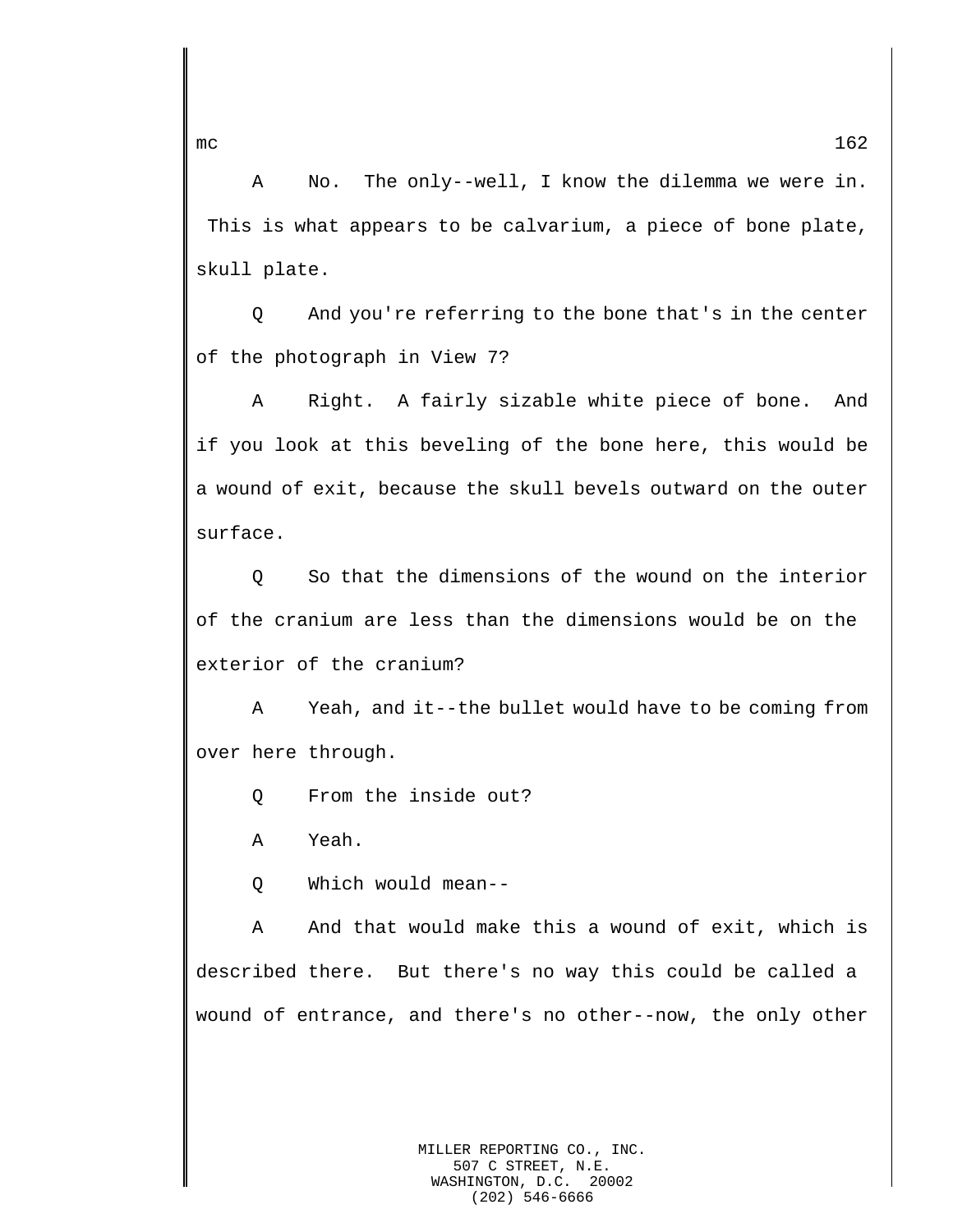thing is that if--on the reflected scalp here, there is a wound or something. I can't see that. I see a paper clip pulling that back that way. It's such a dilemma, and I think anybody that tries to conjecture that film...

Q Would it be your best estimate right now that the description of that photograph from 1966 under entry No. 17 on page 5 would be inaccurate?

A Inaccurate, and I'm not sure about that one either. Q Okay.

A In '67.

Q When you say the other one, you're referring to Exhibit 14?

A Right.

Q Could you tell me who drafted the document that is Exhibit 14?

A This is Jim's language, I think.

Q To me as a lay person, it appears as if in November of 1966, View 7 is being described as an entrance wound, and in January of 1967, two months later, it's being described as an exit wound. First, do you have any reason for thinking that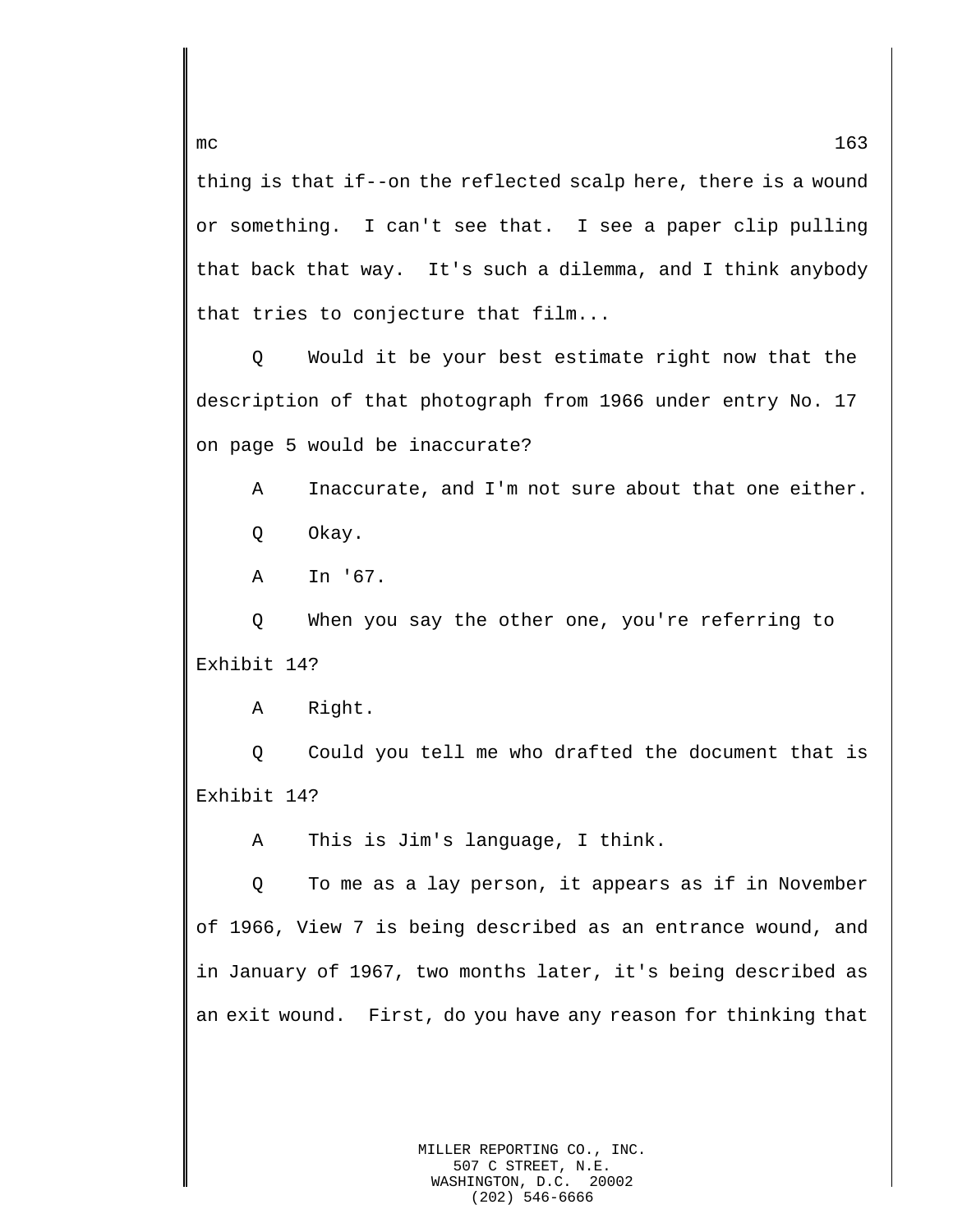my understanding is inaccurate? Is there a switch in how those two photographs are described?

A Yes, I agree, and I have no explanation for that. I think they were both wrong, and I think the reason is that it's just such a terrible photograph.

Q Do you recall engaging in any discussions with anybody about how that photograph should be described that would have led to a change between November of 1966 and January of 1967?

A No. I don't remember that Pierre came over for that, but I see he and Jim and I were the ones who--on the second occasion. Well, now, that might be the answer right there. See, Pierre was a forensic pathologist. He was trained as a forensic pathologist, and he was extremely able relative to ballistics. And he may have talked us into this. That's the only thing I can think of. Whether he'll remember that or not, I don't know.

Q Do you remember Mr. Eardley participating in any discussions over this issue?

A He did nothing more than greet and say hello to us on occasions like that. He didn't even stick around.

> MILLER REPORTING CO., INC. 507 C STREET, N.E.<br>SHINGTON, D.C. 20002 WASHINGTON, D.C. (202) 546-6666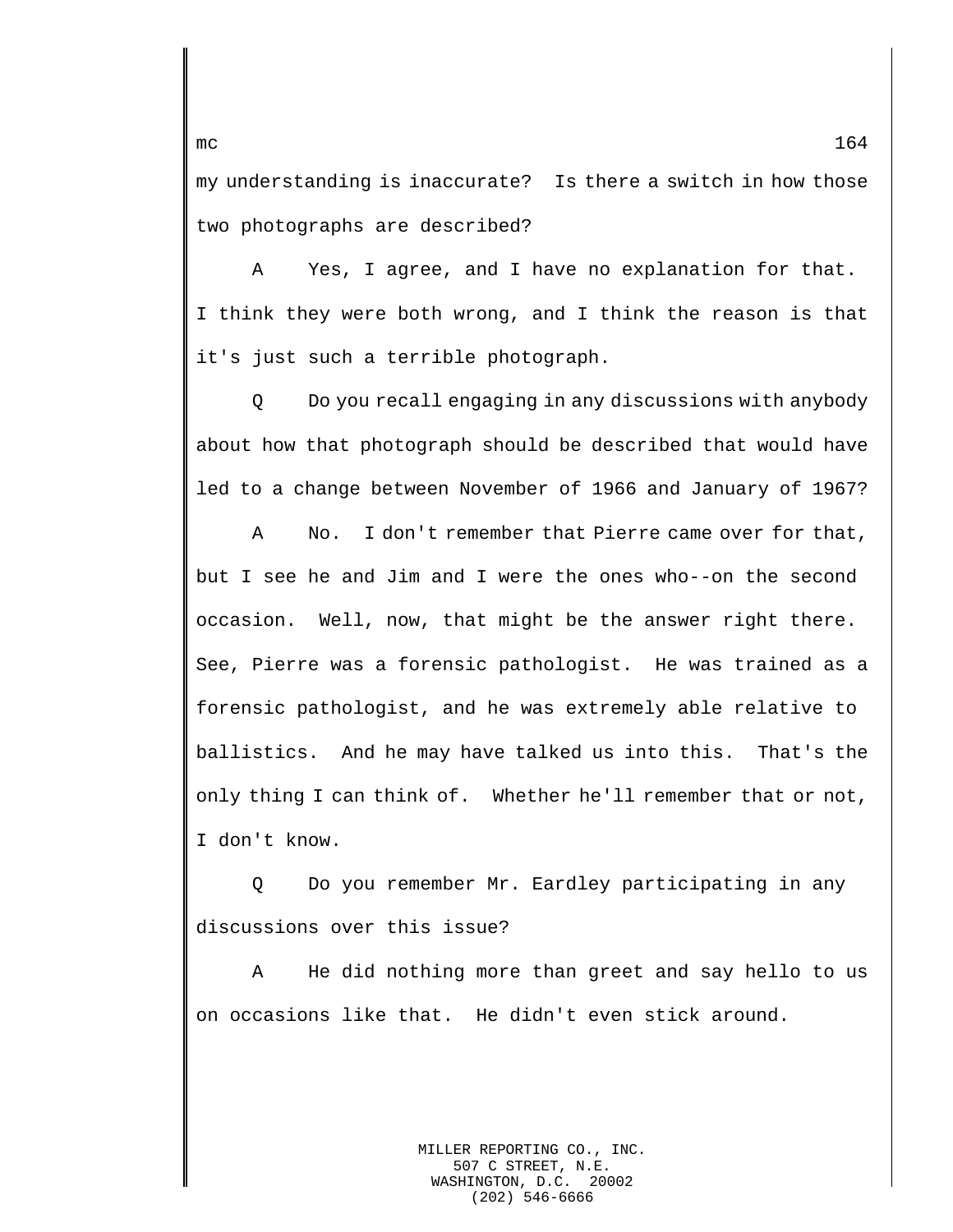Q We're about to look at some photographs that show just the brain. Putting those photographs aside, are there any other photographs that you remember having been taken during the time of the autopsy that you don't see here?

A The only one that I have a faint memory of was the anterior of the right thorax. I don't see it, and haven't when we tried to find it on previous occasions, because that was very important because it did show the extra-pleural blood clot and was very important to our positioning that wound.

Q There are additional descriptions of photographs showing--described as showing the entrance wound in the skull from both the exterior and the interior with the scalp reflected. Do you remember any photographs with the scalp reflected showing the wound of entrance in the skull?

A Well, I seem to remember a couple of photographs. That might be one, and particularly one showing the beveling of that same wound--or not beveling, but the tunneling. But I can't imagine that there are any photographs missing. Numerical-wise, are they all here?

Q Not that I'm aware of any photos that are missing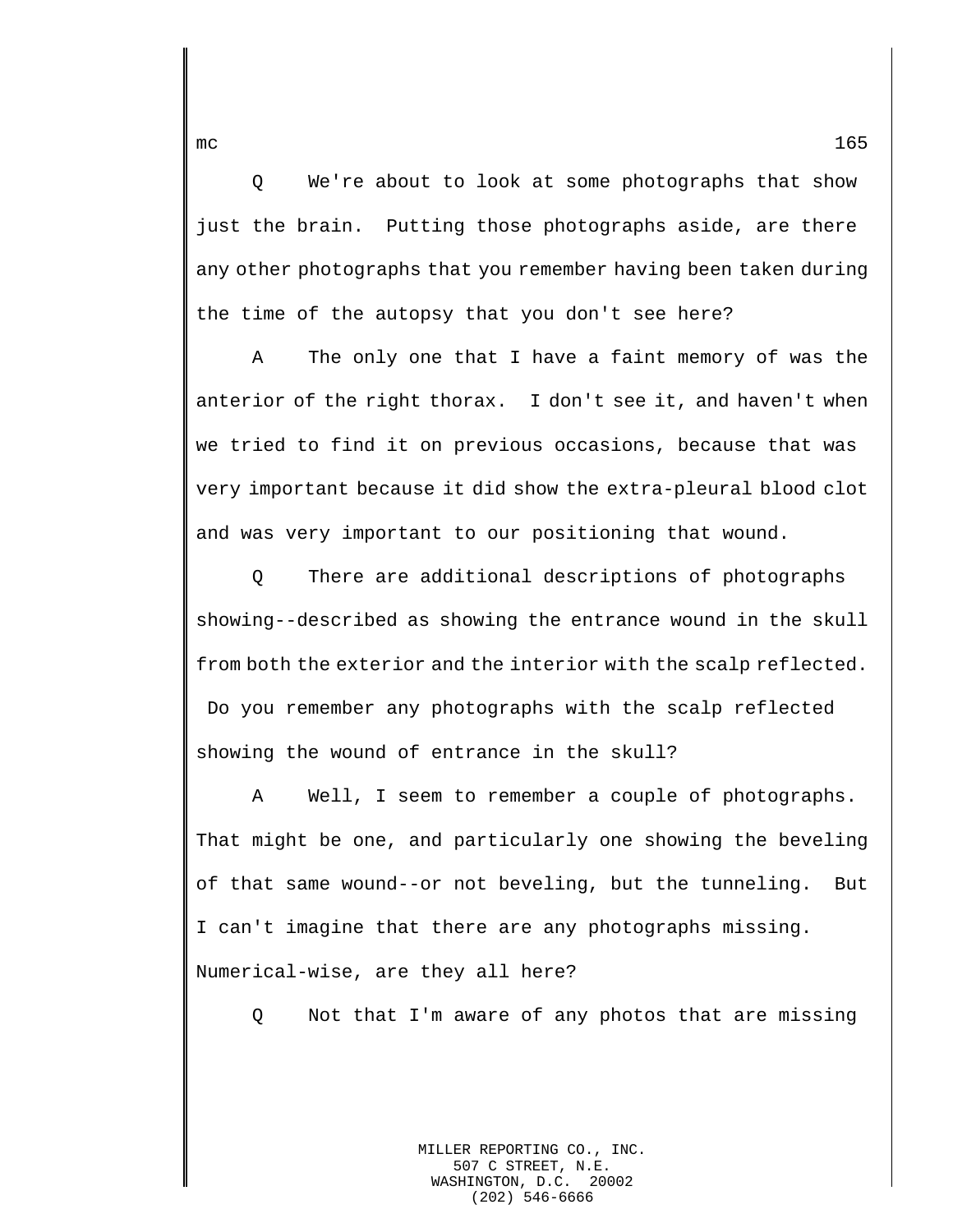since the 1966 inventory. The question would be whether there were other photographs taken that were not in the 1966--

A Yeah, well, we've always looked for the one of the chest cavity, and then I seem to remember photographs, color photographs of the tunneling.

Q Do you remember seeing the photographs themselves or do you remember taking the photographs?

A I've never seen the one of inside of the chest. The one of the skull wound, I thought I remembered seeing it, but I--now, I've seen an awful lot of pictures like in Livingstone's books. Where those came from, I don't know. And whether they're fabricated, some of them, or not--and I may be confusing pictures I've seen that are alleged to be autopsy photographs.

Q Let me show you Exhibit No. 14. The paragraph at the bottom on page...

A Yes, now where is that?

Q The photographs that are referred--for the record, the portion of the document that we're looking at says, "The scalp wound shown in the photographs appears to be a laceration and tunnel, with the actual penetration of the skin obscured

mc  $166$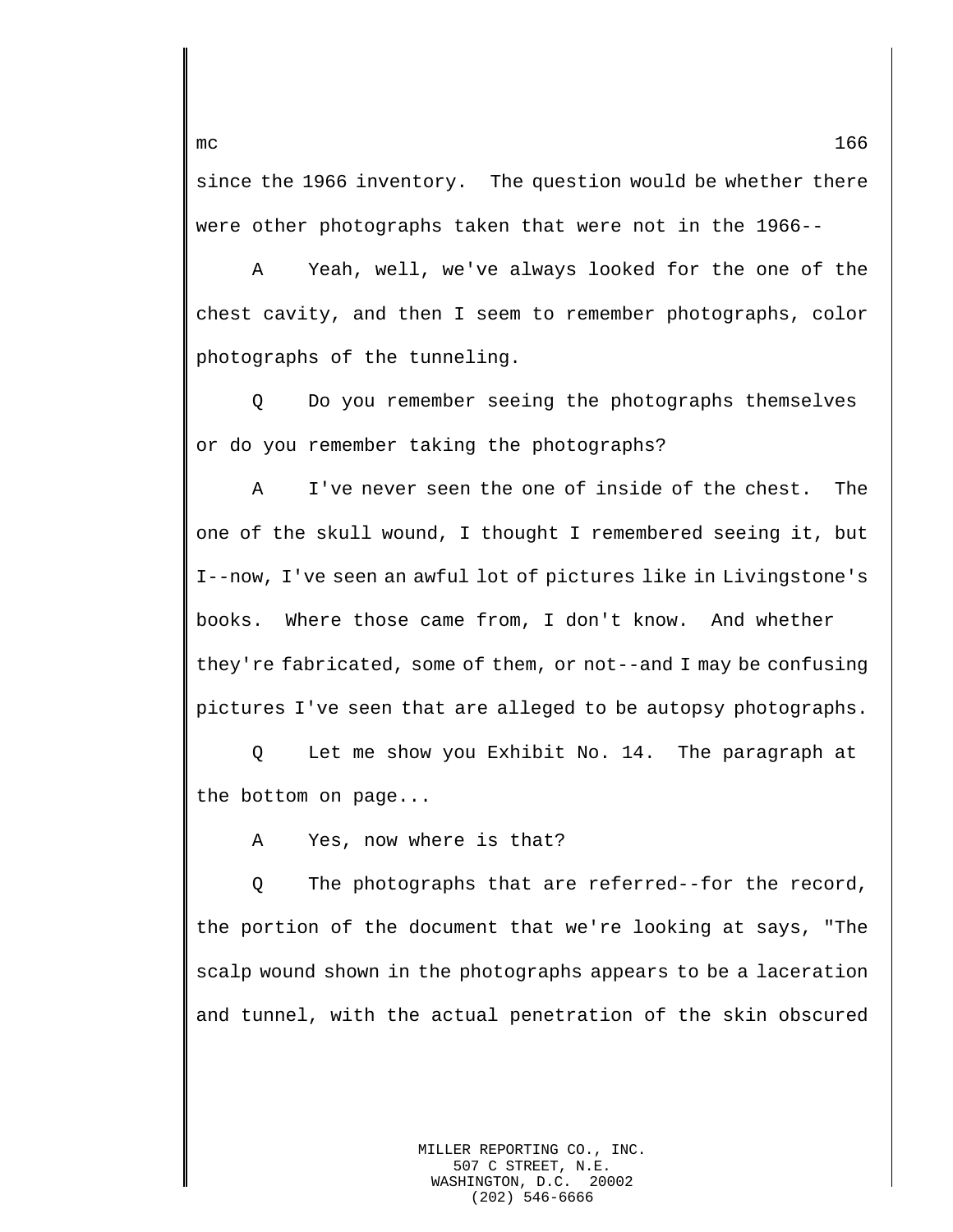by the top of the tunnel." That's referring to View No. 6, photographs Nos. 15, 16, 42, and 43, if we could see one of those.

A That's the same one.

MR. GUNN: Dr. Boswell is now looking at the sixth view.

THE WITNESS: I guess maybe that's the one I remember. It looks different to me today as I see this. I don't appreciate the tunnel as much as I have in past examinations, and the position is different.

You see, the problem is, though, that this scalp is all loose, and this might not be the--as we're viewing this, this might not be the position of this wound.

BY MR. GUNN:

Q Again, you're referring to the mark down near the hairline--

A Right, on--

 $O = -on$  View  $6$ ?

A Photograph 42. This scalp may fit differently, and this might easily be closer to the underlying bony wound of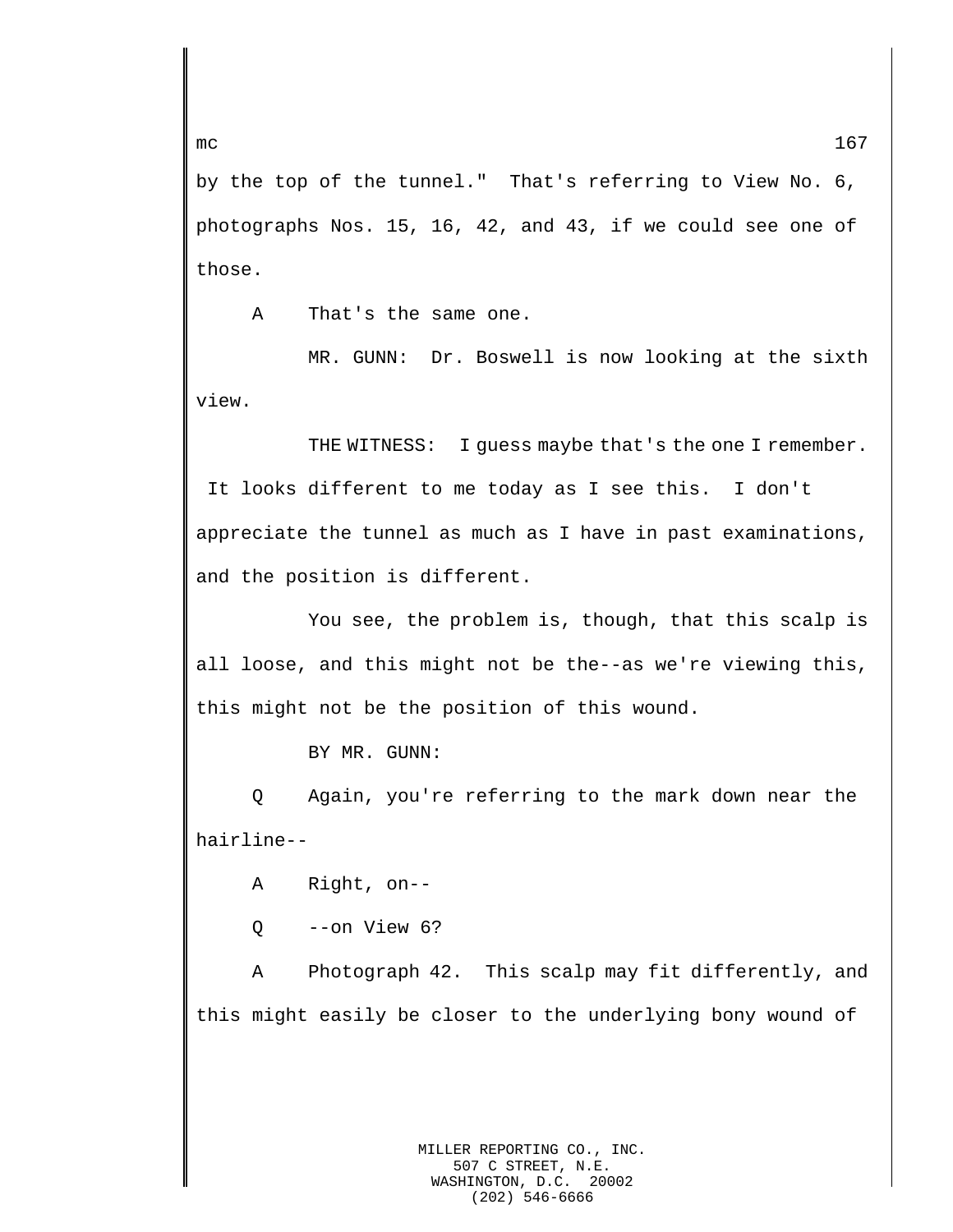entrance.

When I look at this again, it sounds very much like we've described it here.

Q Okay. In other words, this photograph of View 6 corresponds with the language used in Exhibit No. 14 on the bottom of page 3?

A Exactly.

Q Could we turn to View 8, which is "basilar view of brain"? View 8 corresponds with black and white photo Nos. 19, 21, 22, and color photo Nos. 46, 47, 48, 49.

Dr. Boswell, were you present when the photographs in View 8 were taken?

A Yes.

Q And approximately when, to the best of your recollection, were the photographs taken? Let me try it a different way. Were the photographs taken at the supplementary examination of the President's brain?

A Yes, within less than a week following the autopsy, after formalin fixation.

Q Do the photographs correspond to your recollection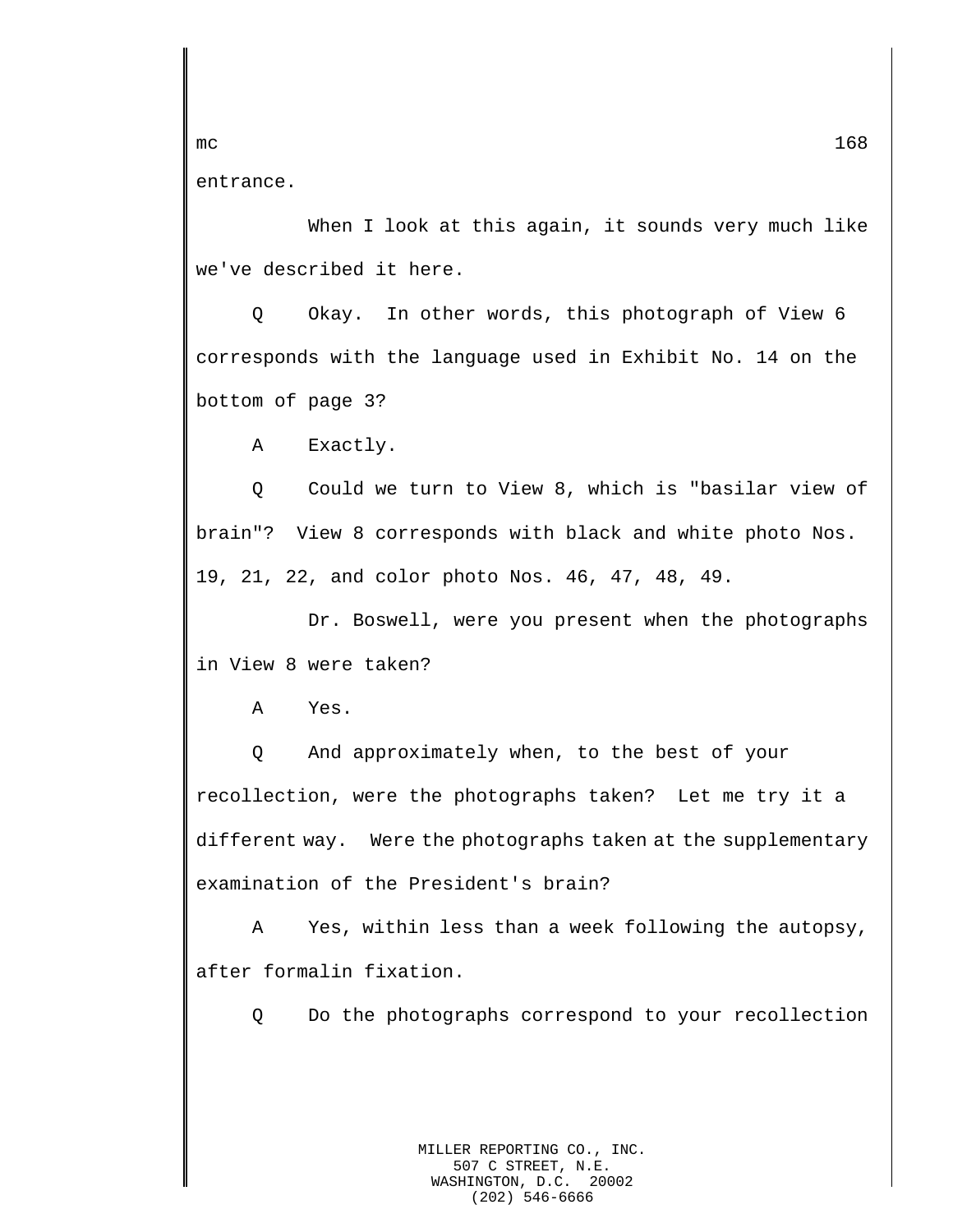of damage to the brain as depicted from the basilar view?

A Yes.

Q Could you tell me whether any portion of the right or left hemisphere of the cerebellum is disrupted from the photographs?

A Quite a bit. You said cerebellum?

Q Yes.

A Oh, I'm sorry. I was thinking of cerebrum. The cerebellum is a little bit disturbed here, but I'm not sure that that is due to this trauma. Most of the trauma I see is to the right lobe, and most of that is to the superior portion, which this doesn't show because this is upside down.

Q By upside down, you mean it's just a view from the bottom?

A Right.

Q From that photograph, the way that it appears in the photograph, is the left hemisphere of the cerebellum disrupted?

A A little bit. Certainly the midline is torn. See, the falx comes down between these two and then is connected to the skull above, and that's been torn away, and all this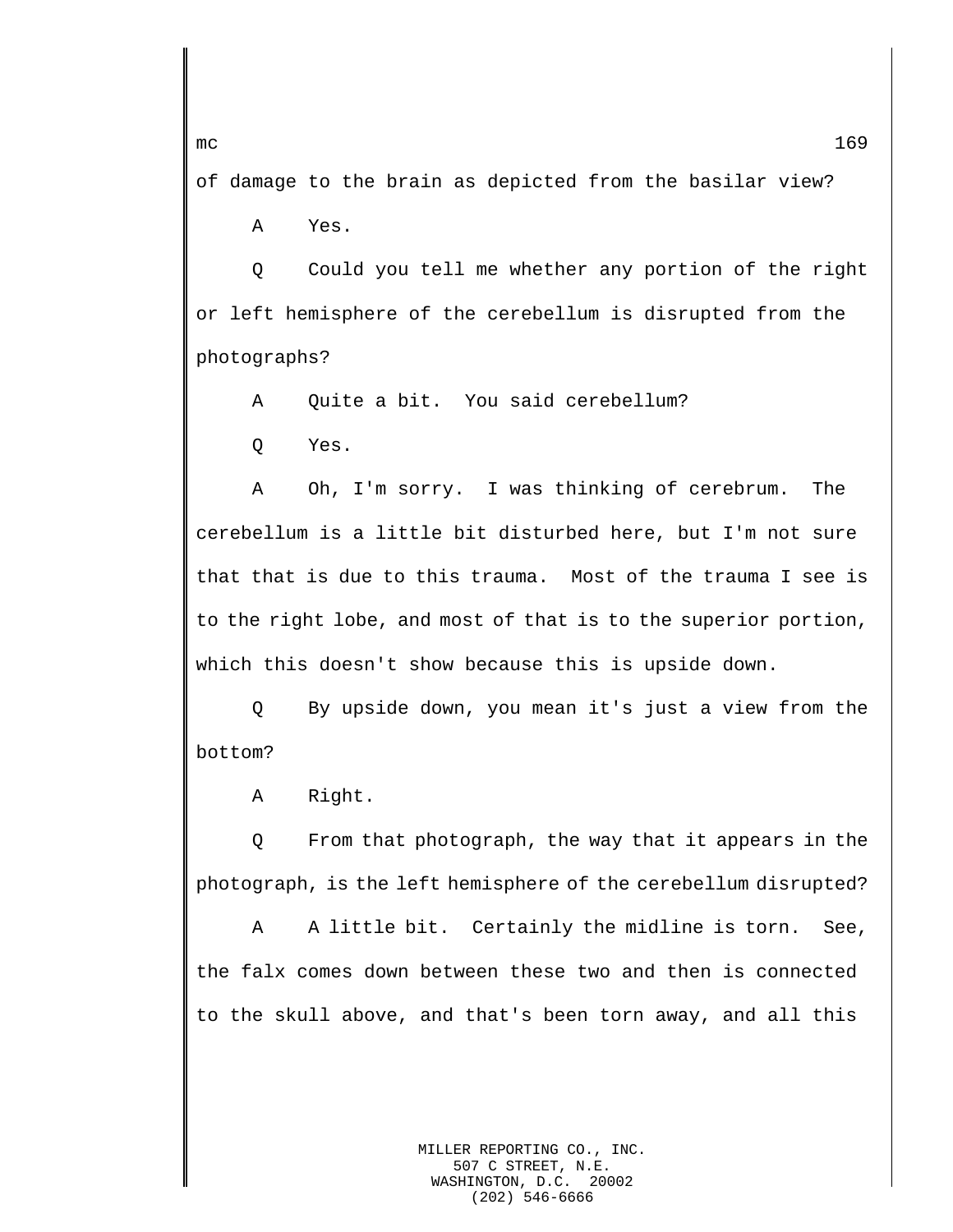has been disrupted, the connections between the two lobes. And there's hemorrhage, fragmentation, a lot of fragmentation of the right lobe. The only part of the right lobe that's intact are these two areas right here, like this.

Q Now, did the bullet wound--if we're thinking of President Kennedy standing erect or sitting erect, did the bullet wound go from a lower part of the brain--again, we're talking back 2.5 centimeters to the right of the EOP and then go in an upward direction out of the right temporal parietal area?

A Yeah, the bullet entered probably behind the cerebellar pons here, back in there, and then it was coming back up this way and I guess it probably would have come through the brain at some point, through the brain, but it's going to hit the calvarium up right at the top. And then that explosion is the thing that's going to sort of disperse all the tissue here and bone and the scalp overlying. So it's coming from down here, up through.

Q From a lay perspective, it would seem to me, based upon what you've said, that the disruption in the cerebrum would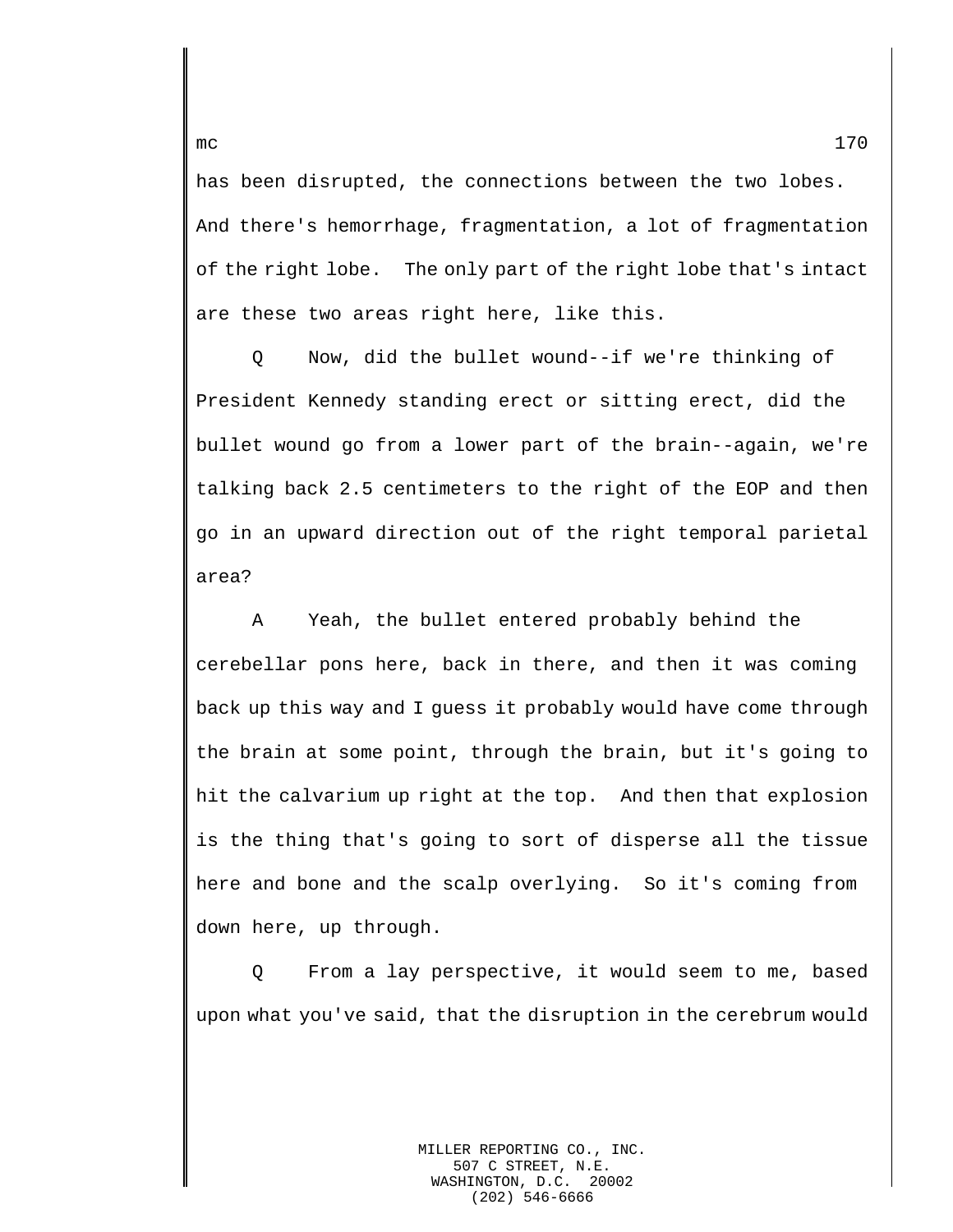be more towards the point of entrance and lower.

A I think it's probably going to be at the point of exit. I think when the bullet hits the calvarium above, that's when the explosion took place, because all the bone was just crushed at that point. And a lot of force is extended all the way throughout the calvarium--or throughout the cranial vault, and that's when a lot of this damage took place.

Q Was there any disruption to the mid-brain?

A Oh, it's totally demolished. This is mid-brain right here, and everything there is gone--well, not gone, but it's stretched--but I don't know what caused that, whether that was the bullet hitting something or whether it was the tugging on the falx. You see, the falx is intimately associated with all the structures in the mid-brain, and between the two.

Q What I'm not understanding--and this, I'm sure, comes from my lack of medical training--is that it seems as if there is a laceration that goes through the mid-brain, which I would characterize as the lower part of the brain.

A Yes.

Q But there's also a laceration that goes near the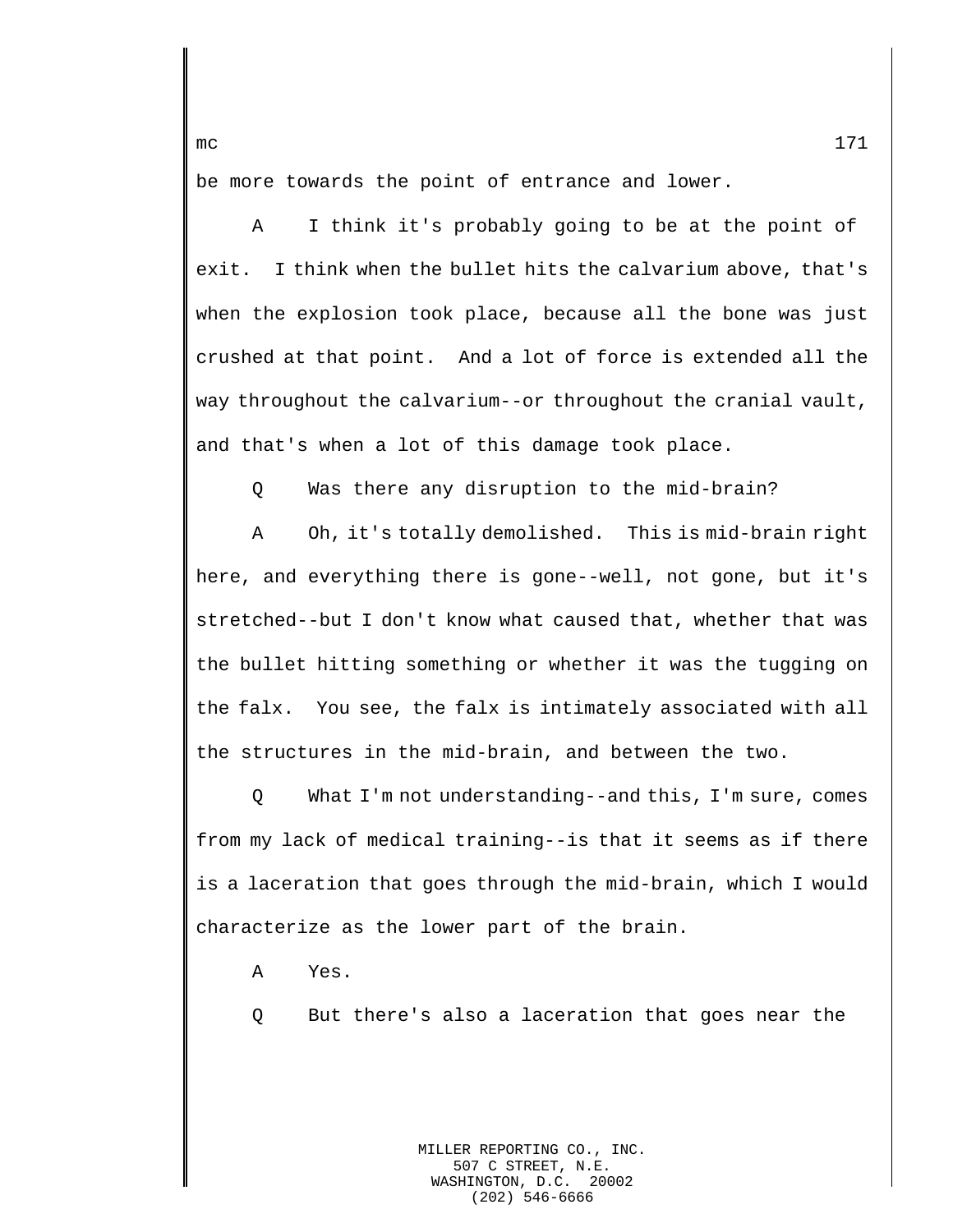vertex of the brain, which would strike me as being the upper. Also, it seems as if there is some suggestion that the portion between that upper and lower laceration is relatively more intact than the upper and lower portions. Is that correct or incorrect?

A I think you're right, but the forces causing this are multiple: the explosive force of the bullet hitting the calvarium, the upper surface; the explosion of the falx, because that all stretched at the same time, and it is pulling brain against bone, and then separating from both eventually. And so all that trauma is taking place at the same time or in a very brief interval. But not much of this could be caused by bullet entering. Of course, fractures took place at two stages. A lot of fractures took place when the bullet entered the cranial vault, and then they really took place when the bullet went out.

Q Could any of the left cerebellum have been disrupted by either the entrance or the exit?

A Well, see, the dura encapsulates all the lobes of the brain, and they're all intimately attached. And when you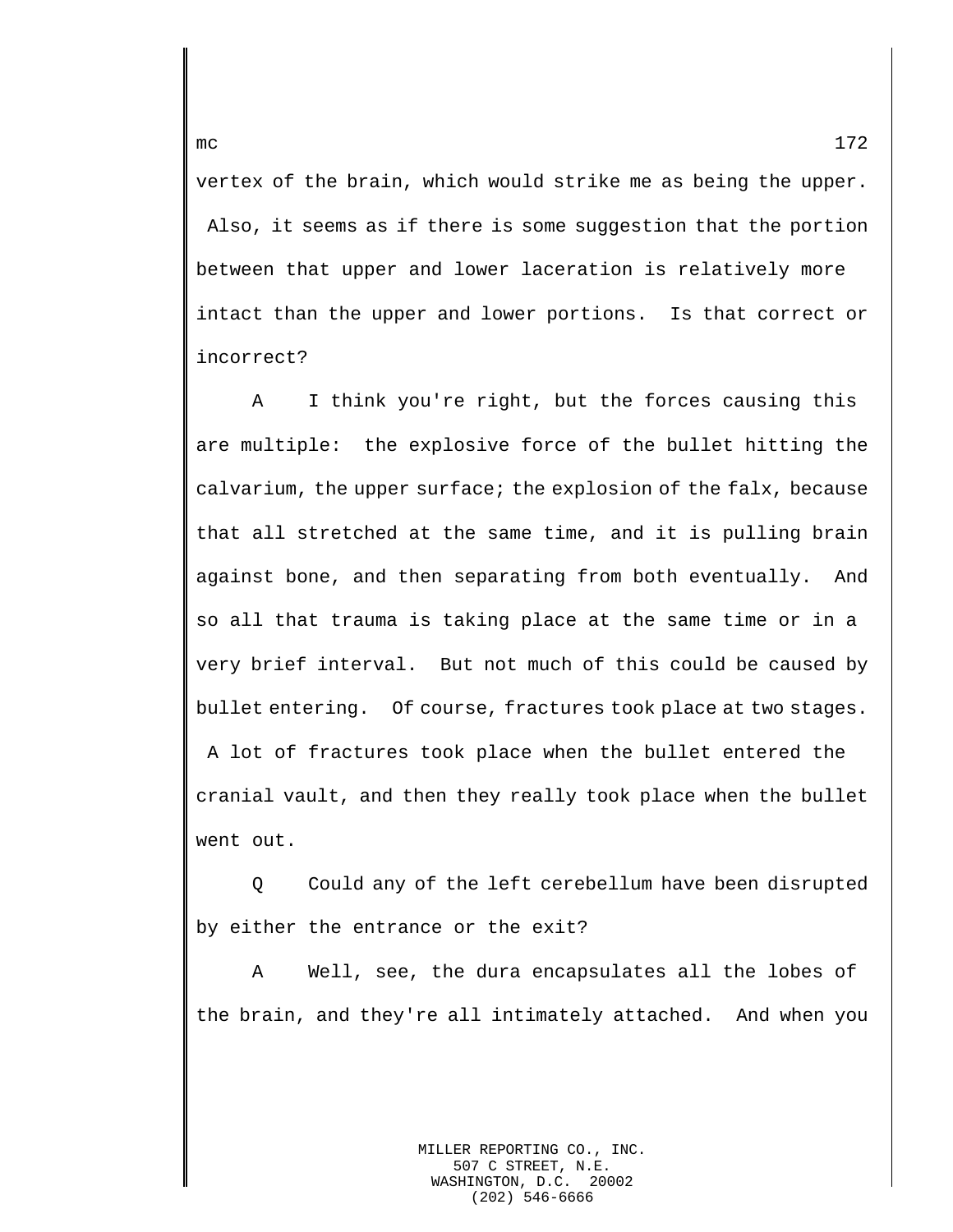start tugging on the dura in any one place, or especially in multiple places, is when the--that explosion really expanded the whole cranial vault. And those membranes are really being pulled and pushed in all directions, and they're going to do all kinds of--this kind of trauma.

Q So, in other words, even though the bullet would have entered near the right cerebellum, the right cerebellum could emerge intact, whereas the left cerebellum could be disrupted? Is that fair?

A Yeah.

Q And looking at the photograph, is that what you would understand to have happened?

A Yes. I think that the major traumatic event was the explosion of the bullet against the top, but the entry of the bullet into the posterior cranial vault, from that point on, varying degrees of trauma are taking place. And then it was all just catastrophe.

Q Would it be your understanding that the bullet entering in the back of the skull entered at a point above the cerebellum?

(202) 546-6666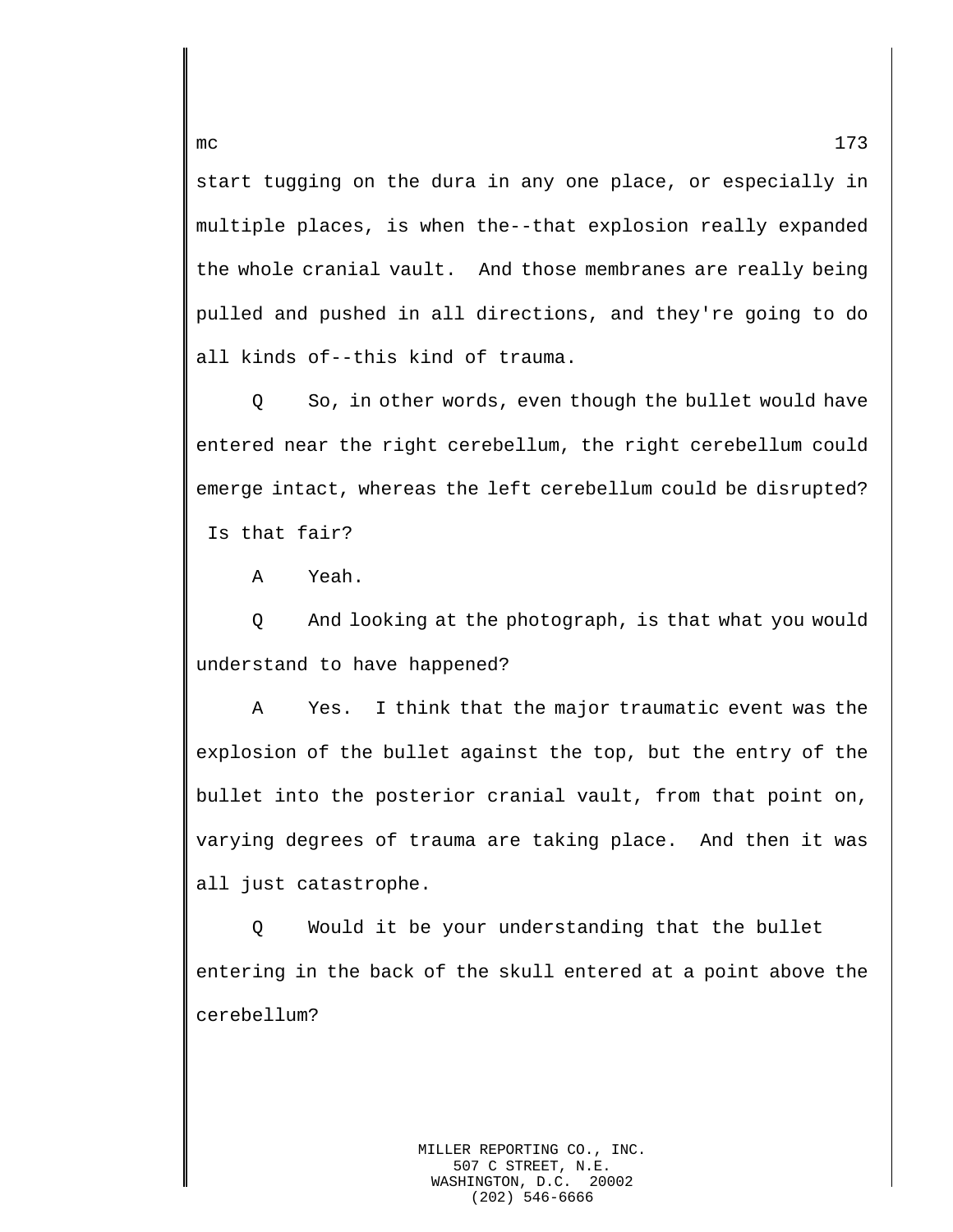A No.

Yes, I guess you're right. Above the right lobe of the cerebellum, right. Do you have an anatomical diagram there?

Q I'll show you a document marked Exhibit MD 71, if that helps.

A And let's see. If you have a skull--see, it's awful close to the cerebellum. But, see, these membranes that are coming down between the two cerebral cortexes, they fold around and envelop the cerebellum as well. And they're all attached to each other and to the bone. And when fractures start occurring in linear fashion all over the place, they're going to be pulling that. And so that alone is going to cause a lot of distortion or destruction of the cerebellum.

Q But if the entrance wound was near the right cerebellar hemisphere, wouldn't the disruption have been on the right cerebellum?

A Well, initially at impact. But by the time it impacts up here and stretches all the membranes, then it's going to be all over. And, actually, if there's injury, it's more to the left lobe, although I can't be sure of that. These are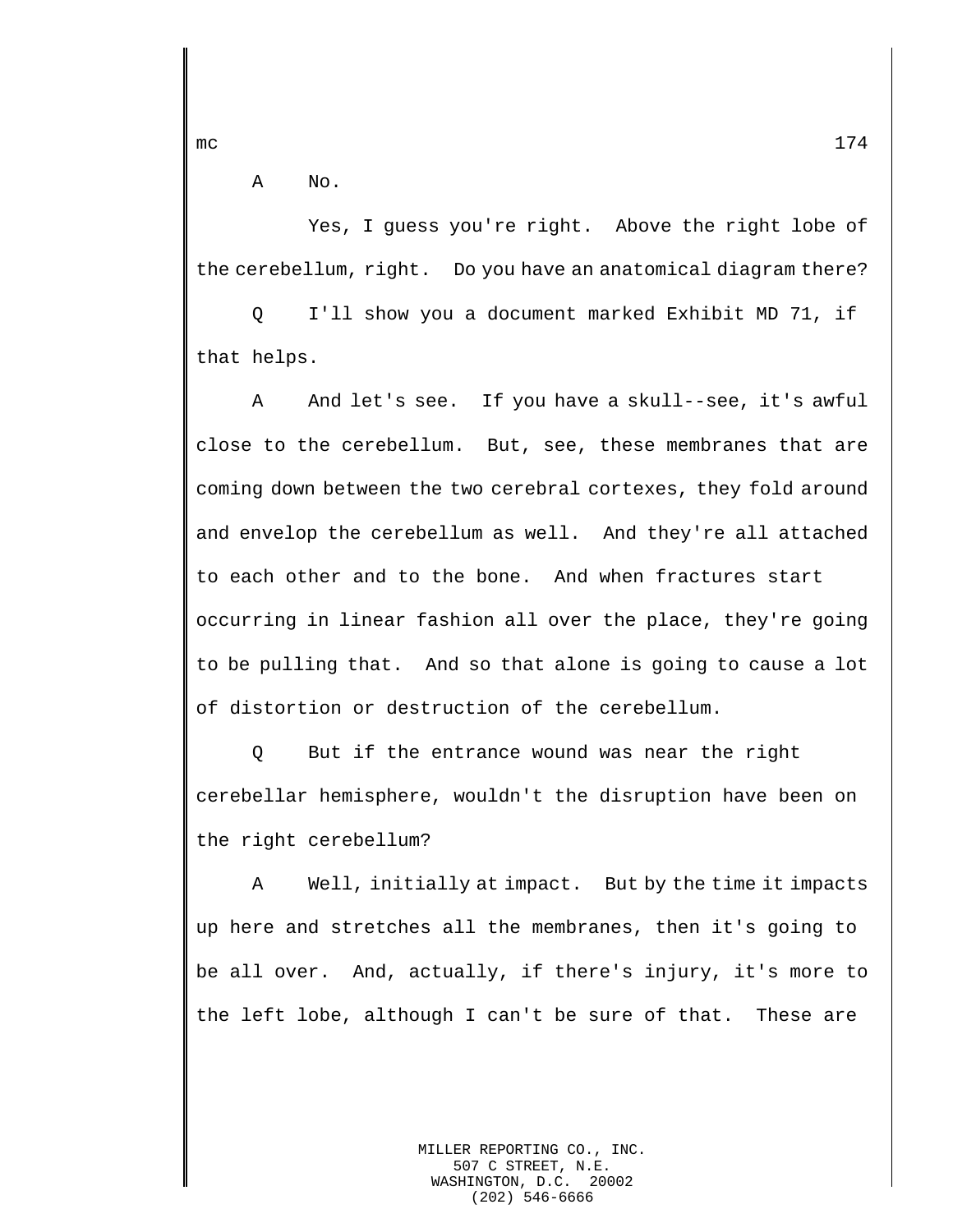sort of leaves, and they--there may not be a lot of trauma here. This may just be distortion through the fixation and removal.

Q When you say "not a lot of trauma here," you're referring to the right--to the left cerebellar hemisphere?

A Yes. But there certainly is a lot to the mid-brain, right above that where it connects to the mid-brain and to the cerebral cortex.

Q Do you see in this basilar view of the brain any incisions, surgical incisions?

A No.

Q Should a surgical incision be evident for the removal of the brain?

A No. The removal of the brain takes place by separating the spinal cord right here. That's the only thing that attaches the brain, other than the meninges. And we section that and just lift it out.

Now, this is the way we examine the brain, and had we sectioned it, we would lay it just like this and then start slicing it here. And I think from the microscopic description of the brain--we have microscopic sections of the transected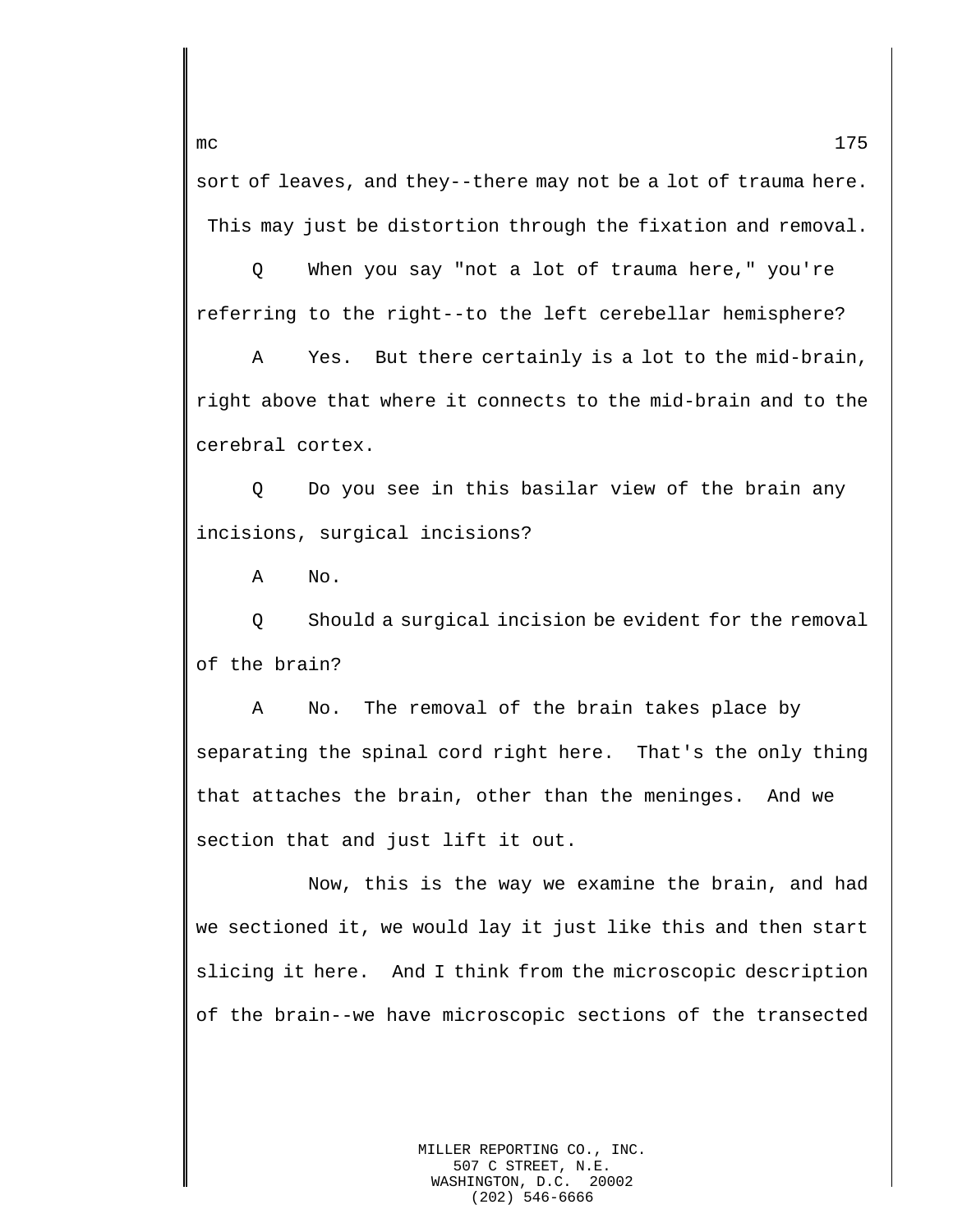cord.

Q Exhibit 4.

A Oh, and also we did take some sections of the right parietal lobe, corpus callosum, that was right in here someplace. Anterior portion, frontal lobe, frontal parietal cortex. So there are a lot of sections of brain.

Q Could you look at F, from the right cerebellar cortex?

A Mm-hmm.

Q Why would this section have been taken from the right cerebellar cortex?

A I suppose just to have normal tissue to compare with the other side.

Q Shouldn't there have been a section--shouldn't a section have been taken from the left cerebellar cortex as well, given the apparent disruption?

A Well, I'm not sure that this is real. This might not be real traumatic--in the fresh or fixed brain, we may have seen lesions over here rather than here, and there may not have been any lesions at all. We may have just taken a section for reference.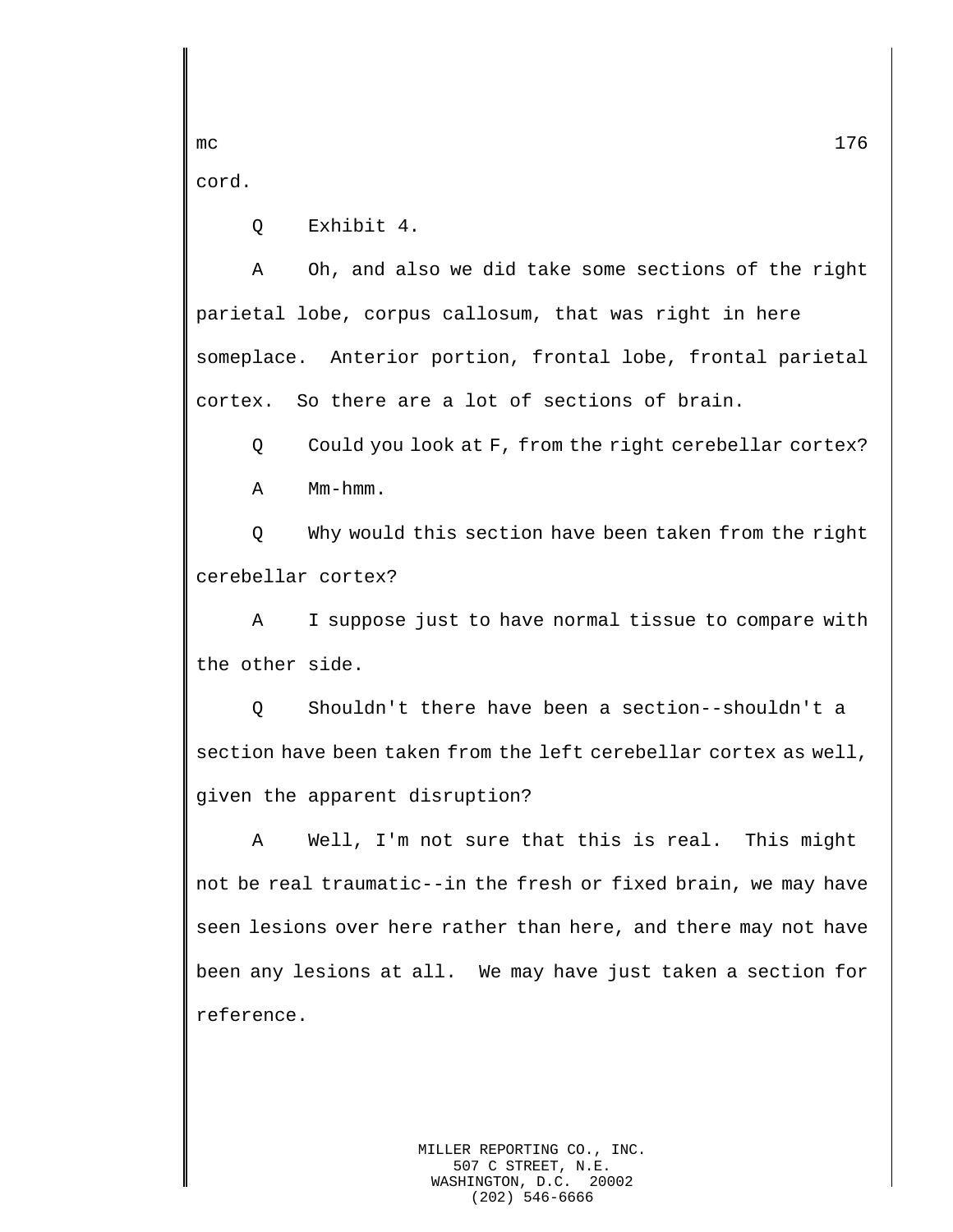Q Previously, we noted that there was no fresh brain weight recorded on the face sheet in Exhibit 1. In the supplementary autopsy report, there is a weight for the brain. Do you see the weight that that gives there?

A Yes.

Q Do you remember the brain being weighed in the supplementary?

A I don't remember that, but I can't imagine that we would not weigh it.

Q I'd like to turn back to Exhibit No. 7, which is the autopsy manual, where it has the standard weights for organs of the body. If you remember, we looked at Appendix 3 on page 72 where standard weights were given for several of the organs. Could you look and see what the standard weight is for the male brain?

A Average is 1,400.

Q And approximately what percentage of President Kennedy's brain had been destroyed or removed?

A I don't think a third. Less than a third.

Q A third of the right hemisphere or a third of the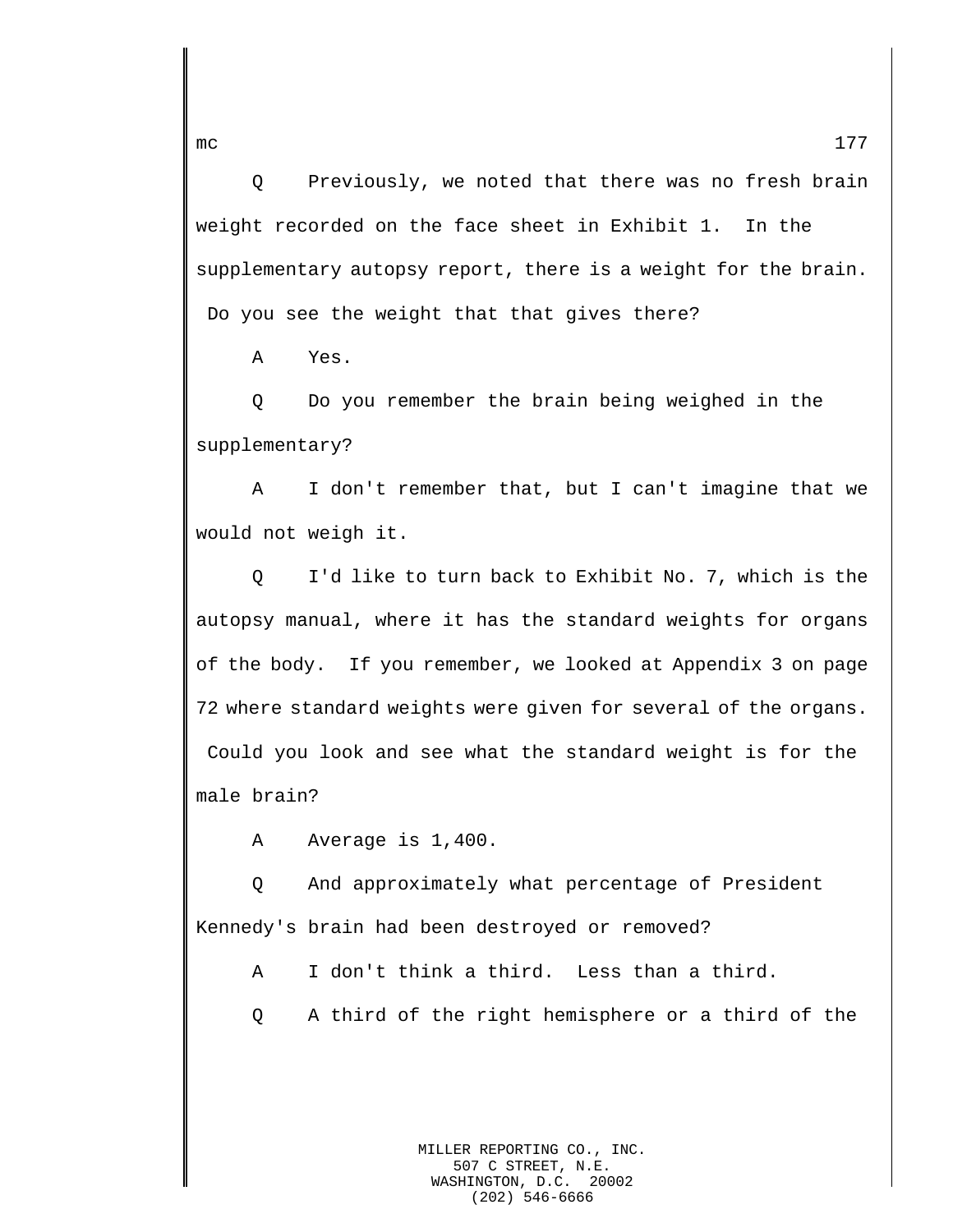total?

A A third of the total.

Q That would mean that the brain--correct me if I'm wrong--the brain would have weighed, fully intact,

approximately 2,000 grams. Would that be correct?

A No, because this is fixed now.

Q Approximately how much weight does fixing add to the weight of the brain?

A Theoretically, it shouldn't add any. After a certain period of fixation, it should revert to its normal weight because the water that is taken into it would be equalized. So--

Q Had the brain been fully fixed at the time the photographs were taken?

A I doubt it. I don't know when these were taken. Fully fixed usually requires over a week, depending upon how you do it. Normally, in a normal autopsy, what we do is inject the brain. We tie the vessels off, circle of Willis, and then we inject formalin into it by drip. And we'd let that go on for a week. And a lot of fluid is absorbed into it, so it would gain quite a bit at that point. But then leaving it in the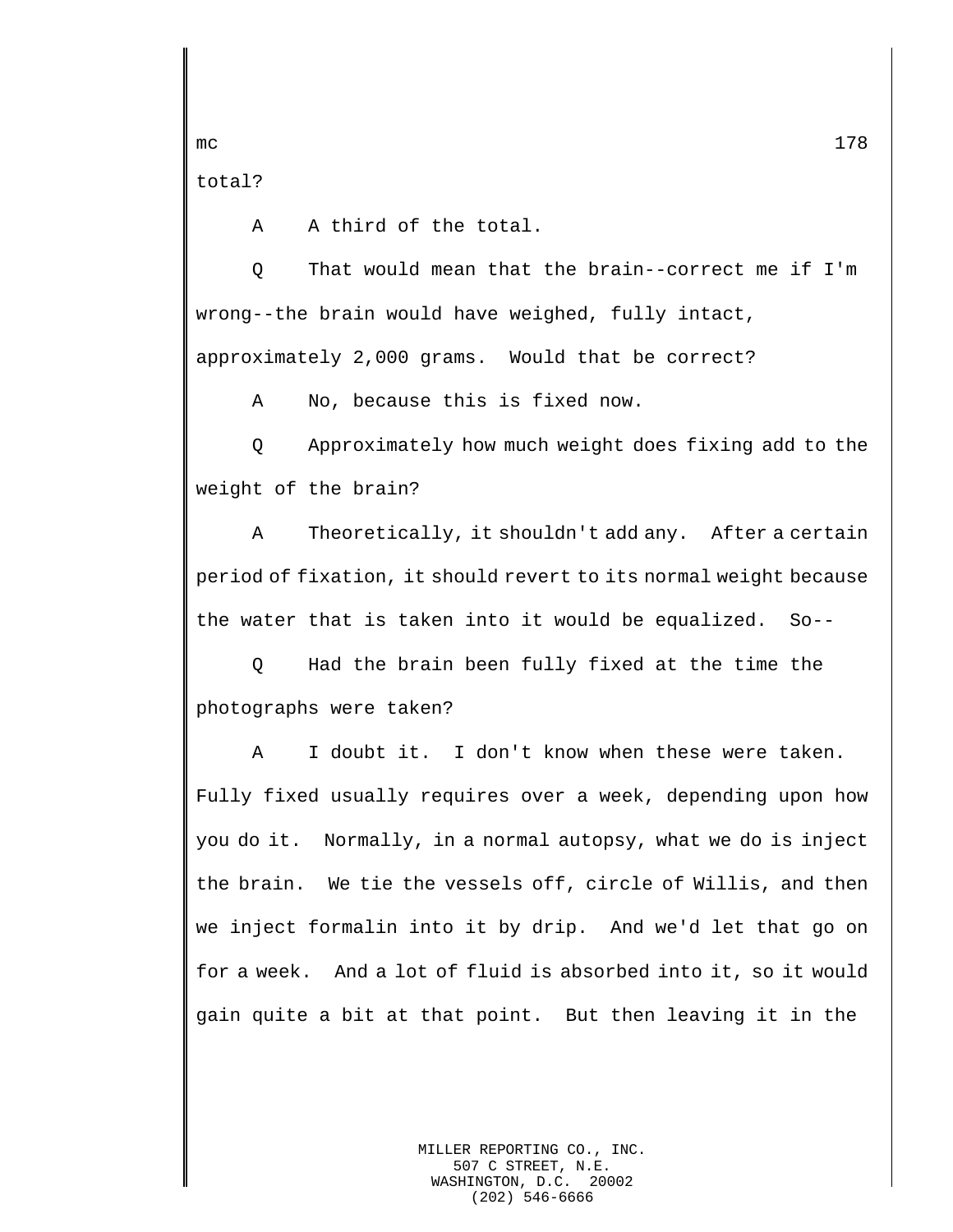fluid, it would balance out. I can't tell you about the...

Q Again, from a lay perspective, it seems as if the brain of President Kennedy, even after a large portion of it had been blown away, is much or is significantly larger than the average brain. Does anything seem incorrect or unusual to you in those figures or that analysis?

A I don't think so. I would not put too much emphasis on that, I don't think.

Q So even when a good portion of it is blasted away, after having been set in formalin, the 1,500 grams is not an unusual--

A I don't think so.

Q Could we look at the ninth view, please? This corresponds to black and white photographs Nos. 20, 23, 24, 25, and color photographs Nos. 50, 51, and 52. It's described in the 1966 inventory as the "superior view of the brain."

The first question is: Do the photographs appear to you to be accurate representations of the brain as you observed it at the time of the supplementary examination?

A Yes.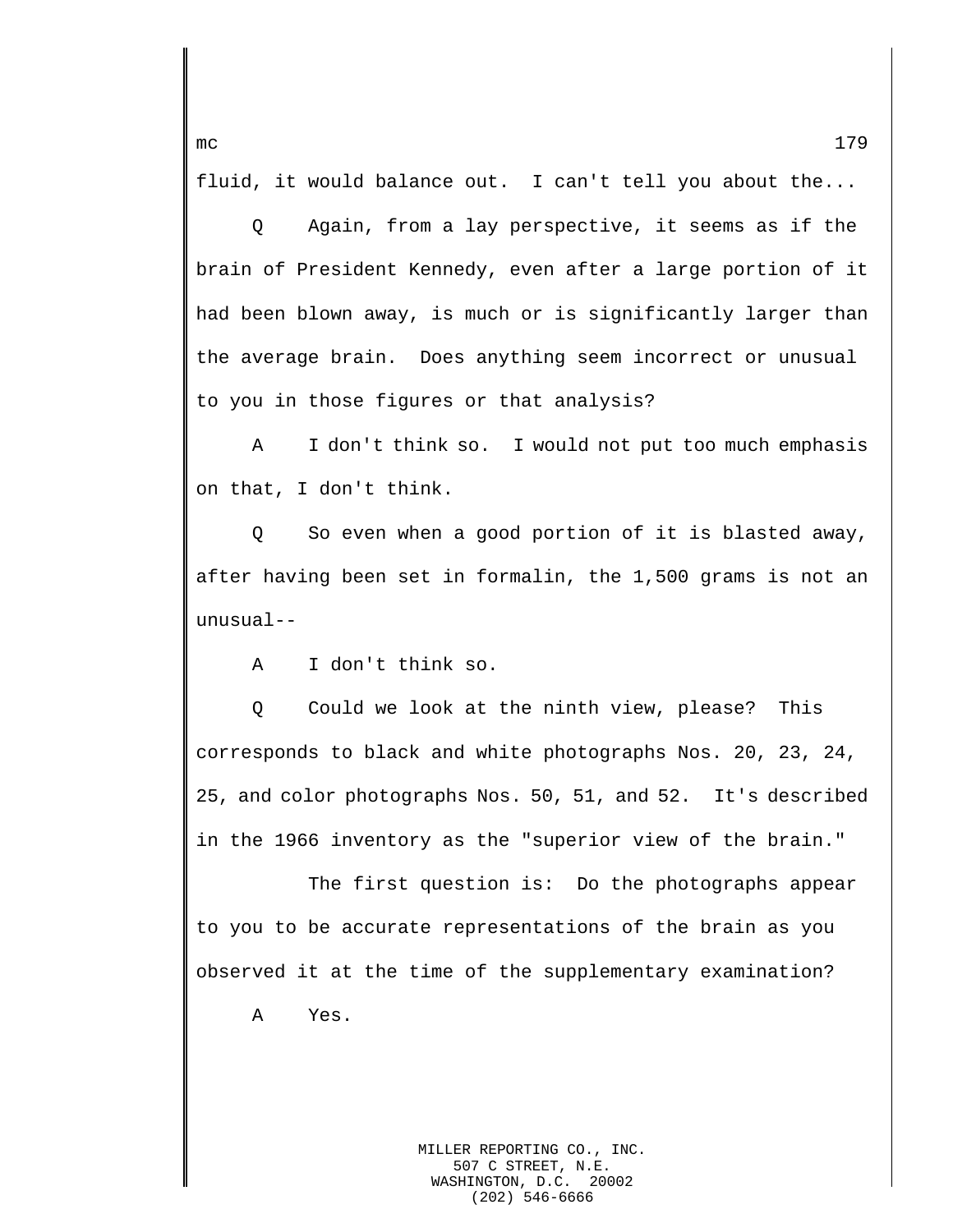Q Dr. Boswell, I'd like to show you a document that is marked as Exhibit No. MI 12, which is one of the Rydberg drawings from the Warren Commission report. Notice that in Exhibit MI 12, the bullet appears to be going in a straight line through the brain. Are you able to tell by examining the superior view of the brain in the ninth view whether the bullet, in fact, proceeded in a straight line?

A No. I don't think there's any way of making that determination.

Q Was it possible to determine the course of the bullet through the skull by an examination of the brain?

A Not of the brain. It was a little bit easier by examination of the skull, but the right hemisphere of the brain is just so torn up, and there's no way of determining a track. But we did find--we have a good wound of entrance, and then we have metallic fragments, I believe in the--around the right orbit. So that gives some sense of direction as far as the shooter.

Q By examining the brain by itself, are you able to determine to a reasonable degree of medical certainty whether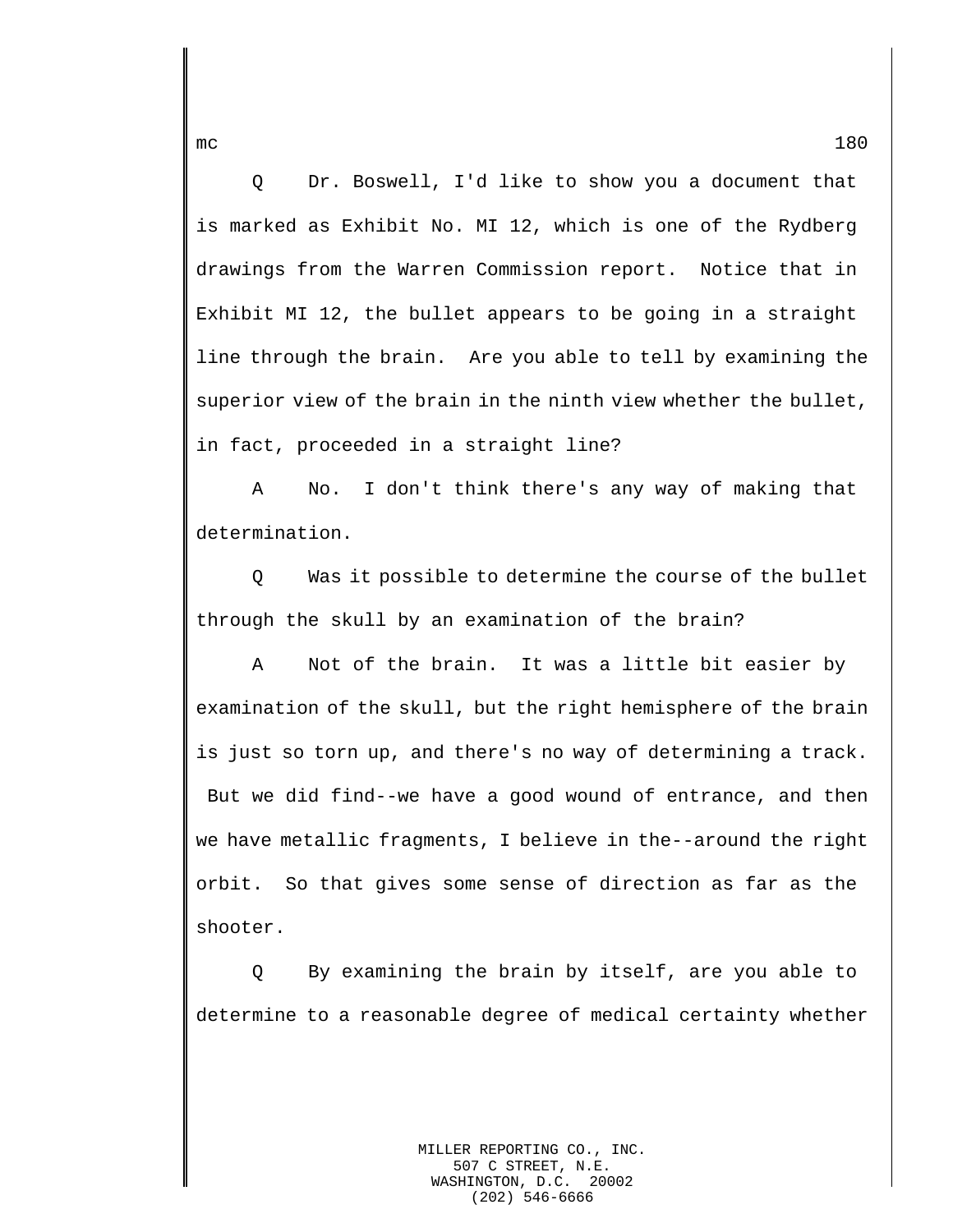there was one or more than one bullet wound to the head? Again, just by examination of the brain.

A The only clue, I think, is the fact that the scalp is reasonably well intact, and we only have one wound of entrance on the scalp. And by the same token, we only have one wound of exit. It's huge, but--now, if he was shot with this one from behind first and then shot secondly in the same place with a second one, that would be impossible to tell. But then you would have to have another wound of exit someplace, which you don't have.

Q Would you be able to make any of those determinations solely by examining the brain without reference to the scalp or skull?

A I don't think so.

Well, another factor in favor of only one weapon or one shot entering the brain is the reasonably limited destruction of the brain. I mean, even though it's catastrophic, still, look at the intact left lobe and the intact cerebellum. So, really, it's the right cerebellar hemisphere--or cerebral hemisphere that's damaged.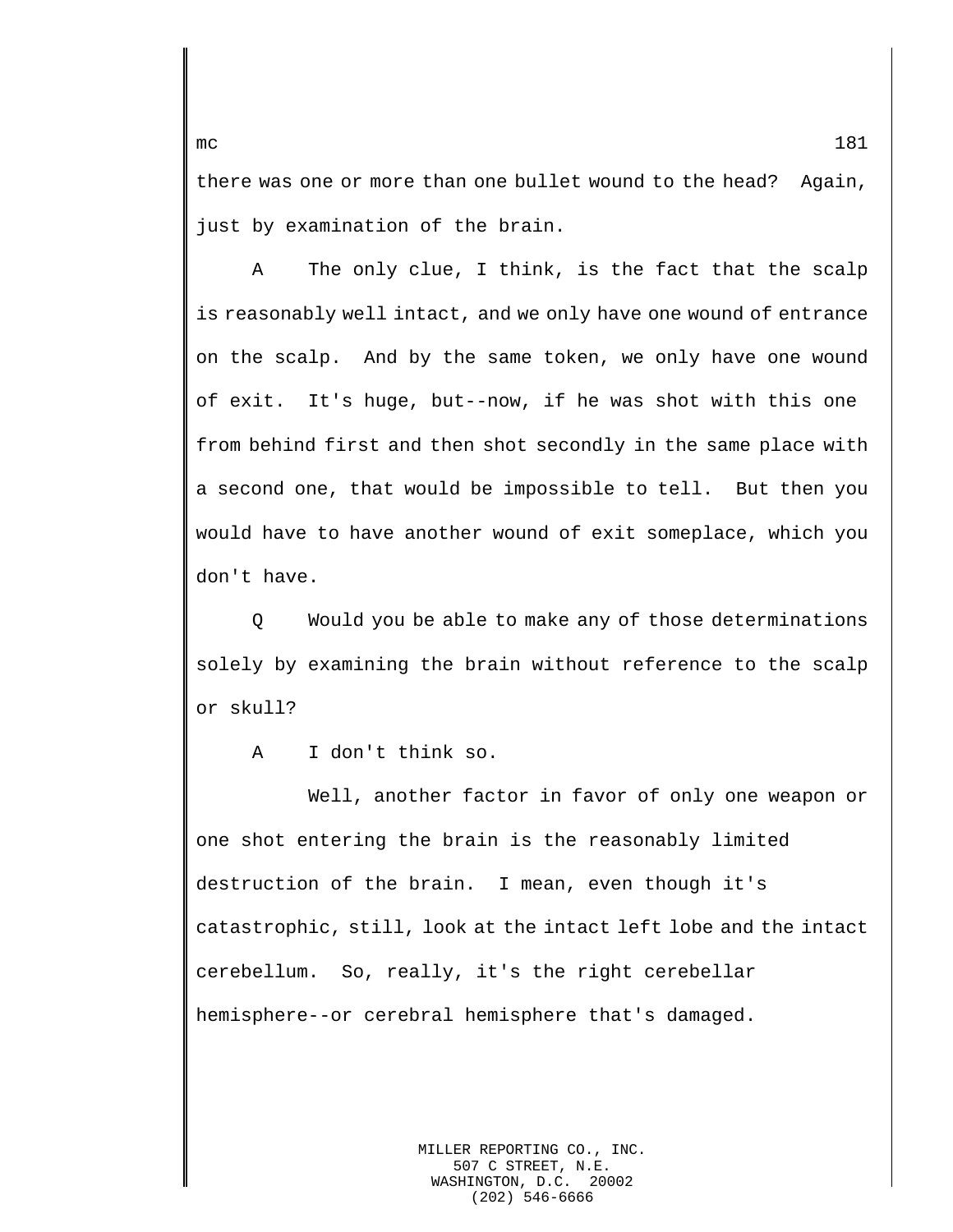Q In your answer to a previous question, you made reference to the exit wound in the skull. Did you ever see any evidence of any beveling in the skull at the point where you determined there was an exit wound?

A At the time of autopsy we didn't. But then when we reviewed the photographs, some of that beveling in the skull is equivocal, and obviously we weren't able to tell.

Q So would it be fair, then, to say that you determined during the course of the autopsy where the beveling was at the entrance wound, but you could not determine any beveling at the exit wound?

A That's true.

MR. GUNN: Okay. We can go to the X-rays. Well, let's take a break first.

[Recess.]

MR. GUNN: We're back on the record.

BY MR. GUNN:

Q We're now going to be looking at X-ray No. 1, anterior-posterior view of the skull. I think that is inverted left to right, if we can switch.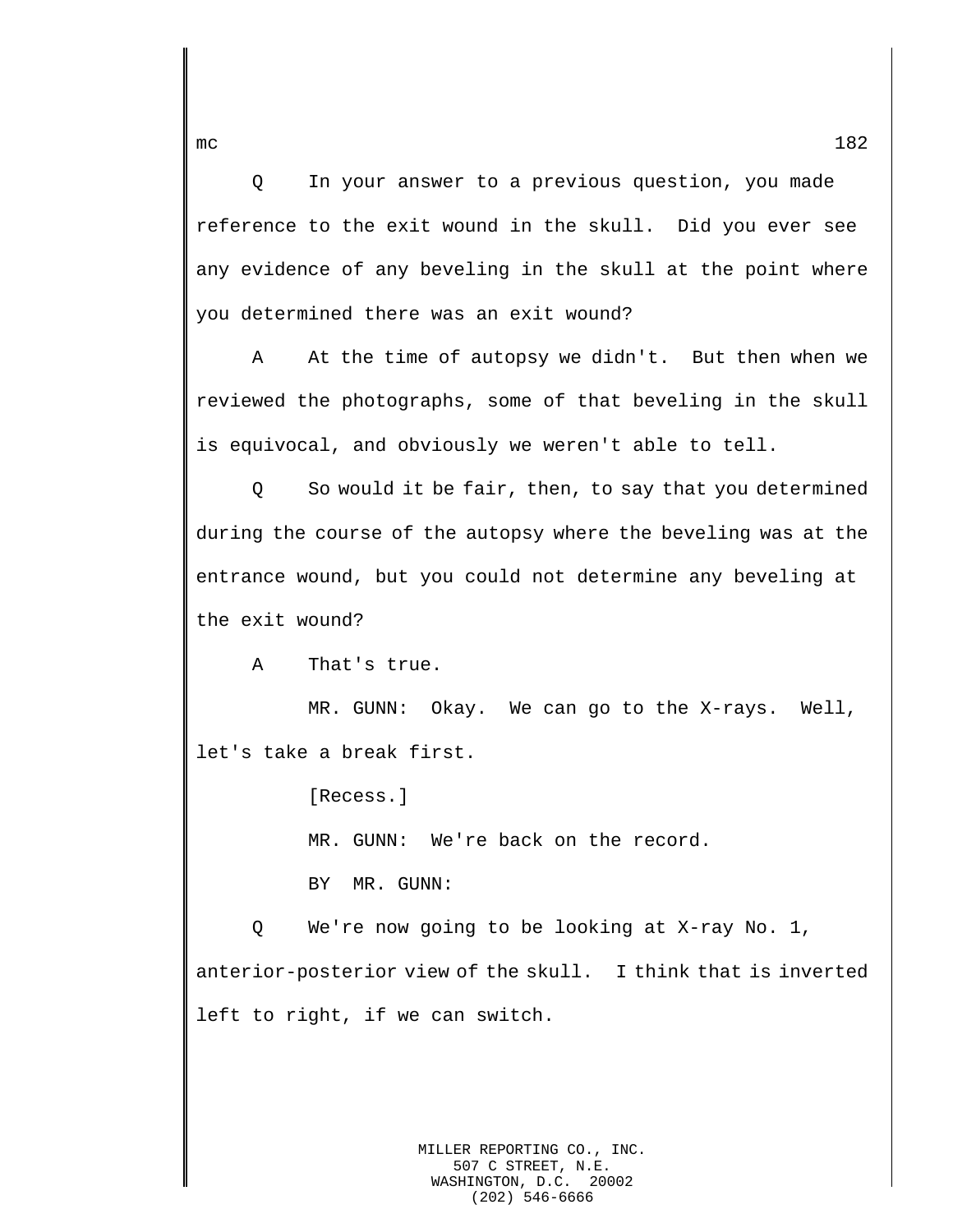Dr. Boswell, are you able to determine with any degree of certainty whether the X-ray that you're looking at now is an X-ray of President Kennedy?

A I have not seen this in an awful long time, but it certainly looks like what I remember.

Q Let me draw your attention to a white semicircular marking in what appears to be in the right orbit, and I'll say that's on the left side of the X-ray as we're looking at it now. Do you see that white apparently radio-opaque object?

A Yes.

Q Do you know what that object is?

A No.

Q Do you know whether that is an artifact that is just there as part of either the developing process or whether that is a missile fragment?

A No, I can't tell you that. I don't remember the interpretations. I see a lot of metallic-looking debris, X-ray-opaque material, at the site of the injury. And I remember that there were a lot of fragments around the right eye, and the rest of these could be from bullet fragments as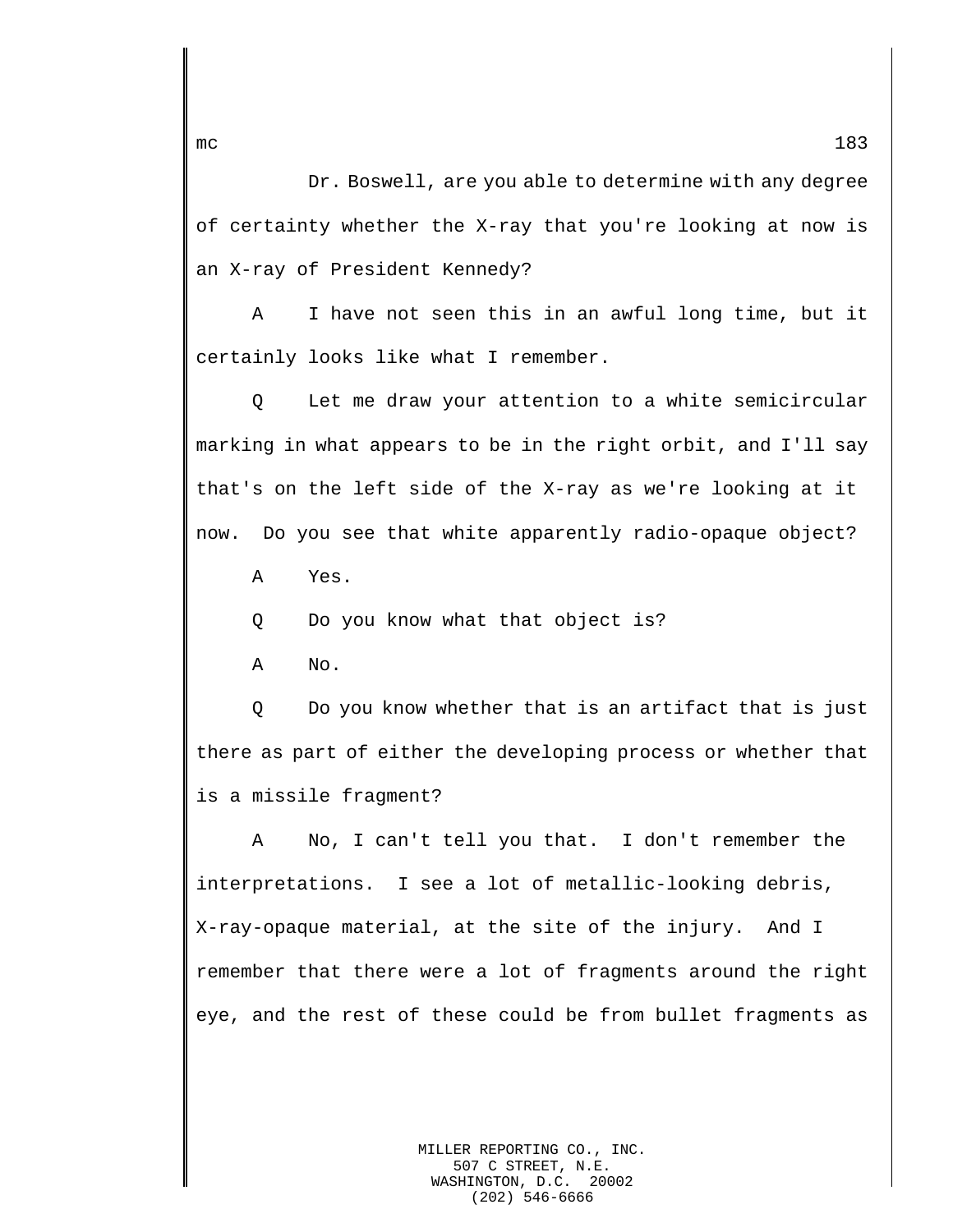well. I'm not sure--we found a couple of very minute metal fragments, but I do not relate them to the X-ray.

Q Can you relate that, again, apparently large object to any of the fragments that you removed?

A No. We did not find one that large. I'm sure of that.

Q Okay. Could we look at X-ray--

A I had forgotten about the tremendous fractures that were there.

Q Do you see anything about that X-ray--again, View No. 1--that would seem to be inconsistent with what you recall from the night of the autopsy?

A No. It's very consistent with the trauma to the head.

Q Could we look at X-ray No. 2, a right lateral view of the skull, with two angle lines overdrawn on the film? Dr. Boswell, can you identify X-ray No. 2 as being an X-ray taken of President Kennedy on the night of the autopsy?

A Yes.

Q First, where on the X-ray that you're examining would you identify the bullet entrance wound?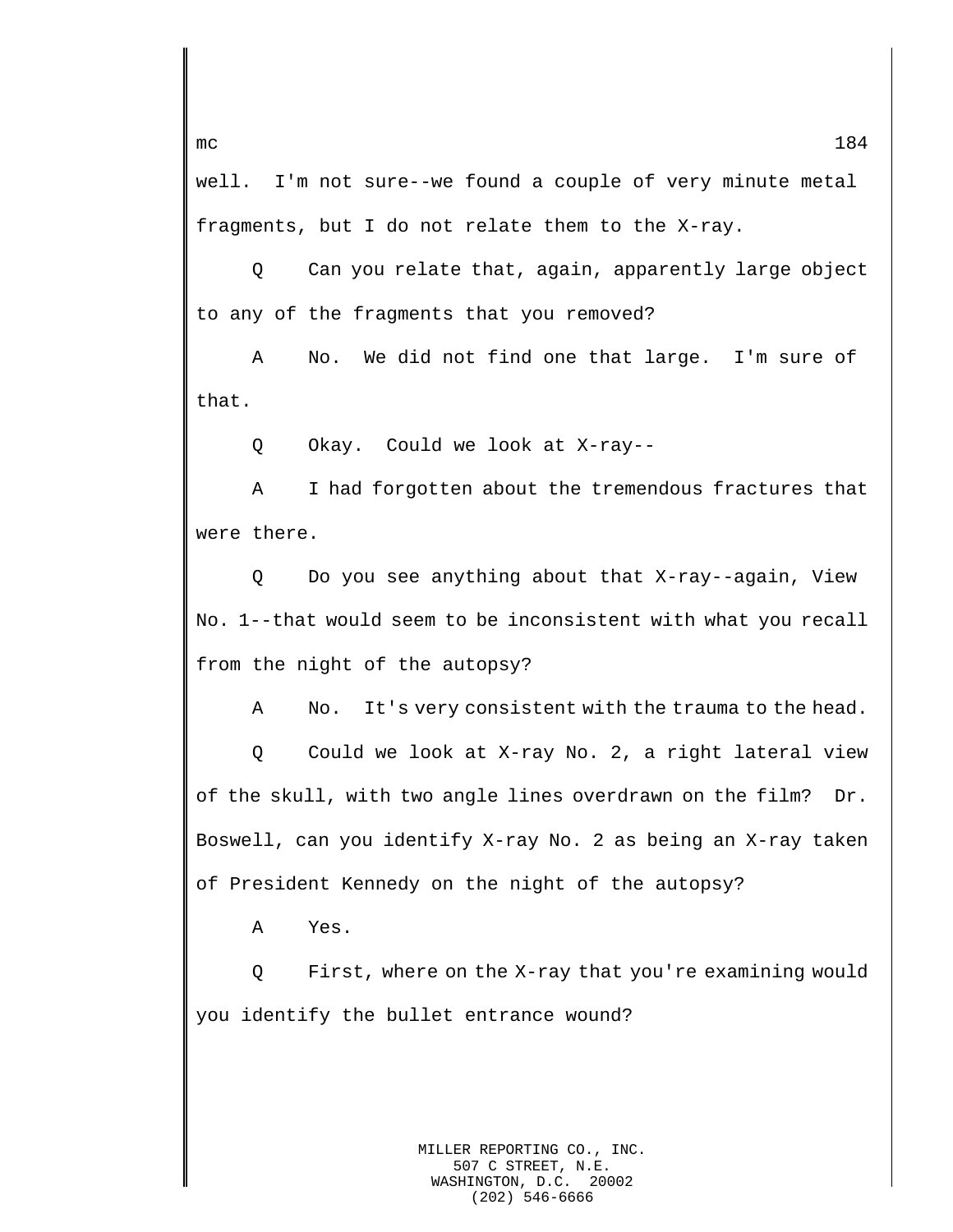A I don't think I can identify the entrance wound. I just need to move that.

I cannot identify the entrance wound here.

Q Do you recall if on the night of the autopsy you were able to identify the entrance wound in any of the X-rays?

A No--well, the entrance wound, no. I thought that there was a little bit of metallic material along one transverse process down here near the entrance wound in the back, but I don't see that in this X-ray. But this is all scattered around the exit wound in the head.

Mr. Gunn, I think we dug this piece out right here, but I'm not sure.

Q You're pointing to what looks like a sliver near the--

A Right eye.

Q --front right above the eye?

A Right. Right supraorbital area. Because I think that's about the size, but I'm not sure.

Q If you could point to where on the X-ray you understand the entrance to have been even though you don't see it appearing on the X-ray.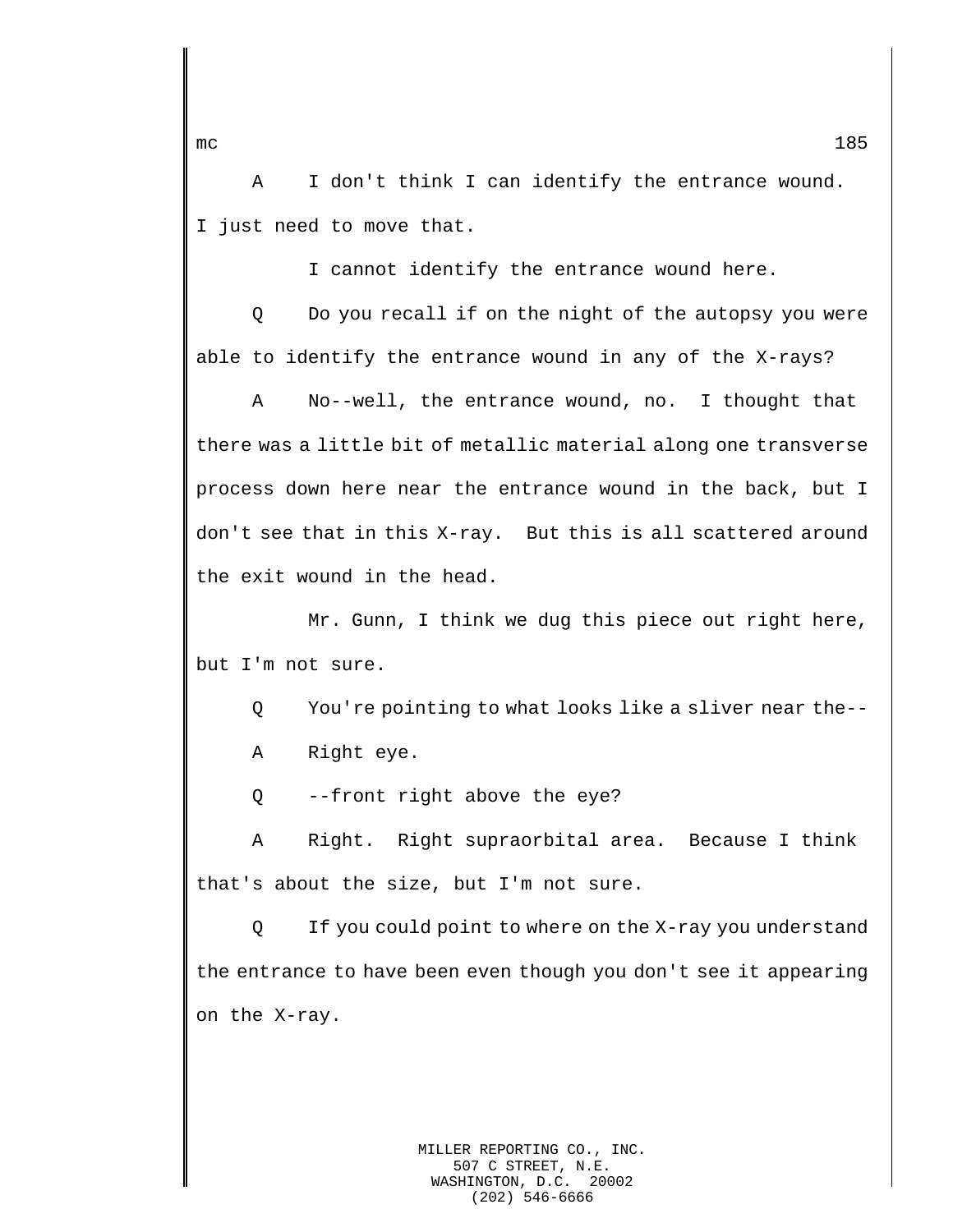A It must be around here someplace.

Q That would be--

A Has to be in this general area right here. The left, left side of the X-ray at the base of the skull, just a inch or so behind the vertebra.

Q I'd like to draw your attention to what appears to be, in my term, sort of a shelf-like disruption of the skull. Do you recall seeing that on the night of the autopsy? I will say, in a very inexpert way, it's near the cowlick area, although that's not a medical term, I understand. But do you understand? Did you observe anything in that area on the night of the autopsy?

A No.

Q Do you have any understanding as to what that shelf or plate is there?

A You're talking about--I don't know what any of this is. But you're talking about this fractured line right here?

Q In the first instance, just right on the periphery.

A Right here?

Q Yes.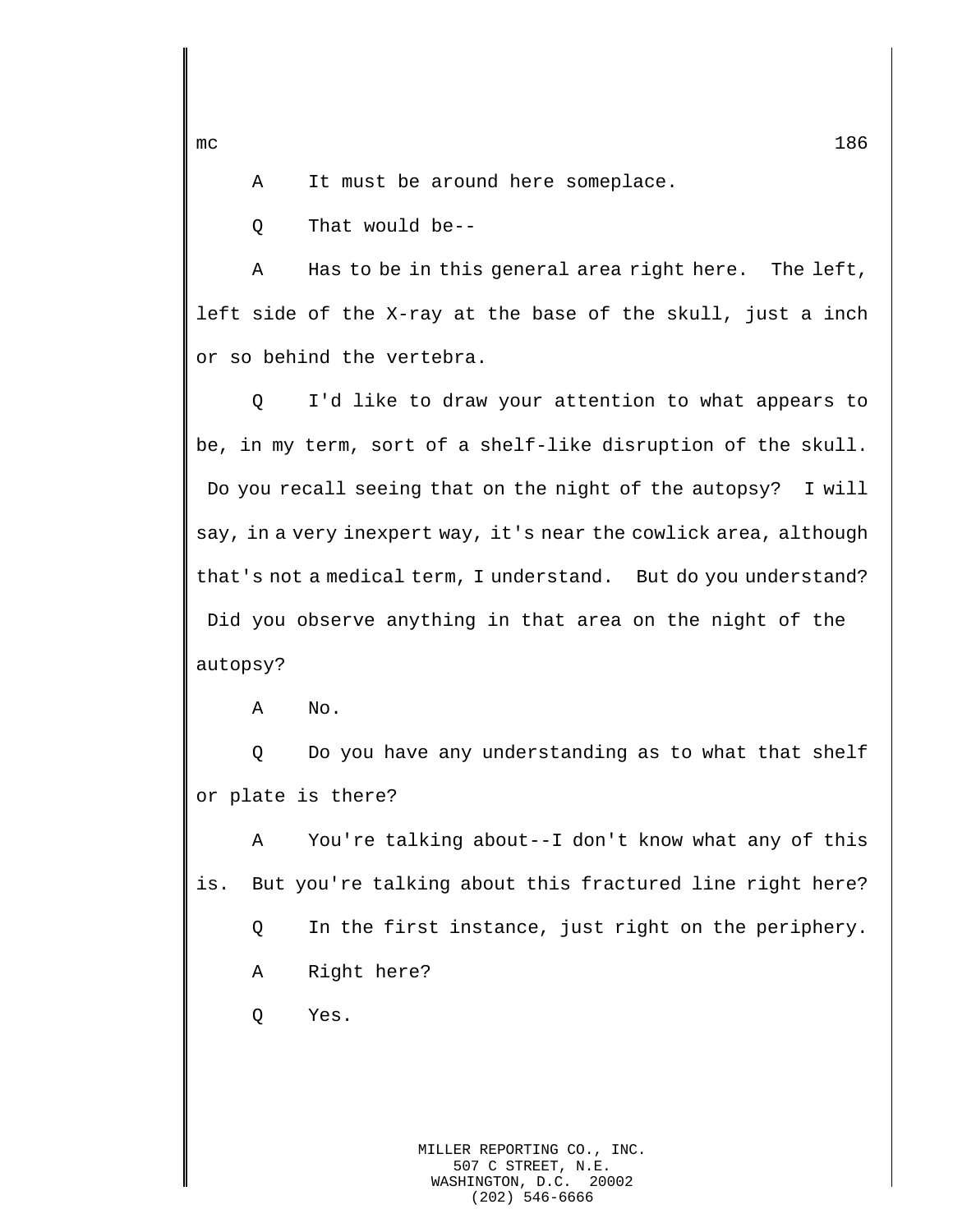A Okay. Well, I recognize what that is. That's a depressed fracture.

Q Does that depressed fracture correlate in any way to the entrance wound that you observed on the night of the autopsy?

A I think it's a long way from it. I think that's quite a ways from the entrance wound.

Q Do you see what appear to be radio-opaque trail, metal dust?

A Yes.

Q Going across the very top, I'd say the sixth, the top eighth of the skull, left to right, without indicating anything. Do you know what that is, what those are?

A Those are metallic fragments that have really dispersed. At some point, maybe when it entered, those perforated and went up, or maybe when it exited, those fragmented and fell there.

Q Do the fragments tell you anything about the direction or the course of the bullet through President Kennedy's brain or skull?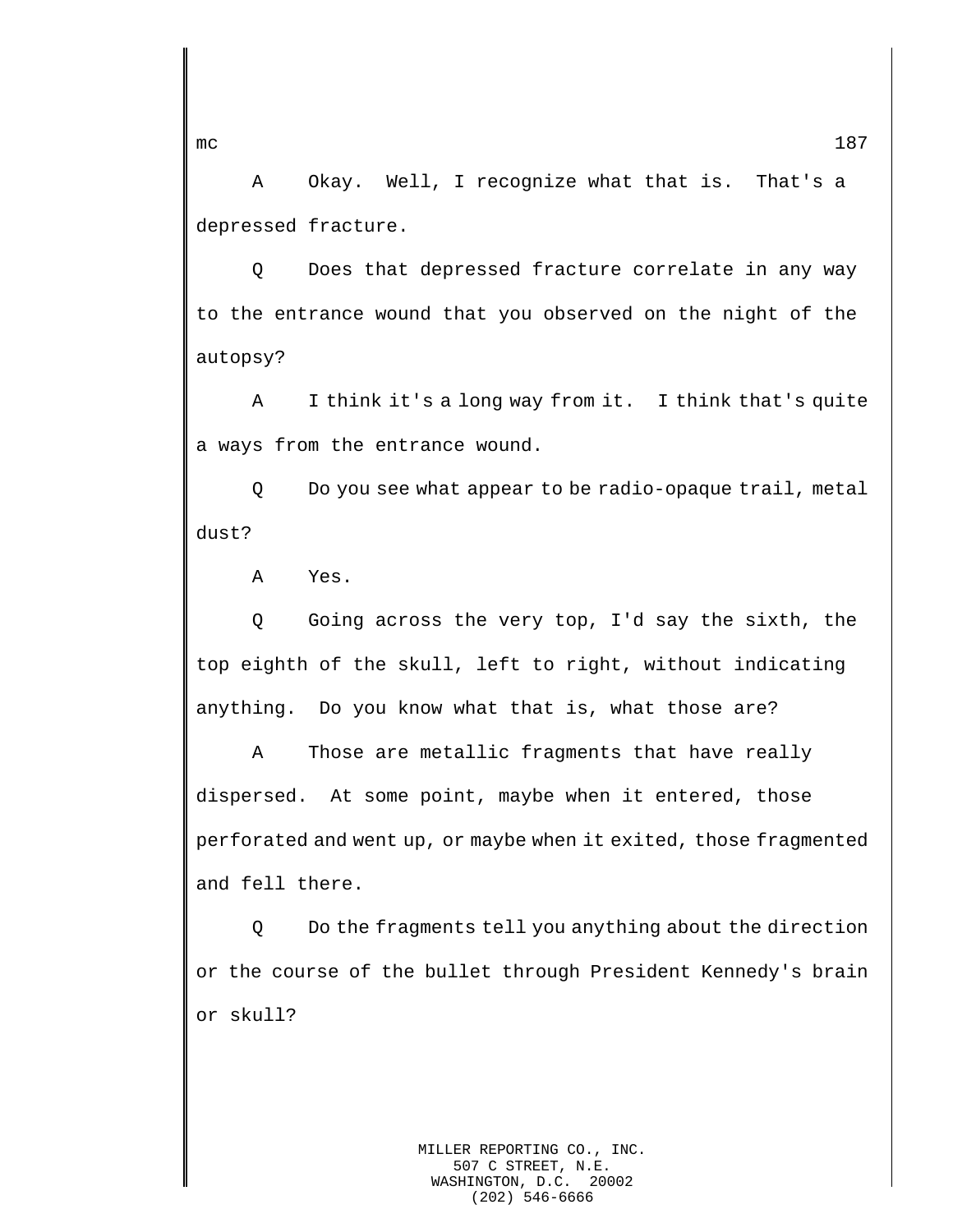A Well, at first glance, that looks like a straight line. But then you've got fragments elsewhere in there, and I--that wouldn't be inconsistent with a track, but I think that those have fragmented off at some point where the bullet has hit something really hard and scattered. I don't think traveling through the soft tissue of the brain that tiny fragments are going to just spill off like that.

Q Okay.

A I don't think that's a track even though the fact that it's a straight line might suggest that.

Q To an untrained eye such as my own, there appears to be a large, dark space, almost as if it's a figure eight, in the frontal area, somewhat behind the eye and down into the cheek. Do you see that area that I'm referring to?

A Mm-hmm.

Q Can you tell me what that represents?

A Well, it looks almost like a pneumoencephalogram where you got air in and displaced tissue, but--I suspect that that's what that is. I think that's a space with a lot of air in it.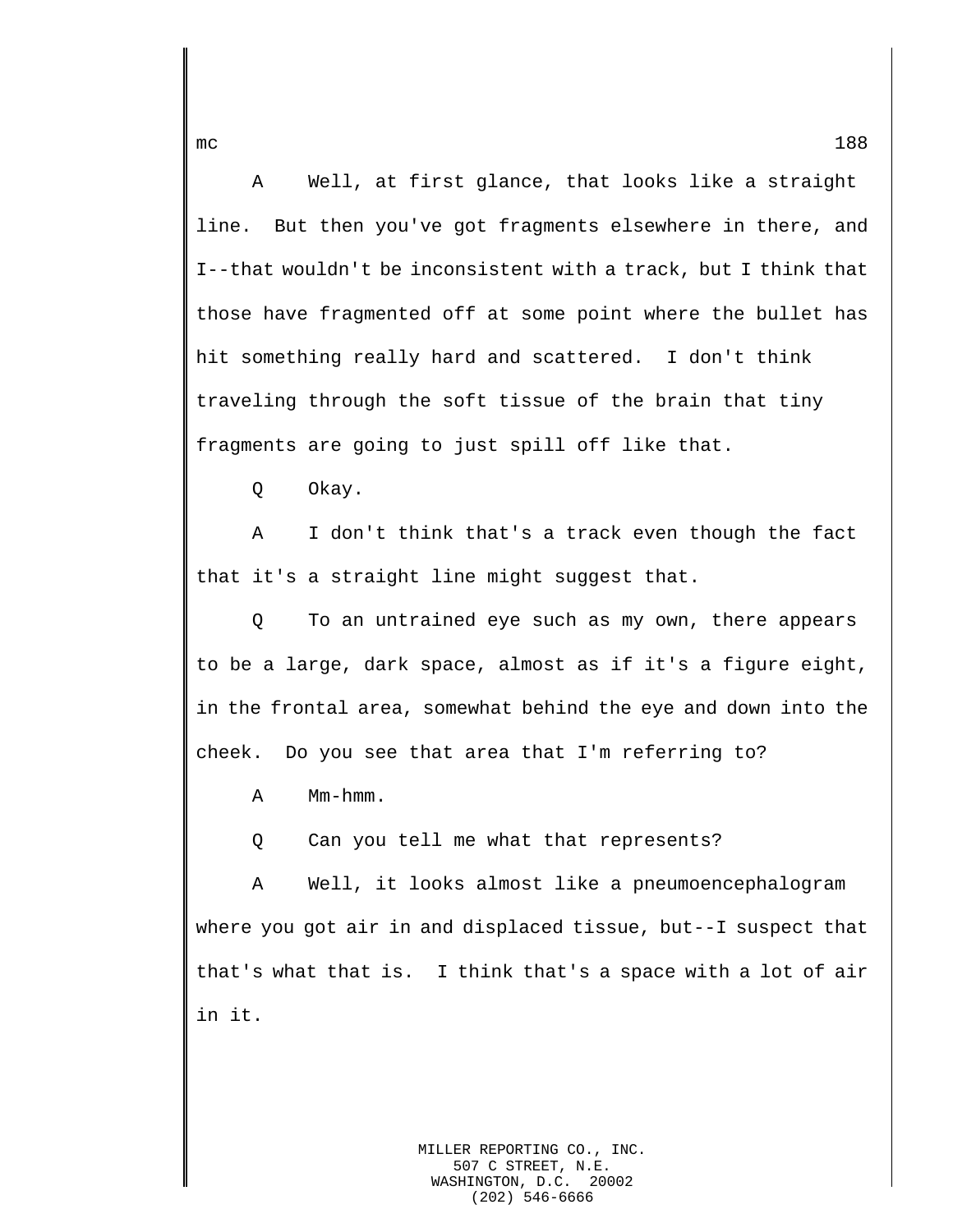Q So though it is darker, that does not signify that it is missing skull?

A Oh, I don't think--well, the missing skull is all over. Of course, the drawing we have there is sort of similar to that, isn't it?

Do we have an AP, one straight on?

Q Yes.

A What was the one I just--

Q The first one.

A The first one? May I look at that one again?

Yes, you're right. Here it is. See, this is what's missing here.

Q So you're pointing at what I would describe as the temporal and parietal bone on the right hemisphere? Is that--

A I guess that would--actually, that looks like frontal there, doesn't it? Frontal, temporal, and some parietal. But that's where this space is here.

Now, you see, this is not in a straight line that it is here. It's not a straight line here. These are all scattered around.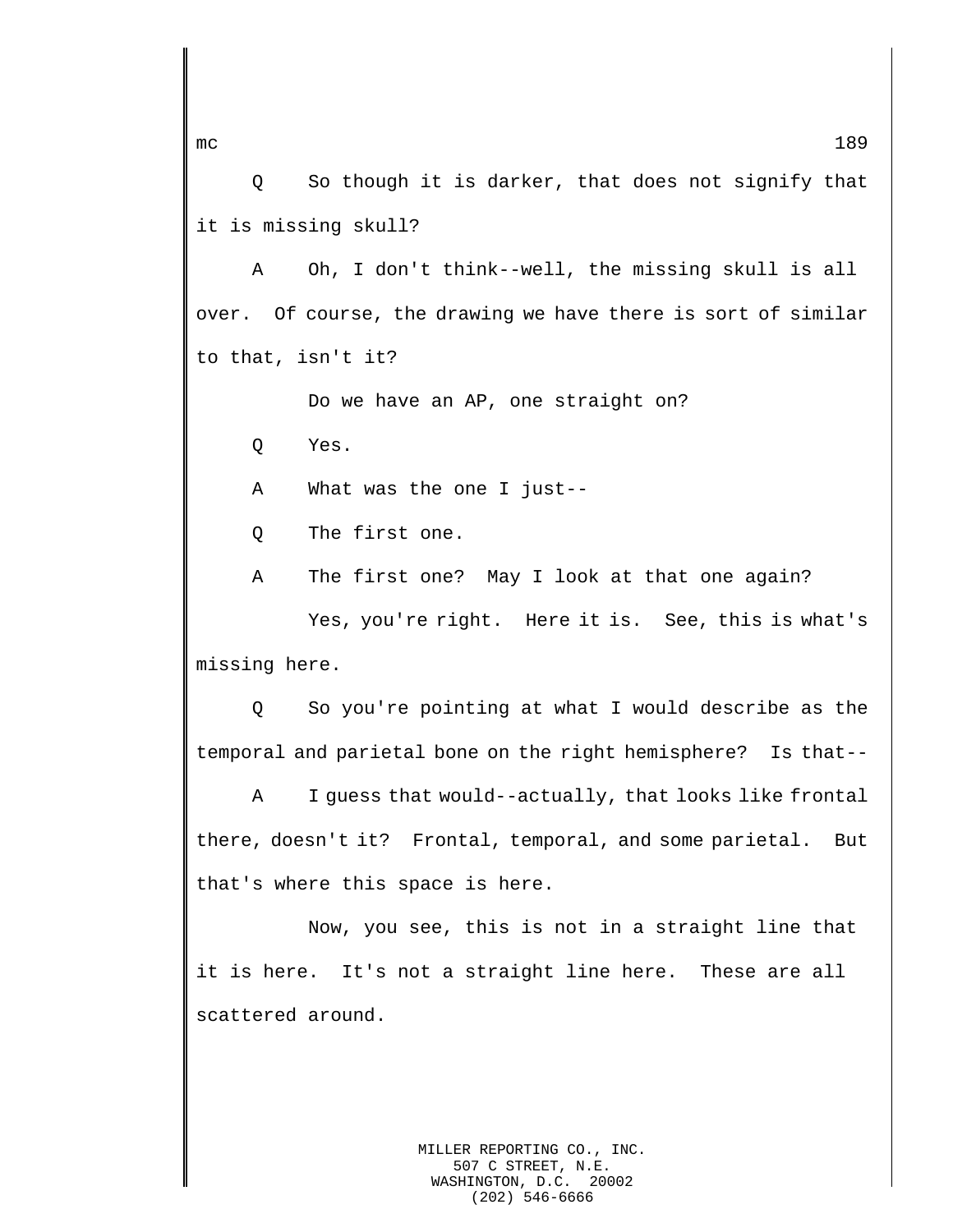Q You're referring to the radio-opaque fragments.

A Right, and I think probably the bullet hit up here. That might very well be that piece right there.

Q You're referring to the large semicircular piece in the AP view--

A Yes.

Q --being the same as the one that appears to be in the frontal bone in the lateral; is that correct?

A Right, and it's in a different perspective. Here it's narrow, but around--about the same size.

Q Okay. If we could see the lateral one more time. I'd like to show you a portion from the autopsy protocol. Particularly make reference to the multiple minute metallic fragments along the line corresponding with the line joining the above-described small occipital wound and the right supraorbital ridge.

A Okay. What's your question?

Q Now, the question would be: Are the minute metallic fragments referenced in the autopsy protocol those fragments that go along the top of the AP?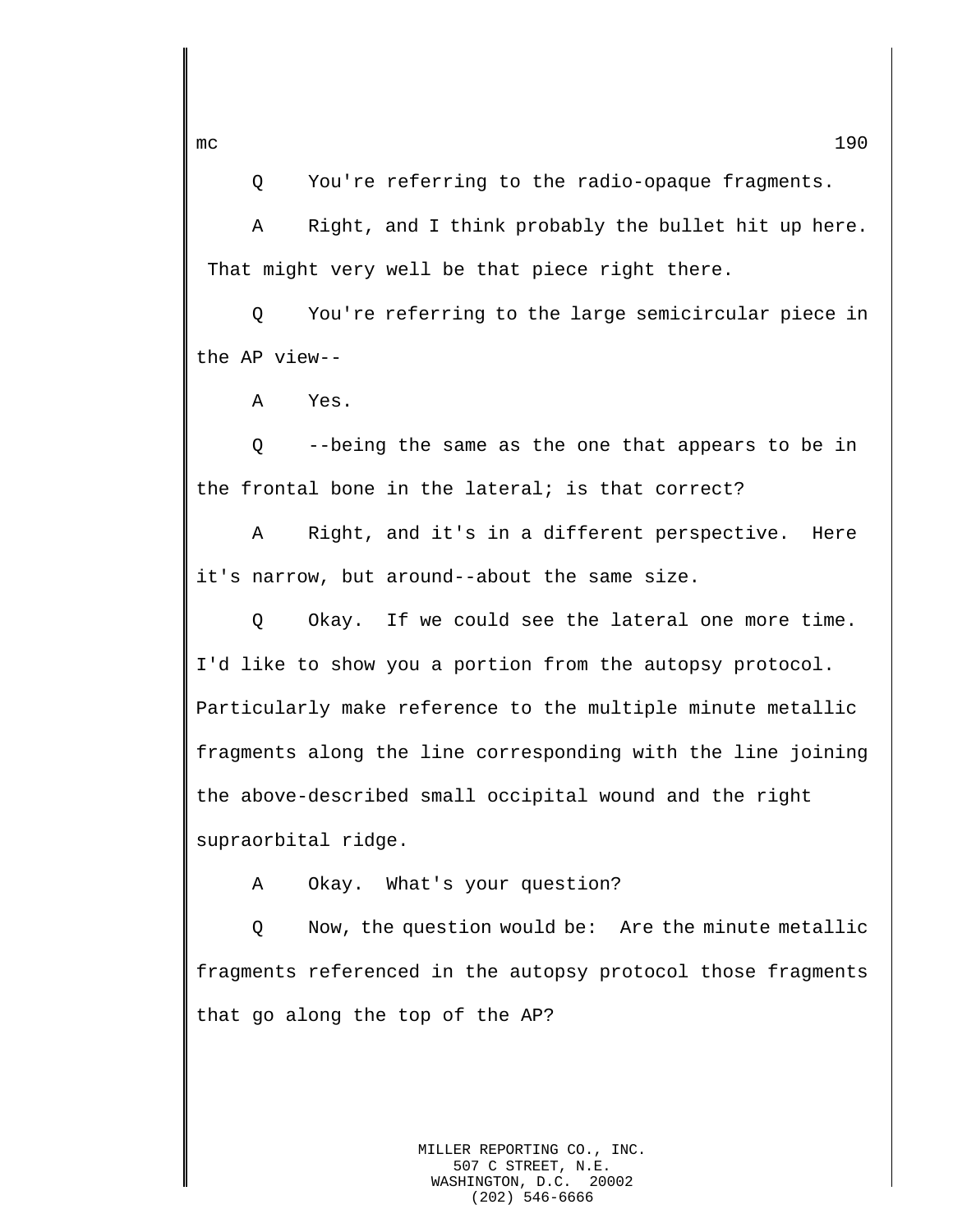A Right.

Q And I would just note that it says that "They're aligned corresponding with the line joining the above-described small occipital wound"--the entrance wound--"and the right"--that doesn't say--when I said "entrance wound," that was my gloss to this.

A Uh-huh.

Q --"and the right supraorbital ridge." To me, it appears as if the line does not correspond with an entrance wound, but would be elsewhere.

A Is that from the autopsy?

Q This is the autopsy protocol.

A And this is--

Q Now, I don't know that what is being referred to in the autopsy protocol is what is being referred to on this X-ray, but the question for you is: Is what you are seeing on the X-ray itself what is being referred to in the portion of the autopsy protocol that I just quoted?

A Right. Although I interpret it differently now than whoever did that. I see the line here, but it doesn't connect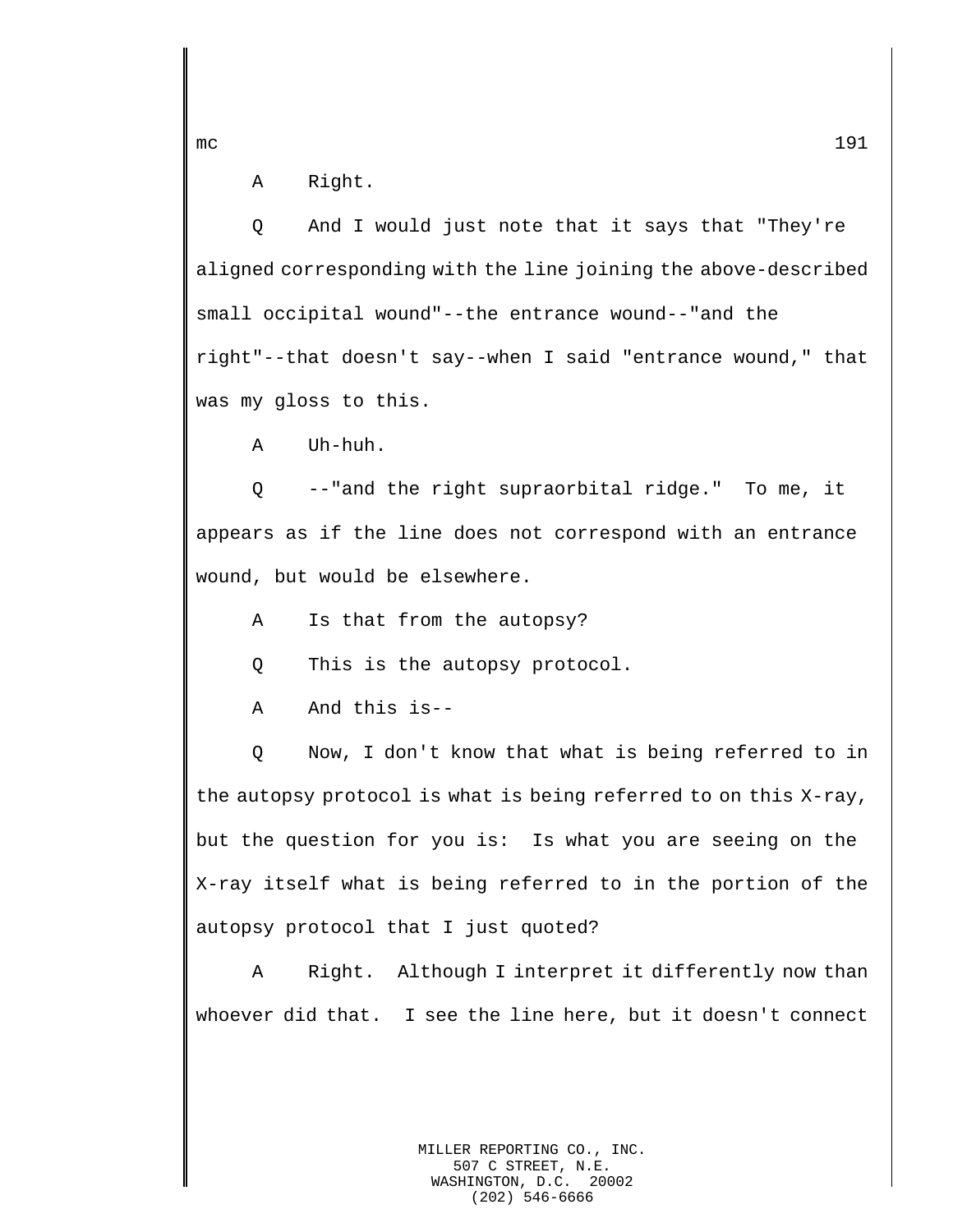with the wound of entry, although they say it does there. And apparently we gave this to the cops, O'Neill and Sibert.

Q This is the autopsy protocol.

A Yes. This is, too.

Q Yes, right. But when you say you gave it to the cops, I'm not sure. Sibert--

A To the FBI guys.

Q You mean you gave the X-rays?

A No. That fragment.

Q Oh, the fragment, okay. That's what wasn't clear. Okay.

Was there any other X-ray that you now recall having seen that showed a line of metallic fragments connecting to the small wound of entry?

A Not of the head.

Q Is the fragment trail that you see on the AP--excuse me, on the lateral X-ray, No. 2 that's in your hand, does that correspond to what you saw on the night of the autopsy, as best you recall?

A Yes.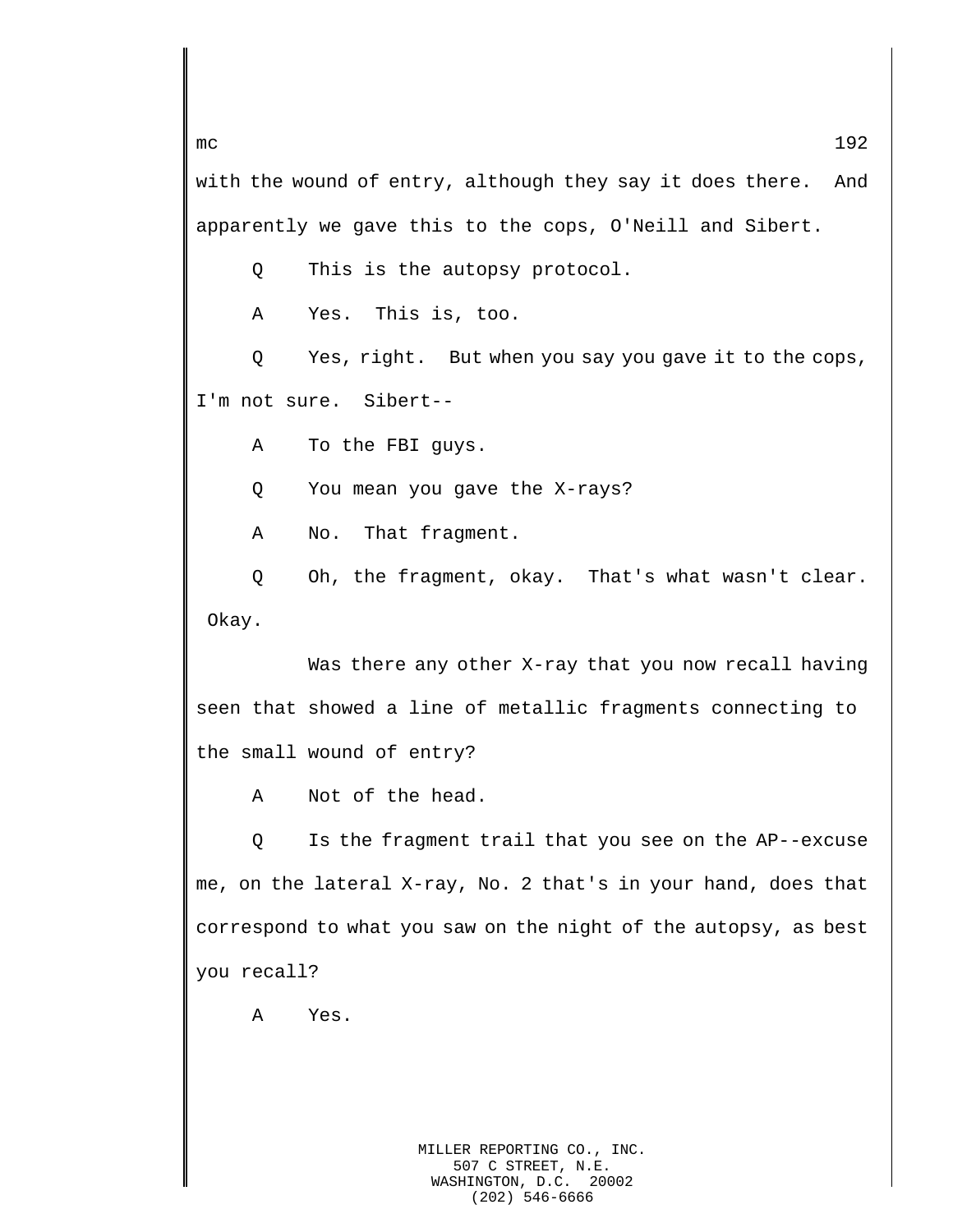Q Okay. I think that's it for the X-rays.

Dr. Boswell, if we could now shift from the time of the autopsy and the preparation of the supplementary autopsy report to the Warren Commission, I'd like to ask you whether you ever met with anyone on the Warren Commission staff?

A Yes.

Q Do you remember with whom you met?

A The Senator from Philadelphia, Hatch--or...

Q Arlen Specter.

A Arlen Specter. Sorry.

Q Hatch is from Pittsburgh. He was not a Senator at the time, though.

A No.

Q Did you meet with anyone else on the Warren Commission staff in addition to Mr. Specter?

A He was the only one I worked with. We appeared before the full Commission and met all of them, and they asked us questions.

Q Approximately how many times did you meet with Mr. Specter?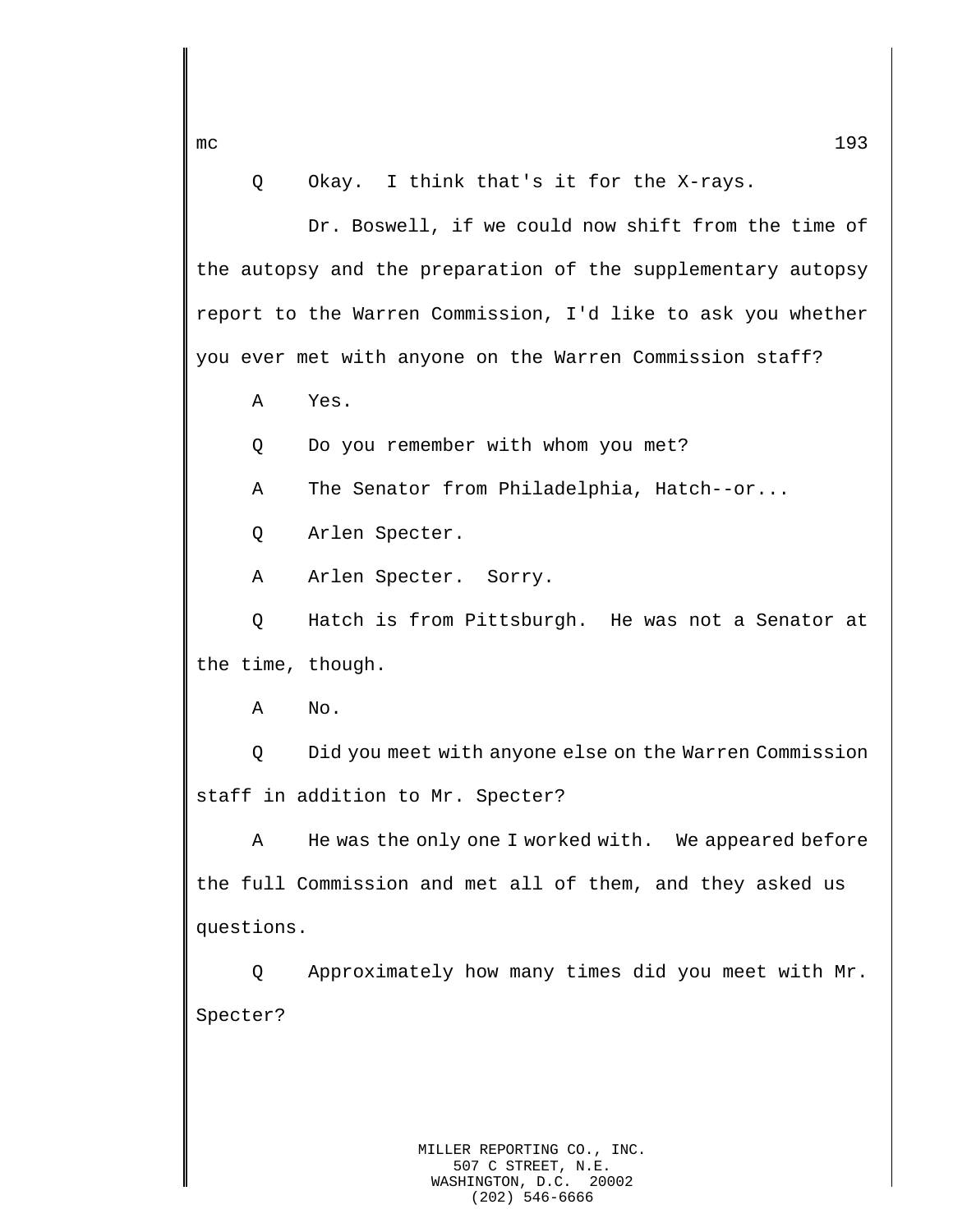A It seemed like an awful lot, but probably it was no more than three or four times.

Q What kinds of things did you discuss with Mr. Specter?

A Well, we--I think he told us more than we told him. He would bring us information and then ask us how it fit the autopsy. And he showed us the clothes. He showed us the Zapruder film a couple of times. That's all I can remember, although it seemed like an awful lot of times we met with him.

Q Did he ever suggest to you that you change any of your testimony or to report something different from how you understood it?

A No.

Q Were you aware of any other person making a contact with you in relationship to the Warren Commission who suggested that you change your testimony in any way to correspond with any other ideas they might have?

A No.

Q Very early on in your deposition today, you made reference to Mr. Eardley from the Justice Department asking you to go to New Orleans; is that correct?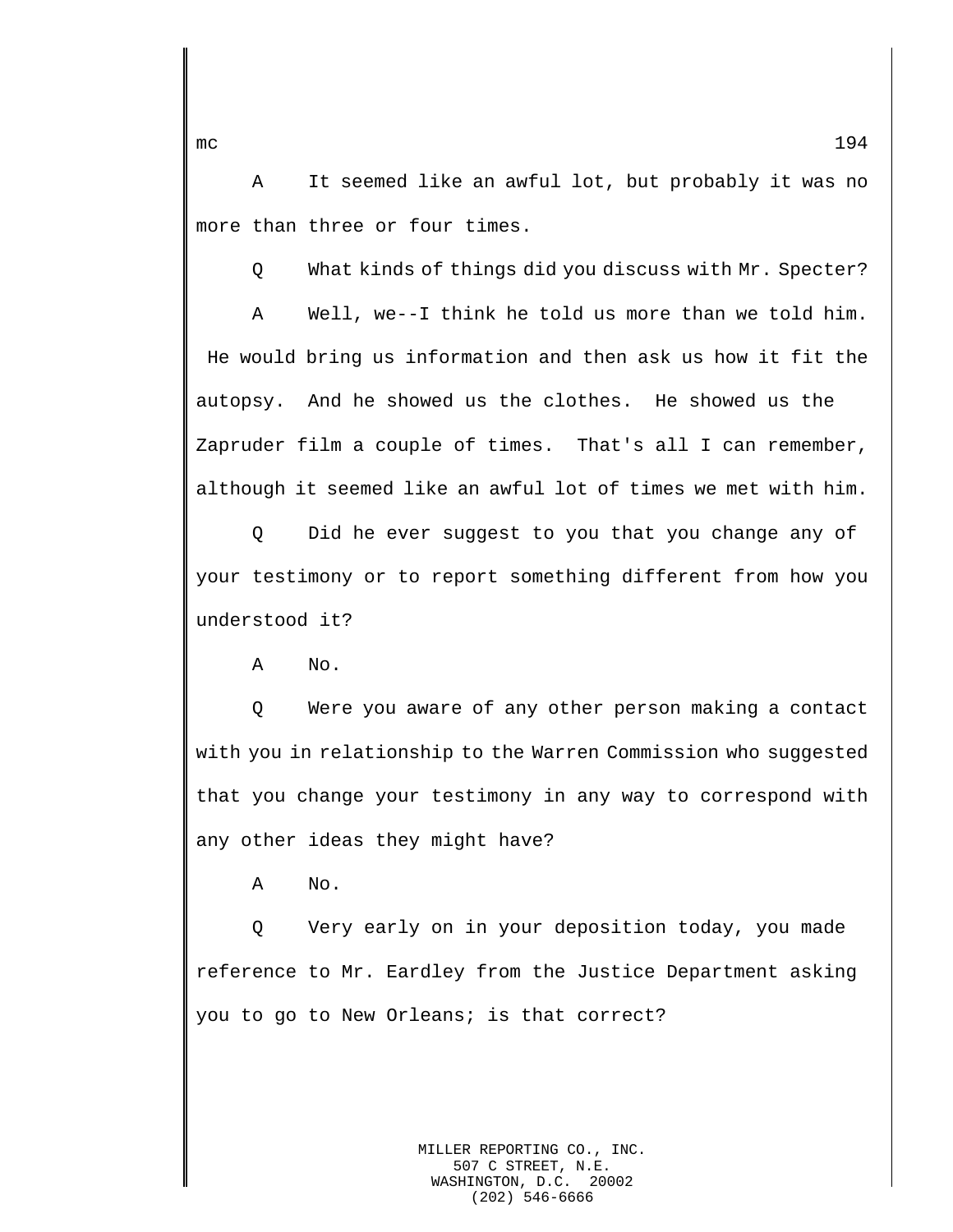A Mm-hmm.

Q What did he say to you about the reason he wanted you to go to New Orleans?

A He was really upset. He says, "J, we got to get somebody in New Orleans quick. Pierre is testifying, and he's really lousing everything up." And I called Jim to see if he didn't want to go, and he was having--his mother-in-law was ill, and he couldn't go. So they put me on a plane that day and took me to New Orleans, and that was one of the most interesting adventures of my life. I met--do you want to hear all of this?

Q Yes, please.

A Carl Eardley sent me to a hotel, and I went into the hotel and registered. I was already registered. I got up to my room, and there was a note on my bedside table telling me to meet somebody at a certain place at a certain time. And this was a scary place. This was down around the wharfs, and the federal attorney's office was in a big warehouse down there. And that's--I met somebody on the street. He took me in there, and then they told me what was going on. They showed me the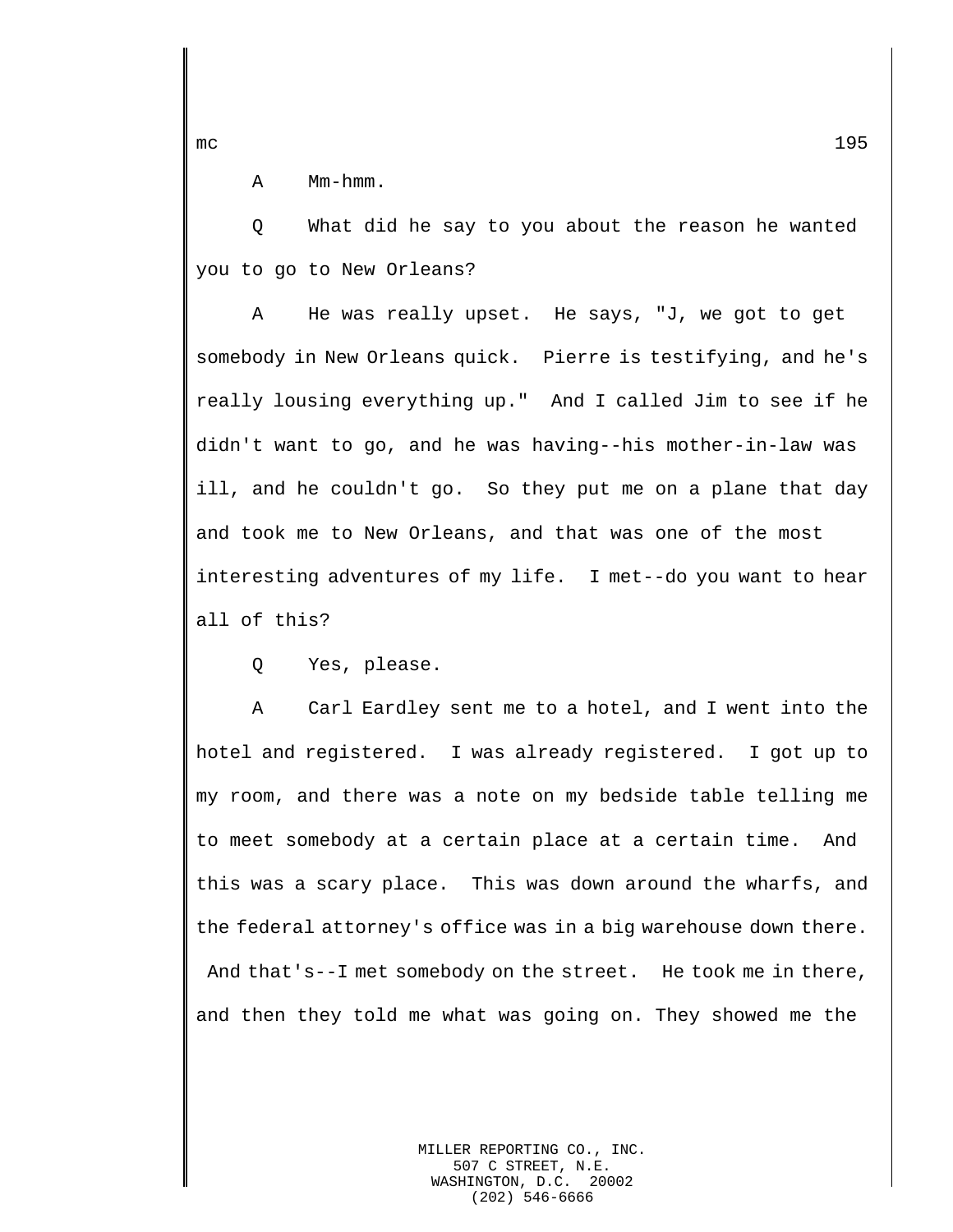transcript of Pierre's testimony for the past couple of days, and I spent all night reviewing that testimony. And it was this bit about the general. Jim said, "Who's in charge here?" And when they asked Pierre in court who supervised and ran the autopsy, he says, "Some Army general." And so that is why--and I never appeared. I spent two days down there and then came home, never appeared in court. And the government won their case.

Q Actually, the government was the district attorney. So my next question for you actually was: What was the United States Department of Justice doing in relationship to a case between the district attorney of New Orleans and a resident of New Orleans?

A Well, they--I went over and met somebody, some lawyer in another firm that night, and I don't know who he was representing. But, obviously, the federal attorney was on the side of Clay Shaw against the district attorney.

- Q Do you remember the name of that federal attorney?
- A No. I have no idea.
- Q Was it Harry Connick?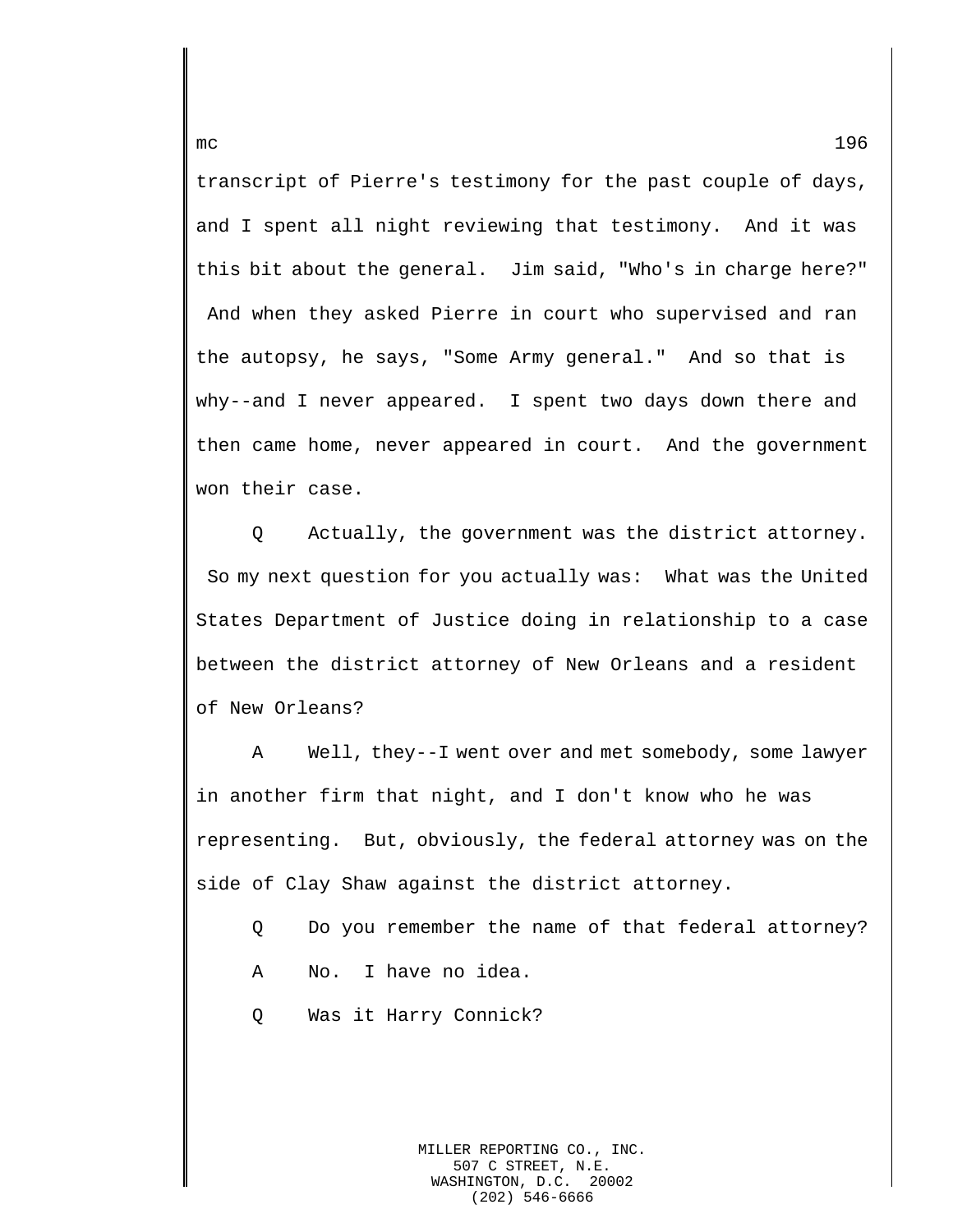A It could very well have been. That name sounds--of course, Connick is not an uncommon name. It could have been. Q Do you recall meeting with an attorney named Wegman? A No.

Q Or Dymond?

A Thirty years ago, no, I can't remember that.

Q What did the government attorney say to you? Did he help prepare potential testimony for you?

A They were getting ready to. I guess it all depended on what Pierre did that next day or something. I don't know. All I know is that they--he was answering in very strange ways their questions, and, yes, they sent me down and talked to me and tried to get me to agree that he was very strange and that I could do a better job or something.

Q Did you ever talk to Dr. Finck about his testimony? A No.

Q Did you ever talk to him at all after that point?

A Oh, yes, many times. Pierre's wife was there with him, and he was staying in the same hotel I was. And so we met just by chance at breakfast the day after I arrived. And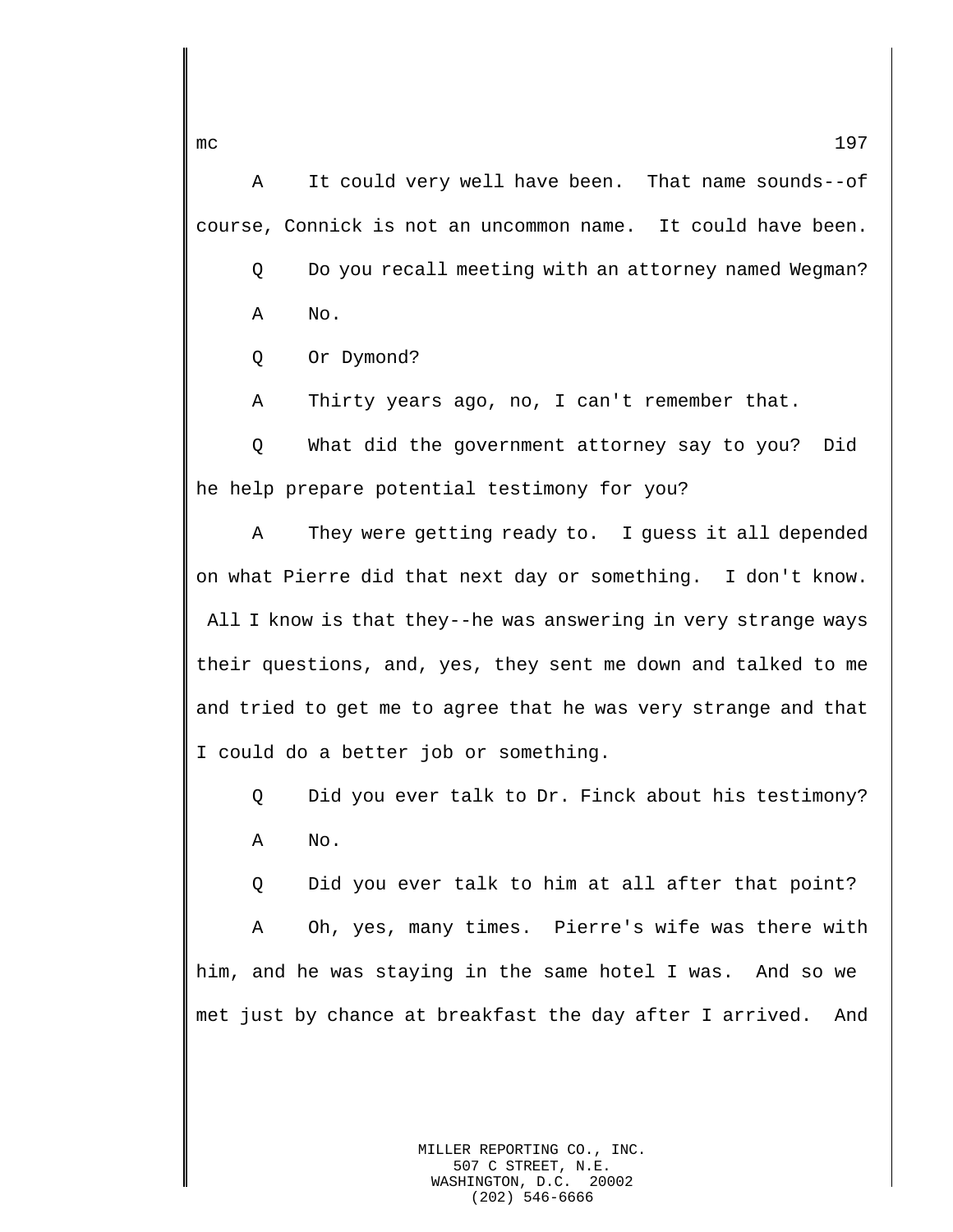we didn't discuss why I was there. I'm sure he asked me, and I don't know what I told him. But, anyway, we have met on a number of occasions since then. His daughter is in this country, and she was going to school in Missouri for several years. And I used to--they'd stop by here and visit with us as they were on their way. We were very good friends.

Q Do you have any idea why he was answering the questions the way he was in the Clay Shaw trial?

A Well, you'll know when you meet him, if and when you meet him. He is a very strange--but a sharp guy. He was a good pathologist, a hard worker. He was devoted to the United States and to the Army despite the fact that he was going back home. But he's a strange guy. I knew that long before we invited him over to help us on this autopsy. He's just a strange fellow.

Q Do you recall who paid for your trip to go to New Orleans?

A I would assume that the Justice Department provided my plane tickets and my hotel bill.

Q Other than for this experience in New Orleans, were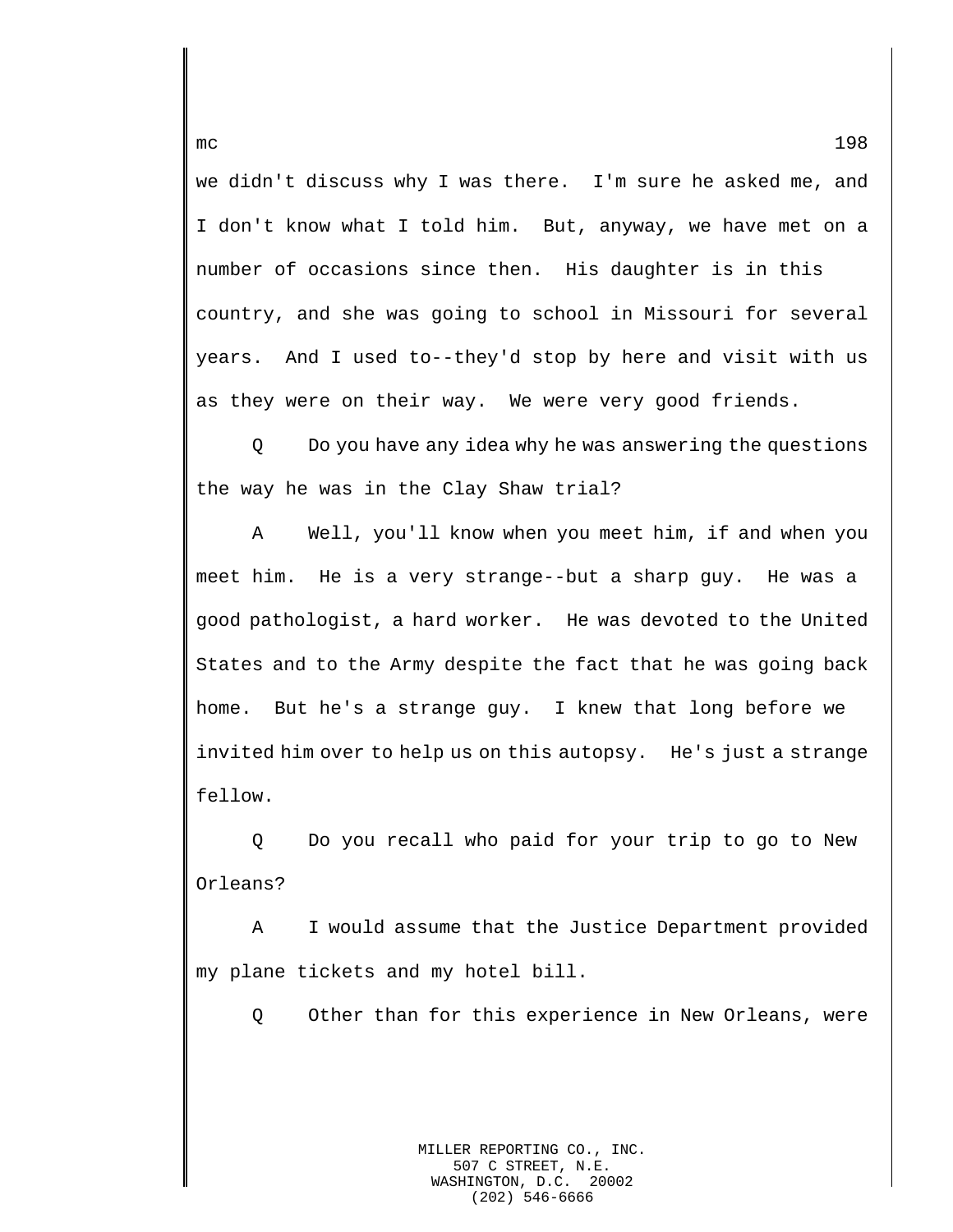you contacted at any other point by any representative of the U.S. Government to provide assistance for the government in regard to the Kennedy autopsy?

A No. But aside from that, Carl Eardley called me when King was assassinated and said, "J, we got a problem down in Memphis. They're alleging that we're letting the Reverend die." And then he called me back and said, "He died. Would you go down there and supervise the autopsy?" And I said I'm the last--by this time, it had been several years, and we'd had an awful lot of stuff about the autopsy. And so I said, "I'm the last one you want to go down." And I gave him the name of the guy who was at that time the neuropathologist--I knew what they were going to find because he had been shot in the neck and the spinal cord was severed. And I gave him the name of the neuropathologist at the AFIP, and he called him and got him to go.

That's the only other incident relative to that.

Q Earlier in the deposition, you made reference to a letter that you sent, I believe to Mr. Eardley, suggesting that a panel be created to review some of the autopsy material.

> MILLER REPORTING CO., INC. 507 C STREET, N.E.<br>SHINGTON, D.C. 20002 WASHINGTON, D.C. (202) 546-6666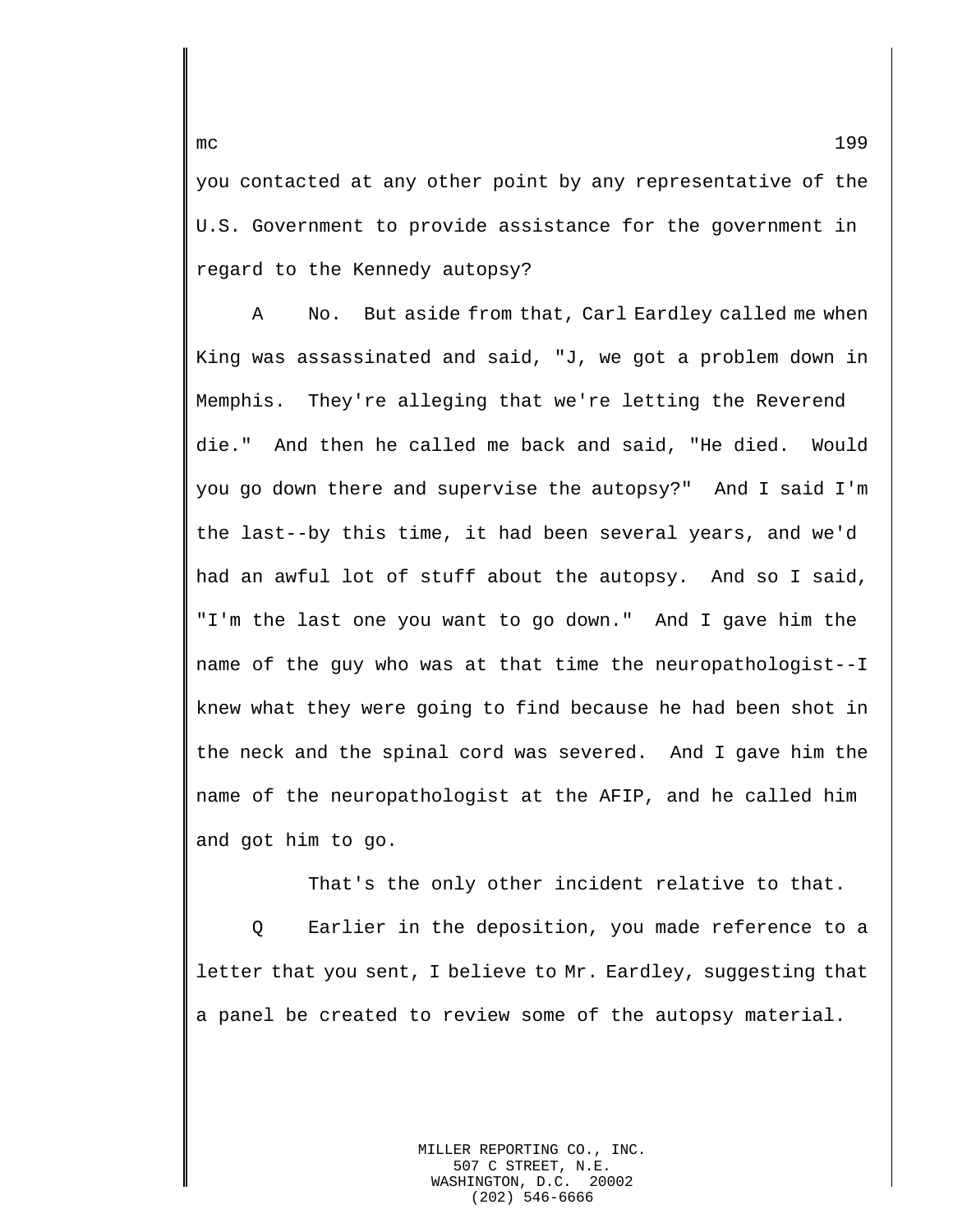Could you describe for me what circumstances led to your writing that letter?

A This was--had to be '68, maybe. I'm not sure when it was. And he just called me out of the blue and said he thought it was a good idea--said they thought it was a good idea to have an independent panel. I believe that's what it was.

Now, I had been talking about this with perhaps him and other people, Jim particularly, that now that all the material was back, that it should be reviewed, if they're not going to. And whether Carl suggested it or whether I convinced him, I'm not sure. But, anyway, he was willing to accept the letter, which he essentially described to me what they wanted, and I wrote it.

You have a copy of that, do you not?

Q Not your letter to him. We have the report from the Clark Panel, but I haven't seen your letter to Mr. Eardley.

A I can provide you a copy of that if you would like.

Q Yes. Yes, I would. Was your letter to Mr. Eardley?

A Yes. I'm almost positive--I'm sorry. I wrote that to the Justice Department. I rather think it was--because as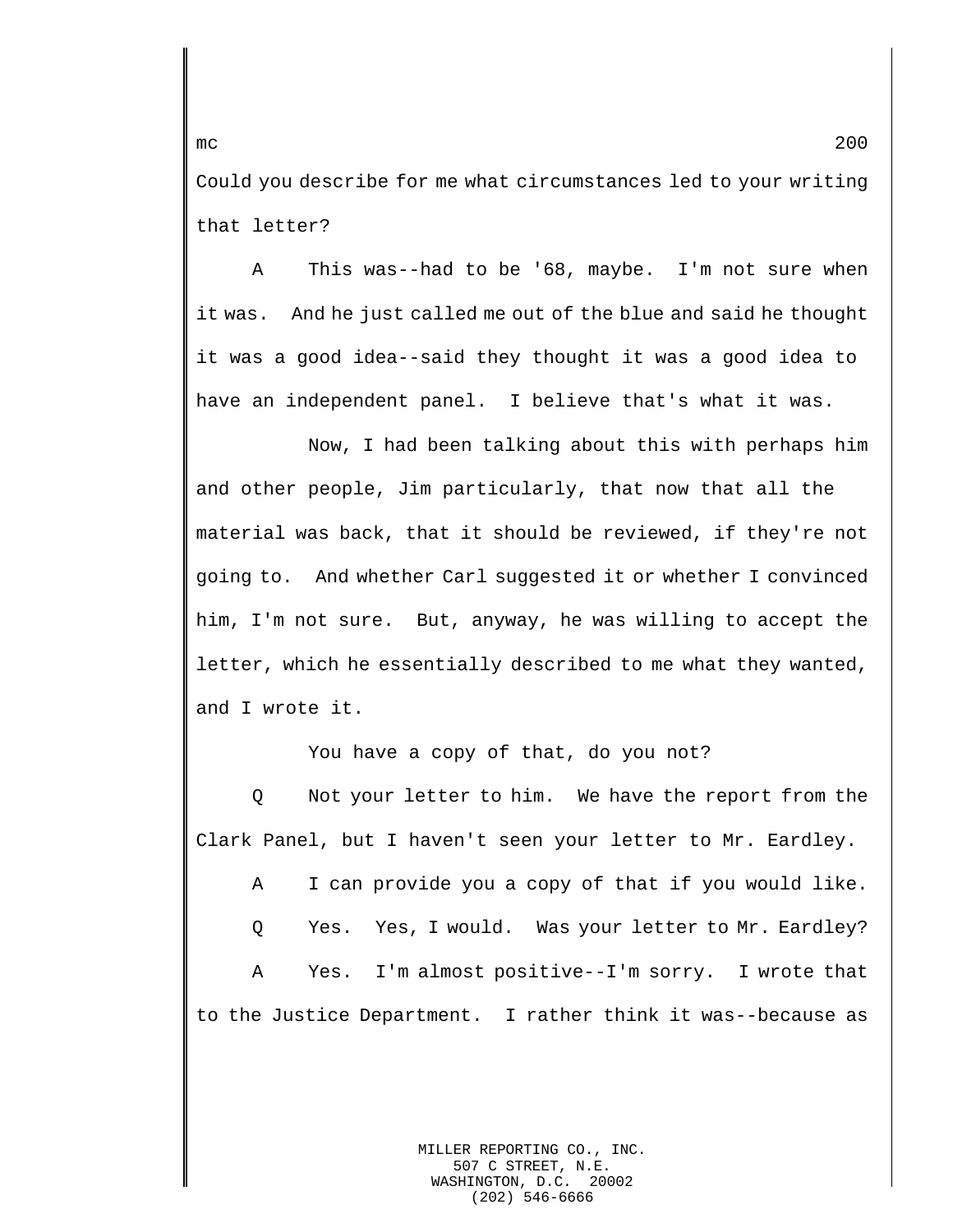I sit here, I sort of think I wrote to Mr. Eardley relative to our recent conversations and so forth. So I think I...

Q I'd like to show you the document that ended up coming from--it's called the Clark Panel Report. I'm showing you a copy of Exhibit 59, which is the Clark report. Have you previously seen the document that's now marked Exhibit 59?

A Yes.

Q Other than writing the letter that helped prompt the creation of the Clark Panel, did you have any further role in conjunction with the panel?

A I was there at the time they met and went over the material. I guess we had lunch together and discussed the case and so forth.

Q Was anyone else from the autopsy present with the Clark Panel, such as Dr. Humes or--

A Jim was there. Finck may very well have been. I'm not sure. And I sort of think Eberhart was there, but I'm not sure.

Q Ebersole?

A Ebersole. This was the good panel. We met with a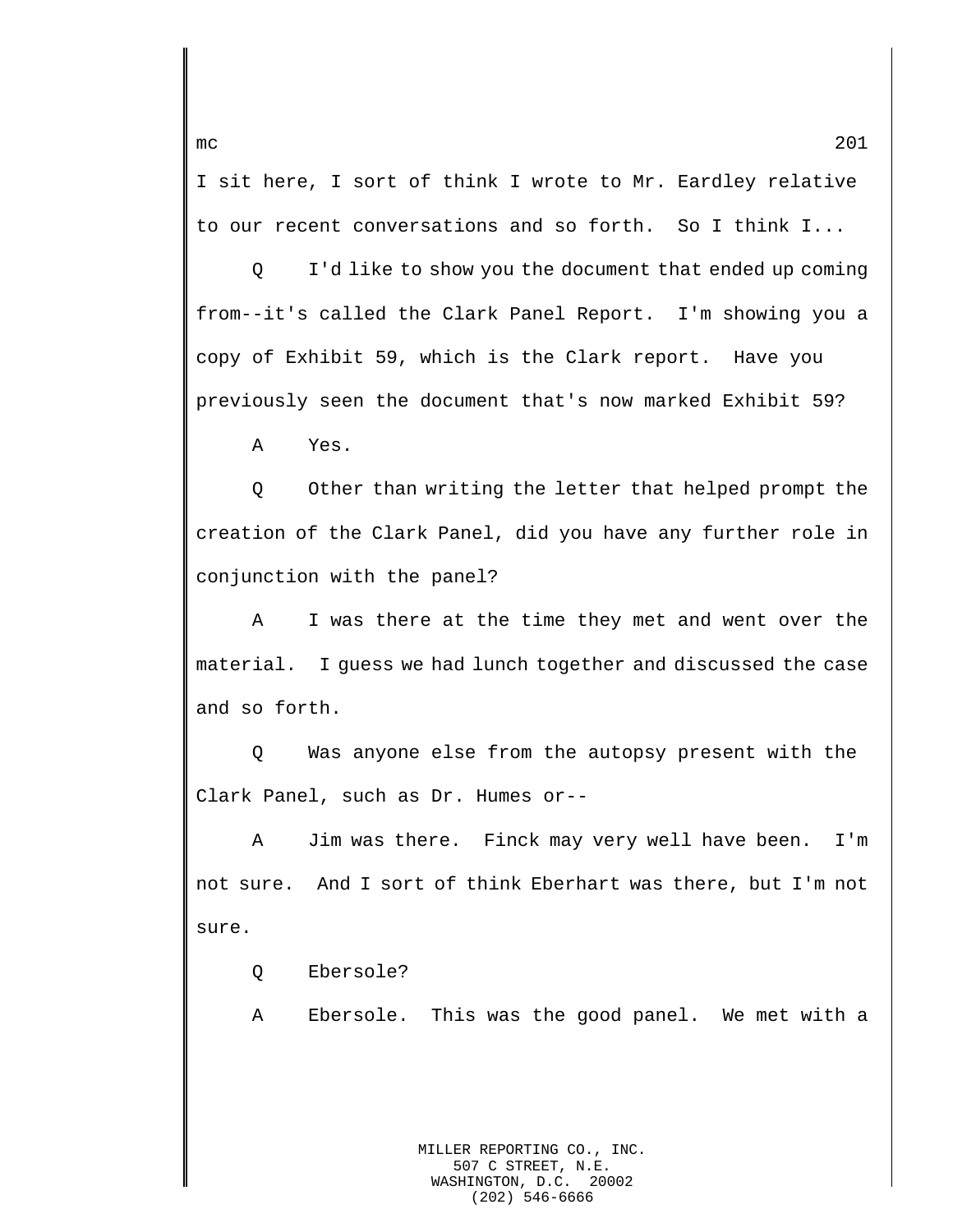couple of panels. This one were all people that, for some reason, Jim and I knew. Not that we had anything to do with selecting them, but these guys--well, we did know Oscar Hunter and Russ Fisher.

Q I'd like you to turn to page 14 of Exhibit 59, the bottom paragraph, the first sentence of which reads, "One bullet struck the back of the decedent's head well above the external occipital protuberance."

Did you have any discussions with members of the Clark Panel about the entrance wound location for the skull wound?

A We had a lot of discussion with them.

Q Did you understand or did you ever come to believe that the Clark Panel located the entrance wound at a point superior to where you had identified the entrance wound in the autopsy protocol?

A I never believed this. I think Jim at one point came to believe this, because he testified before the House commission to that effect, I think. But if you can believe that photograph that we were just looking at, this is not true, because that is way below the point they're indicating.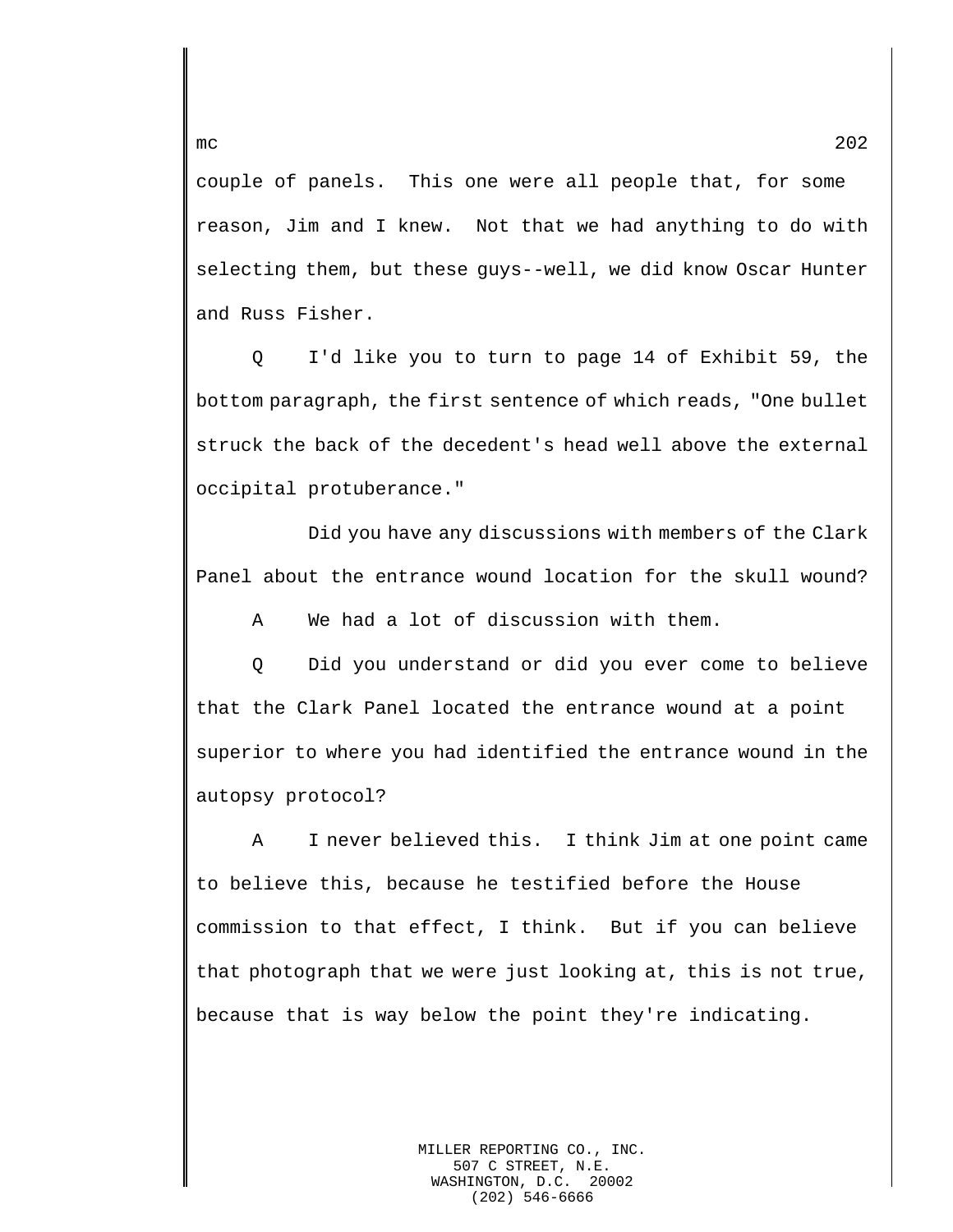Q So, in other words, when you say that this is not true, you're referring to the portion that I just read to you?

A Right, from the Clark commission.

Q About how much time did you spend with the Clark Panel members?

A At least a half a day, maybe all day.

Q What was the principal purpose that you understood they were trying to perform?

A Just review the material that was available and see if their conclusions were different or the same or similar to ours.

Q Did you ever meet with anyone from the Edgewood Arsenal in regard to the autopsy of President Kennedy?

A No. I know that they did a lot of ballistic work down there, and Pierre had worked there or had been stationed there. But I did not have anything to do with them.

Q Do you recall, for example, meeting anyone connected with Edgewood Arsenal in conjunction with your testimony before the Warren Commission?

A No.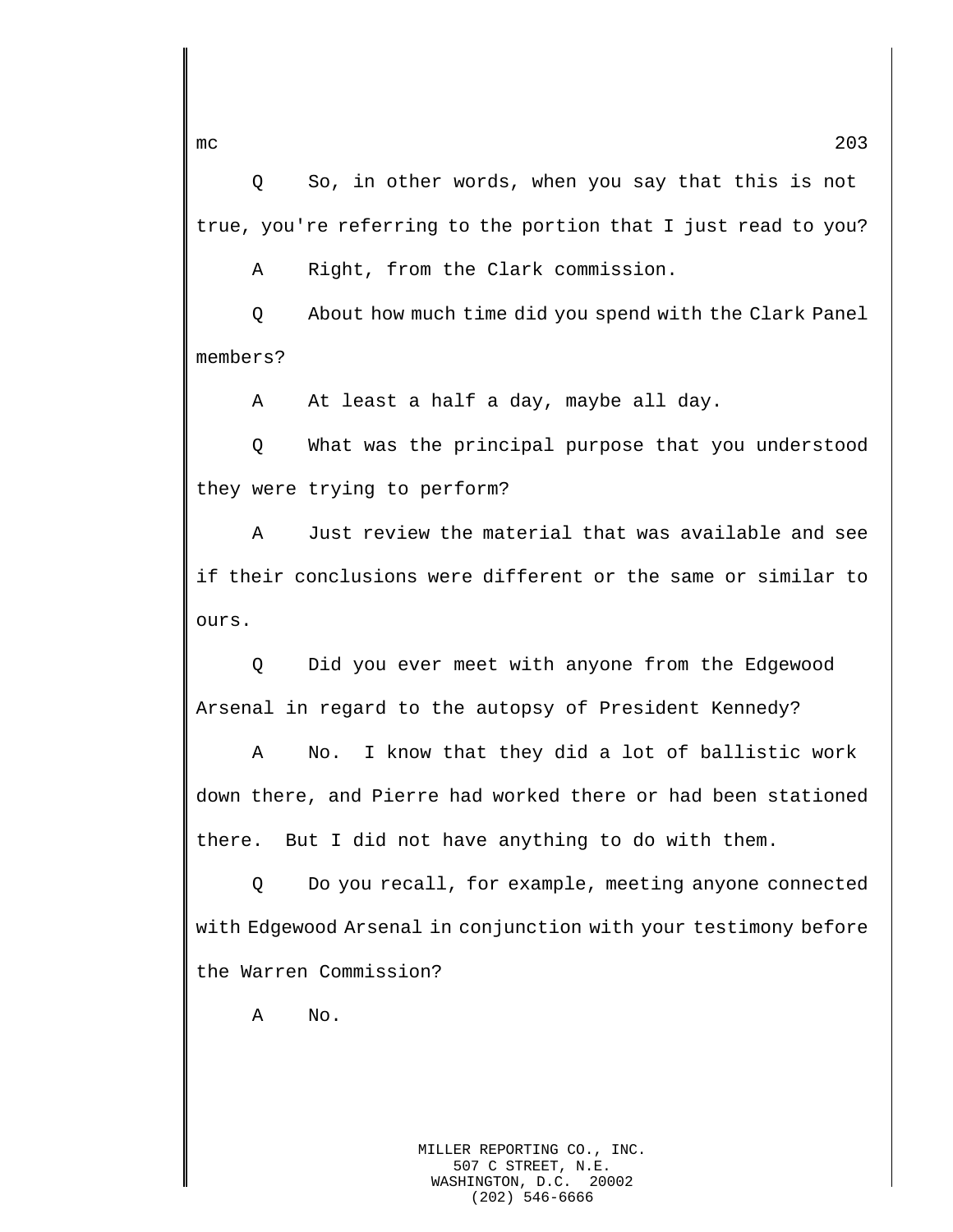Q Do you ever recall showing any of the autopsy photographs or X-rays to anyone other than may have happened in conjunction with the Clark Panel or the House Select Committee on Assassinations?

A Would you repeat that?

Q Sure. Other than with the Clark Panel and the House Select Committee on Assassinations, have you ever met with any other people and shown them photographs of the autopsy?

A No. I've never had available X-rays or photographs.

Q Did you yourself ever communicate directly or indirectly with any of the following people about the autopsy: First, Robert McNamara?

A No.

Q Robert Kennedy?

A No.

Q Jacqueline Kennedy?

A No.

Q Admiral Burkley?

A No.

Q President Johnson?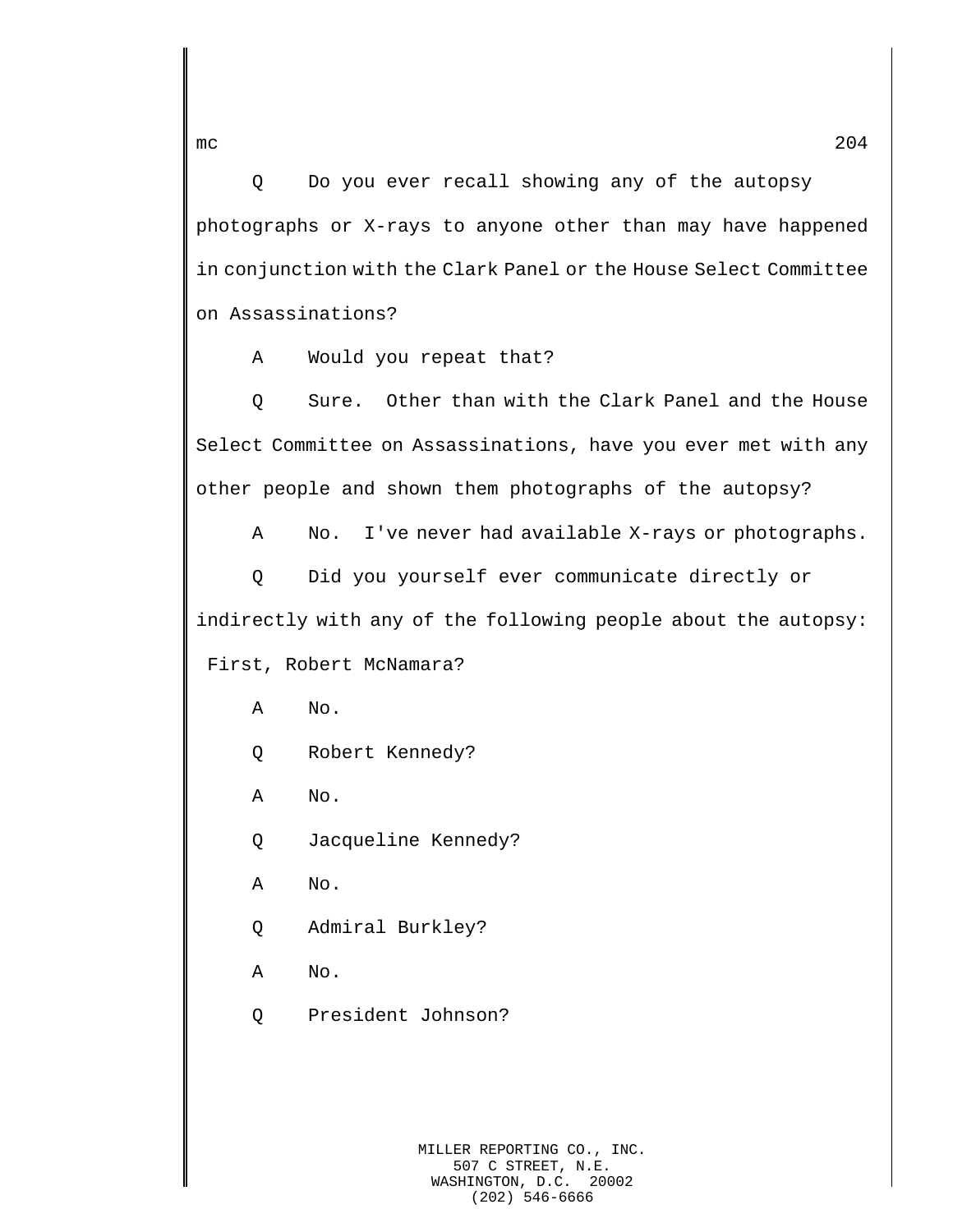A No.

Q I'd like to give you an opportunity now to provide any kind of statement, if you wish to make one, about the autopsy or anything that you think could help clarify things. But I'd like to take care of two short pieces of business first.

First, Doug Horne has drawn black lines over the markings that you made on the skull, and I'd like to ask you if that appears to you that those are reasonably accurate overdrawings on yours, understanding still that these are just approximate dimensions of the wound.

A And not meant to be precise, but just show magnitude and relative position.

Q Sure. I wonder if I could ask you just to initial the skull.

A I hate to do this. It doesn't matter where, I guess.

Q It doesn't matter where.

A Date?

Q And the date, February 26th. Thank you very much. [Discussion off the record.]

BY MR. GUNN:

MILLER REPORTING CO., INC. 507 C STREET, N.E. WASHINGTON, D.C. 20002 (202) 546-6666